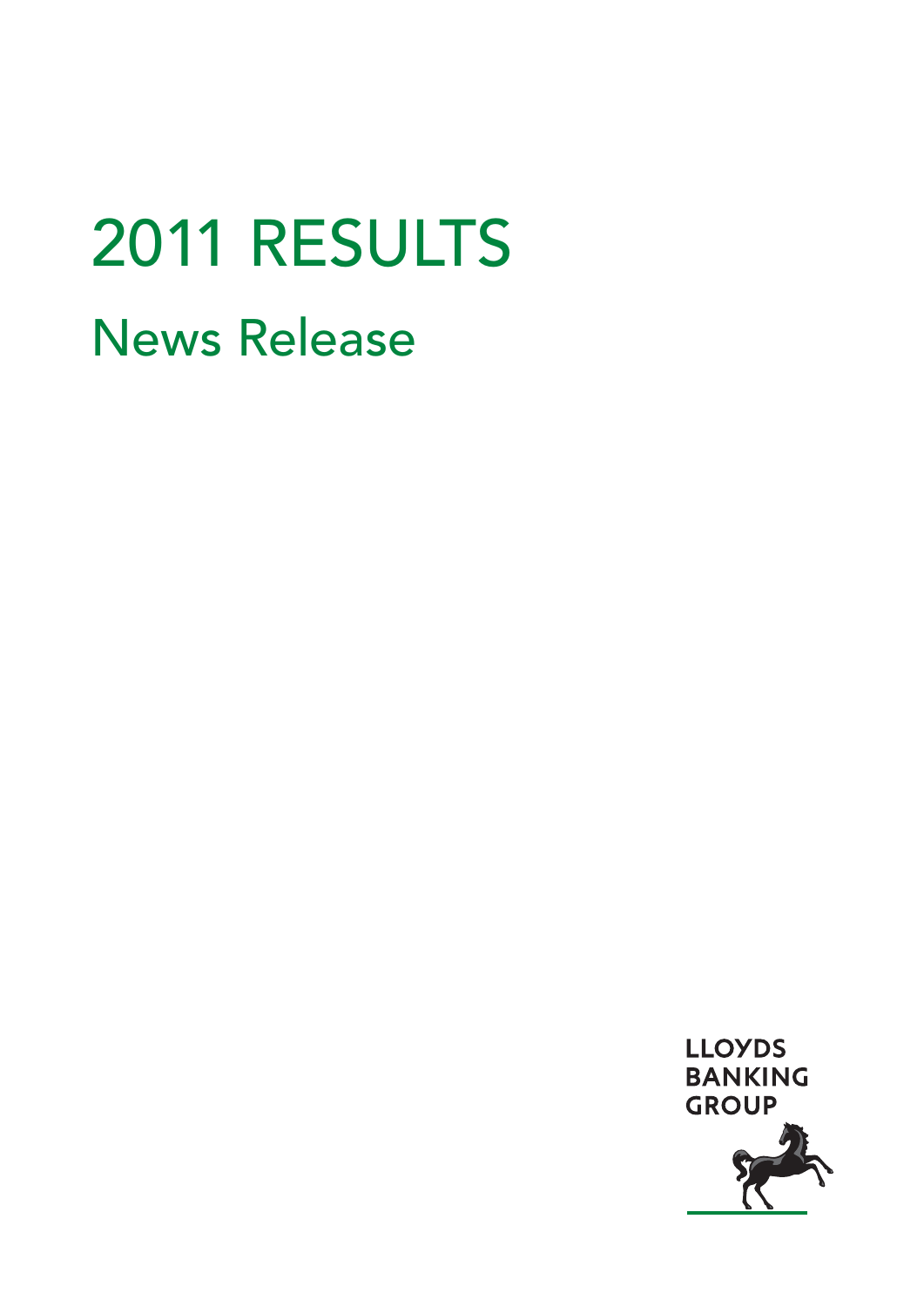#### **BASIS OF PRESENTATION**

This report covers the results of Lloyds Banking Group plc (the Company) together with its subsidiaries (the Group) for the year ended 31 December 2011.

The Listing Rules of the UK Listing Authority (LR 9.7A.1) require that preliminary statements of annual results must be agreed with the listed company's auditors prior to publication, even though an audit opinion has not yet been issued. In addition, the Listing Rules require such statements to give details of the nature of any likely modification that may be contained in the auditor's report to be included with the annual report and accounts. Lloyds Banking Group plc confirms that it has agreed this preliminary statement of annual results with PricewaterhouseCoopers LLP and that the Board of Directors has not been made aware of any likely modification to the auditors' report required to be included with the annual report and accounts for the year ended 31 December 2011.

#### **Statutory basis**

Statutory results are set out on pages 162 to 203. However, a number of factors have had a significant effect on the comparability of the Group's financial position and results. As a result, comparison on a statutory basis of the 2011 results with 2010 is of limited benefit.

#### **Combined businesses basis**

In order to provide more meaningful and relevant comparatives, the results of the Group and divisions are presented on a 'combined businesses' basis. The key principles adopted in the preparation of the combined businesses basis of reporting are described below.

- In order to reflect the impact of the acquisition of HBOS, the amortisation of purchased intangible assets has been excluded; and the unwind of acquisition-related fair value adjustments is shown as one line in the combined businesses income statement.
- In order to better present business performance the effects of liability management, volatile items and asset sales are shown on a separate line in the combined businesses income statement and 'underlying income' is total income less these effects. The following items, not related to acquisition accounting, have also been excluded from the combined businesses income statement:
	- integration, simplification and EC mandated retail business payment protection insurance provision; disposal costs;
	- volatility arising in insurance businesses;
- customer goodwill payments provision;
- curtailment gains and losses in respect of the Group's defined benefit pension schemes; and
- insurance gross up:
- provision in relation to German insurance business litigation; loss on disposal of businesses.

To enable a better understanding of the Group's core business trends and outlook, certain income statement, balance sheet and regulatory capital information is analysed between core and non-core portfolios. The non-core portfolios consist of businesses which deliver below-hurdle returns, which are outside the Group's risk appetite or may be distressed, are subscale or have an unclear value proposition, or have a poor fit with the Group's customer strategy. The EC mandated retail business disposal (Project Verde) is included in core portfolios.

The Group's core and non-core activities are not managed separately and the preparation of this information requires management to make estimates and assumptions that impact the reported income statements, balance sheet, regulatory capital related and risk amounts analysed as core and as non-core.

The Group uses a methodology that categorises income and expenses as non-core only where management expect that the income or expense will cease to be earned or incurred when the associated asset or liability is divested or run-off, and allocates operational costs to the core portfolio unless they are directly related to non-core activities. This results in the reported operating costs for the non-core portfolios being less than would be required to manage these portfolios on a stand-alone basis. Due to the inherent uncertainty in making estimates, a different methodology or a different estimate of the allocation might result in a different proportion of the Group's income or expenses being allocated to the core and non-core portfolios, different assets and liabilities being deemed core or non-core and accordingly a different allocation of the regulatory effects.

During 2011, the Group has reassessed its non-core activities and a number of portfolio changes have been made within the Wholesale, Commercial and International portfolios; it is not intended that any further changes will be made to the composition of these non-core portfolios. The disclosures for the year ended 31 December 2010 have been restated on this basis.

Unless otherwise stated income statement commentaries throughout this document compare the year ended 31 December 2011 to the year ended 31 December 2010, and the balance sheet analysis compares the Group balance sheet as at 31 December 2011 to the Group balance sheet as at 31 December 2010.

#### **FORWARD LOOKING STATEMENTS**

This announcement contains forward looking statements with respect to the business, strategy and plans of the Lloyds Banking Group, its current goals and expectations relating to its future financial condition and performance. Statements that are not historical facts, including statements about the Group or the Group's management's beliefs and expectations, are forward looking statements. By their nature, forward looking statements involve risk and uncertainty because they relate to events and depend on circumstances that will occur in the future. The Group's actual future business, strategy, plans and/or results may differ materially from those expressed or implied in these forward looking statements as a result of a variety of risks, uncertainties and other factors, including, without limitation, UK domestic and global economic and business conditions; the ability to derive cost savings and other benefits including, without limitation, as a result of the integration of HBOS and the Group's simplification programme; the ability to access sufficient funding to meet the Group's liquidity needs; changes to the Group's credit ratings; risks concerning borrower or counterparty credit quality; instability in the global financial markets including Eurozone instability; changing demographic and market related trends; changes in customer preferences; changes to regulation, accounting standards or taxation, including changes to regulatory capital or liquidity requirements; the policies and actions of governmental or regulatory authorities in the UK, the European Union, or jurisdictions outside the UK, including other European countries and the US; the ability to attract and retain senior management and other employees; requirements or limitations imposed on the Group as a result of HM Treasury's investment in the Group; the ability to complete satisfactorily the disposal of certain assets as part of the Group's EU state aid obligations; the extent of any future impairment charges or writedowns caused by depressed asset valuations; exposure to regulatory scrutiny, legal proceedings or complaints, actions of competitors and other factors. Please refer to the latest Annual Report on Form 20-F filed with the US Securities and Exchange Commission for a discussion of certain factors together with examples of forward looking statements. The forward looking statements contained in this announcement are made as at the date of this announcement, and the Group undertakes no obligation to update any of its forward looking statements.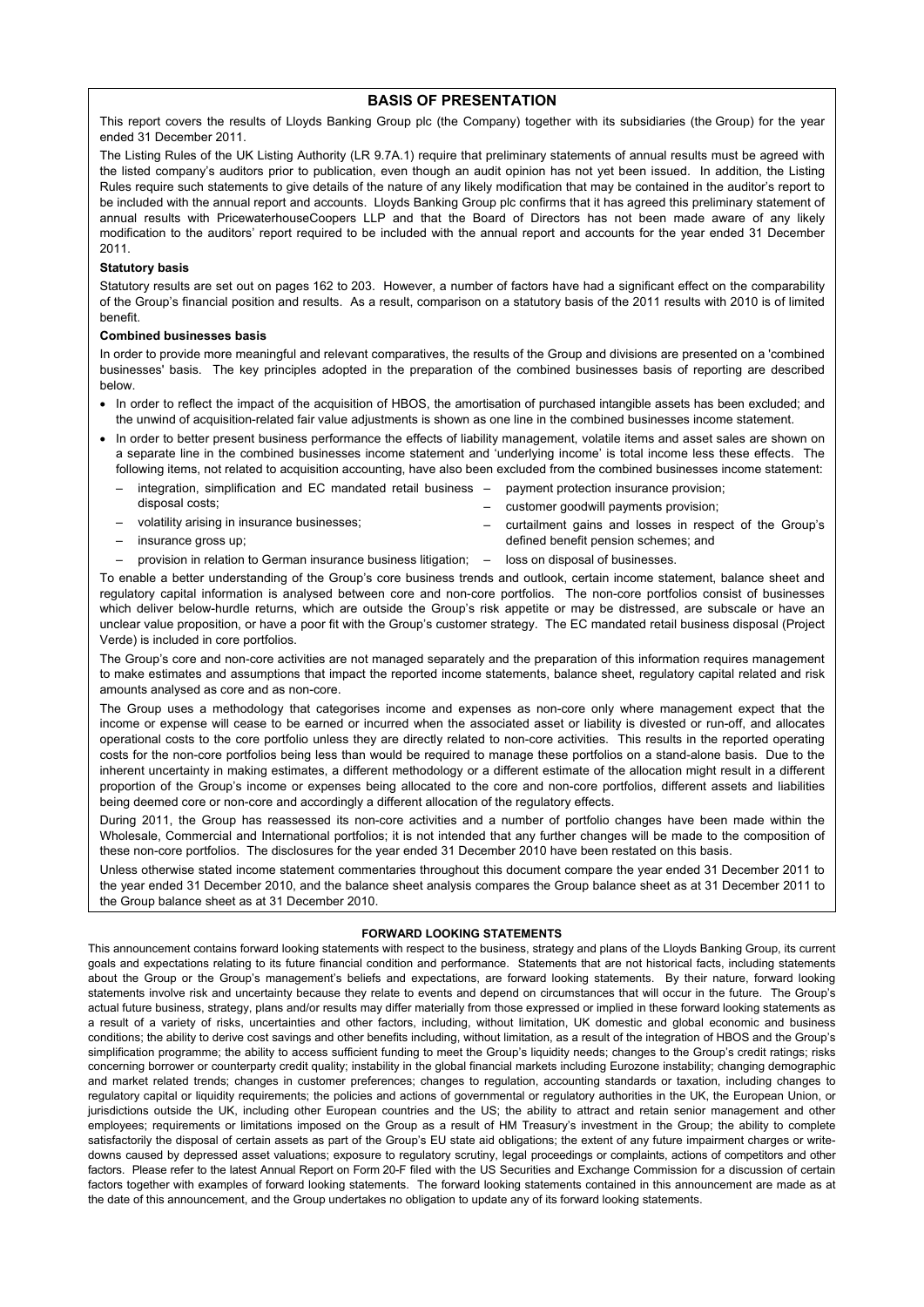## **CONTENTS**

|                                                                                                            | Page       |
|------------------------------------------------------------------------------------------------------------|------------|
| Key highlights                                                                                             | 1          |
| Summary of results                                                                                         | 3          |
| Group Chief Executive's statement                                                                          | 5          |
| <b>Combined businesses information</b>                                                                     | 13         |
| Combined businesses consolidated income statement                                                          | 14         |
| Reconciliation of combined businesses profit before tax to statutory (loss) profit before tax for the year | 14         |
| Combined businesses profit (loss) analysis by division                                                     | 15         |
| Combined businesses half-year profit (loss) analysis by division                                           | 15         |
| Core and non-core income statement<br>Summary consolidated balance sheet                                   | 16<br>17   |
| Group Finance Director's review of financial performance                                                   | 18         |
| Combined businesses segmental analysis                                                                     | 32         |
| Divisional performance                                                                                     |            |
| Retail                                                                                                     | 35         |
| Wholesale                                                                                                  | 43         |
| Commercial                                                                                                 | 55         |
| Wealth and International                                                                                   | 61         |
| Insurance                                                                                                  | 73         |
| <b>Group Operations</b>                                                                                    | 82         |
| Central items                                                                                              | 84         |
| Core and non-core business analysis                                                                        | 85         |
| Quarterly information                                                                                      | 92         |
| Additional information on a combined businesses basis                                                      | 95         |
| Basis of preparation of combined businesses information                                                    | 96         |
| Banking net interest margin                                                                                | 98         |
| Liability management gains                                                                                 | 99         |
| Integration costs and benefits                                                                             | 99         |
| Simplification costs and benefits                                                                          | 100        |
| Impairment charge                                                                                          | 101        |
| Volatility arising in insurance businesses<br>Number of employees (full-time equivalent)                   | 102<br>104 |
| Remuneration                                                                                               | 104        |
|                                                                                                            |            |
| <b>Risk management</b>                                                                                     | 106        |
| Risk management approach                                                                                   | 107        |
| Principal risks and uncertainties                                                                          | 108        |
| <b>Statutory information</b>                                                                               | 162        |
| Primary statements                                                                                         |            |
| Consolidated income statement                                                                              | 163        |
| Consolidated statement of comprehensive income<br>Consolidated balance sheet                               | 164<br>165 |
| Consolidated statement of changes in equity                                                                | 167        |
| Consolidated cash flow statement                                                                           | 169        |
| Notes                                                                                                      | 170        |
| Contacts                                                                                                   | 204        |
|                                                                                                            |            |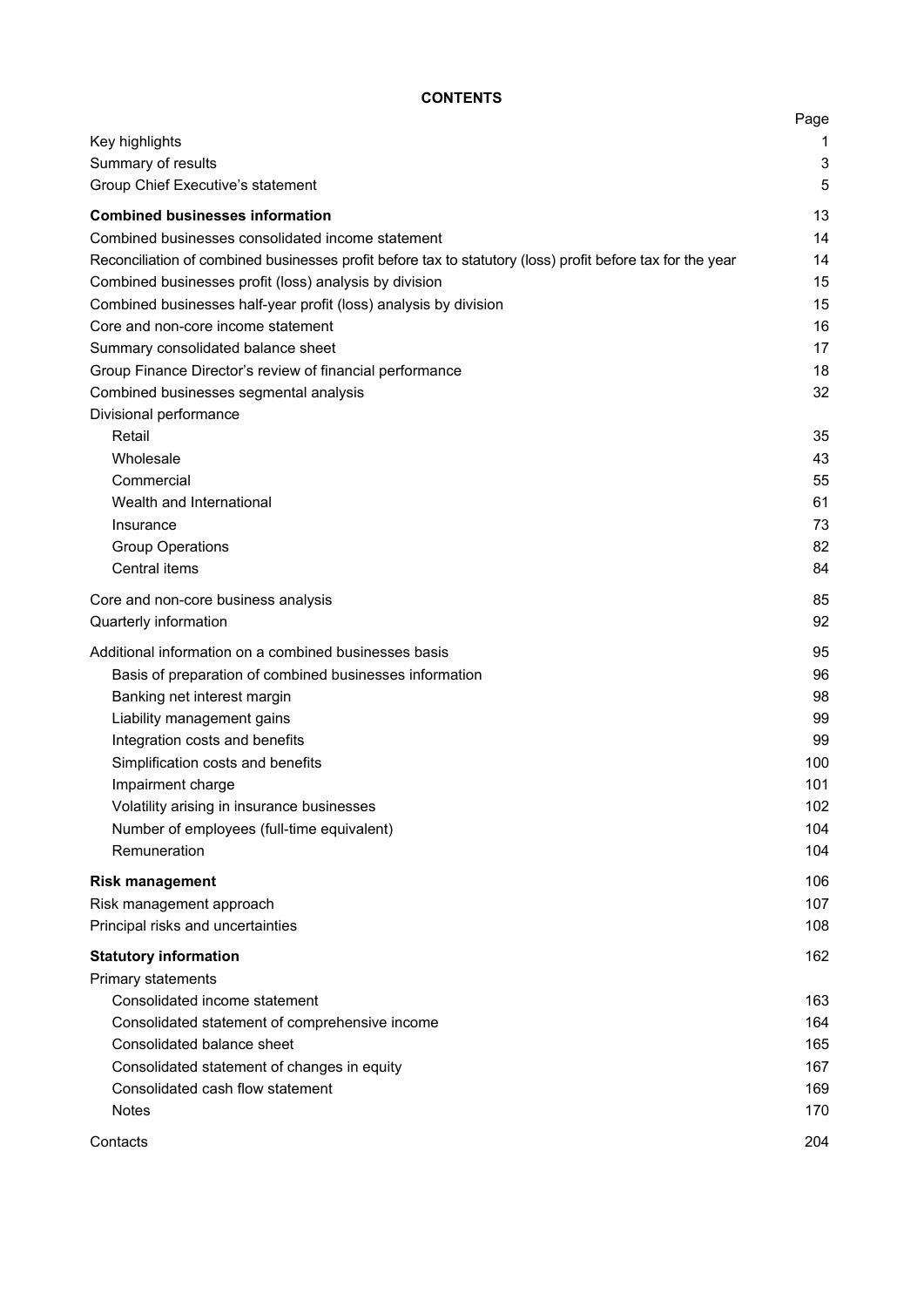#### **KEY HIGHLIGHTS**

'In 2011, we established our longer term strategy for the Group, acted quickly and decisively to mitigate the effects of a challenging environment and put in place the right foundations to deliver on our objectives over the next  $3 - 5$ years, whilst continuing to support the UK economy. Using the framework set out in our Strategic Review, we accelerated strengthening our balance sheet, decreasing risk and reducing costs. The investments we made behind our brands, distribution, customer relationships and people have strengthened our franchise, and created new opportunities which will enable us to realise over time the Group's full potential for growth.'

> António Horta-Osório *Group Chief Executive*

## **GOOD PROGRESS AGAINST STRATEGY CREATING NEW OPPORTUNITIES FOR GROWTH**

#### **Balance sheet further strengthened**

- Capital position strengthened: Core tier 1 capital ratio of 10.8 per cent, improved by 60 basis points.
- Strong deposit growth: customer deposits (excluding repos) increased 6 per cent to £406 billion.
- Funding position significantly improved: wholesale funding reduced to £251 billion, down 16 per cent.
- Strong progress against term funding objectives with £35 billion of wholesale term issuance.
- Loan to deposit ratio substantially improved to 135 per cent (31 December 2010: 154 per cent).
- **Reshaping our business portfolio:** reducing risk, focusing on the core, and exiting non-core areas.
	- Substantial non-core asset reduction of £53 billion to £141 billion.
	- Conservative approach to, and prudent appetite for, risk fully embedded across the business.
	- Increased focus on the core business, while substantially decreasing non-core assets.
	- Announced exit from operations in seven overseas countries.
- **Simplifying the Group:** reducing costs and creating a new operational model.
	- Integration successfully executed, realising annual run-rate savings of more than £2 billion.
	- Strong initial progress on delivery of simplification initiatives, using our proven capabilities from Integration.
	- Simplification run-rate cost savings of £242 million at end 2011.
- **Invest to be the best bank for our customers:** creating new opportunities for growth.
	- Successful launch of multibrand strategy, including relaunch of Halifax as a challenger brand.
	- Support for Small and Medium-sized Enterprises (SMEs) strengthened: Merlin commitments exceeded, and Commercial loan growth of 3 per cent against UK market down 6 per cent.
	- Good bancassurance progress with Retail and Commercial (SME) customers.
	- Increased market shares in key, capital-light Wholesale products, facilitated by Arena platform.
	- New Wealth propositions developed covering 80 per cent of customers, and processes simplified.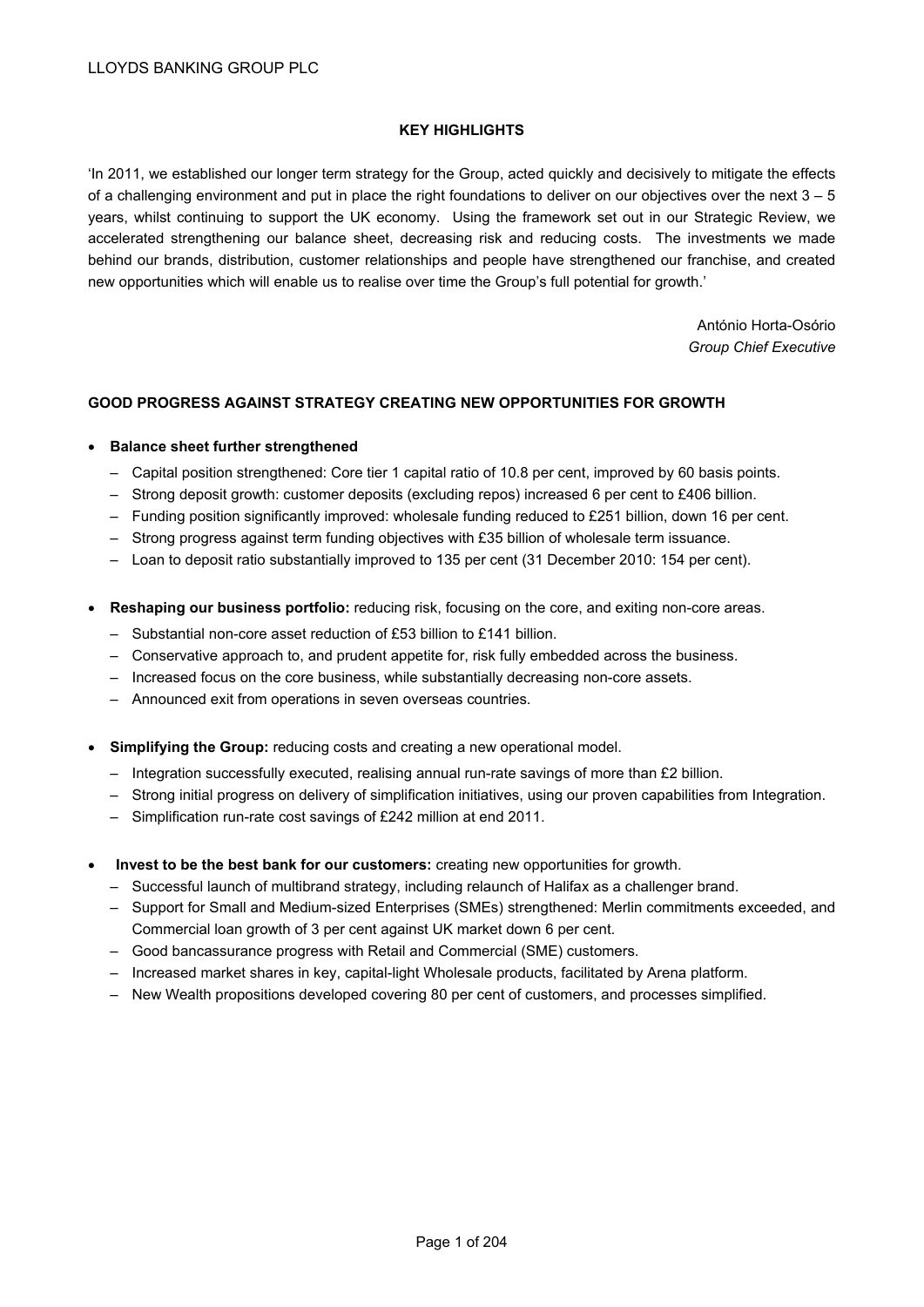## **RESILIENT UNDERLYING TRADING PERFORMANCE IN 2011, IN LINE WITH EXPECTATIONS**

- Growth initiatives, cost and impairment reductions, and funding mix improvements mitigated the effects of a subdued UK economy, risk and asset reductions, and higher wholesale funding costs.
	- Combined businesses profit before tax increased 21 per cent to £2,685 million in 2011.
	- Core combined businesses profit before tax increased 3 per cent to £6,349 million.
	- Statutory loss before tax was £3,542 million (2010: profit of £281 million), and includes a £3.2 billion nonrecurring provision for Payment Protection Insurance (PPI) contact and redress costs.
- Income decreased 10 per cent to £21,123 million, reflecting subdued lending demand and continued customer deleveraging in the core, a smaller non-core portfolio, and a lower margin.
- Banking net interest margin reduced by 14 basis points to 2.07 per cent, in line with expectations, with increased funding costs partially offset by the benefits of asset repricing and funding mix; core net interest margin declined only 6 basis points to 2.42 per cent given the better funding mix in the core business.
- Total costs fell 4 per cent, primarily driven by Integration and Simplification related savings and lower bonus accruals, partially offset by inflationary pressures and UK bank levy and FSCS costs.
- The impairment charge reduced significantly, by 26 per cent to £9,787 million, with improvements seen across all divisions, reflecting improving portfolio credit quality.

#### **OUTLOOK AND FINANCIAL GUIDANCE**

- Expect the external environment to remain challenging in 2012.
- Remain confident that our **medium-term financial targets**, as set out in our June 2011 Strategic Review are achievable over time.
	- As anticipated in our Q3 2011 Interim Management Statement, now expect the attainment of income related targets, including for other operating income, to be delayed beyond 2014 as a result of the weaker than expected economic outlook.
	- As a consequence, also expect the attainment of our return on equity target to be delayed beyond 2014.
	- Continue to expect to deliver our balance sheet, cost and impairment targets in 2014, and in some cases sooner.
	- In-year cost savings target for 2014 increased by £200 million to £1.7 billion; end 2014 run-rate target increased to £1.9 billion.
	- Given expectation of further deposit growth, expect to reach medium-term Group loan-to-deposit ratio target of 130 per cent or below by the end of 2012, two years ahead of plan.
- **In 2012**, on a combined businesses basis, we expect:
	- Income to be lower than in 2011 given the economic outlook, further non-core asset reductions, subdued demand in the core loan book, higher wholesale funding costs, and interest rates likely to remain at low levels for longer.
	- Full year banking net interest margin to be below 2 per cent in 2012, falling year-on-year by approximately the same amount in 2012 as in 2011, primarily driven by continuing high wholesale funding costs.
	- A further reduction in costs, and a similar percentage reduction in Group impairment as seen in 2011, with the largest improvement coming from International.
	- The benefit from fair value unwind to reduce to approximately £0.5 billion.
	- To continue to strengthen our balance sheet through: non-core asset reduction of approximately £25 billion, further deposit growth, at least in line with the market, and strengthening our funding position and our core tier 1 ratio.

Further detail on our outlook and financial guidance is given at the end of the Group Chief Executive's statement on page 11.

> António Horta-Osório *Group Chief Executive*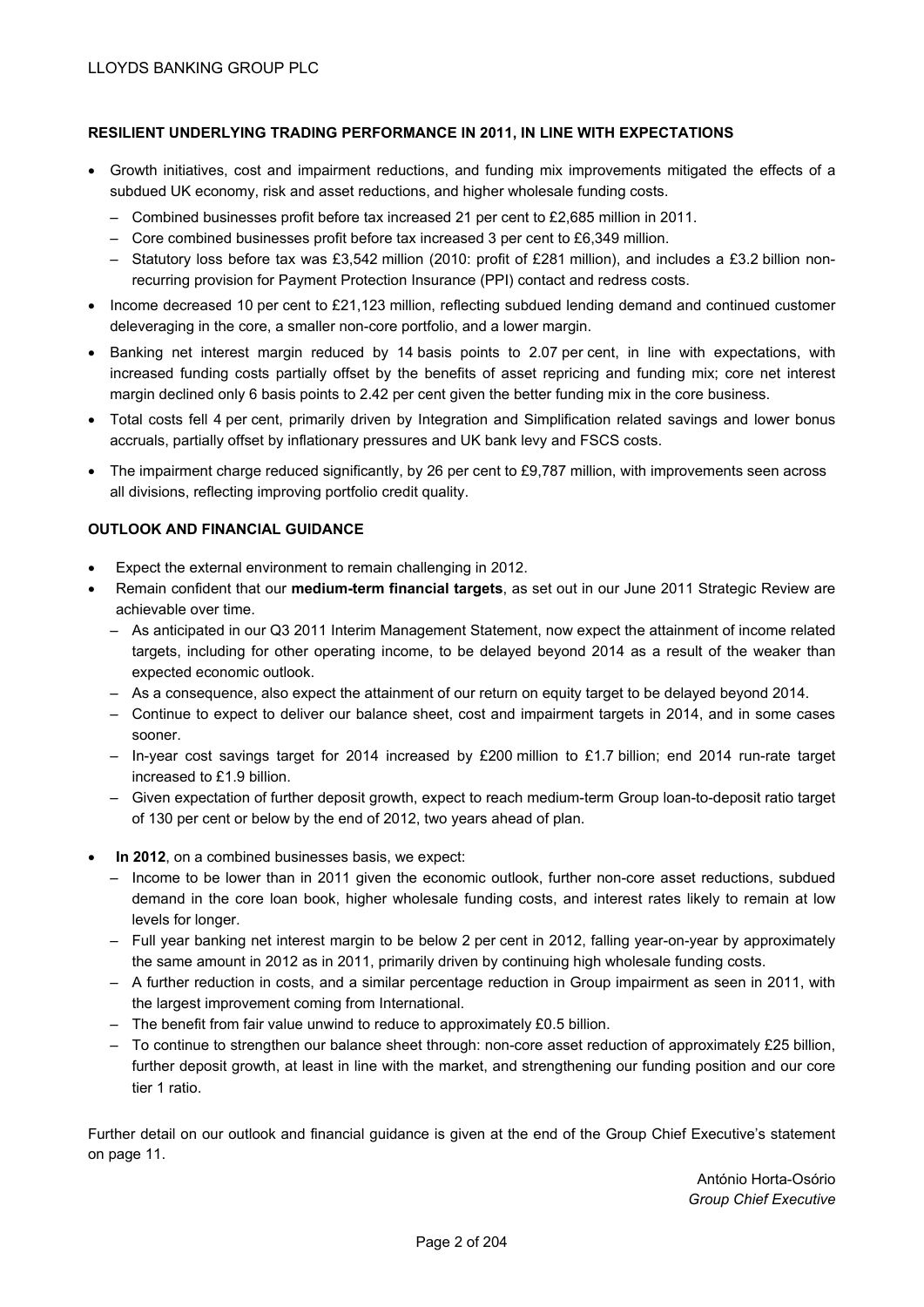## **SUMMARY OF RESULTS**

|                                                    | 2011      | 2010      | <b>Change</b>    |
|----------------------------------------------------|-----------|-----------|------------------|
| <b>Results</b>                                     | £m        | £m        | ℅                |
| <b>Statutory</b>                                   |           |           |                  |
| Total income, net of insurance claims              | 20,771    | 24,956    | (17)             |
| Total operating expenses                           | (16, 250) | (13, 270) | (22)             |
| <b>Trading surplus</b>                             | 4,521     | 11,686    | (61)             |
| Impairment                                         | (8,094)   | (10, 952) | 26               |
| (Loss) profit before tax                           | (3, 542)  | 281       |                  |
| Loss attributable to equity shareholders           | (2,787)   | (320)     |                  |
| Loss per share                                     | (4.1)p    | (0.5)p    |                  |
| Combined businesses basis (note 1, page 95)        |           |           |                  |
| Total income, net of insurance claims              | 21,123    | 23,444    | (10)             |
| <b>Total costs</b>                                 | (10, 621) | (11,078)  | 4                |
| Trading surplus                                    | 10,502    | 12,366    | (15)             |
| Impairment                                         | (9,787)   | (13, 181) | 26               |
| Profit before tax                                  | 2,685     | 2,212     | 21               |
| Banking net interest margin                        | 2.07%     | 2.21%     |                  |
| Banking asset margin                               | 1.46%     | 1.71%     |                  |
| Banking liability margin                           | 0.98%     | 0.92%     |                  |
| Impairment as a % of average advances <sup>1</sup> | 1.62%     | 2.01%     |                  |
| Cost:income ratio <sup>2</sup>                     | 50.3%     | 46.6%     |                  |
| Combined businesses basis - core                   |           |           |                  |
| Total income, net of insurance claims              | 19,536    | 20,023    | (2)              |
| <b>Total costs</b>                                 | (9,682)   | (9,884)   | $\overline{2}$   |
| Trading surplus                                    | 9,854     | 10,139    | $(3)$            |
| Impairment                                         | (2,887)   | (3,612)   | 20               |
| Profit before tax                                  | 6,349     | 6,152     | $\boldsymbol{3}$ |
| Banking net interest margin                        | 2.42%     | 2.48%     |                  |
| Impairment as a % of average advances <sup>1</sup> | 0.64%     | 0.75%     |                  |
| Cost:income ratio                                  | 49.6%     | 49.4%     |                  |

<sup>1</sup> Impairment on loans and advances to customers divided by average loans and advances to customers, excluding reverse repo transactions, gross of allowance for impairment losses.

 $2$  Total costs excluding the impairment of tangible fixed assets of £150 million in the year ended 31 December 2010, divided by total income net of insurance claims.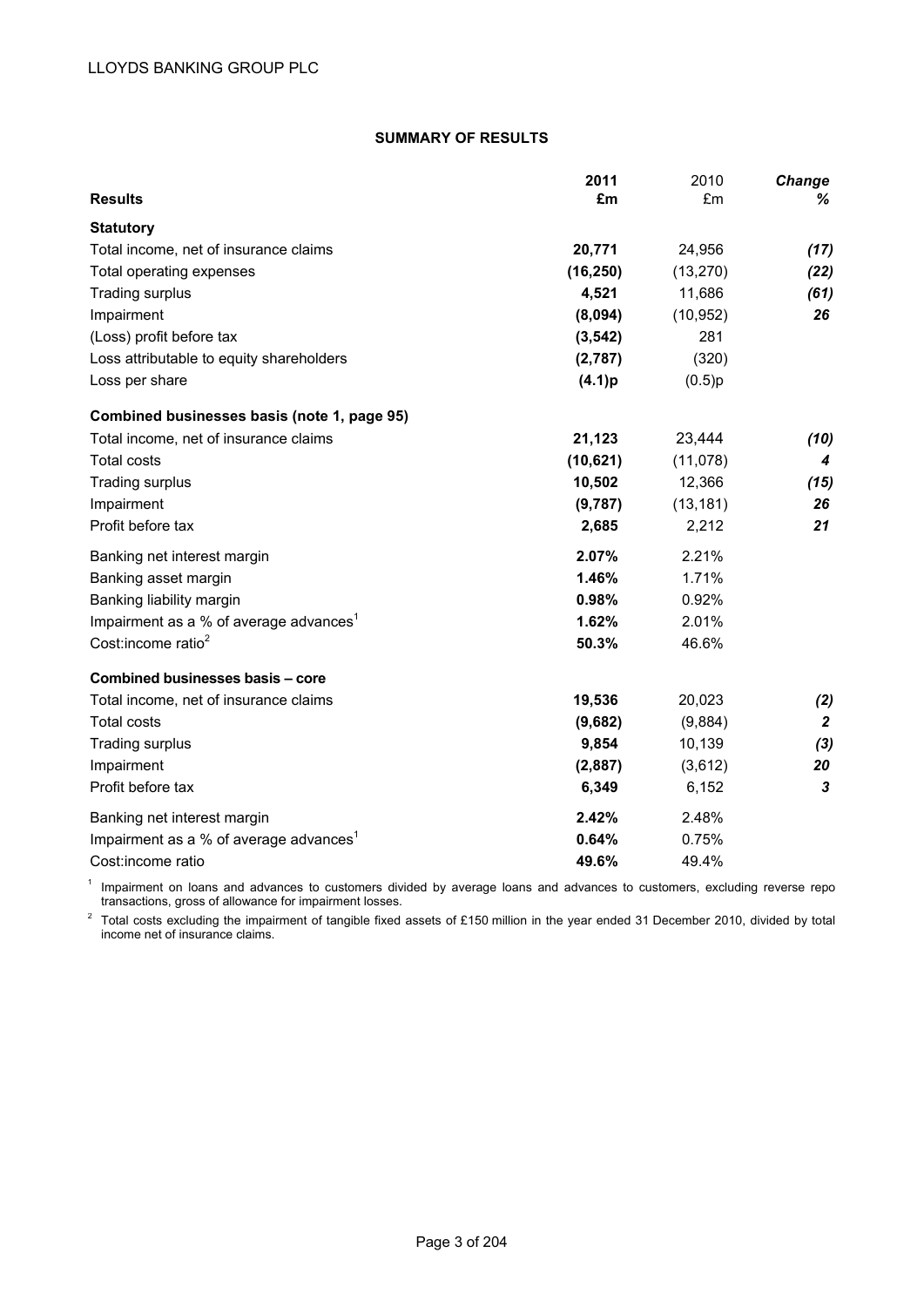#### **SUMMARY OF RESULTS** (continued)

|                                                           | As at       | As at       |        |
|-----------------------------------------------------------|-------------|-------------|--------|
|                                                           | 31 December | 31 December | Change |
| <b>Capital and balance sheet</b>                          | 2011        | 2010        | ℅      |
| <b>Statutory</b>                                          |             |             |        |
| Loans and advances to customers <sup>1</sup>              | £565.6bn    | £592.6bn    | (5)    |
| Customer deposits <sup>2</sup>                            | £413.9bn    | £393.6bn    | 5      |
| Loans and advances to customers excl reverse repurchase   |             |             |        |
| agreements (repos)                                        | £548.8bn    | £589.5bn    | (7)    |
| Customer deposits (excluding repos)                       | £405.9bn    | £382.5bn    | 6      |
| Total customer balances <sup>3</sup>                      | £954.7bn    | £972.0bn    | (2)    |
| Loan to deposit ratio $4$                                 | 135%        | 154%        |        |
| Average interest-earning banking assets                   | £585.4bn    | £625.9bn    | (6)    |
| Funds under management <sup>5</sup>                       | £182.0bn    | £192.0bn    | (5)    |
| Wholesale funding (see page 110)                          | £251.2bn    | £298.0bn    | (16)   |
| Wholesale funding >1 year maturity                        | 55%         | 50%         |        |
| Funded assets (see page 113)                              | £587.7bn    | £655.0bn    | (10)   |
| Primary liquidity portfolio (see page 116)                | £94.8bn     | £97.5bn     | (3)    |
| Risk-weighted assets                                      | £352.3bn    | £406.4bn    | (13)   |
| Core tier 1 capital ratio                                 | 10.8%       | 10.2%       |        |
| Net tangible assets per share                             | 58.6p       | 59.2p       |        |
| Leverage ratio                                            | 17 times    | 17 times    |        |
| Core                                                      |             |             |        |
| Loans and advances to customers (excluding reverse repos) | £437.0bn    | £454.2bn    | (4)    |
| Customer deposits (excluding repos)                       | £401.5bn    | £377.0bn    | 6      |
| <b>Total customer balances</b>                            | £838.5bn    | £831.2bn    | 1      |
| Loan to deposit ratio <sup>4</sup>                        | 109%        | 120%        |        |
| Total core assets                                         | £829.8bn    | £797.9bn    | 4      |
| Risk-weighted assets                                      | £243.5bn    | £262.5bn    | (7)    |
|                                                           |             |             |        |
| Non-core                                                  |             |             |        |
| Total non-core assets                                     | £140.7bn    | £193.7bn    | (27)   |
| Risk-weighted assets                                      | £108.8bn    | £143.9bn    | (24)   |
|                                                           |             |             |        |

Includes reverse repos of £16.8 billion (31 December 2010: £3.1 billion).

<sup>2</sup> Includes repos of £8.0 billion (31 December 2010: £11.1 billion).

<sup>3</sup> Total customer balances are the aggregate of loans and advances to customers excluding reverse repos and customer deposits excluding repos.

<sup>4</sup> Loans and advances to customers (excluding reverse repos) divided by customer deposits (excluding repos).

<sup>5</sup> Funds under management within Wealth and International division.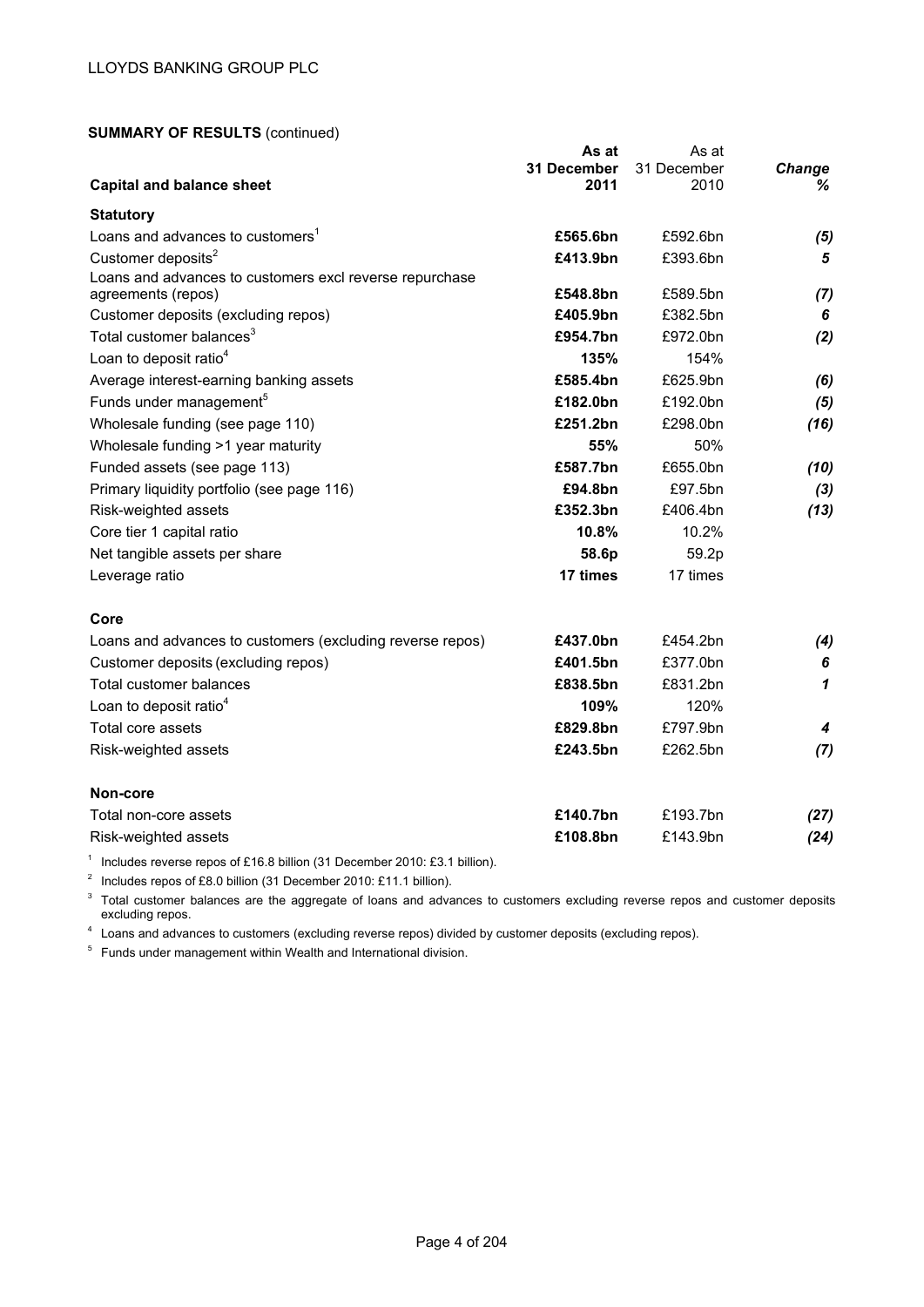#### **GROUP CHIEF EXECUTIVE'S STATEMENT**

#### **Summary**

In 2011, we established our longer term strategy for the Group, acted quickly and decisively to mitigate the effects of a challenging environment and put in place the right foundations to deliver on our objectives over the next  $3 - 5$ years, whilst continuing to support the UK economy. Using the framework set out in our Strategic Review, we accelerated strengthening our balance sheet, decreasing risk and reducing costs. The investments we made behind our brands, distribution, customer relationships and people have strengthened our franchise, and created new opportunities which will enable us to realise over time the Group's full potential for growth. We also made good progress on the EC mandated business disposal ('Project Verde'), and saw greater clarity emerge on the future UK regulatory framework following the publication of the Independent Commission on Banking's (ICB's) final report and the Government's response on 19 December 2011.

As a result, in 2011, we delivered a resilient performance and made good progress against the key elements of our strategic plan to become the best bank for our customers, despite a weakening UK economy, ongoing financial market volatility, continued high levels of regulatory scrutiny and competitive markets. We are now better positioned to adapt to the changing economic environment and to realise over time the full potential of our franchise, brands and capabilities, and therefore to deliver strong, stable and sustainable returns for our shareholders.

#### **2011 results overview**

The results reflect our focus on rapidly improving the Group's risk profile and further strengthening the balance sheet, through improving the Group's capital and funding position and making substantial progress on non-core asset reductions, deposit growth, and our funding programme.

While this means that we now have a much more resilient balance sheet, our income performance was affected by these risk and asset reductions, as well as by the subdued UK economic environment. On a statutory basis, our results were affected by, amongst other things, the responsible position we took on Payment Protection Insurance (PPI), which resulted in a £3.2 billion provision. In addition, with over £2 billion of run-rate cost savings now realised from integration, we have now commenced the simplification initiatives which will significantly improve our efficiency and are allowing us to invest in growing our core customer business.

In reducing risk and strengthening the balance sheet, our proactive management of the non-core portfolio and of our funding position meant that we reduced non-core assets by £53 billion to £141 billion, against a commitment to decrease the non-core portfolio to less than £90 billion by the end of 2014, and significantly strengthened our funding position, raising £35 billion of total term wholesale funding, around £10 billion more than initially budgeted.

The new pricing management of savings products we introduced in the year and our multi-brand strategy resulted in customer deposit growth (excluding repos) of 6 per cent, significantly above market growth, and without leading the market on rates. We had a particularly strong performance in our Halifax challenger brand as a result of innovative products launched in the year. As a consequence of our actions in reducing non-core loans and increasing deposits, we substantially improved our loan to deposit ratio, by 19 percentage points to 135 per cent.

Deposit growth and our progress in funding and non-core asset reductions facilitated further substantial pay-down of government and central bank facilities from £97 billion at the 2010 year end to £24 billion at the end of 2011 (with nothing outstanding under the UK Special Liquidity Scheme). Non-core asset reductions, which were made broadly in line with book value, were a substantial driver behind the improvement in our core tier 1 capital ratio from 10.2 per cent at the 2010 year end to 10.8 per cent, notwithstanding the impact of the PPI provision of around 60 basis points.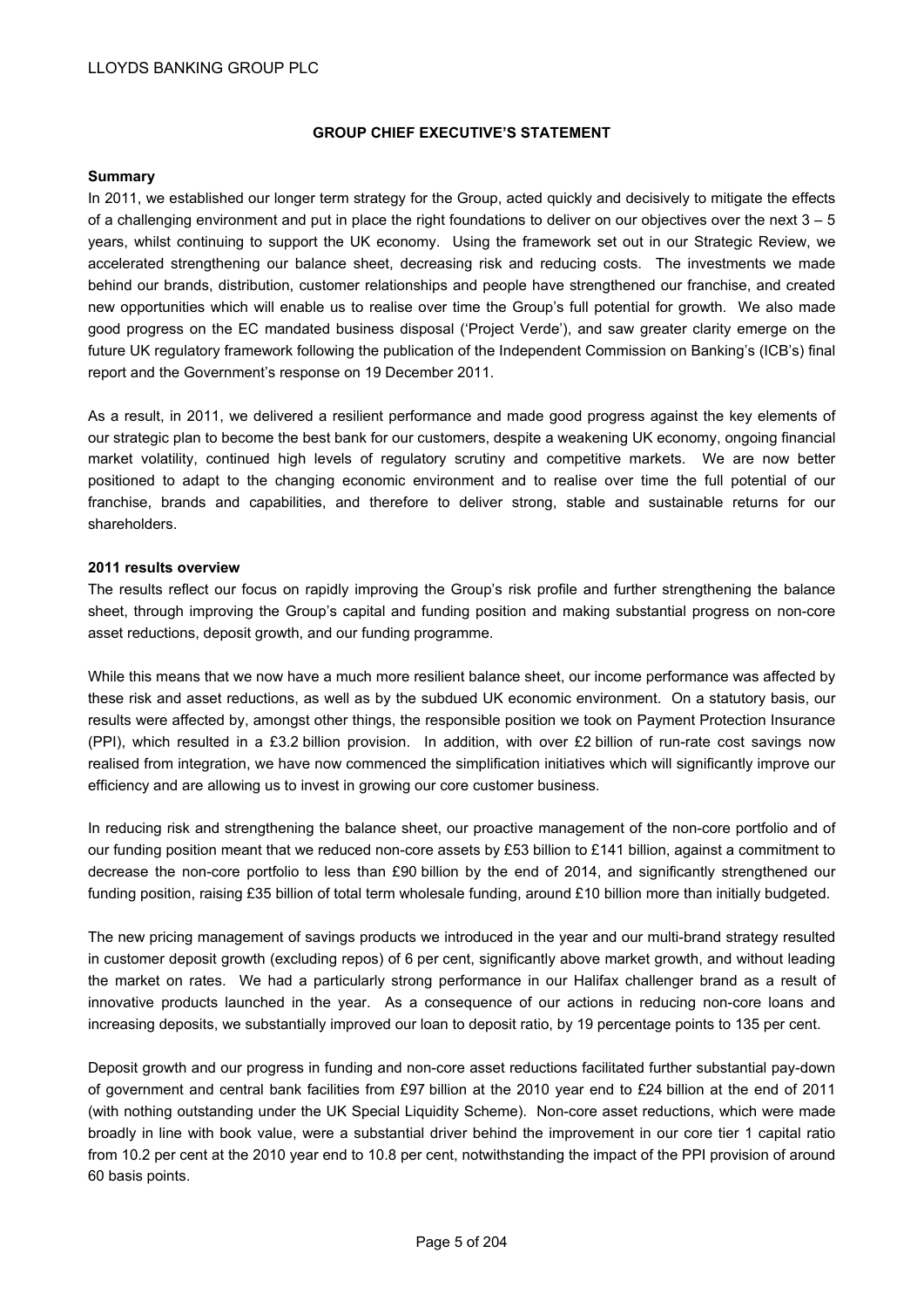#### LLOYDS BANKING GROUP PLC

#### **GROUP CHIEF EXECUTIVE'S STATEMENT** (continued)

The Group reported a combined businesses profit before tax of £2,685 million in 2011 (2010: £2,212 million), and excluding the effects of liability management, volatile items and asset sales, profit before tax was £2,022 million (2010: £1,651 million). The core business delivered a resilient performance, with profit before tax of £6,349 million (2010: £6,152 million), and excluding volatile items, liability management effects and asset sales profit before tax was £5,746 million (2010: £6,101 million). On a statutory basis, the Group reported a loss before tax of £3,542 million in the year, which includes the PPI related provision.

Subdued markets in the core business and the effect of non-core asset reductions resulted in a reduction in income (excluding volatile items, liability management effects and asset sales, and net of insurance claims) of 10 per cent to £21,197 million. This was partly offset by a 6 per cent reduction in operating expenses, despite the headwinds of inflation and higher taxes, as a result of the management actions we took during the year, and a 26 per cent reduction in the impairment charge, reflecting improving credit quality in our portfolios.

The benefits from the improvements we achieved in the Group's funding mix, increasing deposit balances and reducing the proportion of wholesale funding, were most clearly evident in our core net interest margin. This declined by only 6 basis points to 2.42 per cent, despite the impact of higher funding costs, the effect of refinancing a significant amount of government and central bank facilities and lower interest rates in general. However, our Group net interest margin declined by 14 basis points to 2.07 per cent, in line with guidance, given that it reflected the full impact of these effects on our predominantly wholesale funded non-core business.

#### **Our strategy and action plan to deliver for customers and shareholders**

Our strategy, which we set out on 30 June 2011 following an extensive and detailed review of the business, is focused on the UK, where we have distinctive assets and capabilities including our valuable customer franchise and market position, and multiple strong brands.

It is built on being the best bank for our personal, commercial and corporate customers, creating value by investing in initiatives where we can make a real difference for them, and focussing on operating sustainably and responsibly with the objective of delivering strong, stable and sustainable returns for shareholders over time.

While our focus is on restoring the Group to sustainable profitability and delivering returns for all shareholders, we expect the delivery of our strategic targets to provide, over time, an opportunity for the UK Government to dispose of its shareholding in the Group in an orderly manner, and deliver value for taxpayers.

Our strategy will create shareholder value through simplifying processes, systems and products and policies, and investing a proportion of the savings realised from this simplification in growth initiatives targeted at high-return areas of our business, and by ensuring that capital is primarily allocated to core growth businesses.

The four elements of our action plan to deliver our strategy are to:

- **Strengthen** our balance sheet and liquidity position
- **Reshape** our business portfolio to fit our assets, capabilities and risk appetite
- **Simplify** the Group to improve agility, service and efficiency
- **Invest** to be the best bank for our customers and to grow our core customer businesses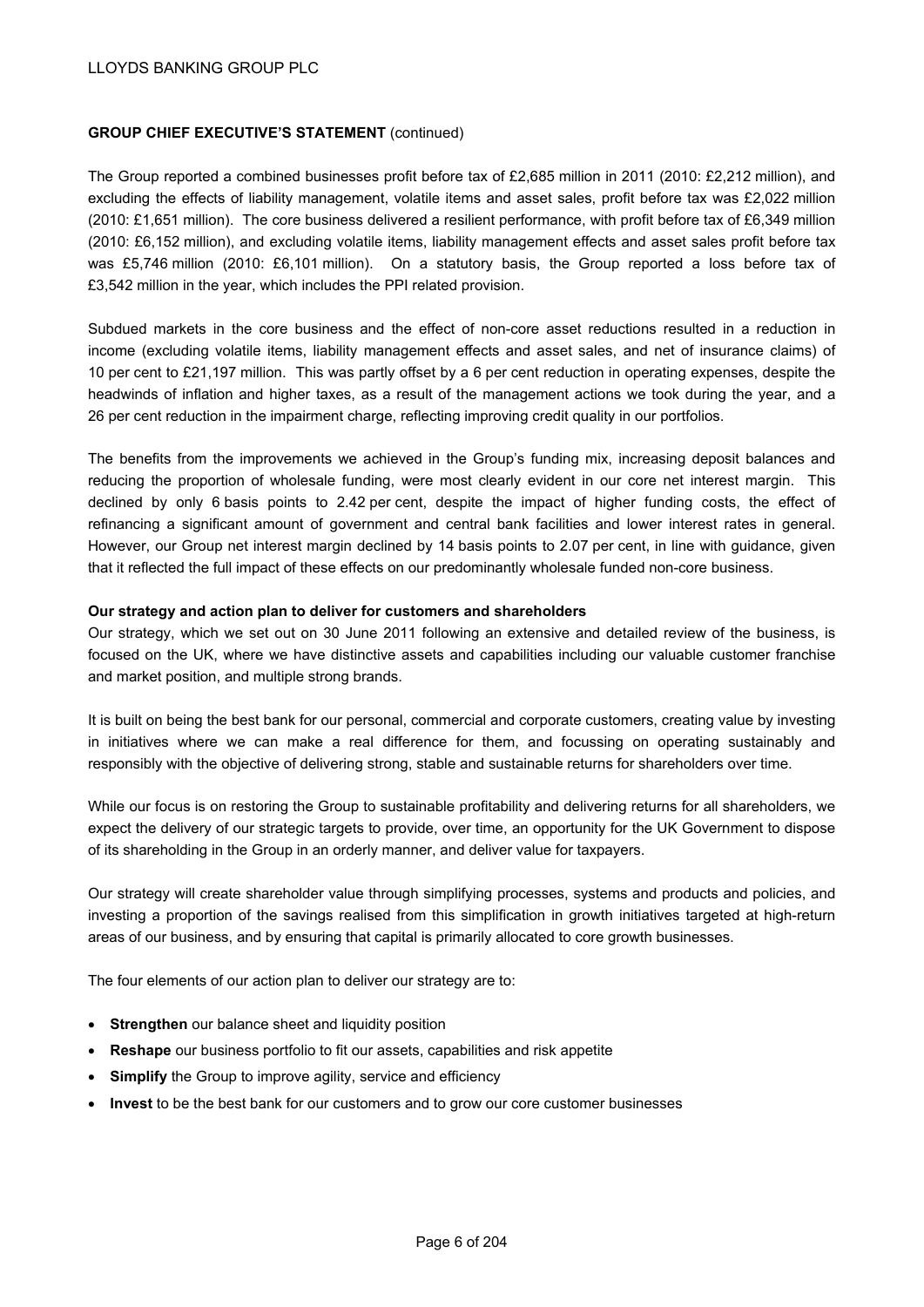#### **Good progress against strategic initiatives**

We are already making good progress against the key initiatives set out in our strategy.

In *reshaping our business portfolio*, we have fully embedded across the business a conservative approach to, and prudent appetite for, risk. We have in place rigorous controls over the risk profile of all new business, as evidenced, for example, in the Retail mortgage book where we have seen impaired loans decreasing but where our coverage ratio has increased, and are managing and successfully reducing our non-core assets in a disciplined manner and broadly in line with book value. In the core business, the improving quality of our portfolios and their decreasing risk profile, has been reflected in a 7 per cent decrease in risk-weighted assets. We have also reviewed our existing portfolios and confirmed them as adequately provisioned.

Given our UK-focused strategy to capitalise on the strength of our capabilities in the UK, we have also committed to reduce our international presence from 30 countries to less than 15 by 2014. To date we have announced the exit from operations in seven countries.

Our integration programme has now delivered single platforms supporting the Halifax, Bank of Scotland and Lloyds TSB brands and, by the end of 2011, had achieved more than £2 billion per annum of run-rate cost synergies and other operating efficiencies.

**Simplifying the Group** is a cornerstone of our strategy, not only in its delivery of cost savings, but also importantly in simplifying our products and services from the customer's point of view, and allowing us to increase investment in our franchise. We have now commenced the delivery of the simplification initiatives set out in our strategy, and by the end of 2011 had achieved initial run rate savings of £242 million in the first six months of the programme. We have also greatly improved our cost management through instituting a rigorous process overseen by a Cost Board, which has helped the Group drive significant reductions in our operating expenses.

A portion of the savings realised from our simplification programme will allow us to further *invest to be the best bank for our customers*, and to grow our core customer businesses which is at the heart of our strategy. We commenced the implementation of a number of key initiatives in 2011, with the revitalisation of the Halifax brand and strengthening our support for Small and Medium-sized Enterprises both resulting in a significant outperformance of those business areas against market trends.

We have also begun to invest behind increasing our share of capital-light business in our corporate and commercial businesses. Key successes included the launch of 'Arena', our online foreign exchange and money market deposit platform and our UK government bond market making operation in our Wholesale business. In Insurance, our focus on UK customer needs delivered a 23 per cent increase in LP&I UK protection sales (PVNBP), which now account for 22 per cent (2010: 13 per cent) of bancassurance sales.

Further details on the good progress we have made against our strategic initiatives in each business are given in each of the divisional reviews in this document.

#### **Management team changes**

On 1 February 2012, we announced changes to the Group's senior management team to ensure we have the right organisational structure to deliver on our strategy and move to the next phase of the Group's transformation. As a result, five business lines, Retail, Wholesale, Commercial, Wealth and International, and Insurance, now report directly to me and, further to the centralisation of all control functions as part of the Strategic Review, five control and support functions also report to me, namely Group Corporate Functions (into which Human Resources, Legal and Secretariat and Group Audit report), Risk, Finance, Operations, and Corporate Affairs.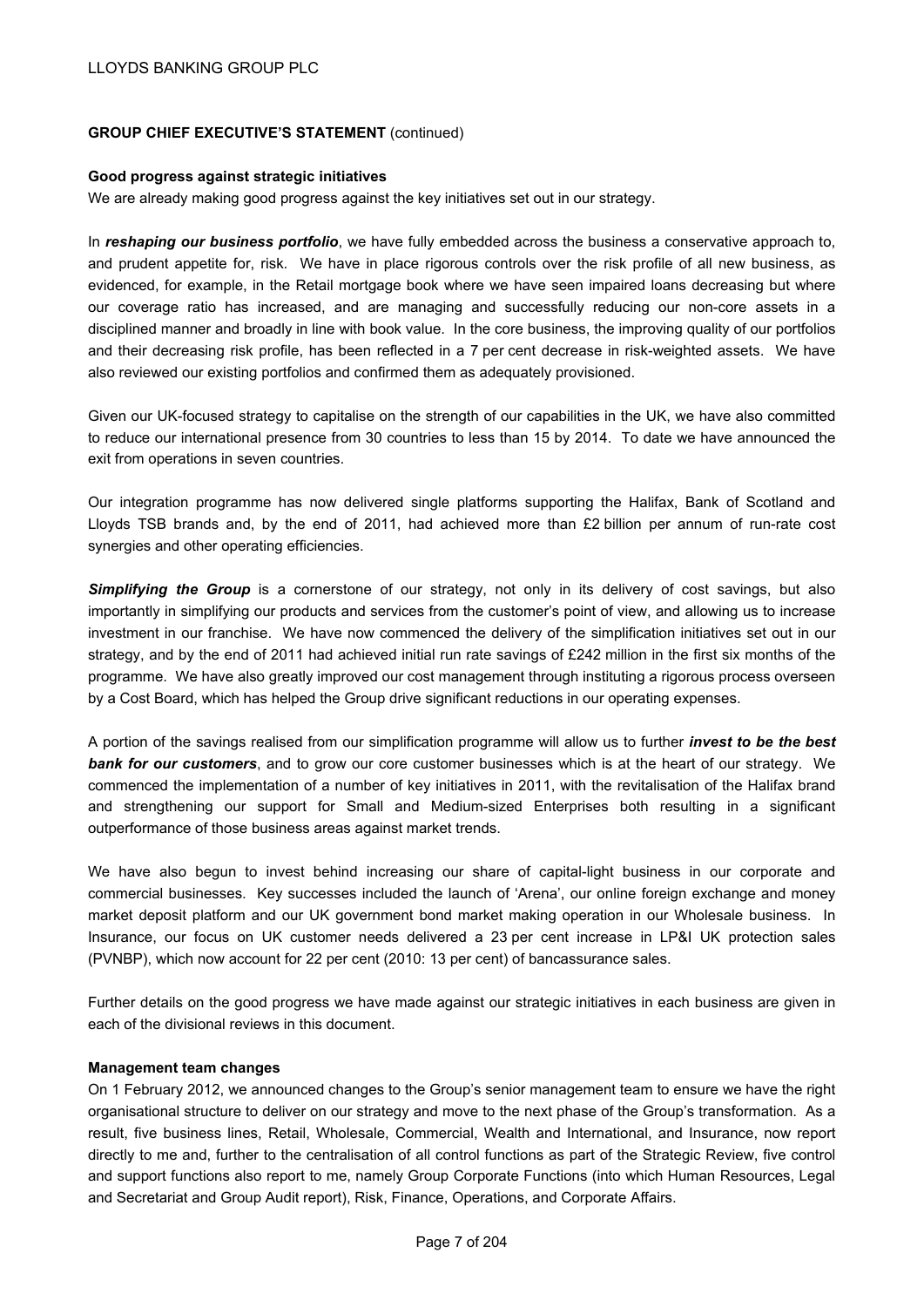#### **Supporting our customers and the UK economy**

As part of our strategy to be the best bank for customers, and as a leading financial services provider in the UK, we continue to actively support sustainable growth in the UK economy through the focused range of products and services we provide to our business and personal customers, as well as through partnerships we have built with industry and Government.

The banking industry has faced much criticism in recent years and we recognise that significant work is required to rebuild trust with customers and other stakeholders. The financial services sector does however have a fundamental role to play in society in supporting both individuals and businesses through the provision of financial and payment services, and can be instrumental in helping the economy prosper and grow. The industry can help ensure the future strength and economic well being of the UK and its people and given our strategic assets we aim to play an important part in this.

I am pleased to report that during 2011, despite the challenging economic climate, the Group exceeded its full year contribution to the 'Merlin' lending commitments which were agreed in February with the UK Government, both for SMEs and in total. In the full year we provided £45 billion of committed gross lending to UK businesses, of which £12.5 billion was to SMEs. In the same period, the Group supported the start-up of 124,000 new SME businesses. For 2012, we have relaunched our SME Charter in which we have pledged to make at least £12 billion of gross new lending available to SMEs.

SMEs are a particularly important source of job creation and growth in the UK. Our core Commercial business is focused on serving these customers, and we demonstrated our support for SME customers in 2011 with year on year net lending growth of 3 per cent in this business area. This compared favourably with the negative growth in SME lending across the industry reported in the latest available market statistics from the Bank of England. In 2012, we have pledged to make at least £12 billion of gross new lending available to SMEs, with a further pledge to deliver positive net lending growth, to help stimulate economic output and improve confidence in the sector. As a member of the Business Finance Taskforce, we have led work to improve SME customer relationships through mentoring and a right to appeal and have agreed to contribute £300 million to the Business Growth Fund to provide better access to equity finance.

For our Retail customers, the Group completed £28 billion of new mortgage business in 2011, achieving a market share of approximately 20 per cent of gross new residential mortgage lending. We are committed to supporting the UK housing market and first-time buyers in particular. We advanced more than £5.6 billion of new lending to first-time buyers in 2011, helping over 52,000 customers own their first homes. Our market share of new first-time buyer business was approximately 24 per cent by value in 2011. In total, we advanced more than £15.5 billion of new mortgages to over 124,000 customers buying their home in the UK in 2011. Our Halifax brand is a leading lender in the affordable housing sector, with a dedicated product range designed for borrowers seeking shared equity or shared ownership schemes.

Looking forward, as part of our commitment to customers, we will keep the same net number of branches in our network for the next three years, excluding Verde, and we will not close a branch if it is the last one in a community.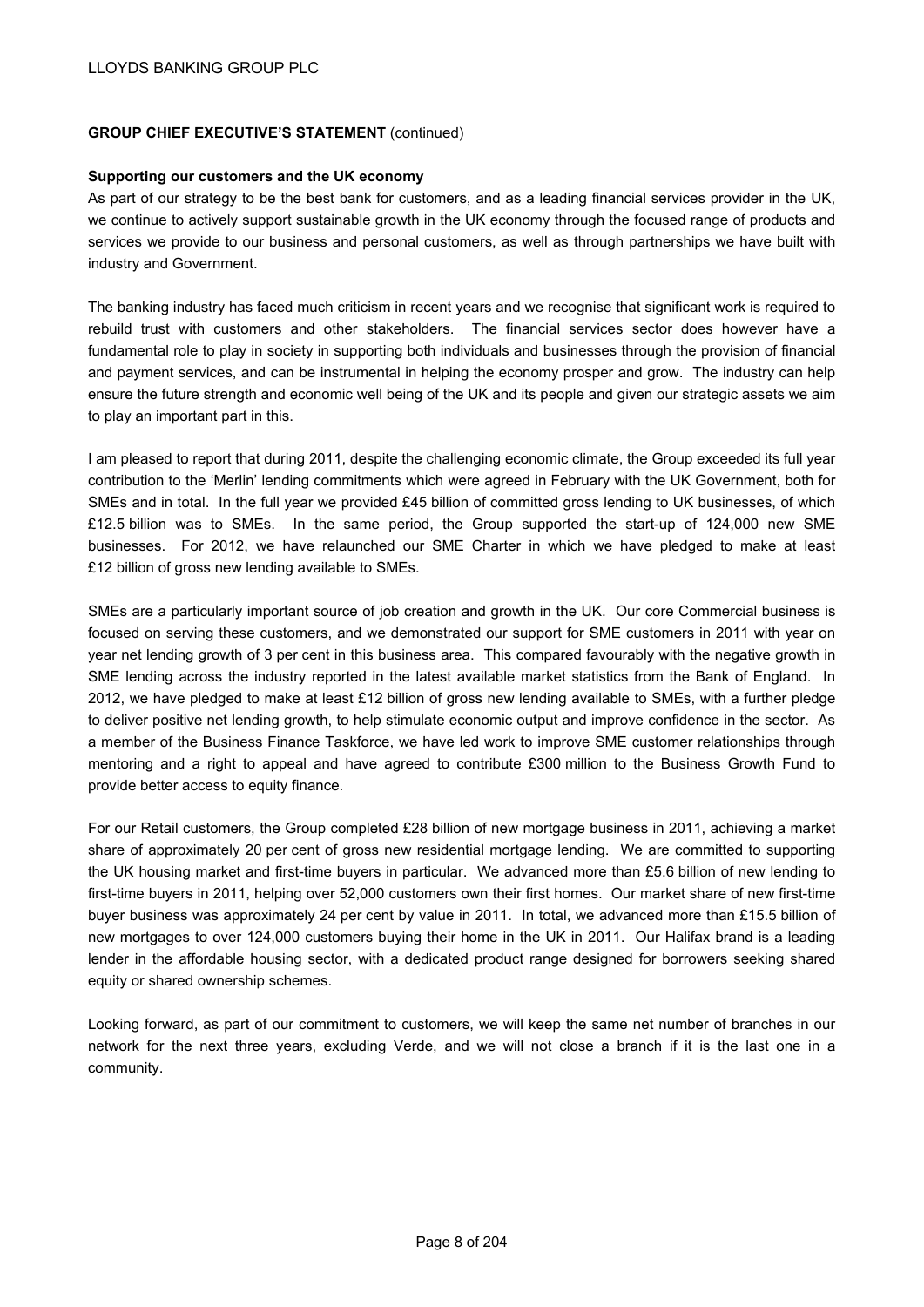We also committed to reduce the level of FSA reportable complaints we receive, excluding PPI complaints, by 20 per cent in 2011 compared to 2010. We achieved a 24 per cent reduction, and reduced our banking complaints per 1,000 accounts to 1.5. We achieved this through initiatives such as our Phone a Friend service, training of our 40,000 front line colleagues, and the roll out in the second half of an externally accredited complaint handling qualification. This makes us the first financial services organisation to have professionally qualified complaint handlers. To enable our customers get the right outcome faster, we are extending the opening hours of our specialist complaints teams to 24 hours a day, 7 days a week. As a result of these initiatives, we are now resolving over 90 per cent of complaints at first touch. In 2012, we have committed to improving this performance further, by reducing banking complaints to just 1.3 per 1,000 current accounts, and in 2014 to 1.0 per 1,000 current accounts.

#### **Meeting our customers' needs with successful new products and services**

Our strategy recognises our customers' needs for product simplicity and transparency, access through multiple channels, and value-for-money products and services. I am therefore pleased at the success of the new products and services launched in 2011, and the widespread recognition and broad range of external awards achieved across the Group. In Retail, notable product successes included a number of innovative Halifax savings products, which while not rate-leading, delivered strong deposit growth. These included, in the first half, the ISA Promise which saw our cash ISA balances grow significantly above our historic share, and, in the second half, the Savers Prize Draw which saw over 450,000 customers registered for the first draw.

We also received a number of external awards recognising the quality and consistency of delivery to our customers. Within Wholesale, our Corporate Markets area won the Best Bank of the Year award for the seventh consecutive year at the Real FD/CBI Excellence awards, while in Retail we were named 'Best Overall Mortgage Lender' for the tenth year running in the Your Mortgage Magazine Awards and in Insurance we were named as Britain's most popular home insurance provider by the independent market researchers GFK NOP for the tenth year in a row. In responding to our customers' need for access through multiple channels, in Retail, we launched a suite of Mobile Banking apps, and have now recorded one and a half million downloads.

#### **Our commitment to our employees**

Our success depends on our employees, the service they provide for our customers, and the long-term partnerships they build with them. We are committed to attracting, retaining and developing our people, and in 2011 launched a number of initiatives to identify and develop our future leaders, to simplify the link between performance and reward, and to ensure colleagues have the capabilities to deliver excellent service through learning and development resources such as our Learning Academies, through supporting external qualifications, and by introducing development and review programmes.

While the results of the colleague engagement survey we conducted in the second half of the year reflected both the challenging external environment and the work that remains to be done in ensuring Lloyds Banking Group is a great place to work, the progress we have made during the year reflects the strong capabilities and dedication of our people which will continue to support the delivery of our strategy.

Remuneration is an important issue for our stakeholders and the Group. We are keen to ensure we recruit and retain the right employees to drive our business forward and deliver on our strategy while ensuring that there is alignment between remuneration and results. Variable pay is reflective of the performance of the business and total discretionary bonus awards are approximately 30 per cent lower than last year with bonuses above £2,000 subject to deferral and adjustment. In addition, given the continued challenging economic conditions salary awards have been limited, especially at more senior levels.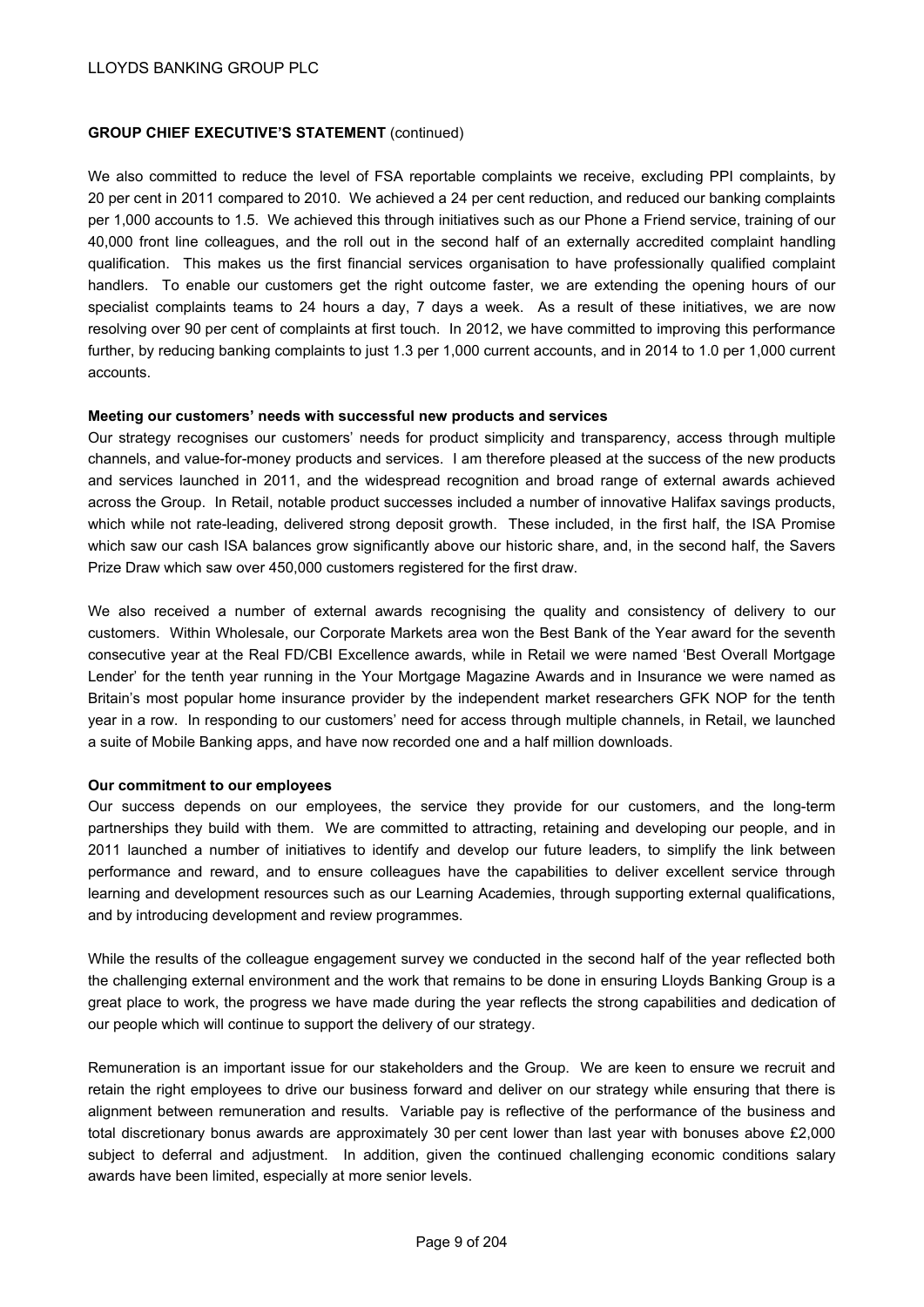#### **EC mandated business disposal ('Project Verde')**

Following our decision early in 2011 to accelerate Project Verde, we have made good progress, and, having reviewed the formal offers for the Verde business, the preferred bidder for the business is The Co-operative Group. Any final transaction will be subject to regulatory approval and certain other conditions. The Group will continue to progress an IPO as an alternative to a direct sale. We remain on track to complete the transfer of the business before the end of 2013.

#### **Equity dividends**

The European Commission's restriction on equity dividend payments was part of the conditions of the State Aid restructuring plan which expired in early 2012. We understand that the absence of dividends has created difficulties for many of our shareholders and we remain committed to recommencing progressive dividend payments as soon as we are able.

It is our intention to do so when the financial position of the Group and market conditions permit, and after regulatory capital requirements are defined and prudently met. At this time those requirements remain unclear and although we have made good progress against our strategic priorities during the year we are not yet able to forecast when we will be able to resume dividend payments, although we continue to strive to recommence them as soon as possible.

#### **Greater clarity emerging on UK regulatory framework**

The publication of the ICB's final report in September and the Government's response to the report in December are significant steps in providing greater clarity on changes to the regulatory framework for the UK banking industry to secure greater financial stability.

On competition, we are pleased that the Verde sale is seen as creating an effective new challenger in our market, and that our proposals, developed with the Payments Council, to make it quicker and simpler for customers to switch accounts, were recommended by the ICB and backed by the Government.

We also welcome the Government's endorsement of the ICB's proposals to ring-fence retail banking operations as part of a wider regulatory framework including capital and liquidity and effective macro- and micro-prudential supervision, which should remove any implicit tax-payers' guarantee for the ring-fenced entities. Given that we are predominantly a retail and commercial bank, we would expect to be less affected by the implementation of a retail ring-fence, but believe it will be important for any transition period to be flexible in order to minimise any impact on economic growth, and for banks to implement the required structural changes.

The ICB also recommended that ring-fenced banks should hold a capital base of at least 10 per cent to absorb the impact of potential losses or financial crises. The Government's proposals on capital are consistent with the capital targets we set in our strategic review in 2011 and, although much work remains to be done on the detail of the implementation capital requirements, we are on track to achieve the capital levels the ICB recommends.

We expect the Government to provide further details of its plans in the spring of 2012 and to outline which of the proposals it intends to progress to legislation. We will continue to work with HM Treasury and our regulators in the coming months ahead of the publication of the final white paper.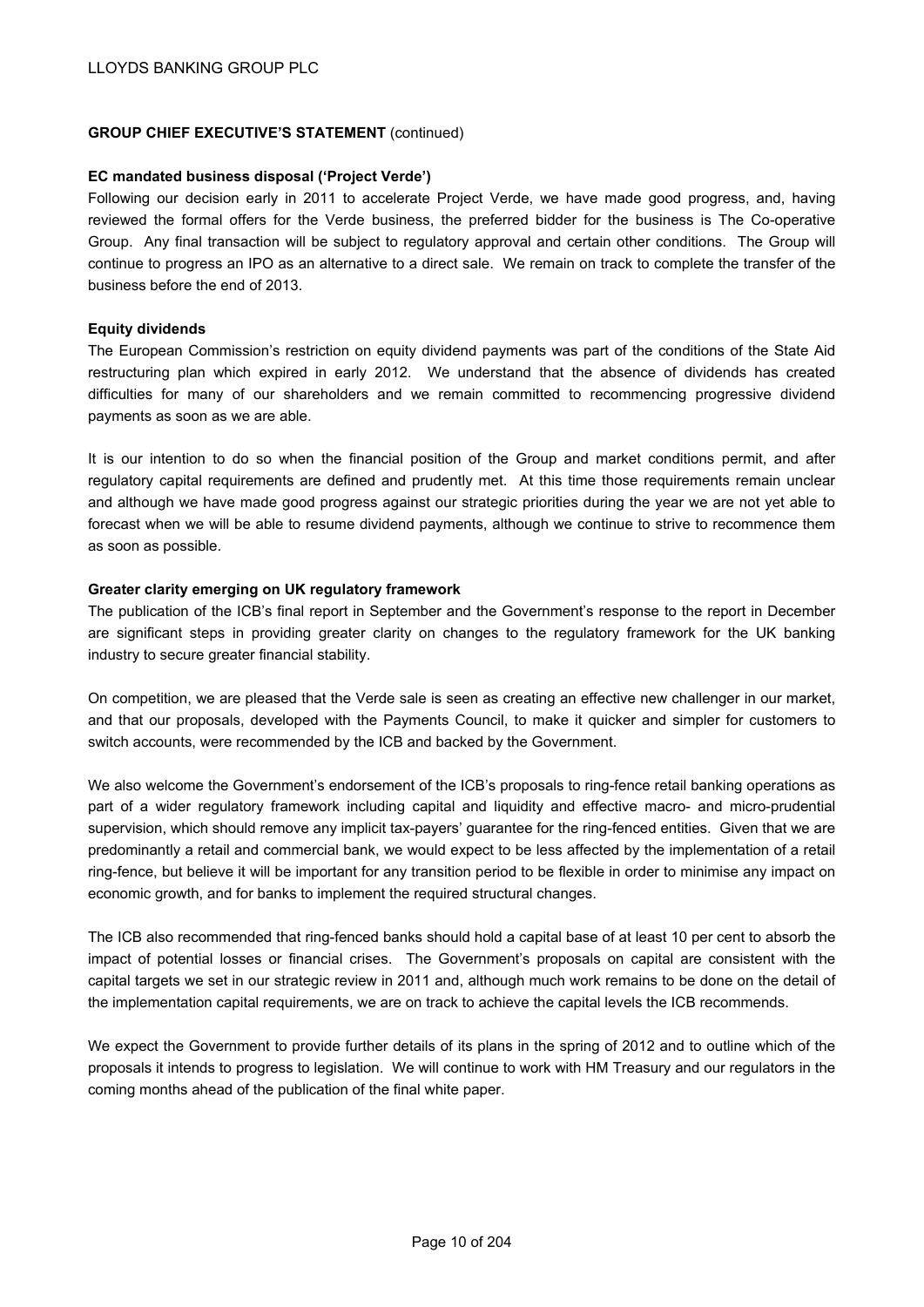#### **Economic outlook**

While the outlook for the UK economy remains uncertain, and vulnerable to developments in the Eurozone, we believe the most likely scenario is for further weakness in the first half of 2012 followed by a relatively modest recovery in the second half resulting in broadly flat real GDP for the year as a whole, with further modest recovery in 2013. As a result, we expect UK base rates to remain at current levels into 2013, and unemployment to rise from current levels to peak at around 9 per cent in 2013. However, we expect inflation (CPI) to fall from current high levels to below 3 per cent in 2012 and possibly below 2 per cent in 2013. UK property prices are likely to reflect the weak economic environment, with house prices remaining broadly flat in 2012 and 2013 and commercial property prices likely to be marginally weaker in 2012, and marginally stronger in 2013.

#### **Outlook and financial guidance**

We expect the external environment to remain challenging in 2012, with a subdued economy, continued high levels of regulatory scrutiny and political uncertainty relating to the banking sector, and the continued potential for downside effects from financial market volatility and instability in the Eurozone.

Nevertheless, we remain confident that our medium-term financial targets, as set out in our June 2011 Strategic Review are achievable over time, although, as we anticipated in our Q3 2011 Interim Management Statement, we now expect the attainment of our income related targets, including for Other Operating Income, to be delayed as a result of the weaker than expected economic outlook. As a consequence, we now also expect the attainment of our return on equity target to be delayed beyond 2014. On the other hand, we continue to expect to deliver our balance sheet, cost and impairment targets in 2014, and in some cases sooner, given the good progress made so far.

In relation to our balance sheet, this progress includes the £53 billion reduction in non-core assets achieved in the year and the 60 basis point increase in our core tier 1 ratio to 10.8 per cent. As regards our income targets, we have reduced our asset quality ratio (impairment as a percentage of average advances) by 39 basis points to 1.62 per cent, a significant step towards our target of 50 to 60 basis points. The positive strong momentum of our Simplification programme, with £242 million of run-rate cost savings already achieved at the end of 2011, means that we are now increasing our target cost savings from this programme by £200 million, to £1.9 billion (from £1.7 billion) by the end of 2014, and to £1.7 billion from £1.5 billion in 2014.

Given the economic outlook, in 2012, on a combined businesses basis, we expect income to be lower than in 2011, given further non-core asset reductions, subdued demand in the core loan book, higher wholesale funding costs, and interest rates likely to remain at low levels for longer. We retain significant capacity to grow core assets subject to demand and to maintaining our prudent appetite for risk. Our banking net interest margin, as expected, was marginally below 2 per cent in the fourth quarter of 2011. We expect our full year banking net interest margin to be below 2 per cent in 2012, falling year-on-year by approximately the same amount in 2012 as in 2011, primarily driven by continuing high wholesale funding costs. We expect the benefit from fair value unwind to reduce to approximately £0.5 billion in 2012. However, we expect a further reduction in costs, and a similar percentage reduction in Group impairment in 2012 as seen in 2011, as a result of further asset quality improvements across the divisions, with the largest improvement coming from International.

We expect to continue to strengthen our balance sheet in 2012, by a further reduction in non-core assets of approximately £25 billion, through targeting further deposit growth, at least in line with the market, by strengthening our funding position, with approximately 50 per cent of our term wholesale funding target for 2012 already completed, and by further improving our core tier 1 ratio. Growth in customer deposits remains a key part of our funding strategy, and, assuming a continuation of current trends, we would expect to reach our mediumterm Group loan-to-deposit ratio target of 130 per cent or below by the end of 2012, two years ahead of plan.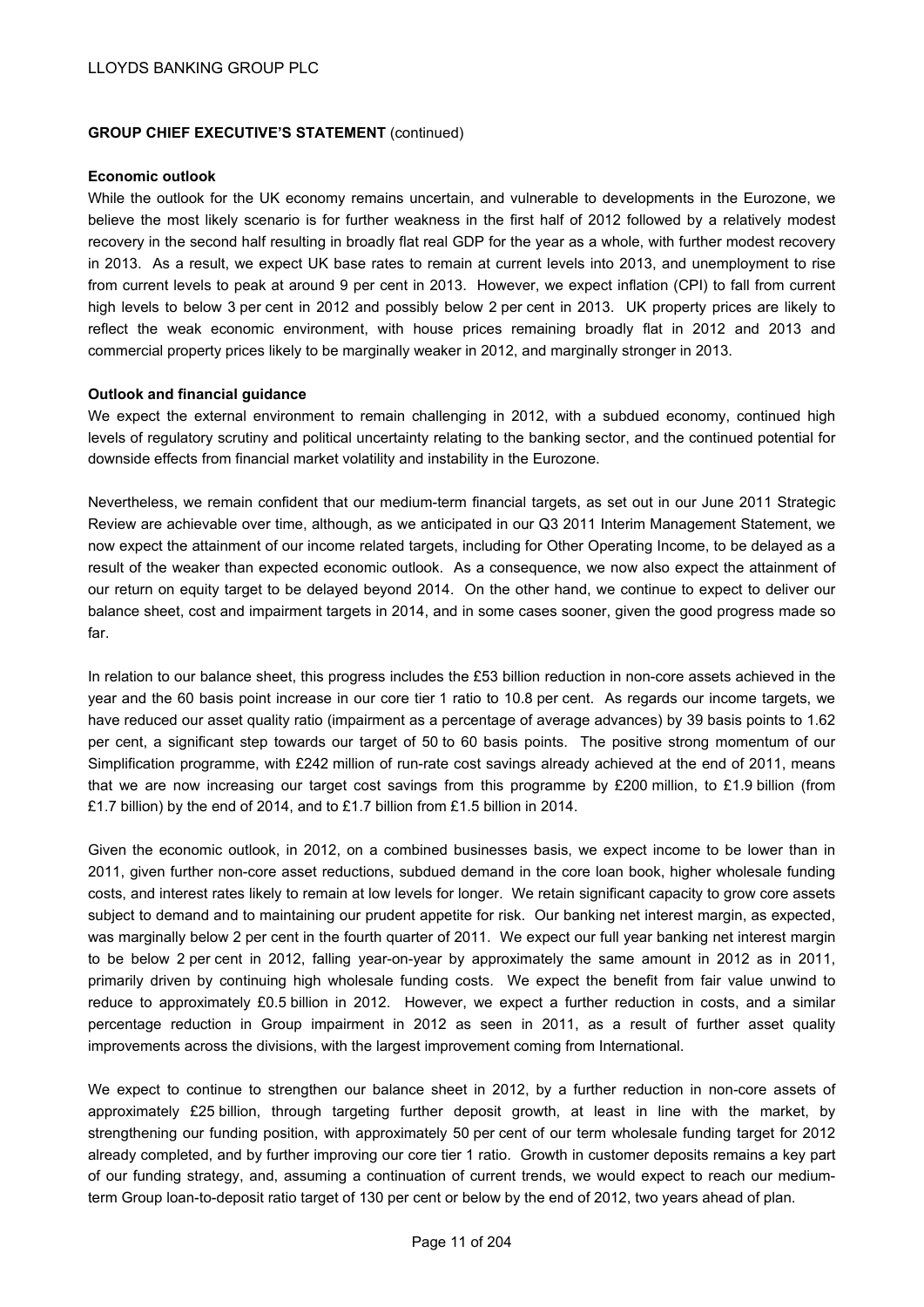While we remain mindful of the challenges of the external environment, Lloyds Banking Group is now in a significantly stronger position than it was twelve months ago, and I would like to thank all our people for their contribution to our progress in 2011. Given we are likely to have lower interest rates for longer and higher regulatory costs along with deleveraging in credit markets, it will be those banks who can create competitive advantage through a lower risk premium combined with best in class efficiency who will achieve superior returns and will capture the opportunities as economic conditions improve. Absent a material deterioration in the economic environment, we remain confident in our ability to continue to execute against our strategic plan, and therefore continue to believe we are well positioned to realise over time the full potential of our organisation, brands and capabilities, and to achieve strong, stable and sustainable returns for shareholders.

António Horta-Osório *Group Chief Executive*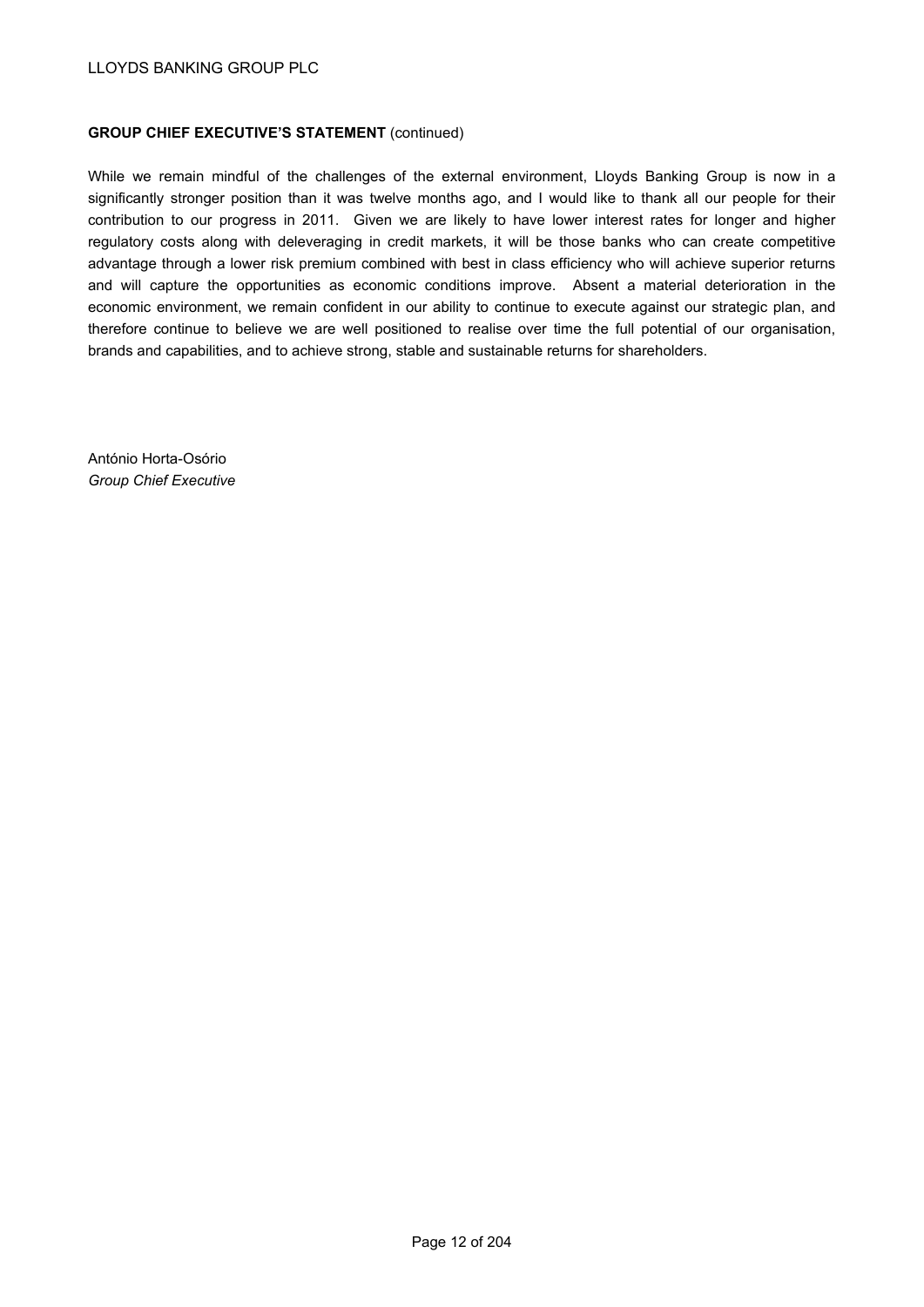## **COMBINED BUSINESSES INFORMATION**

The analysis and commentary that is set out on pages 14 to 105 is presented on a combined businesses basis. The basis of preparation of the combined businesses results is set out on page 95.

|                                                                                                            | Page |
|------------------------------------------------------------------------------------------------------------|------|
| Combined businesses consolidated income statement                                                          | 14   |
| Reconciliation of combined businesses profit before tax to statutory (loss) profit before tax for the year | 14   |
| Combined businesses profit (loss) analysis by division                                                     | 15   |
| Combined businesses half-year profit (loss) analysis by division                                           | 15   |
| Core and non-core income statement                                                                         | 16   |
| Summary consolidated balance sheet                                                                         | 17   |
| Group Finance Director's review of financial performance and outlook                                       | 18   |
| Combined businesses segmental analysis                                                                     | 32   |
| Divisional performance                                                                                     |      |
| Retail                                                                                                     | 35   |
| Wholesale                                                                                                  | 43   |
| Commercial                                                                                                 | 55   |
| Wealth and International                                                                                   | 61   |
| Insurance                                                                                                  | 73   |
| <b>Group Operations</b>                                                                                    | 82   |
| Central items                                                                                              | 84   |
| Core and non-core business analysis                                                                        | 85   |
| Quarterly information                                                                                      | 92   |
| Additional information on a combined businesses basis                                                      | 95   |
| Basis of preparation of combined businesses information                                                    | 96   |
| Banking net interest margin                                                                                | 98   |
| Liability management gains                                                                                 | 99   |
| Integration costs and benefits                                                                             | 99   |
| Simplification costs and benefits                                                                          | 100  |
| Impairment charge                                                                                          | 101  |
| Volatility arising in insurance businesses                                                                 | 102  |
| Number of employees (full-time equivalent)                                                                 | 104  |
| Remuneration                                                                                               | 104  |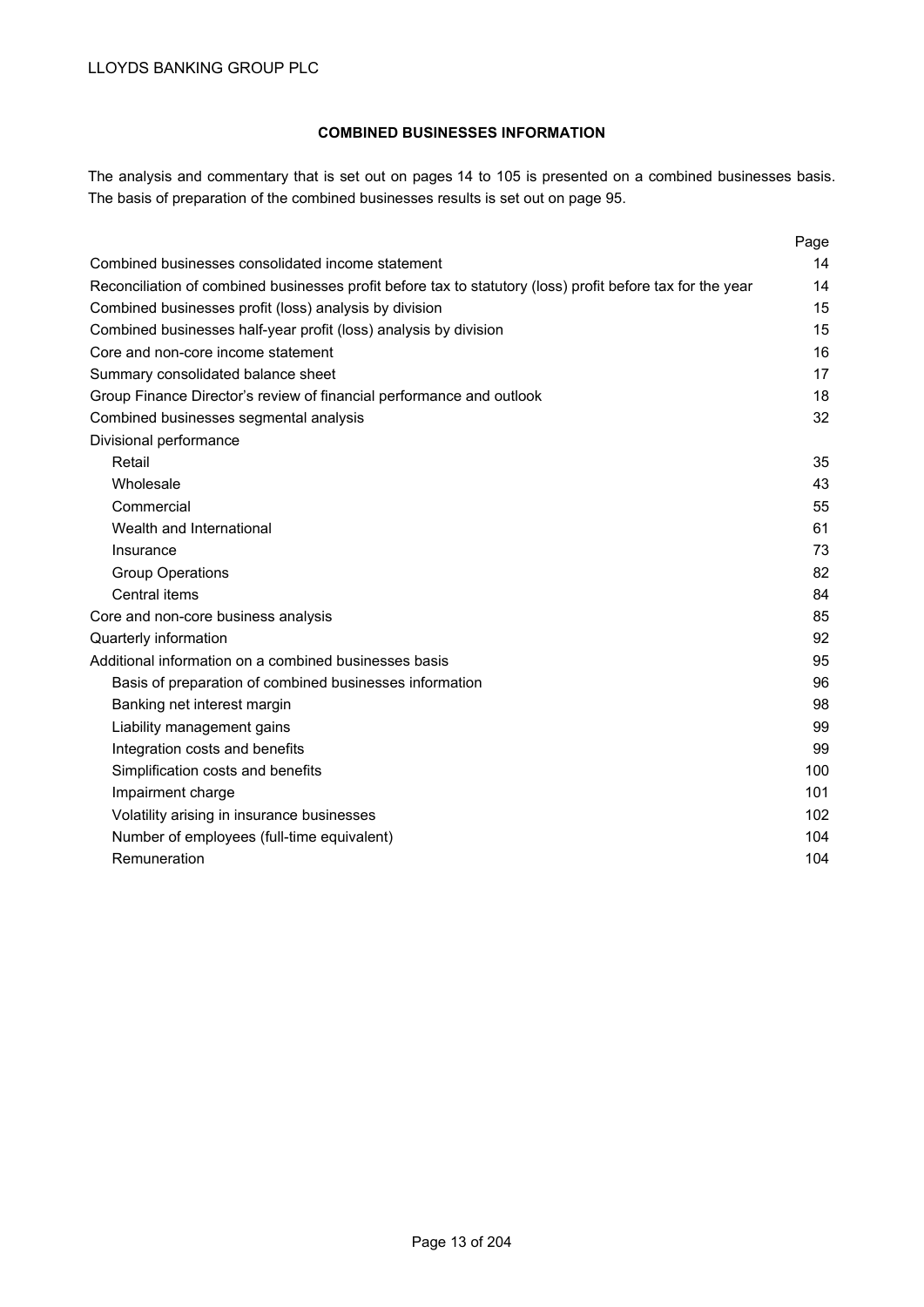## **COMBINED BUSINESSES CONSOLIDATED INCOME STATEMENT**

|                                                                              | 2011      | 2010      |
|------------------------------------------------------------------------------|-----------|-----------|
|                                                                              | £ million | £ million |
| Net interest income                                                          | 12,233    | 14,143    |
| Other income                                                                 | 9,307     | 9,936     |
| Effects of liability management, volatile items and asset sales <sup>1</sup> | (74)      | (93)      |
| <b>Total income</b>                                                          | 21,466    | 23,986    |
| Insurance claims                                                             | (343)     | (542)     |
| Total income, net of insurance claims                                        | 21,123    | 23,444    |
| Costs:                                                                       |           |           |
| Operating expenses                                                           | (10, 253) | (10, 882) |
| Other $costs2$                                                               | (368)     | (196)     |
|                                                                              | (10, 621) | (11,078)  |
| <b>Trading surplus</b>                                                       | 10,502    | 12,366    |
| Impairment                                                                   | (9,787)   | (13, 181) |
| Share of results of joint ventures and associates                            | 27        | (91)      |
| Profit (loss) before tax and fair value unwind                               | 742       | (906)     |
| Fair value unwind                                                            | 1,943     | 3,118     |
| Profit before tax – combined businesses                                      | 2,685     | 2,212     |

The basis of preparation of the combined businesses income statement is set out on the inside front cover.

# **RECONCILIATION OF COMBINED BUSINESSES PROFIT BEFORE TAX TO STATUTORY (LOSS) PROFIT BEFORE TAX FOR THE YEAR**

|                                                                                   | 2011<br>£ million | 2010<br>£ million |
|-----------------------------------------------------------------------------------|-------------------|-------------------|
| Profit before tax – combined businesses                                           | 2.685             | 2.212             |
| Integration, simplification and EC mandated retail business disposal costs        | (1, 452)          | (1,653)           |
| Volatility arising in insurance businesses (note 7, page 102)                     | (838)             | 306               |
| Amortisation of purchased intangibles                                             | (562)             | (629)             |
| Provision in relation to German insurance business litigation (note 23, page 194) | (175)             |                   |
| Payment protection insurance provision (note 22, page 192)                        | (3,200)           |                   |
| Customer goodwill payments provision                                              |                   | (500)             |
| Pension curtailment gain                                                          |                   | 910               |
| Loss on disposal of businesses                                                    |                   | (365)             |
| (Loss) profit before tax - statutory                                              | (3, 542)          | 281               |

 $1$  Includes the gains from liability management exercises (see note 3 on page 99), the net effect of banking volatility, changes in the fair valuation of the equity conversion feature of the Group's Enhanced Capital Notes, net derivative valuation adjustments and gains or losses on disposals of assets which are not part of normal business operations.

<sup>2</sup> Other costs include FSCS costs and UK bank levy in 2011, and FSCS costs and impairment of tangible fixed assets in 2010.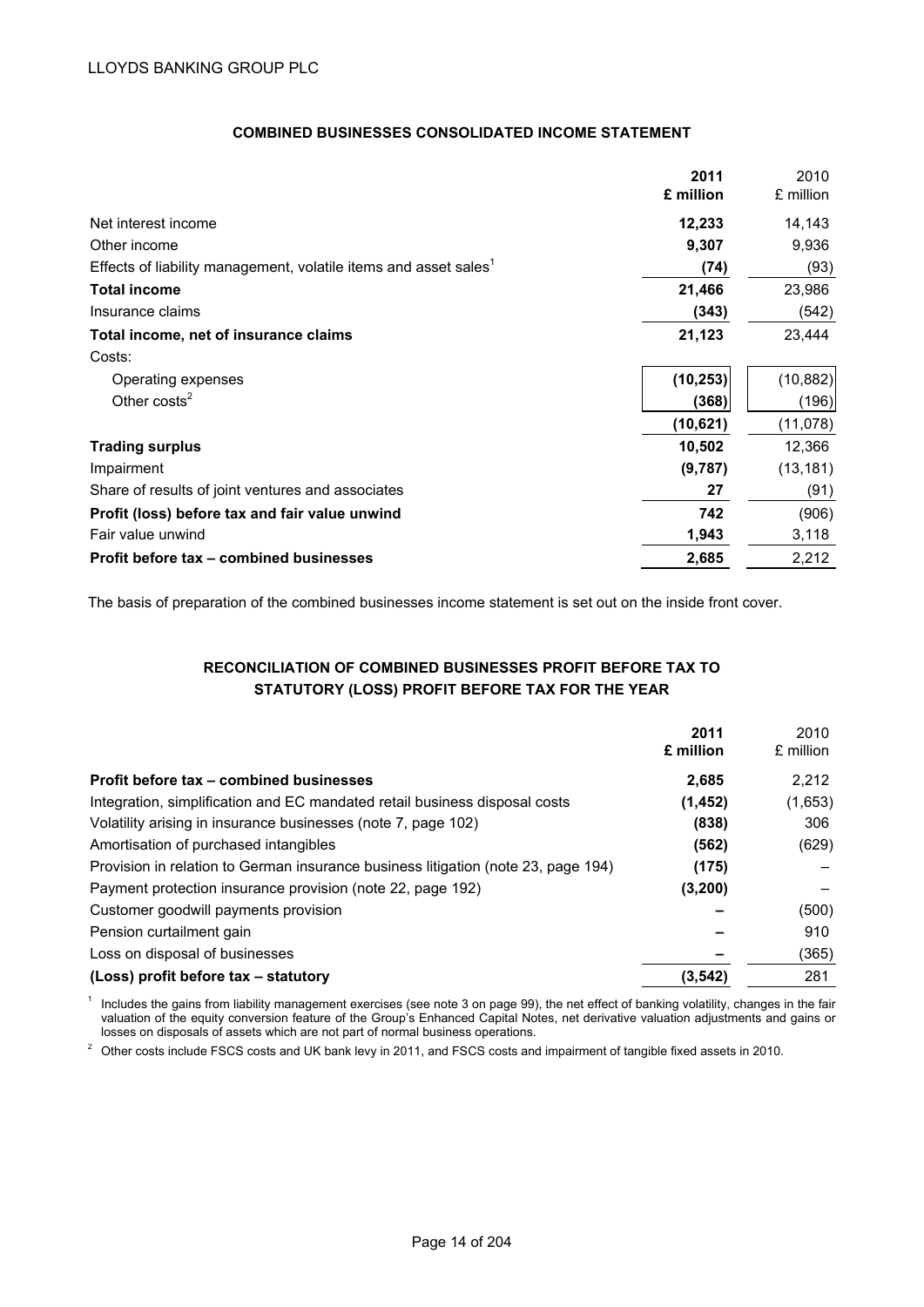# **COMBINED BUSINESSES PROFIT (LOSS) ANALYSIS BY DIVISION**

|                                     | 2011<br>£ million | 2010<br>£ million |
|-------------------------------------|-------------------|-------------------|
| Retail                              | 3,636             | 3,986             |
| Wholesale                           | 828               | 2,514             |
| Commercial <sup>1</sup>             | 499               | 291               |
| Wealth and International            | (3,936)           | (4,950)           |
| Insurance                           | 1,422             | 1,326             |
| Group Operations and Central items: |                   |                   |
| <b>Group Operations</b>             | (56)              | (52)              |
| Central items                       | 292               | (903)             |

<sup>1</sup> Commercial comprises the Group's SME business and was previously part of Wholesale. Comparatives have been restated accordingly.

**Profit before tax 2,685** 2,212

**236** (955)

### **COMBINED BUSINESSES HALF-YEAR PROFIT (LOSS) ANALYSIS BY DIVISION**

|                                       | 2011<br>first<br>half-year<br>£ million | 2011<br>second<br>half-year<br>£ million |
|---------------------------------------|-----------------------------------------|------------------------------------------|
| Retail                                | 1,907                                   | 1,729                                    |
| Wholesale                             | 1,199                                   | (371)                                    |
| Commercial                            | 247                                     | 252                                      |
| Wealth and International              | (2, 138)                                | (1,798)                                  |
| Insurance                             | 660                                     | 762                                      |
| Group Operations and Central items:   |                                         |                                          |
| <b>Group Operations</b>               | (62)                                    | 6                                        |
| Central items                         | (709)                                   | 1,001                                    |
|                                       | (771)                                   | 1,007                                    |
| <b>Profit before tax</b>              | 1,104                                   | 1,581                                    |
| Banking net interest margin           | 2.12%                                   | 2.01%                                    |
| Banking asset margin                  | 1.54%                                   | 1.38%                                    |
| Banking liability margin              | 0.97%                                   | 0.98%                                    |
| Impairment as a % of average advances | 1.77%                                   | 1.46%                                    |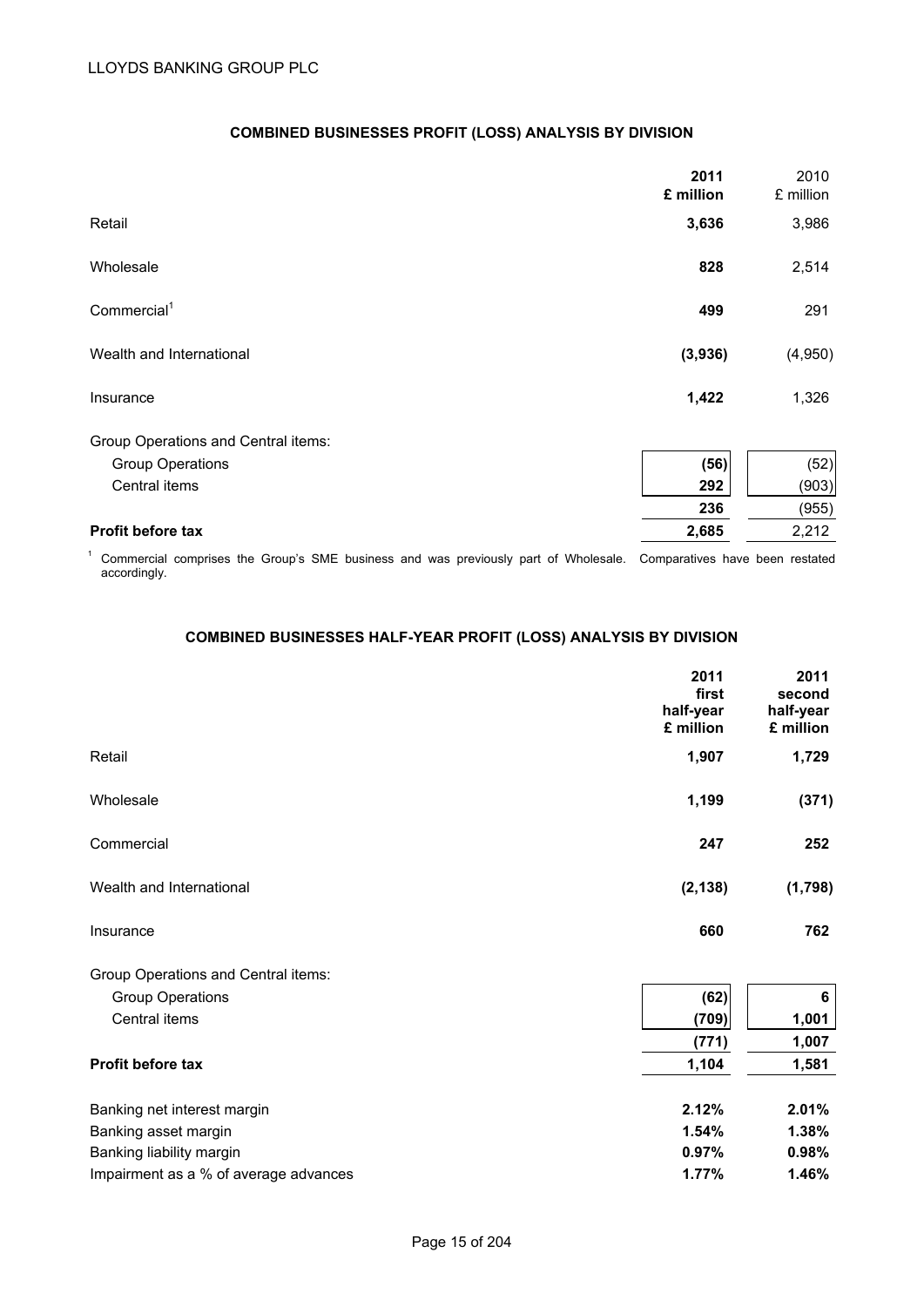## **CORE AND NON-CORE INCOME STATEMENT**

| Core                                                            | 2011<br>£ million | 2010<br>£ million |
|-----------------------------------------------------------------|-------------------|-------------------|
| Net interest income                                             | 10,916            | 11,745            |
| Other income                                                    | 8,360             | 8,769             |
| Effects of liability management, volatile items and asset sales | 603               | 51                |
| <b>Total income</b>                                             | 19,879            | 20,565            |
| Insurance claims                                                | (343)             | (542)             |
| Total income, net of insurance claims                           | 19,536            | 20,023            |
| Operating expenses                                              | (9, 369)          | (9,838)           |
| Other $costs1$                                                  | (313)             | (46)              |
| <b>Trading surplus</b>                                          | 9,854             | 10,139            |
| Impairment                                                      | (2,887)           | (3,612)           |
| Share of results of joint ventures and associates               | 10                | 14                |
| Profit before tax and fair value unwind                         | 6,977             | 6,541             |
| Fair value unwind                                               | (628)             | (389)             |
| Profit before tax - core                                        | 6,349             | 6,152             |
| Banking net interest margin                                     | 2.42%             | 2.48%             |
| Impairment as a % of average advances                           | 0.64%             | 0.75%             |
| Non-core                                                        |                   |                   |
| Net interest income                                             | 1,317             | 2,398             |
| Other income                                                    | 947               | 1,167             |
| Effects of liability management, volatile items and asset sales | (677)             | (144)             |
| <b>Total income</b>                                             | 1,587             | 3,421             |
| Insurance claims                                                |                   |                   |
| Total income, net of insurance claims                           | 1,587             | 3,421             |
| Operating expenses                                              | (884)             | (1,044)           |
| Other $costs1$                                                  | (55)              | (150)             |
| <b>Trading surplus</b>                                          | 648               | 2,227             |
| Impairment                                                      | (6,900)           | (9, 569)          |
| Share of results of joint ventures and associates               | 17                | (105)             |
| Loss before tax and fair value unwind                           | (6, 235)          | (7, 447)          |
| Fair value unwind                                               | 2,571             | 3,507             |
| Loss before tax - non-core                                      | (3,664)           | (3,940)           |
| Banking net interest margin                                     | 1.01%             | 1.46%             |
| Impairment as a % of average advances                           | 4.60%             | 5.56%             |
| Profit before tax - combined businesses                         | 2,685             | 2,212             |

1 See footnote 2 on page 14.

The basis of preparation of the core and non-core income statement is set out on the inside front cover.

Non-core portfolios consist of non-relationship assets and liabilities together with assets and liabilities which are outside the Group's current risk appetite.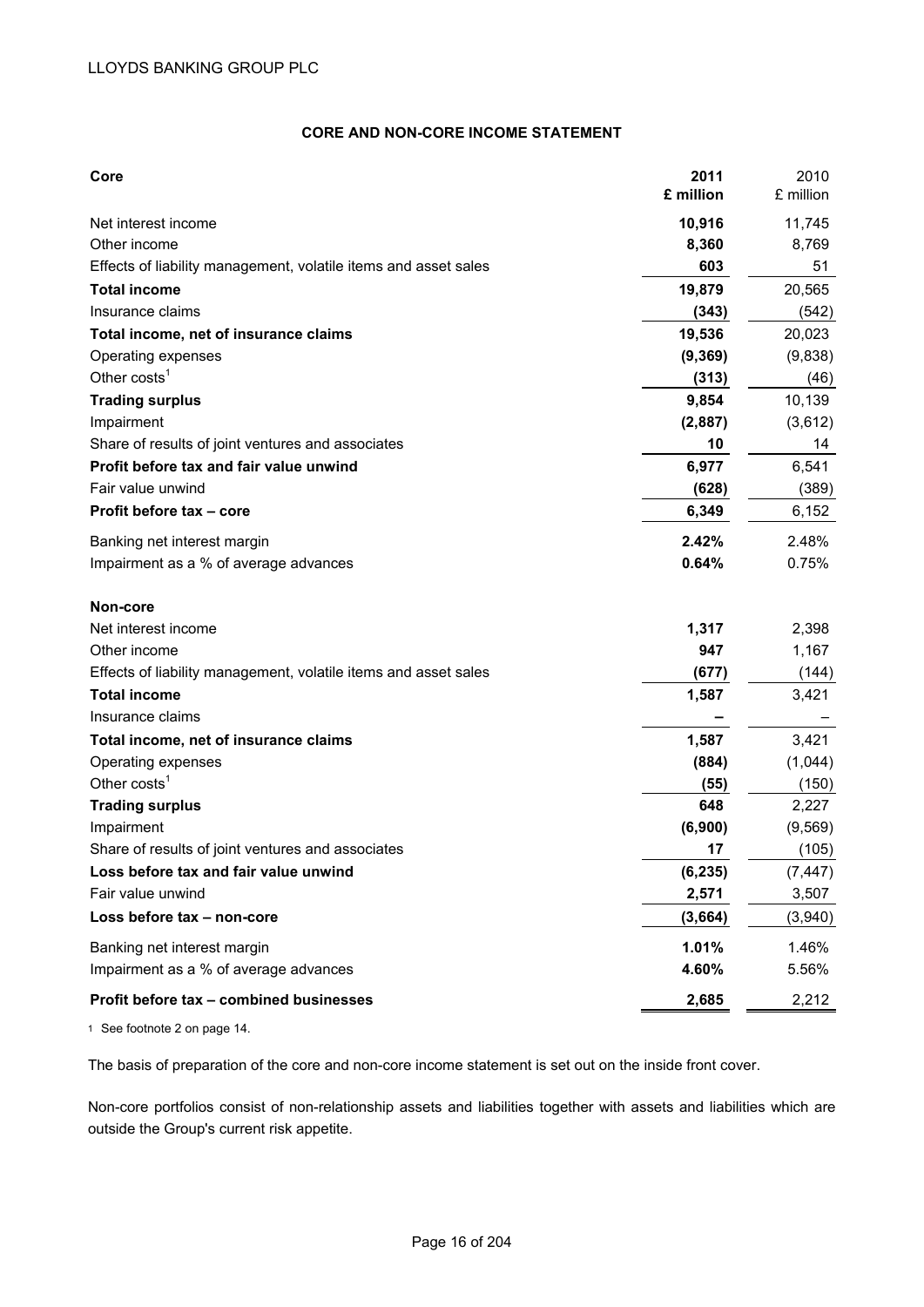## **SUMMARY CONSOLIDATED BALANCE SHEET**

| <b>Assets</b>                                                                | As at<br>31 December 31 December<br>2011<br>£ million | As at<br>2010<br>£ million |
|------------------------------------------------------------------------------|-------------------------------------------------------|----------------------------|
| Cash and balances at central banks                                           | 60,722                                                | 38,115                     |
| Trading and other financial assets at fair value through profit or loss      | 139,510                                               | 156,191                    |
| Derivative financial instruments                                             | 66,013                                                | 50,777                     |
| Loans and receivables:                                                       |                                                       |                            |
| Loans and advances to customers                                              | 565,638                                               | 592,597                    |
| Loans and advances to banks                                                  | 32,606                                                | 30,272                     |
| Debt securities                                                              | 12,470                                                | 25,735                     |
|                                                                              | 610,714                                               | 648,604                    |
| Available-for-sale financial assets                                          | 37,406                                                | 42,955                     |
| Held-to-maturity investments                                                 | 8,098                                                 | 7,905                      |
| Other assets                                                                 | 48,083                                                | 47,027                     |
| <b>Total assets</b>                                                          | 970,546                                               | 991,574                    |
| <b>Liabilities</b>                                                           |                                                       |                            |
| Deposits from banks                                                          | 39,810                                                | 50,363                     |
| <b>Customer deposits</b>                                                     | 413,906                                               | 393,633                    |
| Trading and other financial liabilities at fair value through profit or loss | 24,955                                                | 26,762                     |
| Derivative financial instruments                                             | 58,212                                                | 42,158                     |
| Debt securities in issue                                                     | 185,059                                               | 228,866                    |
| Liabilities arising from insurance and investment contracts                  | 128,927                                               | 132,735                    |
| Subordinated liabilities                                                     | 35,089                                                | 36,232                     |
| Other liabilities                                                            | 37,994                                                | 33,923                     |
| <b>Total liabilities</b>                                                     | 923,952                                               | 944,672                    |
| <b>Total equity</b>                                                          | 46,594                                                | 46,902                     |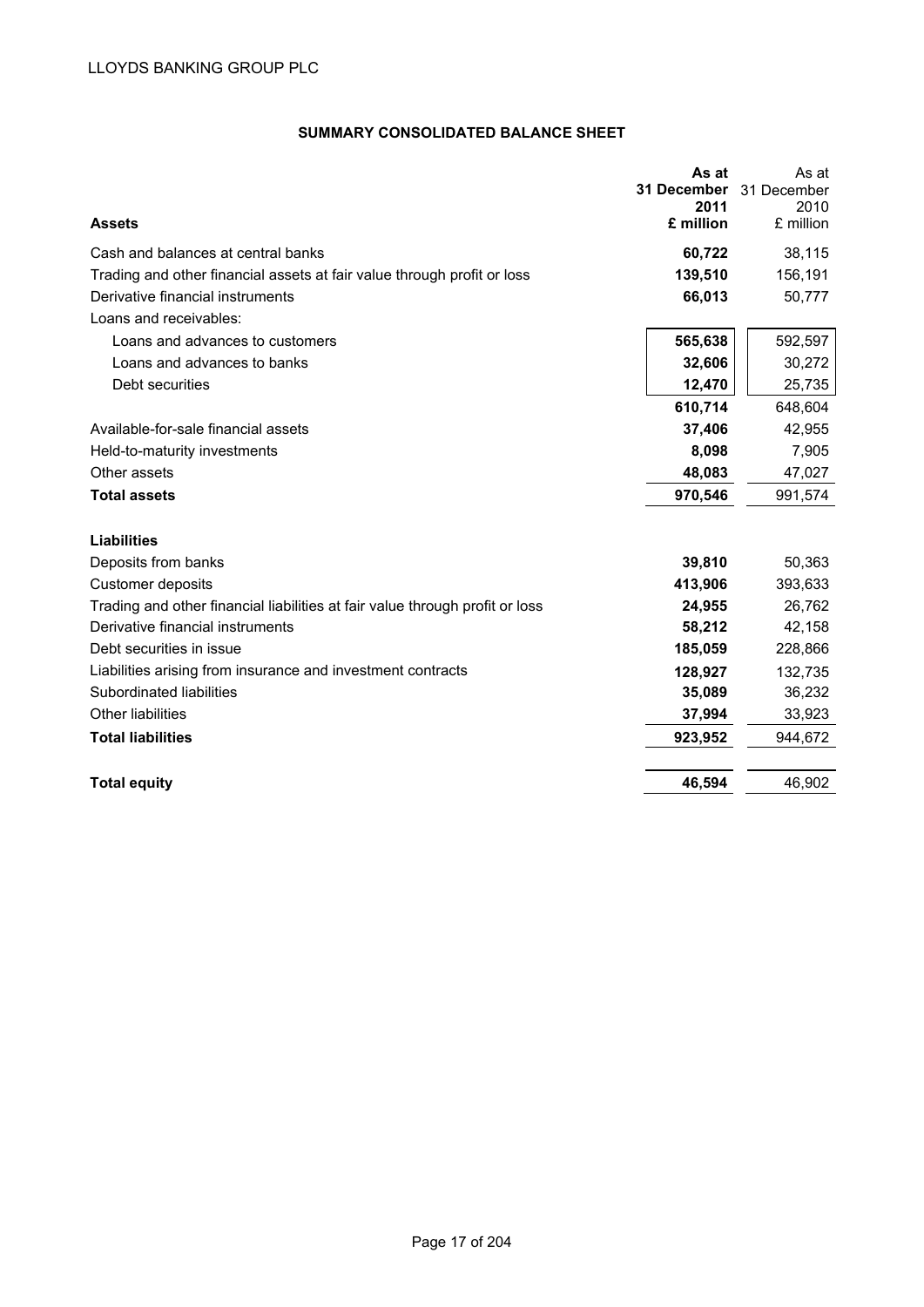#### **Performance in line with our expectations**

The Group delivered a combined businesses profit of £2,685 million in 2011 broadly in line with our expectations despite the challenging external environment, with the core business delivering a resilient performance, and non-core results reflecting the substantial reductions in non-core assets achieved in the year. In line with our strategy, we continued to further reduce the risk in our balance sheet, strengthening our core tier 1 capital ratio, significantly reducing non-core assets and improving our funding position.

#### *Group income and margin reductions partially offset by lower costs and impairments*

The Group's 2011 results, which are analysed below on a combined businesses basis (except where stated), were impacted by liability management, volatile items and asset sales when compared to 2010 (see page 21). Excluding these, income declined by 10 per cent, reflecting a smaller balance sheet (average interest earning assets are down 6 per cent) primarily driven by substantial reductions of non-core assets, and a net interest margin which was 14 basis points lower than in 2010. The change in margin reflected continued high funding costs, including the costs of refinancing of a significant amount of government and central bank facilities.

Costs reduced 4 per cent, driven by Integration and Simplification related savings and lower bonus accruals, partially offset by inflationary pressures, the new UK bank levy, and FSCS costs. The impairment charge reduced by 26 per cent, with lower charges seen across all divisions. These lower charges were principally supported by the continued application of our prudent risk appetite and strong risk management controls resulting in improved portfolio and new business quality, continued low interest rates, and broadly stable UK property prices, partly offset by weakening UK economic growth and rising unemployment.

Profit before tax increased by 21 per cent. Excluding the effects of liability management, volatile items and asset sales, the combined businesses profit before tax increased by 22 per cent to £2,022 million. A significant improvement in impairment was partly offset by reductions in income, principally as a result of non-core asset reductions to further strengthen the balance sheet, as well as higher funding costs.

Profit before tax included the unwind of £1,943 million of acquisition-related fair value adjustments, around £250 million lower than previously anticipated as a more cautious outlook for certain US securities resulted in the deferral of positive fair value unwind. Going forward, over the medium-term, and in line with previous guidance, declining fair value unwind benefits are expected to accrue, with the benefit expected to be approximately £0.5 billion in 2012.

The statutory loss before tax was £3,542 million in 2011 included the £3,200 million PPI provision, which is excluded from the combined businesses results, and which was taken in the first half of 2011. The statutory result also includes, amongst other things, negative insurance volatility of £838 million (2010: positive volatility of £306 million), and charges totalling £1,452 million (2010: £1,653 million), of which £1,097 million related to integration, £185 million to simplification and £170 million to the EC mandated retail business disposal costs. After a tax credit of £828 million, and after taking into account the profit attributable to non-controlling interests of £73 million, the loss attributable to equity shareholders was £2,787 million and the loss per share amounted to 4.1 pence.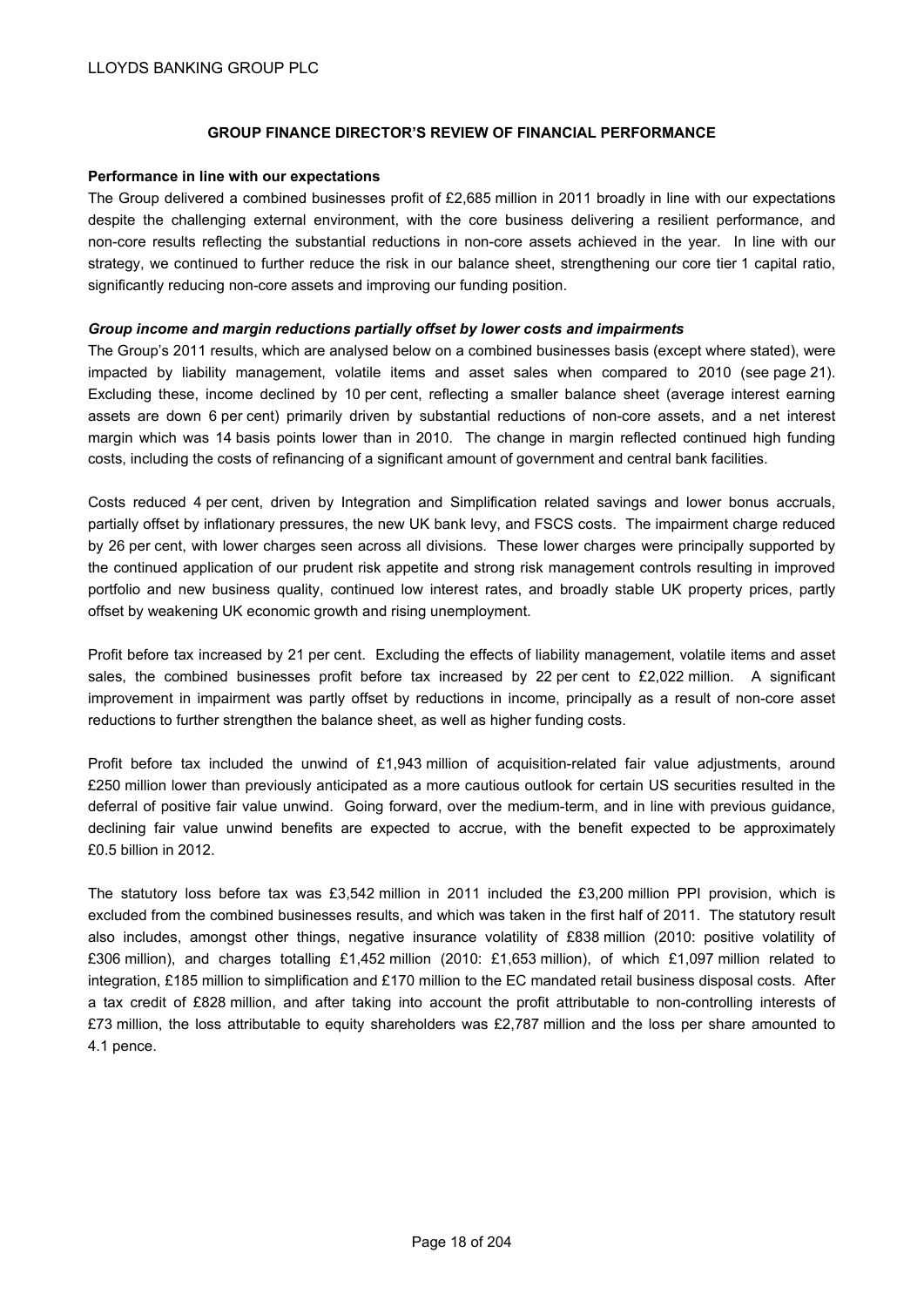#### *Further progress in reducing the Group's risk*

We continued to further reduce risk in our balance sheet, by increasing customer deposits, and by making excellent progress against our funding objectives and on the continued reduction of non-core assets, thereby achieving a substantial reduction in wholesale funding requirements. We strengthened our core tier 1 capital ratio to 10.8 per cent (31 December 2010: 10.2 per cent), largely as a result of a reduction in risk-weighted assets of £54 billion principally from the run down of higher risk non-core assets. This was partially offset by the implementation of CRD III (20 basis points) and the negative impact of the PPI provision (60 basis points).

Our loan to deposit ratio, excluding repos, improved to 135 per cent (31 December 2010: 154 per cent), and to 109 per cent in our core business (31 December 2010: 120 per cent). Customer deposits excluding repos increased by 6 per cent, reflecting good growth in relationship deposits.

Wholesale funding requirements reduced by £47 billion to £251 billion, of which £138 billion (55 per cent) including bank deposits had a maturity date of more than one year (31 December 2010: £149 billion, 50 per cent). Primary liquid assets at the year-end were £94.8 billion (31 December 2010: £97.5 billion).

We also continue to closely monitor, control and reduce our exposures to selected European countries. The Group's aggregate exposure to Greece, Ireland, Italy, Portugal and Spain totalled £25 billion, of which £16 billion relates to Ireland. Total exposure has reduced by £9 billion since 31 December 2010. Further information on our exposures to these countries, including to banking groups, asset backed securities, and corporate, retail and other exposures, is given on pages 148 to 154 of this release.

The Group made good progress against its balance sheet reduction plans in the year despite challenging market conditions. In 2011, we achieved a substantial reduction in the non-core portfolio of £53 billion, resulting in the residual portfolio at 31 December 2011 amounting to £141 billion. Notable progress was made through treasury asset reductions of £26 billion, UK commercial real estate reductions of £4.5 billion and Irish portfolio reductions of £4.9 billion. Approximately half of the reduction arose from disposals, primarily treasury assets but pleasingly we also saw gross sales of £0.9 billion in Ireland and around £1.8 billion in Australia. Asset sales overall were made broadly in line with the net book value at a Group level.

#### *Core and non-core business performance*

Detailed financial information on core and non-core business performance, including non-core asset reductions, is given on pages 85 to 94 of this release.

Our core business delivered a resilient performance given the challenging external environment. The 6 per cent decline in core income excluding liability management, volatile items and asset sales reflected subdued new lending demand and continued customer deleveraging. The effect on net interest margin of higher wholesale funding costs was mitigated by improved funding mix in the core business as a result of increased customer deposits, resulting in a small decline in net interest margin of 6 basis points.

Operating expenses and other costs in the core business fell by 2 per cent despite absorbing additional FSCS and bank levy costs. The core impairment charge reduced by 20 per cent, reflecting the general stabilisation of our portfolios, and our continued prudent risk appetite applied to new business. The 2011 core impairment charge as a percentage of average loans and advances to customers improved to 0.64 per cent. Core loans and advances to customers generated just 24 per cent of the Group's impaired loans, with a coverage ratio of 39 per cent at 31 December 2011.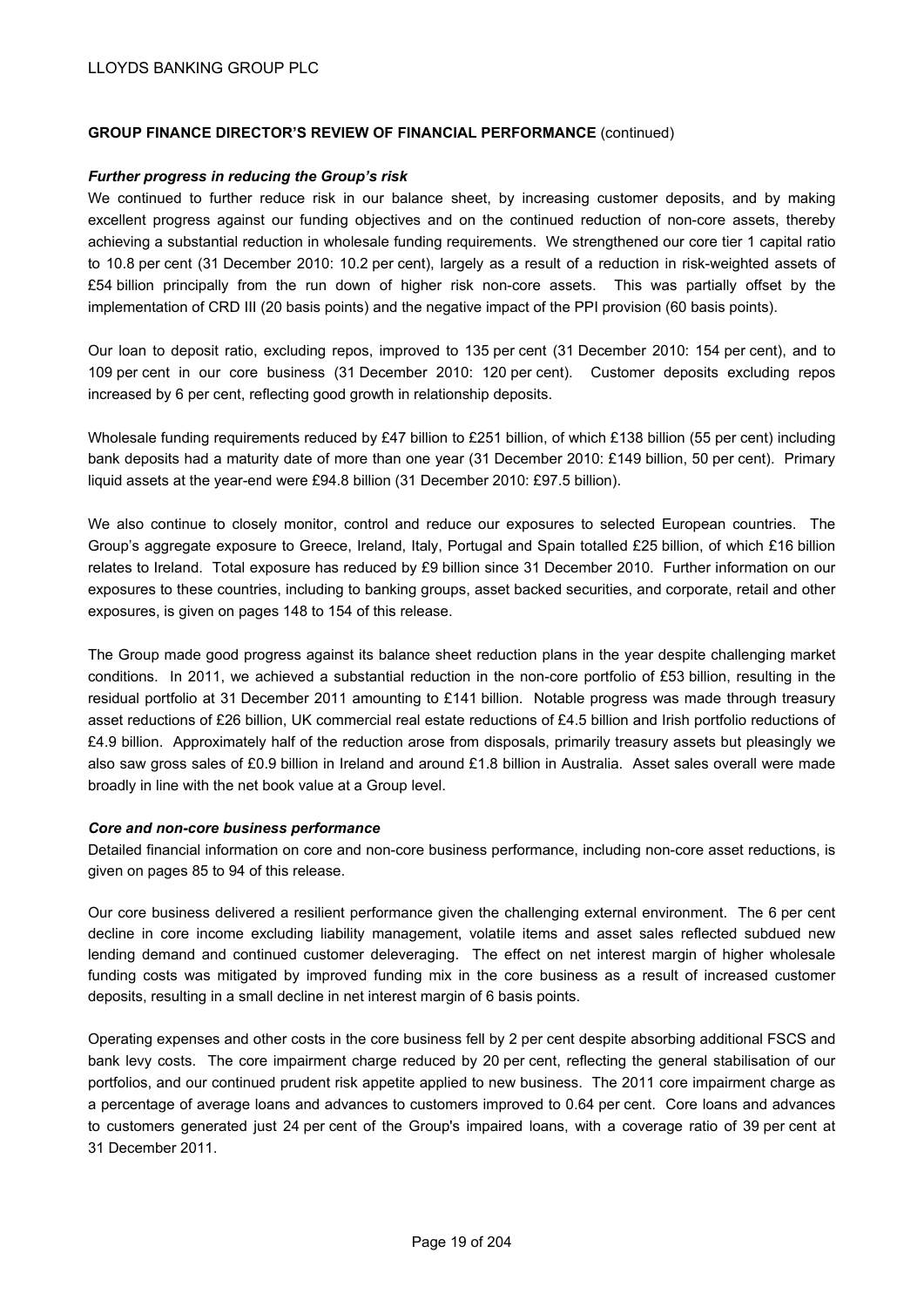Core business profit before tax was £6,349 million compared to £6,152 million in 2010. Excluding liability management, volatile items and asset sales, core business profit before tax decreased by 6 per cent, principally reflecting higher funding costs and a decline in average interest-earning assets as a result of subdued market conditions.

In the non-core business, the 54 per cent fall in income reflected the loss of income from the significant reductions achieved in the non-core portfolio, and losses on asset disposals of £677 million, including losses on treasury assets of £758 million which were largely offset by a related fair value unwind of £737 million included elsewhere in the income statement. Excluding the losses on disposals of assets, non-core income decreased by 36 per cent. Net interest margin fell 45 basis points to 1.01 per cent, principally reflecting higher wholesale funding costs, and higher levels of impaired assets.

Non-core operating expenses and other costs reduced by 21 per cent, reflecting the elimination of certain costs of supporting the non-core portfolios. The non-core impairment charge reduced, principally as a result of material reductions in the Wholesale and International impairment charges.

Non-core loans and advances to customers generated 76 per cent of the Group's impaired loans reflecting their higher risk profile, with a coverage ratio of 48 per cent at 31 December 2011.

Non-core loss before tax was £3,664 million (2010: loss before tax £3,940 million), with the improvement principally driven by reductions in impairment and costs, partly offset by lower income, and lower fair value unwind.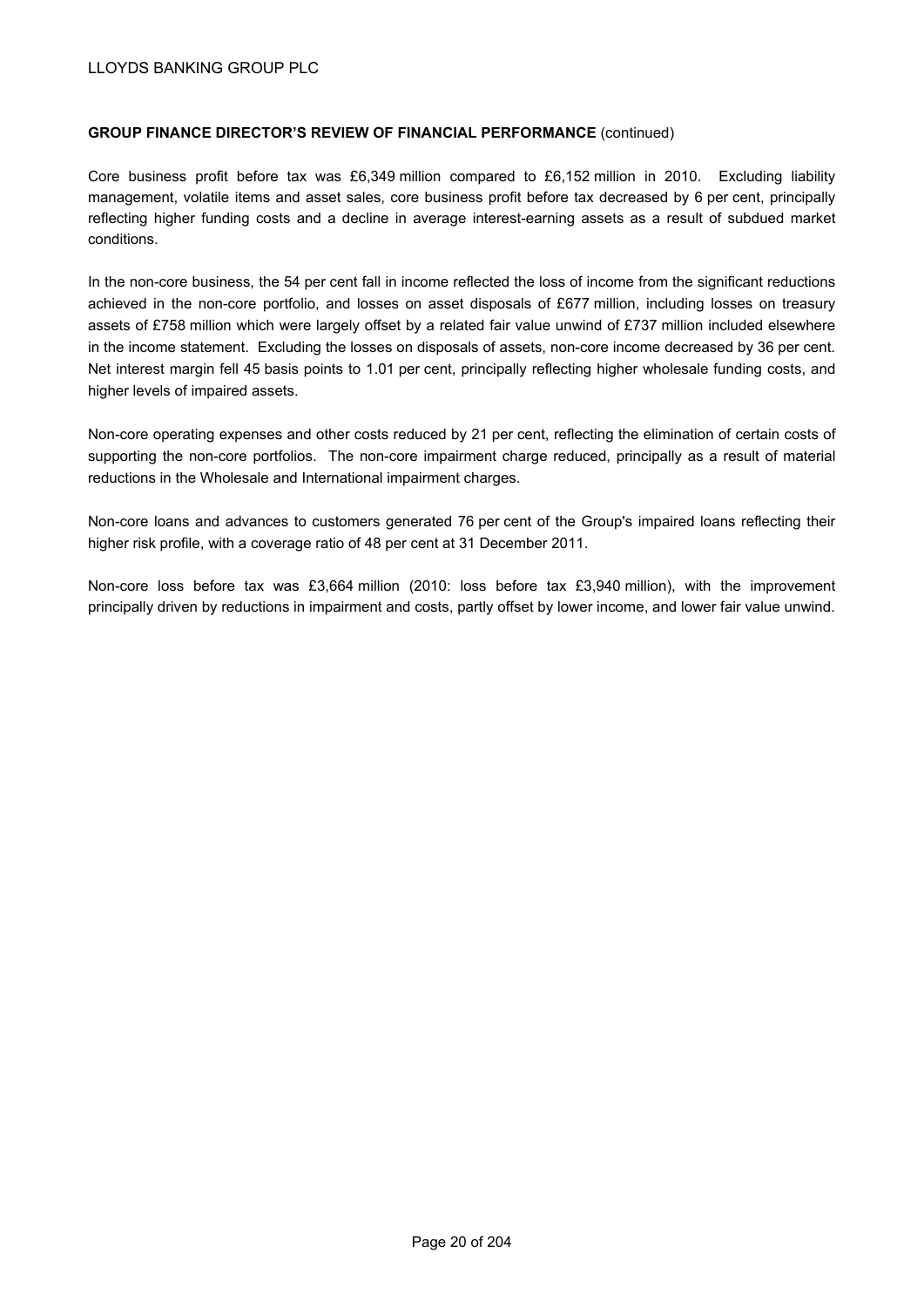## **Income**

Total income, net of insurance claims, decreased by 10 per cent to £21,123 million. The decrease includes the effect of non-core asset reductions, a number of volatile items including banking volatility, changes in the fair valuation of the equity conversion feature of the Group's enhanced capital notes (ECNs), net derivative valuation adjustments and the effect of liability management gains in 2010 and 2011 (together "effects of liability management, volatile items and asset sales").

#### *Combined businesses results summary – income*

|                                                                                                                     | 2011<br>£m | 2010<br>£m | <b>Change</b><br>℅ |
|---------------------------------------------------------------------------------------------------------------------|------------|------------|--------------------|
| <b>Total income</b>                                                                                                 | 21,466     | 23,986     | (11)               |
| Insurance claims                                                                                                    | (343)      | (542)      | 37                 |
| Total income, net of insurance claims                                                                               | 21,123     | 23,444     | (10)               |
| Adjustments to exclude:                                                                                             |            |            |                    |
| Liability management gains                                                                                          | (1, 295)   | (423)      |                    |
| Banking volatility                                                                                                  | (3)        | (347)      |                    |
| Change in fair valuation of equity conversion feature of ECNs                                                       | 5          | 620        |                    |
| Net derivative valuation adjustments                                                                                | 718        | 42         |                    |
| Gains and losses on asset sales                                                                                     | 649        | 201        |                    |
|                                                                                                                     | 74         | 93         |                    |
| Total income, net of insurance claims, excluding effects of<br>liability management, volatile items and asset sales | 21,197     | 23.537     | (10)               |

Excluding liability management, volatile items and asset sales, total income, net of insurance claims decreased by 10 per cent, reflecting non-core asset reductions undertaken to strengthen the balance sheet, subdued lending demand, continued customer deleveraging in our core business, a lower banking net interest margin and lower treasury and trading income. The asset reductions, which resulted in losses of £649 million, were primarily noncore asset sales (including losses on treasury assets of £758 million, which were largely offset by a related fair value unwind, included elsewhere in the income statement).

|                                                                                                                     | 2011   | 2010   | <b>Change</b> |
|---------------------------------------------------------------------------------------------------------------------|--------|--------|---------------|
|                                                                                                                     | £m     | £m     | ℅             |
| Net interest income                                                                                                 | 12.233 | 14.143 | (14)          |
| Other operating income                                                                                              | 9.307  | 9.936  | (6)           |
| Insurance claims                                                                                                    | (343)  | (542)  | 37            |
| Total income, net of insurance claims, excluding effects of<br>liability management, volatile items and asset sales | 21.197 | 23.537 | (10)          |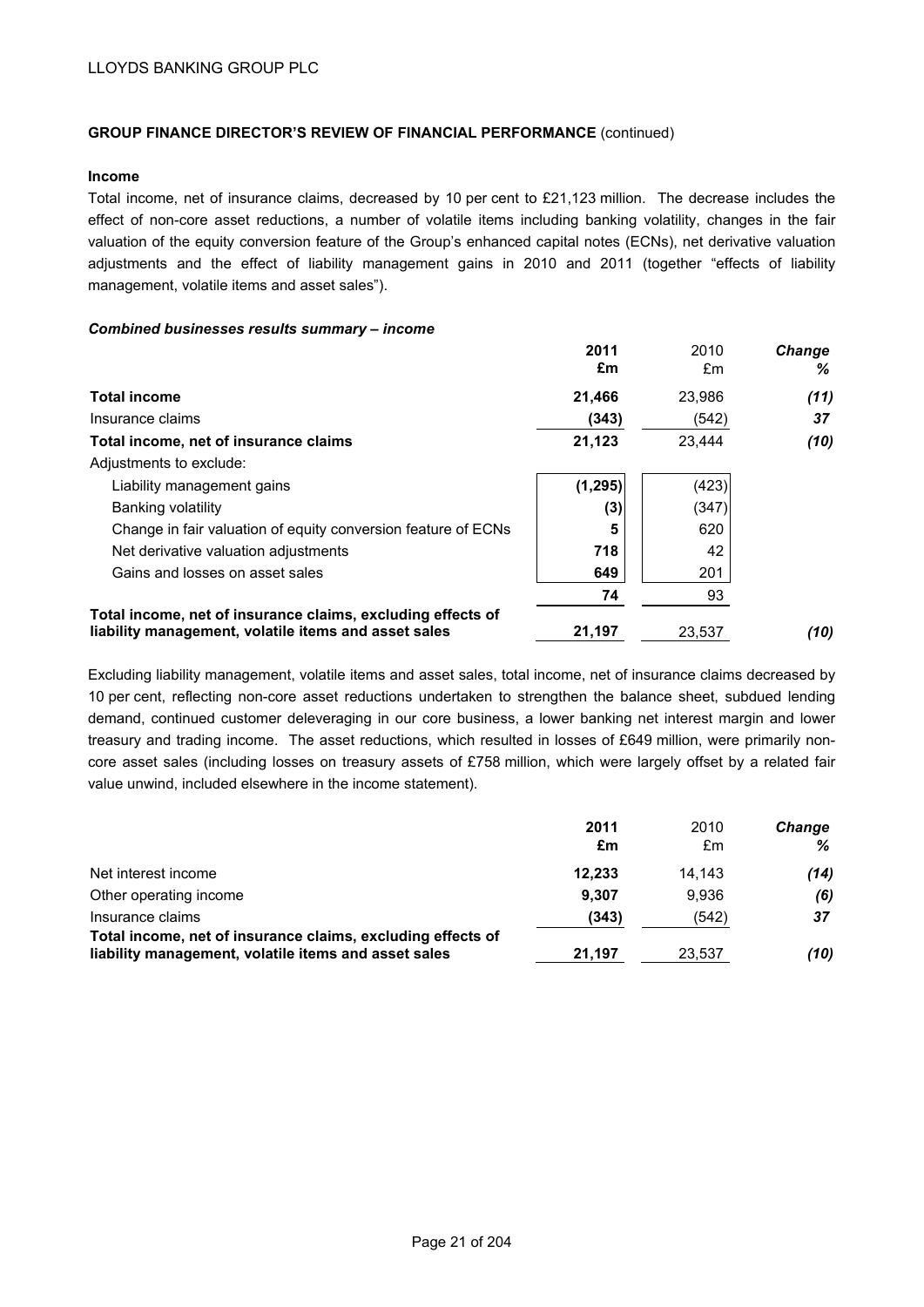#### *Net interest income*

|                                         | 2011     | 2010     | <b>Change</b> |
|-----------------------------------------|----------|----------|---------------|
|                                         | £m       | £m       | %             |
| Net interest income                     | 12.233   | 14.143   | (14)          |
| Net interest margin                     | $2.07\%$ | 2.21%    | (6)           |
| Average interest-earning banking assets | £585.4bn | £625.9bn |               |

Group net interest income decreased by £1,910 million, or 14 per cent, to £12,233 million in 2011. This fall primarily reflects the fall of 6 per cent in average interest earning banking assets in the year, along with the 14 basis points reduction in net interest margin.

The net interest margin in our banking businesses was 2.07 per cent, with the decline from 2.21 per cent in 2010 principally reflecting higher wholesale funding costs, higher deposit rates and the effect of refinancing a significant amount of government and central bank facilities, partially offset by an improvement in customer margins and funding mix. This fully incorporates the methodology changes outlined in our October 2011 announcement (New Allocation Methodologies for Funding Costs and Capital).

#### *Other operating income*

|                        | 2011  | 2010  | Change |
|------------------------|-------|-------|--------|
|                        | £m    | £m    | %      |
| Other operating income | 9.307 | 9.936 | (6)    |

Other operating income decreased by 6 per cent to £9,307 million. The decrease of 6 per cent reflected the targeted reduction in non-core assets, lower core new lending volumes and lower income in Treasury and Trading as a result of market conditions.

#### *Liability management gains*

Liability management gains of £1,295 million arose in 2011 on transactions undertaken as part of the Group's management of capital, primarily on the exchange of certain debt securities for other debt instruments. The gain comprises £696 million recognised in statutory net interest income, reflecting a reduction in the carrying value of certain debt securities as a result of changes in expected cash flows, and £599 million recognised in statutory other operating income relating to the debt securities exchange. The comparable gain in 2010 was £423 million and was recognised in statutory other operating income.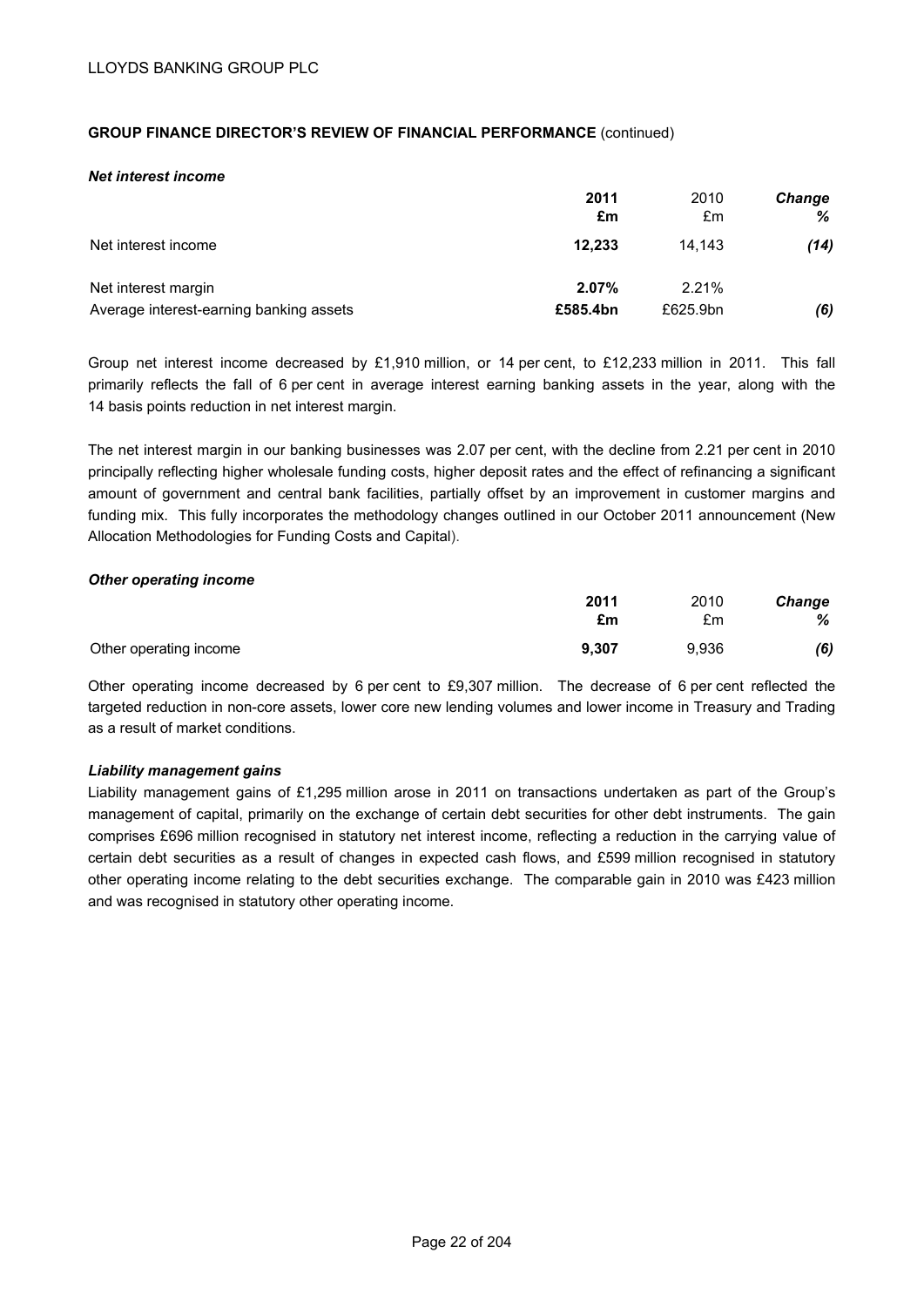#### *Comparison of fourth quarter 2011 income with third quarter 2011 income*

|                                                                                                                     | Three months<br>ended<br><b>31 Dec</b><br>2011<br>£m | Three months<br>ended<br>30 Sept<br>2011<br>£m | <b>Change</b><br>% |
|---------------------------------------------------------------------------------------------------------------------|------------------------------------------------------|------------------------------------------------|--------------------|
| <b>Total income</b>                                                                                                 | 5,928                                                | 5,162                                          | 15                 |
| Insurance claims                                                                                                    | (58)                                                 | (87)                                           | 33                 |
| Total income, net of insurance claims                                                                               | 5,870                                                | 5,075                                          | 16                 |
| Adjustments to exclude:                                                                                             |                                                      |                                                |                    |
| Banking volatility                                                                                                  | (35)                                                 | (145)                                          |                    |
| Change in fair valuation of equity conversion feature of ECNs                                                       | 259                                                  | (490)                                          |                    |
| Net derivative valuation adjustments                                                                                | 308                                                  | 463                                            |                    |
| Liability management gains                                                                                          | (1, 295)                                             |                                                |                    |
| Gains and losses on asset sales                                                                                     | (5)                                                  | 24                                             |                    |
|                                                                                                                     | (768)                                                | (148)                                          |                    |
| Total income, net of insurance claims, excluding effects of<br>liability management, volatile items and asset sales | 5,102                                                | 4,927                                          | 4                  |
| Net interest income                                                                                                 | 2,816                                                | 3,051                                          | (8)                |
| Other operating income                                                                                              | 2,344                                                | 1,963                                          | 19                 |
| Insurance claims                                                                                                    | (58)                                                 | (87)                                           | 33                 |
| Total income, net of insurance claims, excluding effects of<br>liability management, volatile items and asset sales | 5,102                                                | 4,927                                          | 4                  |
| Net interest margin                                                                                                 | 1.97%                                                | 2.05%                                          |                    |
| Average interest-earning banking assets                                                                             | £567.5bn                                             | £581.3bn                                       | (2)                |

In the fourth quarter of 2011, total income, net of insurance claims, increased by 16 per cent to £5,870 million when compared to the third quarter of 2011. Excluding effects of liability management, volatile items and asset sales, income increased by 4 per cent, with a fall in net interest income more than offset by an increase in other operating income.

Net interest income fell 8 per cent to £2,816 million, when compared to the third quarter of 2011. This principally reflected a 2 per cent reduction in average interest-earning banking assets in the quarter, mainly driven by noncore asset reductions, and an 8 basis point fall in net interest margin to 1.97 per cent.

Other operating income increased by 19 per cent when compared to the third quarter of 2011, reflecting a recovery from poor trading conditions seen in the third quarter, to a level of other income more comparable with that seen in the first half of the year.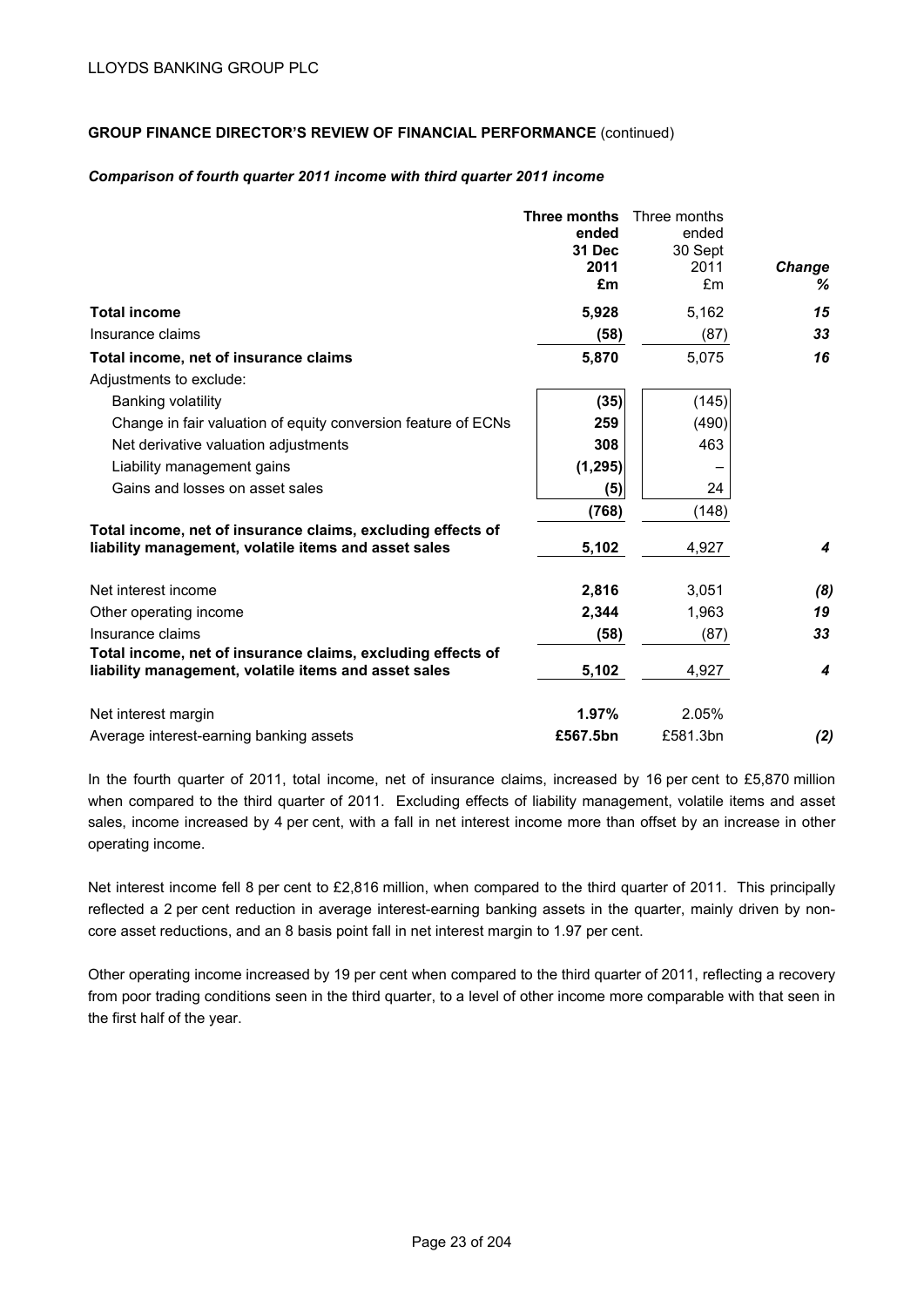#### **Operating expenses**

During 2011, operating expenses reduced by 6 per cent to £10,253 million. Total costs decreased by 4 per cent to £10,621 million, mainly as a result of further integration-related savings and a lower bonus accrual, partially offset by increased employers' National Insurance contributions, the bank levy, and Financial Services Compensation Scheme costs. The bank levy of £189 million was accrued in the final quarter and was lower than initially anticipated due to the improvement in the Group's funding profile. In the fourth quarter we recognised a charge relating to Financial Services Compensation Scheme costs of £115 million.

#### *Combined businesses results summary – costs*

|                                                     | 2011<br>£m | 2010<br>£m | Change<br>% |
|-----------------------------------------------------|------------|------------|-------------|
| Operating expenses                                  | 10.253     | 10,882     | 6           |
| UK bank levy                                        | 189        |            |             |
| <b>Financial Services Compensation Scheme costs</b> | 179        | 46         |             |
| Impairment of tangible fixed assets                 |            | 150        |             |
| <b>Total costs</b>                                  | 10,621     | 11,078     | 4           |
| Integration synergies annual run-rate               | 2,054      | 1,379      |             |
| Simplification savings annual run-rate              | 242        |            |             |

As at 31 December 2011, we had realised annual run-rate savings of £2,054 million from the Integration programme. A major part of the integration from an IT perspective was the migration of Halifax and Bank of Scotland customer accounts and data to the scaled Lloyds TSB platforms and this was successfully completed in the third quarter. This was an immense exercise involving the migration of approximately 30 million customer accounts and these platforms will now provide the foundation for the Group's transformation plans.

On 30 June 2011, we announced, as part of our strategy to deliver for customers and shareholders, that we would simplify the Group to improve service and are now targeting the delivery of £1.7 billion of annual savings in 2014 (£1.9 billion of run-rate savings by the end of 2014). By the end of 2011, after the first six months of this programme, we had achieved run-rate cost savings of £242 million.

## *Comparison of fourth quarter 2011 costs with third quarter 2011 costs*

Total costs increased by 5 per cent to £2,712 million in the fourth quarter compared to the third quarter of 2011 as we recognised costs of the bank levy and Financial Services Compensation Scheme. These were partially offset by a reduction in bonus accruals in the quarter.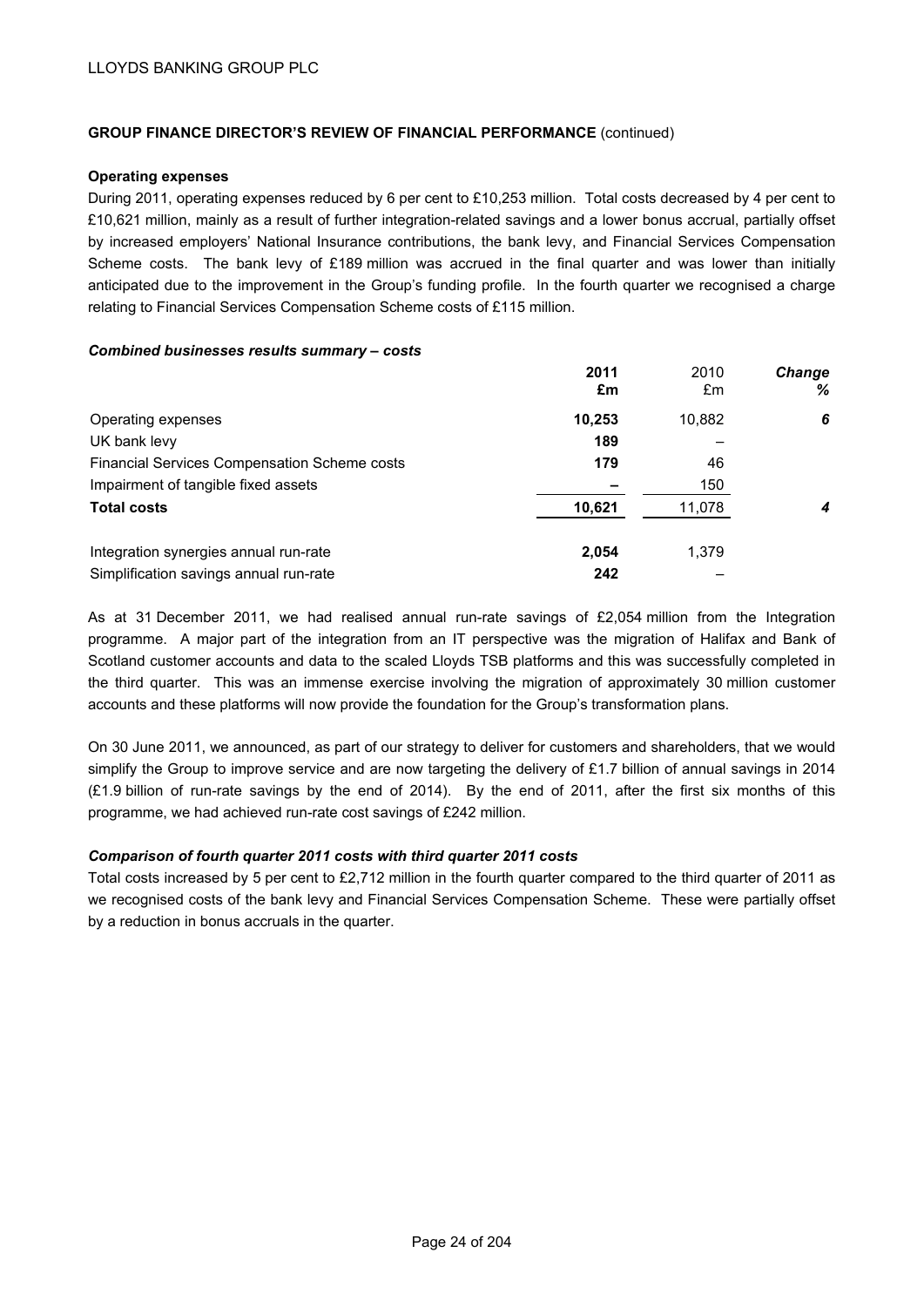#### **Further reductions in the impairment charge**

The Group continued to see reductions in the impairment charge in 2011. The impairment charge of £9,787 million in 2011 was 26 per cent lower than the £13,181 million charge in 2010, with lower charges seen across all divisions. These lower charges were principally supported by the continued application of our prudent risk appetite and strong risk management controls resulting in improved portfolio and new business quality, continued low interest rates, and broadly stable UK retail and commercial property prices, partly offset by weakening UK economic growth and rising unemployment.

Impaired loans decreased by 7 per cent compared to December 2010 to £60.3 billion, representing 10.1 per cent of closing advances, driven by a decrease in Retail and Wholesale as a result of asset sales, repayments, and write-offs, partially offset by an increase in impaired loans in Ireland. The Group's overall coverage ratio was little changed at 46.0 per cent. Further detail on impaired asset trends and coverage ratios is given in the Credit Risk review commencing on page 118.

#### *Combined businesses results summary – impairment charge*

|                          | 2011  | 2010   | <b>Change</b> |
|--------------------------|-------|--------|---------------|
|                          | £m    | £m     | %             |
| Retail                   |       |        |               |
| Secured                  | 463   | 292    | (59)          |
| Unsecured                | 1,507 | 2,455  | 39            |
|                          | 1,970 | 2,747  | 28            |
| Wholesale                | 2,901 | 4,064  | 29            |
| Commercial               | 303   | 382    | 21            |
| Wealth and International |       |        |               |
| Ireland                  | 3,187 | 4,264  | 25            |
| Other                    | 1,423 | 1,724  | 17            |
|                          | 4,610 | 5,988  | 23            |
| Central items            | 3     |        |               |
| <b>Impairment charge</b> | 9,787 | 13,181 | 26            |

Retail's impairment charge reduced by 28 per cent, with a reduction in the unsecured charge more than offsetting an increase in the secured charge. As a percentage of average loans and advances to customers, the impairment charge decreased to 0.54 per cent, from 0.74 per cent in 2010. Credit performance remained strong with fewer assets entering arrears compared to 2010, in both the secured and unsecured portfolios. Retail's coverage ratio fell from 31.8 per cent to 30.8 per cent as a result of the smaller unsecured collections portfolio.

During 2011, Retail's secured impairment charge was £463 million, in line with expectations, with the increase on 2010 largely reflecting a less certain outlook for house prices, and provisioning against existing credit risks which have longer emergence periods due to current low interest rates. These factors were partially offset by an improvement in the quality of the secured portfolio. This resulted in provisions as a percentage of impaired loans increasing from 23.5 per cent at 31 December 2010 to 25.6 per cent at 31 December 2011. Secured asset quality remained good and the number of customers entering arrears reduced through 2011 compared to 2010. The stock of properties in repossession remained stable and the sales prices of repossessed properties continued to be at expected values. The proportion of the mortgage portfolio with an indexed loan-to-value of greater than 100 per cent has decreased to 12 per cent benefitting from the regional mix of lending. The value of the portfolio with an indexed loan-to-value of greater than 100 per cent and more than three months in arrears has been stable at just over £3 billion.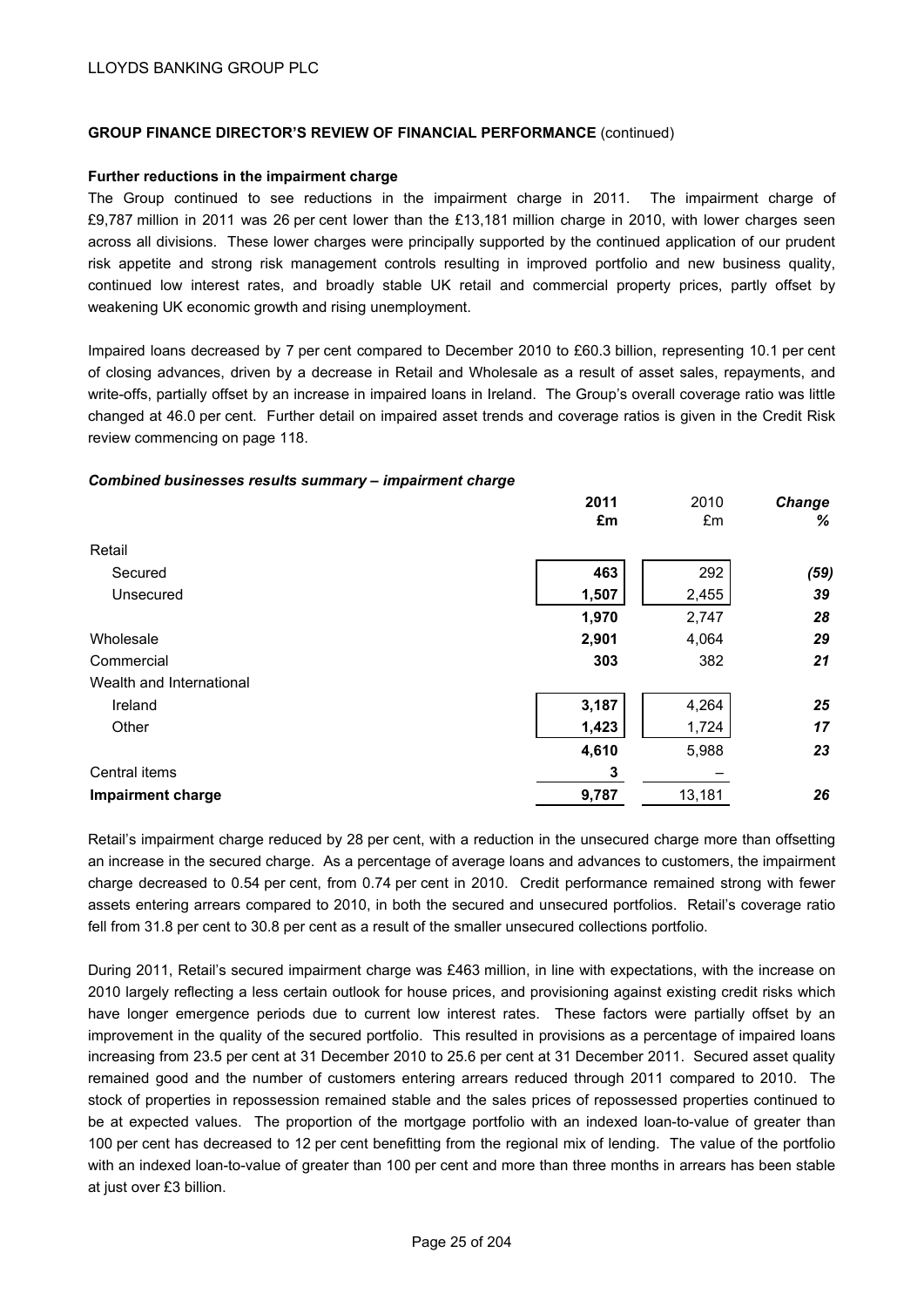.

## **GROUP FINANCE DIRECTOR'S REVIEW OF FINANCIAL PERFORMANCE** (continued)

Retail's unsecured impairment charge for 2011 was £1,507 million, a decrease of 39 per cent, compared to the same period in 2010. This reflected continued improving new business quality and portfolio trends as a result of our conservative risk appetite, with a focus on lending to existing customers. This focus on improving business quality has resulted in the level of early arrears for accounts acquired since 2009 being at pre-recession levels. Unsecured impaired loans decreased to £2.4 billion from £3.0 billion at 31 December 2010 as a result of tighter credit policy across the lifecycle, including stronger controls on customer affordability. Impairment provisions as a percentage of impaired loans in collections increased to 86.5 per cent at 31 December 2011 from 82.5 per cent at 31 December 2010.

The Wholesale impairment charge decreased from £4,064 million in 2010 to £2,901 million in 2011. The reduction was primarily driven by lower impairment from the corporate real estate and real estate related asset portfolios partly offset by higher impairment on leveraged acquisition finance exposures. The continued low interest rate environment helped to maintain defaults at a reduced level. In addition, newly impaired assets, being generally of better quality, are requiring a lower level of provisions once impaired than previously impaired assets. The impairment charge as a percentage of average loans and advances to customers improved significantly to 1.95 per cent in 2011 compared to 2.23 per cent in 2010. Impaired loans as a percentage of lending increased slightly to 20.5 per cent from 20.0 per cent but the coverage ratio fell to 41.6 per cent from 46.9 per cent reflecting write-offs of impaired assets with a higher impairment rate, the substantial reductions of poorer quality non-core assets and lower required impairment rates on newly impaired assets.

In Commercial, the impairment charge decreased by £79 million, or 21 per cent, to £303 million in 2011 reflecting the benefits of the low interest rate environment, which has helped maintain defaults at a lower level, and the continued application of our prudent credit risk appetite. Portfolio metrics including delinquencies and assets under close monitoring remain above benign environment levels.The impairment charge as a percentage of average loans and advances to customers improved to 1.06 per cent in 2011 compared to 1.24 per cent in 2010 and impairment provisions as a percentage of impaired loans reduced from 34.7 per cent to 30.2 per cent.

In Wealth and International, impairment charges totalled £4,610 million, a decrease of 23 per cent from £5,988 million in 2010. The reduction predominantly reflects lower impairment charges in our Irish portfolio where the rate of impaired loan migration has slowed. The impairment charge as a percentage of average loans and advances to customers improved to 7.37 per cent from 8.90 per cent. Impaired loans increased by £0.4 billion with an increase of £1.9 billion in Ireland partly offset by a reduction in the Australasian book as a result of writeoffs and disposals, resulting in 42.8 per cent of the International portfolios (66.0 per cent of the Irish portfolio) being classified as impaired compared with 35.1 per cent in 2010. Provisions as a percentage of impaired loans in the International portfolios were 61.0 per cent at the end of 2011 (31 December 2010: 52.9 per cent). Impairment coverage has increased in Ireland to 62.1 per cent from 53.7 per cent, primarily reflecting further falls in the commercial real estate market during 2011, and further vulnerability exists. Impaired loans accounted for 84.3 per cent of the Irish wholesale portfolio, with a coverage ratio of 61.1 per cent. Further provisioning has been necessary in the Group's Australasian portfolio primarily reflecting geographical real estate concentrations where market conditions and asset valuations have remained weak in 2011.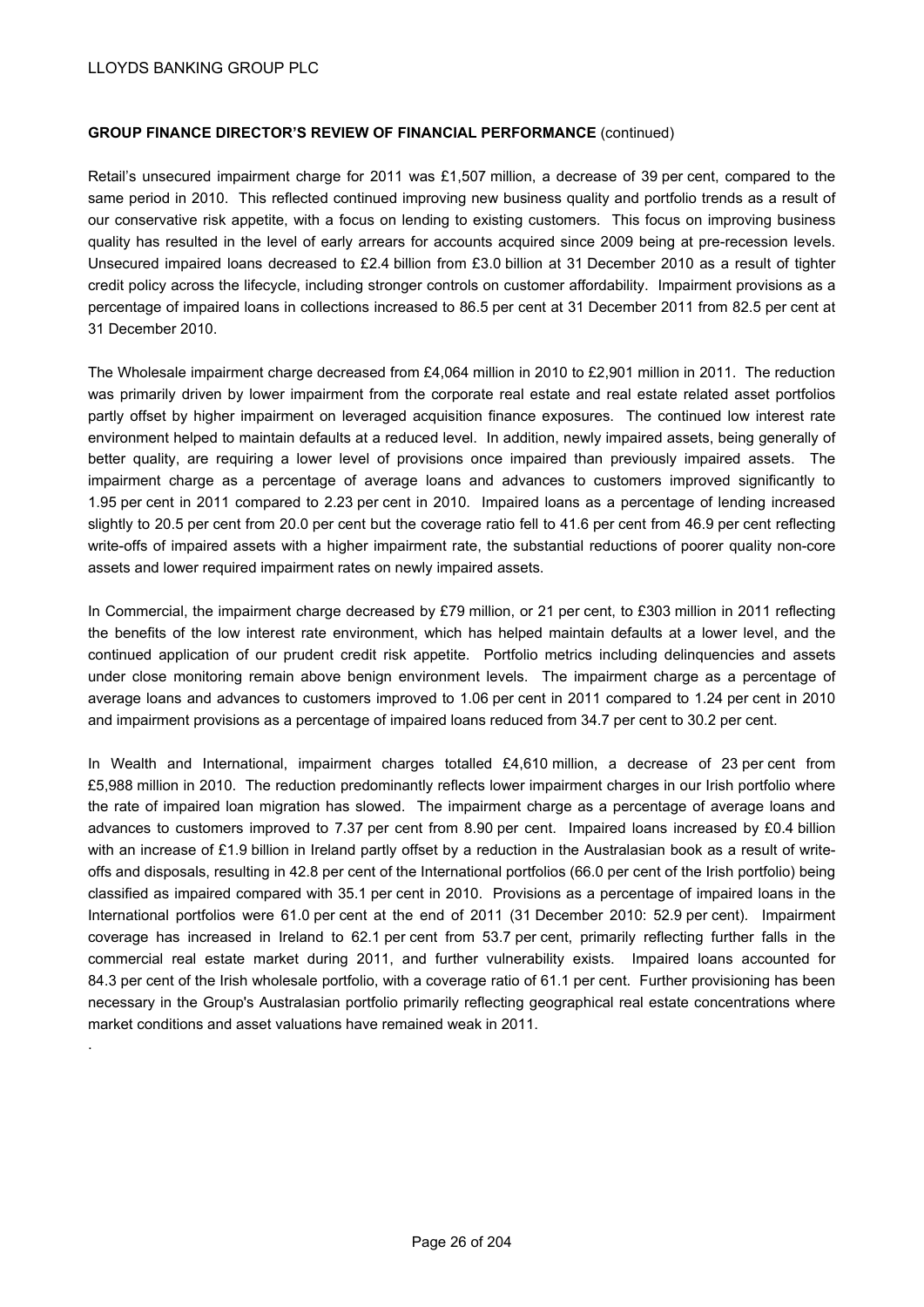### *Comparison of fourth quarter 2011 impairment charge with third quarter 2011 impairment charge*

|                          | Three months<br>ended<br>31 Dec | Three months<br>ended<br>30 Sept |                    |
|--------------------------|---------------------------------|----------------------------------|--------------------|
|                          | 2011<br>£m                      | 2011<br>£m                       | <b>Change</b><br>% |
|                          |                                 |                                  |                    |
| Retail                   | 375                             | 422                              | 11                 |
| Wholesale                | 658                             | 686                              | $\boldsymbol{4}$   |
| Commercial               | 97                              | 46                               |                    |
| Wealth and International |                                 |                                  |                    |
| Ireland                  | 711                             | 697                              | (2)                |
| Other                    | 565                             | 105                              |                    |
|                          | 1,276                           | 802                              | (59)               |
| Central items            | 3                               |                                  |                    |
| <b>Impairment charge</b> | 2,409                           | 1,956                            | (23)               |

As anticipated at the time of our Q3 Interim results Statement on 8 November 2011, the impairment charge increased in the fourth quarter, largely reflecting higher charges in Other International, primarily as a result of further provisioning in the Group's Australasian portfolio.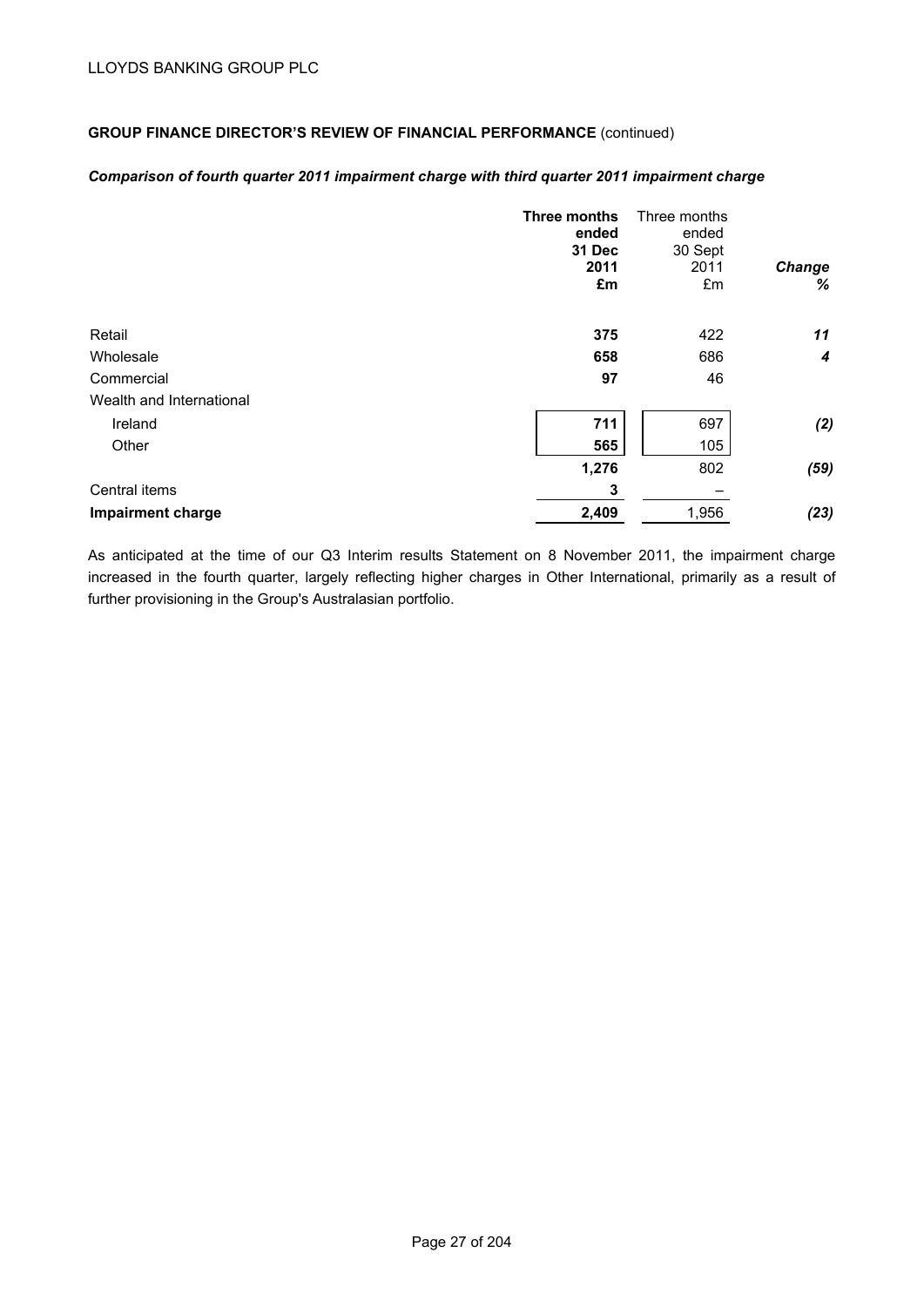#### **Balance sheet**

#### *Improving capital ratios*

|                           | 2011     | 2010     | Change<br>% |
|---------------------------|----------|----------|-------------|
| Risk-weighted assets      | £352.3bn | £406.4bn | (13)        |
| Core tier 1 capital ratio | 10.8%    | 10.2%    |             |
| Tier 1 capital ratio      | 12.5%    | 11.6%    |             |
| Total capital ratio       | 15.6%    | 15.2%    |             |

Our core tier 1 capital ratio improved significantly to 10.8 per cent at 31 December 2011 (31 December 2010: 10.2 per cent). The impact of the statutory loss, and an increase in risk-weighted assets of approximately £7 billion from the implementation of CRD lll which reduced core tier 1 capital ratio by approximately 20 basis points, were more than offset by a reduction in risk-weighted assets of £54.1 billion, principally from disposals of higher risk non-core assets. The total capital ratio improved to 15.6 per cent (31 December 2010: 15.2 per cent).

Risk-weighted assets reduced 13 per cent to £352.3 billion in 2011, driven by the run-down of our non-core asset portfolio, which accounted for 65 per cent of the reduction, and weak demand for new lending. Modelling changes had no material effect on risk-weighted assets.

In line with our strategy, the capital intensity of the balance sheet continues to reduce, with new lending being of better quality than existing portfolios, and thus having a lower average risk-weighting.

### *Further progress on balance sheet reduction*

|                               | 2011  | 2010  | <b>Change</b> |
|-------------------------------|-------|-------|---------------|
|                               | £bn   | £bn   | %             |
| Funded assets                 | 587.7 | 655.0 | (10)          |
| Non-core assets               | 140.7 | 193.7 | (27)          |
| Non-core risk-weighted assets | 108.8 | 143.9 | (24)          |

Total Group funded assets decreased to £587.7 billion from £655.0 billion at 31 December 2010, substantially driven by reductions in non-core portfolios across the banking divisions, continued customer deleveraging and derisking and subdued demand in lending markets. We are pleased with the progress made on our balance sheet reduction plans in the period, given challenging market conditions. In 2011, we achieved a substantial reduction in the non-core portfolio of £53 billion, resulting in the portfolio at 31 December 2011 amounting to £141 billion. This reduction includes more than €2 billion of cash generated from repayments and disposals from the Irish portfolio.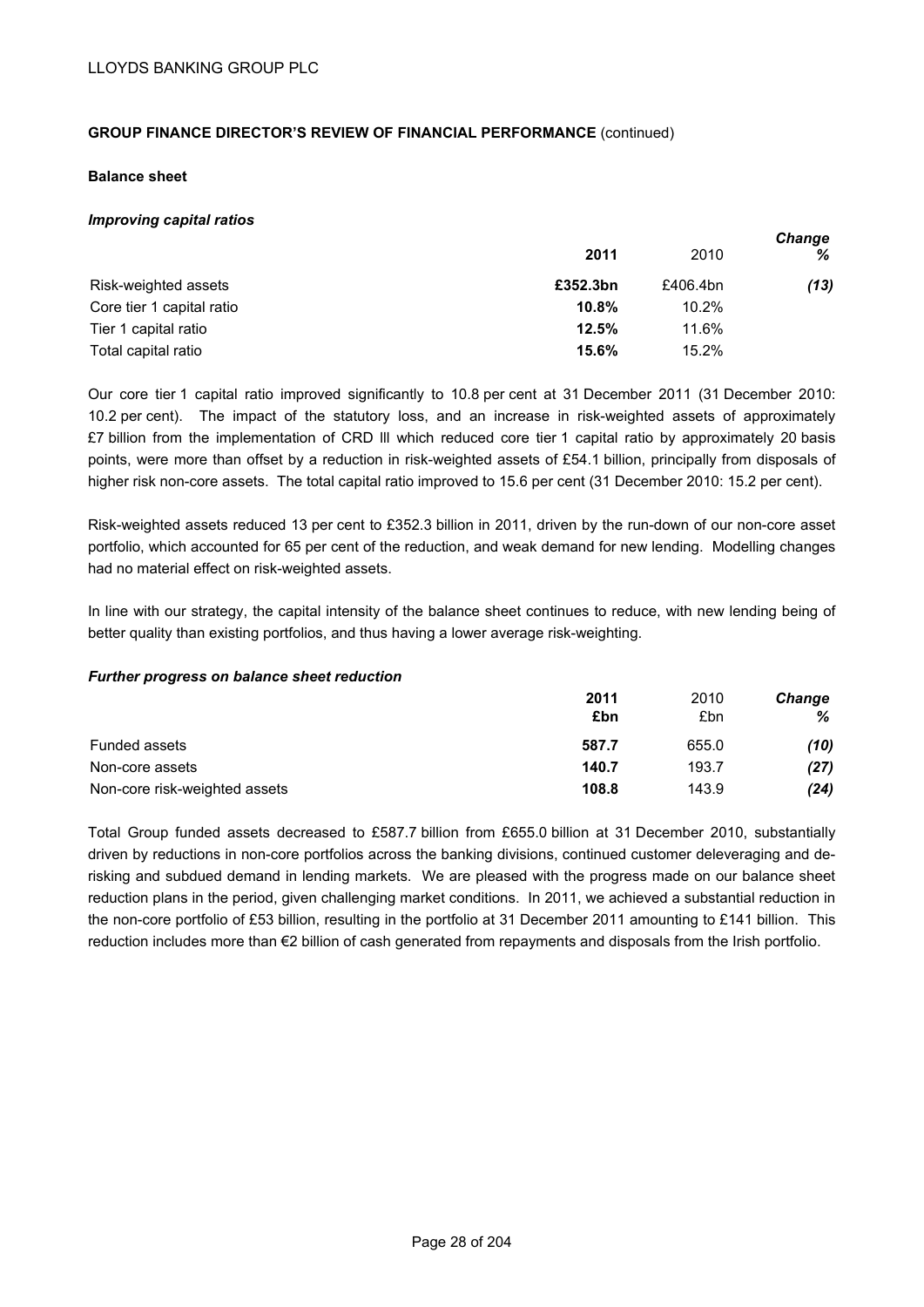#### *Further strengthening of our liquidity and funding position*

|                                                                        |          |          | <b>Change</b> |
|------------------------------------------------------------------------|----------|----------|---------------|
|                                                                        | 2011     | 2010     | ℅             |
| Customer deposits <sup>1</sup>                                         | £405.9bn | £382.5bn | 6             |
| Wholesale funding                                                      | £251.2bn | £298.0bn | (16)          |
| Loan to deposit ratio $2$                                              | 135%     | 154%     |               |
| Core business loan to deposit ratio <sup>2</sup>                       | 109%     | 120%     |               |
| Government and central bank facilities                                 | £23.5bn  | £96.6bn  |               |
| Proportion of wholesale funding with maturity of greater than one year | 55%      | 50%      |               |
| Primary liquid assets                                                  | £94.8bn  | £97.5bn  |               |
|                                                                        |          |          |               |

<sup>1</sup> Excluding repos of £8.0 billion (31 December 2010: £11.1 billion).

<sup>2</sup> Excluding repos and reverse repos.

The Group made excellent progress against its funding objectives in 2011 and further enhanced its general funding and liquidity position which is supported by a robust and stable customer deposit base. Customer deposits excluding repos increased by 6 per cent, reflecting good growth in relationship deposits, and now represent 62 per cent of our deposit and wholesale funding.

By the end of 2011, our loan to deposit ratio, excluding repos and reverse repos, had improved to 135 per cent and we expect this will continue to improve as we reduce our non-core lending balances further. Our core loan to deposit ratio also improved to 109 per cent from 120 per cent at the end of 2010.

Strong term issuance in 2011 also allowed the Group to further reduce its short-term wholesale funding and extend its maturity profile of wholesale funding with 55 per cent of wholesale funding having a maturity date greater than one year at 31 December 2011 (50 per cent as at 31 December 2010). Of the funding with maturity less than one year of £113 billion, £24 billion is secured and £23 billion relates to the UK Credit Guarantee Scheme, leaving £66 billion of other unsecured wholesale funding.

Though funding markets remain challenging, we exceeded our 2011 term funding issuance plans with £35 billion of wholesale term issuance. We announced in our Q3 2011 Interim Management Statement that we had completed our 2011 term funding programme at the end of October. The wholesale term issuance of £2 billion in November and December was therefore pre-funding for 2012.

As previously outlined we have a £20 billion to £25 billion term funding requirement during 2012 across all public and private issuance programmes. Given the pre-funding of 2012 requirements achieved in the fourth quarter of 2011, the benefits of the liability management exercise in December 2011, and issuance of £8 billion in January and February 2012, we have already achieved over 50 per cent of this target by the end of February 2012.

At 31 December 2011, the Group had £23 billion of issuance remaining under the UK Credit Guarantee Scheme. As previously outlined, we expect to repay the remaining facilities in line with their contractual maturity dates, £19 billion in the first half of 2012 and £5 billion in the second half of 2012.

The Group also continues to maintain a strong liquidity position, considerably in excess of current regulatory requirements. Our primary liquidity portfolio at the end of the year was £94.8 billion, in line with the level at December 2010. This represents approximately 133 per cent of our money market funding positions as at the end of December 2011 and is approximately 84 per cent of all wholesale funding with a maturity of less than a year, providing a substantial buffer in the event of continued market dislocation. In addition to this primary liquidity, the Group continues to hold more than £100 billion of secondary liquidity.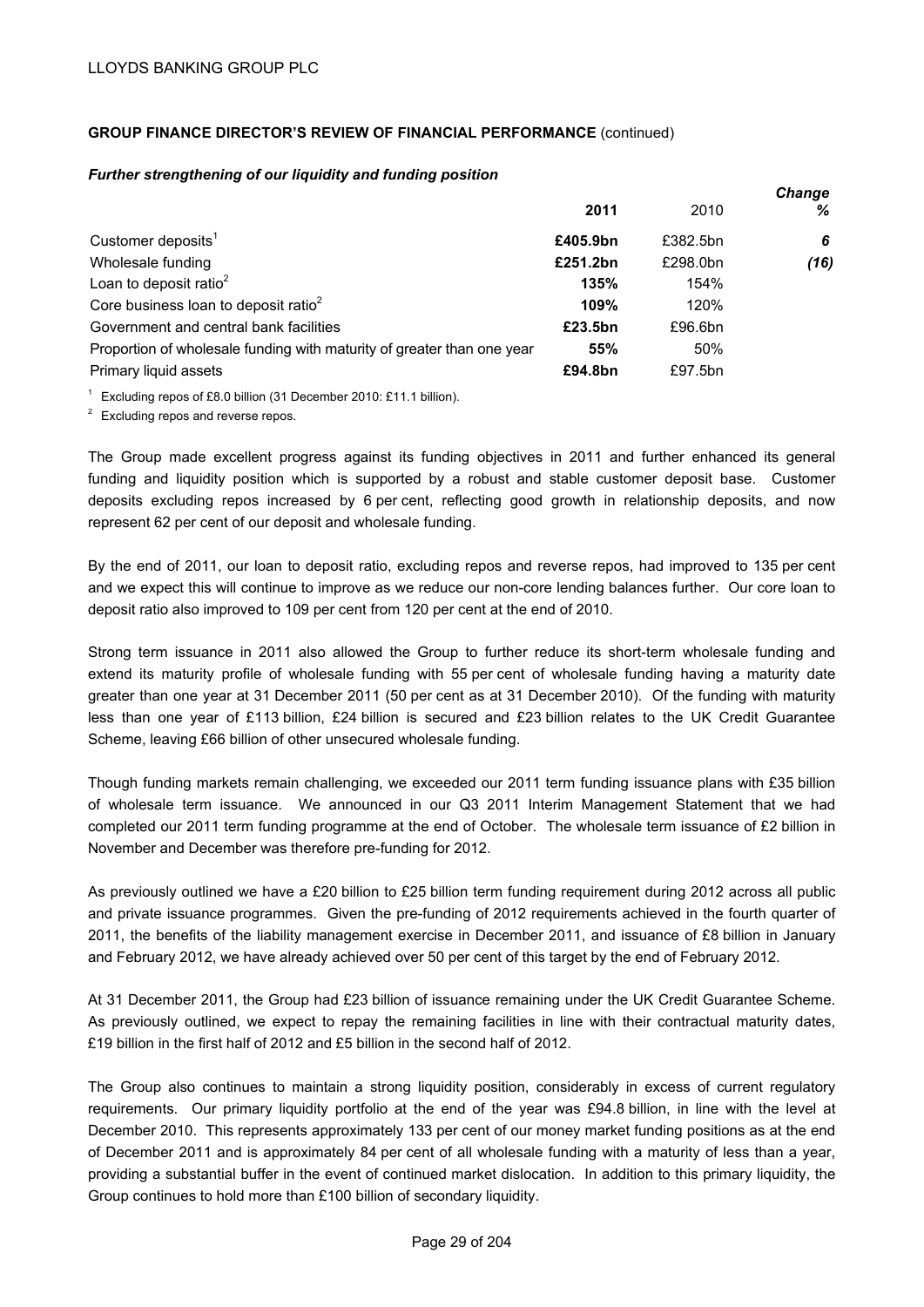#### **Items arising after combined businesses profit**

#### **Integration and simplification costs**

Integration costs of £1,097 million and simplification costs of £185 million were incurred in 2011. These costs relate to severance, IT and business costs of implementation.

The Integration programme has now delivered run-rate recurring savings of £2,054 million per annum as at the end of 2011, at an aggregate expensed cost of £3,846 million. The Simplification programme is well underway and achieved annual run-rate savings of £242 million in 2011. Further details on the Integration and Simplification programmes are given on pages 99 and 100 of this release.

#### **Verde**

The Verde business comprises a network of 632 branches, and the TSB and Intelligent Finance brands, and serves approximately 5.5 million customers. Our preferred option for the disposal of the Verde business is a direct sale and the preferred bidder for the business is The Co-operative Group. Any final transaction will be subject to regulatory approval and certain other conditions. We continue to expect to be in a position to update shareholders on progress towards the end of March 2012 at which time, and if appropriate, we will provide further details on the proposed transaction. We will continue to progress an IPO as an alternative to a direct sale.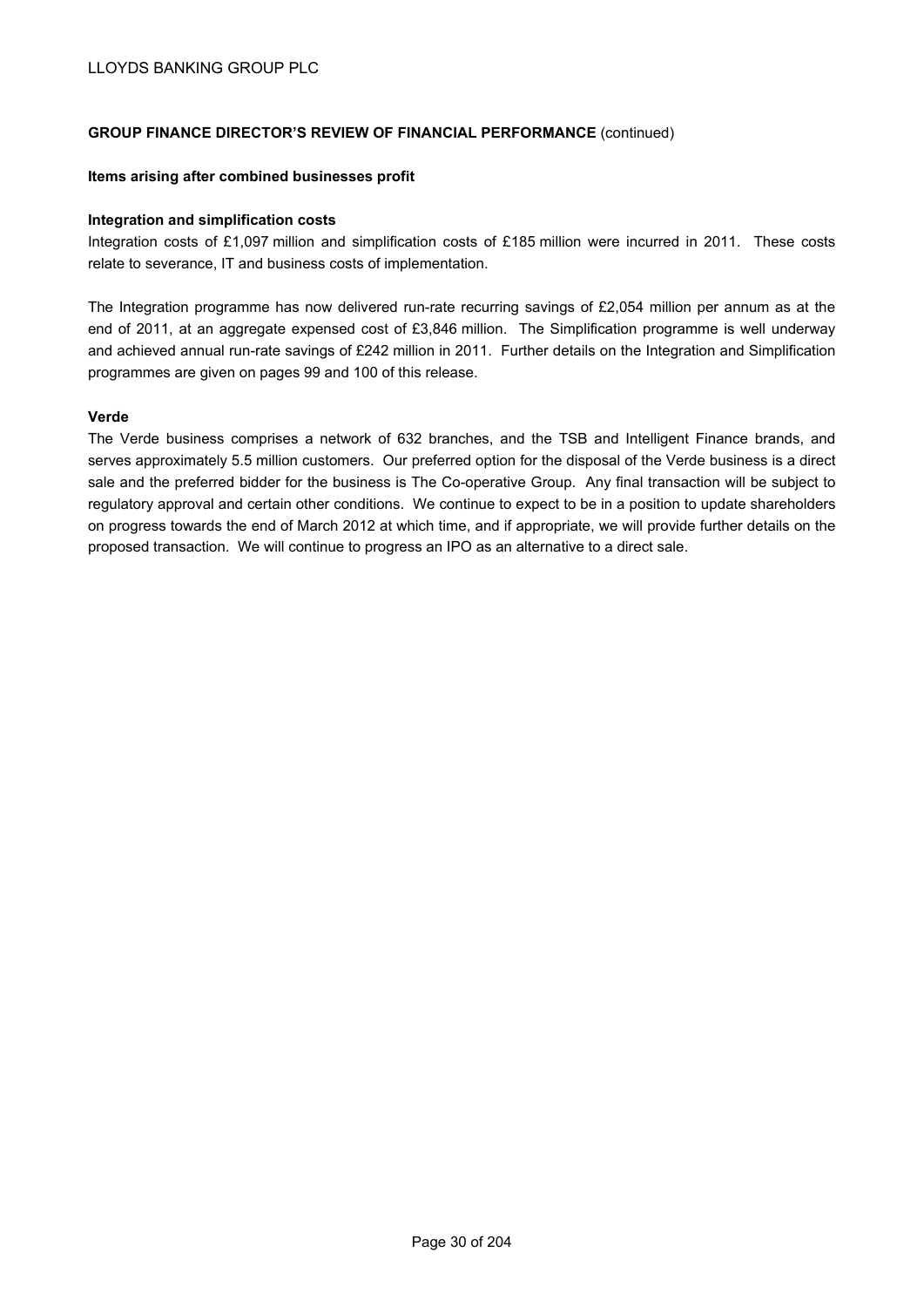#### **Volatility arising in insurance businesses**

A large proportion of the funds held by the Group's insurance businesses are invested in assets which are expected to be held on a long-term basis and which are inherently subject to short-term investment market fluctuations. Whilst it is expected that these investments will provide enhanced returns compared with less volatile assets over the longer term, the short-term effect of investment market volatility can be significant. The negative insurance and policyholder interests volatility of £838 million in 2011 reflects lower equity and cash returns compared to long-term expectations.

#### **Provision in relation to German insurance business litigation**

As previously disclosed, Clerical Medical Investment Group Limited (CMIG) has received a number of claims in the German courts, relating to policies issued by CMIG but sold by independent intermediaries in Germany. The Group has recognised a provision of £175 million in 2011 and management believes this represents the most appropriate estimate of the financial impact, based upon a series of assumptions, including the number of claims received, the proportion upheld, and resulting legal and administration costs.

#### **Payment protection insurance**

Our review of the compliance with applicable sales standards in respect of PPI continues to make good progress and we continue to believe that the provision of £3.2 billion we took in the first half of 2011 in respect of the anticipated costs of contact and/or redress, including administration expenses, is adequate and that we are appropriately provided. Costs incurred in 2011 against this provision amounted to £1,045 million.

#### **Taxation**

The tax credit for 2011 was £828 million. This reflects a lower effective tax rate than the UK statutory rate primarily due to the effect on deferred tax of the reduction in the UK corporation tax rate to 26 per cent with effect from 1 April 2011 and to 25 per cent with effect from 1 April 2012, offset by the net movement in deferred tax recognised for losses.

#### **Summary of financial progress**

During 2011, the Group has continued to make very significant progress in divesting non-core assets and refocusing customer balances (loans and deposits) to meet our prudent risk appetite and to enable reduced wholesale funding with a strong liquidity position. We have the appropriate momentum that will allow that journey to continue in the medium-term in line with our strategic objectives. Our customer propositions are now better aligned to our income generating opportunities and, while headline progress is reflective of economic conditions, we are well positioned to continue to respond to customer needs by building income through both lending and advice products. Both our derisking and customer focus are underpinned by the ongoing reshaping of our cost base, exploiting the experience of delivering the complex integration, with significant investment spend to deliver our strategic priorities.

Tim Tookey *Group Finance Director*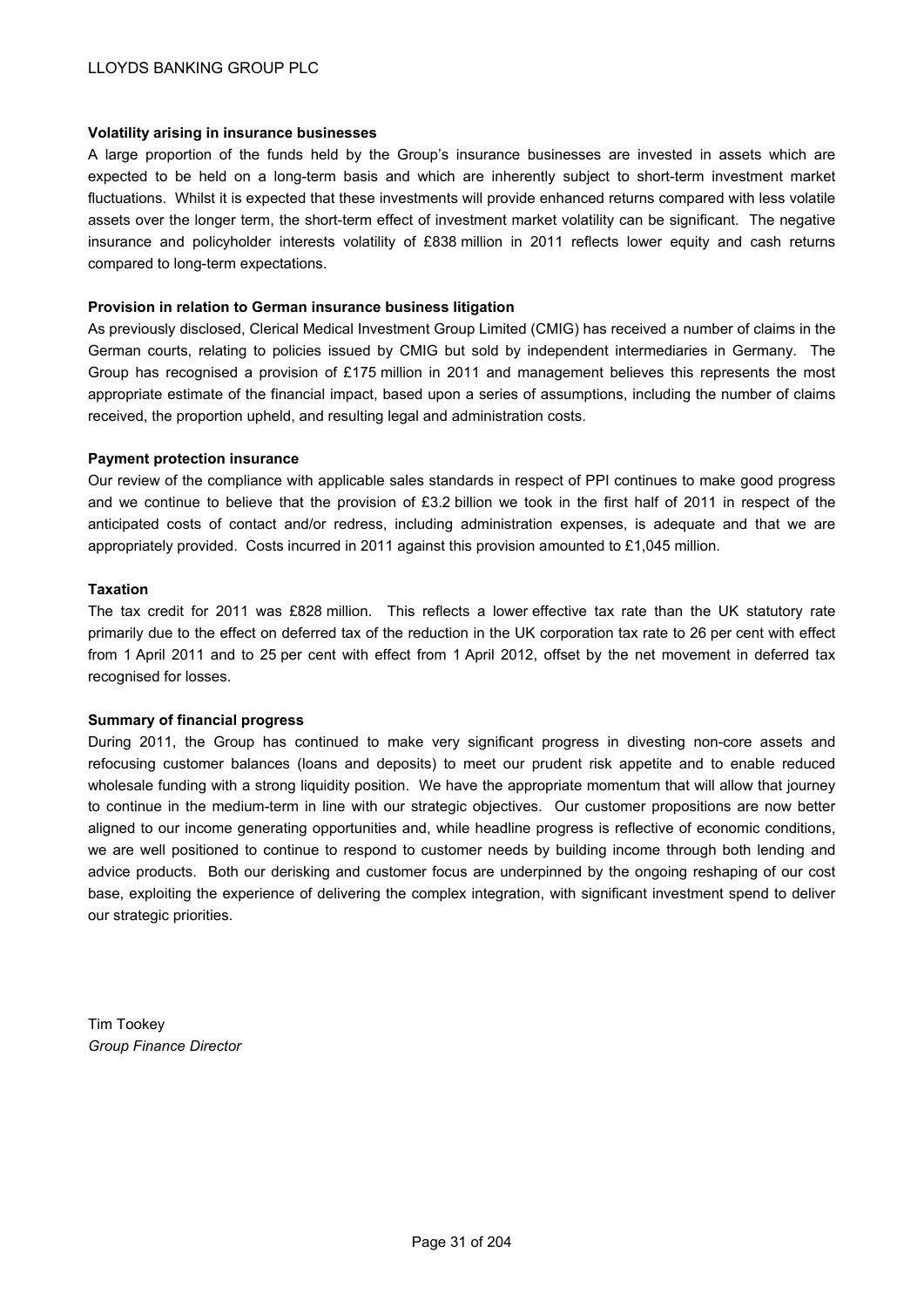# **COMBINED BUSINESSES SEGMENTAL ANALYSIS**

|                                                                    |          |          | Retail Wholesale Commercial | Wealth<br>and Int'l | <b>Insurance</b> | Group<br><b>Operations</b><br>and<br><b>Central</b><br>items | Group     |
|--------------------------------------------------------------------|----------|----------|-----------------------------|---------------------|------------------|--------------------------------------------------------------|-----------|
| 2011                                                               | £m       | £m       | £m                          | £m                  | £m               | £m                                                           | £m        |
| Net interest income                                                | 7,497    | 2,139    | 1,251                       | 828                 | (67)             | 585                                                          | 12,233    |
| Other income<br>Effects of liability<br>management, volatile items | 1,649    | 3,335    | 446                         | 1,197               | 2,687            | (7)                                                          | 9,307     |
| and asset sales                                                    | 48       | (1, 415) |                             |                     |                  | 1,293                                                        | (74)      |
| <b>Total income</b>                                                | 9,194    | 4,059    | 1,697                       | 2,025               | 2,620            | 1,871                                                        | 21,466    |
| Insurance claims                                                   |          |          |                             |                     | (343)            |                                                              | (343)     |
| Total income, net of<br>insurance claims                           | 9,194    | 4,059    | 1,697                       | 2,025               | 2,277            | 1,871                                                        | 21,123    |
| Operating expenses                                                 | (4, 438) | (2, 518) | (948)                       | (1, 537)            | (805)            | (7)                                                          | (10, 253) |
| Other $costs1$                                                     | -        |          |                             | (11)                | (7)              | (350)                                                        | (368)     |
| <b>Trading surplus</b>                                             | 4,756    | 1,541    | 749                         | 477                 | 1,465            | 1,514                                                        | 10,502    |
| Impairment                                                         |          |          |                             | (4, 610)            |                  |                                                              |           |
| Share of results of joint                                          | (1,970)  | (2,901)  | (303)                       |                     |                  | (3)                                                          | (9,787)   |
| ventures and associates                                            | 11       | 14       |                             | $\mathbf 3$         |                  | (1)                                                          | 27        |
| Profit (loss) before tax                                           |          |          |                             |                     |                  |                                                              |           |
| and fair value unwind                                              | 2,797    | (1, 346) | 446                         | (4, 130)            | 1,465            | 1,510                                                        | 742       |
| Fair value unwind <sup>2</sup>                                     | 839      | 2,174    | 53                          | 194                 | (43)             | (1, 274)                                                     | 1,943     |
| Profit (loss) before tax                                           | 3,636    | 828      | 499                         | (3,936)             | 1,422            | 236                                                          | 2,685     |
| Banking net interest margin <sup>3</sup><br>Impairment as a % of   | 2.09%    | 1.56%    | 4.21%                       | 1.26%               |                  |                                                              | 2.07%     |
| average advances <sup>4</sup>                                      | 0.54%    | 1.95%    | 1.06%                       | 7.37%               |                  |                                                              | 1.62%     |
| Cost:income ratio                                                  | 48.3%    | 62.0%    | 55.9%                       | 76.4%               | 35.7%            |                                                              | 50.3%     |
| Key balance sheet and<br>other items                               |          |          |                             |                     |                  |                                                              |           |
| As at 31 December 2011                                             | £bn      | £bn      | £bn                         | £bn                 | £bn              | £bn                                                          | £bn       |
| Loans and advances to<br>customers excl reverse                    |          |          |                             |                     |                  |                                                              |           |
| repos                                                              | 352.8    | 123.3    | 28.8                        | 43.8                |                  | 0.1                                                          | 548.8     |
| Customer deposits excl<br>repos                                    | 247.1    | 84.3     | 32.1                        | 42.0                |                  | 0.4                                                          | 405.9     |
| <b>Total customer balances</b>                                     | 599.9    | 207.6    | 60.9                        | 85.8                |                  | 0.5                                                          | 954.7     |
| Risk-weighted assets                                               | 103.2    | 163.8    | 25.4                        | 47.3                |                  | 12.6                                                         | 352.3     |
|                                                                    |          |          |                             |                     |                  |                                                              |           |

 $1$  See footnote 2 on page 14.

<sup>2</sup> The net credit in 2011 of £1,943 million is mainly attributable to a reduction in the impairment charge of £1,693 million as losses reflected in the acquisition balance sheet valuations of the lending and securities portfolios have been incurred.

<sup>3</sup> The calculation basis for banking net interest margins is set out in note 2 on page 98.

<sup>4</sup> Impairment on loans and advances to customers divided by average loans and advances to customers, excluding reverse repurchase transactions, gross of allowance for impairment losses.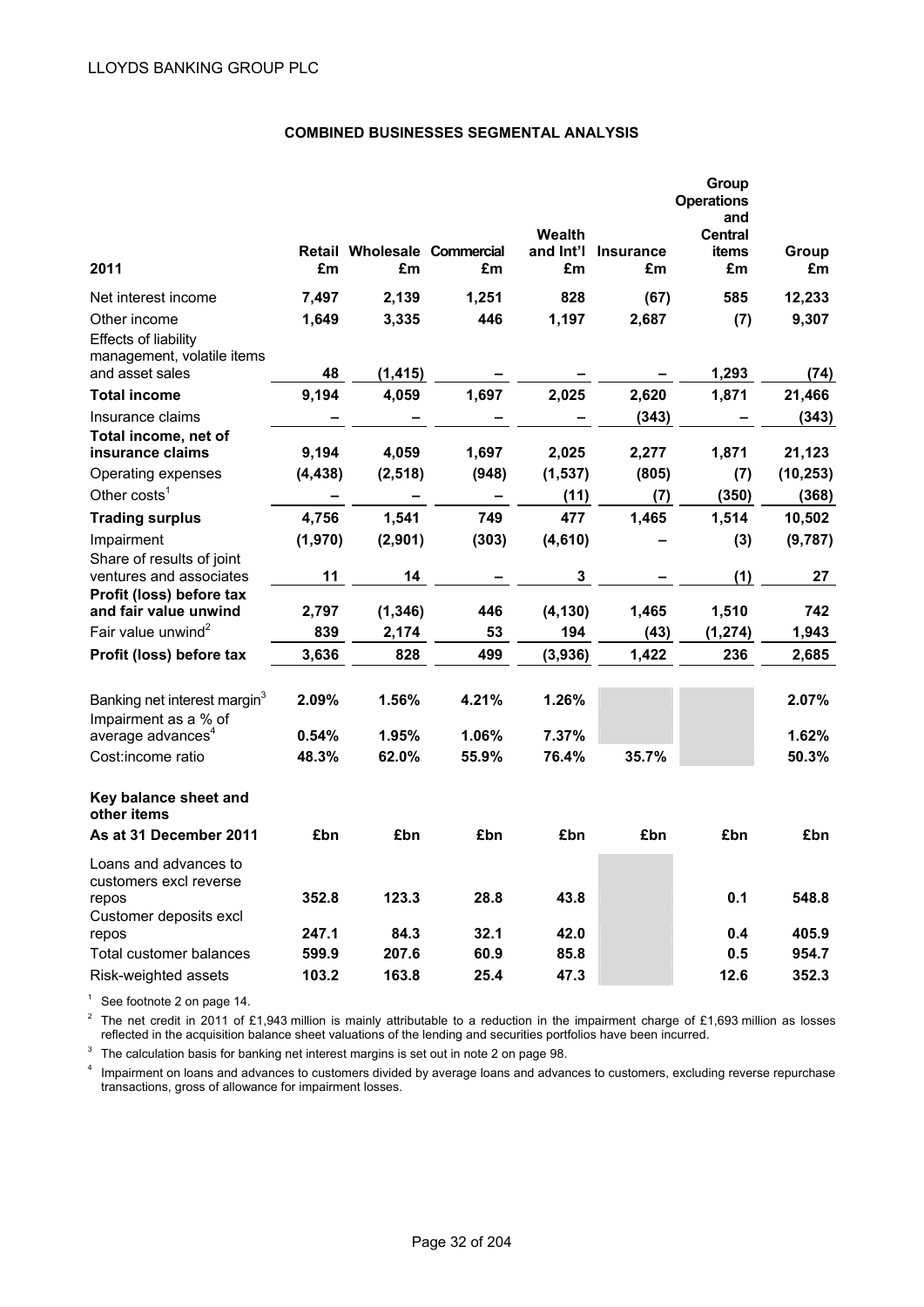## **COMBINED BUSINESSES SEGMENTAL ANALYSIS** (continued)

|                                                      | Retail  |         | Wholesale Commercial | Wealth<br>and Int'l | Insurance | Group<br>Operations<br>and<br>Central<br>items | Group     |
|------------------------------------------------------|---------|---------|----------------------|---------------------|-----------|------------------------------------------------|-----------|
| 2010                                                 | £m      | £m      | £m                   | £m                  | £m        | £m                                             | £m        |
| Net interest income                                  | 8,648   | 2,847   | 1,127                | 1,050               | (39)      | 510                                            | 14,143    |
| Other income<br><b>Effects of liability</b>          | 1,607   | 3,974   | 457                  | 1,123               | 2,799     | (24)                                           | 9,936     |
| management, volatile                                 |         |         |                      |                     |           |                                                |           |
| items and asset sales                                |         | (295)   |                      | 37                  | 15        | 150                                            | (93)      |
| Total income                                         | 10,255  | 6,526   | 1,584                | 2,210               | 2,775     | 636                                            | 23,986    |
| Insurance claims                                     |         |         |                      |                     | (542)     |                                                | (542)     |
| Total income, net of<br>insurance claims             | 10,255  | 6,526   | 1,584                | 2,210               | 2,233     | 636                                            | 23,444    |
| Operating expenses                                   | (4,598) | (2,752) | (992)                | (1, 536)            | (854)     | (150)                                          | (10, 882) |
| Other $costs1$                                       | (46)    | (150)   |                      |                     |           |                                                | (196)     |
| <b>Trading surplus</b>                               | 5,611   | 3,624   | 592                  | 674                 | 1,379     | 486                                            | 12,366    |
| Impairment                                           | (2,747) | (4,064) | (382)                | (5,988)             |           |                                                | (13, 181) |
| Share of results of joint<br>ventures and associates | 17      | (95)    |                      | (8)                 | (10)      | 5                                              | (91)      |
| Profit (loss) before tax<br>and fair value unwind    | 2,881   | (535)   | 210                  | (5,322)             | 1,369     | 491                                            | (906)     |
| Fair value unwind                                    | 1,105   | 3,049   | 81                   | 372                 | (43)      | (1, 446)                                       | 3,118     |
| Profit (loss) before tax                             | 3,986   | 2,514   | 291                  | (4,950)             | 1,326     | (955)                                          | 2,212     |
|                                                      |         |         |                      |                     |           |                                                |           |
| Banking net interest margin<br>Impairment as a % of  | 2.31%   | 1.59%   | 3.74%                | 1.46%               |           |                                                | 2.21%     |
| average advances                                     | 0.74%   | 2.23%   | 1.24%                | 8.90%               |           |                                                | 2.01%     |
| Cost:income ratio <sup>2</sup>                       | 45.3%   | 42.2%   | 62.6%                | 69.5%               | 38.2%     |                                                | 46.6%     |
| Key balance sheet and<br>other items                 |         |         |                      |                     |           |                                                |           |
| As at 31 December 2010                               | £bn     | £bn     | £bn                  | £bn                 | £bn       | £bn                                            | £bn       |
| Loans and advances to<br>customers excl reverse      |         |         |                      |                     |           |                                                |           |
| repos<br>Customer deposits excl                      | 363.7   | 141.5   | 28.6                 | 55.3                |           | 0.4                                            | 589.5     |
| repos                                                | 235.6   | 82.8    | 31.3                 | 32.8                |           |                                                | 382.5     |
| <b>Total customer balances</b>                       | 599.3   | 224.3   | 59.9                 | 88.1                |           | 0.4                                            | 972.0     |
| Risk-weighted assets                                 | 109.3   | 196.1   | 26.6                 | 58.7                |           | 15.7                                           | 406.4     |

<sup>1</sup> See footnote 2 on page 14.

<sup>2</sup> Operating expenses excluding impairment of tangible fixed assets divided by total income net of insurance claims.

As explained in the Group's announcement of 25 October 2011, comparatives for 2010 have been restated to reflect a new approach to the Group's allocation methodologies for funding costs and capital.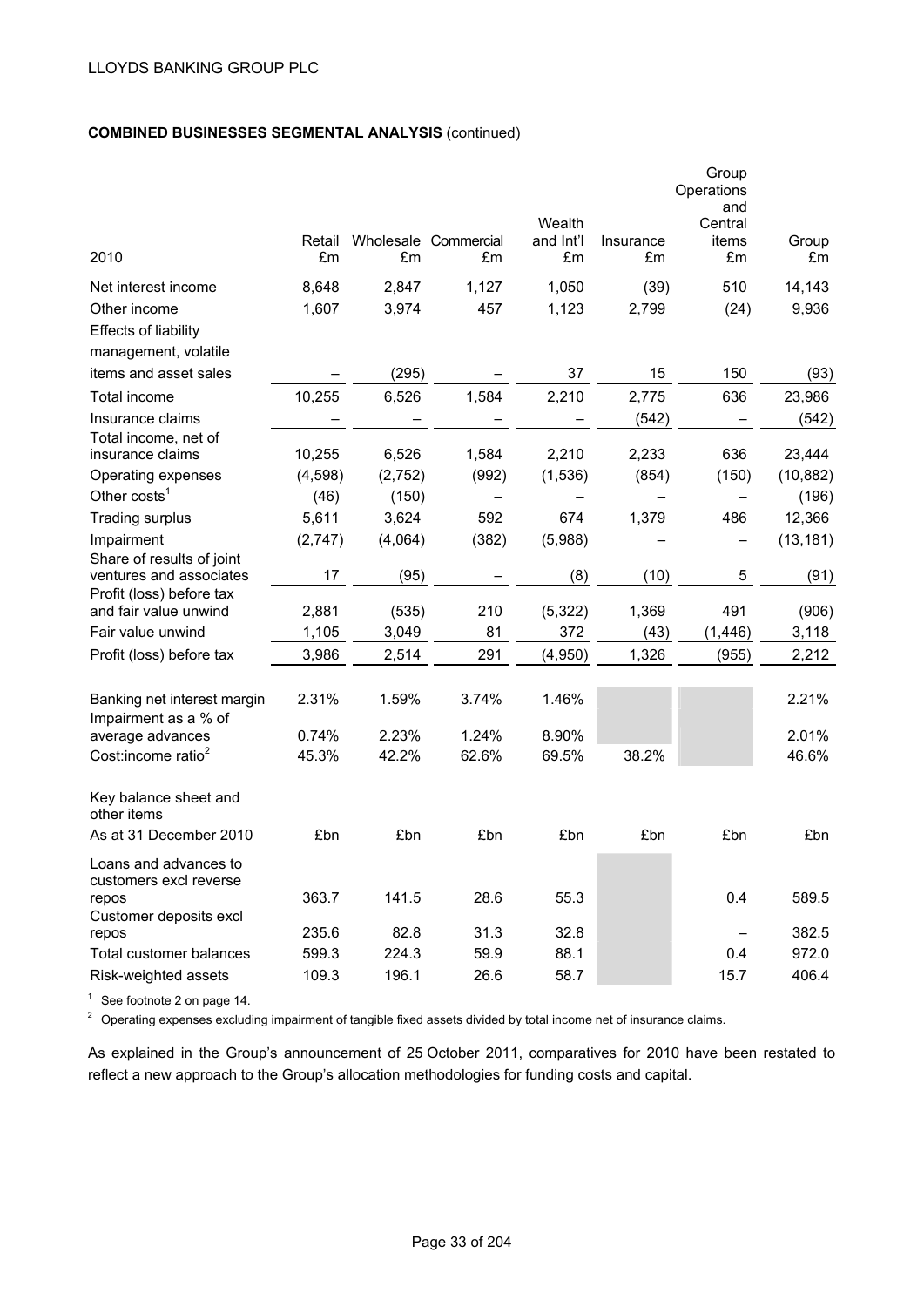THIS PAGE IS INTENTIONALLY LEFT BLANK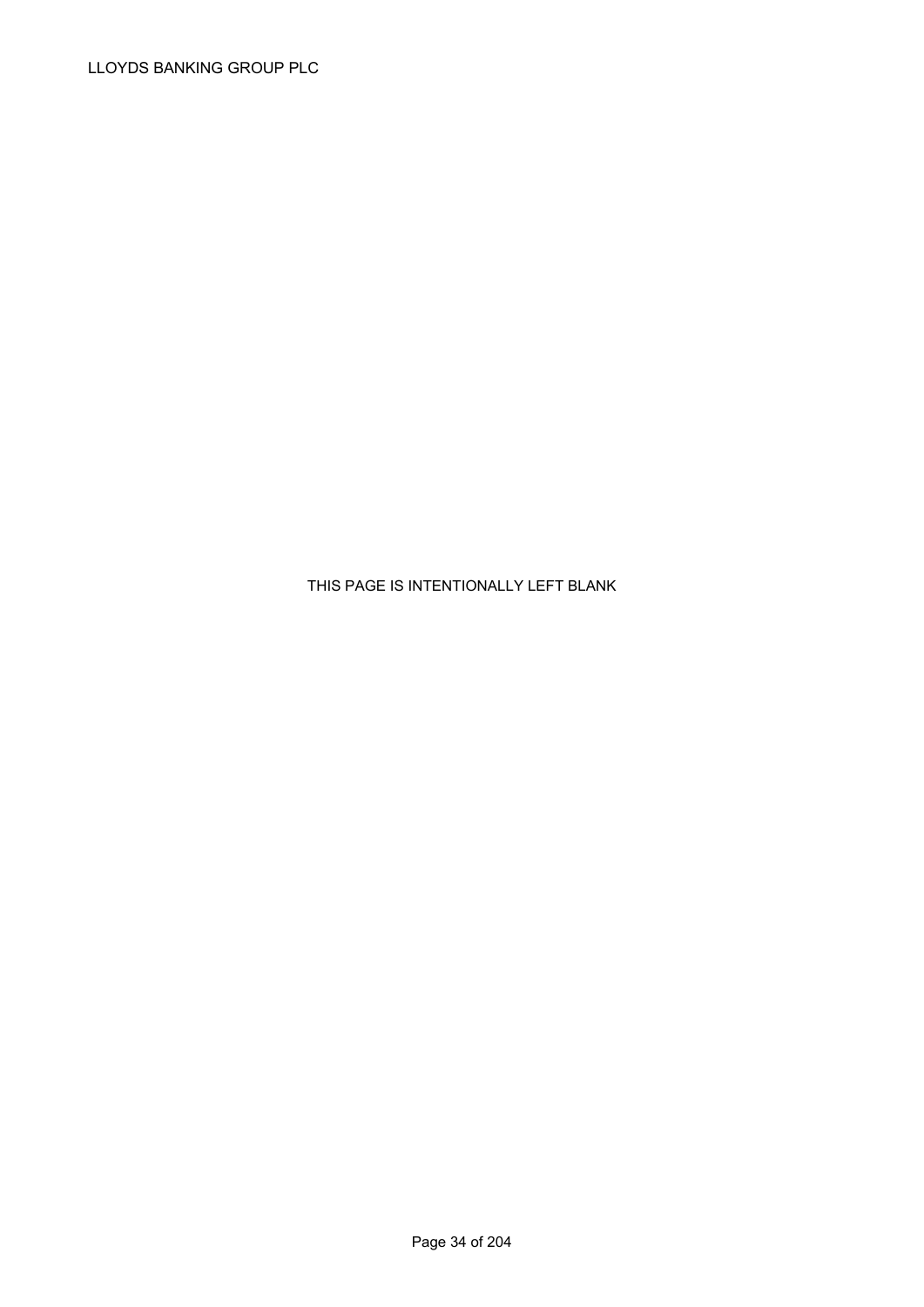## **DIVISIONAL PERFORMANCE**

## **RETAIL**

# **Key highlights**

- **Profit before tax decreased by 9 per cent to £3,636 million,** driven by higher funding costs and muted demand for credit.
- **Total income decreased by 10 per cent:** 
	- **Net interest income was 13 per cent lower,** largely as a result of higher funding costs, muted demand for credit, the continued impact from previous de-risking of the lending portfolio with a corresponding reduction in impairments and increased competition for deposits as we continued to reduce our funding gap.
	- **Other income increased by 3 per cent,** principally as a result of higher bancassurance income. Income also includes the gain on the disposal of VISA Inc. shares.
- Operating expenses and other costs reduced by 4 per cent, benefiting from cost savings from both our integration and simplification programmes partially offset by inflation. We continue to invest in the Retail business to improve products and services for our customers including in both our digital platforms and our branches.
- **The impairment charge reduced by 28 per cent,** primarily driven by a reduced unsecured charge which reflected our continued conservative approach to risk, effective portfolio management, and continued focus on existing customers.
- **Fair value unwind decreased by 24 per cent,** driven largely by the maturing balances of the pre-acquisition portfolio.
- **Loans and advances to customers decreased by 3 per cent** as customers continued to reduce their personal indebtedness particularly in unsecured lending, as non-core balances reduced and as we maintained a conservative risk appetite. Risk-weighted assets fell 6 per cent, principally reflecting reductions in unsecured balances.
- **Customer deposit growth was 5 per cent,** against a market that experienced minimal growth. This strong performance reflected the compelling customer proposition Retail has developed, and was driven by strong tax-free cash ISA balance growth. This strong deposit growth, in addition to the issuance of debt securities backed by Retail assets, provided ongoing support to the Group funding position.
- **Against its strategic objectives,** Retail's strategy remains focused on building deeper customer relationships, driven by superior customer insight, and investment in its multi-brand strategy, new products, multiple channels, and in colleagues. Retail was notably successful in developing new products to address customer needs, such as the Halifax savers prize draw and ISA promise, and developing new digital technologies, such as mobile banking, to allow customers multi-channel access. The majority of integration activity is now complete and Retail has made good progress on products, sourcing, systems and processes.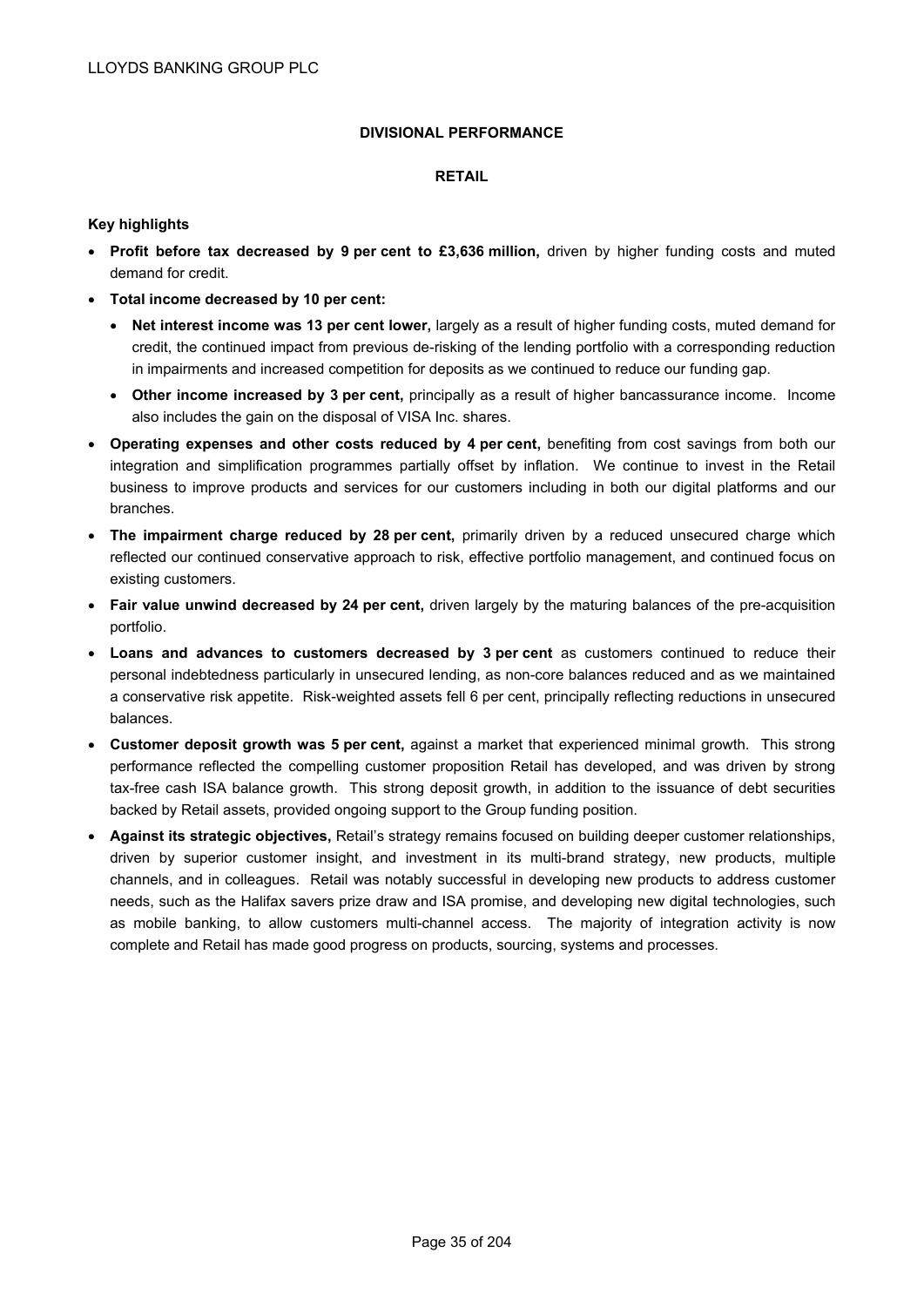|                                                                                                                          | 2011<br>£m | 2010 <sup>1</sup><br>£m | Change<br>℅ |
|--------------------------------------------------------------------------------------------------------------------------|------------|-------------------------|-------------|
| Net interest income                                                                                                      | 7,497      | 8,648                   | (13)        |
| Other income                                                                                                             | 1,649      | 1,607                   | 3           |
| Effects of liability management, volatile items and asset sales                                                          | 48         |                         |             |
| <b>Total income</b>                                                                                                      | 9,194      | 10,255                  | (10)        |
| Costs:                                                                                                                   |            |                         |             |
| Operating expenses                                                                                                       | (4, 438)   | (4, 598)                | 3           |
| Other $costs2$                                                                                                           |            | (46)                    |             |
|                                                                                                                          | (4, 438)   | (4,644)                 | 4           |
| <b>Trading surplus</b>                                                                                                   | 4,756      | 5,611                   | (15)        |
| Impairment                                                                                                               | (1,970)    | (2,747)                 | 28          |
| Share of results of joint ventures and associates                                                                        | 11         | 17                      | (35)        |
| Profit before tax and fair value unwind                                                                                  | 2,797      | 2,881                   | (3)         |
| Fair value unwind                                                                                                        | 839        | 1,105                   | (24)        |
| <b>Profit before tax</b>                                                                                                 | 3,636      | 3,986                   | (9)         |
| Banking net interest margin                                                                                              | 2.09%      | 2.31%                   |             |
| Impairment as a % of average advances                                                                                    | 0.54%      | 0.74%                   |             |
| Cost:income ratio                                                                                                        | 48.3%      | 45.3%                   |             |
| Incorporates the methodology changes outlined in the October 2011 announcement (New Allocation Methodologies for Funding |            |                         |             |

Costs and Capital).

 $2^2$  Other costs include FSCS costs in 2010.

| As at<br>31 Dec<br>2011<br>£bn | As at<br>31 Dec<br>2010<br>£bn | <b>Change</b><br>% |
|--------------------------------|--------------------------------|--------------------|
|                                |                                |                    |
| 329.1                          | 337.3                          | (2)                |
| 23.7                           | 26.4                           | (10)               |
| 352.8                          | 363.7                          | (3)                |
|                                |                                |                    |
| 206.3                          | 195.3                          | 6                  |
| 40.8                           | 40.3                           | 1                  |
| 247.1                          | 235.6                          | 5                  |
| 599.9                          | 599.3                          |                    |
| 103.2                          | 109.3                          | (6)                |
|                                |                                |                    |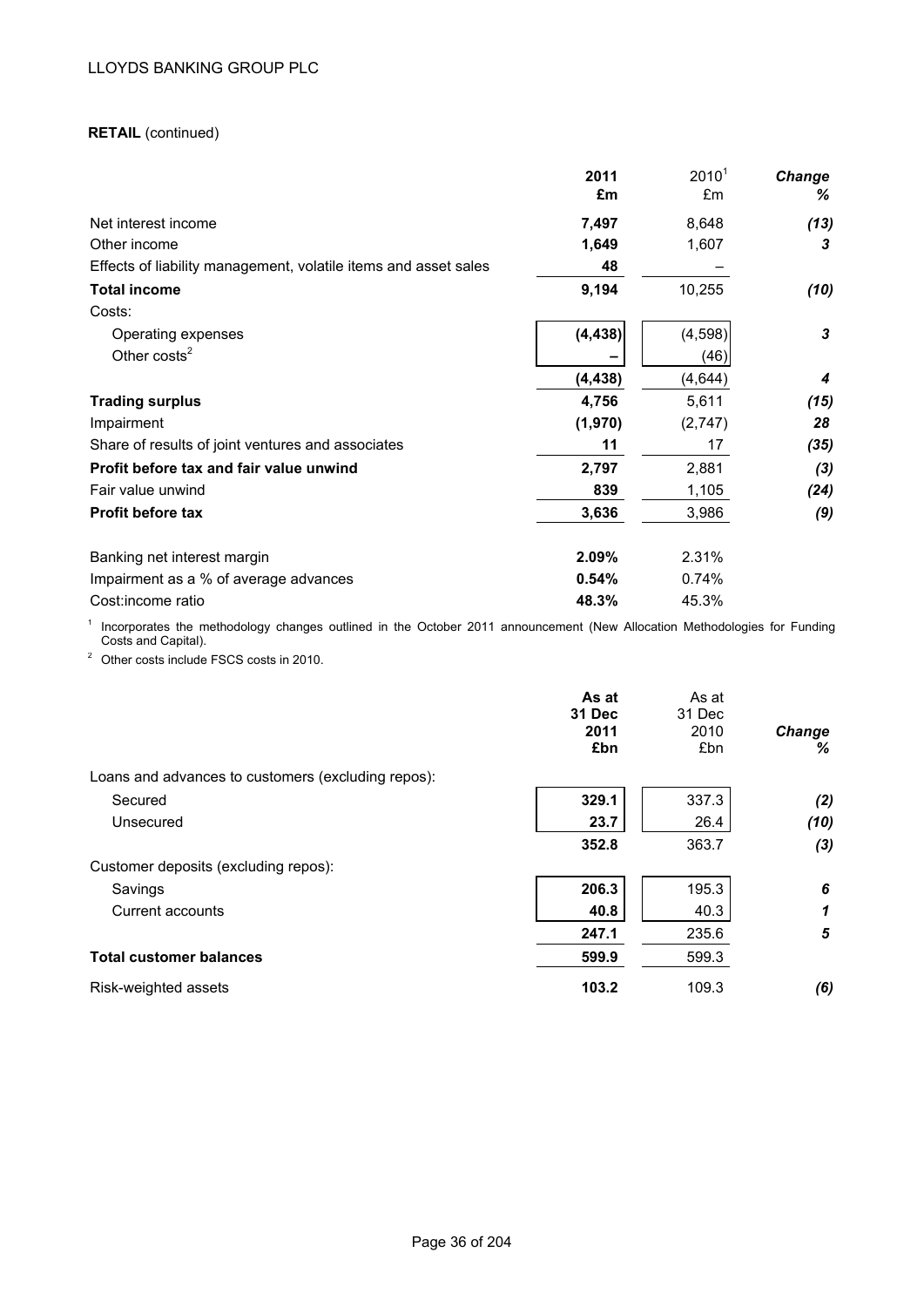| Core                                                            | 2011<br>£m | $2010^{1}$<br>£m | <b>Change</b><br>% |
|-----------------------------------------------------------------|------------|------------------|--------------------|
| Net interest income                                             | 7,246      | 8,112            | (11)               |
| Other income                                                    | 1,628      | 1,583            | 3                  |
| Effects of liability management, volatile items and asset sales | 48         |                  |                    |
| <b>Total income</b>                                             | 8,922      | 9,695            | (8)                |
| Costs:                                                          |            |                  |                    |
| Operating expenses                                              | (4, 432)   | (4, 591)         | 3                  |
| Other $costs2$                                                  |            | (46)             |                    |
|                                                                 | (4, 432)   | (4,637)          | 4                  |
| <b>Trading surplus</b>                                          | 4,490      | 5,058            | (11)               |
| Impairment                                                      | (1,796)    | (2,629)          | 32                 |
| Share of results of joint ventures and associates               | 10         | 17               | (41)               |
| Profit before tax and fair value unwind                         | 2,704      | 2,446            | 11                 |
| Fair value unwind                                               | 657        | 965              | (32)               |
| Profit before tax - core                                        | 3,361      | 3,411            | (1)                |
| Banking net interest margin                                     | 2.20%      | 2.37%            |                    |
| Impairment as a % of average advances                           | 0.54%      | 0.77%            |                    |

<sup>1</sup> Incorporates the methodology changes outlined in the October 2011 announcement (New Allocation Methodologies for Funding Costs and Capital).

<sup>2</sup> Other costs include FSCS costs in 2010.

|                                                   | As at<br>31 Dec<br>2011 | As at<br>31 Dec<br>2010 | Change |
|---------------------------------------------------|-------------------------|-------------------------|--------|
|                                                   | £bn                     | £bn                     | %      |
| Loans and advances to customers (excluding repos) | 325.1                   | 333.7                   | (3)    |
| Customer deposits (excluding repos)               | 247.1                   | 235.6                   | 5      |
| <b>Total customer balances</b>                    | 572.2                   | 569.3                   | 1      |
| Risk-weighted assets                              | 92.6                    | 98.0                    | (6)    |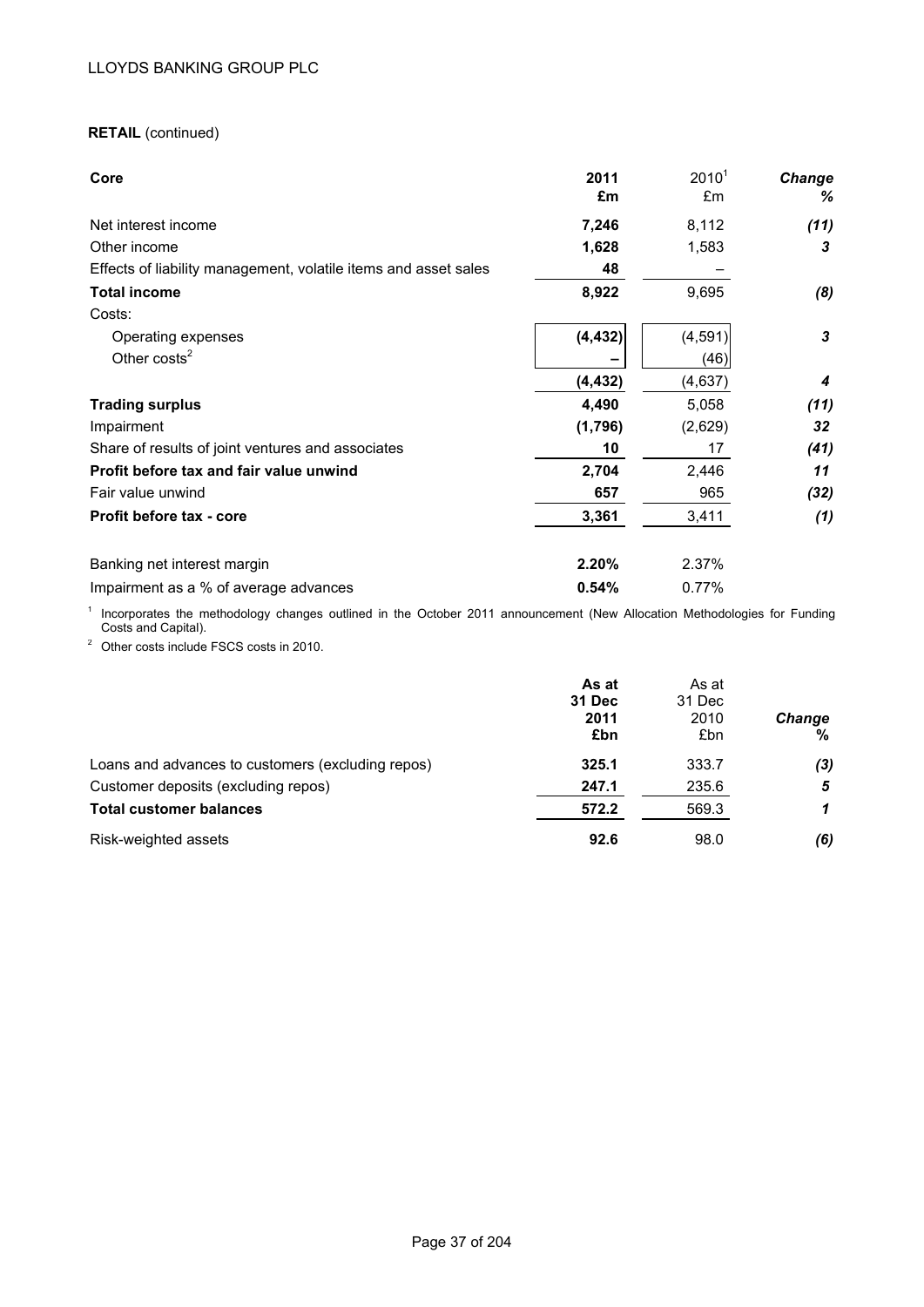| Non-core                                                        | 2011<br>£m | $2010^{1}$<br>£m | <b>Change</b><br>℅ |
|-----------------------------------------------------------------|------------|------------------|--------------------|
| Net interest income                                             | 251        | 536              | (53)               |
| Other income                                                    | 21         | 24               | (13)               |
| Effects of liability management, volatile items and asset sales |            |                  |                    |
| <b>Total income</b>                                             | 272        | 560              | (51)               |
| Costs:                                                          |            |                  |                    |
| Operating expenses                                              | (6)        | (7)              | 14                 |
| Other costs                                                     |            |                  |                    |
|                                                                 | (6)        | (7)              | 14                 |
| <b>Trading surplus</b>                                          | 266        | 553              | (52)               |
| Impairment                                                      | (174)      | (118)            | (47)               |
| Share of results of joint ventures and associates               | 1          |                  |                    |
| Profit before tax and fair value unwind                         | 93         | 435              | (79)               |
| Fair value unwind                                               | 182        | 140              | 30                 |
| Profit before tax - non-core                                    | 275        | 575              | (52)               |
| Banking net interest margin                                     | 0.83%      | 1.64%            |                    |
| Impairment as a % of average advances                           | 0.59%      | 0.37%            |                    |

|                                                   | As at<br>31 Dec<br>2011<br>£bn | As at<br>31 Dec<br>2010<br>£bn | <b>Change</b><br>% |
|---------------------------------------------------|--------------------------------|--------------------------------|--------------------|
| Loans and advances to customers (excluding repos) | 27.7                           | 30.0                           | (8)                |
| Customer deposits (excluding repos)               | -                              |                                |                    |
| <b>Total customer balances</b>                    | 27.7                           | 30.0                           | (8)                |
| Risk-weighted assets                              | 10.6                           | 11.3                           | (6)                |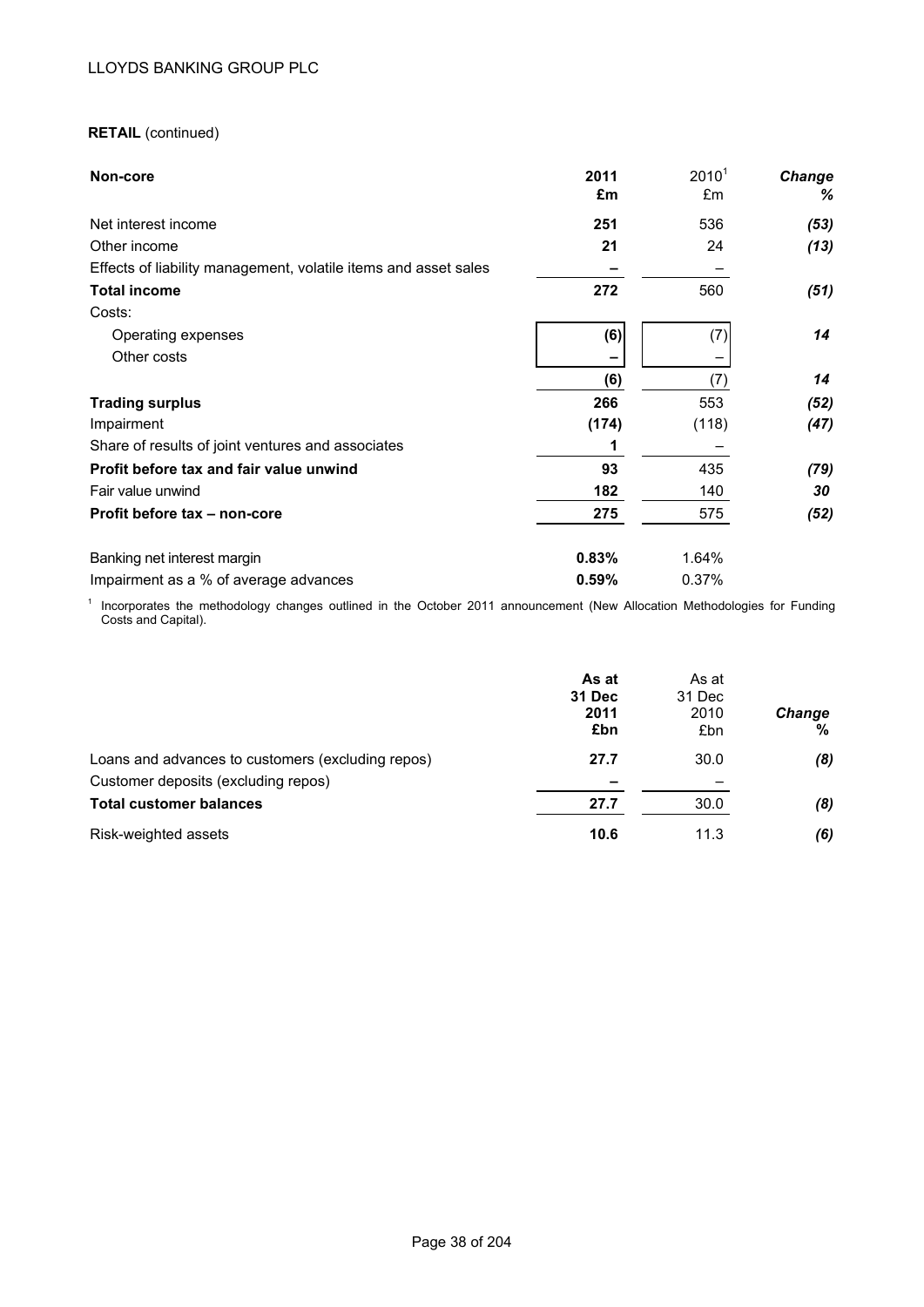#### **Strategic focus**

Retail's goal is to be the UK's best bank for customers. This will be achieved by building deep and enduring relationships with our customers which will deliver real value to them, and, by continuing to support the UK economy. Developing our customer insight and having a deeper understanding of customers and their needs will enable us to better invest in products and services that customers will most value. In addition by simplifying the business and developing highly efficient and effective processes we will deliver an improved customer experience and increase the flexibility with which the business can respond to changes in the operating environment. Success for Retail will be reflected in an enhanced customer experience resulting in strong customer advocacy which in turn, we believe, will lead to lower customer acquisition costs, increased share of wallet and improved customer retention. Retail believes this strategy will drive sustainable long-term value for all stakeholders.

#### **Progress against Strategic Initiatives**

#### *Reshaping the business*

Retail is reshaping the business in a way that is driven by our customers' needs and refocusing our efforts on building deeper customer relationships. As part of this we have continued to make good progress at strengthening the balance sheet through strong customer deposit growth and by managing down balances outside our risk appetite. Retail has also progressed with plans to divest retail assets and liabilities in line with state aid obligations (Project Verde).

Retail is committed to understanding more fully what individual customers want from our products and services. Retail has a significant asset in the customer information it manages and we are investing to further develop our insight into customer needs. This will ensure we continue to do more to anticipate and meet customers' financial needs, and help us develop relationships with customers so that they trust us to meet more of their needs, and stay with us for longer, thereby creating more profitability for the Group.

Retail is committed to a multi-brand strategy operating relationship brands for Lloyds TSB and Bank of Scotland with a challenger brand for Halifax and other tactical brands in the portfolio. Through our strategy, Retail can reach more customers with more distinct and considered proposals and product offerings.

Retail has been successful at developing new challenger propositions that appeal to customers like the savers prize draw in Halifax. The prize draw offers customers the opportunity to win up to £100,000 and has achieved strong enrolment (with over 450,000 customers registered for the first draw) and improved customer advocacy. Retail also developed the Halifax ISA promise which delivers a clear service promise that resonates with customers and helped support record new ISA business performance in 2011. The mortgage offering has also been developed, including the roll-out of a new mortgage sales platform that has improved the processing of mortgage applications and significantly simplified the mortgage application process for both customers and advisors.

### *Simplifying the Bank*

We're taking decisive steps towards becoming a simpler organisation. Retail has already made good progress with the recent integration which delivered a common banking platform across the majority of customers and accounts, additional details are provided on page 100. We are now investing in our infrastructure to ensure our systems support future simplification of the business and improve our capabilities. This includes the further development of Risk and Finance systems to make decision-making more agile and enable us to compete more effectively in our chosen markets.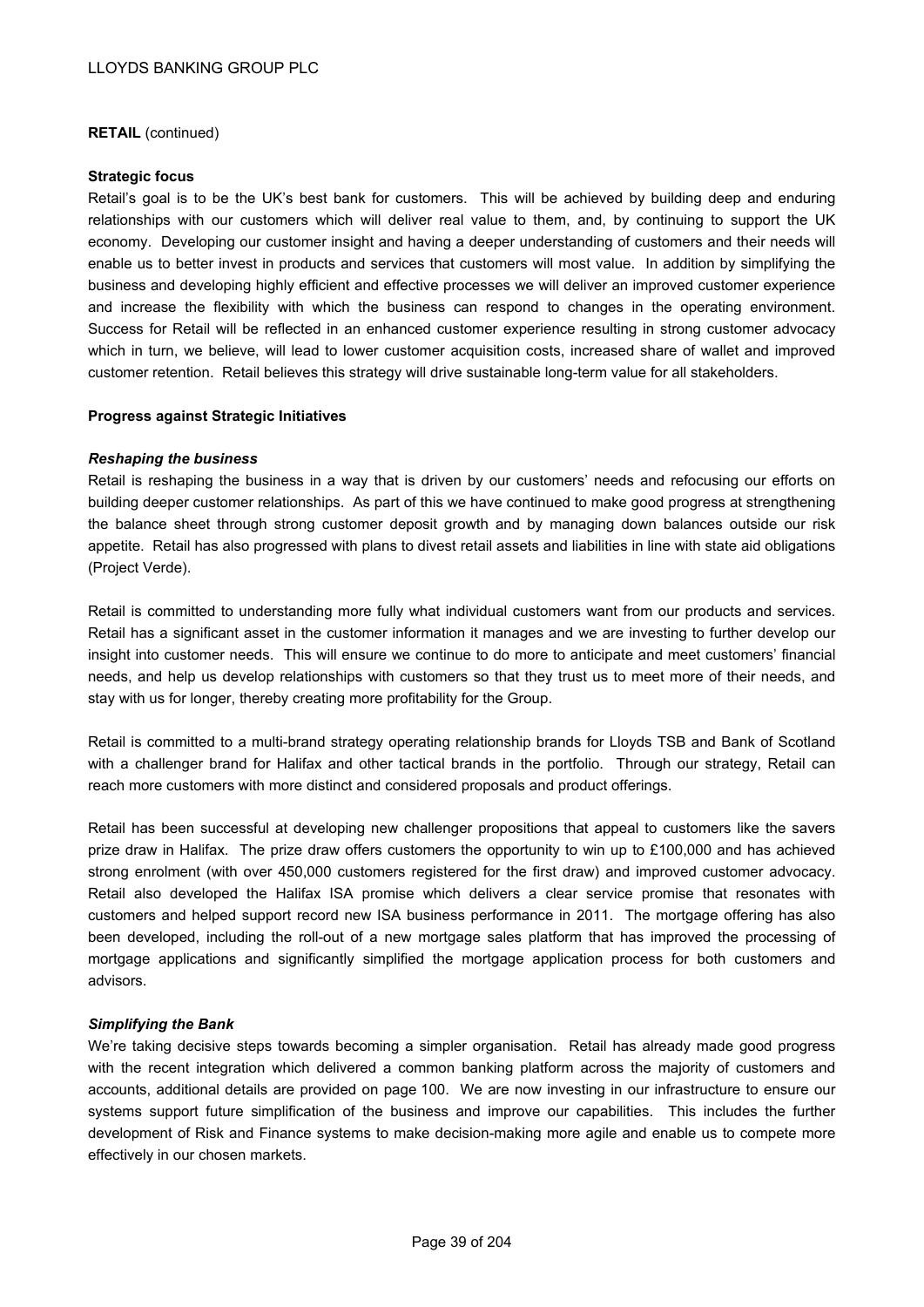Retail continues to simplify its sourcing arrangements and flatten its management structure. Retail is making good progress at reducing the number of suppliers and improving its demand management. Reducing the layers of management is delivering stronger and more effective functions and empowering managers and colleagues.

Retail is also working to introduce simpler products, systems and processes for customers. This includes developing new digital technologies to simplify our customers' interactions with the Group and make banking with us more convenient – in particular services like our award-winning internet banking, mobile banking apps (which have achieved over 1.5 million downloads) and Money Manager. Retail has seen strong improvement in customer advocacy with those customers who use these services.

## *Investing to be the best bank for customers*

Changing our business to be simpler and more customer-centric will help us to achieve our vision, but we also need to invest in growth to be the best bank for customers. That means deepening our customer relationships, growing the capabilities and skills of our colleagues, and helping our communities to grow and prosper.

We are committed to support and build stronger relationships with all customers and as part of this are developing the products and services we provide to mass affluent and business connected customers so that we can better meet their needs and form deep and enduring relationships. This includes investing in training for our advisors and more automated systems, ensuring we help address the more complex financial needs of these customers and improve customer experience.

Retail recognises the importance of the branch for many customers and has made a commitment to maintain the same number of branches for the next three years, including pledging that it will not close a branch if it's the last in a community. Retail has also commenced a significant investment programme across the Lloyds TSB branch network. The programme targets upgrading branch interiors, increasing the opening hours in branches, simplifying the advisor role structure and improving the queuing experience. Pilots of the revised branch design and roles have delivered strong improvements in customer advocacy and new product sales.

We believe investing in our colleagues and deepening the pool of talent in the Group will ensure we continue to be an employer of choice. This includes investing in training Academies and professional qualifications to support colleagues' development.

Our support for households is vital to the strength of the UK economy. Through our community investment agenda we aim to make a lasting difference to the country, focusing on key themes such as financial capability and inclusion, and environmental responsibility.

### **Financial performance**

Despite the difficult operating environment Retail delivered a profit before tax in 2011 of £3,636 million which was £350 million, or 9 per cent, lower than 2010.

Profit before tax and fair value unwind decreased to £2,797 million, a reduction of 3 per cent compared to 2010, driven by higher funding costs and the muted demand for credit.

Total income decreased by £1,061 million, or 10 per cent, to £9,194 million. This was driven by a reduction in net interest income of £1,151 million, while other income increased by £42 million. Core income trends were consistent with total income performance described below.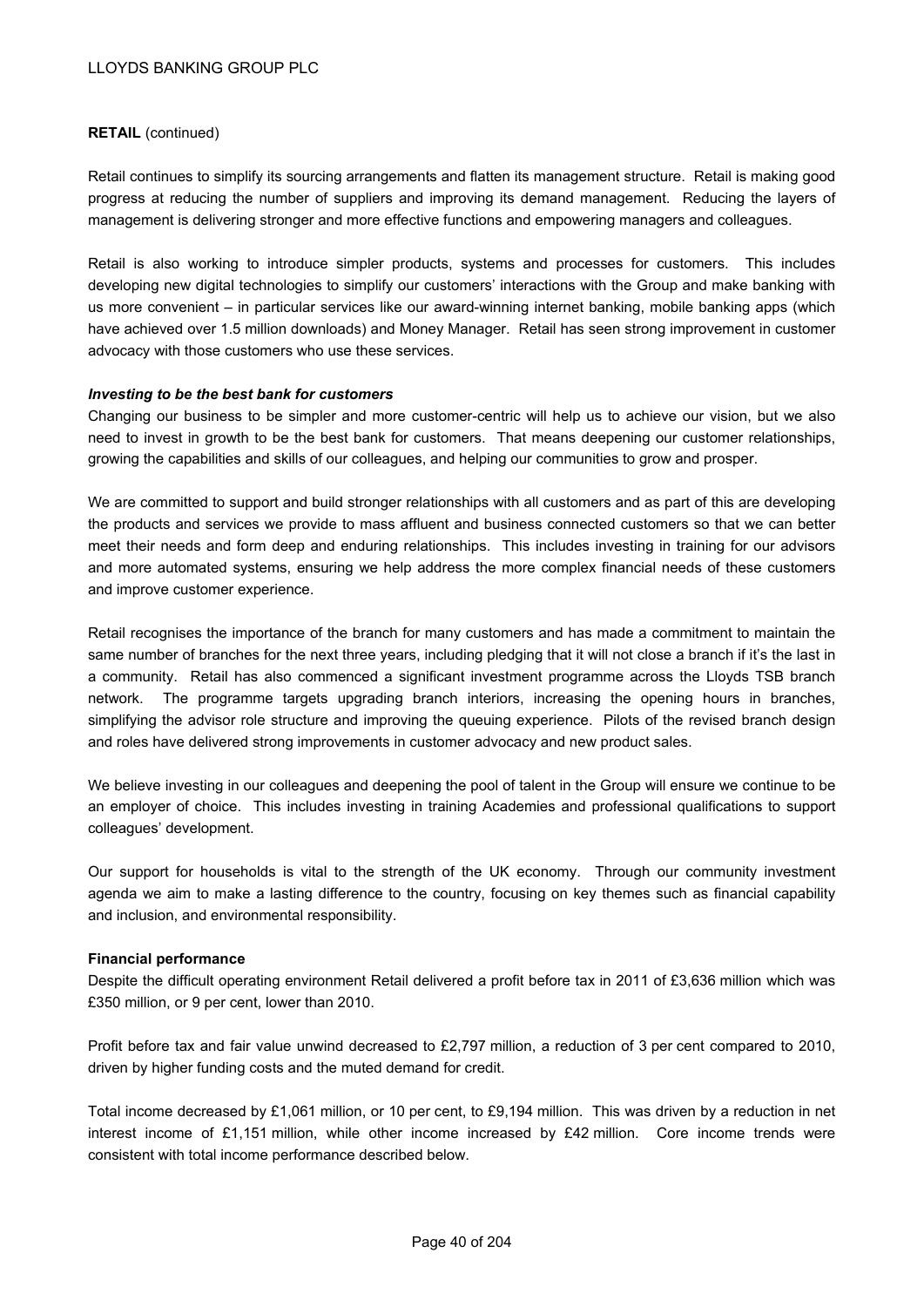Net interest income reduced by 13 per cent compared to 2010. One of the main drivers was the increase in wholesale funding costs which were not matched by average customer rates. Net interest margin in 2011 decreased by 22 basis points to 2.09 per cent. Income growth was also constrained by muted demand for credit. Previous de-risking of the lending portfolio, with a resulting reduction in unsecured balances, also contributed to the reduction in income albeit with a proportionately greater reduction in impairment. Net interest margin, minus impairment rate, remained stable reflecting progress in de-risking the balance sheet. Finally, increased competition for deposits and strong balance growth resulted in an increase in the average rate paid on customer deposits.

Other income increased by 3 per cent in 2011 to £1,649 million from £1,607 million largely as a result of higher bancassurance income, driven by an increase in the value of protection products sold through the branch network. Income also includes the gain on the disposal of VISA Inc shares.

Operating expenses and other costs fell by 4 per cent compared to 2010 and the cost:income ratio was 48.3 per cent. Operating expenses benefited from our integration activities, the start of our simplification programme, and other day-to-day cost management activities to offset inflation. We continue to invest in the Retail business to improve products and services for our customers including our digital platforms and our branches. During 2011 Retail successfully completed a major milestone in the Integration programme, the consolidation of its main Retail product systems, which is discussed in greater detail on page 100. This now creates a solid platform to deliver the simplification programme.

Credit performance across the business continued to be supported by our conservative approach to risk, a continued focus on existing customers and low interest rates. The impairment charge on loans and advances decreased by £777 million, or 28 per cent, to £1,970 million driven by reductions in the unsecured charge. The unsecured impairment charge reduced to £1,507 million from £2,455 million in 2010, reflecting the impact of our continued conservative approach to risk (resulting in improved new business quality), effective portfolio management and a reduction in unsecured balances. The secured impairment charge increased to £463 million from £292 million in 2010 largely reflecting a less certain outlook on house prices and appropriate provisioning against existing credit risks which have longer emergence periods due to current low interest rates. These factors were partially offset by underlying improvement in the quality of the secured portfolio.

The fair value unwind net credit was £839 million compared with £1,105 million in 2010. This reduction was driven largely by the maturing balances of the pre-acquisition portfolio.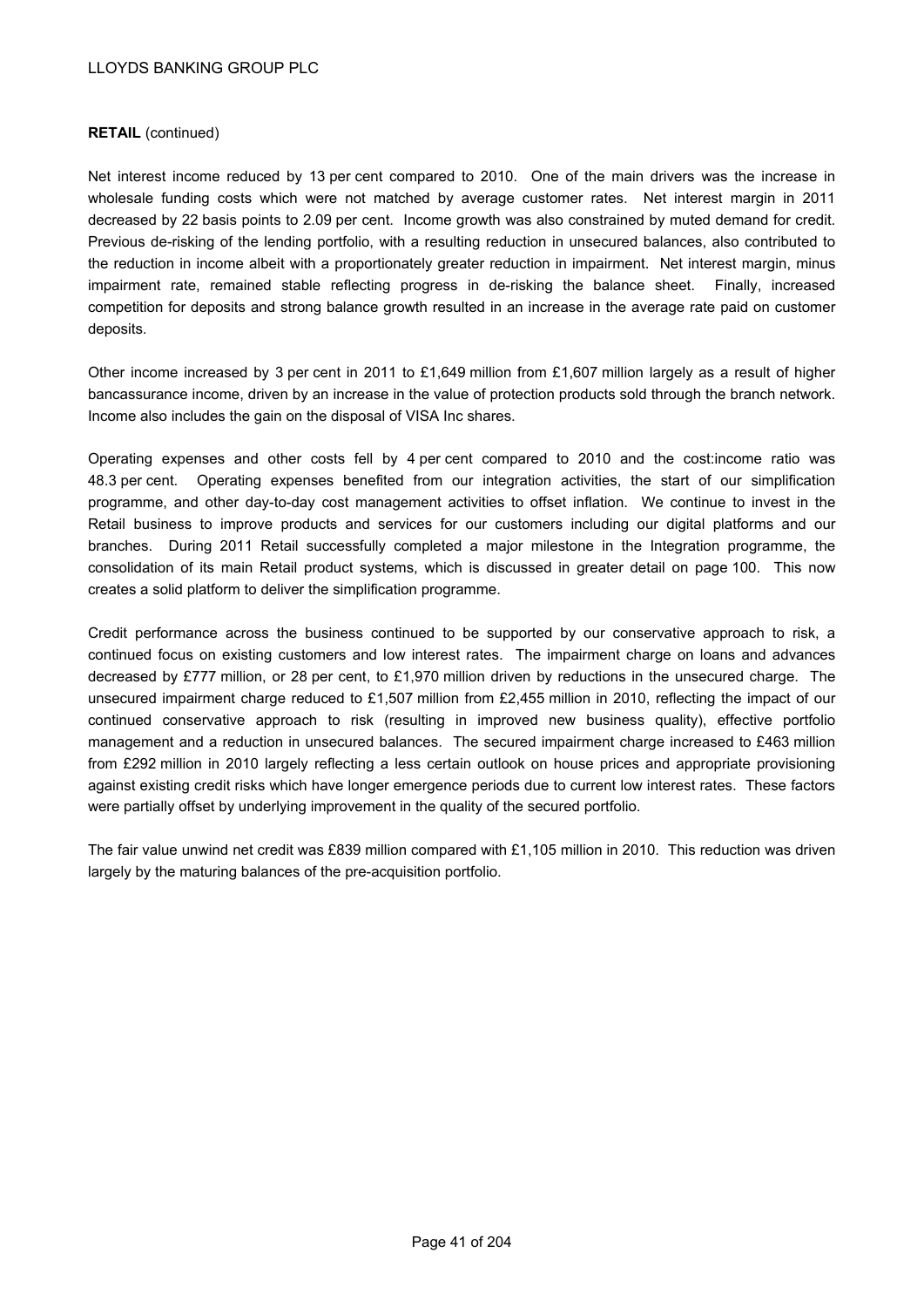#### **Balance sheet progress**

Total customer balances remained stable at £599.9 billion as Retail continued to maintain its relationships with customers. The mix of these balances continued to move towards customer deposits as customers continued to reduce their personal indebtedness and Retail continued to make strong progress in attracting savings balances. This change in customer balance composition has additionally supported the Group's funding although it has also contributed to a reduction in income and profit.

Loans and advances to customers decreased by £10.9 billion, or 3 per cent, to £352.8 billion, compared to 31 December 2010. This was driven by reduced customer demand for new credit, existing customers continuing to reduce their personal indebtedness, non-core lending run off and Retail maintaining a conservative approach to risk. The reduction in lending to customers was in part due to the repayment of unsecured debt where balances reduced by £2.7 billion, or 10 per cent. Secured balances reduced by £8.2 billion, or 2 per cent, of which £1.9 billion was a reduction in non-core mortgage balances. The proportion of mortgages on standard variable rate, or equivalent products, now stands at 56 per cent and is expected to remain broadly stable in 2012.

Retail's gross mortgage lending was £28.0 billion in 2011 which was equivalent to a market share of 20 per cent. Retail's new mortgage lending continued to be focused on home purchase with 70 per cent of lending being for house purchase rather than re-mortgaging. Retail remains the UK's largest lender to first time buyers, helping over 52,000 customers buy their first home in 2011.

Risk-weighted assets decreased by £6.1 billion to £103.2 billion compared to 31 December 2010. This reflected the impact of lower lending balances and the reducing mix of unsecured lending.

Total customer deposits increased by £11.5 billion, or 5 per cent, to £247.1 billion in 2011. This increase was largely driven by strong growth in tax free cash ISA balances. Retail continues to perform well in the savings market despite the high levels of competition, with a strong stable of savings brands providing customers with an award winning range of products to meet their savings needs.

Retail continues to make a significant contribution to Group funding both through customer deposit growth and the supply of assets supporting over £64.0 billion of debt securities in external issue. During the year Retail contributed to £16.4 billion of new issuance. The majority of these securitisations are backed by mortgages and have a fixed repayment schedule and as such provide a stable source of funding for the Group.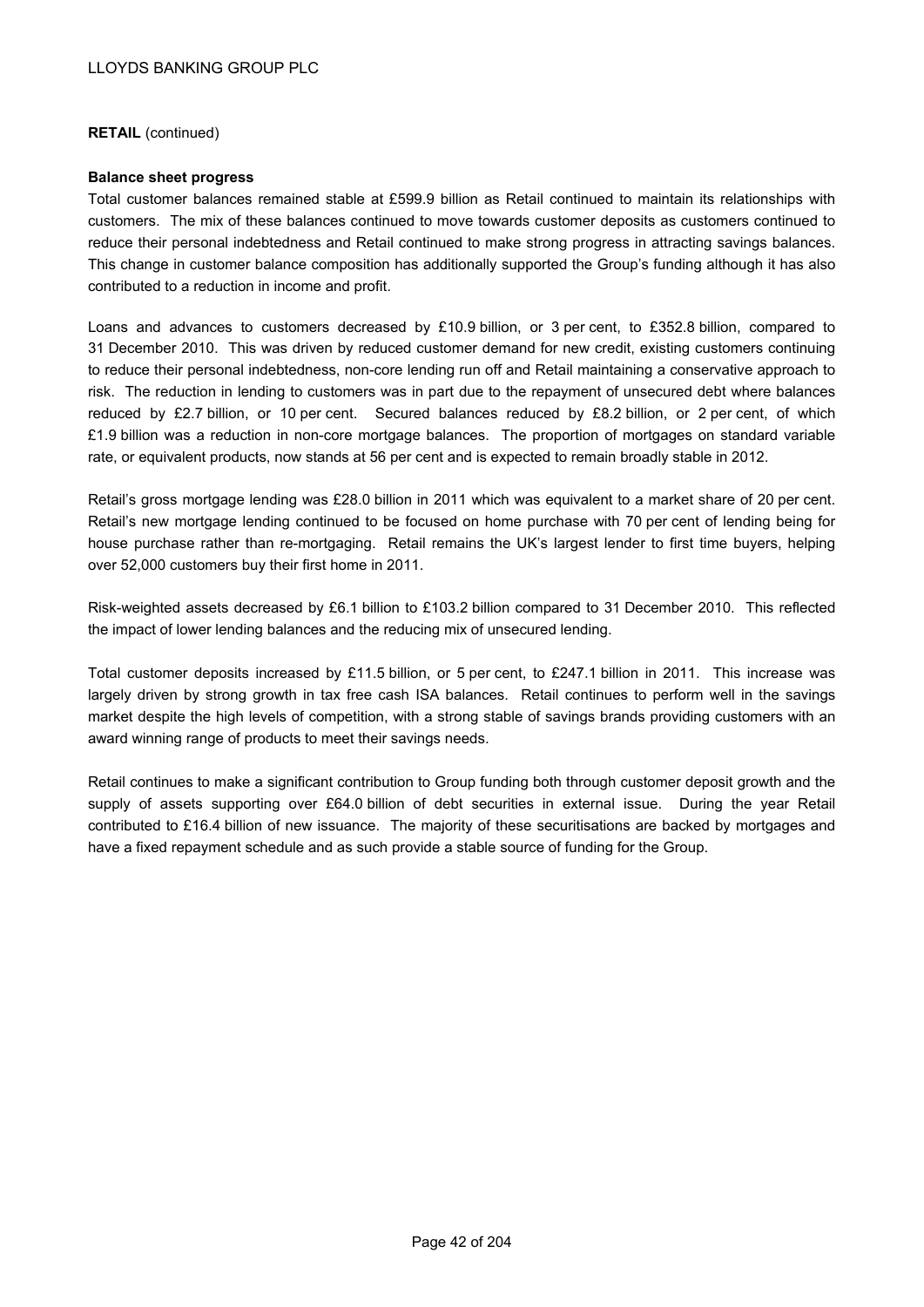## **WHOLESALE**

# **Key highlights**

- **Profit before tax was £828 million compared to £2,514 million in 2010**, with lower income as the balance sheet was materially strengthened through targeted asset reductions, partially offset by reduced impairment and lower costs. Excluding the impacts of asset sales and derivative valuation adjustments, profit before tax reduced £649 million or 30 per cent, in the context of a challenging economic and market environment.
- **Total income decreased 38 per cent** (20 per cent excluding losses on asset sales and derivative valuation adiustments)
	- **Net interest income decreased by 25 per cent,** principally reflecting the substantial reductions in noncore assets, which fell 34 per cent. Net interest margin fell by three basis points, with the impact of higher funding costs almost fully offset by re-pricing activity and increased deposit margins and volumes.
	- **Other income decreased by 16 per cent** principally reflecting reduced trading income and a lower level of operating lease asset income in Asset Finance.
- **Operating expenses decreased by 9 per cent,** with further integration cost savings, reduced operating lease depreciation and lower bonus accruals, partially offset by continued investment in core customer facing resource and systems, in line with the priorities set out in June in the Group's Strategic review.
- **The impairment charge decreased by 29 per cent**, reflecting continued strong risk management and the low interest rate environment.
- **Fair value unwind decreased by 29 per cent,** mainly driven by decreased impairments in the loan book, lower release from the reduced treasury asset portfolio and reduced general release given a more cautious outlook for the value of certain assets, partially offset by favourable exchange rate movements.
- **Assets decreased by 18 per cent,** (25 per cent excluding reverse repos), reflecting the targeted reduction in the non-core balance sheet by £35 billion. Although net lending to core customers (excluding reverse repos) reduced by £9 billion as a result of weak demand and continued customer deleveraging as credit facilities matured and were not renewed by customers, gross new committed lending to customers continues to meet our lending commitments. Risk-weighted assets reduced by 16 per cent, in line with the reduction in the balance sheet.
- **Customer deposits excluding repos were 2 per cent higher**, in line with the Group Strategy to increase customer deposits.
- **Against its strategic objectives**, Wholesale continued to deepen its customer relationships through a measured build out of products and capabilities in support of the needs of the existing customer base. With the majority of integration now completed, a new, simpler organisational structure was implemented. Alongside enhanced product capabilities in areas including debt capital markets, money markets, interest rate management and foreign exchange, a transaction banking transformation programme was initiated in the year, to build an enhanced cash management, payments and trade customer offering.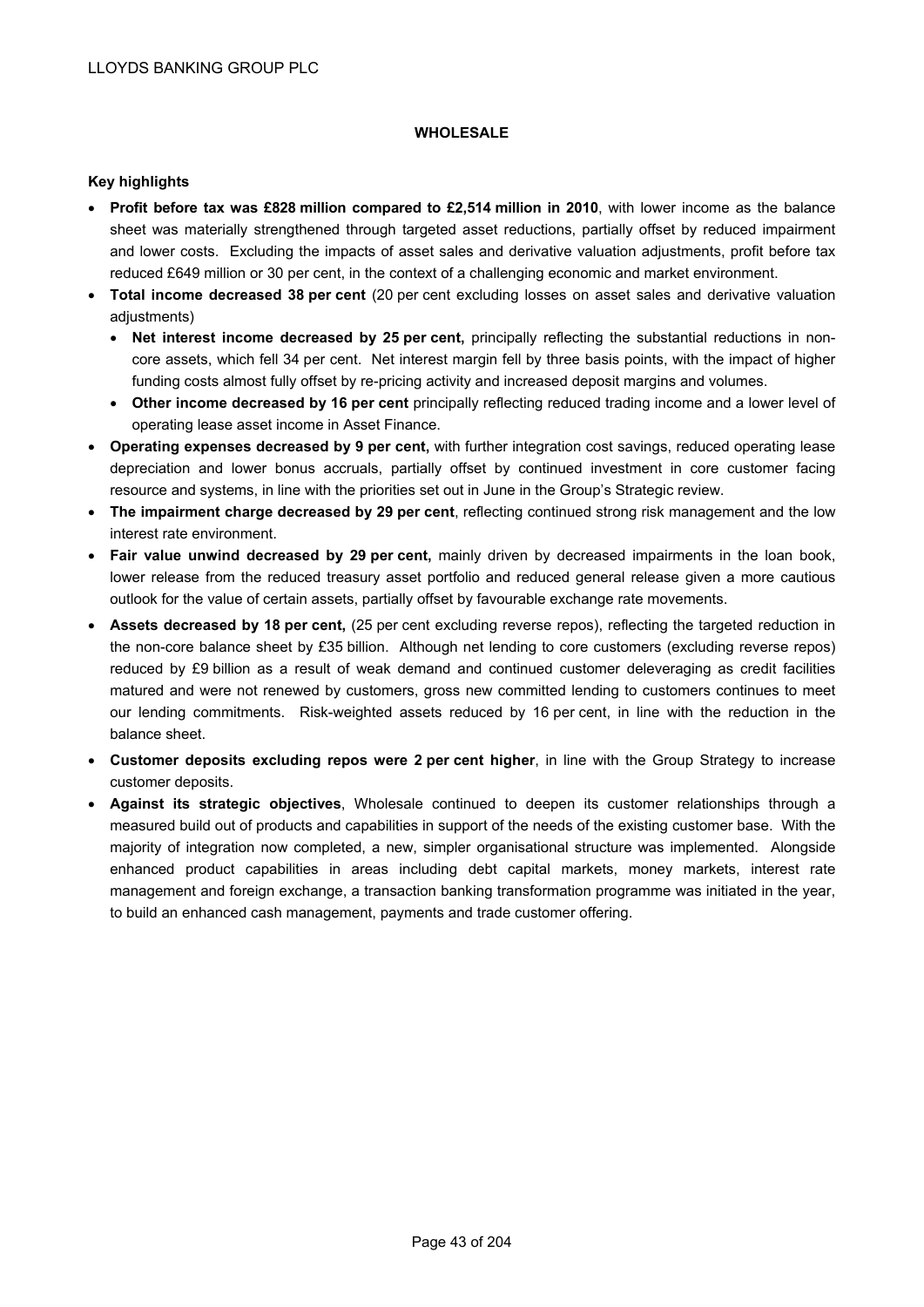|                                                                 | 2011<br>£m | $2010^{1}$<br>£m | Change<br>℅ |
|-----------------------------------------------------------------|------------|------------------|-------------|
| Net interest income                                             | 2,139      | 2,847            | (25)        |
| Other income                                                    | 3,335      | 3,974            | (16)        |
| Effects of liability management, volatile items and asset sales | (1, 415)   | (295)            |             |
| <b>Total income</b>                                             | 4,059      | 6,526            | (38)        |
| Costs:                                                          |            |                  |             |
| Operating expenses                                              | (2, 518)   | (2,752)          | 9           |
| Other $costs2$                                                  |            | (150)            |             |
|                                                                 | (2, 518)   | (2,902)          | 13          |
| Trading surplus                                                 | 1,541      | 3,624            | (57)        |
| Impairment                                                      | (2,901)    | (4,064)          | 29          |
| Share of results of joint ventures and associates               | 14         | (95)             |             |
| Loss before tax and fair value unwind                           | (1, 346)   | (535)            |             |
| Fair value unwind                                               | 2,174      | 3,049            | (29)        |
| <b>Profit before tax</b>                                        | 828        | 2,514            | (67)        |
| Banking net interest margin                                     | 1.56%      | 1.59%            |             |
| Impairment as a % of average advances                           | 1.95%      | 2.23%            |             |
| Cost: income ratio (excl. impairment of tangible fixed assets)  | 62.0%      | 42.2%            |             |

**<sup>1</sup>** Incorporates the methodology changes outlined in the October 2011 announcement (New Allocation Methodologies for Funding Costs and Capital).

**<sup>2</sup>** Other costs include impairment of tangible fixed assets in 2010.

|                                                    | 2011  | 2010  | Change         |
|----------------------------------------------------|-------|-------|----------------|
| Key balance sheet and other items                  | £bn   | £bn   | %              |
| Loans and advances to customers excl reverse repos | 123.3 | 141.5 | (13)           |
| Reverse repos                                      | 16.8  | 3.1   |                |
| Loans and advances to customers                    | 140.1 | 144.6 | (3)            |
| Loans and advances to banks                        | 8.4   | 12.4  | (32)           |
| Debt securities                                    | 12.5  | 25.8  | (52)           |
| Available-for-sale financial assets                | 12.6  | 29.5  | (57)           |
|                                                    | 173.6 | 212.3 | (18)           |
| Customer deposits excluding repos                  | 84.3  | 82.8  | $\overline{2}$ |
| Repos                                              | 7.1   | 10.2  | (30)           |
| <b>Customer deposits including repos</b>           | 91.4  | 93.0  | (2)            |
| Risk-weighted assets                               | 163.8 | 196.1 | (16)           |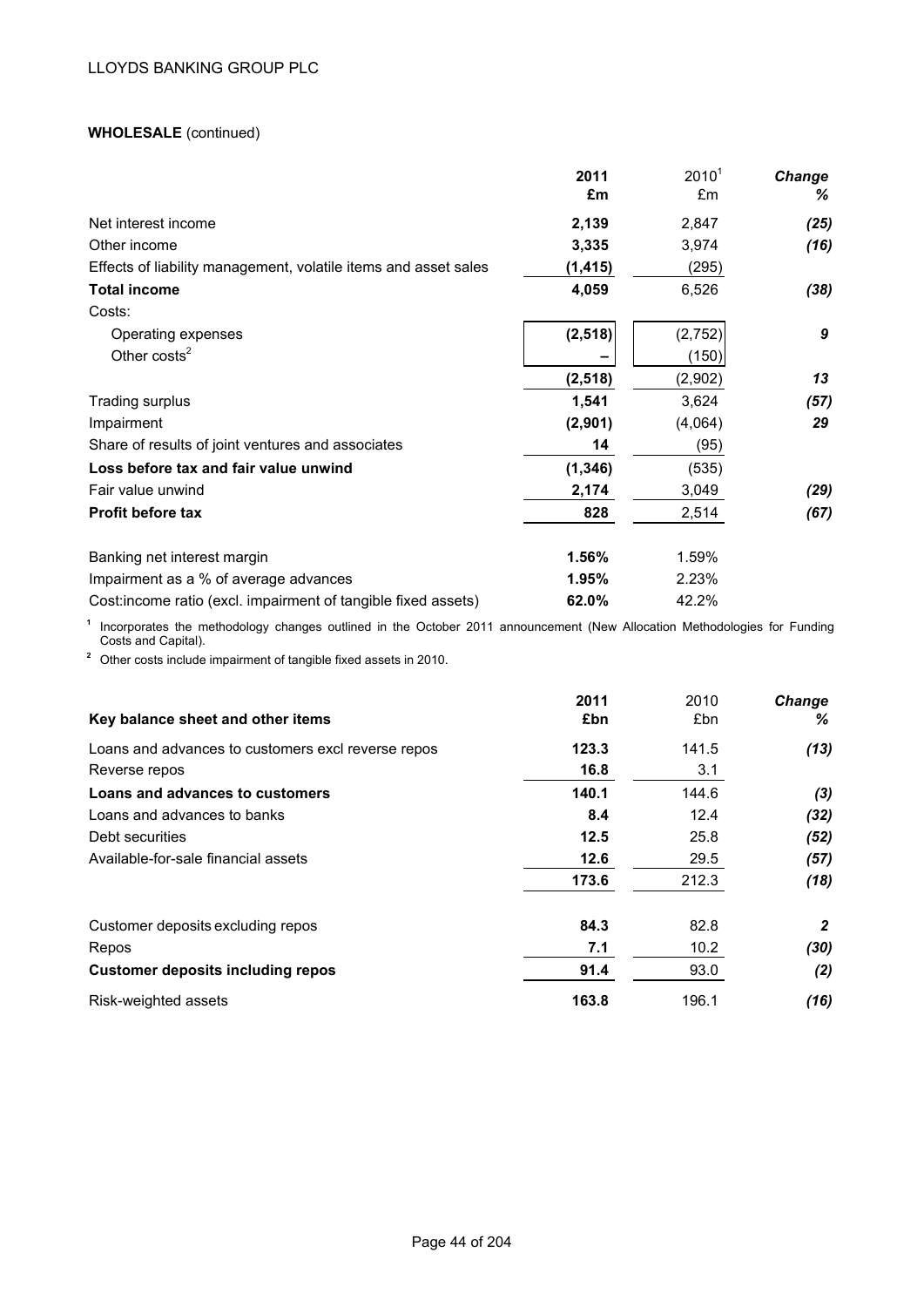| Core                                                            | 2011<br>£m | $2010^{1}$<br>£m | <b>Change</b><br>% |
|-----------------------------------------------------------------|------------|------------------|--------------------|
| Net interest income                                             | 1,566      | 1,777            | (12)               |
| Other income                                                    | 2,731      | 3,130            | (13)               |
| Effects of liability management, volatile items and asset sales | (738)      | (114)            |                    |
| <b>Total income</b>                                             | 3,559      | 4,793            | (26)               |
| Costs:                                                          |            |                  |                    |
| Operating expenses                                              | (2, 107)   | (2, 191)         | 4                  |
| Other costs                                                     |            |                  |                    |
|                                                                 | (2, 107)   | (2, 191)         | 4                  |
| <b>Trading surplus</b>                                          | 1,452      | 2,602            | (44)               |
| Impairment                                                      | (741)      | (576)            | (29)               |
| Share of results of joint ventures and associates               |            | 2                |                    |
| Profit before tax and fair value unwind                         | 711        | 2,028            | (65)               |
| Fair value unwind                                               | (29)       | 24               |                    |
| Profit before tax - core                                        | 682        | 2,052            | (67)               |
| Banking net interest margin                                     | 1.80%      | 1.59%            |                    |
| Impairment as a % of average advances                           | 0.89%      | 0.57%            |                    |

| Key balance sheet and other items                  | As at<br><b>31 Dec</b><br>2011<br>£bn | As at<br>31 Dec<br>2010<br>£bn | <b>Change</b><br>% |
|----------------------------------------------------|---------------------------------------|--------------------------------|--------------------|
| Loans and advances to customers excl reverse repos | 76.5                                  | 85.4                           | (10)               |
| Reverse repos                                      | 16.8                                  | 3.1                            |                    |
| Loans and advances to customers                    | 93.3                                  | 88.5                           | 5                  |
| Loans and advances to banks                        | 8.1                                   | 12.0                           | (33)               |
| Debt securities                                    | 0.2                                   | 0.4                            | (50)               |
| Available-for-sale financial assets                | 3.2                                   | 7.4                            | (57)               |
|                                                    | 104.8                                 | 108.3                          | (3)                |
| Customer deposits excluding repos                  | 81.5                                  | 78.8                           | 3                  |
| Repos                                              | 7.1                                   | 10.2 <sub>1</sub>              | (30)               |
| <b>Customer deposits including repos</b>           | 88.6                                  | 89.0                           |                    |
| Risk-weighted assets                               | 104.7                                 | 112.3                          | (7)                |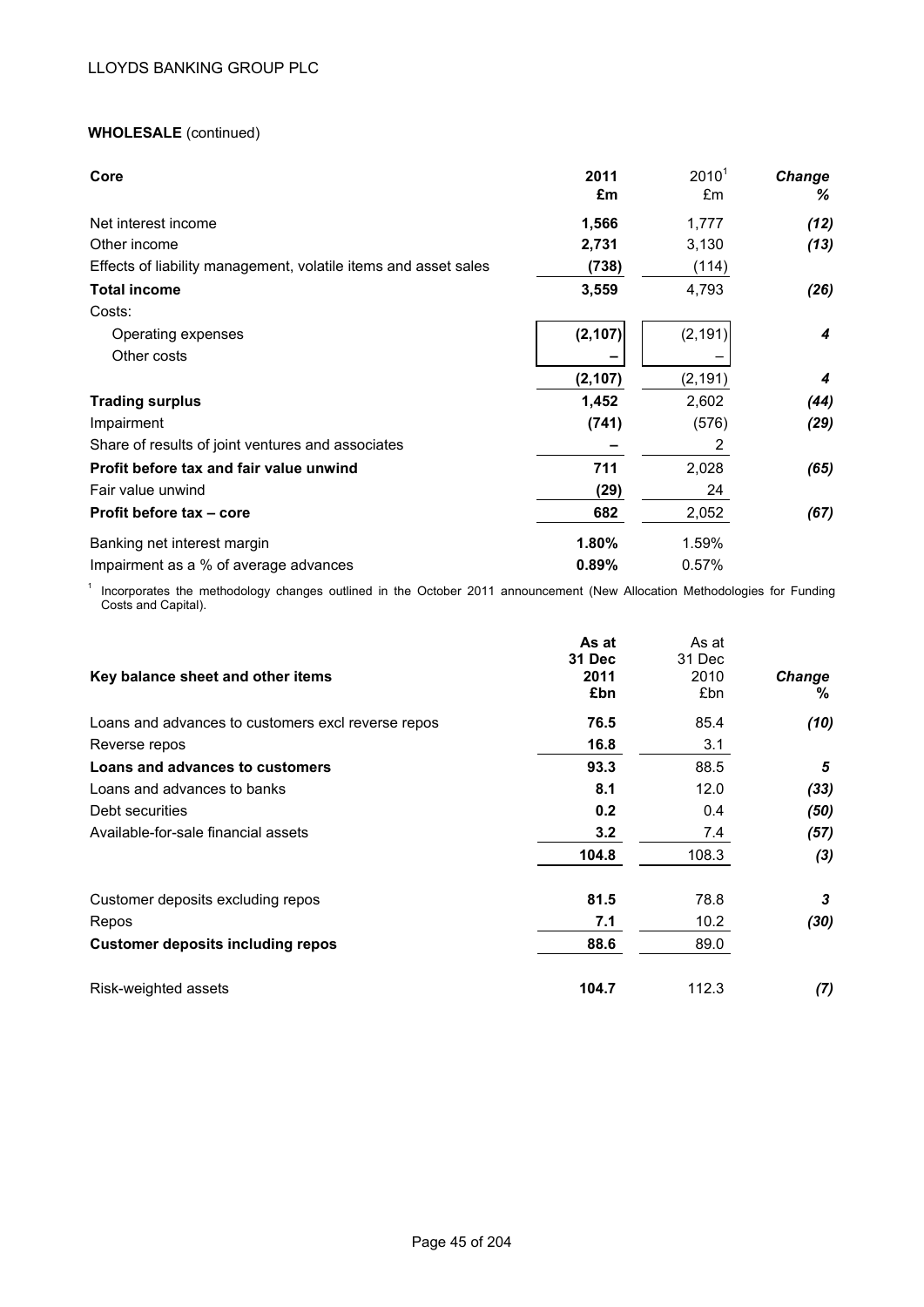| Non-core                                                        | 2011<br>£ million | $2010^{1}$<br>£ million | Change<br>℅ |
|-----------------------------------------------------------------|-------------------|-------------------------|-------------|
| Net interest income                                             | 573               | 1,070                   | (46)        |
| Other income                                                    | 604               | 844                     | (28)        |
| Effects of liability management, volatile items and asset sales | (677)             | (181)                   |             |
| <b>Total income</b>                                             | 500               | 1,733                   | (71)        |
| Costs:                                                          |                   |                         |             |
| Operating expenses                                              | (411)             | (561)                   | 27          |
| Other $costs2$                                                  | -                 | (150)                   |             |
|                                                                 | (411)             | (711)                   | 42          |
| <b>Trading surplus</b>                                          | 89                | 1,022                   | (91)        |
| Impairment                                                      | (2, 160)          | (3,488)                 | 38          |
| Share of results of joint ventures and associates               | 14                | (97)                    |             |
| (Loss) before tax and fair value unwind                         | (2,057)           | (2, 563)                | 20          |
| Fair value unwind                                               | 2,203             | 3,025                   | (27)        |
| Profit before tax - non-core                                    | 146               | 462                     | (68)        |
| Banking net interest margin                                     | 1.28%             | 1.60%                   |             |
| Impairment as a % of average advances                           | 3.35%             | 4.37%                   |             |

<sup>1</sup> Incorporates the methodology changes outlined in the October 2011 announcement (New Allocation Methodologies for Funding Costs and Capital).

 $2^2$  Other costs include impairment of tangible fixed assets in 2010.

|                                                    | As at         | As at  |               |
|----------------------------------------------------|---------------|--------|---------------|
|                                                    | <b>31 Dec</b> | 31 Dec |               |
| Key balance sheet and other items                  | 2011          | 2010   | <b>Change</b> |
|                                                    | £bn           | £bn    | ℅             |
| Loans and advances to customers excl reverse repos | 46.8          | 56.1   | (17)          |
| Reverse repos                                      |               |        |               |
| Loans and advances to customers                    | 46.8          | 56.1   | (17)          |
| Loans and advances to banks                        | 0.3           | 0.4    | (25)          |
| Debt securities                                    | 12.3          | 25.4   | (52)          |
| Available-for-sale financial assets                | 9.4           | 22.1   | (57)          |
|                                                    | 68.8          | 104.0  | (34)          |
| Customer deposits                                  | 2.8           | 4.0    | (30)          |
| Repos                                              |               |        |               |
| <b>Customer deposits including repos</b>           | 2.8           | 4.0    | (30)          |
| Risk-weighted assets                               | 59.1          | 83.8   | (29)          |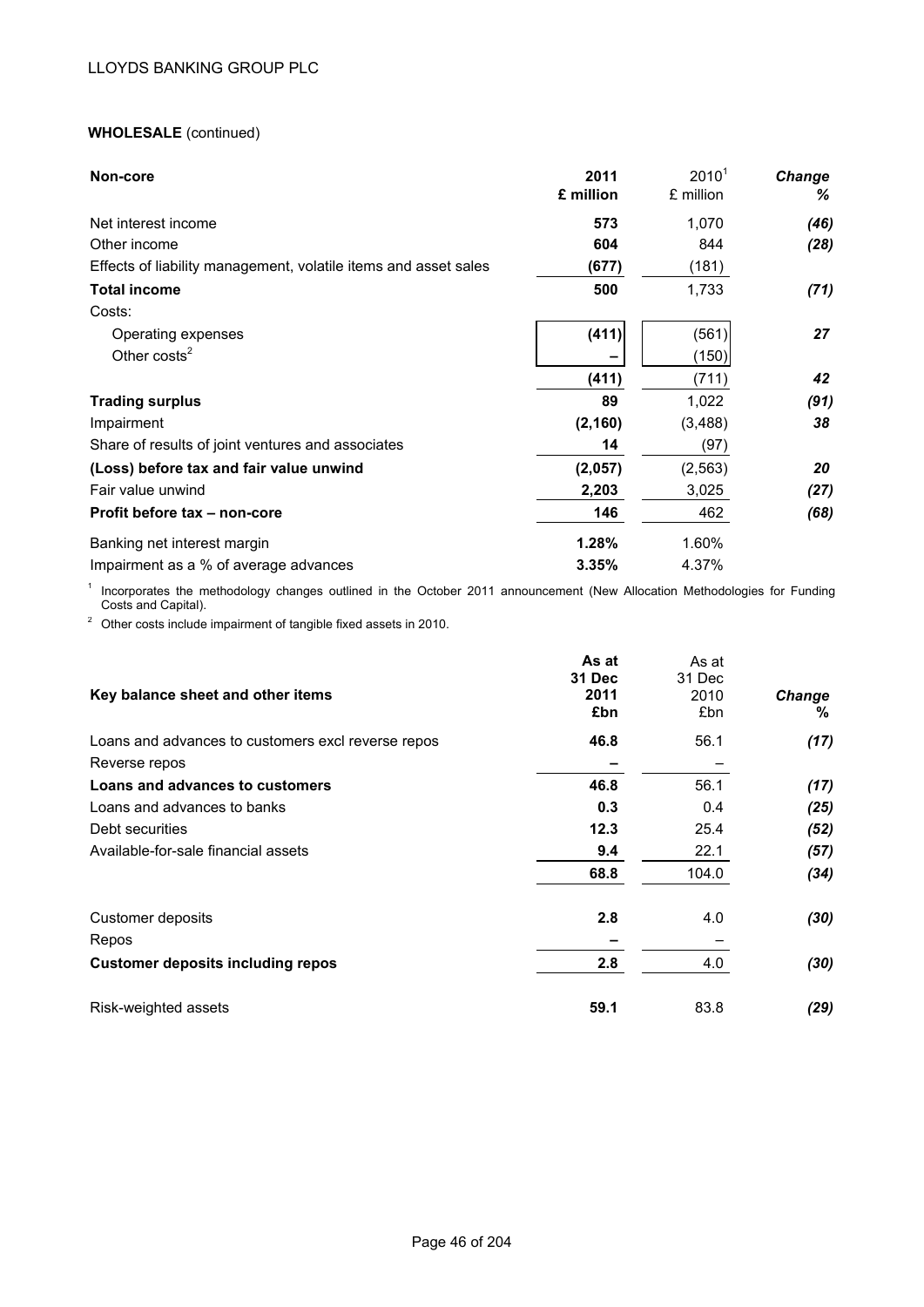## **Strategic focus**

Wholesale's strategic goal is to be recognised as the UK's leading, through-the-cycle, partner to UK companies and institutions, with the clear objective of supporting our customers' success. We will strengthen the franchise by retaining and deepening our recurring, multi-product customer relationships, building on deep insight into our customers' needs and by offering a broad range of lending, deposit, risk management, debt capital market and transaction banking products. This strategy will enable us to grow our capital light revenues and continue to be a significant provider of financial support to the UK economy.

### **Progress against strategic initiatives**

### *Reshaping the Business*

Against the backdrop of a challenging operating environment, in 2011 Wholesale made significant progress in serving more fully the wider needs of the core customer franchise in a capital and funding efficient way. Whilst maintaining the through-the-cycle commitment to making lending available, Wholesale is rebalancing the business towards customers' known fee based banking and financing needs. This growth path for the core business is complemented by a clear mandate to limit or reduce the consumption of capital and funding in non-core areas.

In 2011 Wholesale reduced non-core assets by £35 billion significantly contributing towards the reduction of the Group's wholesale funding requirement. Whilst this has meant the loss of associated income, it has resulted in a material improvement in the profile of the Group's balance sheet, both in terms of risk and absolute size. Further, in total, these asset sales were in line with the net book value.

In 2012, the focus will be on strengthening the franchise in those businesses that generate sustainable, predictable returns on equity at the level targeted by the Group Strategic Review while continuing to reduce noncore assets in a capital efficient way.

### *Simplifying the Bank*

To deliver the strategy, a new, simplified, business model has been implemented to ensure more effective coordination of Coverage, Product and Support. Coverage and Product are now more closely integrated to create a single team offering to allow seamless access to the banking and financial markets expertise our customers demand. The Support functions have been reconfigured and delayered to provide centralised, efficient and client focused processes and activities to inform and drive better business decisions and performance. This simpler approach will enable easier co-ordination of multi-product solutions on behalf of Wholesale's customers and improve the way we meet their on-going needs.

### *Investing in our Customer Franchise*

The Strategic Review in June confirmed Wholesale's commitment to meet more fully the range of needs of Wholesale's customer base. In 2011, product capability has been enhanced through the further development of our debt capital markets business and the implementation of Bloomberg e-trading to support trading of bonds and gilts with financial institution clients. In addition Arena, a scalable online portal for foreign exchange, interest rate management and money market deposits, is now fully operational, and providing efficient, cost effective, market access for customers. Lloyds also achieved Gilt-Edged Market Maker (GEMM) status, becoming a primary dealer in UK government bonds, creating opportunities to further service a wider group of Financial Institutions.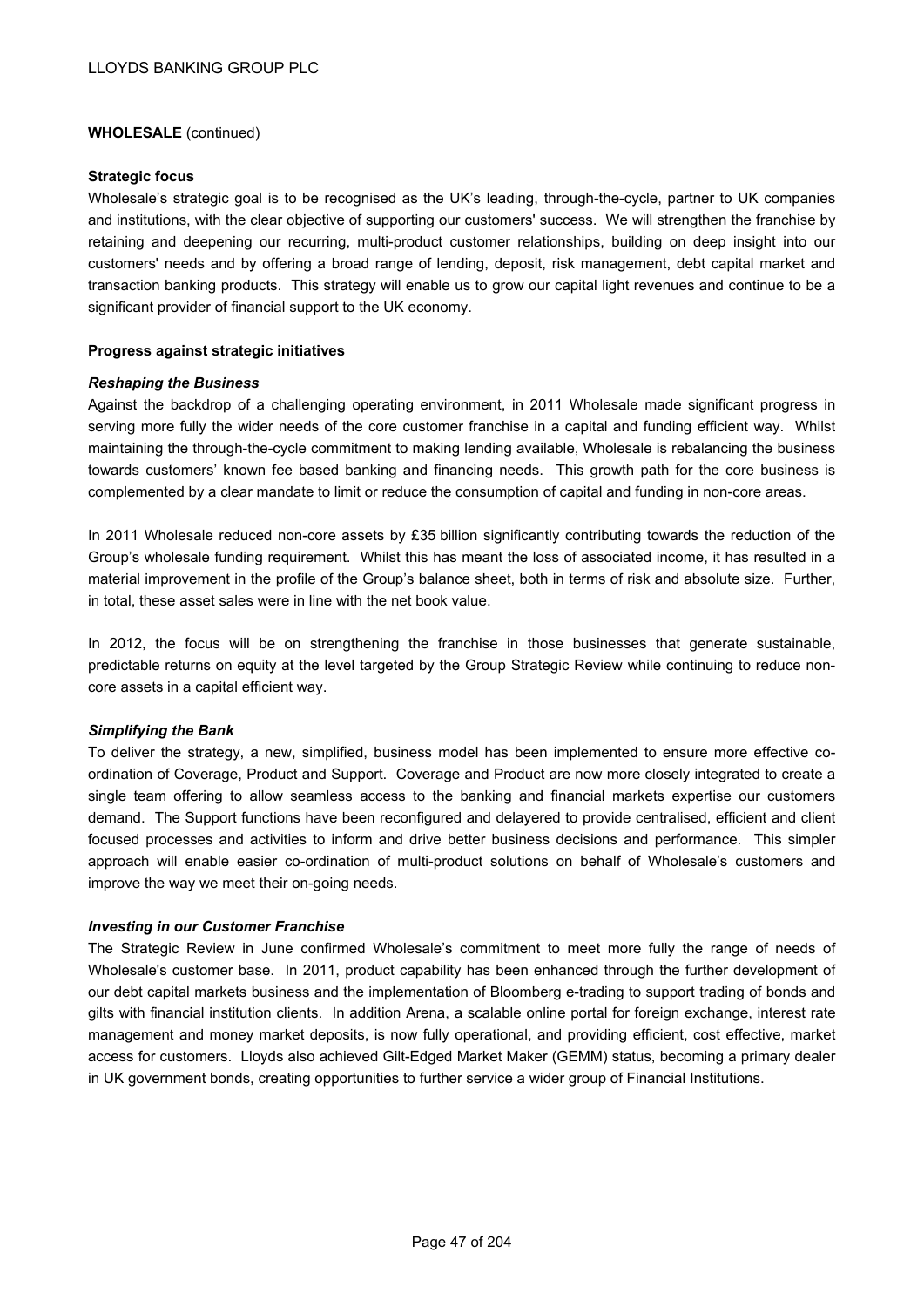## LLOYDS BANKING GROUP PLC

### **WHOLESALE** (continued)

In 2011, Wholesale initiated a Transaction Banking Transformation Programme, to build an improved, cash management, payments and trade customer offering. This programme will deliver improved customer services in stages, with the bank's Faster Payments scheme already successfully extended and a service allowing customers to obtain more easily settlement from their European customers introduced. Lloyds' partnership with London 2012 saw the successful processing of card settlements for Olympic ticketing and Transaction Banking also launched the UK's first contactless prepaid cards for corporate use, with a special range of Visa London 2012 Olympic and Paralympic Games themed Cards.

## *Awards*

In 2011, Wholesale's focus on deepening customer relationships and continued commitment to core businesses was once again recognised by Finance Directors of commercial and corporate companies who voted Lloyds TSB as Bank of the Year in the CBI/Real FD awards for the seventh year running.

Wholesale also achieved double success at Euroweek's Syndicated Loan and Leveraged Finance Awards 2011 winning the 'Best Arranger of UK Loans' and 'Best Arranger of Mid-Cap Loans' awards. This was the second consecutive year that Lloyds has won these awards, reinforcing the market's recognition of Wholesale's expertise in arranging these transactions, as well as the ongoing commitment that Lloyds have made to our customers. Further notable successes include the Leveraged Finance House of the Year in the Private Equity News Awards for Excellence in Private Equity, 3 awards at the Project Finance International (PFI) Awards 2011 and in debt capital markets where the bank ranked first in 2011 for sterling corporate UK parent bond issuance (Dealogic).

## **Financial performance**

Profit before tax was £828 million compared to a profit before tax of £2,514 million in 2010. Income reduced by £2,467 million and fair value unwind fell, partially offset by lower costs and a significant decrease in the impairment charge, and the elimination of losses in joint venture businesses.

The profit performance was significantly impacted by the impact of net derivative valuation adjustments and asset disposals net of associated fair value. Excluding these effects profit before tax was £1,506 million.

Core profit before tax decreased to £682 million compared to profit before tax of £2,052 million in 2010, largely due to reduced income from a reduced balance sheet as customers deleverage, a challenging trading environment and as a result of net derivative valuation adjustments. Impairments increased due to certain specific large cases. Excluding net derivative valuation adjustments core profit before tax was £1,400 million, down 33 per cent on 2010.

Non-core profit before tax was £146 million compared to a profit of £462 million in 2010, reflecting the effect of lower income from the continued downward management of the balance sheet, partially offset by lower costs, a continued significant decrease in impairments net of fair value unwind and elimination of losses in the joint venture businesses.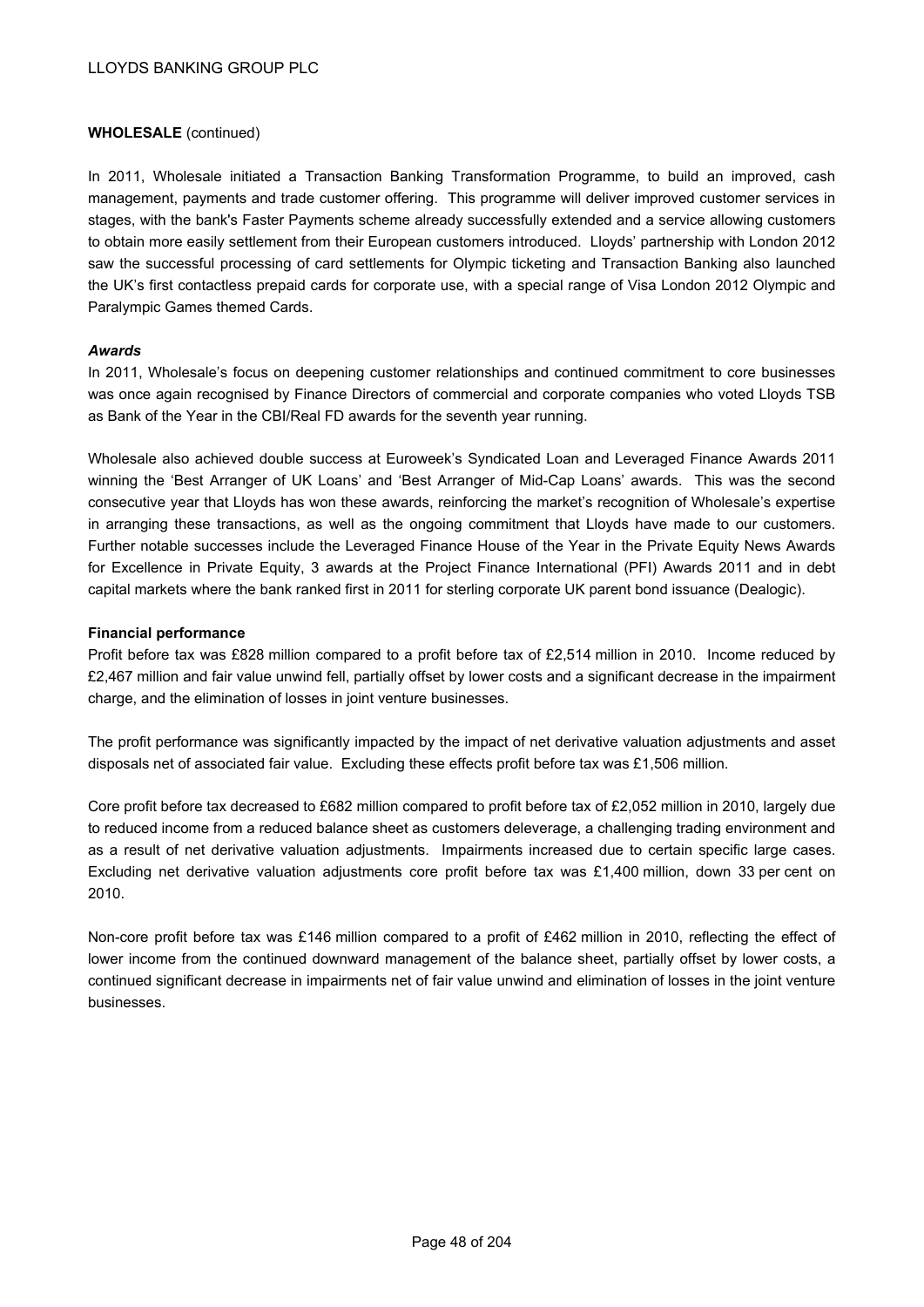### *Income*

Wholesale's income performance was significantly impacted by lower asset balances, losses on asset disposals in the year to strengthen the balance sheet and net derivative valuation adjustments. Net derivative valuation adjustments of £718 million were driven primarily by a large fall in long-term sterling interest rates and significantly higher market credit spreads. Losses on disposal of £697 million were realised from the disposal of assets and were offset by a related fair value unwind. Net of these effects, income reduced by £1,347 million or 20 per cent, primarily as a consequence of economic and market conditions, which resulted in customer deleveraging, higher funding costs, and lower trading revenues.

|                                                    | 2011<br>£m | 2010<br>£m | <b>Change</b><br>% |
|----------------------------------------------------|------------|------------|--------------------|
| <b>Total Income</b>                                | 4.059      | 6.526      | (38)               |
| Adjustments to exclude:                            |            |            |                    |
| Net derivative valuation adjustments               | 718        | 42         |                    |
| Gains and losses on asset sales                    | 697        | 253        |                    |
| Total income net of volatile items and asset sales | 5.474      | 6,821      | (20)               |

Net interest income decreased by £708 million, or 25 per cent, to £2,139 million. The decrease reflects lower interest-earning asset balances in line with the Group's targeted balance sheet reduction of loans and advances to customers and banks, debt securities and available-for-sale positions. Net interest income was also adversely affected by higher funding costs. This was partially offset by an increase in the liability margin resulting from the increased market value of deposits.

The net banking margin decreased by three basis points to 1.56 per cent. This principally reflects increased wholesale funding costs, partly offset by customer re-pricing and increased deposit margins and volumes. Asset margins decreased as the benefit of higher customer rates was more than offset by funding costs, whilst liability margins improved.

Other income decreased by £639 million, or 16 per cent, to £3,335 million, mainly reflecting lower income in Asset Finance and reduced trading revenues. The effect of losses on asset disposals from the continued focus on balance sheet reductions and net derivative valuations adjustments due to the increased market implied credit risk associated with customer derivative balances resulted in losses of £1,415 million, compared to £295 million in 2010.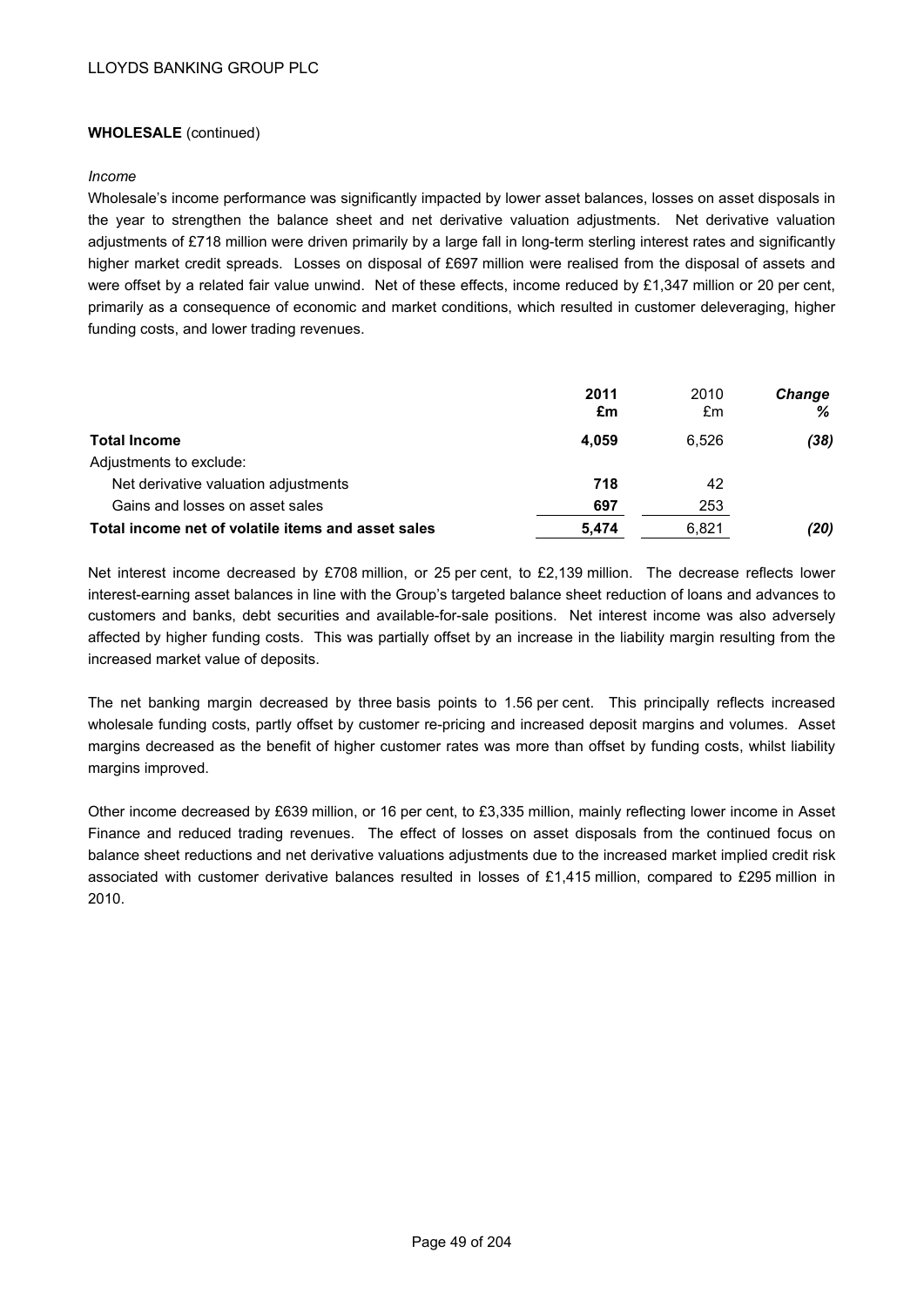Core income was £3,559 million compared to £4,793 million in 2010, reflecting the effects of net derivative valuation adjustments and as a consequence of difficult market and economic conditions, reduced lending balances to corporate customers and higher wholesale funding costs. Excluding derivative valuation adjustments income decreased 12 per cent showing resilience in the challenging environment.

Non-core income decreased to £500 million compared to £1,733 million in 2010, due to losses on asset disposals (offset by a related fair value unwind included elsewhere in the income statement), a significantly lower balance sheet from the continuing successful asset reduction programme, lower margin due to higher wholesale funding costs and reduced income as the non-core Asset Finance businesses were run down or sold.

The core banking net interest margin saw a significant increase of 21 basis points to 1.80 per cent, driven primarily by a lower reliance on wholesale funding as asset balances reduced and deposit balances increased. The noncore banking margin, which is predominantly asset based, decreased by 32 basis points to 1.28 per cent, largely from increased wholesale funding costs.

## *Costs*

Operating expenses decreased by £234 million, or 9 per cent, to £2,518 million from further savings from the Integration programme, lower operating lease depreciation, lower bonus accruals and other ongoing cost management actions to mitigate the impact of inflationary increases. This was partially offset by continued investment in customer facing resources and systems.

## *Impairment and fair value unwind*

The impairment charge decreased by £1,163 million, or 29 per cent, to £2,901 million reflecting a sustained decrease since the peak in 2009. As a percentage of average loans and advances to customers, the impairment charge improved to 1.95 per cent from 2.23 per cent in 2010. This reflected robust and proactive risk management and lower defaults from continued low interest rates despite a subdued economic environment.

The core impairment charge was £741 million, compared to £576 million in 2010. The increase is attributable to a few specific large cases reflecting the nature of impairments in a Wholesale portfolio. The non-core impairment charge decreased by £1,328 million, or 38 per cent, to £2,160 million in 2011. This was primarily due to lower impairment from non-core corporate real estate and real estate related asset portfolios, reflecting a stabilisation of commercial property prices in 2011. Non-core impairments in 2010 were significant as a result of the scale and pace of deterioration in the property sector and poorer quality heritage HBOS lending.

The share of results from joint ventures and associates, which are all non-core, comprised a small profit of £14 million, an improvement of £109 million, due to the non-recurrence of losses and impairments taken in 2010.

Fair value unwind decreased £875 million to £2,174 million, reflecting the lower impairments in the loan book, reduced release on the smaller non-core treasury asset book and a risk based approach to release on certain treasury assets given market conditions, partially offset by favourable exchange rate movements. The fair value unwind predominantly relates to non-core portfolios.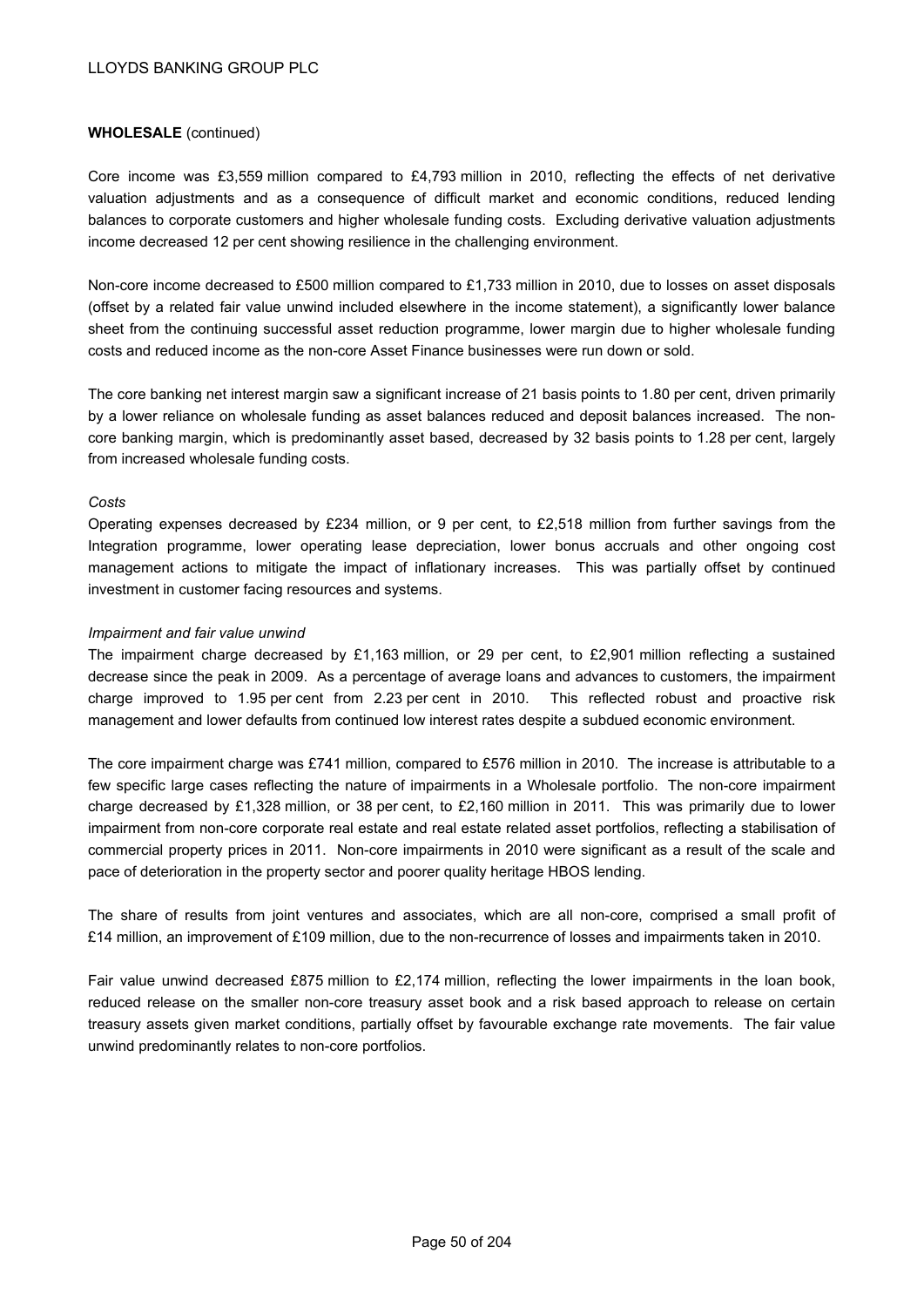### **Balance sheet progress**

In 2011 Wholesale continued to focus on strengthening the balance sheet by reducing non-core assets. Assets (comprising loans and advances to customers and banks, debt securities and available-for-sale financial assets) reduced by £38.7 billion, or 18 per cent, to £173.6 billion, primarily reflecting deleveraging by customers and continued active de-risking of the non-core balance sheet by either selling down or reducing holdings in debt securities and available-for-sale assets, as well as disposal of £4.8 billion of non-core commercial real estate customer balances. The non-core reduction was £35.2 billion, primarily driven by a reduction in treasury assets of £26 billion. This overall balance sheet reduction was net of an increase in reverse repo balances as liquidity was invested in high quality primary liquid assets on a secured basis.

Loans and advances to customers excluding reverse repos reduced by £18.2 billion, or 13 per cent, to £123.3 billion as demand for new corporate lending and refinancing of existing facilities was more than offset by maturities, reflecting a continued trend of subdued corporate demand for lending, customer deleveraging and asset sales in non-core sectors. Non-core lending accounted for 51 per cent, of this reduction. Available-for-sale financial assets balances reduced by £16.9 billion, or 57 per cent, to £12.6 billion and debt securities by £13.3 billion, or 52 per cent, to £12.5 billion. This was driven by the reduction in the non-core balance sheet through treasury and other asset sales or not replenishing holdings after amortisations and maturities. The noncore proportion of these reductions was £12.7 billion, or 75 per cent, in the case of available-for-sale assets, and £13.1 billion, or 98 per cent, in the case of debt securities. Loans and advances to banks reduced by £4.0 billion, or 32 per cent, to £8.4 billion.

Customer deposits excluding repos increased by 2 per cent to £84.3 billion, due to an increase in deposits in line with the Group's funding strategy. Customer deposits on the core book increased by 3 per cent to £81.5 billion.

Risk-weighted assets decreased by £32.3 billion, or 16 per cent, to £163.8 billion, primarily reflecting balance sheet reductions and run down in other non-core asset portfolios, as well as the impact of changes in the risk profile, partially offset by Basel regulatory changes to market risk. Non-core risk-weighted assets represent £24.7 billion, or 76 per cent, of this reduction.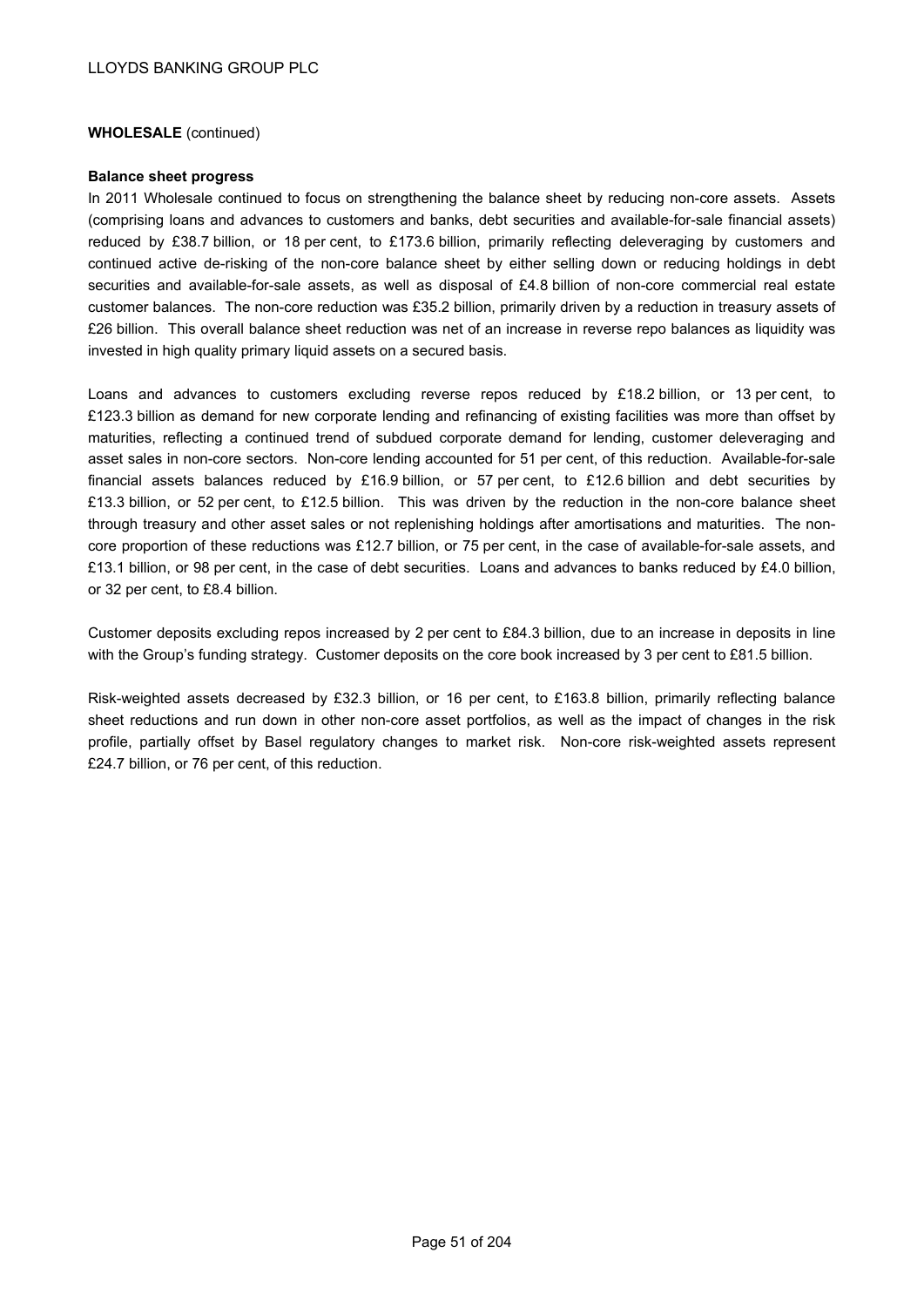### **Wholesale (excluding Asset Finance)**

|                                                                 | 2011     | $2010^{1}$ | <b>Change</b> |
|-----------------------------------------------------------------|----------|------------|---------------|
|                                                                 | £m       | £m         | ℅             |
| Net interest income                                             | 1,783    | 2,430      | (27)          |
| Other income                                                    | 2,212    | 2,631      | (16)          |
| Effects of liability management, volatile items and asset sales | (1, 394) | (295)      |               |
| Total income                                                    | 2,601    | 4,766      | (45)          |
| Costs:                                                          |          |            |               |
| Operating expenses                                              | (1, 534) | (1,636)    | 6             |
| Impairment of tangible fixed assets                             |          | (150)      |               |
|                                                                 | (1, 534) | (1,786)    | 14            |
| Trading surplus                                                 | 1,067    | 2,980      | (64)          |
| Impairment                                                      | (2,701)  | (3,800)    | 29            |
| Share of results of joint ventures and associates               | 13       | (95)       |               |
| (Loss) before tax and fair value unwind                         | (1,621)  | (915)      | (77)          |
| Impairment as a % of average advances                           | 1.93%    | 2.22%      |               |
| Cost: income ratio (excl. impairment of tangible fixed assets)  | 59.0%    | 34.3%      |               |

<sup>1</sup> Incorporates the methodology changes outlined in the October 2011 announcement (New Allocation Methodologies for Funding Costs and Capital).

| Key balance sheet and other items                  | 2011<br>£bn | 2010<br>£bn | <b>Change</b><br>℅ |
|----------------------------------------------------|-------------|-------------|--------------------|
| Loans and advances to customers excl reverse repos | 116.9       | 132.6       | (12)               |
| Reverse repos                                      | 16.8        | 3.1         |                    |
| Loans and advances to customers <sup>1</sup>       | 133.7       | 135.7       | (1)                |
| Loans and advances to banks                        | 8.4         | 12.4        | (32)               |
| Debt securities                                    | 12.5        | 25.8        | (52)               |
| Available-for-sale financial assets                | 12.6        | 29.5        | (57)               |
|                                                    | 167.2       | 203.4       | (18)               |
| Customer deposits <sup>2</sup>                     | 91.4        | 93.0        | (2)                |
| Risk-weighted assets                               | 155.8       | 184.1       | (15)               |

<sup>1</sup> Of which reverse repos represent £16.8 billion (31 December 2010: £3.1 billion.

<sup>2</sup> Of which repos represent £7.1 billion (31 December 2010: £10.2 billion)

Total income decreased by £2,165 million to £2,601 million, mainly driven by a decrease in other operating income. This principally reflects losses of £676 million on the disposal of assets in 2011, (offset by a related fair value unwind of £737 million, reflected elsewhere in the income statement), net derivative valuation adjustments of £718 million and the effect of a reduced balance sheet. Excluding asset sales and temporary volatility, income decreased by £1,066 million or 21 per cent, broadly in line with the balance sheet movement.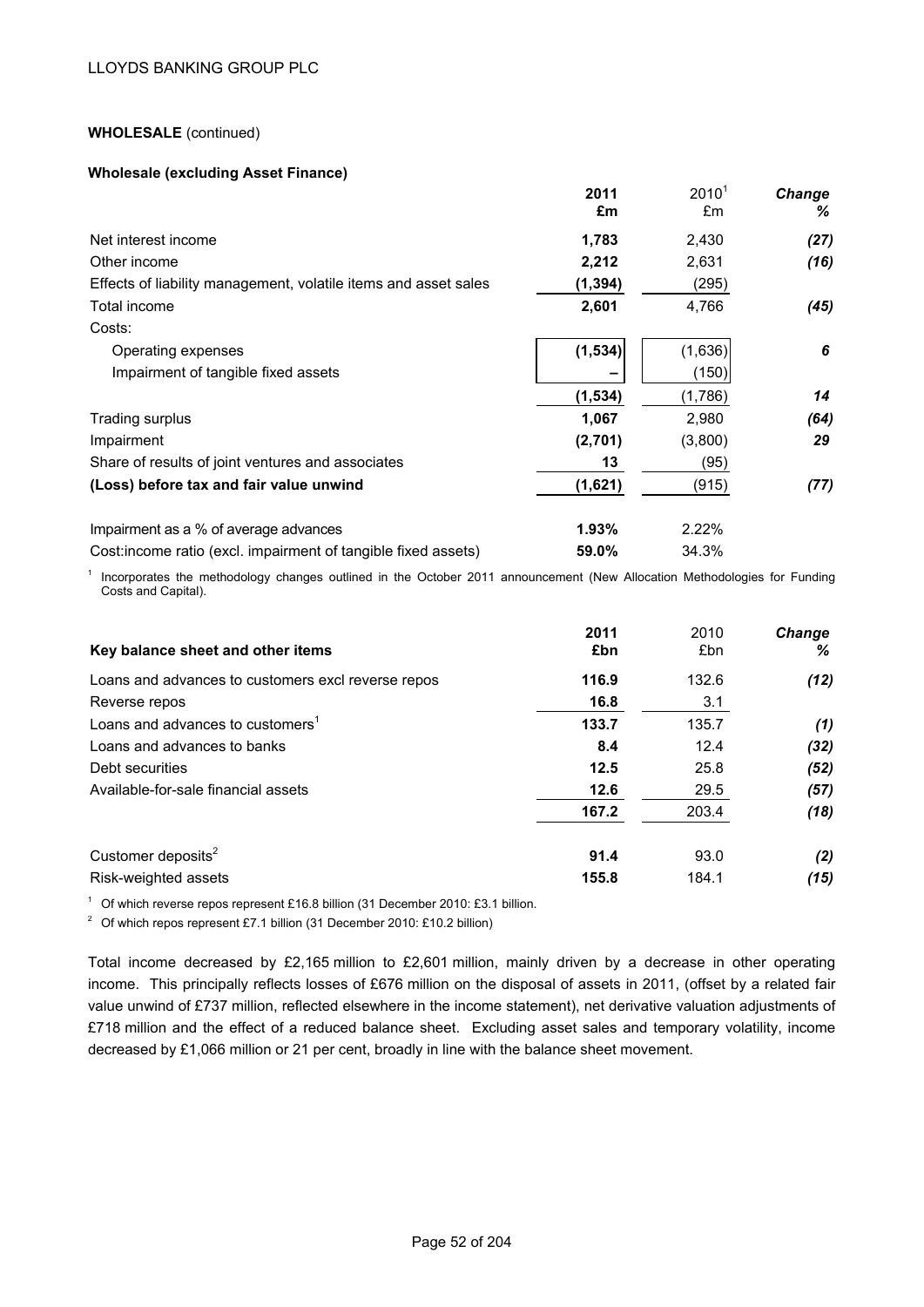Net interest income decreased by £647 million, or 27 per cent, to £1,783 million. The decrease reflects lower interest-earning asset balances in line with the continued focus on balance sheet reduction and strengthening, mainly in loans and advances to customers, debt securities and available-for-sale positions. Net interest income was also adversely affected by higher wholesale funding costs, which was partially offset by an increase in the liability margin resulting from the increased market value of deposits.

Other income decreased by £419 million, or 16 per cent, to £2,212 million, primarily reflecting the lower trading revenue and reduced fees and commissions.

Operating expenses decreased by £102 million, or 6 per cent, to £1,534 million. The reduction in operating expenses from integration savings, lower bonus accruals and the continued focus on cost management have been offset by reinvestment into customer facing resources and systems

The impairment charge decreased by £1,099 million to £2,701 million in 2011, reflecting a sustained decrease since the peak in 2009. As a percentage of average loans and advances to customers, the impairment charge improved to 1.93 per cent in 2011 compared to 2.22 per cent in 2010. This reflected robust and proactive risk management and lower defaults from continued low interest rates despite a subdued economic environment

The share of results from joint ventures and associates comprised a small profit of £13 million, an improvement of £108 million, due to the non-recurrence of losses and impairments taken in 2010.

#### **Asset Finance**

|                                                                 | 2011  | 2010 <sup>1</sup> | Change |
|-----------------------------------------------------------------|-------|-------------------|--------|
|                                                                 | £m    | £m                | ℅      |
| Net interest income                                             | 356   | 417               | (15)   |
| Other income                                                    | 1,123 | 1,343             | (16)   |
| Effects of liability management, volatile items and asset sales | (21)  |                   |        |
| Total income                                                    | 1,458 | 1.760             | (17)   |
| Operating expenses                                              | (984) | (1, 116)          | 12     |
| Trading surplus                                                 | 474   | 644               | (26)   |
| Impairment                                                      | (200) | (264)             | 24     |
| Share of results of joint ventures and associates               |       |                   |        |
| Profit before tax and fair value unwind                         | 275   | 380               | (28)   |
| Impairment as a % of average advances (annualised)              | 2.33% | 2.34%             |        |
| Cost: income ratio                                              | 67.5% | 63.4%             |        |

| Key balance sheet and other items | 2011<br>£bn | 2010<br>£bn | <b>Change</b><br>℅ |
|-----------------------------------|-------------|-------------|--------------------|
| Loans and advances to customers   | 6.4         | 8.9         | (28)               |
| Operating lease assets            | 2.7         | 3.0         | (10)               |
| Risk-weighted assets              | 8.0         | 12.0        | (33)               |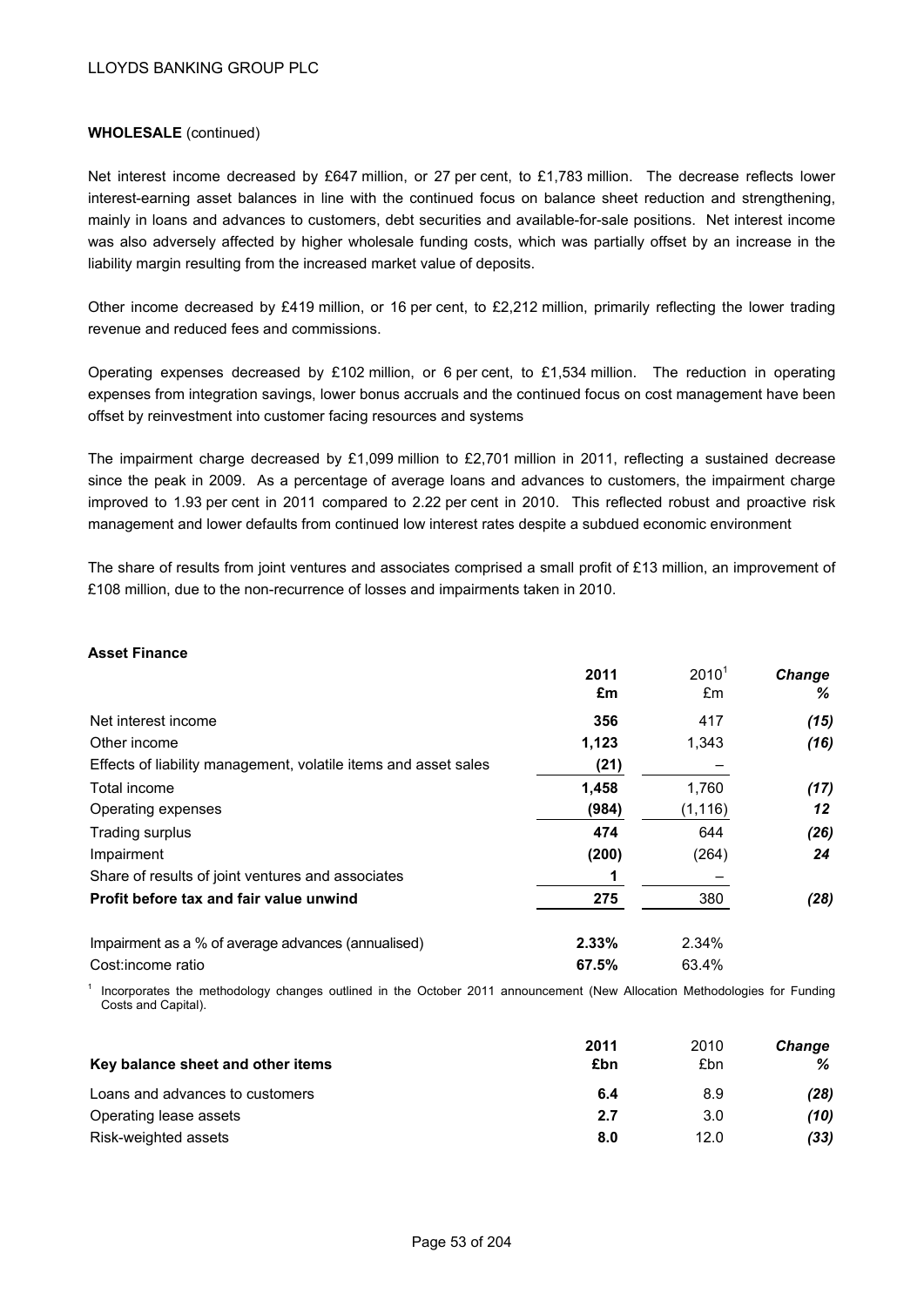Profit before tax and fair value unwind was £275 million, compared to £380 million in 2010. The £105 million reduction was largely due to a decrease in income.

Total income decreased by £302 million, or 17 per cent, to £1,458 million as a result of lower business volumes, including assets held under operating leases, the non-recurrence of VAT claims settled in the prior year and a £21 million loss on disposal of Hill Hire plc. The lower business volumes are in-line with the targeted reduction in this asset class and were partly offset by improved margins.

Operating expenses decreased by £132 million, or 12 per cent, to £984 million. This reflected an £88 million, or 11 per cent, decrease in depreciation charges on assets held under operating leases largely from a lower fleet size. Other costs decreased by £44 million, or 13 per cent, reflecting strong cost management and savings achieved from integration.

The impairment charge decreased by £64 million to £200 million, reflecting an improvement in market conditions for both the retail and non-retail consumer finance businesses. The lower impairment charge has been driven by a reduction in new cases entering arrears, the reduced book size and the improved credit quality of new business.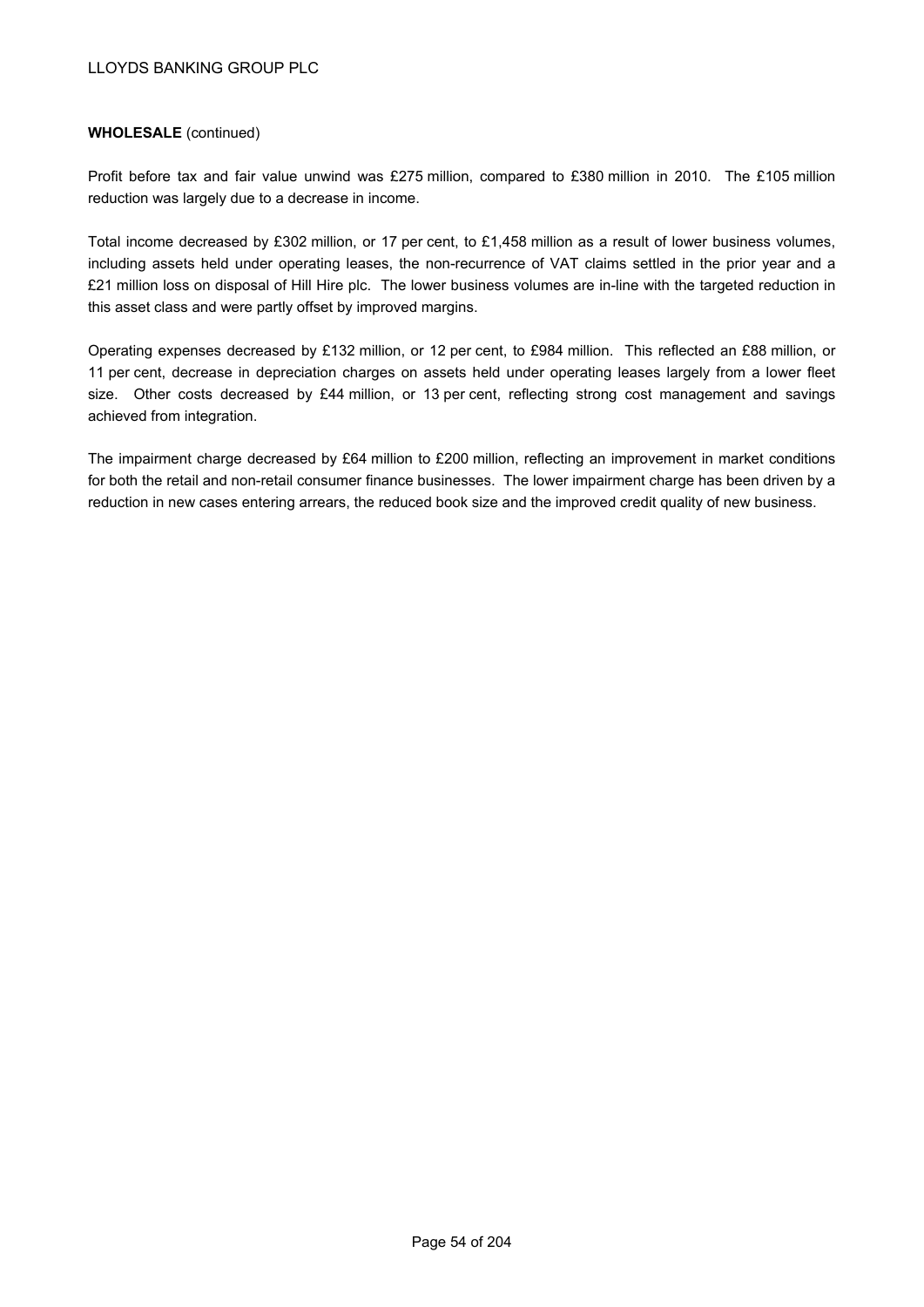# **COMMERCIAL**

# **Key highlights**

- **Profit before tax increased by 71 per cent,** due to higher income, combined with a reduction in impairments and costs.
- **Total Income increased by 7 per cent:** 
	- **Net interest income grew by 11 per cent,** due largely to the increase in deposit balances, and a higher net interest margin. This deposit balance growth, the beneficial effect of the consequently larger funding surplus, and a more favourable deposit mix were the key drivers behind the 47 basis point increase in banking net interest margin
	- **Other operating income decreased by 2 per cent,** reflecting subdued levels of business activity in the early part of the year and reduced levels of money transmission income reflecting the greater use of electronic banking facilities by customers.
- **Operating expenses reduced by 4 per cent,** primarily as a result of integration cost savings including lower back office staffing requirements.
- **The impairment charge reduced by 21 per cent,** due to an overall improvement in the credit quality of the portfolio reflected in a reduction in observed default and delinquency rates. This is supported by the specialist relationship support, which helps customers facing difficult business conditions.
- **Loans and advances to core customers increased by 3 per cent against a contracting market.** This reflects the continuing support given to small and medium sized businesses, fully offsetting the reduction in non-core assets.
- **Customer deposits grew 3 per cent,** reflecting our ongoing success in attracting deposits from new customers, combined with targeted support in key customer segments such as the education and legal sectors.
- **Risk-weighted assets decreased by 5 per cent**, reflecting the improved mix and risk profile of the portfolio.
- **Against its strategic objectives,** Commercial has focused on strengthening its customer relationships and supporting SMEs through the cycle by further developing its understanding and support of individual business requirements. This is demonstrated by:
	- **Sustainable franchise growth** in supporting 124,000 start up businesses, and achieving positive net switchers from other banks.
	- **Supporting customers through responsible lending,** combined with improving credit quality, balance sheet funding and RWA use.
	- **Improving cross-sales** of Wealth Management, Insurance, and Treasury products leading to additional revenue for other businesses in the Group.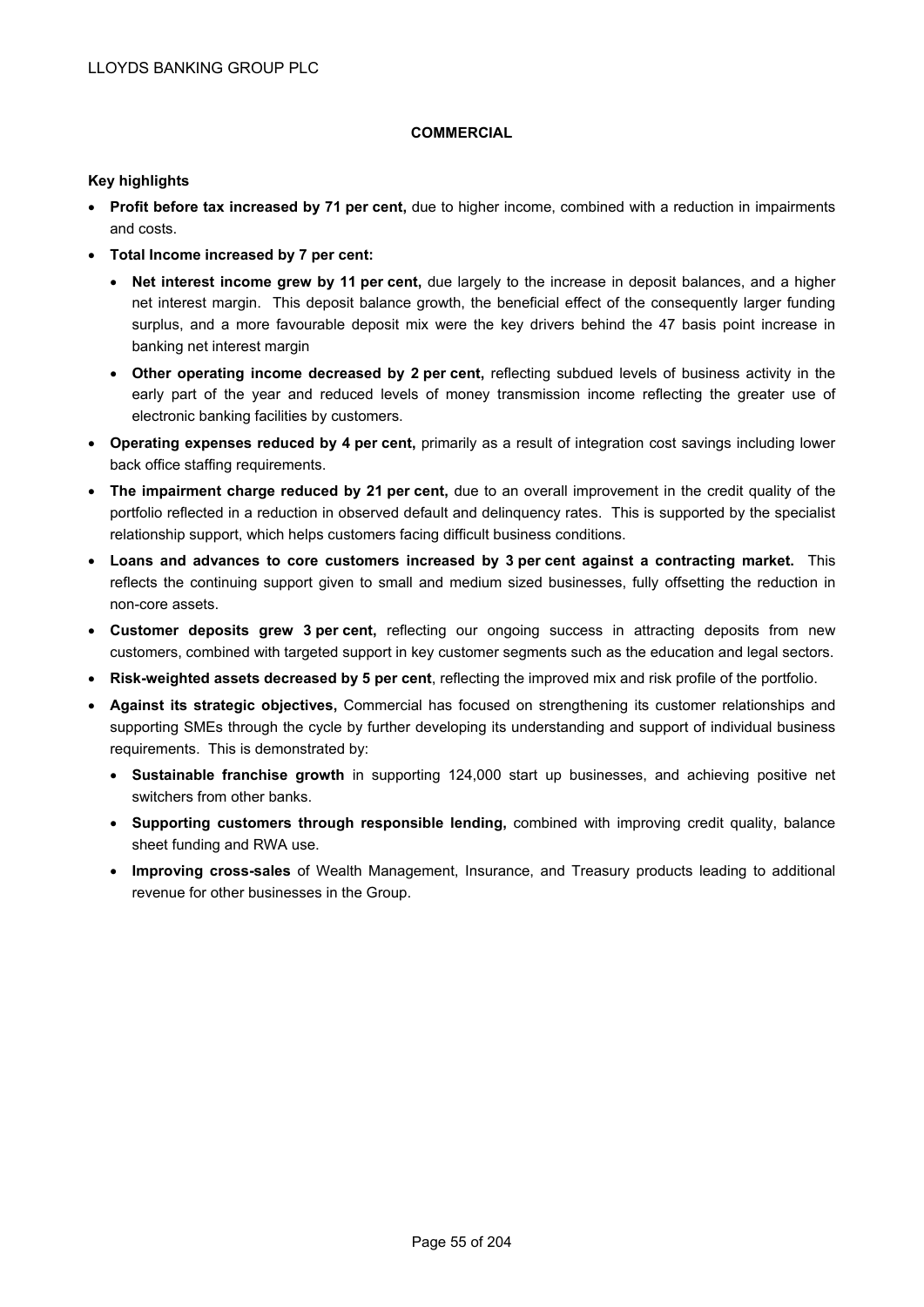|                                                                 | 2011  | 2010 <sup>1</sup> | <b>Change</b>    |
|-----------------------------------------------------------------|-------|-------------------|------------------|
|                                                                 | £m    | £m                | %                |
| Net interest income                                             | 1,251 | 1,127             | 11               |
| Other income                                                    | 446   | 457               | (2)              |
| Effects of liability management, volatile items and asset sales |       |                   |                  |
| <b>Total income</b>                                             | 1,697 | 1,584             | $\overline{7}$   |
| Costs:                                                          |       |                   |                  |
| Operating expenses                                              | (948) | (992)             | $\boldsymbol{4}$ |
| Other costs                                                     |       |                   |                  |
|                                                                 | (948) | (992)             | 4                |
| Trading surplus                                                 | 749   | 592               | 27               |
| Impairment                                                      | (303) | (382)             | 21               |
| Profit before tax and fair value unwind                         | 446   | 210               |                  |
| Fair value unwind                                               | 53    | 81                | (34)             |
| <b>Profit before tax</b>                                        | 499   | 291               | 71               |
| Banking net interest margin                                     | 4.21% | 3.74%             |                  |
| Impairment as a % of average advances                           | 1.06% | 1.24%             |                  |
| Cost:income ratio                                               | 55.9% | 62.6%             |                  |

| Key balance sheet and other items                 | As at<br>31 Dec<br>2011<br>£bn | As at<br>31 Dec<br>2010<br>£bn | <b>Change</b><br>℅ |
|---------------------------------------------------|--------------------------------|--------------------------------|--------------------|
| Loans and advances to customers (excluding repos) | 28.8                           | 28.6                           |                    |
| Customer deposits (excluding repos)               | 32.1                           | 31.3                           | 3                  |
| <b>Total customer balances</b>                    | 60.9                           | 59.9                           | $\overline{2}$     |
| Risk-weighted assets                              | 25.4                           | 26.6                           | (5)                |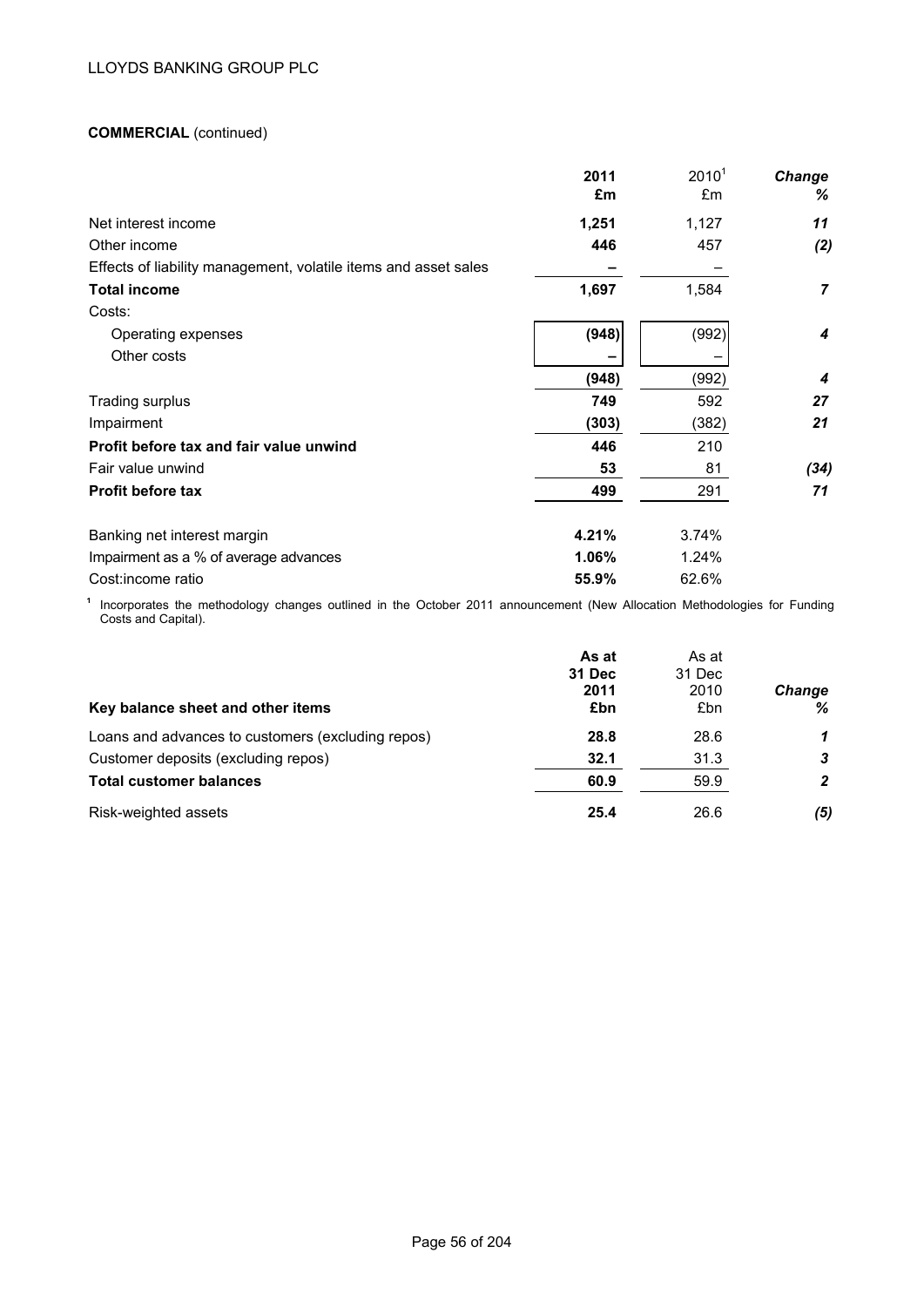| Core                                                            | 2011<br>£m | 2010 <sup>1</sup><br>£m | Change<br>% |
|-----------------------------------------------------------------|------------|-------------------------|-------------|
| Net interest income                                             | 1,229      | 1,088                   | 13          |
| Other income                                                    | 445        | 455                     | (2)         |
| Effects of liability management, volatile items and asset sales |            |                         |             |
| <b>Total income</b>                                             | 1,674      | 1,543                   | 8           |
| Costs:                                                          |            |                         |             |
| Operating expenses                                              | (942)      | (984)                   | 4           |
| Other costs                                                     |            |                         |             |
|                                                                 | (942)      | (984)                   | 4           |
| Trading surplus                                                 | 732        | 559                     | 31          |
| Impairment                                                      | (296)      | (381)                   | 22          |
| Profit before tax and fair value unwind                         | 436        | 178                     |             |
| Fair value unwind                                               | 53         | 81                      | (34)        |
| Profit before tax - core                                        | 489        | 259                     | 89          |
| Banking net interest margin                                     | 4.37%      | 3.86%                   |             |
| Impairment as a % of average advances                           | 1.09%      | 1.34%                   |             |

|                                                   | As at  | As at  |               |
|---------------------------------------------------|--------|--------|---------------|
|                                                   | 31 Dec | 31 Dec |               |
|                                                   | 2011   | 2010   | <b>Change</b> |
| Key balance sheet and other items                 | £bn    | £bn    | ℅             |
| Loans and advances to customers (excluding repos) | 27.4   | 26.6   | 3             |
| Customer deposits (excluding repos)               | 31.8   | 31.0   | 3             |
| <b>Total customer balances</b>                    | 59.2   | 57.6   | 3             |
| Risk-weighted assets                              | 23.8   | 24.5   | (3)           |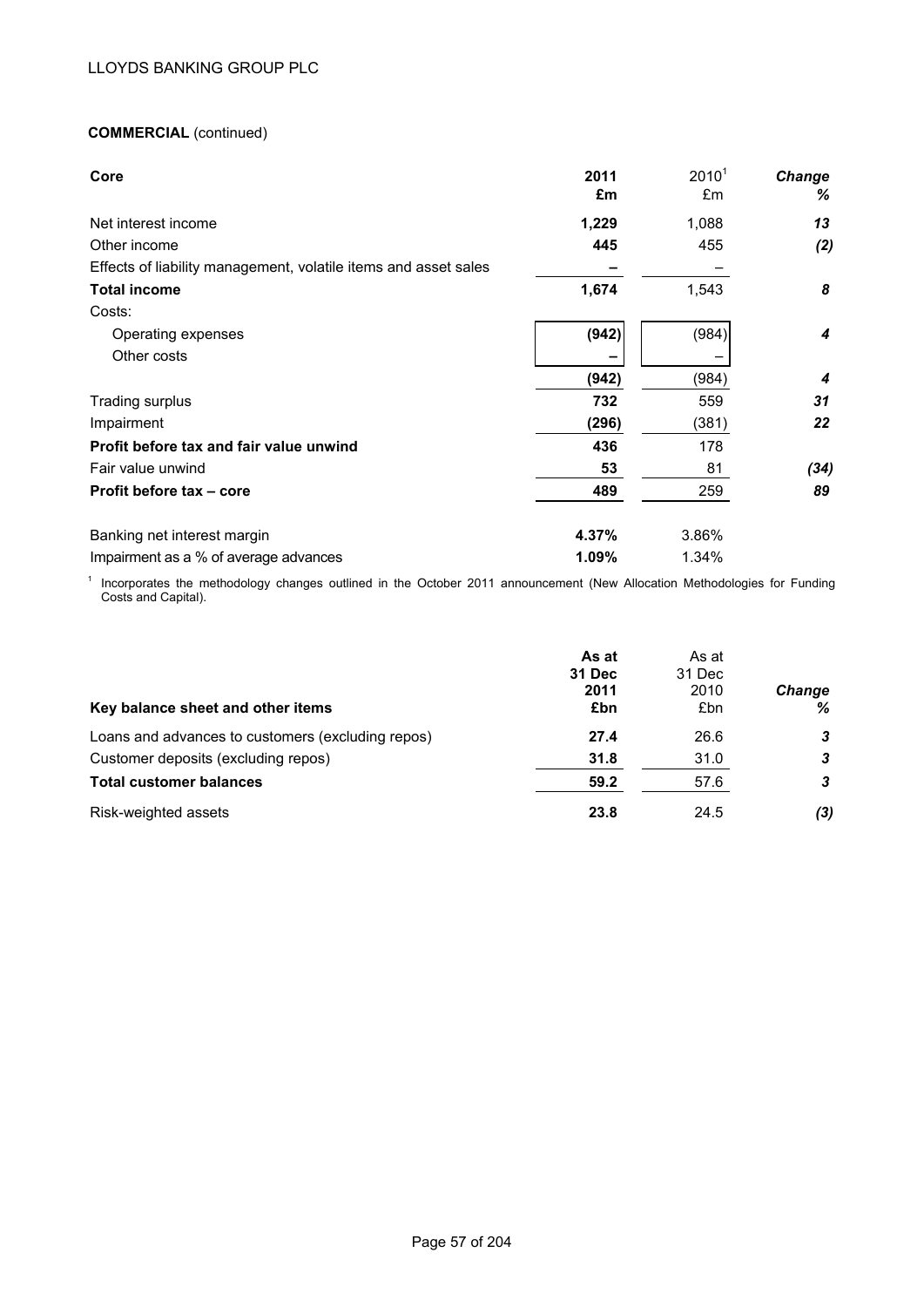| Non-core                                                        | 2011<br>£m | $2010^{1}$<br>£m | <b>Change</b><br>% |
|-----------------------------------------------------------------|------------|------------------|--------------------|
| Net interest income                                             | 22         | 39               | (44)               |
| Other income                                                    |            | 2                | (50)               |
| Effects of liability management, volatile items and asset sales |            |                  |                    |
| <b>Total income</b>                                             | 23         | 41               | (44)               |
| Costs:                                                          |            |                  |                    |
| Operating expenses                                              | (6)        | (8)              | 25                 |
| Other costs                                                     |            |                  |                    |
|                                                                 | (6)        | (8)              | 25                 |
| <b>Trading surplus</b>                                          | 17         | 33               | (48)               |
| Impairment                                                      | (7)        | (1)              |                    |
| Profit before tax and fair value unwind                         | 10         | 32               | (69)               |
| Fair value unwind                                               |            |                  |                    |
| Profit before tax - non-core                                    | 10         | 32               | (69)               |
| Banking net interest margin                                     | 1.40%      | 1.97%            |                    |
| Impairment as a % of average advances                           | 0.41%      | 0.05%            |                    |

|                                                   | As at<br>31 Dec | As at<br>31 Dec |                    |
|---------------------------------------------------|-----------------|-----------------|--------------------|
| Key balance sheet and other items                 | 2011<br>£bn     | 2010<br>£bn     | <b>Change</b><br>℅ |
| Loans and advances to customers (excluding repos) | 1.4             | 2.0             | (30)               |
| Customer deposits (excluding repos)               | 0.3             | 0.3             |                    |
| <b>Total customer balances</b>                    | 1.7             | 2.3             | (26)               |
| Risk-weighted assets                              | 1.6             | 2.1             | (24)               |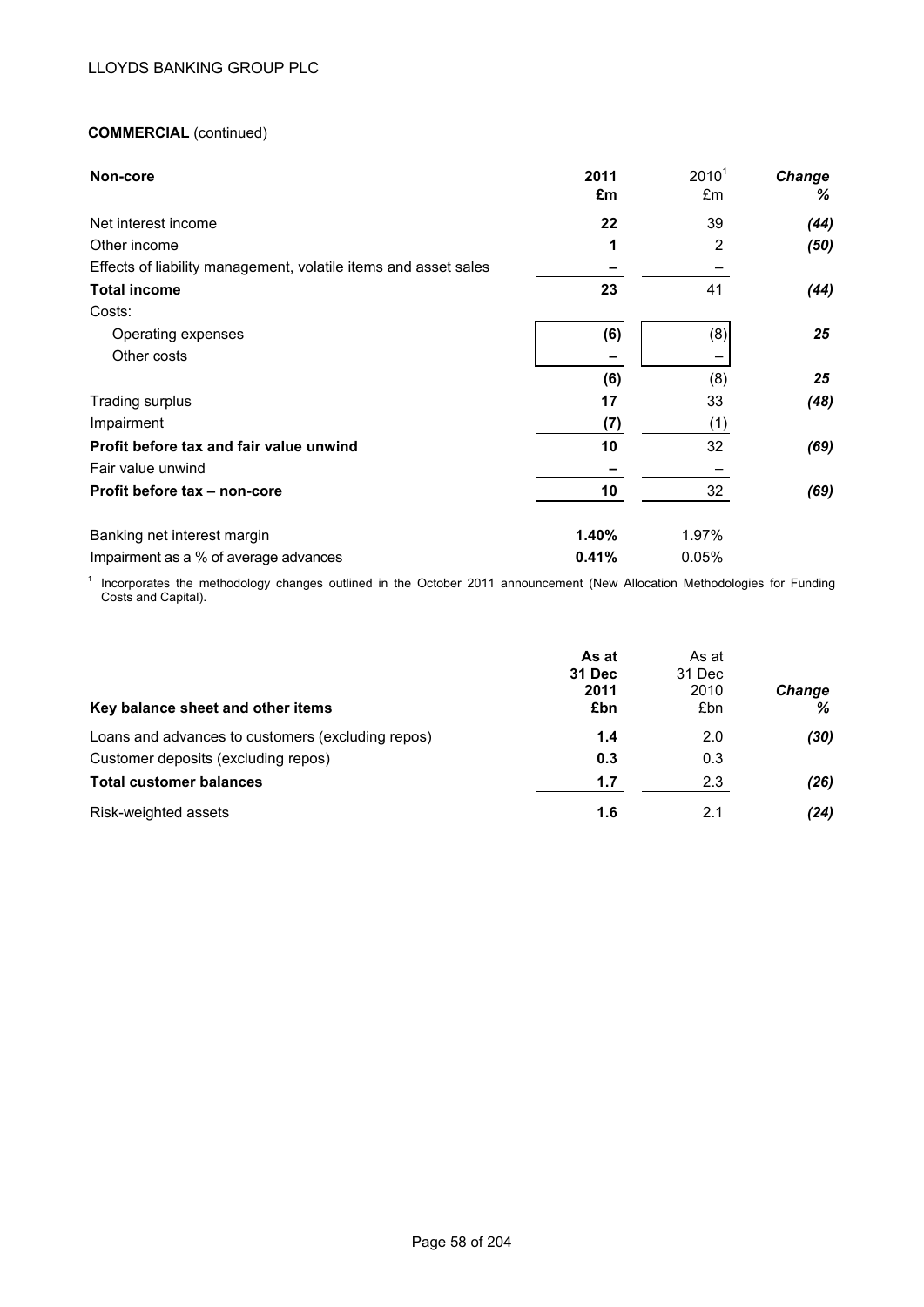## **Strategic focus**

Commercial's goal is to be the best bank for smaller and medium sized businesses. The main strategic focus is to improve the depth of relationship with SMEs through specialist customer propositions in key markets, by improving relationship management skills and capacity to cross-sell and optimising customer service through efficiencies that also contribute to cost effectiveness targets.

## *Reshaping the business*

The business is being reshaped by investing to improve the customer proposition, leveraging wider Group capabilities, and supporting SMEs through the cycle to help them prosper and develop. This will be achieved through investment in our Relationship Managers and will be supported by product and system development aligning to customers' wider financial needs. The number of customer facing industry specialists has increased improving support in key markets.

In support of the SME sector, the Group has exceeded its agreed full year contribution to the aggregate Merlin capacity lending target in respect of SMEs. The core net lending balance growth of 3 per cent compares favourably with the contraction of SME lending across the industry reported by the Bank of England.

Supporting the full range of customer needs has resulted in balanced growth of deposits and lending, which has strengthened the balance sheet maintaining the funding surplus. The benefit of close relationship support through the cycle is evidenced in the improvement in credit quality.

Risk-weighted assets have reduced in the context of increased lending, reflecting the improvement in risk profiles as well as the higher mix of secured lending in the book.

### *Simplifying the Bank*

Commercial has made good progress with simplification, with the majority of customers now on a single banking platform. Simpler organisational structures and processes have been delivered with the benefit of lower back office staffing requirements.

The customer benefits arising from simplification are important with significant progress being made on the reengineering of the lending process. A successful pilot of the new process has halved the time taken to fulfil lending to customers. This will be fully rolled out by the end of 2012. The product range has also been simplified for customers with the launch of the UK's first range of Monthly Price Plans providing certainty and control over bank charges to SME customers; over 30,000 customers have already signed up to this new product.

### *Investing in Growth*

SMEs are a strategic priority reflecting the Group's commitment to the sector, the competitive advantage entailed in the Group's distribution strengths and relationship expertise, and the potential offered by better co-ordination of the wider range of services across the Group.

The Commercial Finance business, which provides asset backed lending to SMEs, has increased its client base and provided further support to industry sectors including increasing advances to the manufacturing sector by 30 per cent against the prior year.

The Business Support Unit (BSU) is helping businesses in financial difficulties, in line with the commitment to support customers through the economic cycle. Since 2009 the BSU has restructured facilities for around 10,000 businesses and has protected more than 250,000 UK jobs.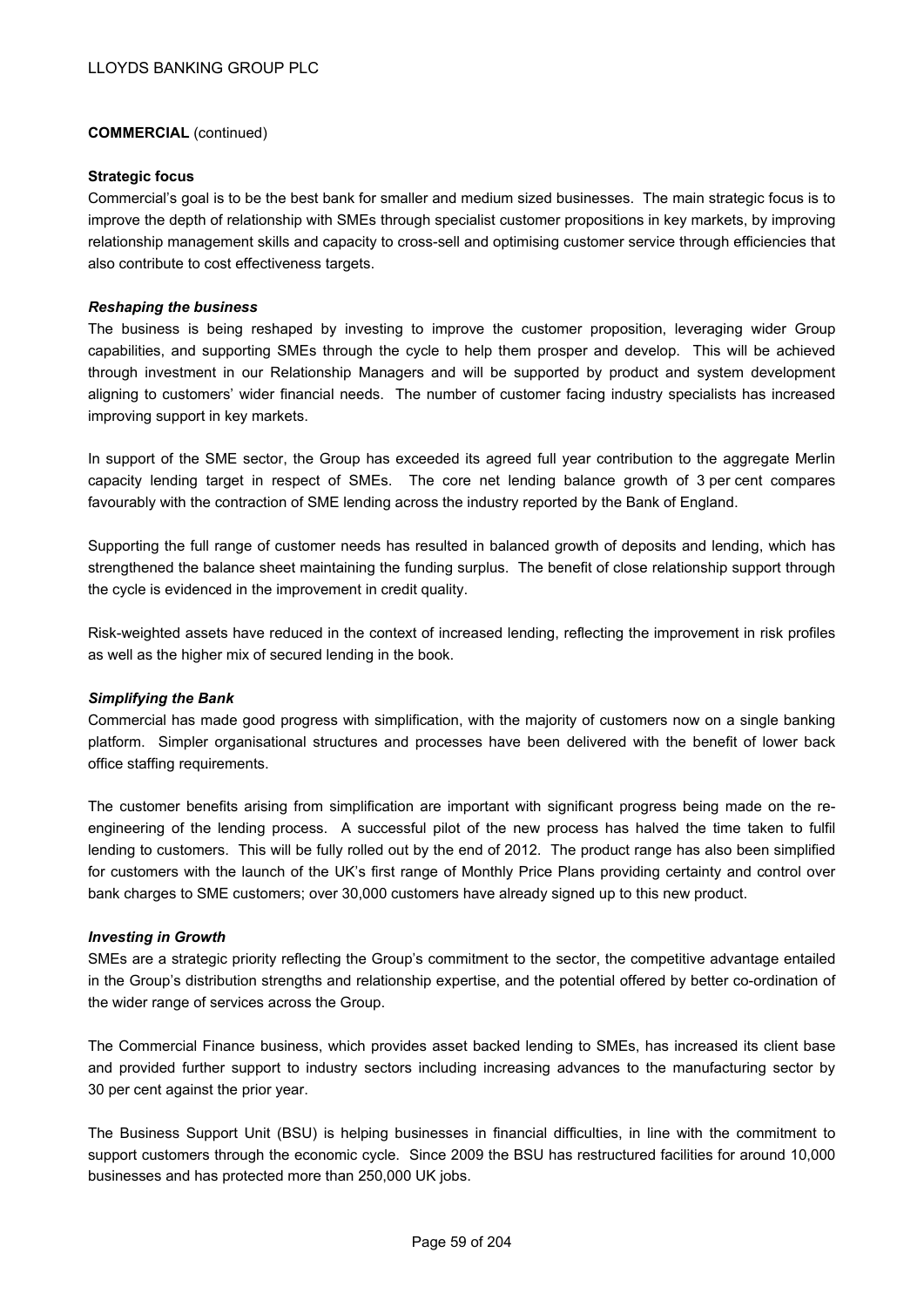Commercial's commitments to customers are made in the SME Charter which has been refreshed and extended to encourage enterprise, provide clear and fair pricing, access to finance and support for communities. As part of this, Commercial has committed to lend £12 billion to customers in 2012. This will be supported by at least 200 customer networking events which have proved to be a key platform for recruitment and customer support.

Commercial supports businesses across the SME sector and has supported 124,000 start up businesses in 2011 as part of the three year commitment to help 300,000 businesses. Support to SME customers will be improved through deepening customer relationships, with internal investment resources agreed along with detailed plans to achieve this.

# **Awards**

- Awarded Bank of the Year (joint award with Wholesale) for the 7th consecutive year on the basis of votes of Finance Directors in the *Real FD Excellence Awards supported by the CBI and the Institute of Chartered Accountants*.
- Awarded best charity account provider in the Business Moneyfacts Awards.
- Awarded Asset Financer of the Year (January 2011) Credit Today Awards.

## **Financial performance**

Profit before tax and fair value unwind in 2011 was £446 million compared to a profit of £210 million in 2010. The improvement of £236 million was largely driven by deposit balance growth and the increased value to the Group's cost of funding from deposits as well as a benefit from a change in the mix of Commercial's deposit balances. The increase in net interest income is partially offset by other operating income which has decreased £11 million, 2 per cent, due to subdued levels of trading activity in the early part of the year and reduced levels of money transmission income reflecting the greater use of electronic banking facilities by customers.

Operating expenses have decreased £44 million, 4 per cent, primarily as a result of integration cost saving programmes delivering positive results, including lower back office staffing requirements.

Impairment has decreased £79 million, 21 per cent, due to an overall improvement in the credit quality of the portfolio leading to a reduction in observed default and delinquency rates. Impairment charges as an annualised percentage of average loans and advances to customers has reduced to 1.06 per cent from 1.24 per cent in 2010, an improvement of 18 basis points year-on-year.

The fair value unwind decreased by 34 per cent, reflecting the decrease in impairment charge.

### **Balance sheet progress**

Loans and advances to customers at £28.8 billion, were broadly unchanged from the prior year. However, core lending increased 3 per cent, where Commercial has been successful in encouraging SME customers to invest and attract switchers requiring term lending and invoice finance facilities. Significant effort in promoting support has included running nearly 700 customer events in 2011.

Customer deposits increased 3 per cent to £32.1 billion reflecting our ongoing success in attracting new customers, combined with targeted support in key customer segments such as the education and legal sectors.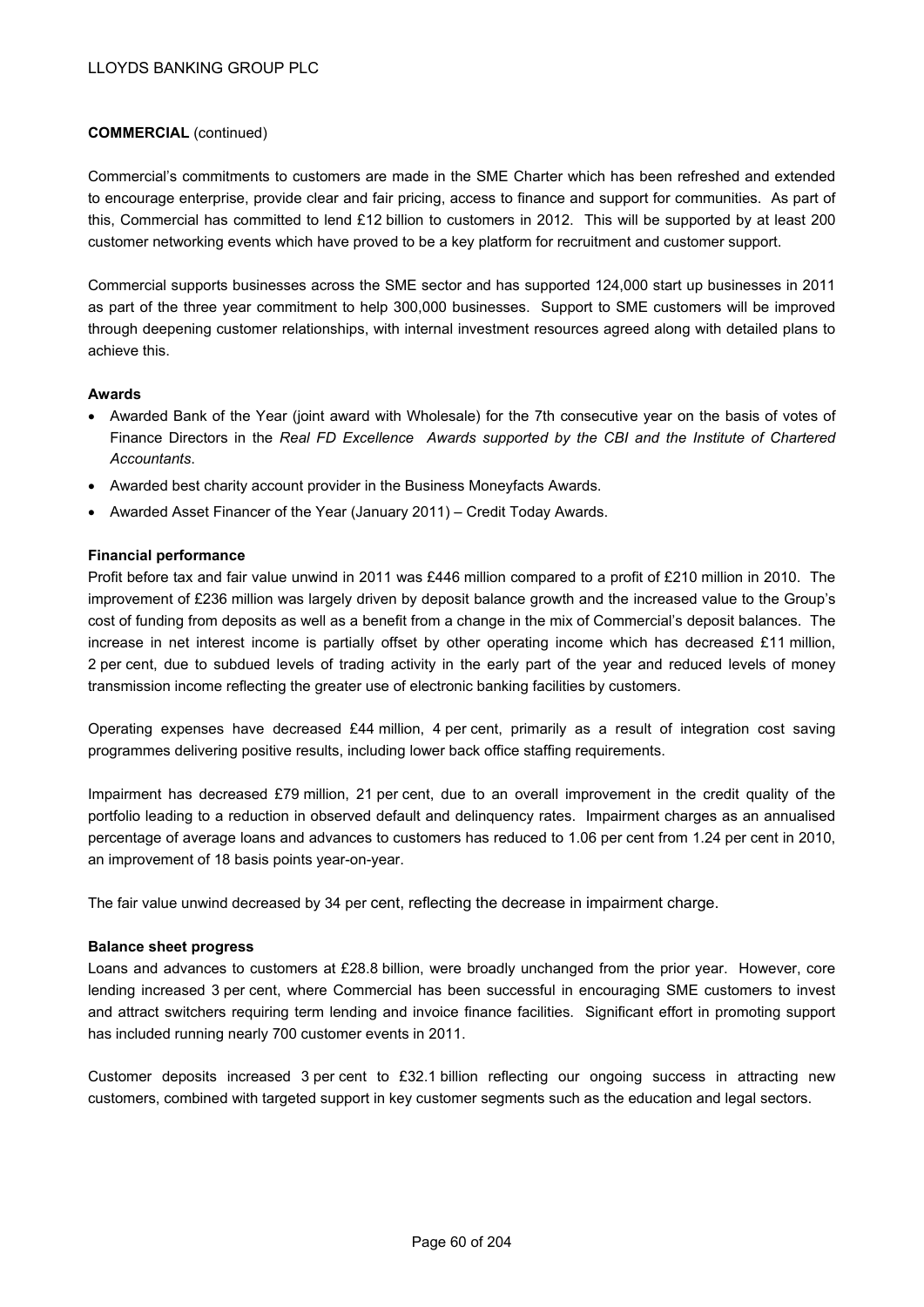## **WEALTH AND INTERNATIONAL**

## **Key highlights**

- **Loss before tax decreased by 20 per cent,** with a fall in impairments partly offset by lower income, fair value unwind and higher operating expenses.
- **Within the core business, profit before tax and fair value unwind increased by 20 per cent**, primarily due to a 22 per cent growth in core customer balances and improvement in customer net interest margins partially offset by increased operating expenses reflecting the continued investment in deposit activity in line with our strategy of strengthening the balance sheet and growing our share of the Wealth market.
- **Total income decreased by 8 per cent:**
	- Net interest income was 21 per cent lower, reflecting lower lending volumes and increased impaired assets, partly offset by the favourable impact of foreign currency movements, particularly the Australian Dollar. We saw higher deposit balances and margins in our core business where net interest income has increased by 20 per cent.
	- **Banking net interest margin reduced by 20 basis points** reflecting the increased strains of lost earnings on higher impaired asset balances and higher funding costs. This was offset by stronger deposit margins in the Wealth businesses and higher deposit balances and margins in our International on-line deposit business, which drove the banking net interest margin in our core business up by 85 basis points to 4.16 per cent.
	- **Other income increased by 7 per cent,** with foreign exchange benefits in International, partly offset by the impact of lower funds under management in the Wealth businesses driven by market conditions together with a shift in customer investments from funds under management to deposits.
- **Operating expenses increased by 1 per cent,** due to higher regulatory costs, investment in growth initiatives and the effect of stronger foreign currency rates, partly offset by benefits from cost saving initiatives across all businesses.
- **The impairment charge reduced by 23 per cent.** Following higher charges in 2010, especially in the fourth quarter as the economic environment in Ireland deteriorated, the rate of impaired loan migration has slowed. The coverage ratio increased from 53 per cent to 61 per cent reflecting further provisions in the year, particularly in Ireland.
- **Fair value unwind decreased by 48 per cent,** reflecting accelerated unwind of fair value adjustments in 2010 in line with actual levels of impairment losses experienced, particularly in Ireland and Australia.
- **Net loans and advances to customers decreased by 21 per cent,** largely driven by de-risking of the balance sheet through reducing non-core assets across both Wealth & International. Risk-weighted assets decreased by 19 per cent**,** reflecting lower asset balances and additional impairment provisions, particularly in International**.**
- **Customer deposits grew by 28 per cent,** primarily due to continued strong inflows in the on-line deposit business. The funding gap has reduced by £20.7 billion to £1.8 billion reflecting continued focus within International on de-risking and right-sizing the balance sheet together with continued strong deposit inflows.
- **Against its strategic objectives,** Wealth demonstrated continued strength in client acquisition through the UK franchise with an 8 per cent increase in customer numbers. To date the division has announced the exit from seven countries, and corporate lending has been refocused around selected customers aligned to UK product and sector plans and the Group's international risk appetite. International is contributing to a strengthening of the Group's balance sheet through a significant and managed run-down of non-core assets together with diversification of sources of funding through international deposits.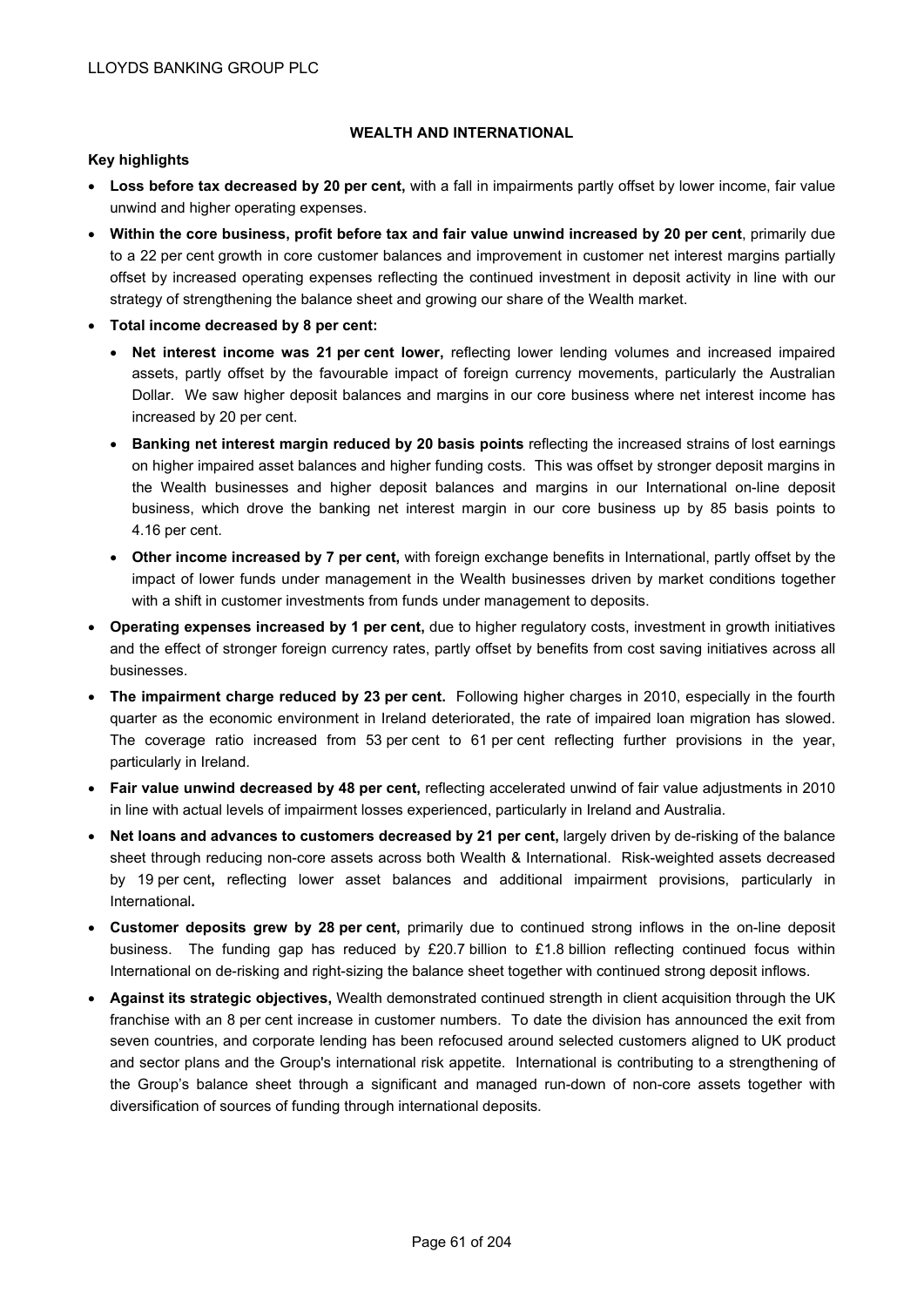|                                                                 | 2011<br>£m | $2010^{1}$<br>£m | Change<br>℅ |
|-----------------------------------------------------------------|------------|------------------|-------------|
|                                                                 |            |                  |             |
| Net interest income                                             | 828        | 1,050            | (21)        |
| Other income                                                    | 1,197      | 1,123            | 7           |
| Effects of liability management, volatile items and asset sales |            | 37               |             |
| <b>Total income</b>                                             | 2,025      | 2,210            | (8)         |
| Costs:                                                          |            |                  |             |
| Operating expenses                                              | (1, 537)   | (1, 536)         |             |
| Other $costs2$                                                  | (11)       |                  |             |
|                                                                 | (1, 548)   | (1,536)          |             |
| <b>Trading surplus</b>                                          | 477        | 674              | (29)        |
| Impairment                                                      | (4,610)    | (5,988)          | 23          |
| Share of results of joint ventures and associates               | 3          | (8)              |             |
| Loss before tax and fair value unwind                           | (4, 130)   | (5,322)          | 22          |
| Fair value unwind                                               | 194        | 372              | (48)        |
| Loss before tax                                                 | (3,936)    | (4,950)          | 20          |
| Wealth                                                          | 189        | 220              | (14)        |
| International                                                   | (4, 319)   | (5, 542)         | 22          |
| Loss before tax and fair value unwind                           | (4, 130)   | (5,322)          | 22          |
| Banking net interest margin                                     | 1.26%      | 1.46%            |             |
| Impairment as a % of average advances                           | 7.37%      | 8.90%            |             |
| Cost:income ratio                                               | 76.4%      | 69.5%            |             |

Cost:income ratio **76.4%** 69.5% 1 Incorporates the methodology changes outlined in the October 2011 announcement (New Allocation Methodologies for Funding Costs and Capital).

<sup>2</sup> Other costs include FSCS costs in 2011.

|                                                   | As at         | As at  |               |
|---------------------------------------------------|---------------|--------|---------------|
|                                                   | <b>31 Dec</b> | 31 Dec |               |
|                                                   | 2011          | 2010   | <b>Change</b> |
| Key balance sheet and other items                 | £bn           | £bn    | ℅             |
| Loans and advances to customers (excluding repos) | 43.8          | 55.3   | (21)          |
| Customer deposits (excluding repos)               | 42.0          | 32.8   | 28            |
| <b>Total customer balances</b>                    | 85.8          | 88.1   | $(3)$         |
| Risk-weighted assets                              | 47.3          | 58.7   | (19)          |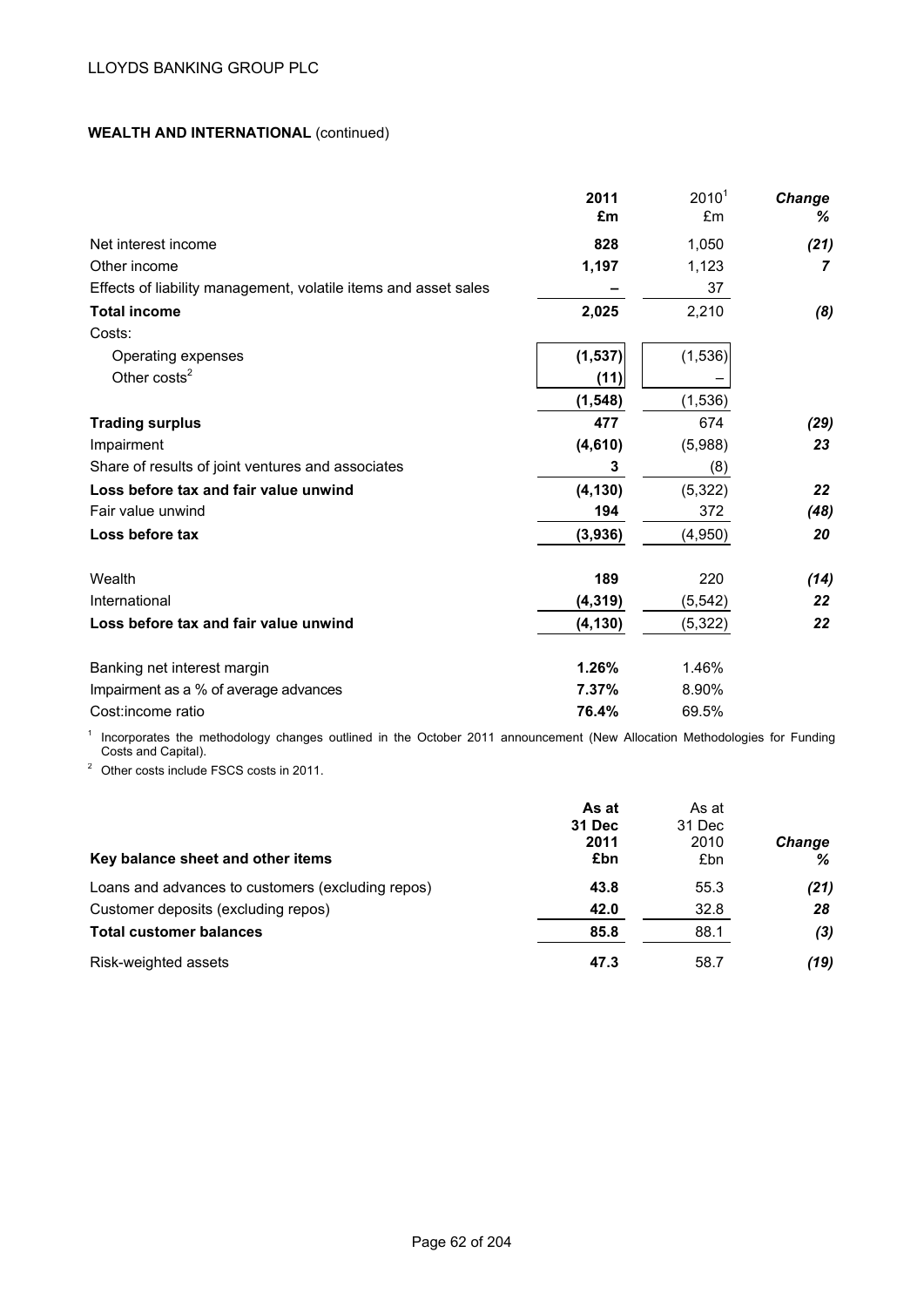| Core                                                            | 2011<br>£m | $2010^{1}$<br>£m | <b>Change</b><br>% |
|-----------------------------------------------------------------|------------|------------------|--------------------|
| Net interest income                                             | 367        | 305              | 20                 |
| Other income                                                    | 1,002      | 990              | 1                  |
| Effects of liability management, volatile items and asset sales |            |                  |                    |
| <b>Total income</b>                                             | 1,369      | 1,295            | 6                  |
| Costs:                                                          |            |                  |                    |
| Operating expenses                                              | (1, 116)   | (1, 109)         | (1)                |
| Other $costs2$                                                  | (11)       |                  |                    |
|                                                                 | (1, 127)   | (1, 109)         | (2)                |
| <b>Trading surplus</b>                                          | 242        | 186              | 30                 |
| Impairment                                                      | (51)       | (26)             | (96)               |
| Share of results of joint ventures and associates               | 1          |                  |                    |
| Profit before tax and fair value unwind                         | 192        | 160              | 20                 |
| Fair value unwind                                               | 8          | 30               | (73)               |
| Profit before tax - core                                        | 200        | 190              | 5                  |
| Banking net interest margin                                     | 4.16%      | 3.31%            |                    |
| Impairment as a % of average advances                           | 0.63%      | 0.31%            |                    |

<sup>1</sup> Incorporates the methodology changes outlined in the October 2011 announcement (New Allocation Methodologies for Funding

Costs and Capital).<br><sup>2</sup> Other costs include FSCS costs in 2011.

|                                                   | As at  | As at  |               |
|---------------------------------------------------|--------|--------|---------------|
|                                                   | 31 Dec | 31 Dec |               |
|                                                   | 2011   | 2010   | <b>Change</b> |
| Key balance sheet and other items                 | £bn    | £bn    | ℅             |
| Loans and advances to customers (excluding repos) | 7.9    | 8.1    | (2)           |
| Customer deposits (excluding repos)               | 40.7   | 31.6   | 29            |
| <b>Total customer balances</b>                    | 48.6   | 39.7   | 22            |
| Risk-weighted assets                              | 9.8    | 12.0   | (18)          |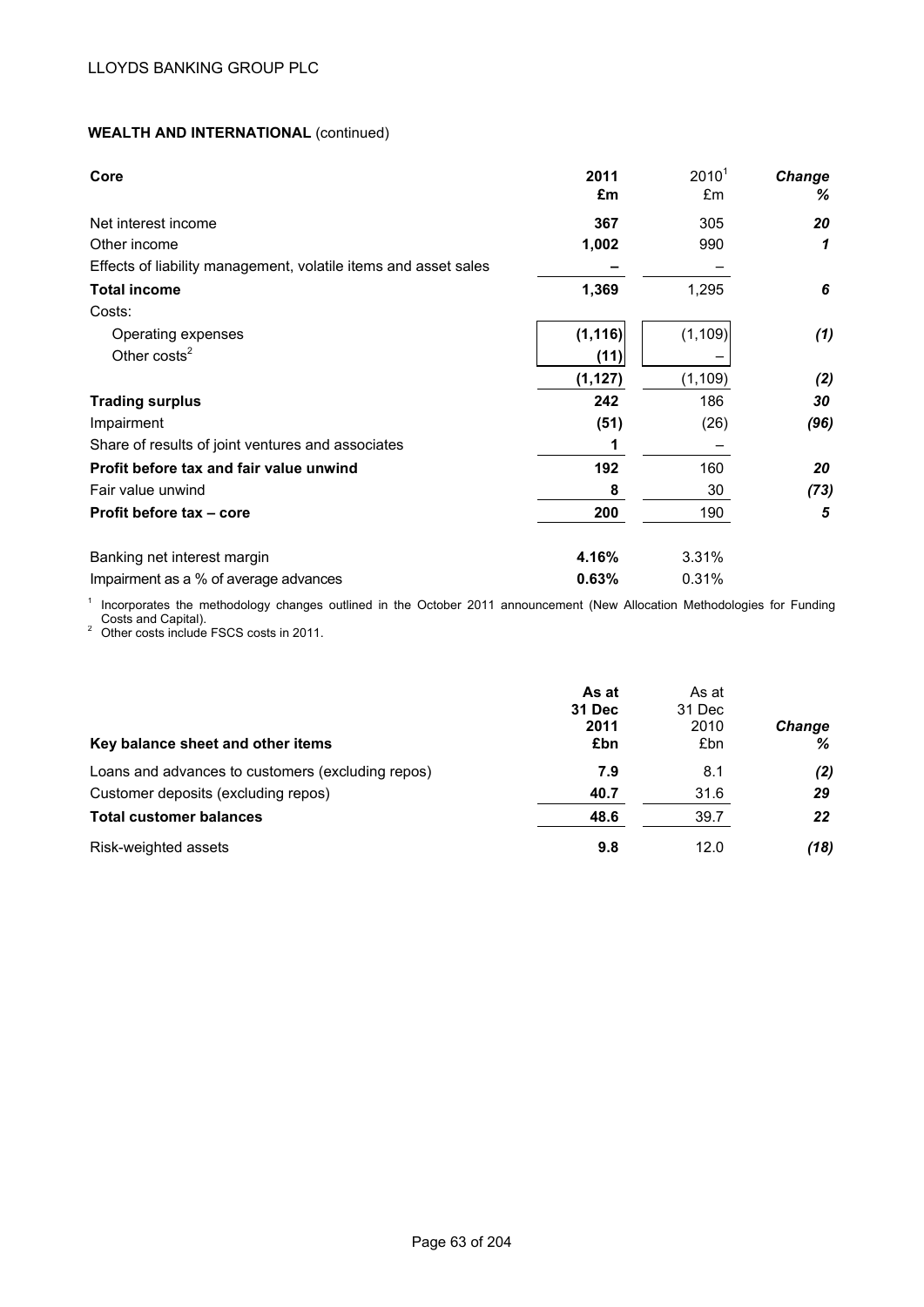| Non-core                                                        | 2011<br>£m | $2010^{1}$<br>£m | Change<br>℅ |
|-----------------------------------------------------------------|------------|------------------|-------------|
| Net interest income                                             | 461        | 745              | (38)        |
| Other income                                                    | 195        | 133              | 47          |
| Effects of liability management, volatile items and asset sales |            | 37               |             |
| <b>Total income</b>                                             | 656        | 915              | (28)        |
| Costs:                                                          |            |                  |             |
| Operating expenses                                              | (421)      | (427)            | 1           |
| Other costs                                                     |            |                  |             |
|                                                                 | (421)      | (427)            | 1           |
| <b>Trading surplus</b>                                          | 235        | 488              | (52)        |
| Impairment                                                      | (4, 559)   | (5,962)          | 24          |
| Share of results of joint ventures and associates               | 2          | (8)              |             |
| (Loss) before tax and fair value unwind                         | (4, 322)   | (5, 482)         | 21          |
| Fair value unwind                                               | 186        | 342              | (46)        |
| (Loss) before tax - non-core                                    | (4, 136)   | (5, 140)         | 20          |
| Banking net interest margin                                     | 0.80%      | 1.18%            |             |
| Impairment as a % of average advances                           | 8.39%      | 10.15%           |             |

|                                                   | As at  | As at  |               |
|---------------------------------------------------|--------|--------|---------------|
|                                                   | 31 Dec | 31 Dec |               |
|                                                   | 2011   | 2010   | <b>Change</b> |
| Key balance sheet and other items                 | £bn    | £bn    | ℅             |
| Loans and advances to customers (excluding repos) | 35.9   | 47.2   | (24)          |
| Customer deposits (excluding repos)               | 1.3    | 1.2    | 8             |
| <b>Total customer balances</b>                    | 37.2   | 48.4   | (23)          |
| Risk-weighted assets                              | 37.5   | 46.7   | (20)          |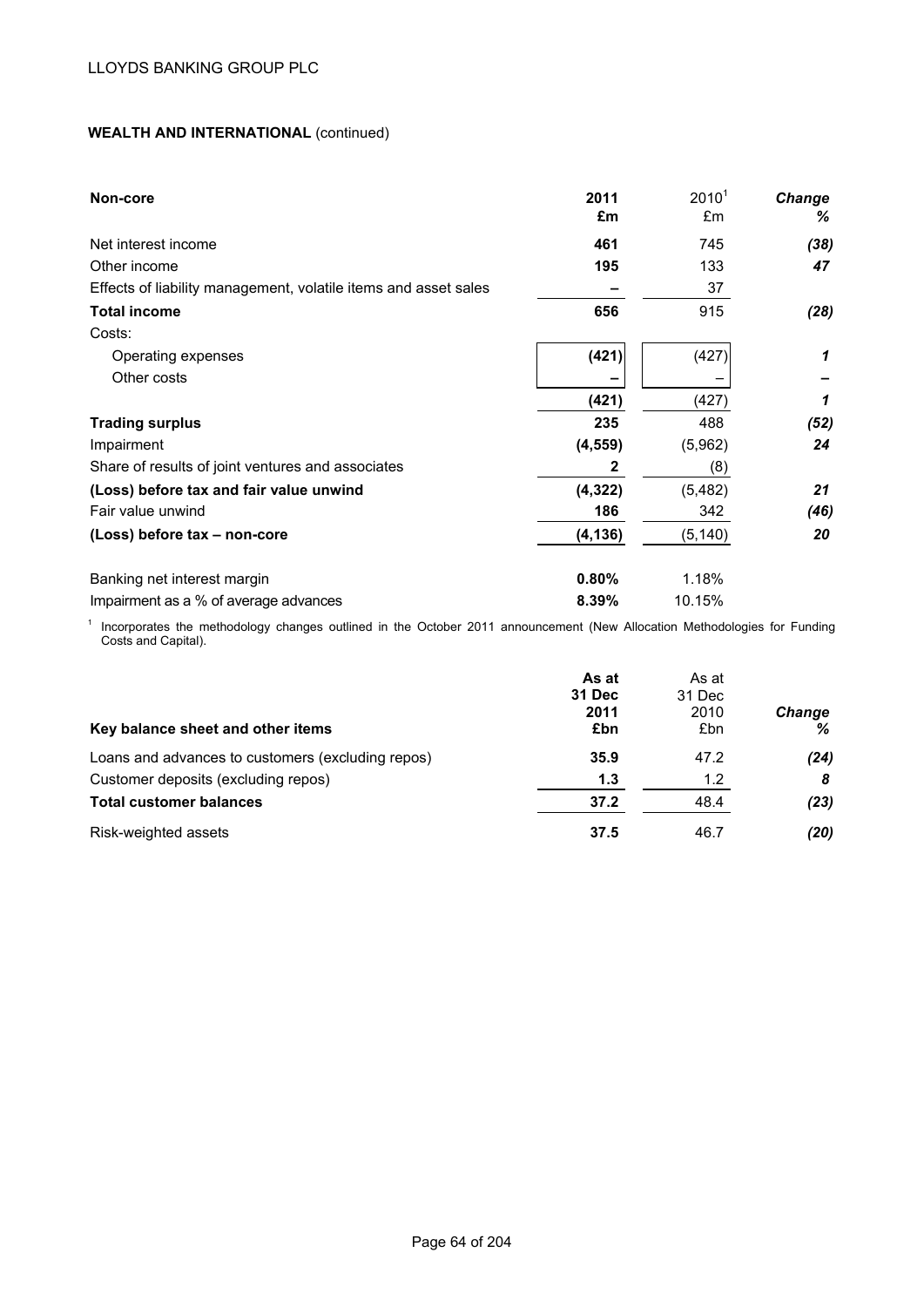## **Strategic focus**

Wealth provides strong growth opportunities for the Group and, through deepening the relationships with existing Group clients alongside targeted customer acquisition, the goal is to be recognised as the primary Wealth advisor to the UK mass affluent, affluent and high net worth customers together with UK expatriates and others with UK connections.

In the International businesses, the priority is to maximise value in the medium term. The immediate focus is on close management of the lending portfolios, particularly in Ireland, and reducing assets where appropriate. At the same time, International is delivering operational efficiencies and rightsizing the cost base to fit the reshaped business models.

### **Progress against strategic initiatives**

As with the wider Group, Wealth and International's strategic focus has been on:

## *Reshaping the business to better fit the Group's risk appetite*

Focus remains on maximising value and aligning with the Group's risk appetite through close management of the lending portfolio, continuing disciplined reduction of non-core assets, diversifying sources of funding and rationalisation of our international presence.

Wealth and International have reduced non-core loans and advances to customers by £11.3 billion in 2011 through a mixture of repayments and selected asset disposals (in addition to foreign exchange and impairments as outlined below), including the sale of £1 billion (gross) of commercial real estate assets in Australia and New Zealand. Our International on-line deposit business continued to grow strongly with customer balances as at December 2011 of £13.8 billion. The division has also made good progress towards reducing its International presence.

### *Simplifying the division to right-size cost base and deliver operational efficiencies*

The Group-wide Simplification initiative is well underway, the focus of which is on simplifying operations and processes, delayering management structures, consolidating supplier relationships and increasing the efficiency of distribution channels. Wealth & International is in the process of realising additional efficiencies and cost savings through its initiatives to develop a single customer platform across all International Wealth businesses, streamlining of operating models and creation of a shared support infrastructure.

In 2011, the UK Private Banking and High Net Worth businesses have been successfully integrated to form 'One Private Bank', with a simplified management structure and aligned business models across the heritage brands. During the second half of the year, around 60,000 UK Wealth accounts have been migrated onto a single operating platform.

# *Developing a more focused business and Investing in growth*

The division will focus on serving customers both within the UK and also those with UK connections. In International, corporate lending has been refocused around selected customers aligned to UK product and sector plans and the Group's international risk appetite. In Wealth, the focus of propositions will be within the existing UK customer franchise in addition to customers with UK connections in Commonwealth countries, Europe, Middle East, and on the Indian Subcontinent.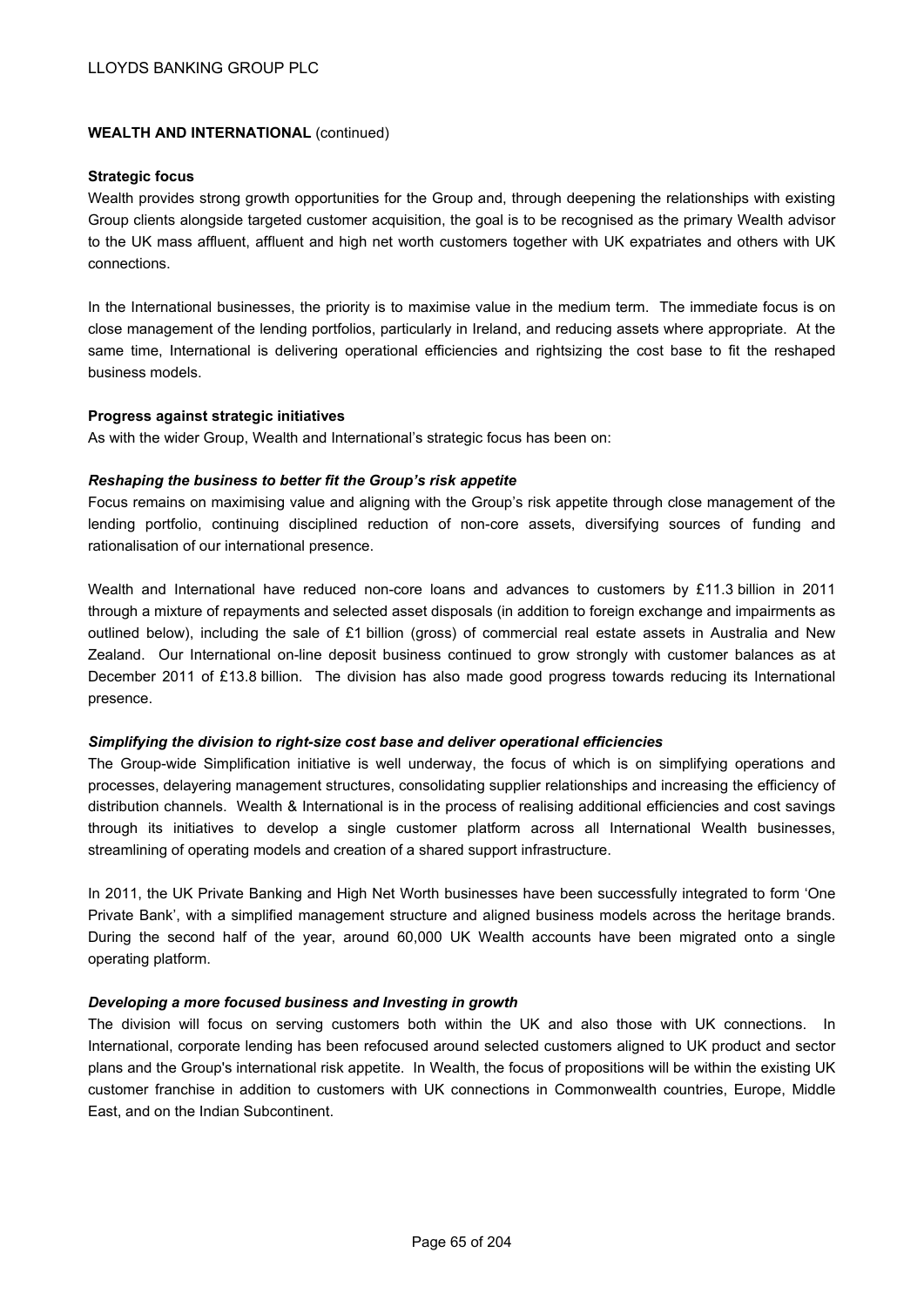Significant investment is being made towards growing market share in what is viewed as a key growth opportunity for the Group – UK and International Wealth. The investment is geared towards developing compelling propositions for mass affluent, affluent and high net worth customers; this will address a key gap for the Group in the mass affluent market and will enhance our investment management offering in the affluent and high net worth segments. Underpinning this, we are consolidating our platforms and simplifying the operating model to deliver a better customer experience in a more efficient manner, thereby improving customer onboarding, retention and value capture through cross sales.

## **Financial performance**

Loss before tax and fair value unwind reduced by 22 per cent to £4,130 million due to a lower impairment charge, predominantly in Ireland, more than offset by lower income and higher costs.

Total income decreased by 8 per cent to £2,025 million.

Net interest income decreased by 21 per cent, or 25 per cent in constant currency terms. Higher funding costs and the increased strain of impaired assets, reflected in a 33 per cent reduction in net lending margins together with lower lending volumes impacting net interest income are partially offset by the impact of the stronger Australian dollar in International. Deposit margins increased by 14 per cent reflecting changing product mix predominantly as a result of continued deposit inflows in the on-line deposit business at higher margins together with improving margins across the Wealth businesses.

Other income increased by 7 per cent, mainly due to foreign exchange benefits in International. Excluding the impact of foreign exchange, other income decreased by 1 per cent.

Operating expenses and other costs increased by 1 per cent, due to increased investment in the International deposit business, the impact of the stronger Australian dollar and Swiss franc and additional regulatory costs in Wealth. On a constant currency basis, operating expenses reduced by 1 per cent. Despite increased investment in International deposit gathering, the cost: income ratio overall improved by 3 per cent in our core business.

The impairment charge reduced by 23 per cent to £4,610 million. Following increased charges in the last quarter of 2010, driven by the significant deterioration in the economic environment in Ireland, the rate of impaired loan migration has slowed in 2011.

### **Balance sheet progress**

Net loans and advances to customers decreased by £11.5 billion to £43.8 billion, as we continued to focus management action on de-risking the balance sheet. The reduction of £11.5 billion reflects net repayments (including asset sales) of £6.0 billion, additional impairment provisions of £4.6 billion mainly within the International businesses and foreign exchange movements of £0.9 billion.

Risk-weighted assets decreased by £11.4 billion to £47.3 billion, reflecting lower asset balances and increased impairment provisions, particularly in the non-core portfolios.

Customer deposits increased by £9.2 billion to £42.0 billion mainly due to continued strong deposit inflows in the on-line deposit businesses.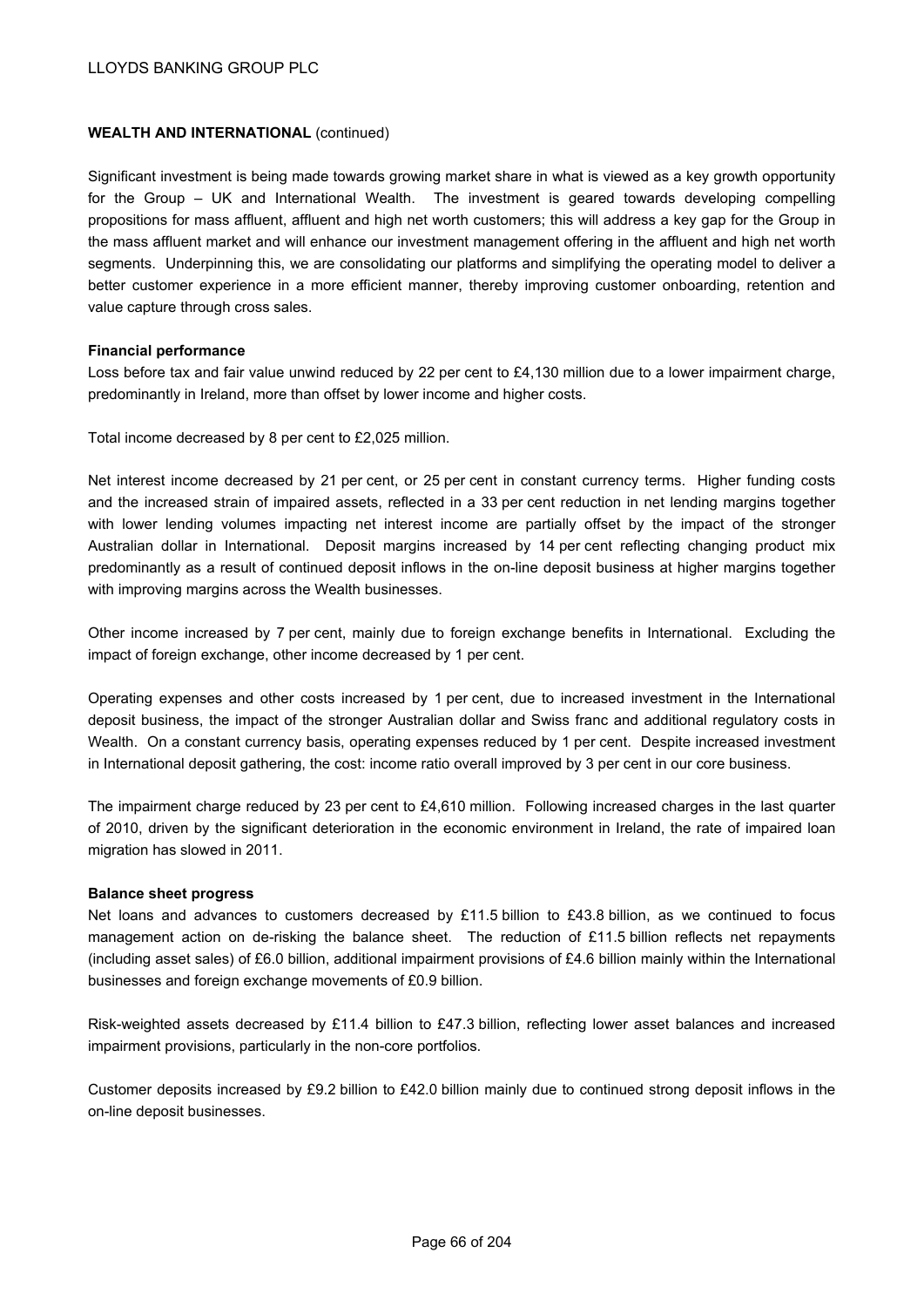**Wealth** 

|                                                                 | 2011    | $2010^{1}$ | Change         |
|-----------------------------------------------------------------|---------|------------|----------------|
|                                                                 | £m      | £m         | %              |
| Net interest income                                             | 354     | 296        | 20             |
| Other income                                                    | 990     | 981        | 1              |
| Effects of liability management, volatile items and asset sales |         | 37         |                |
| <b>Total income</b>                                             | 1,344   | 1,314      | $\overline{2}$ |
| Costs:                                                          |         |            |                |
| Operating expenses                                              | (1,044) | (1,047)    |                |
| Other $costs2$                                                  | (11)    |            |                |
|                                                                 | (1,055) | (1,047)    | (1)            |
| Trading surplus                                                 | 289     | 267        | 8              |
| Impairment                                                      | (100)   | (46)       | (117)          |
| Share of results of joint ventures and associates               |         | (1)        |                |
| Profit before tax and fair value unwind                         | 189     | 220        | (14)           |
| Impairment as a % of average advances                           | 1.10%   | 0.48%      |                |
| Cost: income ratio                                              | 78.5%   | 79.7%      |                |

<sup>1</sup> Incorporates the methodology changes outlined in the October 2011 announcement (New Allocation Methodologies for Funding Costs and Capital).

<sup>2</sup> Other costs include FSCS costs in 2011.

|                                   | As at  | As at  |               |
|-----------------------------------|--------|--------|---------------|
|                                   | 31 Dec | 31 Dec |               |
|                                   | 2011   | 2010   | <b>Change</b> |
| Key balance sheet and other items | £bn    | £bn    | %             |
| Loans and advances to customers   | 8.5    | 9.1    | (7)           |
| Customer deposits                 | 27.2   | 26.8   |               |
| <b>Total customer balances</b>    | 35.7   | 35.9   | (1)           |
| Risk-weighted assets              | 7.8    | 10.4   | (25)          |

In Wealth, our key focus has been to grow our market share in UK and International Wealth primarily through growing the total amount of deposits and funds under management that we manage on behalf of franchise customers, whilst improving margins and operating efficiency. Although funds under management within Private and International Banking decreased by 5 per cent to £12.8 billion, this primarily reflected market movements and a consequent shift of customer appetite away from investment products.

Profit before tax and fair value unwind decreased by 14 per cent to £189 million mainly due to increased impairment losses partly offset by higher income. Excluding non-recurring gains on sale of non-core businesses of £36 million which were recognised in the first half of 2010, profit before tax and fair value unwind increased by 3 per cent.

Total income increased by 2 per cent to £1,344 million. Excluding non-recurring gains on sale, which were recognised in the first half of 2010, income increased by 5 per cent.

Net interest income increased by 20 per cent, reflecting improving deposit margins across the Wealth business.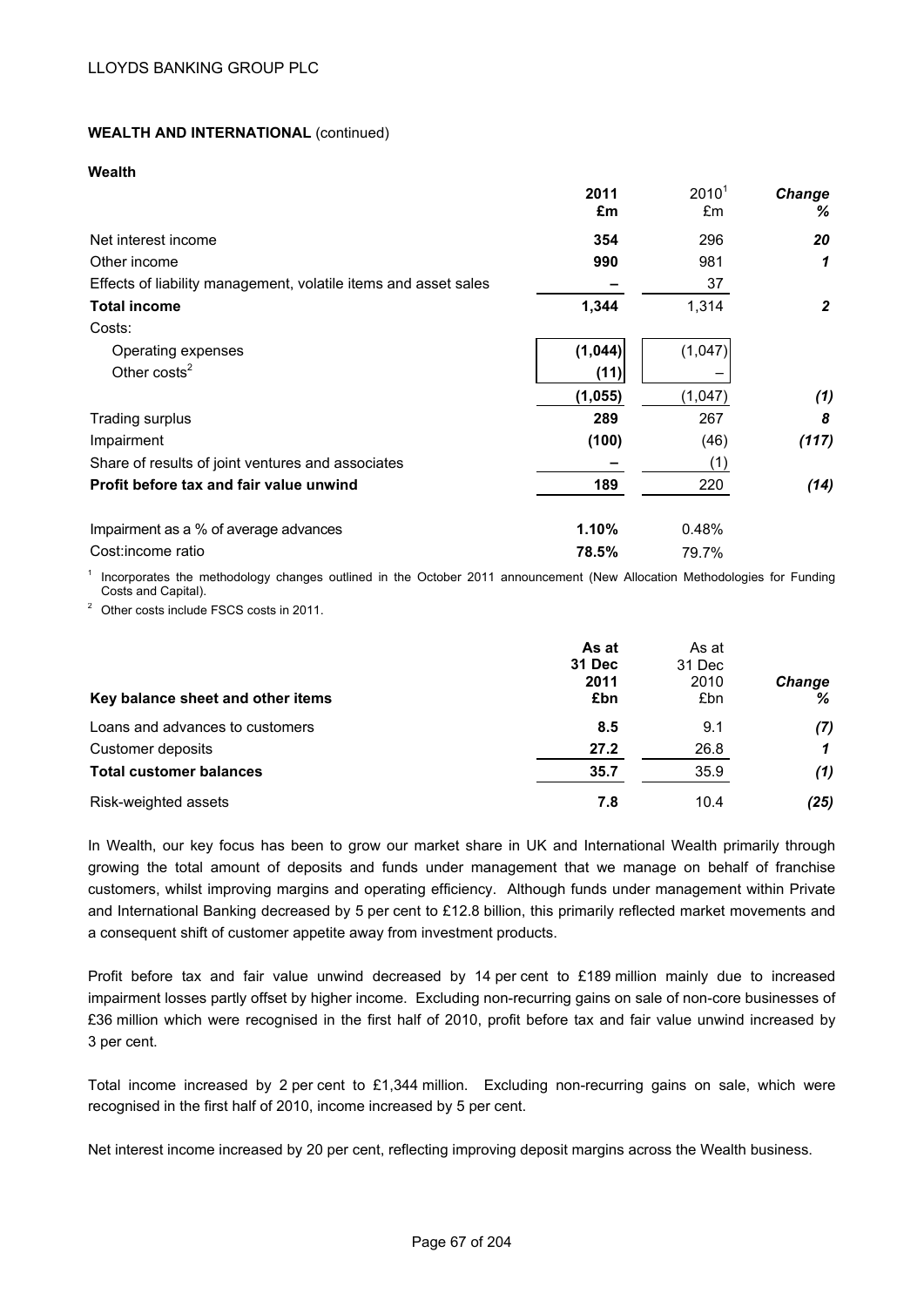Operating expenses and other costs increased by 1 per cent to £1,055 million. Benefits from cost saving initiatives across the Wealth businesses have been offset by increased regulatory and one-off costs and the impact of the stronger Swiss Franc in the International Wealth business. Excluding the impact of foreign exchange and one-off costs, operating expenses reduced by 3 per cent.

The impairment charge increased to £100 million primarily due to increased charges in the Group's Spanish mortgage book reflecting deterioration in the local property markets and economic outlook in Spain.

### **Balance sheet progress**

Net loans and advances to customers decreased by £0.6 billion or 7 per cent, to £8.5 billion due to net repayments of £0.7 billion and increased impairment provisions across the non-core portfolios and foreign exchange movements of £0.1 billion.

Risk-weighted assets decreased by £2.6 billion or 25 per cent, to £7.8 billion reflecting lower lending volumes and improved use of collateral.

Customer deposits increased by £0.4 billion, or 1 per cent, to £27.2 billion.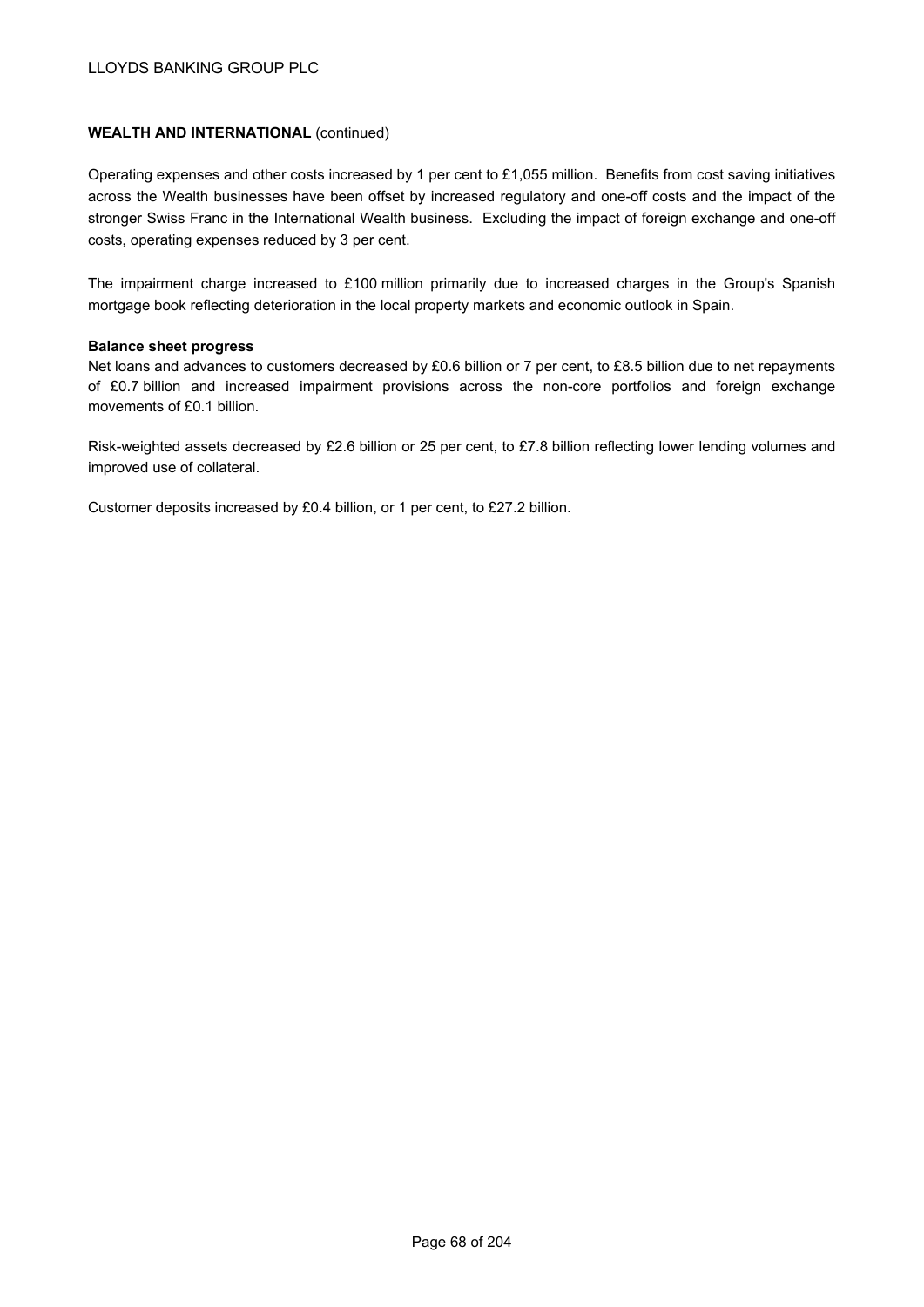#### **Funds under management**

|                  |                                                       | As at<br>31 December<br>2011<br>£bn | As at<br>31 December<br>2010<br>£bn |
|------------------|-------------------------------------------------------|-------------------------------------|-------------------------------------|
|                  | Scottish Widows Investment Partnership (SWIP)         |                                     |                                     |
| Internal         |                                                       | 116.8                               | 118.2                               |
| External         |                                                       | 23.1                                | 28.0                                |
|                  |                                                       | 139.9                               | 146.2                               |
| Other Wealth:    |                                                       |                                     |                                     |
| St James's Place |                                                       | 28.5                                | 27.0                                |
|                  | <b>Invista Real Estate</b>                            | 0.8                                 | 5.3                                 |
|                  | Private and International Banking                     | 12.8                                | 13.5                                |
|                  | Closing funds under management                        | 182.0                               | 192.0                               |
|                  |                                                       | 2011<br>£bn                         | 2010<br>£bn                         |
|                  | Opening funds under management                        | 192.0                               | 184.1                               |
| Inflows:         |                                                       |                                     |                                     |
| <b>SWIP</b>      | $-$ internal                                          | 2.7                                 | 2.0                                 |
|                  | - external                                            | 1.5                                 | 8.9                                 |
| Other            |                                                       | 8.5                                 | 6.7                                 |
| Outflows:        |                                                       | 12.7                                | 17.6                                |
| <b>SWIP</b>      | $-$ internal                                          |                                     |                                     |
|                  | $-$ external                                          | (4.5)<br>(5.3)                      | (5.6)                               |
| Other            |                                                       | (10.1)                              | (13.3)                              |
|                  |                                                       |                                     | (5.1)                               |
|                  |                                                       | (19.9)                              | (24.0)<br>15.1                      |
|                  | Investment return, expenses and commission            | (2.8)                               |                                     |
|                  | Net operating increase (decrease) in funds            | (10.0)                              | 8.7                                 |
|                  | Sale of Bank of Scotland Portfolio Management Service |                                     | (0.8)                               |
|                  | <b>Closing funds under management</b>                 | 182.0                               | 192.0                               |

Funds under management reduced by £10.0 billion to £182.0 billion. Net outflows of £19.9 billion reflect expected attrition on insurance funds within SWIP, the market backdrop in the second half of 2011 and fund outflows within Invista Real Estate reflecting both transfers to SWIP during the year and the wind down of Invista Real Estate business. SWIP's inflows include £2.4 billion of funds previously managed by Invista Real Estate. Reductions in global equity values contributed towards investment return, expenses and commission of funds under management by £2.8 billion. This together with the general market backdrop contributed to a shift in customer investments in our Wealth businesses away from funds towards Wealth and Retail deposits.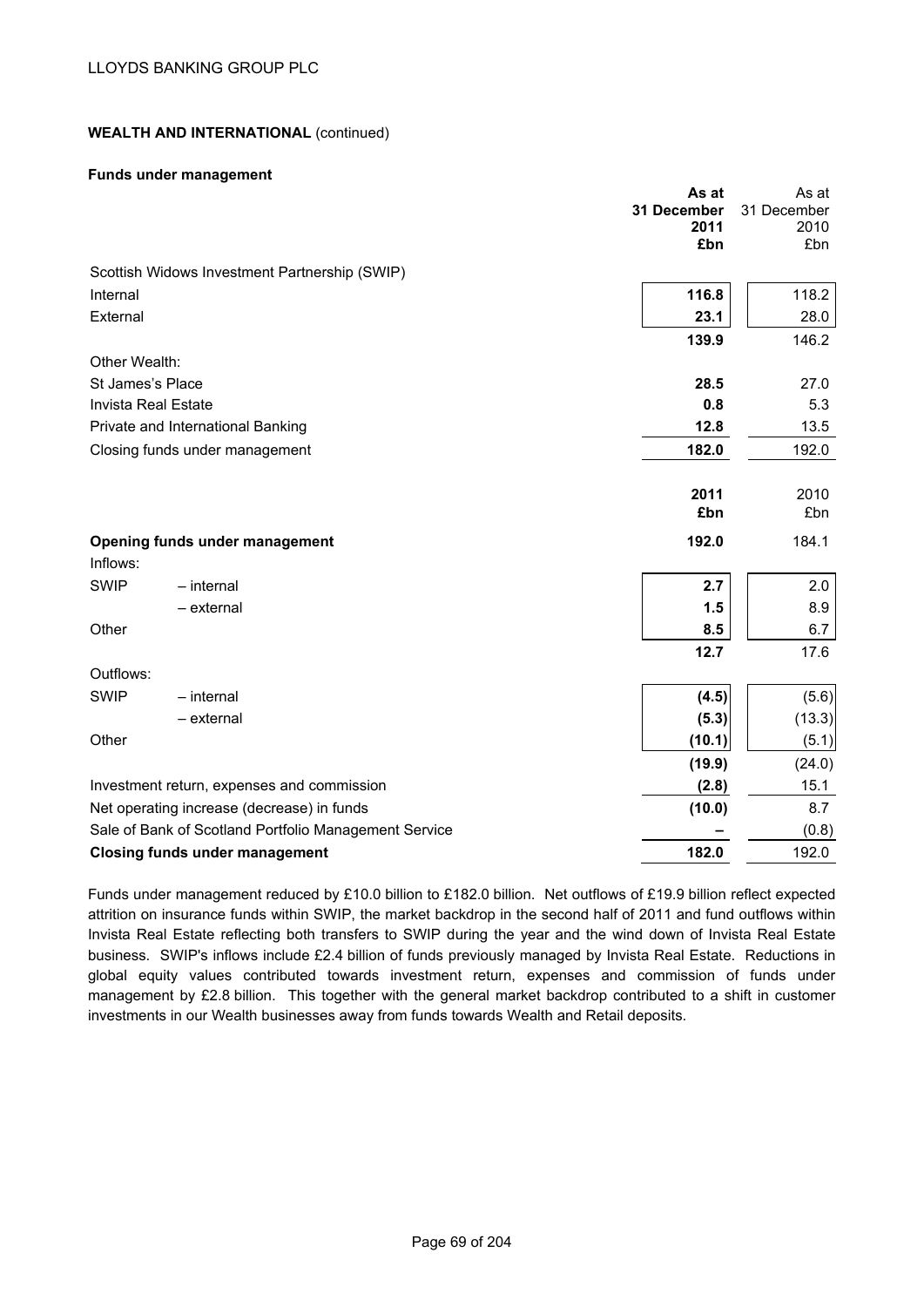## **WEALTH AND INTERNATIONAL** (continued)

### **International**

|                                                                 | 2011     | $2010^{1}$ | Change |
|-----------------------------------------------------------------|----------|------------|--------|
|                                                                 | £m       | £m         | ℅      |
| Net interest income                                             | 474      | 754        | (37)   |
| Other income                                                    | 207      | 142        | 46     |
| Effects of liability management, volatile items and asset sales |          |            |        |
| <b>Total income</b>                                             | 681      | 896        | (24)   |
| Costs:                                                          |          |            |        |
| Operating expenses                                              | (493)    | (489)      | (1)    |
| Other costs                                                     | -        |            |        |
|                                                                 | (493)    | (489)      | (1)    |
| Trading surplus                                                 | 188      | 407        | (54)   |
| Impairment                                                      | (4, 510) | (5,942)    | 24     |
| Share of results of joint ventures and associates               | 3        | (7)        |        |
| Loss before tax and fair value unwind                           | (4, 319) | (5, 542)   | 22     |
| Impairment as a % of average advances                           | 8.43%    | 10.30%     |        |
| Cost: income ratio                                              | 72.4%    | 54.6%      |        |

<sup>1</sup> Incorporates the methodology changes outlined in the October 2011 announcement (New Allocation Methodologies for Funding Costs and Capital).

| Key balance sheet and other items | As at<br>31 Dec<br>2011<br>£bn | As at<br>31 Dec<br>2010<br>£bn | <b>Change</b><br>% |
|-----------------------------------|--------------------------------|--------------------------------|--------------------|
| Loans and advances to customers   | 35.3                           | 46.2                           | (24)               |
| Customer deposits                 | 14.8                           | 6.0                            |                    |
| <b>Total customer deposits</b>    | 50.1                           | 52.2                           | (4)                |
| Risk-weighted assets              | 39.5                           | 48.3                           | (18)               |

Within International, our key focus has been to strengthen the balance sheet through material and targeted reductions in non-core assets and diversifying sources of funding through international deposit raising. Loans and advances to customers reduced by 24 per cent (including £5.2 billion of net repayments and asset sales) and customer deposits increased by 147 per cent to £14.8 billion.

Loss before tax and fair value unwind reduced by £1,223 million to £4,319 million mainly as a result of a lower impairment charge, reflecting a reduction of £1,077 million in Ireland and £328 million in Australia.

Total income decreased by 24 per cent, but was 38 per cent lower in constant currency, reflecting lower interest-earning assets and the increased strain of lost earnings on higher impaired assets.

Operating expenses increased by 1 per cent. On constant currency terms, operating expenses reduced by 4 per cent reflecting cost saving initiatives across the International business, partly offset by the continued investment in International's on-line deposit business.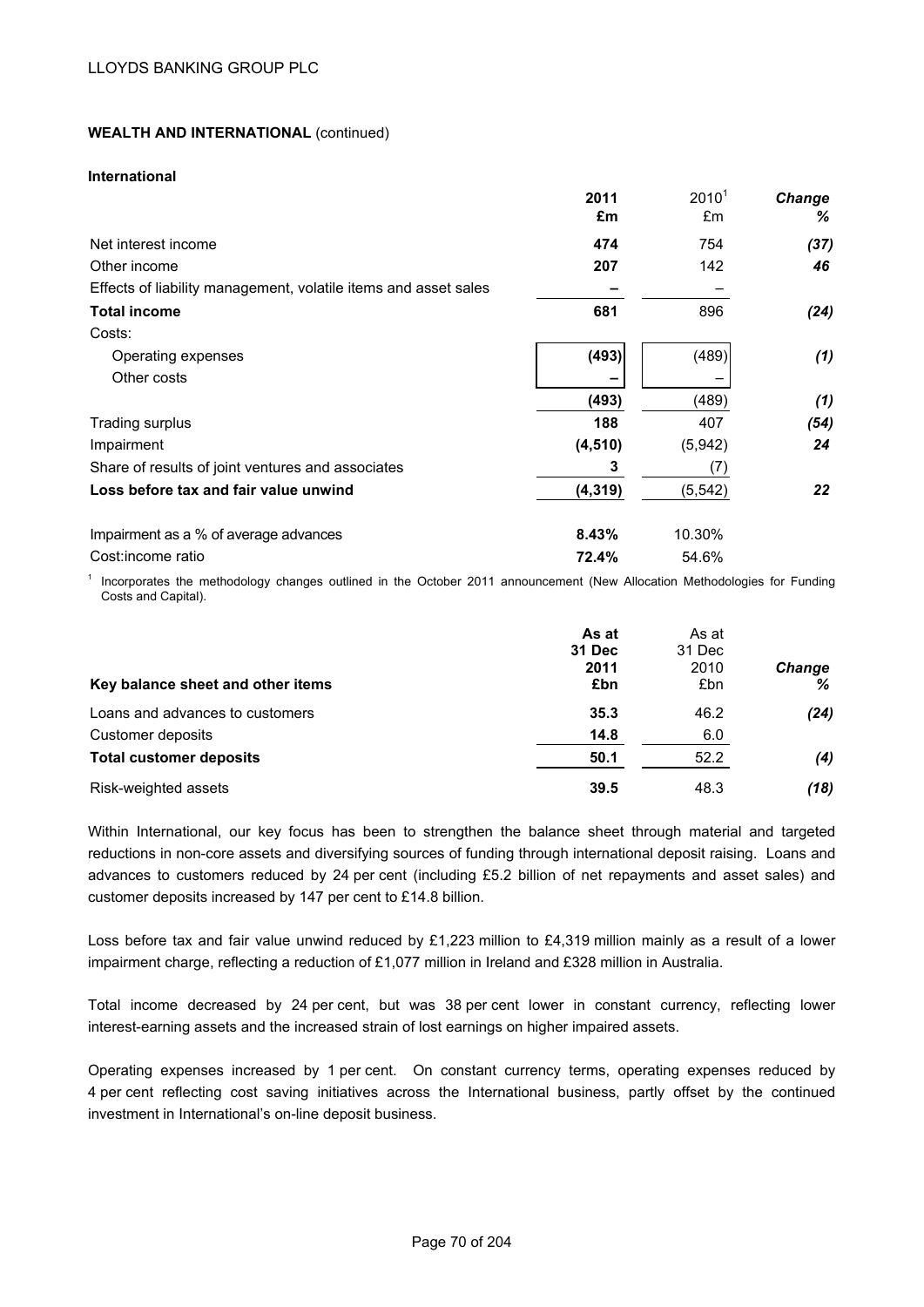# **WEALTH AND INTERNATIONAL** (continued)

The impairment charge and loans and advances to customers are summarised by key geography in the following table.

|                           |            | <b>Impairment charges</b> |             | <b>Loans and advances</b><br>to customers |
|---------------------------|------------|---------------------------|-------------|-------------------------------------------|
|                           | 2011<br>£m | 2010<br>£m                | 2011<br>£bn | 2010<br>£bn                               |
| Ireland                   | 3,187      | 4,264                     | 14.7        | 19.6                                      |
| Australia                 | 1,034      | 1,362                     | 8.1         | 12.3                                      |
| <b>Wholesale Europe</b>   | 204        | 210                       | 5.9         | 6.9                                       |
| Latin America/Middle East | 64         | 97                        | 0.4         | 0.6                                       |
| <b>Netherlands</b>        | 21         | 9                         | 6.2         | 6.8                                       |
|                           | 4,510      | 5,942                     | 35.3        | 46.2                                      |

The impairment charge reduced by £1,432 million, or 24 per cent, to £4,510 million due to reduced impairment charges in Ireland and Australia.

# **Balance sheet progress**

Net loans and advances to customers decreased by £10.9 billion or 24 per cent, to £35.3 billion due to net repayments of £5.2 billion across all businesses (including the sale of £1 billion of commercial real estate assets in Australia and New Zealand), further impairment provisions and foreign exchange movements of £0.8 billion. The division is focused on de-risking and right-sizing the balance sheet, focusing on key Group relationships, as well as reducing concentrations in Commercial Real Estate.

Risk weighted assets decreased by £8.8 billion or 18 per cent, to £39.5 billion reflecting lower asset balances and further impairment provisions and foreign exchange rate movements. This is partly offset by an increase in risk weighted assets to cover further deterioration in the Irish housing market and other credit risk model changes which impact risk weighted assets.

Customer deposits increased by £8.8 billion to £14.8 billion driven by continued strong performance within our International on-line deposit business.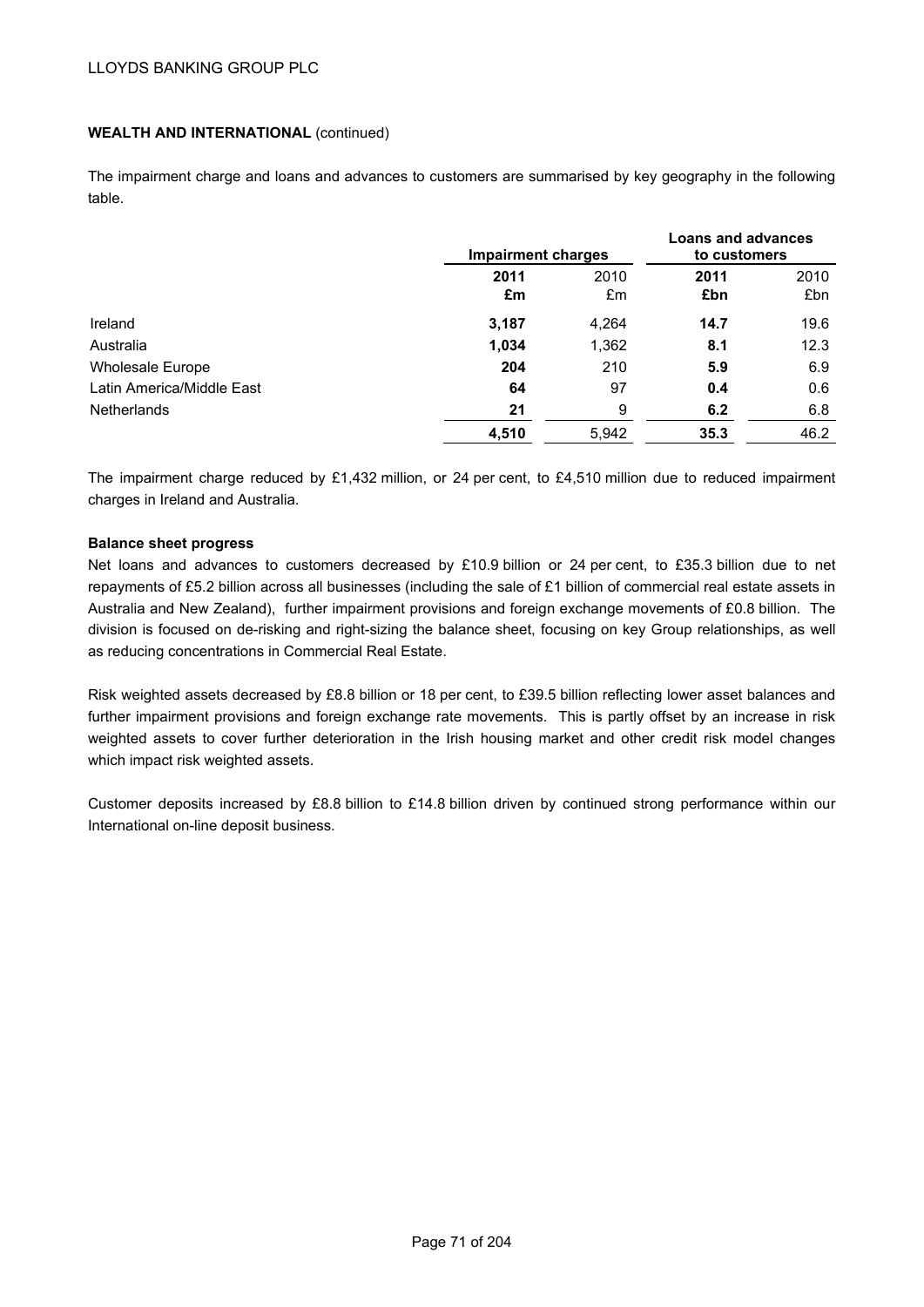THIS PAGE IS INTENTIONALLY LEFT BLANK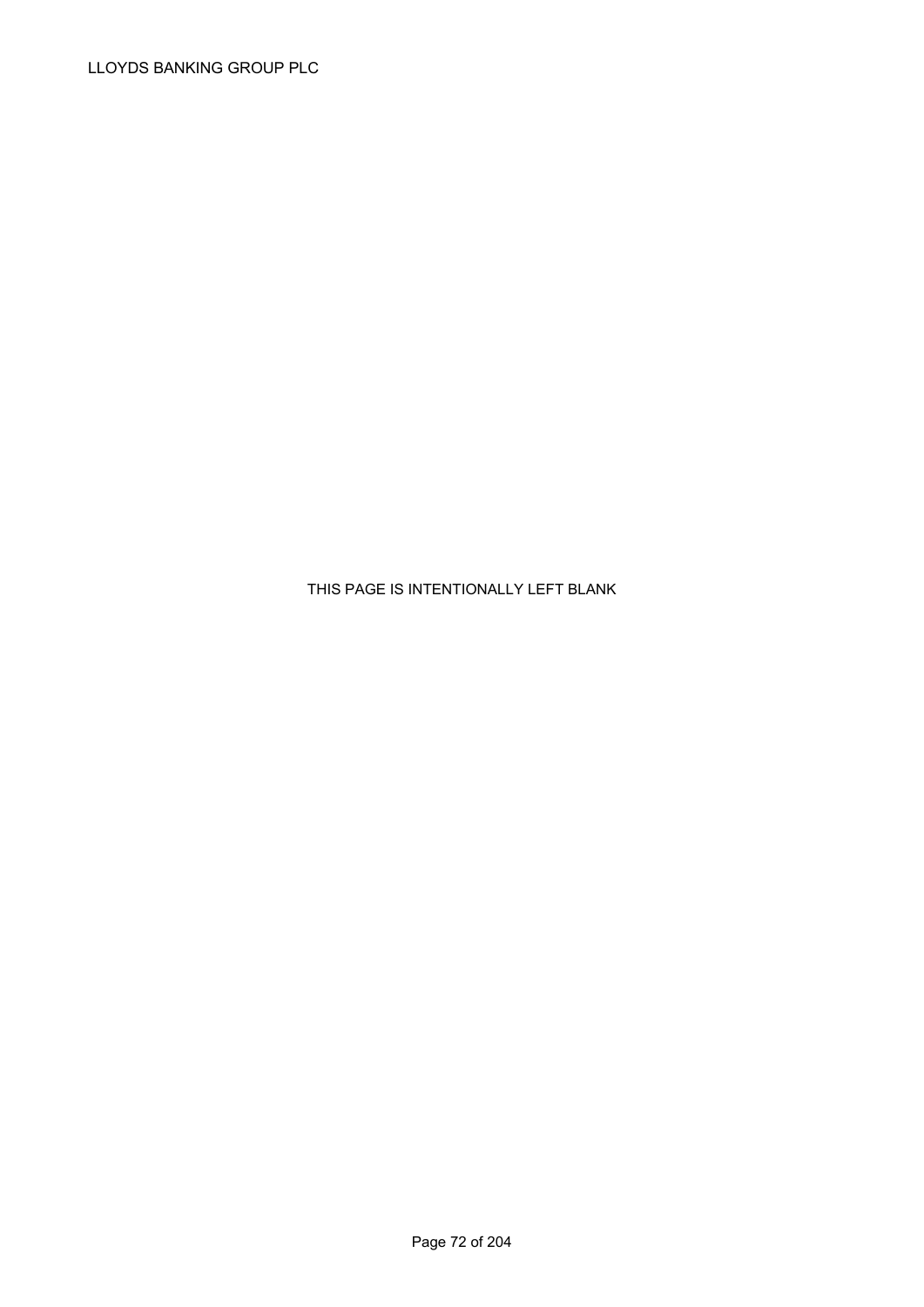#### **INSURANCE**

# **Key highlights**

- **Profit before tax increased by 7 per cent**. In 2010 income was reduced by a non-recurring charge of £70 million in respect of the Group's decision to cease writing new payment protection insurance (PPI) business. Excluding this charge profit before tax and fair value unwind increased by 2 per cent in 2011.
- **Total income, net of insurance claims, increased by 2 per cent**, (reduction of 1 per cent excluding the £70 million charge in 2010). This is attributable to strong sales of corporate pensions through the intermediary channel and the continued change in new business mix within Life, Pensions and Investments UK (LP&I UK) towards more profitable protection business reflecting a focus on meeting customer needs in an area where there is a general level of under provision in the UK. Improved claims experience within General Insurance which has been offset by lower PPI related income is also a significant contributor to this.
- **Operating expenses and other costs decreased by 5 per cent** due mainly to a continued focus on cost management and delivery of integration cost savings, partly offset by an additional charge in relation to an industry wide Financial Services Compensation Scheme (FSCS) levy in 2011.
- **LP&I UK EEV new business margin increased to 4.2 per cent from 3.7 per cent in 2010.** The improvement reflects the growth in protection sales and the business ceasing to write certain low margin products in 2010. The Internal Rate of Return (IRR) on new business remains in excess of 16 per cent.
- LP&I UK sales of £10,219 million (PVNBP) reduced by 1 per cent, partly reflecting the continuing change in mix towards protection products to meet customer protection needs, which generate a lower PVNBP compared to investments but generate a higher new business profit. Sales through our Intermediary channel have increased by 20 per cent to £6,415 million reflecting strong sales of Corporate Pensions.
- **General Insurance profits increased by 21 per cent to £497 million** primarily due to lower freeze and unemployment claims year on year offset by lower income resulting from the Group ceasing to write new PPI business in 2010.
- **Capital management initiatives in 2011 have resulted in £2.3 billion** mitigation of the potential impact of Capital Requirements Directive 4 (CRD lV). The capital position of the UK life insurance group under the Insurance Groups Directive (IGD) remains strong with an estimated capital surplus of £3.7 billion.
- **Scottish Widows** was awarded Defined Contribution (Bundled Services) Provider of the Year in the Pension and Investment Provider Awards 2011 and Best Group Pension Provider in the Corporate Adviser Awards 2012.
- **Against its strategic objectives,** Insurance has focused on removing duplication to simplify the business and is improving customer insight to support responsiveness to changing customer needs. LP&I (UK) has built upon successful sales force integration and single bancassurance proposition launch to deliver a number of further improvements to its operations and capability. General Insurance has improved customer experience by the introduction of a single telephony and e-commerce platform across all brands.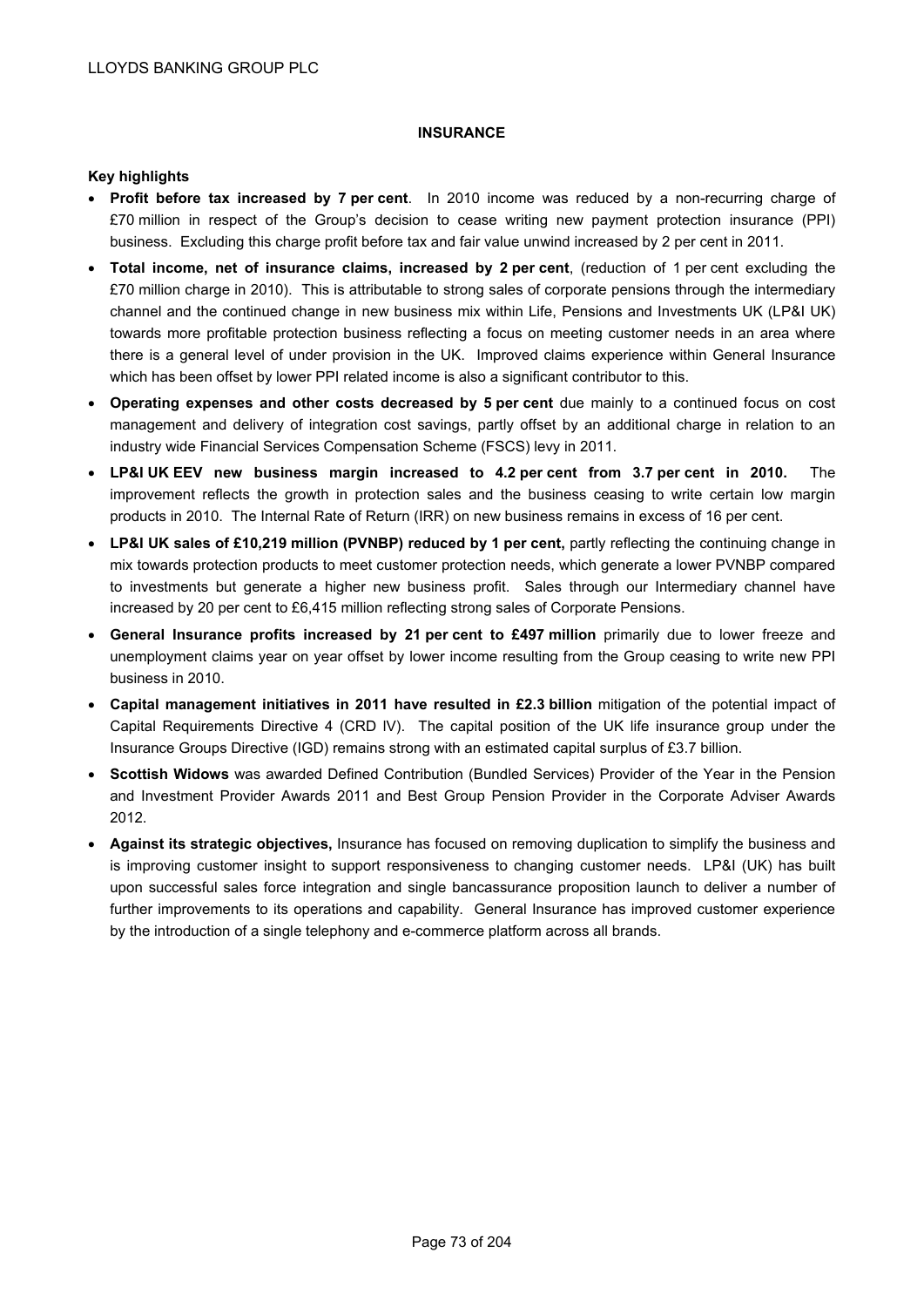|                                                                                                         | 2011<br>£m | $2010^{1}$<br>£m                                                                                                                                                                                                                     | Change<br>℅    |
|---------------------------------------------------------------------------------------------------------|------------|--------------------------------------------------------------------------------------------------------------------------------------------------------------------------------------------------------------------------------------|----------------|
| Net interest income                                                                                     |            |                                                                                                                                                                                                                                      |                |
|                                                                                                         | (67)       | (39)                                                                                                                                                                                                                                 | (72)           |
| Other income                                                                                            | 2,687      | 2,799                                                                                                                                                                                                                                | (4)            |
| Effects of liability management, volatile items and asset sales                                         |            | 15                                                                                                                                                                                                                                   |                |
| <b>Total income</b>                                                                                     | 2,620      | 2,775                                                                                                                                                                                                                                | (6)            |
| Insurance claims                                                                                        | (343)      | (542)                                                                                                                                                                                                                                | 37             |
| Total income, net of insurance claims                                                                   | 2,277      | 2,233                                                                                                                                                                                                                                | $\overline{2}$ |
| Costs:                                                                                                  |            |                                                                                                                                                                                                                                      |                |
| Operating expenses                                                                                      | (805)      | (854)                                                                                                                                                                                                                                | 6              |
| Other $costs2$                                                                                          | (7)        |                                                                                                                                                                                                                                      |                |
|                                                                                                         | (812)      | (854)                                                                                                                                                                                                                                | 5              |
| Share of results of joint ventures and associates                                                       |            | (10)                                                                                                                                                                                                                                 |                |
| Profit before tax and fair value unwind                                                                 | 1,465      | 1,369                                                                                                                                                                                                                                | $\overline{7}$ |
| Fair value unwind                                                                                       | (43)       | (43)                                                                                                                                                                                                                                 |                |
| <b>Profit before tax</b>                                                                                | 1,422      | 1,326                                                                                                                                                                                                                                | $\overline{7}$ |
| Profit before tax and fair value unwind by business unit                                                |            |                                                                                                                                                                                                                                      |                |
| Life, Pensions and Investments:                                                                         |            |                                                                                                                                                                                                                                      |                |
| UK business                                                                                             | 886        | 830                                                                                                                                                                                                                                  | 7              |
| European business                                                                                       | 82         | 127                                                                                                                                                                                                                                  | (35)           |
| General Insurance                                                                                       | 497        | 412                                                                                                                                                                                                                                  | 21             |
| Profit before tax and fair value unwind                                                                 | 1,465      | 1,369                                                                                                                                                                                                                                | $\overline{7}$ |
| EEV new business margin                                                                                 | 4.0%       | 3.5%                                                                                                                                                                                                                                 |                |
| Life, Pensions and Investments sales (PVNBP)                                                            | 10,662     | 10,828                                                                                                                                                                                                                               | (2)            |
| $1$ the concentration of the concentration of the concentration of the first $\bigwedge_{i=1}^{\infty}$ |            | <b>Alternative Contract Manager and State Advanced State Advanced State Advanced State Advanced Advanced Advanced Advanced Advanced Advanced Advanced Advanced Advanced Advanced Advanced Advanced Advanced Advanced Advanced Ad</b> |                |

<sup>1</sup> Incorporates the methodology changes outlined in the October 2011 announcement (New Allocation Methodologies for Funding Costs and Capital).

<sup>2</sup> Other costs include FSCS costs in 2011.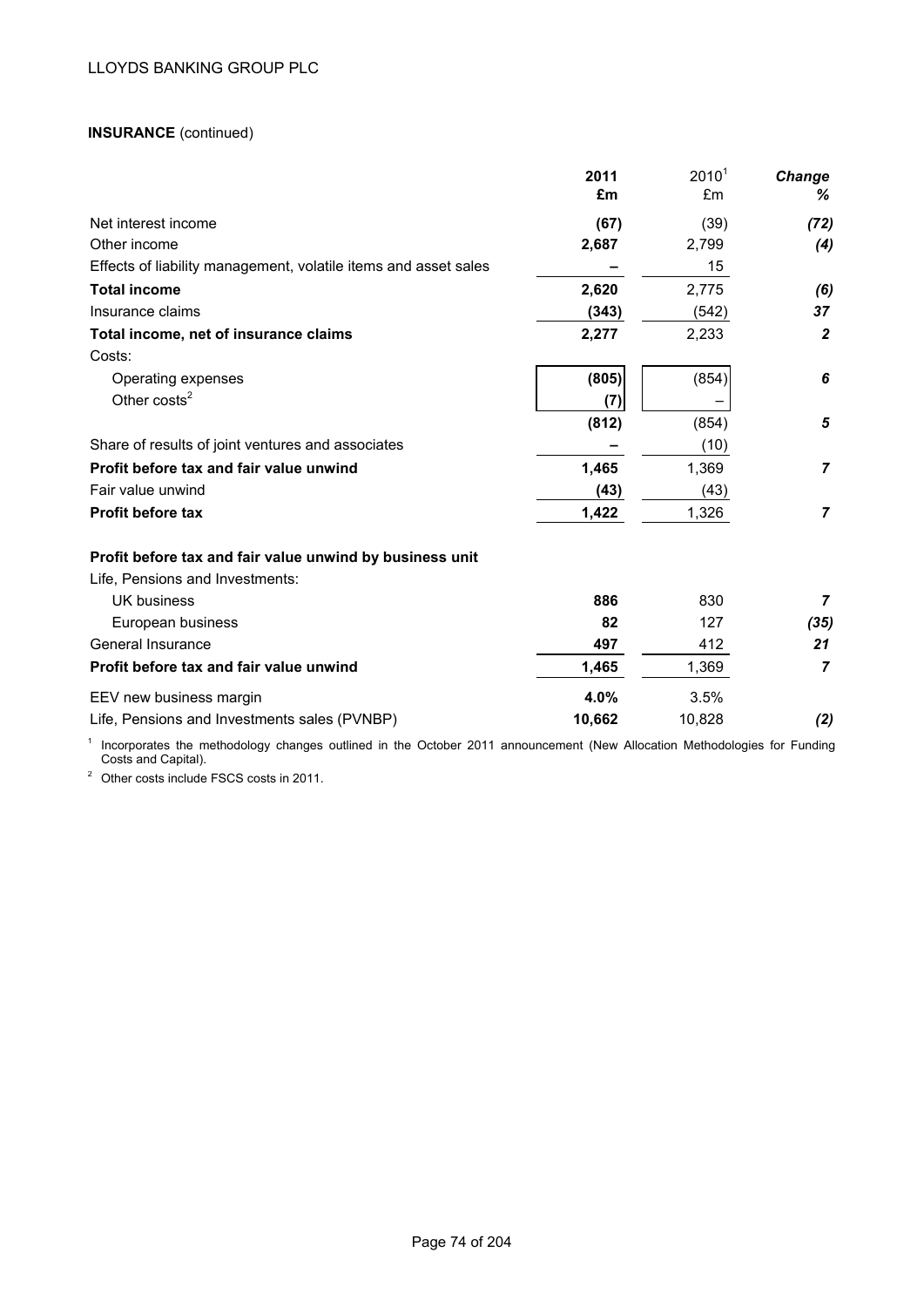| 2011<br>£m | $2010^{1}$<br>£m      | <b>Change</b><br>℅                         |
|------------|-----------------------|--------------------------------------------|
| (77)       | (47)                  | (64)                                       |
| 2,561      | 2,635                 | (3)                                        |
|            | 15                    |                                            |
| 2,484      | 2,603                 | (5)                                        |
| (343)      | (542)                 | 37                                         |
| 2,141      | 2,061                 | 4                                          |
|            |                       |                                            |
| (765)      | (813)                 | 6                                          |
| (7)        |                       |                                            |
|            |                       | 5                                          |
|            |                       |                                            |
| 1,369      | 1,238                 | 11                                         |
|            |                       |                                            |
| 1,326      | 1,195                 | 11                                         |
|            |                       | <b>Change</b>                              |
| £m         | £m                    | ℅                                          |
| 10         | 8                     | 25                                         |
|            | (772)<br>(43)<br>2011 | (813)<br>(10)<br>(43)<br>2010 <sup>1</sup> |

| Other income                                                    | 126  | 164  | (23) |
|-----------------------------------------------------------------|------|------|------|
| Effects of liability management, volatile items and asset sales |      |      |      |
| <b>Total income</b>                                             | 136  | 172  | (21) |
| Costs:                                                          |      |      |      |
| Operating expenses                                              | (40) | (41) |      |
| Other $costs2$                                                  |      |      |      |
|                                                                 | (40) | (41) | 2    |
| <b>Trading surplus</b>                                          | 96   | 131  | (27) |
| Impairment                                                      |      |      |      |
| Profit before tax and fair value unwind                         | 96   | 131  | (27) |
| Fair value unwind                                               |      |      |      |
| Profit before tax - non-core                                    | 96   | 131  | (27) |

<sup>1</sup> Incorporates the methodology changes outlined in the October 2011 announcement (New Allocation Methodologies for Funding Costs and Capital).

<sup>2</sup> Other costs include FSCS costs in 2011.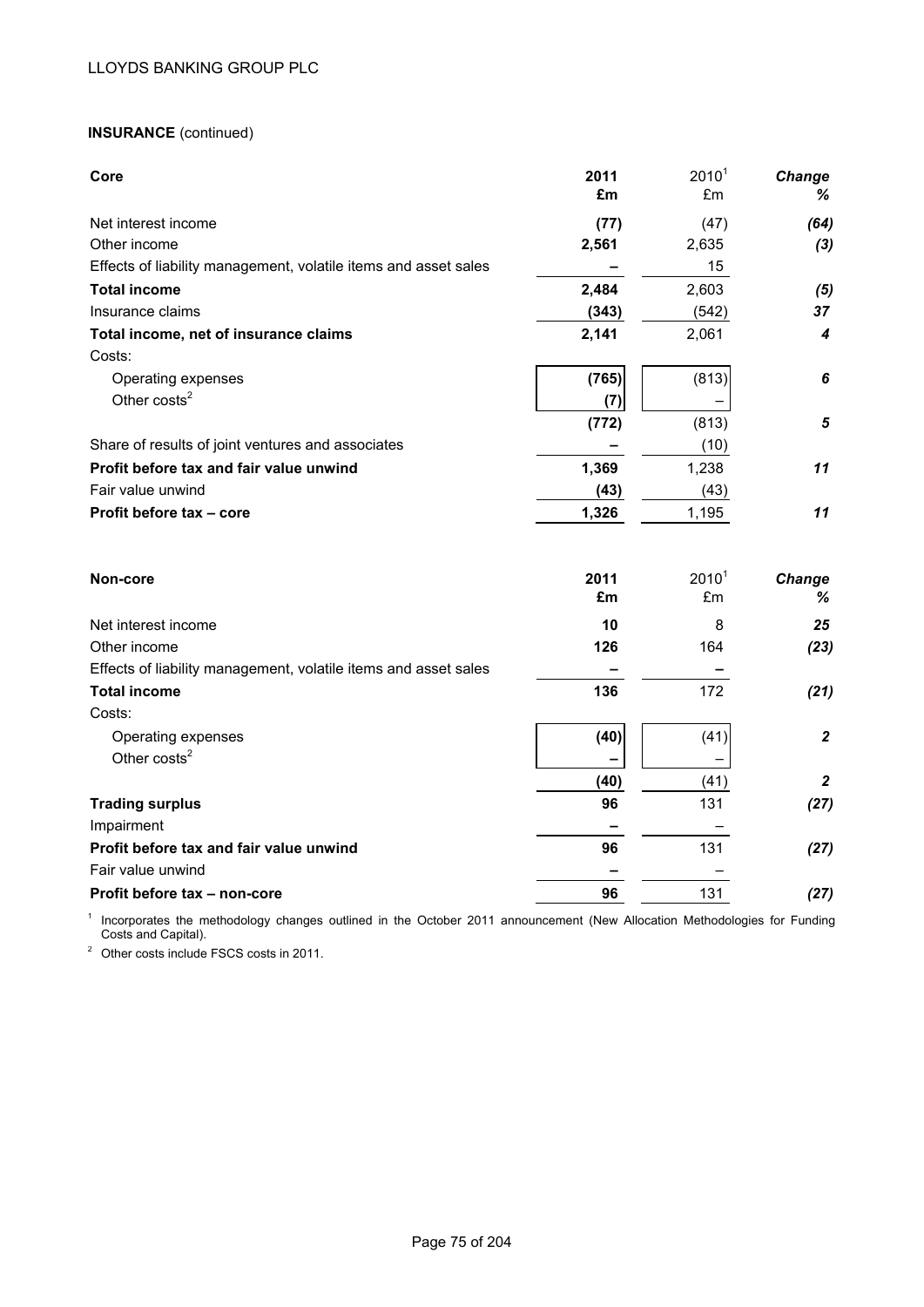### **Strategic Focus**

Insurance is a relationship business focused on helping our customers to protect themselves today whilst preparing for a secure financial future. Having renewed its strategic vision Insurance confirmed its objective to be the best Insurance business for customers.

### **Progress against strategic initiatives**

### *Reshaping the business*

In 2012, Insurance is being reshaped to run as one insurance business with a customer focused corporate and management structure. By operating as one business and actively managing the combined capital, Insurance expects to leverage significant benefits from risk diversification which will give further competitive advantage. Insurance continues to progress well with the implementation of Solvency II requirements.

The business continues to make good progress in improving the profitability of the customer focused product set. In 2011, the Life, Pensions and Investments EEV new business margin improved to 4.0 per cent (from 3.5 per cent in 2010) and the focus on value over volume will continue as Insurance grows a business that is focused on developing long-term relationships with customers. The General Insurance business also focuses on generating value with a targeted participation and underwriting strategy in attractive market segments and efficient and effective management of claims. This value is demonstrated by a combined ratio of 69 per cent in 2011.

Capital management initiatives in 2011 have resulted in £2.3 billion mitigation of the potential impact of CRD lV. This includes capital restructuring within the business that occurred in July 2011 which reduced the Group's estimated total core tier 1 impact of CRD lV by over £2 billion. Since 1 January 2010, the mitigation of the potential impact of CRD lV is estimated to be £4.6 billion in total.

In 2011 LP&I (UK) built upon the successful sales force integration and proposition launch to deliver a number of further improvements to its operational capability and cost effectiveness. These include in-sourcing life and pensions policies from a third party, the further consolidation of locations, delivery of new eCommerce capability for intermediaries and enhanced investment accounting capabilities through a single outsourced arrangement.

Within General Insurance significant improvements have been delivered in improving the customer experience through the delivery of combined claims and administration platforms.

# *Simplification*

Insurance continues to focus on cost reduction with costs decreasing by 5 per cent in 2011. Efficiencies have been achieved without compromising the quality of customer service and customer satisfaction ratings have remained robust across the division.

The Simplification programme will deliver further improvements through the provision of simpler systems and processes.

### *Investing in growth*

There is a focus on growth across the Insurance business to support our multi-brand strategy and to deliver sustainable growth in key markets.

A Group Strategic Initiative is investing in building lasting relationships with our bancassurance customers through the introduction of new advice models, enhanced products and access to new direct channels.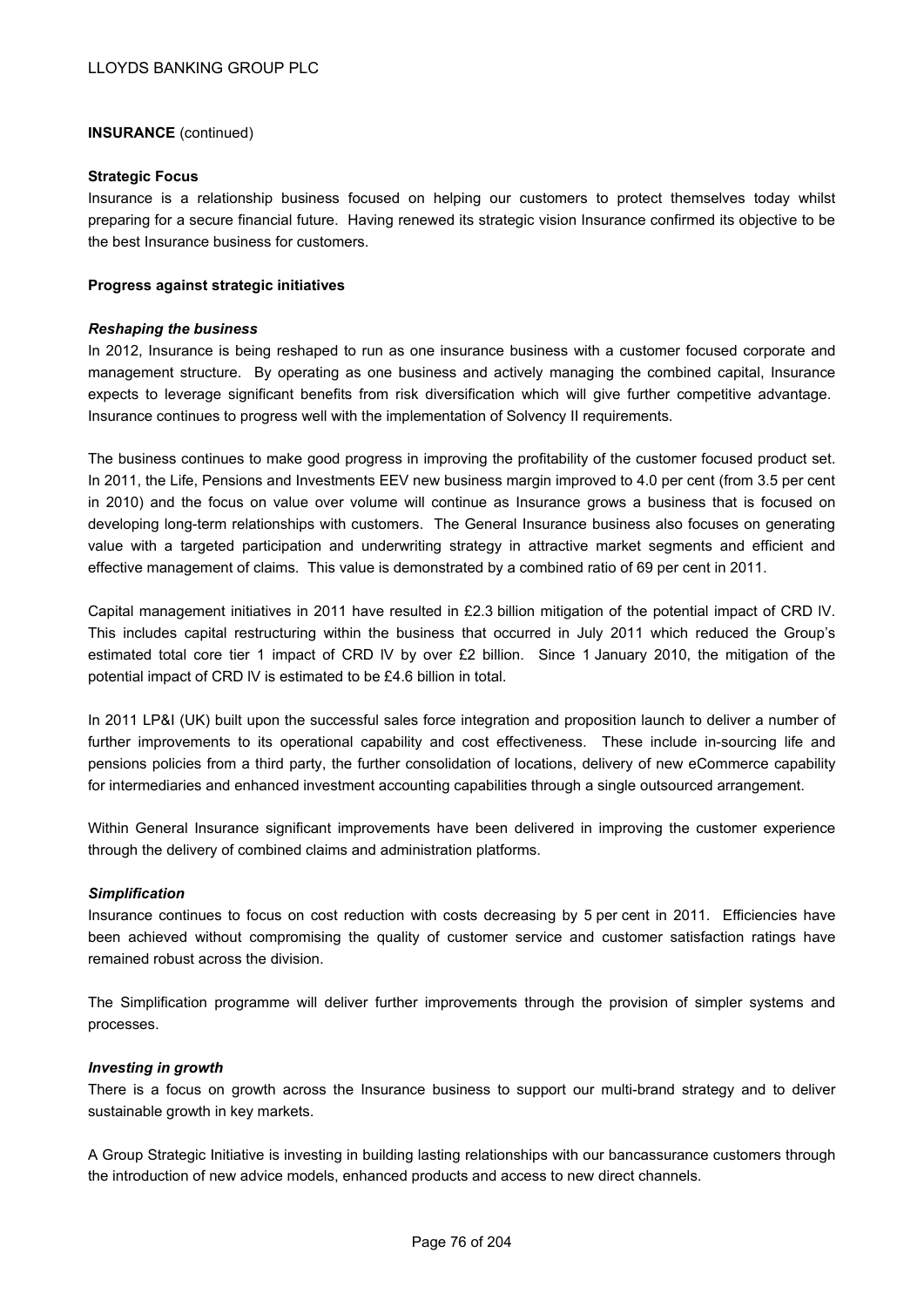Selective participation in the important Intermediary and Direct channels will be supported by investment in new and enhanced product propositions and improved channels to market.

In General Insurance, the strategy is focused around protecting and growing home insurance business whilst seeking to expand its role in other markets.

Strong and enduring relationships with distributors are essential to the success of the business. The business is working collaboratively with our colleagues across the Group to design and deliver value adding propositions aligned to channel customers' insurance needs. In the intermediary channel, it continues to support Independent Financial Advisers (IFAs) in their preparation for the Retail Distribution Review (RDR). Inevitably, as a result of RDR, some IFAs will choose to exit markets and therefore some customers will no longer receive advice from their IFAs. The business is committed to providing a direct proposition to maintain a high quality of service to these customers.

### **Life, Pensions and Investments**

### **UK Business**

|                                                          | 2011   | $2010^{1}$ | Change         |
|----------------------------------------------------------|--------|------------|----------------|
|                                                          | £m     | £m         | ℅              |
| Net interest income                                      | (62)   | (48)       | (29)           |
| Other income                                             | 1,458  | 1,408      | 4              |
| Total income                                             | 1,396  | 1,360      | 3              |
| Operating expenses                                       | (510)  | (530)      | 4              |
| Profit before tax and fair value unwind                  | 886    | 830        | 7              |
| Profit before tax and fair value unwind by business unit |        |            |                |
| New business profit $-$ insurance business <sup>2</sup>  | 382    | 332        | 15             |
| $-$ investment business <sup>2</sup>                     | (51)   | (65)       | 22             |
| Total new business profit                                | 331    | 267        | 24             |
| Existing business profit                                 | 539    | 611        | (12)           |
| Experience and assumption changes                        | 16     | (48)       |                |
| Profit before tax and fair value unwind                  | 886    | 830        | $\overline{7}$ |
| EEV new business margin (UK)                             | 4.2%   | 3.7%       |                |
| Life, Pensions and Investments sales (PVNBP)             | 10,219 | 10,316     | (1)            |

<sup>1</sup> Incorporates the methodology changes outlined in the October 2011 announcement (New Allocation Methodologies for Funding Costs and Capital).

<sup>2</sup> As required under IFRS, products are split between insurance and investment contracts depending on the level of insurance risk contained. For insurance contracts, the new business profit includes the net present value of profits expected to emerge over the lifetime of the contract, including profits anticipated in periods after the year of sale; for investment contracts the figure reflects the profit in the year of sale only, after allowing for the deferral of income and expenses. Consequently the recognition of profit from investment contracts is deferred relative to insurance contracts.

Life, Pensions and Investments (LP&I UK) delivered profit growth, before tax and fair value unwind, of £56 million, or 7 per cent. In 2010 income was reduced by a non-recurring charge of £70 million in respect of the Group's decision to cease writing new payment protection insurance (PPI) business which, although a General Insurance product, impacted LP&I as a result of the life cover contained within PPI contracts. Excluding this charge profit before tax and fair value unwind decreased by 2 per cent in 2011.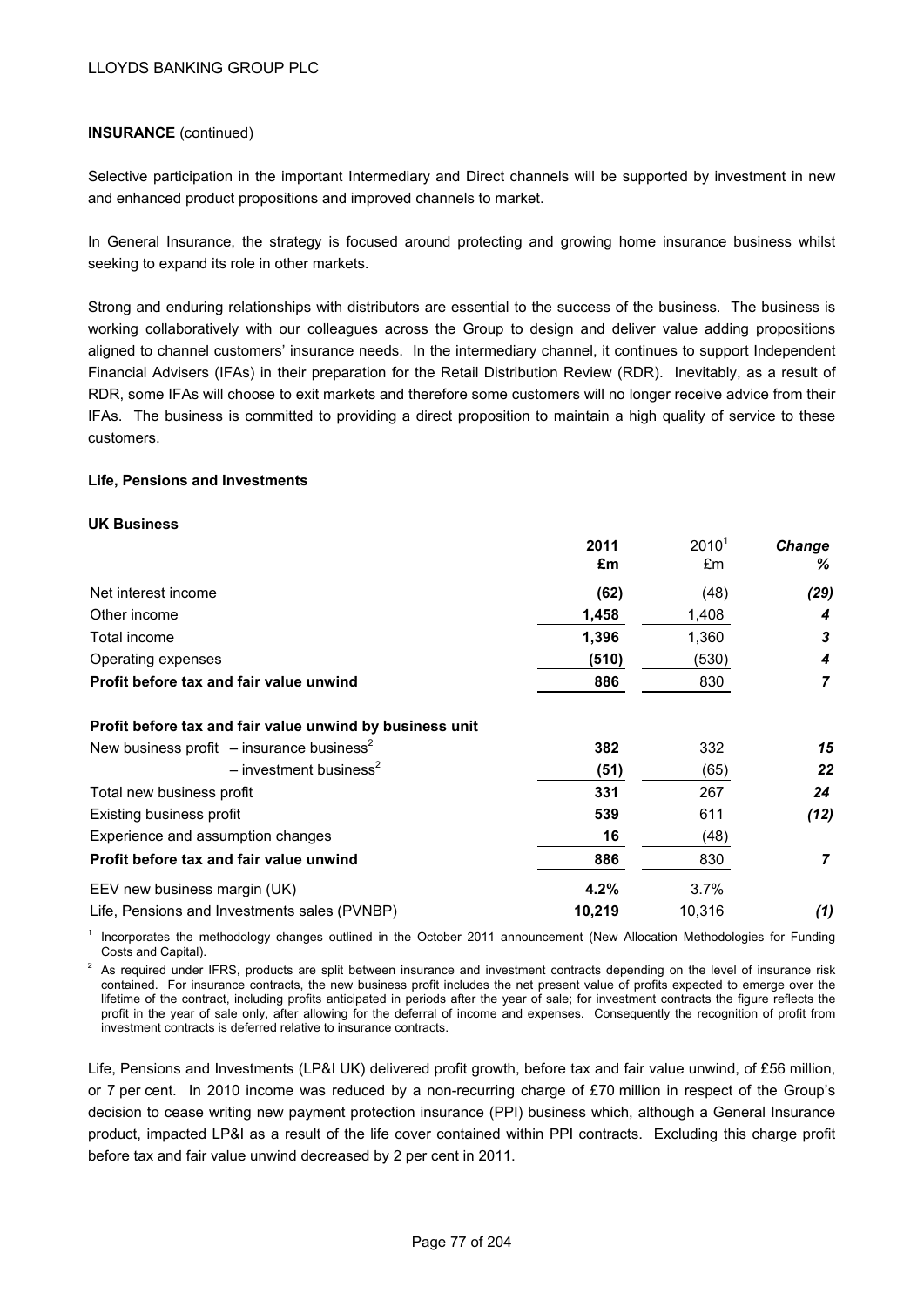Total new business profit increased by £64 million, or 24 per cent, to £331 million. The increase is primarily attributable to strong sales of corporate pensions through the intermediary channel, the continued growth of our protection business in the bancassurance channel as we help more customers and address the sizeable protection gap that exists in the UK and reduction in lower margin business following the launch of the integrated bancassurance proposition in June 2010.

LP&I UK margin on an EEV basis increased to 4.2 per cent in 2011 from 3.7 per cent in 2010. The improved margin reflects the strategic choices made in respect of product and channel propositions. The Internal Rate of Return (IRR) on new business remains in excess of 16 per cent.

Existing business profit has decreased by £72 million, or 12 per cent, to £539 million. The decrease predominantly reflects higher interest payments following capital restructuring initiatives, a reduction in the assumed rate of return, and lower levels of shareholder net assets following capital repatriation initiatives in 2010.

The net impact of experience variances and assumption changes has increased to a credit of £16 million in 2011 from a charge of £48 million in 2010. The benefit mainly reflects the absence of the £70 million charge taken in 2010 from the Group's decision to cease writing new PPI business.

The capital position of the UK life insurance companies remains robust. Following the legal entity reorganisation of the Insurance division in July 2011, there is now one insurance group reporting under the Insurance Groups Directive (IGD) with an estimated capital surplus of £3.7 billion. This compares with £1.3 billion and £1.6 billion for the Scottish Widows and HBOS Insurance groups, respectively, at the end of 2010.

### **European business**

Profit before tax decreased by £45 million, 35 per cent, to £82 million. The reduction is driven largely by a nonrecurring charge following clarification by the German regulator (BaFin) surrounding the deduction of tax and policy-holder distributions and experience and assumption charges.

The strategy is to secure value in the existing business, building on the relationship with its key distributor.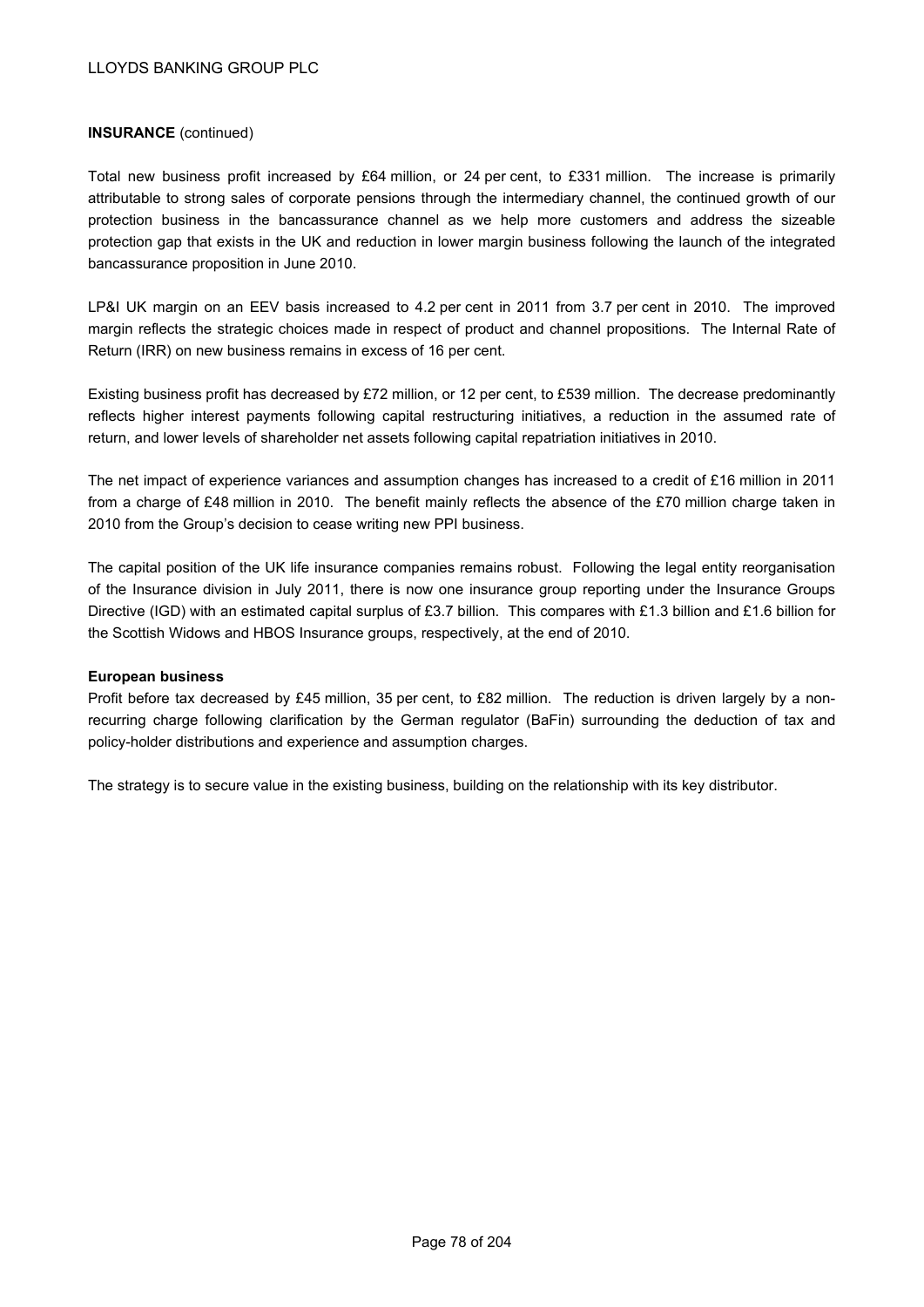### **New business**

An analysis of the present value of new business premiums for business written by the Insurance division, split between the UK and European Life, Pensions and Investments Businesses is given below:

### **Present Value of New Business Premiums (PVNBP)**

| Analysis by product                  | UK     | <b>Europe</b> | 2011<br><b>Total</b> | UK     | Europe | 2010<br>Total | Change |
|--------------------------------------|--------|---------------|----------------------|--------|--------|---------------|--------|
|                                      | £m     | £m            | £m                   | £m     | £m     | £m            | ℅      |
| Protection                           | 708    | 53            | 761                  | 574    | 56     | 630           | 21     |
| Payment protection                   | 21     |               | 21                   | 70     |        | 70            | (70)   |
| Savings and investments              | 1,133  | 246           | 1,379                | 1,617  | 315    | 1,932         | (29)   |
| Individual pensions<br>Corporate and | 1,480  | 144           | 1,624                | 1,606  | 141    | 1,747         | (7)    |
| other pensions                       | 4,423  |               | 4,423                | 2,750  |        | 2,750         | 61     |
| Retirement income                    | 747    |               | 747                  | 889    |        | 889           | (16)   |
| Managed fund business                | 116    |               | 116                  | 177    |        | 177           | (34)   |
| Life and pensions                    | 8,628  | 443           | 9,071                | 7,683  | 512    | 8,195         | 11     |
| <b>OEICs</b>                         | 1,591  |               | 1,591                | 2,633  |        | 2,633         | (40)   |
| Total                                | 10,219 | 443           | 10,662               | 10,316 | 512    | 10,828        | (2)    |
| Analysis by channel                  |        |               |                      |        |        |               |        |
| Intermediary                         | 6,415  | 443           | 6,858                | 5,365  | 512    | 5,877         | 17     |
| <b>Bancassurance</b>                 | 3,216  |               | 3,216                | 4,432  |        | 4,432         | (27)   |
| Direct                               | 588    |               | 588                  | 519    |        | 519           | 13     |
| Total                                | 10,219 | 443           | 10,662               | 10,316 | 512    | 10,828        | (2)    |

Total sales (PVNBP) have reduced by 2 per cent to £10,662 million. New business margins have improved to 4.0 per cent in 2011 from 3.5 per cent in 2010. This partly reflects the launch of the integrated bancassurance proposition in June 2010 which has resulted in a change in mix away from higher single premium savings products towards lower premium, higher margin, protection business.

Despite the reduction in sales total new business profit within LP&I UK increased by £64 million, or 24 per cent, to £331 million.

Sales (PVNBP), excluding OEICs have increased by 11 per cent, and although OEIC sales have decreased by 40 per cent the new business margin on these sales has increased, reflecting the focus on value over volume.

Within the intermediary channel the increase in sales of £981 million, or 17 per cent, mainly reflects strong sales of corporate pensions in LP&I UK. The increase in sales has been achieved whilst maintaining the new business margin on corporate pension business.

In the bancassurance channel the reduction in sales reflects a change in mix away from savings products which generate a higher PVNBP towards protection business, which although more profitable, generates lower PVNBP. Sales of savings products have been particularly affected by recent stock market turbulence and lower consumer confidence, particularly in the second half of the year. Despite the reduction in PVNBP there was an increase in new business profit largely as a result of the increase in protection sales reflecting success in helping customers address their protection needs. As previously communicated in the Group Strategic review the business will continue to focus on meeting the insurance and investment needs of the Group's existing customers.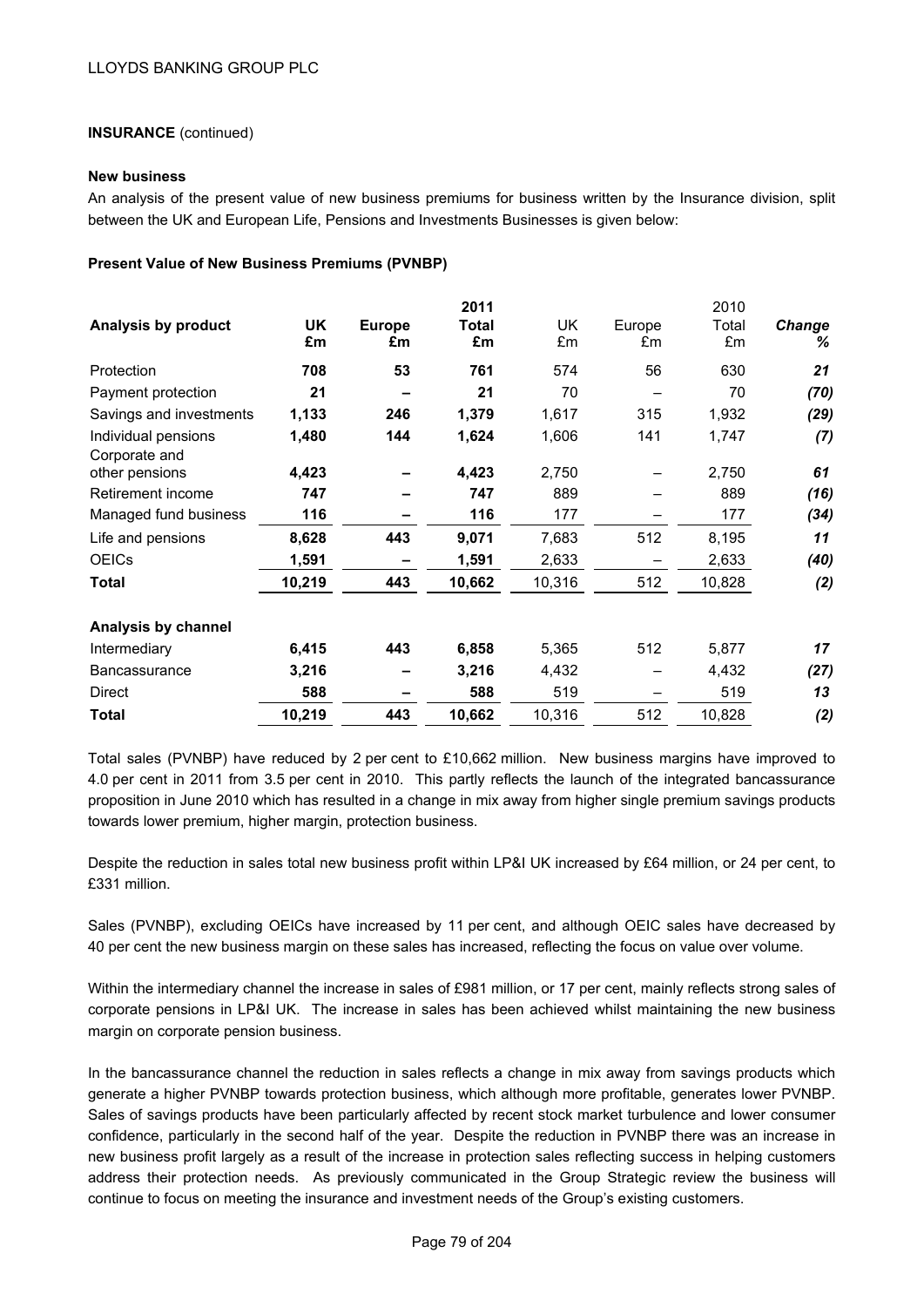The direct channel, although relatively small at this time, is performing well and is being developed for future growth. This channel will become even more important following the introduction of RDR.

### **Funds under management**

The table below shows the funds of the Life, Pensions and Investment companies within the Insurance division. These funds are predominantly managed within the Group by the Wealth and International division.

| Opening funds under management<br>133.1<br><b>UK business</b><br>Premiums<br>10.1<br>Claims and surrenders<br>(14.6)<br>Net outflow of business<br>(4.5)<br>Investment return, expenses and commission<br>(0.2)<br>Other movements <sup>1</sup><br><b>Net movement</b><br>(4.7)<br><b>European business</b><br>Net movement<br>(0.5)<br>Dividends and capital repatriation<br>(0.3)<br><b>Closing funds under management</b><br>127.6<br>Managed by the Group<br>103.4 |                          | 2011<br>£bn | 2010<br>£bn |
|------------------------------------------------------------------------------------------------------------------------------------------------------------------------------------------------------------------------------------------------------------------------------------------------------------------------------------------------------------------------------------------------------------------------------------------------------------------------|--------------------------|-------------|-------------|
|                                                                                                                                                                                                                                                                                                                                                                                                                                                                        |                          |             | 122.1       |
|                                                                                                                                                                                                                                                                                                                                                                                                                                                                        |                          |             |             |
|                                                                                                                                                                                                                                                                                                                                                                                                                                                                        |                          |             | 11.2        |
|                                                                                                                                                                                                                                                                                                                                                                                                                                                                        |                          |             | (14.9)      |
|                                                                                                                                                                                                                                                                                                                                                                                                                                                                        |                          |             | (3.7)       |
|                                                                                                                                                                                                                                                                                                                                                                                                                                                                        |                          |             | 10.5        |
|                                                                                                                                                                                                                                                                                                                                                                                                                                                                        |                          |             | 4.3         |
|                                                                                                                                                                                                                                                                                                                                                                                                                                                                        |                          |             | 11.1        |
|                                                                                                                                                                                                                                                                                                                                                                                                                                                                        |                          |             |             |
|                                                                                                                                                                                                                                                                                                                                                                                                                                                                        |                          |             | 0.4         |
|                                                                                                                                                                                                                                                                                                                                                                                                                                                                        |                          |             | (0.5)       |
|                                                                                                                                                                                                                                                                                                                                                                                                                                                                        |                          |             | 133.1       |
|                                                                                                                                                                                                                                                                                                                                                                                                                                                                        |                          |             | 109.3       |
|                                                                                                                                                                                                                                                                                                                                                                                                                                                                        | Managed by third parties | 24.2        | 23.8        |
| 127.6<br><b>Closing funds under management</b>                                                                                                                                                                                                                                                                                                                                                                                                                         |                          |             | 133.1       |

 $1$  Other movements in funds under management incorporates alignment changes and the inclusion of managed pension funds.

The net outflow of business is primarily a result of the move in sales away from savings products which generate large single premiums, caused in part by more difficult economic conditions for long-term savings and the run-off of the in-force book.

The key drivers of investment return are equity and gilt movements. In the year UK equity markets fell 3 per cent and European markets fell 15 per cent while gilt markets increased by 16 per cent. In 2010 both equities and gilts performed strongly, creating large investment gains.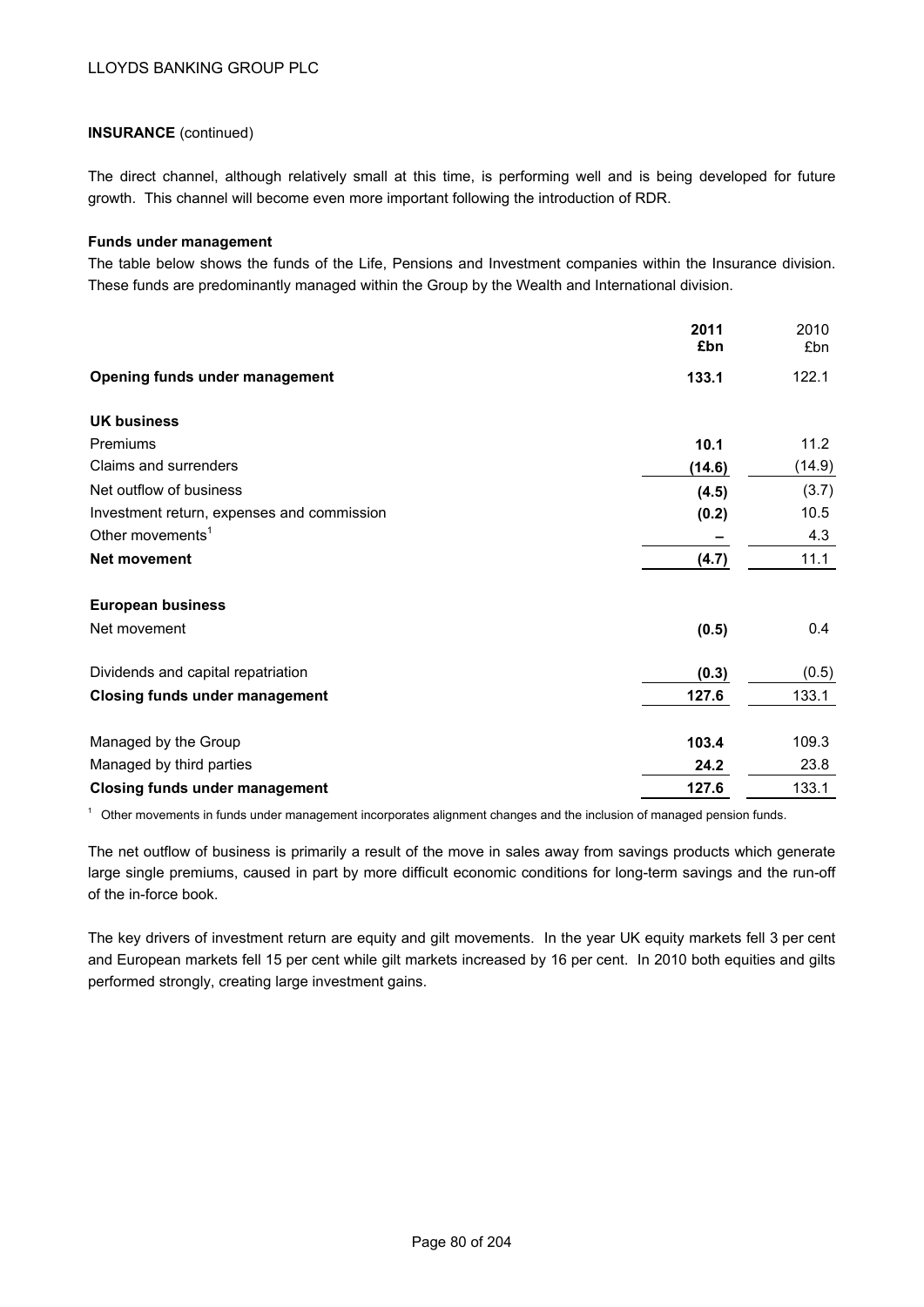### **Maturity profile of in-force business**

The table below shows the profile of the Value of In-Force (VIF) asset recognised on the IFRS balance sheet based on the date when the profit is expected to emerge.

|      | VIF                         |             |                | VIF emergence in years (%) |             |            |
|------|-----------------------------|-------------|----------------|----------------------------|-------------|------------|
| 2011 | <b>Total</b><br>£m<br>5,247 | $0-5$<br>37 | $6 - 10$<br>24 | $11 - 15$<br>16            | 16-20<br>10 | > 20<br>13 |
| 2010 | 5,898                       | 36          | 23             | 16                         | 10          | 15         |

The total VIF has decreased from 2010 to 2011. The increase in VIF from new business has been more than offset by a combination of the expected run-off in VIF on in-force business, the reduction in VIF from market volatility (particularly on equities) and the change in assumptions used in the calculation of the VIF over the year.

The profile of the emergence of VIF in future years show that almost 40 per cent of the VIF is expected to be released within 5 years, with nearly 80 per cent expected to be released within 15 years.

#### **General Insurance**

|                                                         | 2011  | $2010^{1}$ | <b>Change</b> |
|---------------------------------------------------------|-------|------------|---------------|
|                                                         | £m    | £m         | %             |
| Home insurance                                          | 857   | 862        | (1)           |
| Payment protection insurance                            | 125   | 253        | (51)          |
| Other                                                   | 53    | 70         | (24)          |
| Net operating income                                    | 1,035 | 1,185      | (13)          |
| Claims paid on insurance contracts (net of reinsurance) | (343) | (542)      | 37            |
| Operating income, net of claims                         | 692   | 643        | 8             |
| Operating expenses                                      | (195) | (221)      | 12            |
| Share of results of joint ventures and associates       |       | (10)       |               |
| Profit before tax and fair value unwind                 | 497   | 412        | 21            |
| Combined ratio                                          | 69%   | 79%        |               |

<sup>1</sup> Incorporates the methodology changes outlined in the October 2011 announcement (New Allocation Methodologies for Funding Costs and Capital).

Profit before tax and fair value unwind from General Insurance increased by 21 per cent to £497 million. The increase was primarily due to improved PPI claims experience from the run off of this business line, the absence of severe weather related claims as experienced in 2010 and lower expenses. As a result of these factors the combined ratio has improved to 69 per cent.

Total income for home insurance was broadly unchanged from 2010 at £857 million and reflects the maturity and competitiveness of the market.

Claims of £343 million were 37 per cent lower than in 2010, mainly due to improved claims experience as a result of the run off of the PPI business and lower unemployment claims and lower property claims following the freeze events that impacted January and December 2010.

Operating expenses decreased by £26 million, or 12 per cent, to £195 million primarily as a result of further delivery of integration savings and a continued focus on cost management.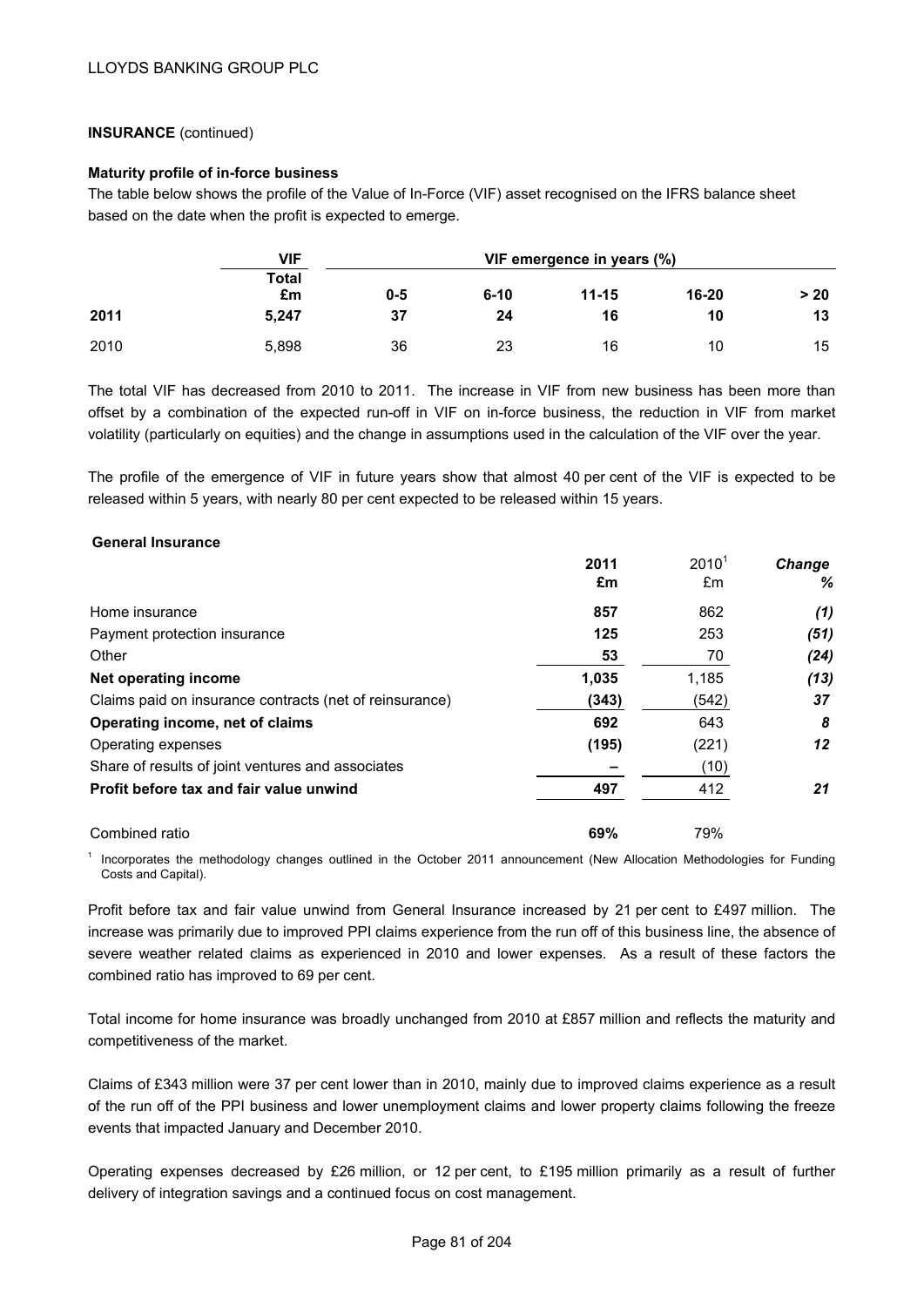## **GROUP OPERATIONS**

|                                                   | 2011<br>£m | $2010^{1.2}$<br>£m | <b>Change</b><br>% |
|---------------------------------------------------|------------|--------------------|--------------------|
| Total income                                      | 42         | (12)               |                    |
| Direct costs:                                     |            |                    |                    |
| Information technology                            | (1,031)    | (1, 204)           | 14                 |
| Operations                                        | (596)      | (656)              | 9                  |
| Property                                          | (909)      | (966)              | 6                  |
| Sourcing                                          | (56)       | (58)               | 3                  |
| Support functions                                 | (73)       | (89)               | 18                 |
|                                                   | (2,665)    | (2,973)            | 10                 |
| Result before recharges to divisions              | (2,623)    | (2,985)            | 12                 |
| Total net recharges to divisions                  | 2,567      | 2,930              | (12)               |
| Share of results of joint ventures and associates |            | 3                  |                    |
| Loss before tax                                   | (56)       | (52)               | (8)                |

<sup>1</sup> Incorporates the methodology changes outlined in the October 2011 announcement (New Allocation Methodologies for Funding Costs and Capital).

 $2$  2010 comparative figures have also been amended to reflect the centralisation of operations across the Group as part of the integration programme. To ensure a fair comparison of 2011 performance, 2010 direct costs have been changed with an equivalent offsetting adjustment in recharges to divisions.

# **Strategy**

Group Operations aim is to be a world class operations business whilst ensuring value through cost and process efficiency. This will be achieved by providing excellent technology and effective process to support the businesses; driving simplification, automation and continuous improvement; developing world class operations, leadership and capability; and maintaining strong controls to protect the Group.

The success of the Integration programme in delivering a platform and single set of processes now enables the Group to commence its Simplification programme as part of the Group Strategic transformational journey. The Simplification programme is well underway and is now targeting cost savings of £1.7 billion in 2014 as well as improving service and the customer experience. Group Operations will play a major part in the whole programme but particularly through sourcing, end to end processes, and property initiatives.

Sourcing: we will optimise our demand management, simplify specifications and further strengthen our supplier relationships, reducing the number of suppliers to the Group from around 18,000 to under 10,000, and further focus on a core group of lead suppliers to achieve approximately a 15 per cent saving on addressable spend.

End to end processes: we will conduct an end-to-end redesign of our processes, which will include significant process automation, simplifying processes for our staff, increasing accuracy, and reducing complaints. This will result in more time to serve customers, generate sales, and create an improved customer experience.

Property: we will further consolidate the Group's property portfolio, enabled by the delivery of process and efficiency savings from the Simplification programme.

Group Operations will also play a key role in delivering the technical expertise and support for the other Group Strategic initiatives.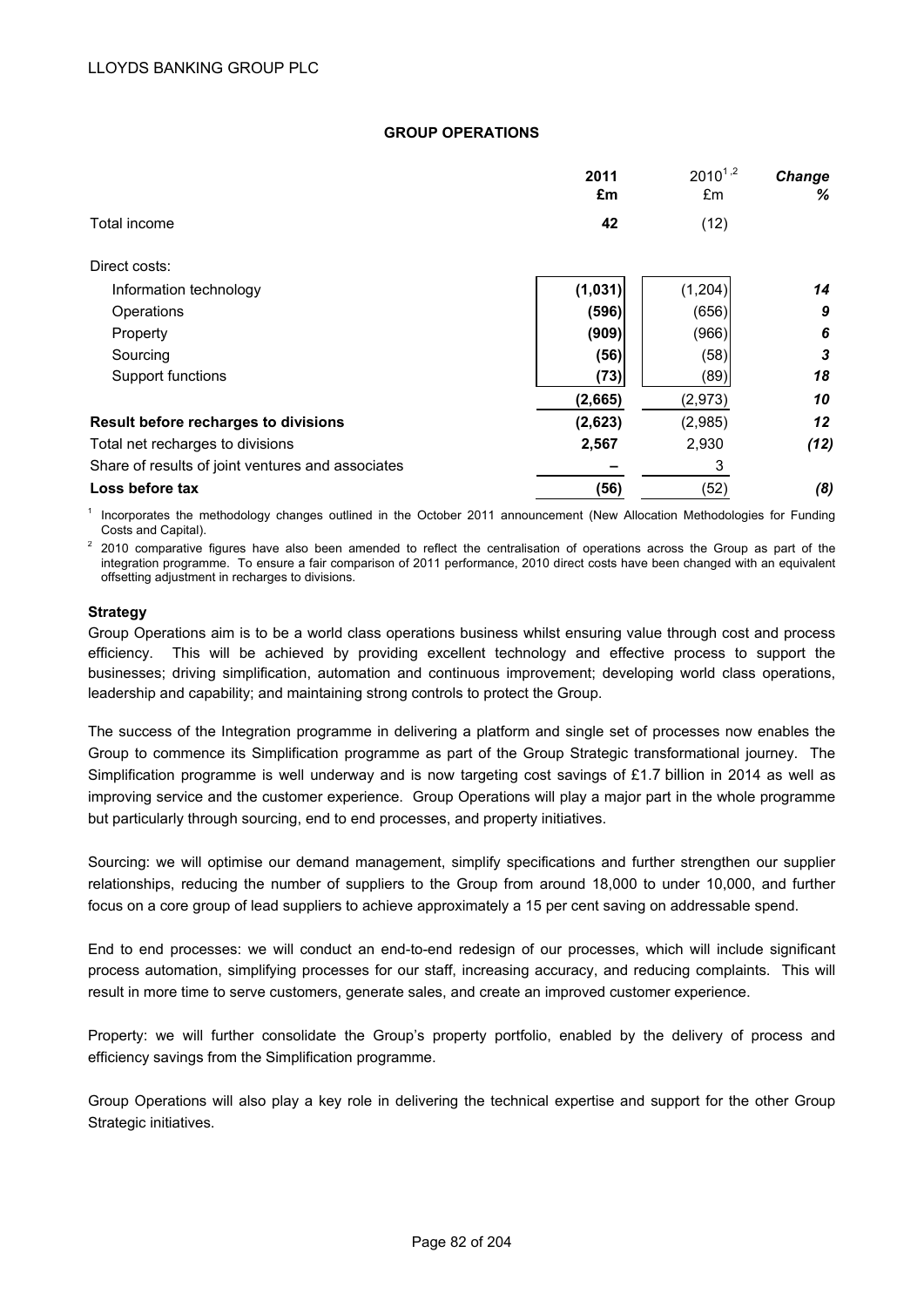# **GROUP OPERATIONS** (continued)

#### **Financial performance**

2011 direct costs decreased by £308 million, or 10 per cent, to £2,665 million reflecting the continued focus on cost management and the delivery of integration synergy savings and Simplification benefits.

Information Technology costs decreased by 14 per cent, with integration savings offsetting inflationary rises.

Operations costs decreased by 9 per cent, through the continuing rationalisation of our major Operations functions. Operations includes Banking Operations, Collections and Recoveries, and Payments and Business Services

Group Property costs decreased by 6 per cent, with the continuing consolidation of the heritage property portfolios delivering further integration benefits.

Sourcing includes the cost of running the department and certain centrally managed contracts. Costs have decreased by 3 per cent and Sourcing has also played a major part in helping to deliver Group-wide sourcing synergies.

Support functions (includes Group Security & Fraud and Group Change Management) costs decreased by 18 per cent through the delivery of integration synergy savings and Simplification benefits.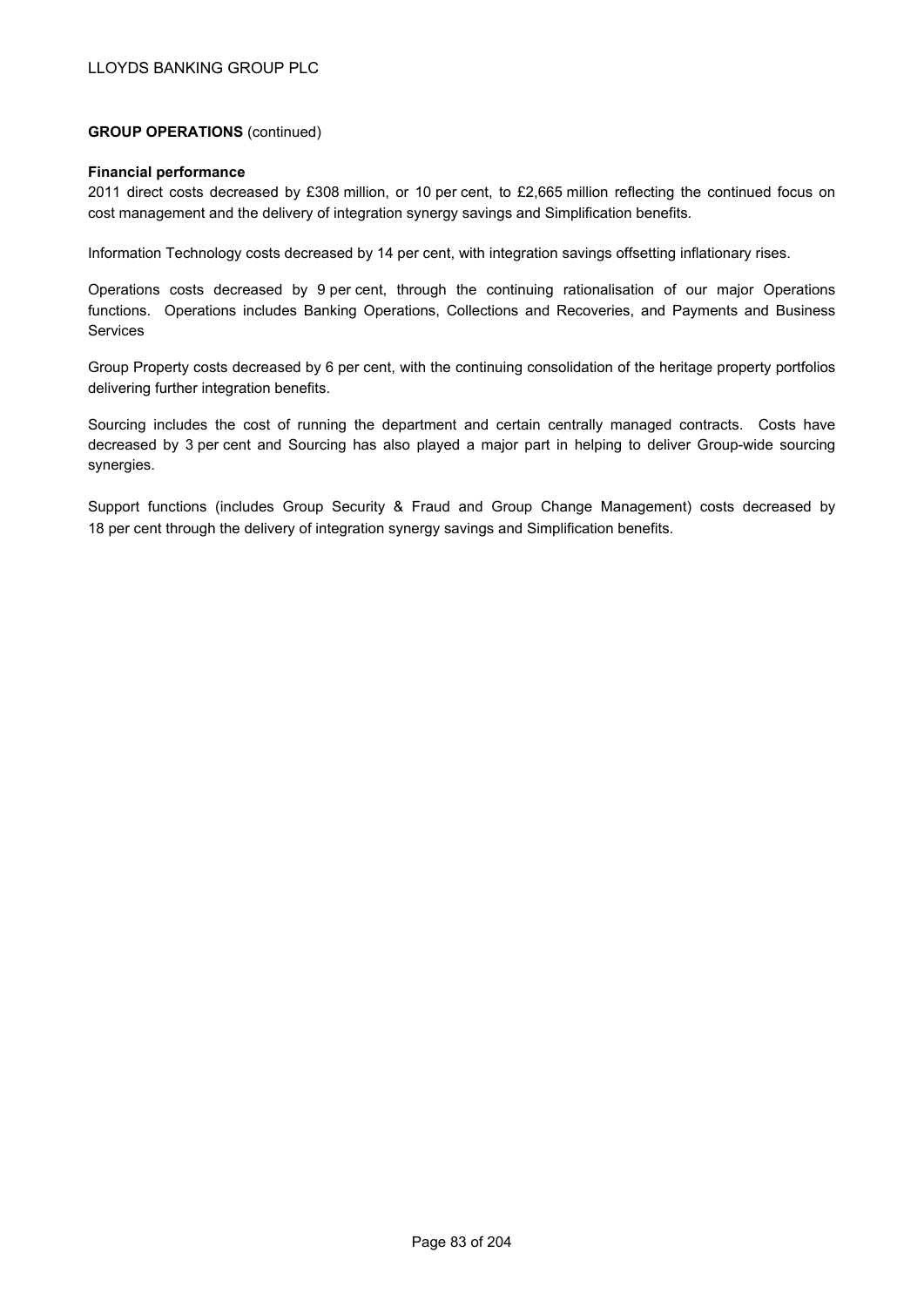### **CENTRAL ITEMS**

|                                                                 | 2011     | 2010 <sup>1</sup> |
|-----------------------------------------------------------------|----------|-------------------|
|                                                                 | £m       | £m                |
| Net interest income                                             | 585      | 571               |
| Other income                                                    | (49)     | (73)              |
| Effects of liability management, volatile items and asset sales | 1,293    | 150               |
| Total income                                                    | 1,829    | 648               |
| Operating expenses and other costs <sup>2</sup>                 | (259)    | (107)             |
| Trading surplus                                                 | 1,570    | 541               |
| Impairment                                                      | (3)      |                   |
| Share of results of joint ventures and associates               | (1)      | 2                 |
| Profit before tax and fair value unwind                         | 1,566    | 543               |
| Fair value unwind                                               | (1, 274) | (1,446)           |
| Profit (loss) before tax                                        | 292      | (903)             |

<sup>1</sup> Incorporates the methodology changes outlined in the October 2011 announcement (New Allocation Methodologies for Funding Costs and Capital).

<sup>2</sup> Other costs include FSCS costs and UK bank levy in 2011.

Central items include income and expenditure not recharged to the divisions, including the costs of certain central and head office functions and the financial impact of banking volatility taken centrally.

Total income increased by £1,181 million to £1,829 million primarily due to a £1,143 million increase in volatility and liability management effects. These included a £872 million increase in liability management gains. In addition, there was a £615 million reduction in the mark-to-market losses arising from the equity conversion feature of the Group's Enhanced Capital Notes, partly offset by a £344 million adverse movement on banking volatility, which is attributed to ineffectiveness in hedge accounting relationships and banking book derivatives not mitigated through hedge accounting.

Liability management gains arose on transactions undertaken as part of the Group's management of capital, largely the exchange of certain debt securities for other debt instruments or, for 2010 only, ordinary shares. These transactions resulted in a gain of £1,295 million in 2011, which comprises £696 million recognised in statutory net interest income, reflecting a reduction in the carrying value of certain debt securities as a result of changes in expected cash flows, and £599 million recognised in statutory other income relating to the exchange of existing securities into new securities. The gain in 2010 (£423 million) was recognised in statutory other income.

In 2011, volatile items comprised changes in fair valuation of the equity conversion feature of the Group's Enhanced Capital Notes of  $E(5)$  million (2010:  $E(620)$  million) and banking volatility of £3 million (2010: £347 million). There were no asset sales in either 2011 or 2010 taken in Central items.

Operating expenses and other costs increased by £152 million to £259 million primarily due to Financial Services Compensation Scheme costs of £161 million (Group total: £179 million) and bank levy costs of £189 million, £55 million of which has been attributed to non-core, partly offset by lower pension costs held centrally.

Fair value unwind decreased by £172 million to a charge of £1,274 million primarily due to deal maturities leading to reduced amortisation.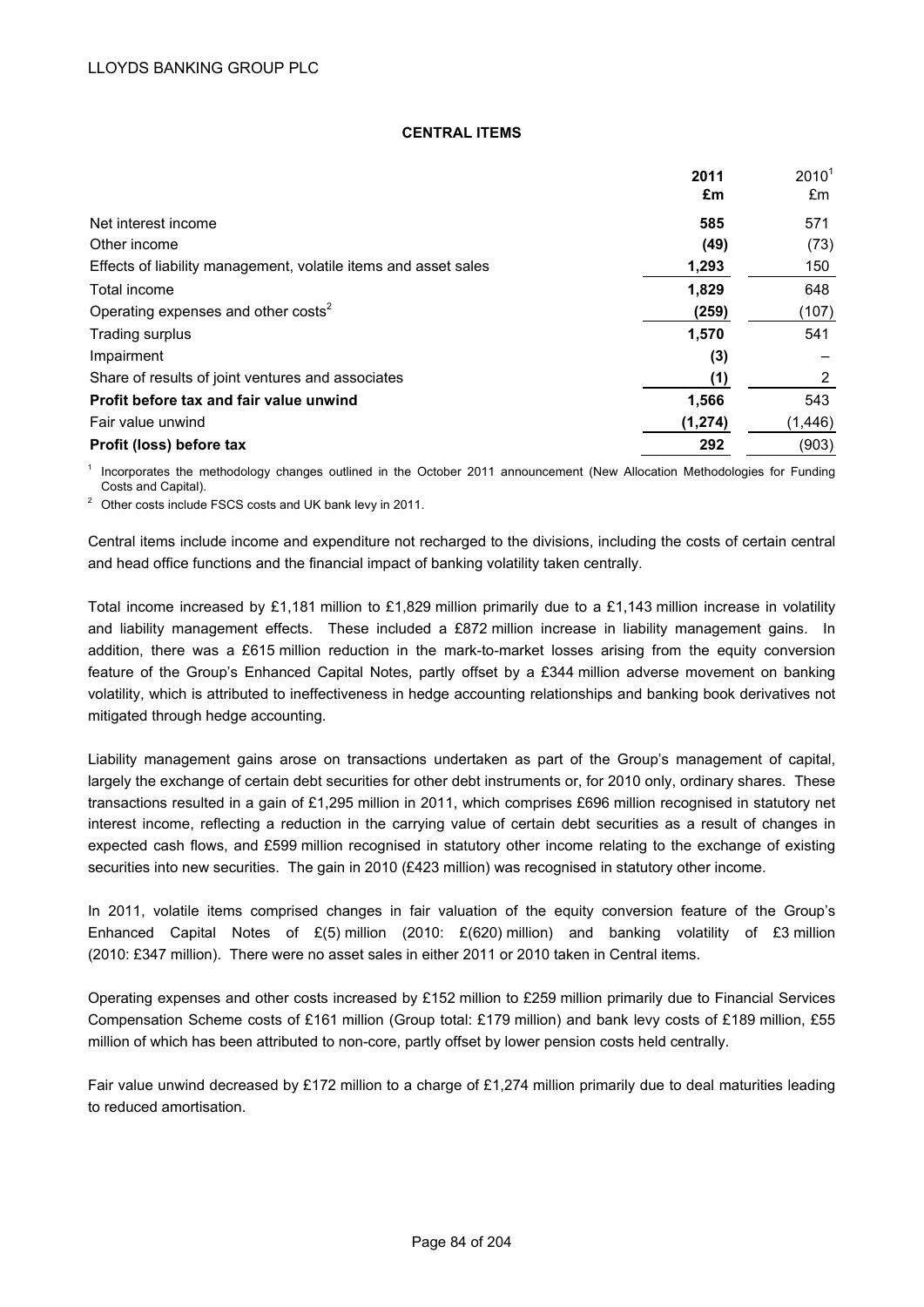# **CORE AND NON-CORE BUSINESS**

|                                        | Income, net  |              | Loans and                     | Risk-         |                              |
|----------------------------------------|--------------|--------------|-------------------------------|---------------|------------------------------|
|                                        | of insurance | Impairment   | advances to                   | weighted      | <b>Customer</b>              |
| 2011                                   | claims<br>£m | charge<br>£m | customers <sup>1</sup><br>£bn | assets<br>£bn | deposits <sup>1</sup><br>£bn |
|                                        |              |              |                               |               |                              |
| <b>Core portfolios</b>                 |              |              |                               |               |                              |
| Retail                                 | 8,922        | 1,796        | 325.1                         | 92.6          | 247.1                        |
| Wholesale                              | 3,559        | 741          | 93.3                          | 104.7         | 88.6                         |
| Commercial                             | 1,674        | 296          | 27.4                          | 23.8          | 31.8                         |
| Wealth and International               | 1,369        | 51           | 7.9                           | 9.8           | 40.7                         |
| Insurance                              | 2,141        |              |                               |               |                              |
| Group Operations & Central items       | 1,871        | 3            | 0.1                           | 12.6          | 1.3                          |
|                                        | 19,536       | 2,887        | 453.8                         | 243.5         | 409.5                        |
| <b>Non-core portfolios</b>             |              |              |                               |               |                              |
| Retail                                 | 272          | 174          | 27.7                          | 10.6          |                              |
| Wholesale                              | 500          | 2,160        | 46.8                          | 59.1          | 2.8                          |
| Commercial                             | 23           | 7            | 1.4                           | 1.6           | 0.3                          |
| Wealth and International               | 656          | 4,559        | 35.9                          | 37.5          | 1.3                          |
| Insurance                              | 136          |              |                               |               |                              |
|                                        | 1,587        | 6,900        | 111.8                         | 108.8         | 4.4                          |
| <b>Total Group</b>                     | 21,123       | 9,787        | 565.6                         | 352.3         | 413.9                        |
|                                        | %            | %            | %                             | $\%$          | %                            |
| Core portfolios                        | 92           | 30           | 80                            | 69            | 99                           |
| Non-core portfolios                    | 8            | 70           | 20                            | 31            | 1                            |
|                                        |              |              |                               |               |                              |
|                                        |              |              |                               |               |                              |
|                                        | Income, net  |              | Loans and                     | Risk-         |                              |
|                                        | of insurance | Impairment   | advances to                   | weighted      | Customer                     |
| 2010                                   | claims       | charge       | $\text{customers}^1$          | assets        | deposits <sup>1</sup>        |
|                                        | £m           | £m           | £bn                           | £bn           | £bn                          |
| Core portfolios                        |              |              |                               |               |                              |
| Retail                                 | 9,695        | 2,629        | 333.7                         | 98.0          | 235.6                        |
| Wholesale                              | 4,793        | 576          | 88.5                          | 112.3         | 89.0                         |
| Commercial                             | 1,543        | 381          | 26.6                          | 24.5          | 31.0                         |
| Wealth and International               | 1,295        | 26           | 8.1                           | 12.0          | 31.6                         |
| Insurance                              | 2,061        |              |                               |               |                              |
| Group Operations & Central items       | 636          |              | 0.4                           | 15.7          | 0.9                          |
|                                        | 20,023       | 3,612        | 457.3                         | 262.5         | 388.1                        |
| Non-core portfolios                    |              |              |                               |               |                              |
| Retail                                 | 560          | 118          | 30.0                          | 11.3          |                              |
| Wholesale                              | 1,733        | 3,488        | 56.1                          | 83.8          | 4.0                          |
| Commercial                             | 41           | 1            | 2.0                           | 2.1           | 0.3                          |
| Wealth and International               | 915          | 5,962        | 47.2                          | 46.7          | 1.2                          |
| Insurance                              | 172          |              |                               |               |                              |
|                                        | 3,421        | 9,569        | 135.3                         | 143.9         | 5.5                          |
| <b>Total Group</b>                     | 23,444       | 13,181       | 592.6                         | 406.4         | 393.6                        |
|                                        | %            | $\%$         | %                             | $\%$          | $\%$                         |
| Core portfolios<br>Non-core portfolios | 85<br>15     | 27<br>73     | 77<br>23                      | 65<br>35      | 99                           |

<sup>1</sup> Includes reverse repos and repos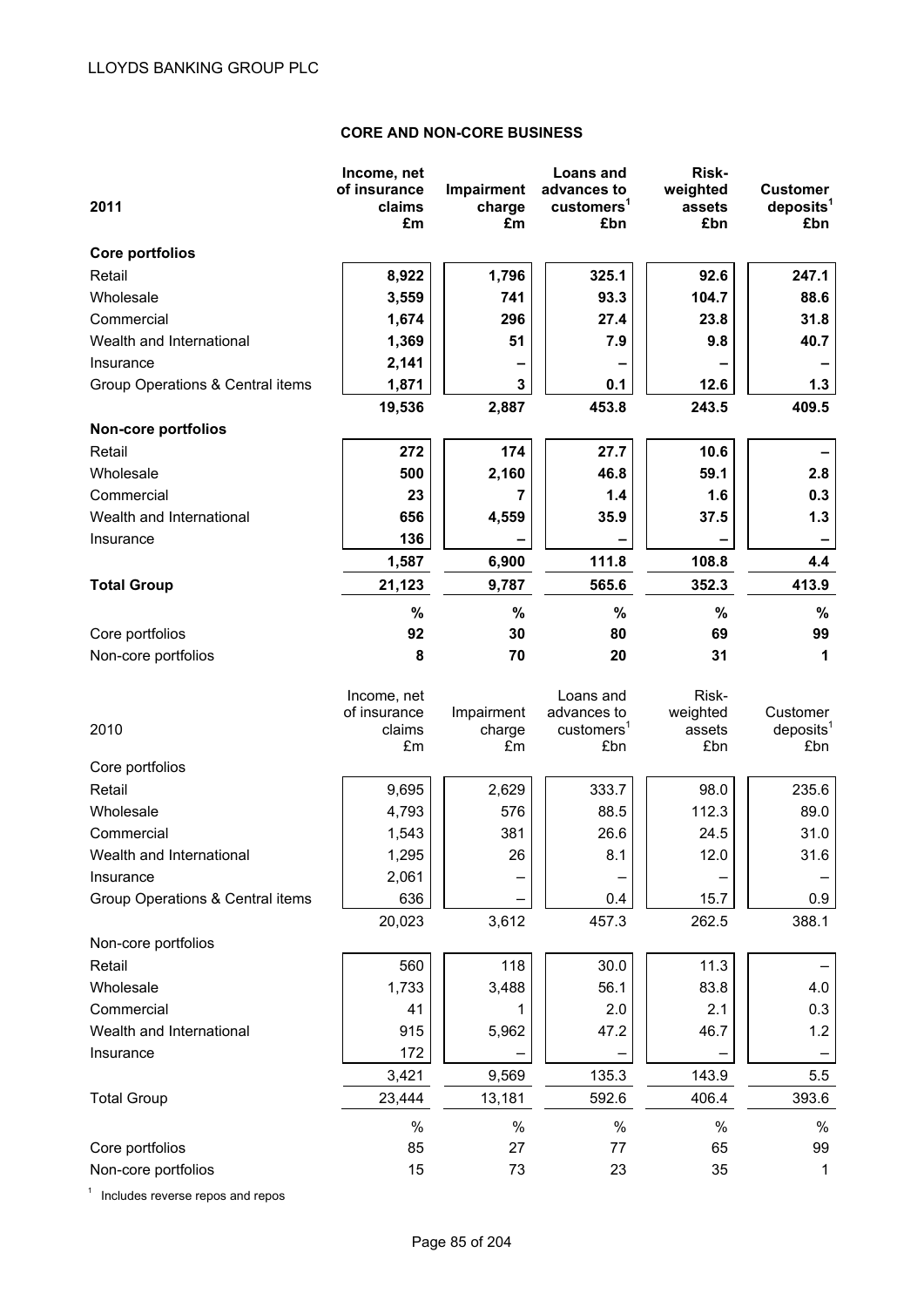# **CORE BUSINESS**

| Core                                                                                                | 2011<br>£ million              | 2010<br>£ million              | Change<br>%      |
|-----------------------------------------------------------------------------------------------------|--------------------------------|--------------------------------|------------------|
| Net interest income                                                                                 | 10,916                         | 11,745                         | (7)              |
| Other income                                                                                        | 8,360                          | 8,769                          | $(5)$            |
| Effects of liability management, volatile items and asset sales                                     | 603                            | 51                             |                  |
| <b>Total income</b>                                                                                 | 19,879                         | 20,565                         | (3)              |
| Insurance claims                                                                                    | (343)                          | (542)                          | 37               |
| Total income, net of insurance claims                                                               | 19,536                         | 20,023                         | (2)              |
| Costs:                                                                                              |                                |                                |                  |
| Operating expenses                                                                                  | (9, 369)                       | (9,838)                        | 5                |
| Other costs                                                                                         | (313)                          | (46)                           |                  |
|                                                                                                     | (9,682)                        | (9,884)                        | $\boldsymbol{2}$ |
| <b>Trading surplus</b>                                                                              | 9,854                          | 10,139                         | $(3)$            |
| Impairment                                                                                          | (2,887)                        | (3,612)                        | 20               |
| Share of results of joint ventures and associates                                                   | 10                             | 14                             | (29)             |
| Profit before tax and fair value unwind                                                             | 6,977                          | 6,541                          | 7                |
| Fair value unwind                                                                                   | (628)                          | (389)                          | (61)             |
| Profit before tax - core                                                                            | 6,349                          | 6,152                          | 3                |
| Banking net interest margin                                                                         | 2.42%                          | 2.48%                          |                  |
| Impairment as a % of average advances                                                               | 0.64%                          | 0.75%                          |                  |
| Key balance sheet items                                                                             | As at<br>31 Dec<br>2011<br>£bn | As at<br>31 Dec<br>2010<br>£bn | Change<br>%      |
| Loans and advances to customers (excluding reverse repos)                                           | 437.0                          | 454.2                          | (4)              |
| Reverse repos                                                                                       | 16.8                           | 3.1                            |                  |
| Loans and advances to banks                                                                         | 32.0                           | 29.9                           | $\overline{7}$   |
| Debt securities held as loans and receivables                                                       | 0.2                            | 0.3                            | (33)             |
| Available-for-sale financial assets                                                                 | 27.9                           | 20.9                           | 33               |
| Other assets:                                                                                       |                                |                                |                  |
| Derivative financial instruments<br>Trading and other financial assets at fair value through profit | 66.0                           | 50.7                           | 30               |
| and loss                                                                                            | 138.8                          | 154.6                          | (10)             |
| Other                                                                                               | 111.1                          | 84.2                           | 32               |
|                                                                                                     | 315.9                          | 289.5                          | 9                |
| <b>Total core assets</b>                                                                            | 829.8                          | 797.9                          | 4                |
| Risk-weighted assets                                                                                | 243.5                          | 262.5                          | (7)              |
| Customer deposits (excluding repos)                                                                 | 401.5                          | 377.0                          | 6                |
| Repos                                                                                               | 8.0                            | 11.1                           | (28)             |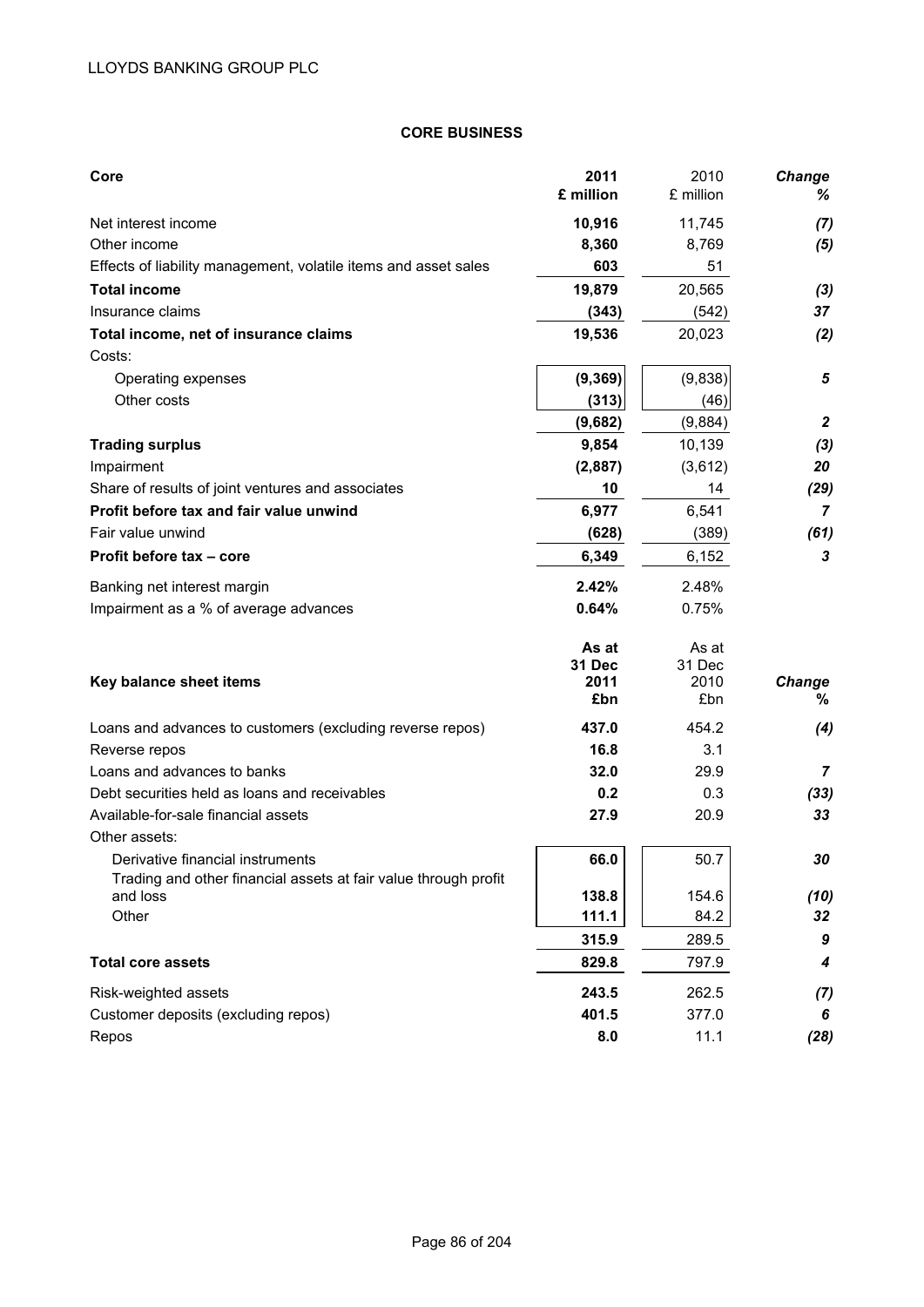| 2011                                                               | £m                | Retail Wholesale Commercial<br>£m | £m             | Wealth<br>and Int'l<br>£m | <b>Insurance</b><br>£m | Group<br><b>Operations</b><br>and<br><b>Central</b><br>items<br>£m | Group<br>£m        |
|--------------------------------------------------------------------|-------------------|-----------------------------------|----------------|---------------------------|------------------------|--------------------------------------------------------------------|--------------------|
| Net interest income                                                | 7,246             | 1,566                             | 1,229          | 367                       | (77)                   | 585                                                                | 10,916             |
| Other income<br>Effects of liability<br>management, volatile items | 1,628             | 2,731                             | 445            | 1,002                     | 2,561                  | (7)                                                                | 8,360              |
| and asset sales                                                    | 48                | (738)                             |                |                           |                        | 1,293                                                              | 603                |
| <b>Total income</b>                                                | 8,922             | 3,559                             | 1,674          | 1,369                     | 2,484                  | 1,871                                                              | 19,879             |
| Insurance claims                                                   |                   |                                   |                |                           | (343)                  |                                                                    | (343)              |
| Total income, net of<br>insurance claims<br>Operating expenses     | 8,922<br>(4, 432) | 3,559<br>(2, 107)                 | 1,674<br>(942) | 1,369<br>(1, 116)         | 2,141<br>(765)         | 1,871<br>(7)                                                       | 19,536<br>(9, 369) |
| Other costs                                                        |                   |                                   |                | (11)                      | (7)                    | (295)                                                              | (313)              |
| <b>Trading surplus</b>                                             | 4,490             | 1,452                             | 732            | 242                       | 1,369                  | 1,569                                                              | 9,854              |
| Impairment<br>Share of results of joint                            | (1,796)           | (741)                             | (296)          | (51)                      |                        | (3)                                                                | (2,887)            |
| ventures and associates                                            | 10                |                                   |                | 1                         |                        | (1)                                                                | 10                 |
| Profit before tax and fair<br>value unwind<br>Fair value unwind    | 2,704<br>657      | 711<br>(29)                       | 436<br>53      | 192<br>8                  | 1,369                  | 1,565                                                              | 6,977              |
| Profit before tax - core                                           | 3,361             | 682                               | 489            | 200                       | (43)<br>1,326          | (1, 274)<br>291                                                    | (628)<br>6,349     |
|                                                                    |                   |                                   |                |                           |                        |                                                                    |                    |
| Banking net interest margin<br>Impairment as a % of                | 2.20%             | 1.80%                             | 4.37%          | 4.16%                     |                        |                                                                    | 2.42%              |
| average advances                                                   | 0.54%             | 0.89%                             | 1.09%          | 0.63%                     |                        |                                                                    | 0.64%              |
| Key balance sheet and<br>other items                               | £bn               | £bn                               | £bn            | £bn                       | £bn                    | £bn                                                                | £bn                |
| <b>Assets</b>                                                      |                   |                                   |                |                           |                        |                                                                    |                    |
| Loans and advances to<br>customers excl reverse                    |                   |                                   |                |                           |                        |                                                                    |                    |
| repos<br><b>Customer deposits</b>                                  | 325.1             | 76.5                              | 27.4           | 7.9                       |                        | 0.1                                                                | 437.0              |
| excluding repos                                                    | 247.1             | 81.5                              | 31.8           | 40.7                      |                        | 0.4                                                                | 401.5              |

Risk-weighted assets **92.6 104.7 23.8 9.8 12.6 243.5** 

# **COMBINED BUSINESSES CONSOLIDATED INCOME STATEMENT – CORE**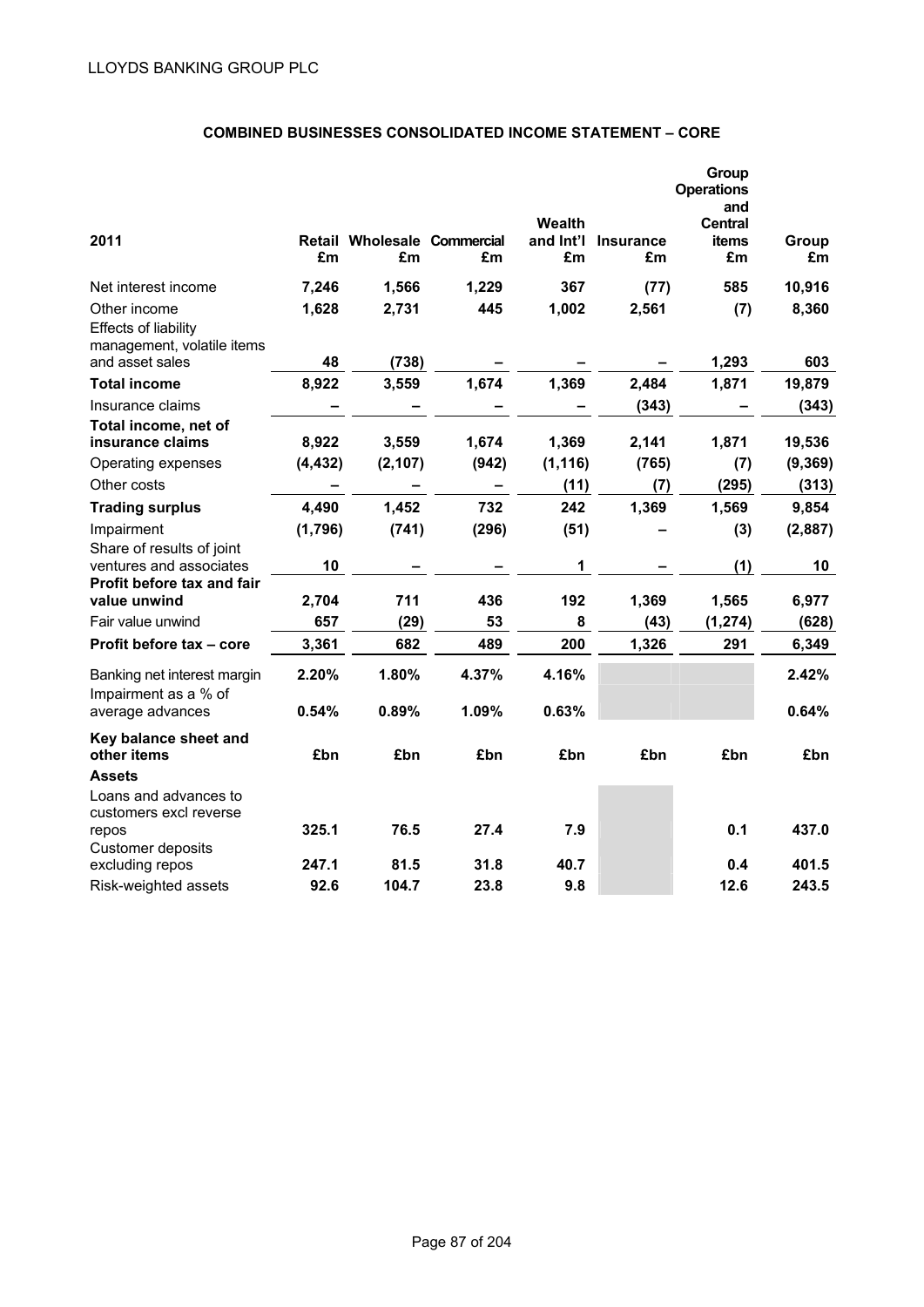# **COMBINED BUSINESSES CONSOLIDATED INCOME STATEMENT – CORE** (continued)

| 2010                                            | Retail<br>£m | Wholesale<br>£m | Commercial<br>£m | Wealth<br>and Int'l<br>£m | Insurance<br>£m | Group<br>Operations<br>and<br>Central<br>items<br>£m | Group<br>£m |
|-------------------------------------------------|--------------|-----------------|------------------|---------------------------|-----------------|------------------------------------------------------|-------------|
| Net interest income                             | 8,112        | 1,777           | 1,088            | 305                       | (47)            | 510                                                  | 11,745      |
| Other income                                    | 1,583        | 3,130           | 455              | 990                       | 2,635           | (24)                                                 | 8,769       |
| <b>Effects of liability</b>                     |              |                 |                  |                           |                 |                                                      |             |
| management, volatile items<br>and asset sales   |              |                 |                  |                           |                 |                                                      | 51          |
| Total income                                    | 9,695        | (114)<br>4,793  | 1,543            | 1,295                     | 15<br>2,603     | 150<br>636                                           | 20,565      |
| Insurance claims                                |              |                 |                  |                           | (542)           |                                                      | (542)       |
| Total income, net of                            |              |                 |                  |                           |                 |                                                      |             |
| insurance claims                                | 9,695        | 4,793           | 1,543            | 1,295                     | 2,061           | 636                                                  | 20,023      |
| Operating expenses                              | (4, 591)     | (2, 191)        | (984)            | (1, 109)                  | (813)           | (150)                                                | (9,838)     |
| Other costs                                     | (46)         |                 |                  |                           |                 |                                                      | (46)        |
| <b>Trading surplus</b>                          | 5,058        | 2,602           | 559              | 186                       | 1,248           | 486                                                  | 10,139      |
| Impairment                                      | (2,629)      | (576)           | (381)            | (26)                      |                 | —                                                    | (3,612)     |
| Share of results of joint                       |              |                 |                  |                           |                 |                                                      |             |
| ventures and associates                         | 17           | $\overline{2}$  |                  |                           | (10)            | 5                                                    | 14          |
| Profit before tax and fair<br>value unwind      | 2,446        | 2,028           | 178              | 160                       | 1,238           | 491                                                  | 6,541       |
| Fair value unwind                               | 965          | 24              | 81               | 30                        | (43)            | (1, 446)                                             | (389)       |
| Profit before tax - core                        | 3,411        | 2,052           | 259              | 190                       | 1,195           | (955)                                                | 6,152       |
| Banking net interest margin                     | 2.37%        | 1.59%           | 3.86%            | 3.31%                     |                 |                                                      | 2.48%       |
| Impairment as a % of<br>average advances        | 0.77%        | 0.57%           | 1.34%            | 0.31%                     |                 |                                                      | 0.75%       |
| Key balance sheet and                           |              |                 |                  |                           |                 |                                                      |             |
| other items                                     | £bn          | £bn             | £bn              | £bn                       | £bn             | £bn                                                  | £bn         |
| Assets                                          |              |                 |                  |                           |                 |                                                      |             |
| Loans and advances to<br>customers excl reverse |              |                 |                  |                           |                 |                                                      |             |
| repos                                           | 333.7        | 85.4            | 26.6             | 8.1                       |                 | 0.4                                                  | 454.2       |
| Customer deposits                               |              |                 |                  |                           |                 |                                                      |             |
| excluding repos                                 | 235.6        | 78.8            | 31.0             | 31.6                      |                 |                                                      | 377.0       |
| Risk-weighted assets                            | 98.0         | 112.3           | 24.5             | 12.0                      |                 | 15.7                                                 | 262.5       |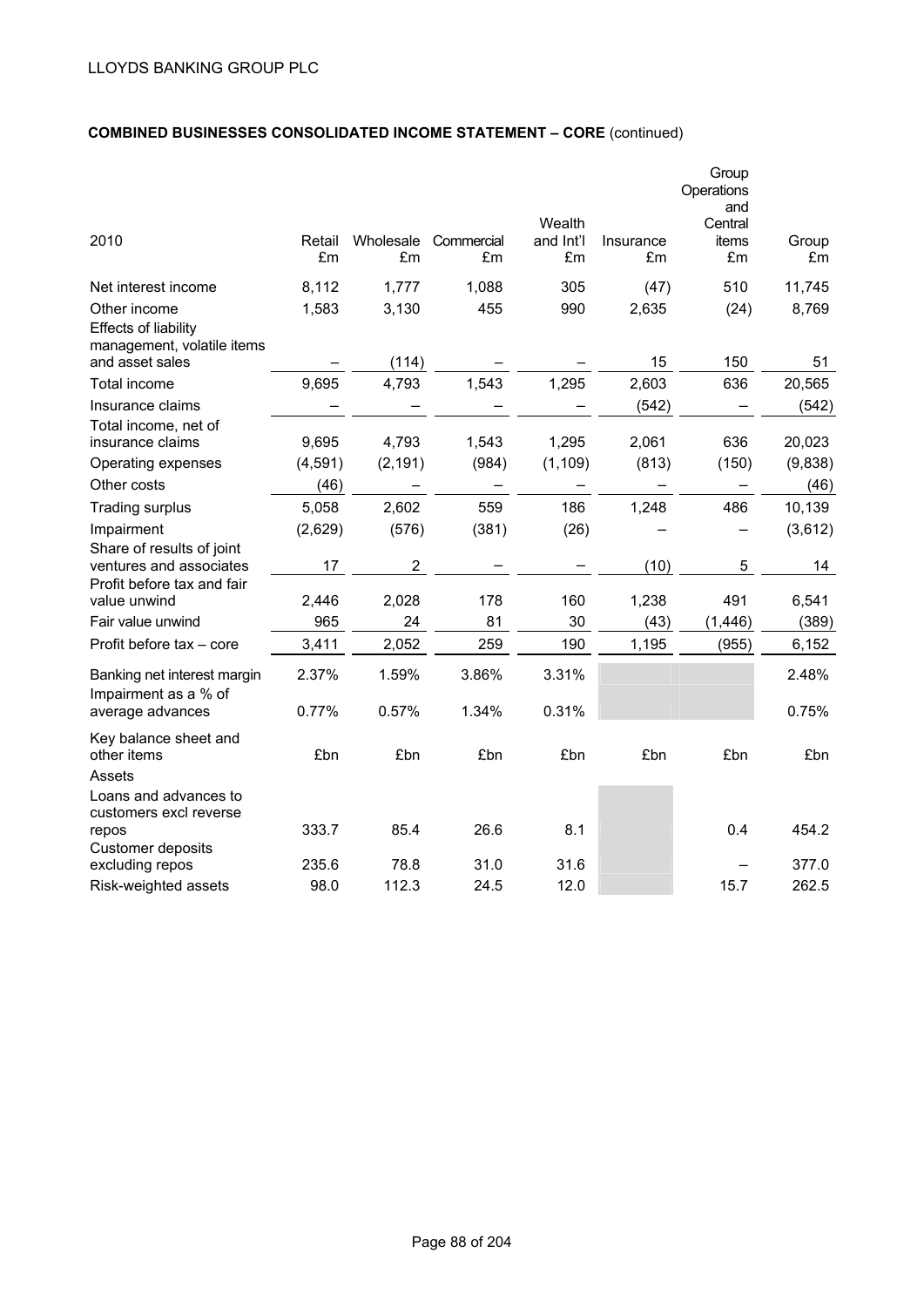# **NON-CORE BUSINESS**

| Non-core                                                        | 2011<br>£ million | 2010<br>£ million | Change<br>℅    |
|-----------------------------------------------------------------|-------------------|-------------------|----------------|
| Net interest income                                             | 1,317             | 2,398             | (45)           |
| Other income                                                    | 947               | 1,167             | (19)           |
| Effects of liability management, volatile items and asset sales | (677)             | (144)             |                |
| <b>Total income</b>                                             | 1,587             | 3,421             | (54)           |
| Insurance claims                                                |                   |                   |                |
| Total income, net of insurance claims                           | 1,587             | 3,421             | (54)           |
| Costs:                                                          |                   |                   |                |
| Operating expenses                                              | (884)             | (1,044)           | 15             |
| Other costs                                                     | (55)              | (150)             |                |
|                                                                 | (939)             | (1, 194)          | 21             |
| <b>Trading surplus</b>                                          | 648               | 2,227             | (71)           |
| Impairment                                                      | (6,900)           | (9, 569)          | 28             |
| Share of results of joint ventures and associates               | 17                | (105)             |                |
| (Loss) before tax and fair value unwind                         | (6, 235)          | (7, 447)          | 16             |
| Fair value unwind                                               | 2,571             | 3,507             | (27)           |
| (Loss) before tax - non-core                                    | (3,664)           | (3,940)           | $\overline{ }$ |
| Banking net interest margin                                     | 1.01%             | 1.46%             |                |
| Impairment as a % of average advances                           | 4.60%             | 5.56%             |                |
| Key balance sheet items                                         |                   |                   |                |
|                                                                 | As at             | As at             |                |
|                                                                 | 31 Dec<br>2011    | 31 Dec<br>2010    | <b>Change</b>  |
|                                                                 | £bn               | £bn               | %              |
| Loans and advances to customers                                 | 111.8             | 135.3             | (17)           |
| Loans and advances to banks                                     | 0.6               | 0.4               | 50             |
| Debt securities held as loans and receivables                   | 12.3              | 25.4              | (52)           |
| Available-for-sale financial assets                             | 9.5               | 22.1              | (57)           |
| Other                                                           | 6.5               | 10.5              | (38)           |
| <b>Total non-core assets</b>                                    | 140.7             | 193.7             | (27)           |

Risk-weighted assets (24)<br>Customer deposits (excluding repos) **108.8** 143.9 **(24)**<br>**4.4** 5.5 (20) Customer deposits (excluding repos) **4.4** 5.5 *(20)*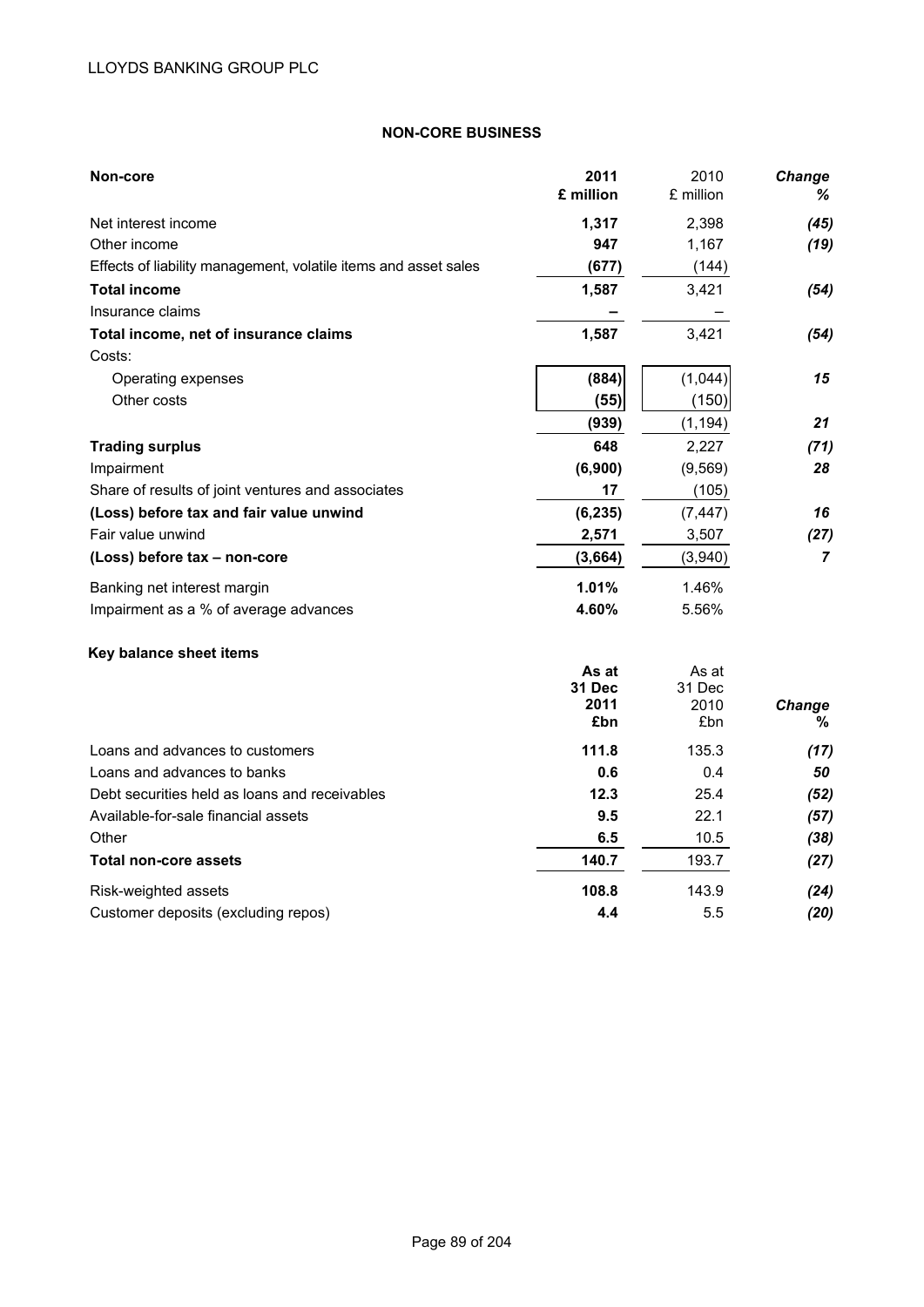| 2011                                                                                             | £m    | Retail Wholesale Commercial<br>£m | £m         | Wealth<br>and Int'l<br>£m | <b>Insurance</b><br>£m | Group<br><b>Operations</b><br>and<br><b>Central</b><br>items<br>£m | Group<br>£m  |
|--------------------------------------------------------------------------------------------------|-------|-----------------------------------|------------|---------------------------|------------------------|--------------------------------------------------------------------|--------------|
| Net interest income                                                                              | 251   | 573                               | 22         | 461                       | 10                     |                                                                    | 1,317        |
|                                                                                                  |       | 604                               |            |                           |                        |                                                                    |              |
| Other income<br>Effects of liability<br>management, volatile<br>items and asset sales            | 21    | (677)                             | 1          | 195                       | 126                    |                                                                    | 947<br>(677) |
| <b>Total income</b>                                                                              | 272   | 500                               | 23         | 656                       | 136                    |                                                                    | 1,587        |
| Insurance claims                                                                                 |       |                                   |            |                           |                        |                                                                    |              |
| Total income, net of                                                                             |       |                                   |            |                           |                        |                                                                    |              |
| insurance claims<br>Costs:                                                                       | 272   | 500                               | 23         | 656                       | 136                    |                                                                    | 1,587        |
| Operating expenses                                                                               | (6)   | (411)                             | (6)        | (421)                     | (40)                   |                                                                    | (884)        |
| Other costs                                                                                      |       |                                   |            |                           |                        | (55)                                                               | (55)         |
|                                                                                                  | (6)   | (411)                             | (6)        | (421)                     | (40)                   | (55)                                                               | (939)        |
| <b>Trading surplus</b>                                                                           | 266   | 89                                | 17         | 235                       | 96                     | (55)                                                               | 648          |
| Impairment                                                                                       | (174) | (2, 160)                          | (7)        | (4, 559)                  |                        |                                                                    | (6,900)      |
| Share of results of joint                                                                        |       |                                   |            |                           |                        |                                                                    |              |
| ventures and associates                                                                          | 1     | 14                                |            | $\mathbf 2$               |                        |                                                                    | 17           |
| Profit before tax and fair<br>value unwind                                                       | 93    | (2,057)                           | 10         | (4, 322)                  | 96                     | (55)                                                               | (6, 235)     |
| Fair value unwind                                                                                | 182   | 2,203                             |            | 186                       |                        |                                                                    |              |
| Profit before tax - non-                                                                         |       |                                   |            |                           |                        |                                                                    | 2,571        |
| core                                                                                             | 275   | 146                               | 10         | (4, 136)                  | 96                     | (55)                                                               | (3,664)      |
| Banking net interest margin<br>Impairment as a % of                                              | 0.83% | 1.28%                             | 1.40%      | 0.80%                     |                        |                                                                    | 1.01%        |
| average advances                                                                                 | 0.59% | 3.35%                             | 0.41%      | 8.39%                     |                        |                                                                    | 4.60%        |
| Key balance sheet and<br>other items<br><b>Assets</b>                                            | £bn   | £bn                               | £bn        | £bn                       | £bn                    | £bn                                                                | £bn          |
| Loans and advances to<br>customers excl reverse<br>repos<br>Customer deposits<br>excluding repos | 27.7  | 46.8<br>2.8                       | 1.4<br>0.3 | 35.9<br>1.3               |                        |                                                                    | 111.8<br>4.4 |
| Total non-core assets                                                                            | 27.7  | 73.3                              | 1.4        | 37.7                      | 0.6                    |                                                                    | 140.7        |
| Risk-weighted assets                                                                             | 10.6  | 59.1                              | 1.6        | 37.5                      |                        |                                                                    | 108.8        |
|                                                                                                  |       |                                   |            |                           |                        |                                                                    |              |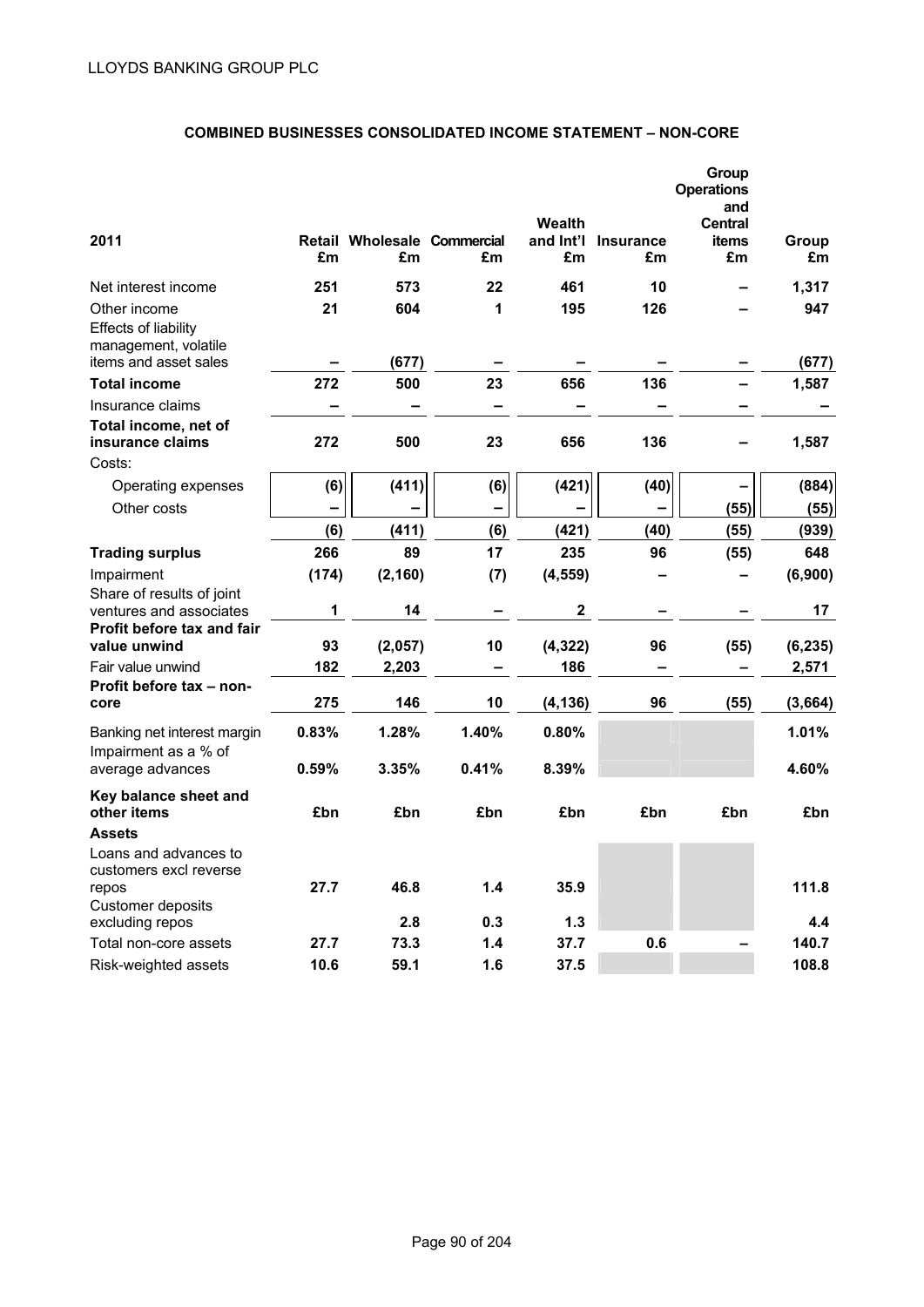# **COMBINED BUSINESS CONSOLIDATED INCOME STATEMENT – NON-CORE** (continued)

| 2010                                                         | Retail<br>£m | £m       | Wholesale Commercial<br>£m | Wealth<br>and Int'l<br>£m | Insurance<br>£m | Group<br>Operations<br>and<br>Central<br>items<br>£m | Group<br>£m |
|--------------------------------------------------------------|--------------|----------|----------------------------|---------------------------|-----------------|------------------------------------------------------|-------------|
| Net interest income                                          | 536          | 1,070    | 39                         | 745                       | 8               |                                                      | 2,398       |
| Other income<br>Effects of liability<br>management, volatile | 24           | 844      | $\overline{2}$             | 133                       | 164             |                                                      | 1,167       |
| items and asset sales                                        |              | (181)    |                            | 37                        |                 |                                                      | (144)       |
| Total income                                                 | 560          | 1,733    | 41                         | 915                       | 172             |                                                      | 3,421       |
| Insurance claims                                             |              |          |                            |                           |                 |                                                      |             |
| Total income, net of<br>insurance claims<br>Costs:           | 560          | 1,733    | 41                         | 915                       | 172             |                                                      | 3,421       |
|                                                              |              | (561)    |                            | (427)                     |                 |                                                      | (1,044)     |
| Operating expenses<br>Other costs                            | (7)          | (150)    | (8)                        |                           | (41)            |                                                      | (150)       |
|                                                              | (7)          | (711)    | (8)                        | (427)                     | (41)            | —                                                    | (1, 194)    |
| Trading surplus                                              | 553          | 1,022    | 33                         | 488                       | 131             |                                                      | 2,227       |
| Impairment                                                   | (118)        | (3,488)  | (1)                        | (5,962)                   |                 |                                                      | (9, 569)    |
| Share of results of joint                                    |              |          |                            |                           |                 |                                                      |             |
| ventures and associates                                      |              | (97)     |                            | (8)                       |                 |                                                      | (105)       |
| Profit before tax and fair                                   |              |          |                            |                           |                 |                                                      |             |
| value unwind                                                 | 435          | (2, 563) | 32                         | (5, 482)                  | 131             |                                                      | (7, 447)    |
| Fair value unwind                                            | 140          | 3,025    |                            | 342                       |                 |                                                      | 3,507       |
| Profit before tax - non-core                                 | 575          | 462      | 32                         | (5, 140)                  | 131             |                                                      | (3,940)     |
| Banking net interest margin<br>Impairment as a % of          | 1.64%        | 1.60%    | 1.97%                      | 1.18%                     |                 |                                                      | 1.46%       |
| average advances                                             | 0.37%        | 4.37%    | 0.05%                      | 10.15%                    |                 |                                                      | 5.56%       |
| Key balance sheet and<br>other items<br>Assets               | £bn          | £bn      | £bn                        | £bn                       | £bn             | £bn                                                  | £bn         |
| Loans and advances to<br>customers excl reverse              |              |          |                            |                           |                 |                                                      |             |
| repos<br><b>Customer deposits</b>                            | 30.0         | 56.1     | 2.0                        | 47.2                      |                 |                                                      | 135.3       |
| excluding repos                                              |              | 4.0      | 0.3                        | 1.2                       |                 |                                                      | 5.5         |
| Total non-core assets                                        | 30.0         | 109.7    | 2.0                        | 49.1                      | 0.7             | 2.2                                                  | 193.7       |
| Risk-weighted assets                                         | 11.3         | 83.8     | 2.1                        | 46.7                      |                 |                                                      | 143.9       |
|                                                              |              |          |                            |                           |                 |                                                      |             |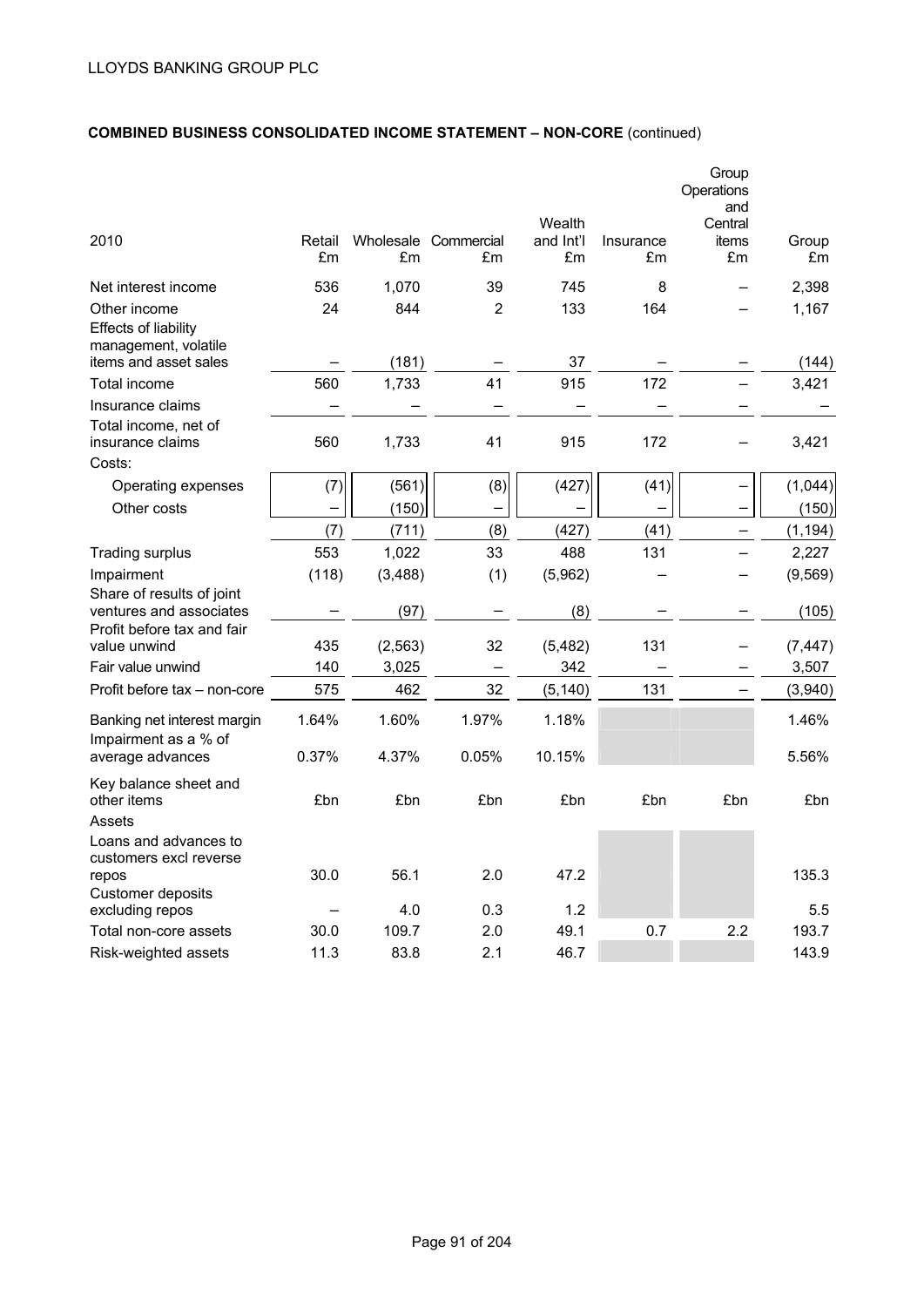# **QUARTERLY INFORMATION – GROUP**

|                                                                      | Year<br>ended<br>31 Dec                      | Quarter<br>ended                                | Quarter<br>ended                                 | Quarter<br>ended                                 | Quarter<br>ended<br>31 March                      |
|----------------------------------------------------------------------|----------------------------------------------|-------------------------------------------------|--------------------------------------------------|--------------------------------------------------|---------------------------------------------------|
| Group                                                                | 2011                                         | 31 Dec<br>2011                                  | 30 Sept<br>2011                                  | 30 June<br>2011                                  | 2011                                              |
|                                                                      | £ million                                    | £ million                                       | £ million                                        | £ million                                        | £ million                                         |
| Net interest income                                                  | 12,233                                       | 2,816                                           | 3,051                                            | 3,063                                            | 3,303                                             |
| Other income                                                         | 9,307                                        | 2,344                                           | 1,963                                            | 2,540                                            | 2,460                                             |
| Effects of liability management, volatile<br>items and asset sales   | (74)                                         | 768                                             | 148                                              | (146)                                            | (844)                                             |
| <b>Total income</b>                                                  | 21,466                                       | 5,928                                           | 5,162                                            | 5,457                                            | 4,919                                             |
| Insurance claims                                                     | (343)                                        | (58)                                            | (87)                                             | (84)                                             | (114)                                             |
| Total income, net of insurance claims<br>Costs:                      | 21,123                                       | 5,870                                           | 5,075                                            | 5,373                                            | 4,805                                             |
| Operating expenses                                                   | (10, 253)                                    | (2,408)                                         | (2, 562)                                         | (2, 564)                                         | (2,719)                                           |
| Other costs <sup>1</sup>                                             | (368)                                        | (304)                                           | (15)                                             | (17)                                             | (32)                                              |
|                                                                      | (10, 621)                                    | (2,712)                                         | (2, 577)                                         | (2, 581)                                         | (2,751)                                           |
| <b>Trading surplus</b>                                               | 10,502                                       | 3,158                                           | 2,498                                            | 2,792                                            | 2,054                                             |
| Impairment                                                           | (9,787)                                      | (2,409)                                         | (1,956)                                          | (2,814)                                          | (2,608)                                           |
| Share of results of joint ventures and associates                    | 27                                           | 10                                              | 5                                                | 3                                                | 9                                                 |
| Profit (loss) before tax and fair value unwind                       | 742                                          | 759                                             | 547                                              | (19)                                             | (545)                                             |
| Fair value unwind                                                    | 1,943                                        | 178                                             | 97                                               | 839                                              | 829                                               |
| Profit before tax                                                    | 2,685                                        | 937                                             | 644                                              | 820                                              | 284                                               |
| Banking net interest margin                                          | 2.07%                                        | 1.97%                                           | 2.05%                                            | 2.09%                                            | 2.16%                                             |
| Impairment as a % of average advances                                | 1.62%                                        | 1.63%                                           | 1.30%                                            | 1.84%                                            | 1.70%                                             |
| Group                                                                | Year<br>ended<br>31 Dec<br>2010<br>£ million | Quarter<br>ended<br>31 Dec<br>2010<br>£ million | Quarter<br>ended<br>30 Sept<br>2010<br>£ million | Quarter<br>ended<br>30 June<br>2010<br>£ million | Quarter<br>ended<br>31 March<br>2010<br>£ million |
| Net interest income                                                  | 14,143                                       | 3,719                                           | 3,444                                            | 3,473                                            | 3,507                                             |
| Other income                                                         | 9,936                                        | 2,333                                           | 2,847                                            | 2,307                                            | 2,449                                             |
| Effects of liability management, volatile<br>items and asset sales   | (93)                                         | (450)                                           | (649)                                            | 908                                              | 98                                                |
| Total income                                                         | 23,986                                       | 5,602                                           | 5,642                                            | 6,688                                            | 6,054                                             |
| Insurance claims                                                     | (542)                                        | (165)                                           | (116)                                            | (107)                                            | (154)                                             |
| Total income, net of insurance claims<br>Costs:                      | 23,444                                       | 5,437                                           | 5,526                                            | 6,581                                            | 5,900                                             |
| Operating expenses                                                   | (10, 882)                                    | (2, 775)                                        | (2,695)                                          | (2,689)                                          | (2, 723)                                          |
| Other $costs1$                                                       | (196)                                        | (12)                                            | (11)                                             | (162)                                            | (11)                                              |
|                                                                      | (11,078)                                     | (2,787)                                         | (2,706)                                          | (2,851)                                          | (2,734)                                           |
| Trading surplus                                                      | 12,366                                       | 2,650                                           | 2,820                                            | 3,730                                            | 3,166                                             |
| Impairment                                                           | (13, 181)                                    | (3,755)                                         | (2,872)                                          | (4, 139)                                         | (2, 415)                                          |
| Share of results of joint ventures and associates                    | (91)                                         | 12                                              | (41)                                             | (33)                                             | (29)                                              |
| Profit (loss) before tax and fair value unwind                       | (906)                                        | (1,093)                                         | (93)                                             | (442)                                            | 722                                               |
| Fair value unwind                                                    | 3,118                                        | 817                                             | 978                                              | 941                                              | 382                                               |
| Profit (loss) before tax                                             | 2,212                                        | (276)                                           | 885                                              | 499                                              | 1,104                                             |
| Banking net interest margin<br>Impairment as a % of average advances | 2.21%<br>2.01%                               | 2.23%<br>2.21%                                  | 2.20%<br>1.77%                                   | 2.20%<br>2.49%                                   | 2.21%<br>1.50%                                    |
|                                                                      |                                              |                                                 |                                                  |                                                  |                                                   |

<sup>1</sup> Other costs include FSCS costs and UK bank levy in 2011, and FSCS costs and impairment of tangible fixed assets in 2010.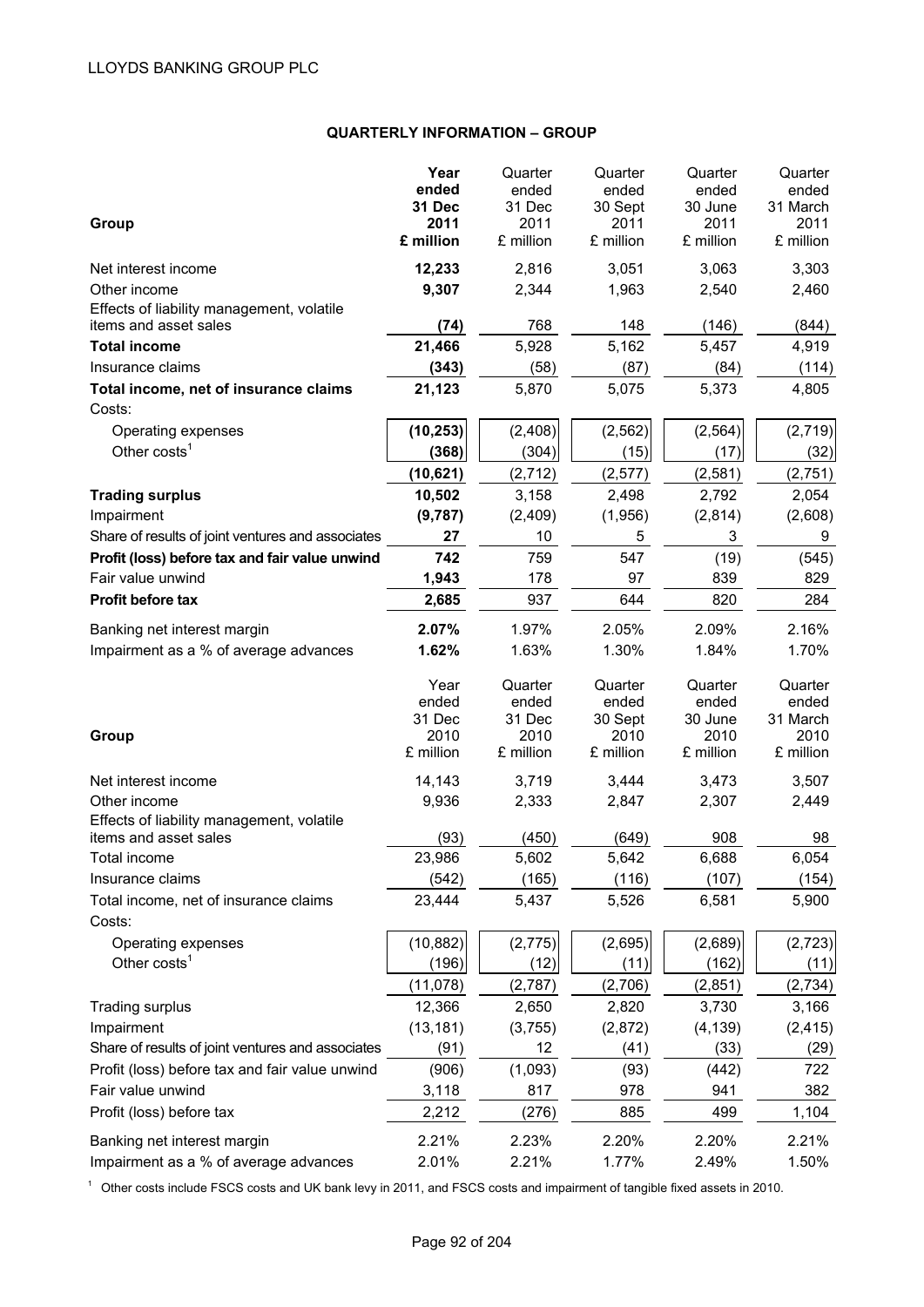# **QUARTERLY INFORMATION – CORE BUSINESS**

|                                                                      | Year           | Quarter        | Quarter        | Quarter        | Quarter        |
|----------------------------------------------------------------------|----------------|----------------|----------------|----------------|----------------|
|                                                                      | ended          | ended          | ended          | ended          | ended          |
|                                                                      | 31 Dec         | 31 Dec         | 30 Sept        | 30 June        | 31 March       |
| Core                                                                 | 2011           | 2011           | 2011           | 2011           | 2011           |
|                                                                      | £ million      | £ million      | £ million      | £ million      | £ million      |
| Net interest income                                                  | 10,916         | 2,609          | 2,760          | 2,688          | 2,859          |
| Other income                                                         | 8,360          | 2,108          | 1,823          | 2,224          | 2,205          |
| Effects of liability management, volatile                            |                |                |                |                |                |
| items and asset sales                                                | 603            | 758            | 167            | 144            | (466)          |
| <b>Total income</b>                                                  | 19,879         | 5,475          | 4,750          | 5,056          | 4,598          |
| Insurance claims                                                     | (343)          | (58)           | (87)           | (84)           | (114)          |
| Total income, net of insurance claims<br>Costs:                      | 19,536         | 5,417          | 4,663          | 4,972          | 4,484          |
| Operating expenses                                                   | (9, 369)       | (2, 207)       | (2, 351)       | (2, 324)       | (2, 487)       |
| Other $costs1$                                                       | (313)          | (249)          | (15)           | (17)           | (32)           |
|                                                                      | (9,682)        | (2, 456)       | (2,366)        | (2, 341)       | (2, 519)       |
| <b>Trading surplus</b>                                               | 9,854          | 2,961          | 2,297          | 2,631          | 1,965          |
| Impairment                                                           | (2,887)        | (640)          | (611)          | (907)          | (729)          |
| Share of results of joint ventures and associates                    | 10             |                | 7              |                | 3              |
| Profit before tax and fair value unwind                              | 6,977          | 2,321          | 1,693          | 1,724          | 1,239          |
| Fair value unwind                                                    | (628)          | (347)          | (184)          | (64)           | (33)           |
| Profit before tax - core combined                                    |                |                |                |                |                |
| businesses                                                           | 6,349          | 1,974          | 1,509          | 1,660          | 1,206          |
| Banking net interest margin                                          | 2.42%          | 2.34%          | 2.47%          | 2.39%          | 2.47%          |
| Impairment as a % of average advances                                | 0.64%          | 0.56%          | 0.55%          | 0.80%          | 0.64%          |
|                                                                      | Year           | Quarter        | Quarter        | Quarter        | Quarter        |
|                                                                      | ended          | ended          | ended          | ended          | ended          |
|                                                                      | 31 Dec         | 31 Dec         | 30 Sept        | 30 June        | 31 March       |
| Core                                                                 | 2010           | 2010           | 2010           | 2010           | 2010           |
|                                                                      | £ million      | £ million      | £ million      | £ million      | £ million      |
| Net interest income                                                  | 11,745         | 2,992          | 2,925          | 2,937          | 2,891          |
| Other income                                                         | 8,769          | 2,002          | 2,480          | 2,137          | 2,150          |
| Effects of liability management, volatile                            |                |                |                |                |                |
| items and asset sales                                                | 51             | (367)          | (444)          | 875            | (13)           |
| Total income                                                         | 20,565         | 4,627          | 4,961          | 5,949          | 5,028          |
| Insurance claims                                                     | (542)          | (165)          | (116)          | (107)          | (154)          |
| Total income, net of insurance claims<br>Costs:                      | 20,023         | 4,462          | 4,845          | 5,842          | 4,874          |
| Operating expenses                                                   | (9,838)        | (2, 522)       | (2, 431)       | (2, 429)       | (2, 456)       |
| Other costs <sup>1</sup>                                             | (46)           | (12)           | (11)           | (12)           | (11)           |
|                                                                      | (9,884)        | (2, 534)       | (2, 442)       | (2, 441)       | (2, 467)       |
| Trading surplus                                                      | 10,139         | 1,928          | 2,403          | 3,401          | 2,407          |
| Impairment                                                           | (3,612)        | (1, 149)       | (810)          | (814)          | (839)          |
| Share of results of joint ventures and associates                    | 14             | 8              | 4              | 7              | (5)            |
| Profit before tax and fair value unwind                              | 6,541          | 787            | 1,597          | 2,594          | 1,563          |
| Fair value unwind                                                    | (389)          | (72)           | 4              | (192)          | (129)          |
| Profit before tax - core combined businesses                         | 6,152          | 715            | 1,601          | 2,402          | 1,434          |
|                                                                      |                |                |                |                |                |
| Banking net interest margin<br>Impairment as a % of average advances | 2.48%<br>0.75% | 2.50%<br>0.96% | 2.49%<br>0.67% | 2.45%<br>0.67% | 2.47%<br>0.73% |
|                                                                      |                |                |                |                |                |

<sup>1</sup> Other costs include FSCS and UK bank levy in 2011, and FSCS costs in 2010.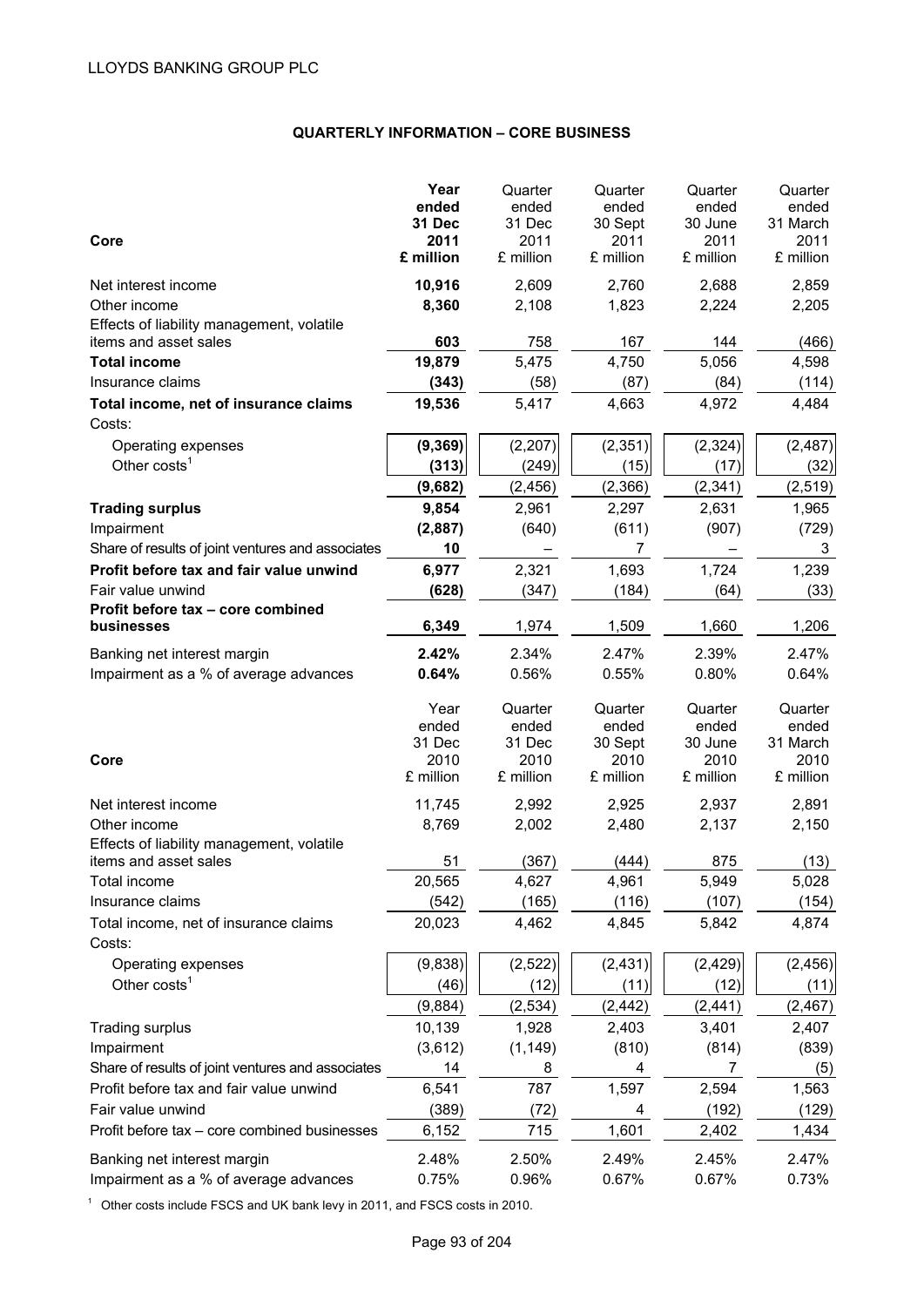# **QUARTERLY INFORMATION – NON-CORE BUSINESS**

|                                                   | Year      | Quarter   | Quarter   | Quarter   | Quarter   |
|---------------------------------------------------|-----------|-----------|-----------|-----------|-----------|
|                                                   | ended     | ended     | ended     | ended     | ended     |
|                                                   | 31 Dec    | 31 Dec    | 30 Sept   | 30 June   | 31 March  |
|                                                   | 2011      | 2011      | 2011      | 2011      | 2011      |
| Non-core                                          | £ million | £ million | £ million | £ million | £ million |
| Net interest income                               | 1,317     | 207       | 291       | 375       | 444       |
| Other income                                      | 947       | 236       | 140       | 316       | 255       |
| Effects of liability management, volatile         |           |           |           |           |           |
| items and asset sales                             | (677)     | 10        | (19)      | (290)     | (378)     |
| <b>Total income</b>                               | 1,587     | 453       | 412       | 401       | 321       |
| Insurance claims                                  |           |           |           |           |           |
| Total income, net of insurance claims             | 1,587     | 453       | 412       | 401       | 321       |
| Operating expenses                                | (884)     | (201)     | (211)     | (240)     | (232)     |
| Other $costs1$                                    | (55)      | (55)      |           |           |           |
| <b>Total costs</b>                                | (939)     | (256)     | (211)     | (240)     | (232)     |
| <b>Trading surplus</b>                            | 648       | 197       | 201       | 161       | 89        |
| Impairment                                        | (6,900)   | (1,769)   | (1, 345)  | (1, 907)  | (1,879)   |
| Share of results of joint ventures and            |           |           |           |           |           |
| associates                                        | 17        | 10        | (2)       | 3         | 6         |
| Loss before tax and fair value unwind             | (6, 235)  | (1, 562)  | (1, 146)  | (1,743)   | (1,784)   |
| Fair value unwind                                 | 2,571     | 525       | 281       | 903       | 862       |
| Loss before tax - non-core combined<br>businesses | (3,664)   | (1,037)   | (865)     | (840)     | (922)     |
|                                                   |           |           |           |           |           |
| Banking net interest margin                       | 1.01%     | 0.75%     | 0.87%     | 1.16%     | 1.24%     |
| Impairment as a % of average advances             | 4.60%     | 5.01%     | 3.64%     | 4.93%     | 4.82%     |
|                                                   | Year      | Quarter   | Quarter   | Quarter   | Quarter   |
|                                                   | ended     | ended     | ended     | ended     | ended     |
|                                                   | 31 Dec    | 31 Dec    | 30 Sept   | 30 June   | 31 March  |
|                                                   | 2010      | 2010      | 2010      | 2010      | 2010      |
| Non-core                                          | £ million | £ million | £ million | £ million | £ million |
| Net interest income                               | 2,398     | 727       | 519       | 536       | 616       |
| Other income                                      | 1,167     | 331       | 367       | 170       | 299       |
| Effects of liability management, volatile         |           |           |           |           |           |
| items and asset sales                             | (144)     | (83)      | (205)     | 33        | 111       |
| Total income                                      | 3,421     | 975       | 681       | 739       | 1,026     |
| Insurance claims                                  |           |           |           |           |           |
| Total income, net of insurance claims             | 3,421     | 975       | 681       | 739       | 1,026     |
| Operating expenses                                | (1,044)   | (253)     | (264)     | (260)     | (267)     |
| Other $costs1$                                    | (150)     |           |           | (150)     |           |
| <b>Total costs</b>                                | (1, 194)  | (253)     | (264)     | (410)     | (267)     |
| <b>Trading surplus</b>                            | 2,227     | 722       | 417       | 329       | 759       |
| Impairment                                        | (9, 569)  | (2,606)   | (2,062)   | (3,325)   | (1, 576)  |
| Share of results of joint ventures and            |           |           |           |           |           |
| associates                                        | (105)     | 4         | (45)      | (40)      | (24)      |
| Loss before tax and fair value unwind             | (7, 447)  | (1,880)   | (1,690)   | (3,036)   | (841)     |
| Fair value unwind                                 | 3,507     | 889       | 974       | 1,133     | 511       |
| Loss before tax - non-core combined               |           |           |           |           |           |
| businesses                                        | (3,940)   | (991)     | (716)     | (1,903)   | (330)     |
| Banking net interest margin                       | 1.46%     | 1.47%     | 1.39%     | 1.48%     | 1.50%     |
| Impairment as a % of average advances             | 5.56%     | 5.93%     | 4.89%     | 7.93%     | 3.56%     |

1 Other costs include UK bank levy in 2011, and impairment of tangible fixed assets in 2010.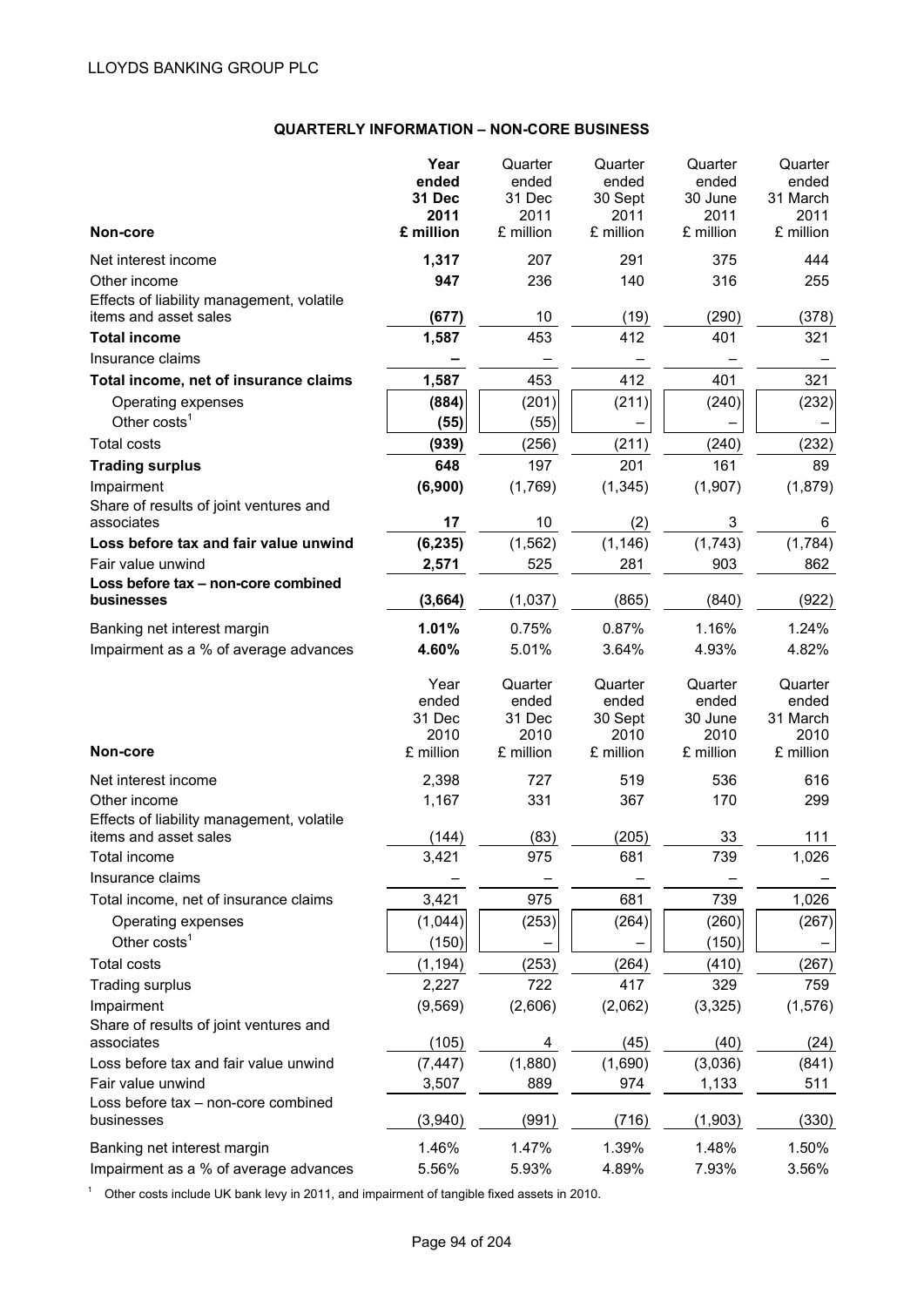# **ADDITIONAL INFORMATION ON A COMBINED BUSINESSES BASIS**

### **1. Basis of preparation of combined businesses information**

Comparisons of results on a statutory basis are of limited benefit due to a number of factors. In order to provide more meaningful and relevant comparatives, the results of the Group and divisions are presented on a 'combined businesses' basis. The key principles adopted in the preparation of the combined businesses basis of reporting are described below.

- In order to reflect the impact of the acquisition of HBOS, the following adjustments have been made:
	- the amortisation of purchased intangible assets has been excluded; and
	- the unwind of acquisition-related fair value adjustments is shown as one line in the combined businesses income statement.
- In order to better present the business performance the effects of liability management, volatile items and asset sales are shown on a separate line in the combined businesses income statement and 'underlying income' is total income less these effects. The following items, not related to acquisition accounting, have also been excluded:
	- integration, simplification and EC mandated retail business disposal costs;
	- volatility arising in insurance businesses;
	- insurance gross up;
	- the provision in relation to German insurance business litigation;
	- the payment protection insurance provision;
	- the customer goodwill payments provision;
	- curtailment gains and losses in respect of the Group's defined benefit pension schemes; and
	- the loss on disposal of businesses in 2010.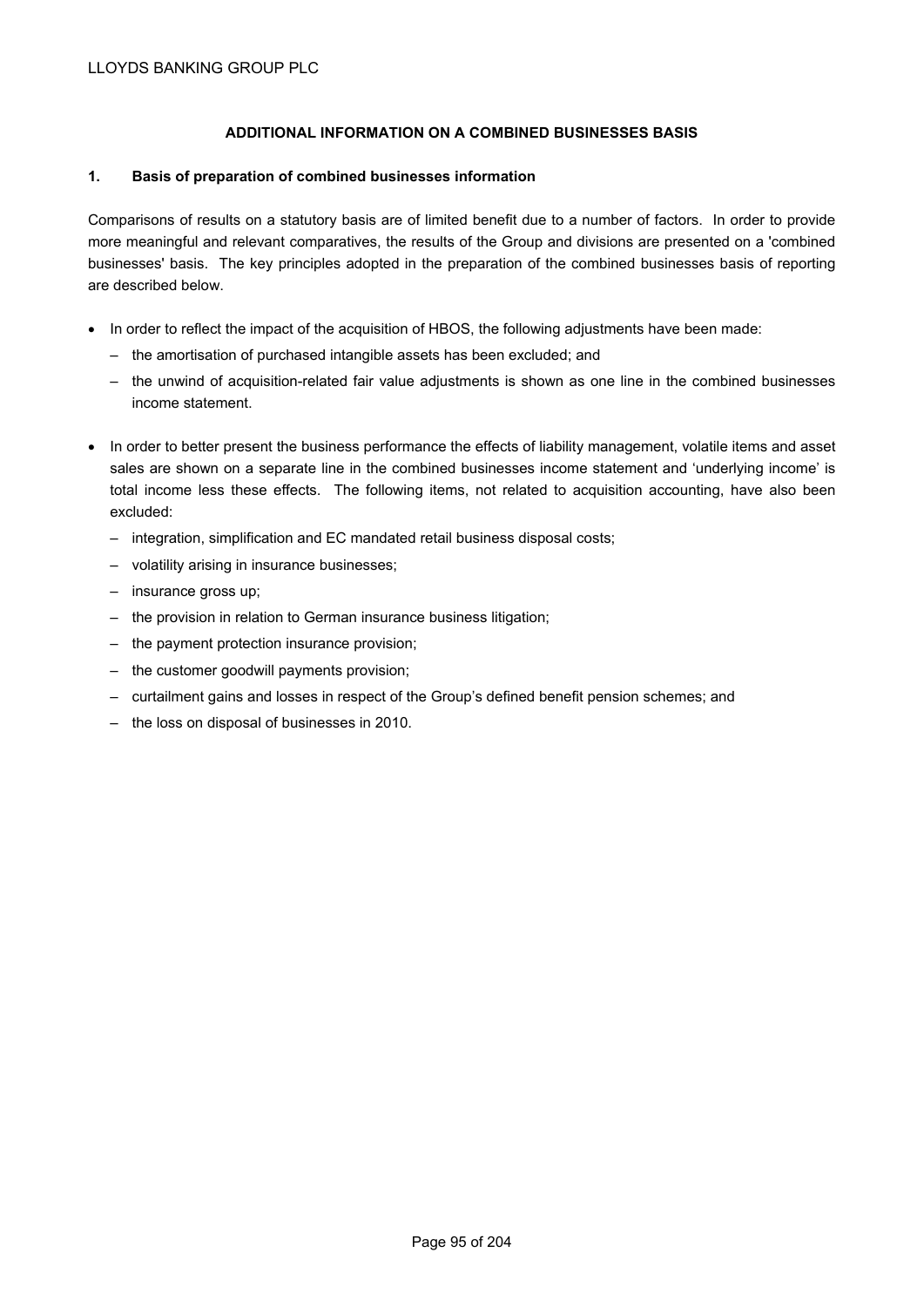# **1. Basis of preparation of combined businesses information** (continued)

The tables below set out a reconciliation from the published statutory results to the combined businesses results:

|                                                                             | <b>Removal of:</b>    |                                                                                                  |                                                    |                                    |                                                        |                                   |                                     |
|-----------------------------------------------------------------------------|-----------------------|--------------------------------------------------------------------------------------------------|----------------------------------------------------|------------------------------------|--------------------------------------------------------|-----------------------------------|-------------------------------------|
| 2011                                                                        | Lloyds<br>Group<br>£m | <b>Banking Acquisition</b><br>related and<br>statutory other items <sup>1</sup> businesses<br>£m | <b>Volatility</b><br>arising in<br>insurance<br>£m | <b>Insurance</b><br>gross up<br>£m | <b>Legal and</b><br>regulatory<br>provisions $2$<br>£m | <b>Fair value</b><br>unwind<br>£m | <b>Combined</b><br>businesses<br>£m |
| Net interest income                                                         | 12,698                | (820)                                                                                            | (19)                                               | (336)                              |                                                        | 710                               | 12,233                              |
| Other income                                                                | 14,114                | 894                                                                                              | 857                                                | (5, 530)                           |                                                        | (1,028)                           | 9,307                               |
| Effects of liability<br>management, volatile<br>items and asset sales       |                       | (74)                                                                                             |                                                    |                                    |                                                        |                                   | (74)                                |
| <b>Total income</b>                                                         | 26,812                |                                                                                                  | 838                                                | (5,866)                            |                                                        | (318)                             | 21,466                              |
| Insurance claims                                                            | (6,041)               |                                                                                                  |                                                    | 5,698                              |                                                        |                                   | (343)                               |
| Total income, net of<br>insurance claims<br>Operating expenses <sup>3</sup> | 20,771<br>(16, 250)   | 2,014                                                                                            | 838                                                | (168)<br>168                       | 3,375                                                  | (318)<br>72                       | 21,123<br>(10, 621)                 |
| <b>Trading surplus (deficit)</b>                                            | 4,521                 | 2,014                                                                                            | 838                                                |                                    | 3,375                                                  | (246)                             | 10,502                              |
| Impairment<br>Share of results of joint                                     | (8,094)               |                                                                                                  |                                                    |                                    |                                                        | (1,693)                           | (9,787)                             |
| ventures and associates                                                     | 31                    |                                                                                                  |                                                    |                                    |                                                        | (4)                               | 27                                  |
| Fair value unwind                                                           |                       |                                                                                                  |                                                    |                                    |                                                        | 1,943                             | 1,943                               |
| (Loss) profit before tax                                                    | (3, 542)              | 2,014                                                                                            | 838                                                |                                    | 3,375                                                  |                                   | 2,685                               |

<sup>1</sup> Comprises the effects of liability management (gain of £1,295 million), volatile items (loss of £720 million) and asset sales (loss of £649 million) and integration and simplification costs related to severance, IT and business costs of implementation (£1,282 million), EC mandated retail business disposal costs (£170 million), the amortisation of purchased intangibles (£562 million).

 $2$  Comprises the payment protection insurance provision (£3,200 million) and the provision in relation to German insurance business litigation (£175 million).

<sup>3</sup> In the combined businesses this total is described as operating expenses and other costs. See note 2 on page 14.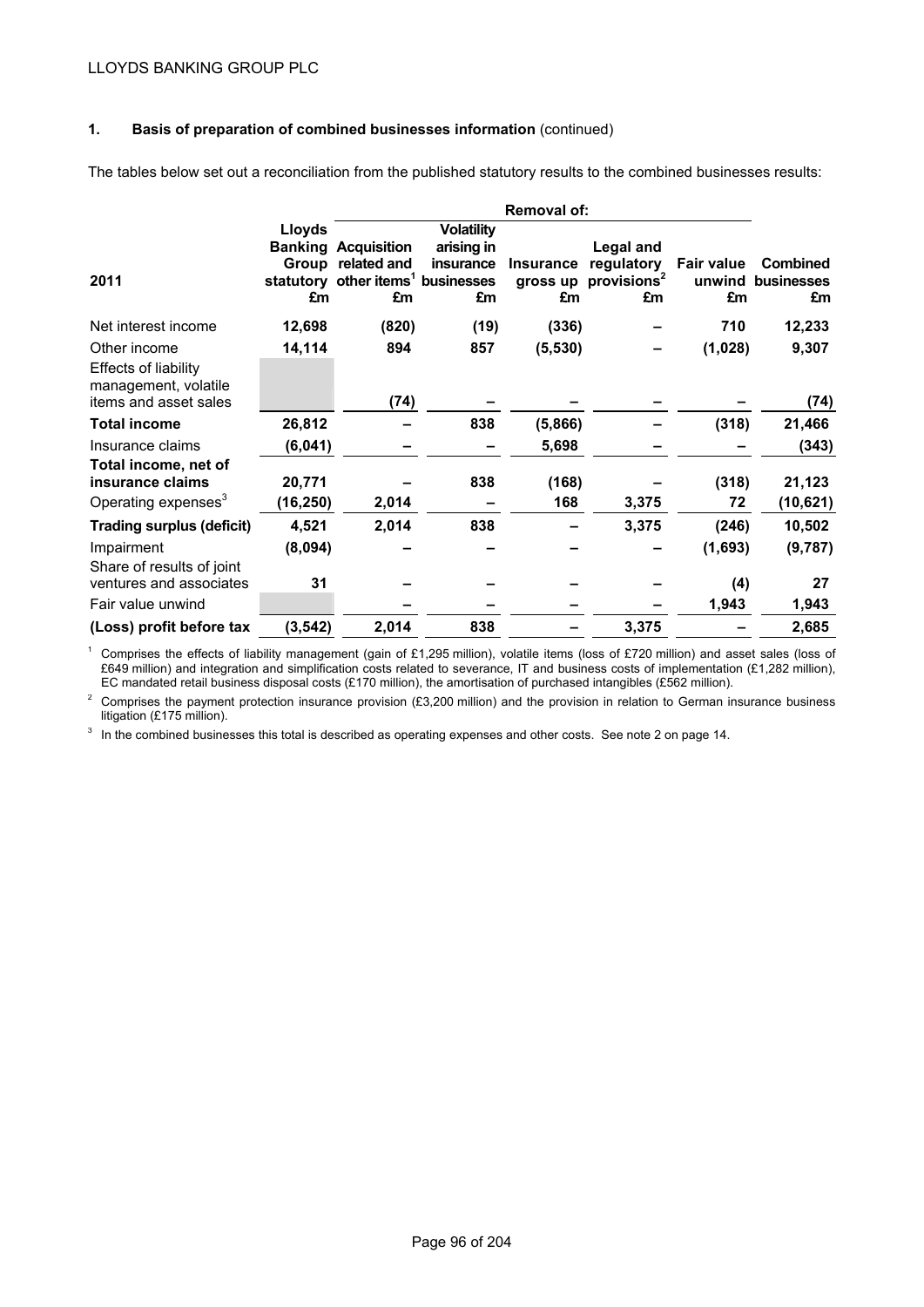# **1. Basis of preparation of combined businesses information** (continued)

|                                                                             |                                         | Removal of:                                                                       |                                             |                             |                                                                                                 |                            |                              |
|-----------------------------------------------------------------------------|-----------------------------------------|-----------------------------------------------------------------------------------|---------------------------------------------|-----------------------------|-------------------------------------------------------------------------------------------------|----------------------------|------------------------------|
| 2010                                                                        | Lloyds<br><b>Banking</b><br>Group<br>£m | Acquisition<br>related and<br>statutory other items <sup>1</sup> businesses<br>£m | Volatility<br>arising in<br>insurance<br>£m | Insurance<br>gross up<br>£m | Customer<br>goodwill<br>payments<br>provision<br>and loss on<br>disposal of<br>businesses<br>£m | Fair value<br>unwind<br>£m | Combined<br>businesses<br>£m |
| Net interest income                                                         | 12,546                                  | 321                                                                               | 26                                          | 949                         |                                                                                                 | 301                        | 14,143                       |
| Other income                                                                | 31,498                                  | (228)                                                                             | (332)                                       | (19, 739)                   |                                                                                                 | (1, 263)                   | 9,936                        |
| Effects of liability<br>management, volatile<br>items and asset sales       |                                         | (93)                                                                              |                                             |                             |                                                                                                 |                            | (93)                         |
| Total income                                                                | 44,044                                  |                                                                                   | (306)                                       | (18, 790)                   |                                                                                                 | (962)                      | 23,986                       |
| Insurance claims                                                            | (19,088)                                |                                                                                   |                                             | 18,544                      |                                                                                                 | 2                          | (542)                        |
| Total income, net of<br>insurance claims<br>Operating expenses <sup>2</sup> | 24,956<br>(13, 270)                     | 1,372                                                                             | (306)                                       | (246)<br>246                | 500                                                                                             | (960)<br>74                | 23,444<br>(11, 078)          |
| Trading surplus (deficit)                                                   | 11,686                                  | 1,372                                                                             | (306)                                       |                             | 500                                                                                             | (886)                      | 12,366                       |
| Impairment                                                                  | (10, 952)                               |                                                                                   |                                             |                             |                                                                                                 | (2, 229)                   | (13, 181)                    |
| Share of results of joint<br>ventures and associates<br>Loss on disposal of | (88)                                    |                                                                                   |                                             |                             |                                                                                                 | (3)                        | (91)                         |
| businesses                                                                  | (365)                                   |                                                                                   |                                             |                             | 365                                                                                             |                            |                              |
| Fair value unwind                                                           |                                         |                                                                                   |                                             |                             |                                                                                                 | 3,118                      | 3,118                        |
| Profit (loss) before tax                                                    | 281                                     | 1,372                                                                             | (306)                                       |                             | 865                                                                                             |                            | 2,212                        |

<sup>1</sup> Comprises the effects of liability management (gain of £423 million), volatile items (loss of £315 million) and asset sales (loss of £201 million) and.the pension curtailment gain (£910 million), integration costs (£1,653 million), the amortisation of purchased intangibles (£629 million).

 $2$  In the combined businesses this total is described as operating expenses and other costs. See note 2 on page 14.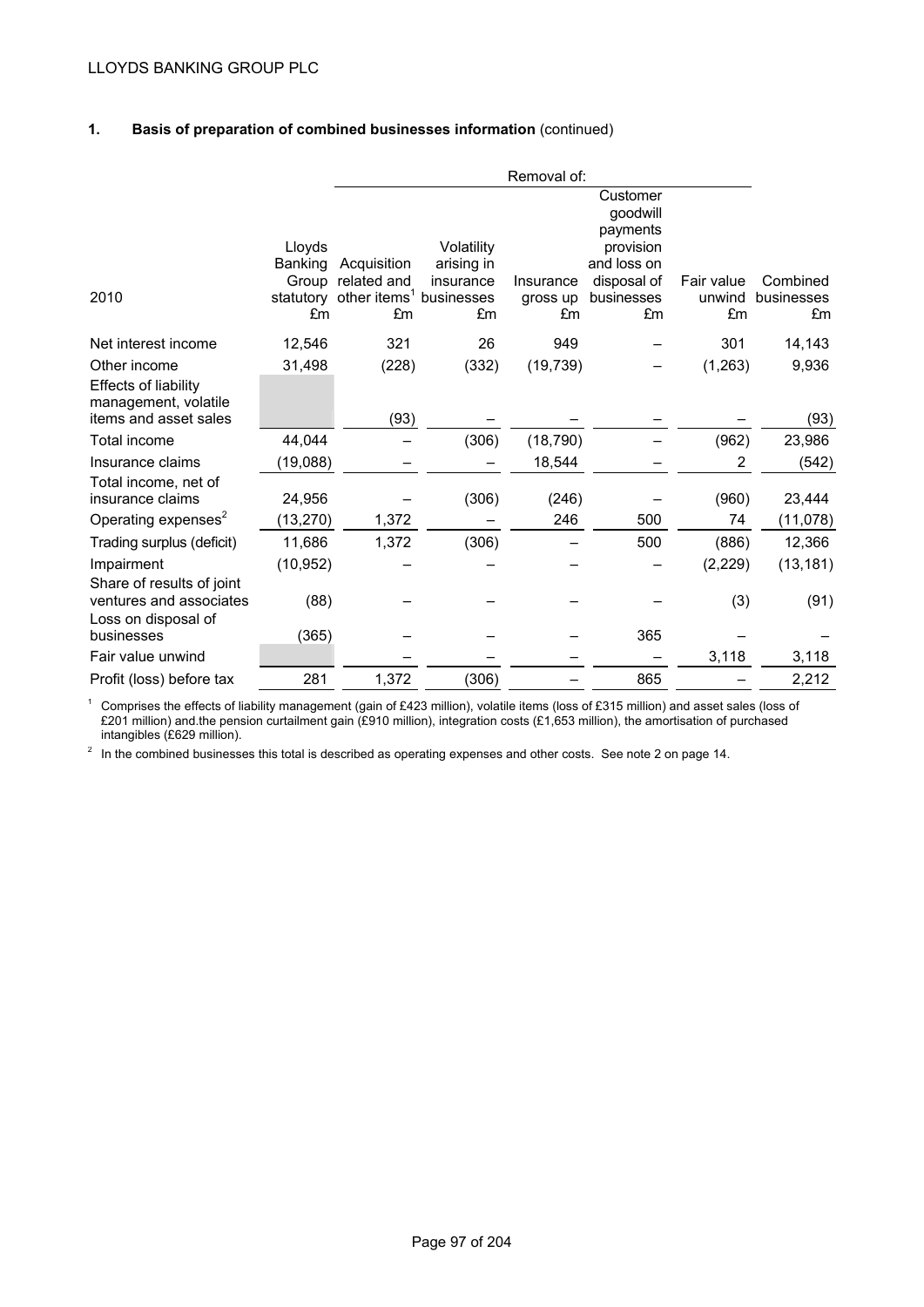# **2. Banking net interest margin**

|                                              | 2011      | 2010      |
|----------------------------------------------|-----------|-----------|
| <b>Banking net interest margin</b>           |           |           |
| Banking net interest income                  | £12,094m  | £13,839m  |
| Average interest-earning banking assets      | £585,386m | £625,854m |
| Average interest-bearing banking liabilities | £363,967m | £341,169m |
| Banking net interest margin                  | 2.07%     | 2.21%     |
| Banking asset margin                         | 1.46%     | 1.71%     |
| Banking liability margin                     | 0.98%     | 0.92%     |
| Core                                         |           |           |
| Banking net interest margin                  | 2.42%     | 2.48%     |
| Banking net interest income                  | £10,612m  | £11,428m  |
| Non-core                                     |           |           |
| Banking net interest margin                  | 1.01%     | 1.46%     |
| Banking net interest income                  | £1,482m   | £2,411m   |

Banking net interest income is analysed for asset and liability margins based on interest earned and paid on average assets and average liabilities respectively, adjusted for Funds Transfer Pricing, which prices intra-group funding and liquidity. Centrally held wholesale funding costs and related items are included in the Group banking asset margin.

Average interest-earning banking assets, which are calculated gross of related impairment allowances, and average interest-bearing banking liabilities relate solely to customer and product balances in the banking businesses on which interest is earned or paid. Funding and capital balances including debt securities in issue, subordinated debt, repos and shareholders' equity are excluded from the calculation of average interest-bearing banking liabilities. However, the cost of funding these balances allocated to the banking businesses is included in banking net interest income.

A reconciliation of banking net interest income to Group net interest income showing the items that are excluded in determining banking net interest income follows:

|                                                        | 2011   | 2010   |
|--------------------------------------------------------|--------|--------|
|                                                        | £m     | £m     |
| Banking net interest income – combined businesses      | 12.094 | 13,839 |
| Insurance division                                     | (67)   | (39)   |
| Other net interest income (including trading activity) | 206    | 343    |
| Group net interest income – combined businesses        | 12,233 | 14,143 |
| Fair value unwind                                      | (710)  | (301)  |
| Banking volatility and liability management gains      | 820    | (321)  |
| Insurance gross up                                     | 336    | (949)  |
| Volatility arising in insurance businesses             | 19     | (26)   |
| Group net interest income – statutory                  | 12,698 | 12,546 |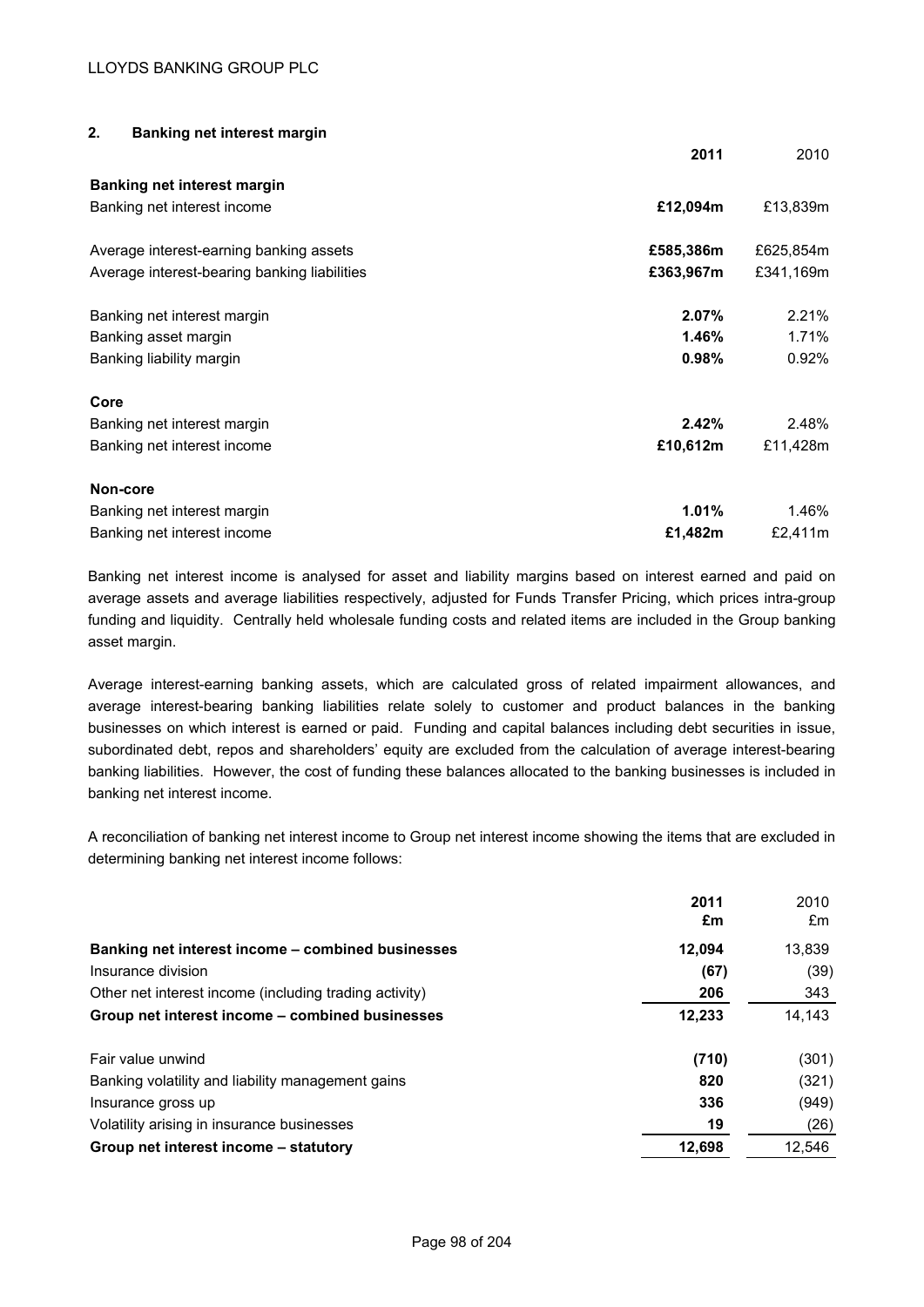# **3. Liability management gains**

Liability management gains arose on transactions undertaken in both 2010 and 2011. As a result of transactions in 2011 the Group has recognised gains of £1,295 million (2010: gain of £423 million). In December 2011, the Group carried out an exercise allowing the holders of certain Lloyds TSB Bank and HBOS securities to exchange their securities (Exchange Securities) for other securities issued by Lloyds TSB Bank.

The gain relating to the 2011 transaction consists of £599 million recognised in other operating income relating to the extinguishment of the existing liability in respect of the Exchange Securities for which new securities were issued and £570 million recognised in net interest income, principally relating to the change in carrying value, arising as a result of a change in the estimated maturities of the remaining Exchange Securities. The gain recognised in net interest income will reverse as the securities accrete to par over the remaining life.

In December 2011, the Group decided to defer payment of non-mandatory coupons on certain securities and, instead, settle them using an Alternative Coupon Satisfaction Mechanism (ACSM) on their contractual terms. This change in expected cashflows resulted in a gain of £126 million in net interest income from the recalculation of the carrying value of these securities.

# **4. Integration costs and benefits**

The Group has successfully achieved the integration programme target of delivering run-rate cost synergies and other operating efficiencies of £2 billion per annum from the programme by the end of 2011.

The sustainable run-rate synergies achieved as at 31 December 2011 totalled £2,054 million, excluding a number of one-off savings. The table below analyses the run-rate synergies as at 31 December 2011 by division.

|                          | 2011                       |                               |                 |
|--------------------------|----------------------------|-------------------------------|-----------------|
|                          | <b>Synergy</b><br>run-rate | <b>Allocation</b><br>of Group | <b>Run-rate</b> |
|                          | as at                      | <b>Operations</b>             | by market       |
|                          | 31 December                | run-rate to                   | facing          |
|                          | 2011                       | divisions                     | division        |
|                          | £m                         | £m                            | £m              |
| Retail                   | 346                        | 454                           | 800             |
| Wholesale and Commercial | 324                        | 270                           | 594             |
| Wealth and International | 273                        | 31                            | 304             |
| Insurance                | 204                        | 59                            | 263             |
| <b>Group Operations</b>  | 857                        | (857)                         | -               |
| Central items            | 50                         | 43                            | 93              |
| <b>Total</b>             | 2,054                      |                               | 2,054           |

Cost synergies have been delivered through the integration of HBOS operations, processes and IT systems. These synergies have arisen through procurement; property with 83 head office sites vacated; IT cost savings and job reductions.

Integration costs of £1,097 million were incurred in the year and have been excluded from the combined businesses results. This brings the total integration costs since the HBOS acquisition to £3,846 million.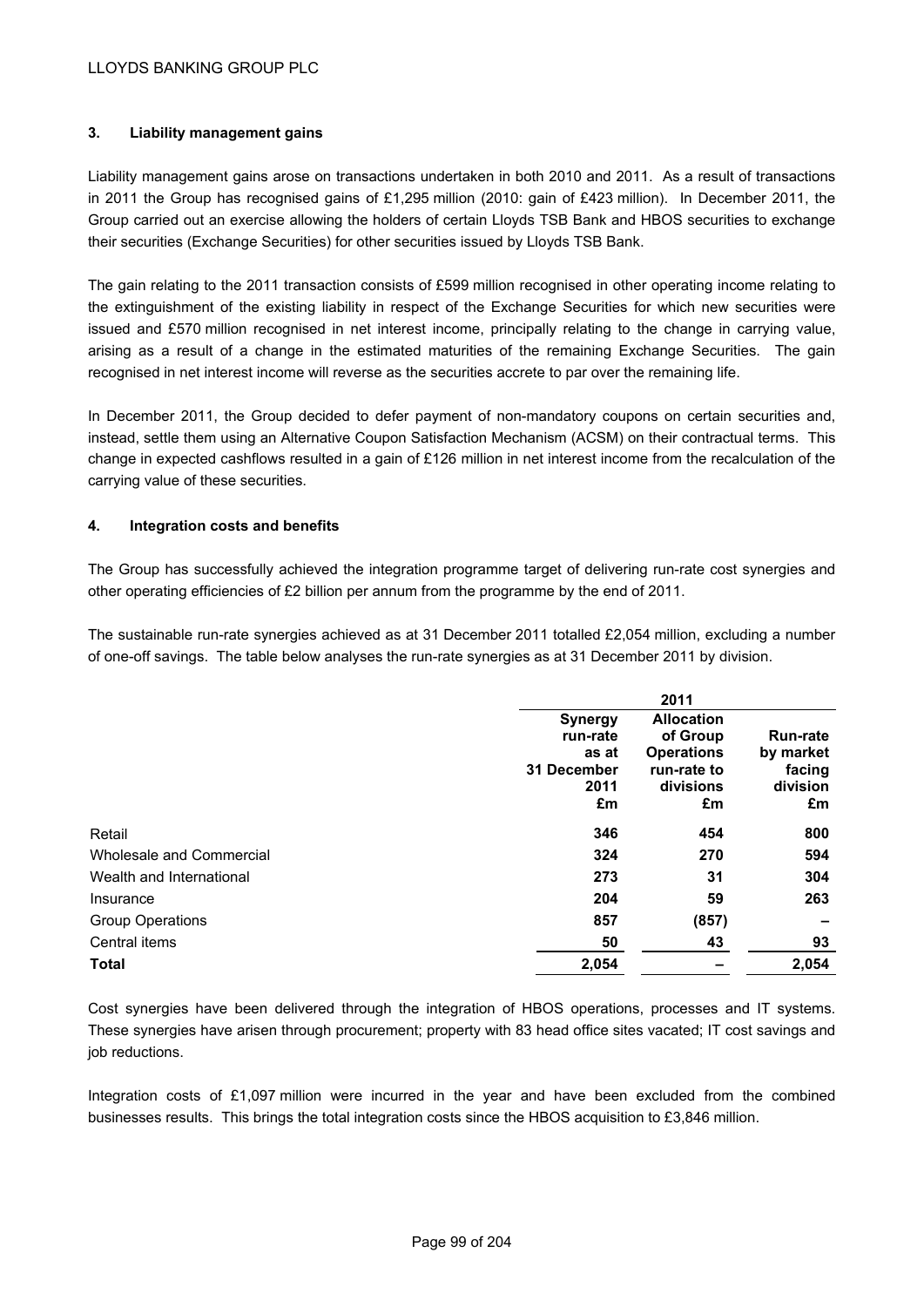# **4. Integration costs and benefits** (continued)

### **Migrating our business systems to a single platform**

2011 saw the single biggest event of the Integration programme with the successful migration of our core business systems to a single IT platform. The Group has moved 30 million customer accounts and transferred 35 billion pieces of data between systems successfully. This has been the largest ever financial services IT Integration, and at its peak it involved many thousands of colleagues across the organisation.

There were three major components to the system migrations:

- The Lloyds TSB Branch Counter System (ICS) was introduced to all Halifax and Bank of Scotland branches and 3,800 HBOS Automated Teller Machines (ATMs) and 667 Intelligent Deposit Machines (IDMs) were moved across to the Lloyds Banking Group IT network
- The market leading Mortgage Sales Platform, already in use in Halifax and Bank of Scotland branches, was successfully rolled out to 800 Lloyds TSB mortgage advisors in England and Wales
- In September 2011 30 million HBOS current accounts and savings accounts and Commercial and UK Private Banking accounts, were migrated onto the Lloyds Banking Group IT system. This customer data migration was successfully achieved after five proving cycles, 11 dress rehearsals including two full trial account migrations, over 250,000 business tests and 27,000 colleagues trained totalling 1.5 million hours

The vast majority of integration activity is now complete, with a handful of peripheral migrations to be completed in 2012.

### **5. Simplification costs and benefits**

The successful delivery of the Integration programme has provided a platform and single set of processes that now enables the Group to commence its next transformational journey. A core element of this transformational agenda is the Simplification programme. The programme is structured around four key initiatives:

- Operations & Processes getting our processes right end-to-end, with the right IT in the right places.
- Sourcing better understanding what we need across the Group and getting the right deals from our suppliers.
- Organisation focusing on how the Group is structured and the way we work.
- Channels and Products simplifying our products whilst continuing to improve and innovate our channels.

The programme is well underway having achieved £178 million of Simplification and other cost savings in 2011, equivalent to an annual run-rate saving of £242 million. The programme is now targeting £1.7 billion of savings in 2014, an increase of £0.2 billion over previous guidance.

Simplification costs of £185 million were incurred in the year and have been excluded from the combined businesses results.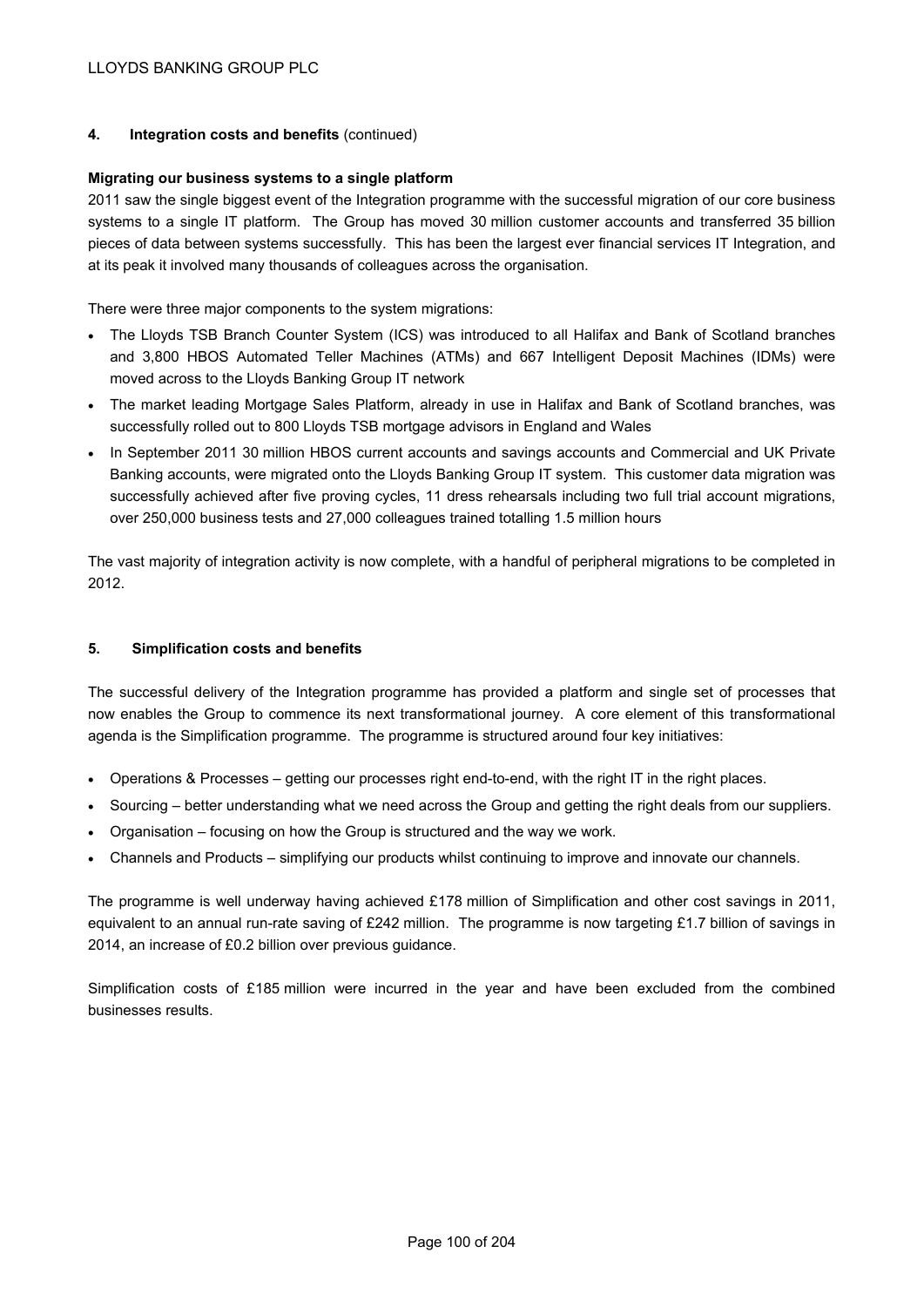# **6. Impairment charge**

|                                                                                                        | 2011  | 2010   |
|--------------------------------------------------------------------------------------------------------|-------|--------|
| Retail:                                                                                                | £m    | £m     |
| Secured                                                                                                | 463   | 292    |
| Unsecured                                                                                              | 1,507 | 2,455  |
| <b>Total Retail</b>                                                                                    | 1,970 | 2,747  |
| Wholesale                                                                                              | 2,828 | 3,855  |
| Commercial                                                                                             | 313   | 371    |
| Wealth and International                                                                               | 4,601 | 5,985  |
| Total impairment losses on loans and advances to customers                                             | 9,712 | 12,958 |
| Loans and advances to banks                                                                            |       | (13)   |
| Debt securities classified as loans and receivables                                                    | 49    | 57     |
| Available-for-sale financial assets                                                                    | 81    | 115    |
| Other credit risk provisions                                                                           | (55)  | 64     |
| <b>Total impairment charge</b>                                                                         | 9,787 | 13,181 |
| Charge for impairment losses on loans and advances to customers as % of<br>average lending:<br>Retail: |       |        |
| Secured                                                                                                | 0.14% | 0.09%  |
| Unsecured                                                                                              | 5.65% | 8.11%  |
| <b>Total Retail</b>                                                                                    | 0.54% | 0.74%  |
| Wholesale                                                                                              | 1.95% | 2.23%  |
| Commercial                                                                                             | 1.06% | 1.24%  |
| Wealth and International                                                                               | 7.37% | 8.90%  |
| <b>Total</b>                                                                                           | 1.62% | 2.01%  |
| Impairment charge                                                                                      |       |        |
| Core                                                                                                   | 2,887 | 3,612  |
| Non-core                                                                                               | 6,900 | 9,569  |
| <b>Total impairment charge</b>                                                                         | 9,787 | 13,181 |
| Charge for impairment losses on loans and advances to customers as % of<br>average lending:            |       |        |
| Core                                                                                                   | 0.64% | 0.75%  |
| Non-core                                                                                               | 4.60% | 5.56%  |
| <b>Total</b>                                                                                           | 1.62% | 2.01%  |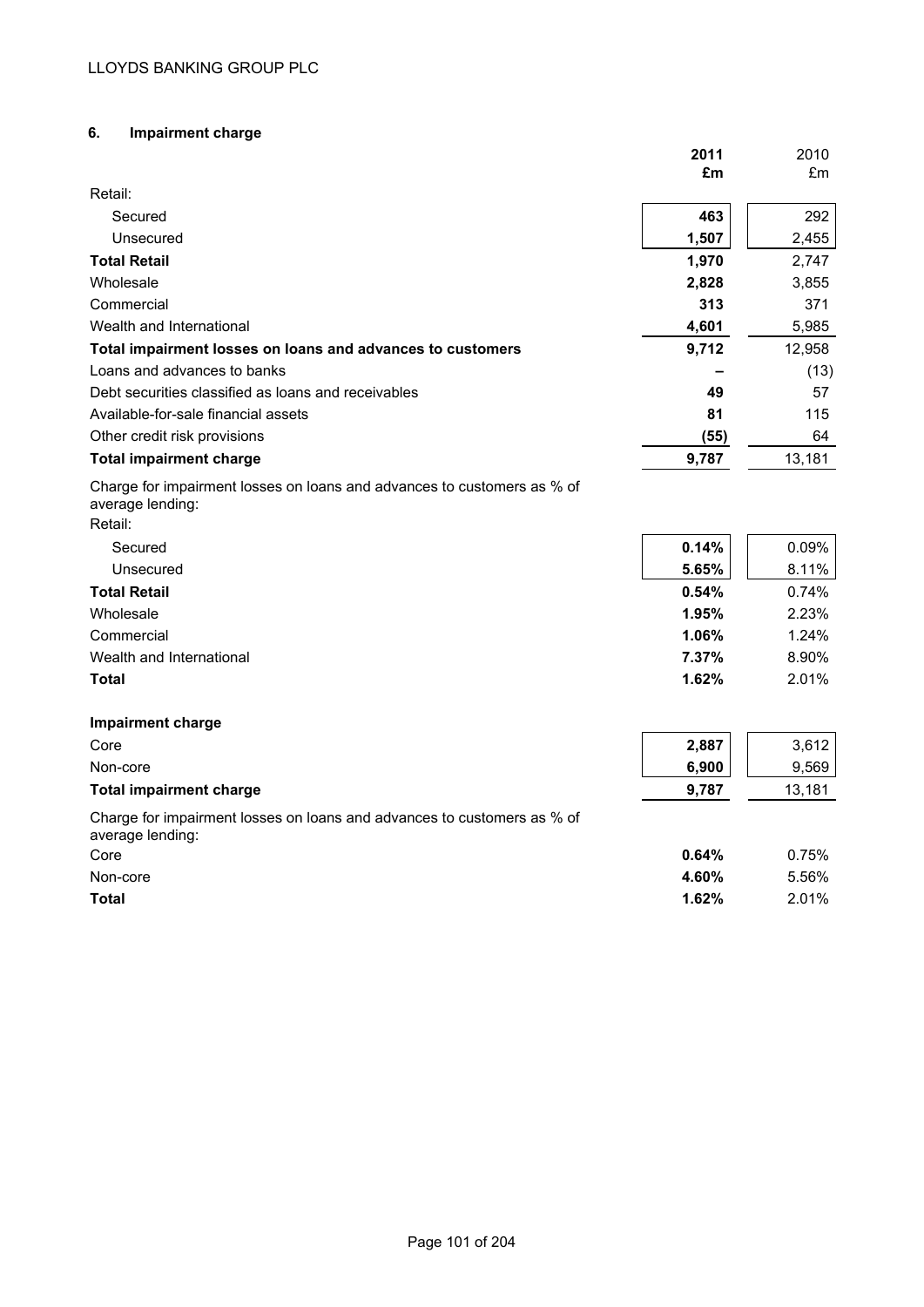# **7. Volatility arising in insurance businesses**

The Group's statutory result before tax is affected by insurance volatility, caused by movements in financial markets, and policyholder interests volatility, which primarily reflects the gross up of policyholder tax included in the Group tax charge.

In 2011 the Group's statutory result before tax included negative insurance and policyholder interests volatility totalling £838 million compared to positive volatility of £306 million in 2010.

Volatility comprises the following:

|                                                | 2011<br>£m | 2010<br>£m |
|------------------------------------------------|------------|------------|
| Insurance volatility                           | (557)      | 100        |
| Policyholder interests volatility <sup>1</sup> | (283)      | 216        |
| <b>Total volatility</b>                        | (840)      | 316        |
| Insurance hedging arrangements                 |            | (10)       |
| <b>Total</b>                                   | (838)      | 306        |

 $1$  Includes volatility relating to the Group's interest in St James's Place.

# **Insurance volatility**

The Group's insurance business has liability products that are supported by substantial holdings of investments, including equities, property and fixed interest investments, all of which are subject to variations in their value. The value of the liabilities does not move exactly in line with changes in the value of the investments, yet IFRS requires that the changes in both the value of the liabilities and investments be reflected within the income statement. As these investments are substantial and movements in their value can have a significant impact on the profitability of the Group, management believes that it is appropriate to disclose the division's results on the basis of an expected return in addition to results based on the actual return.

The expected sterling investment returns used to determine the normalised profit of the business, which are based on prevailing market rates and published research into historical investment return differentials, are set out below:

| United Kingdom (Sterling)                                      | 2012<br>% | 2011<br>% | 2010<br>% |
|----------------------------------------------------------------|-----------|-----------|-----------|
| Gilt yields (gross)                                            | 2.48      | 3.99      | 4.45      |
| Equity returns (gross)                                         | 5.48      | 6.99      | 7.45      |
| Dividend yield                                                 | 3.00      | 3.00      | 3.00      |
| Property return (gross)                                        | 5.48      | 6.99      | 7.45      |
| Corporate bonds in unit-linked and with-profit funds (gross)   | 3.08      | 4.59      | 5.05      |
| Fixed interest investments backing annuity liabilities (gross) | 3.89      | 4.78      | 5.30      |

The impact on the results due to the actual return on these investments differing from the expected return (based upon economic assumptions made at the beginning of the year) is included within insurance volatility. Changes in market variables also affect the realistic valuation of the guarantees and options embedded within the With Profits Funds, the value of the in-force business and the value of shareholders' funds.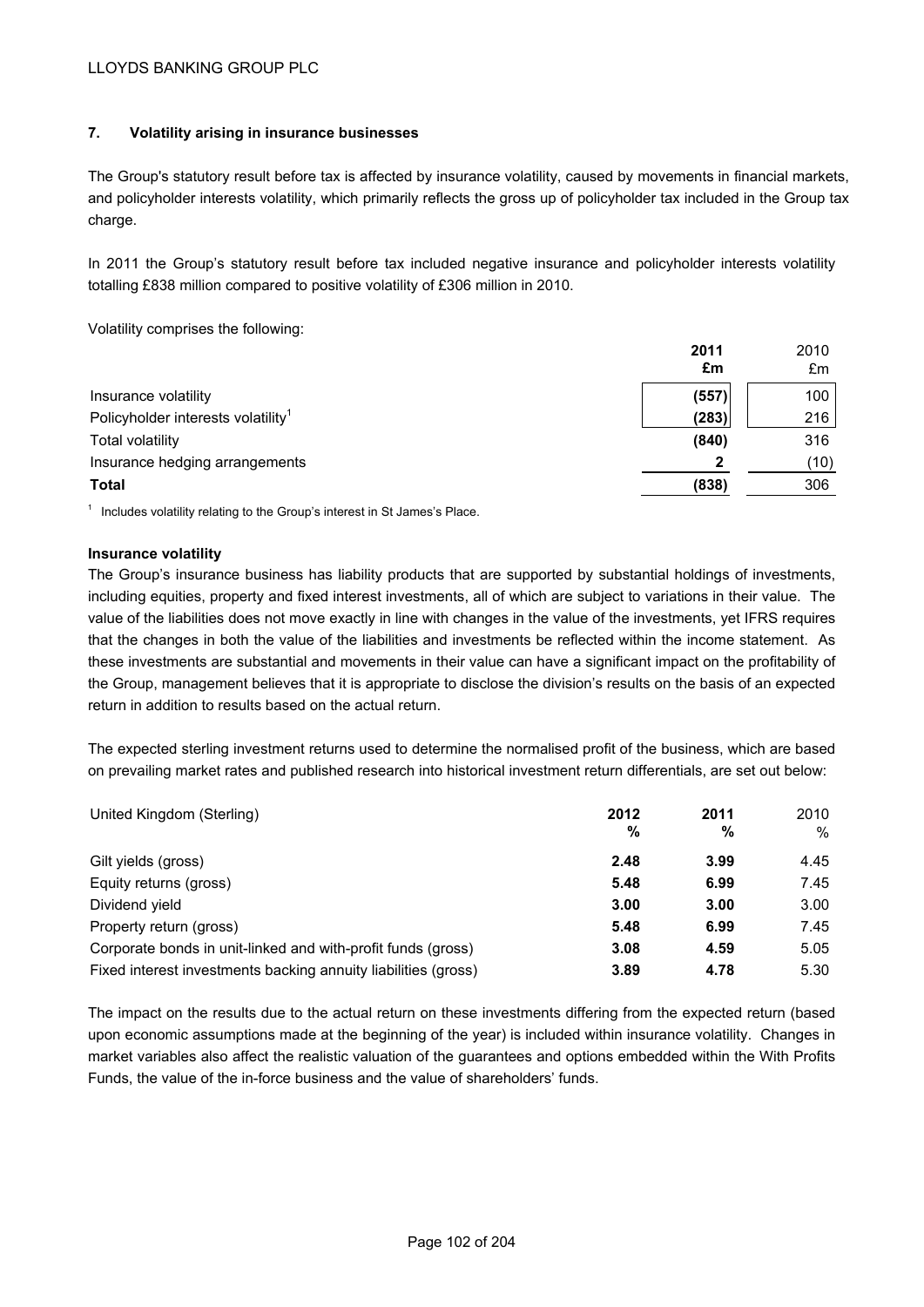# **7. Volatility arising in insurance businesses** (continued)

The negative insurance volatility during the period ended 31 December 2011 in the Insurance division was £557 million, primarily reflecting the underperformance of equity markets in the second half of 2011 and lower cash returns compared to long-term expectations.

# **Group hedging arrangements**

To protect against further deterioration in equity market conditions, and the consequent negative impact on the value of in-force business on the Group balance sheet, the Group purchased put option contracts in 2010, financed by selling some upside potential from equity market movements. These expired in 2011 and the charge booked in 2011 on these contracts was £3 million. New protection against significant market falls was acquired in 2011 to replace the expired contracts. There was no initial cost associated with these hedging arrangements. On a mark-to-market valuation basis a gain of £5 million was recognised in relation to the new contracts in 2011.

# **Policyholder interests volatility**

The application of accounting standards results in the introduction of other sources of significant volatility into the pre-tax profits of the life, pensions and investments business. In order to provide a clearer representation of the performance of the business, and consistent with the way in which it is managed, adjustments are made to remove this volatility from underlying profits. The effect of these adjustments is separately disclosed as policyholder interests volatility; there is no impact upon profit attributable to equity shareholders over the long-term.

The most significant of these additional sources of volatility is policyholder tax. Accounting standards require that tax on policyholder investment returns should be included in the Group's tax charge rather than being offset against the related income. The impact is, therefore, to either increase or decrease profit before tax with a corresponding change in the tax charge. Over the longer term the charges levied to policyholders to cover policyholder tax on investment returns and the related tax provisions are expected to offset. In practice timing and measurement differences exist between provisions for tax and charges made to policyholders. Consistent with the normalised approach taken in respect of insurance volatility, differences in the expected levels of the policyholder tax provision and policyholder charges are adjusted through policyholder interests volatility. Other sources of volatility include the minorities' share of the profits earned by investment vehicles which are not wholly owned by the long-term assurance funds.

In the year to 31 December 2011, the statutory results before tax in both the Insurance and Wealth and International divisions included a charge to other income which relates to policyholder interests volatility totalling £283 million (2010: £216 million credit). This charge included the impact of deferred tax asset impairments due to less optimistic economic forecasts and changes in expected policyholder tax provisions. Policyholder tax liabilities increased during 2011 and led to a tax charge during the period.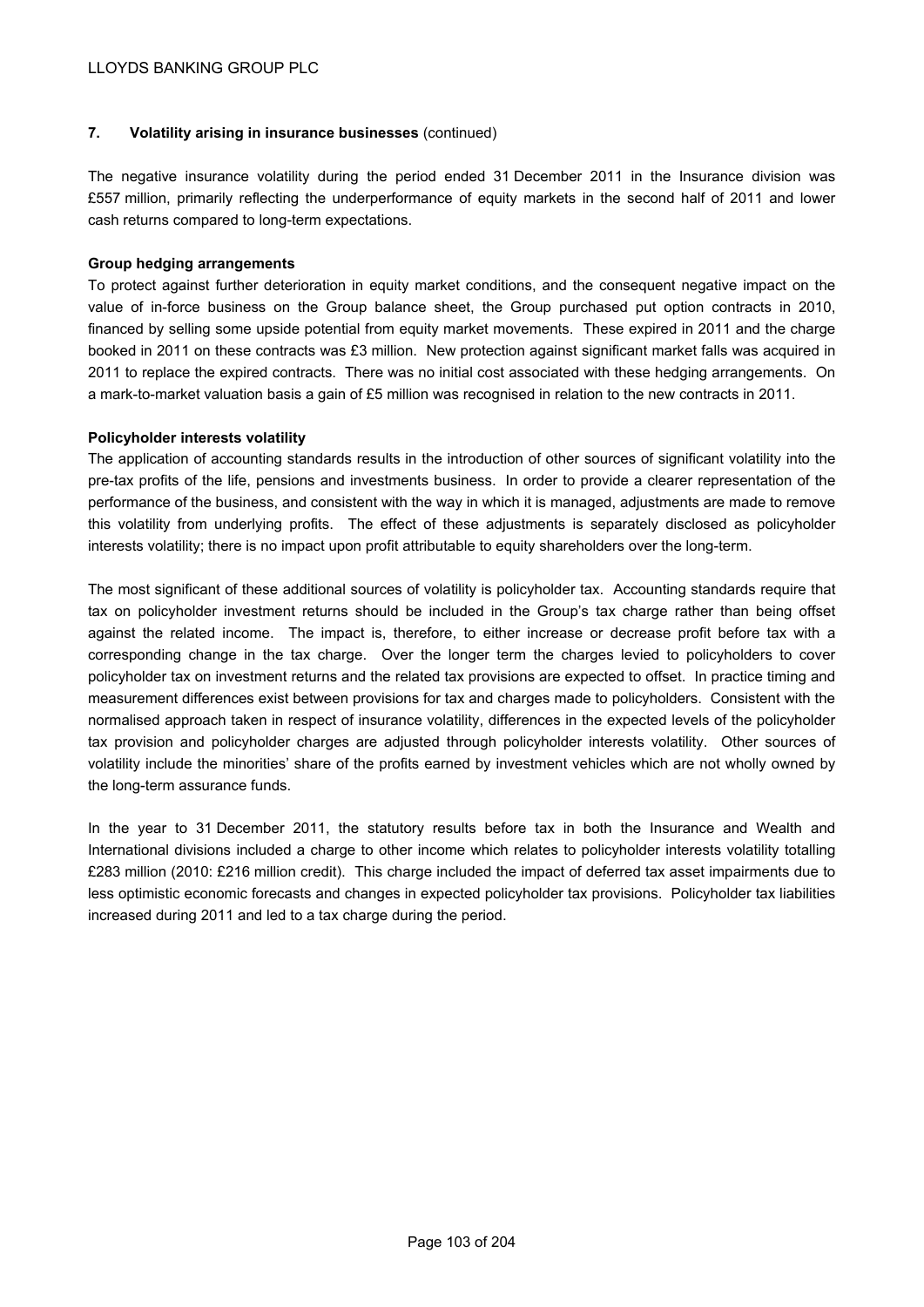# LLOYDS BANKING GROUP PLC

# **8. Number of employees (full-time equivalent)**

|                                                  | 2011    | 2010     |
|--------------------------------------------------|---------|----------|
| Retail                                           | 47,131  | 50,162   |
| Wholesale                                        | 8,358   | 9,809    |
| Commercial                                       | 5,214   | 5,426    |
| Wealth and International                         | 7,225   | 7,744    |
| Insurance                                        | 7,384   | 8,412    |
| <b>Group Operations</b>                          | 17,366  | 18,925   |
| Central items                                    | 10,696  | 10,920   |
|                                                  | 103,374 | 111,398  |
| Agency staff (full-time equivalent)              | (4,836) | (7, 168) |
| Total number of employees (full-time equivalent) | 98,538  | 104.230  |

### **9. Remuneration**

We strive to ensure that we motivate, incentivise and retain our talent while continuing to be mindful both of the economic outlook and the views of our numerous stakeholders. In particular, we have focused on the need to manage aggregate variable pay, demonstrated through a number of actions made in the last twelve months such as restricting increases in fixed pay and reducing the bonus pool.

It is important to note our focus on risk in the formulation and evaluation of our remuneration policies and practices. Given the events in the financial services sector over the past few years, the impact of risk underpins every decision we make, manifested through our use of economic profit to measure performance and therefore determine remuneration levels. We consider risk when making decisions on remuneration outcomes and consider the Group's overall performance when deferred awards come to vest.

To consider what size bonus pool would be appropriate to distribute across the Bank as a whole, several factors have been taken into account including the Group's overall performance and the views of key stakeholders. As a result, the bonus pool was reduced by approximately 30 per cent compared to the previous year with the greater reductions being applied to more senior staff.

The Long Term Incentive Plan remains a core part of our reward strategy. We have changed some of the performance conditions in the 2012-2015 LTIP to ensure alignment with the objectives and timeline of the Strategic Plan as well as to ensure we retain our key employees.

We are also keen to maintain alignment between our employees and shareholders in terms of Group and share price performance. Bonus awards for Executive Directors are deferred until at least 2014 and they are required to retain any shares vesting from LTIP awards for a further 2 years, after allowing for tax and national insurance requirements, as part of their target shareholding. The Group Chief Executive asked not to be considered for a bonus for 2011. For other employees, the immediate cash bonus award is limited to £2,000 with a percentage of larger bonuses being subject to deferral and performance adjustment.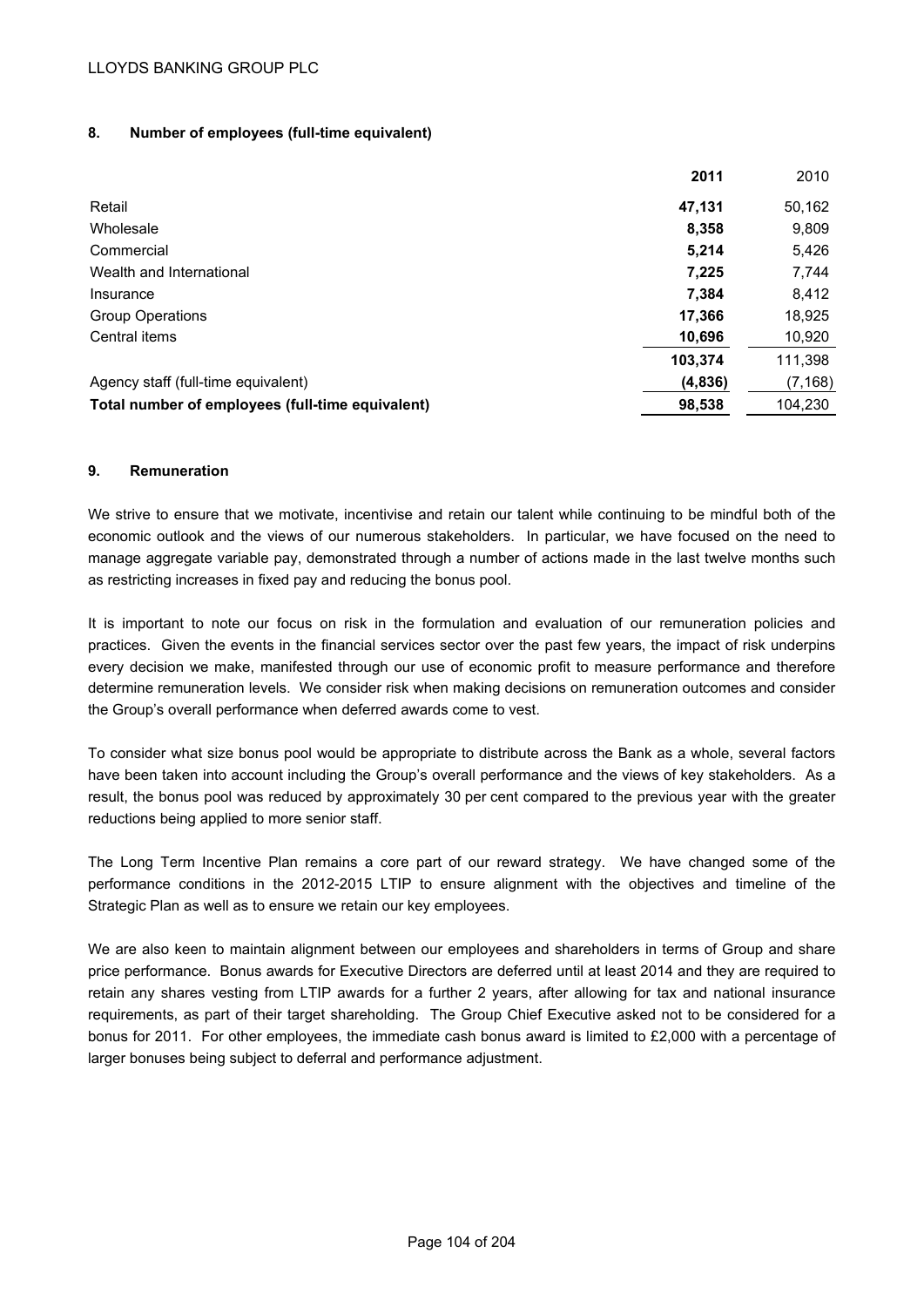# **9.** Remuneration (continued)

We have recently announced that we will make an adjustment to a proportion of the 2010 bonus awards in respect of a number of its senior employees including former Executive Directors. This decision is based on the fact that had the outcome of the Judicial Review into Payment Protection Insurance (PPI) in April 2011 been known, and had the consequential provision made been effected at the time of the award of the 2010 bonus in February 2011, the bonus pool for 2010 would have been lower and individual bonus awards would also have been lower. The Board has emphasised that the decision is based entirely on the principle of accountability and in no way represents culpability or wrong-doing by the individuals concerned.

A summary of our approach to incentive awards for 2011 is shown below

- Total bonus pool at £375 million down approximately 30 per cent against 2010
- Greater reductions applied to more senior levels with some protection in place for junior staff
- Total bonus as a percentage of revenues less than 2 per cent
- Total bonus pool as a percentage of pre-bonus profit before tax on a Combined Business basis less than 12.5 per cent
- Average value of bonus per employee down 24 per cent to less than £3,900
- Cash bonuses capped at £2,000
- 53 per cent of those eligible for bonus will receive less than £2,000
- 63 per cent of total Group bonus pool is deferred
- Annual incentives for Executive Directors and the Group Executive Committee down approximately 50 per cent against 2010 on a like for like basis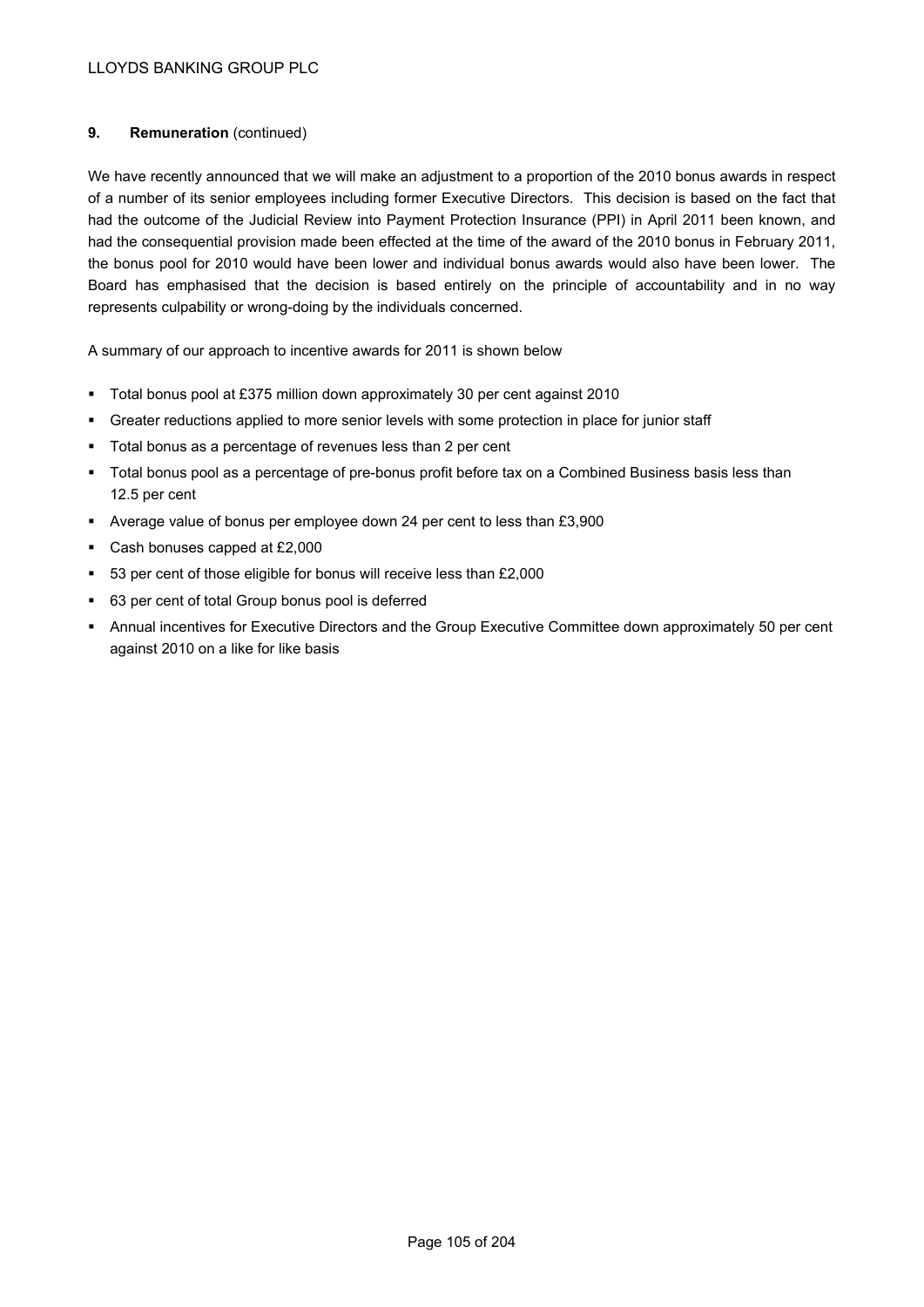## **RISK MANAGEMENT**

|                                   | Page |
|-----------------------------------|------|
| Risk management approach          | 107  |
| Principal risks and uncertainties | 108  |
| Economy                           | 108  |
| Liquidity and funding             | 110  |
| Credit risk                       | 118  |
| Regulatory                        | 155  |
| Market risk                       | 157  |
| Customer treatment                | 158  |
| People                            | 158  |
| Insurance                         | 159  |
| State funding and state aid       | 160  |

The income statement numbers in this section have been presented on a combined businesses basis.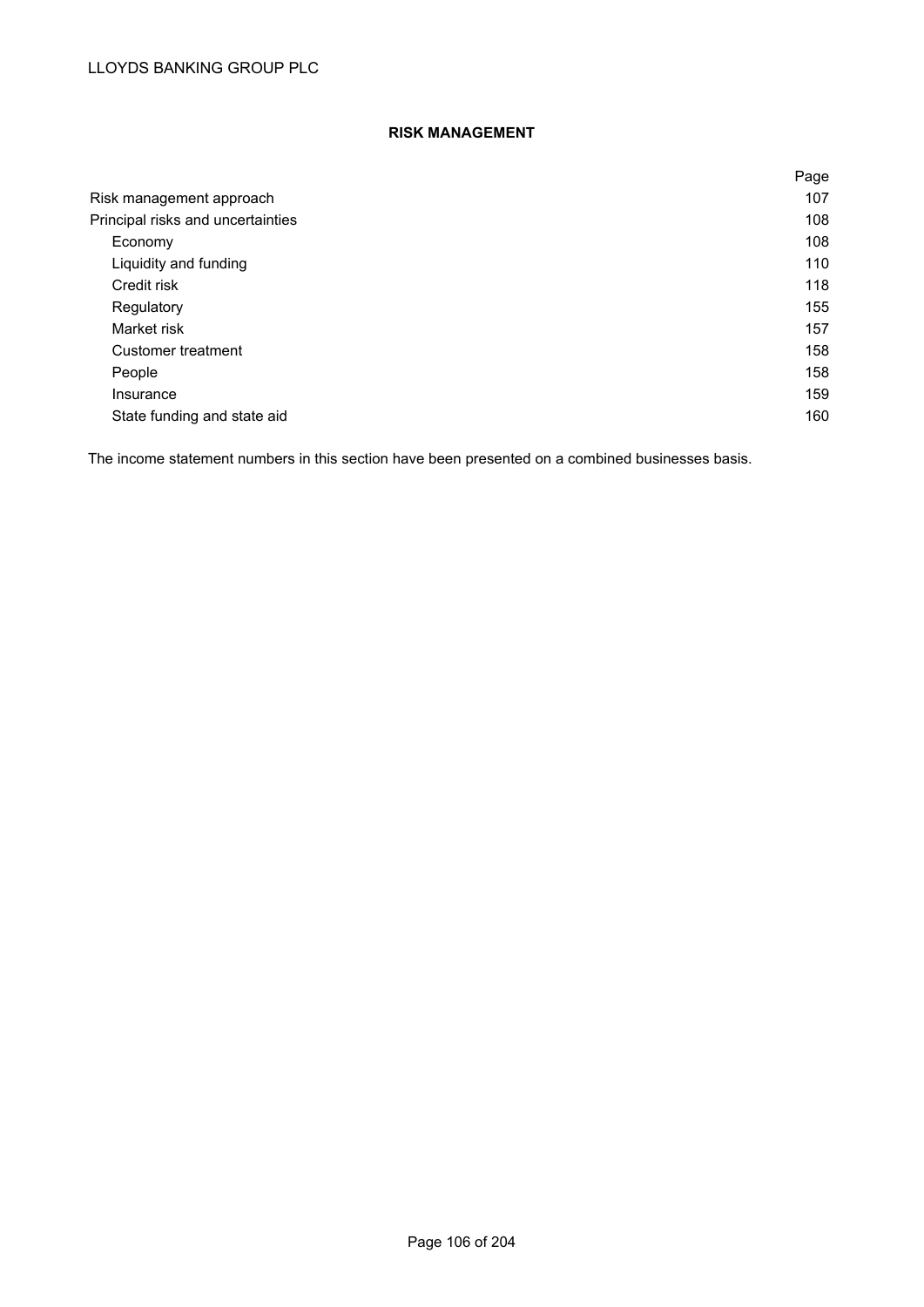### **RISK MANAGEMENT APPROACH**

### **Governance**

The Group's approach to risk is founded on a robust control framework and a strong risk management culture which guides the way all employees approach their work, behave and make decisions promptly.

Board-level engagement, coupled with the direct involvement of senior management in group-wide risk issues at Group Executive Committee level, ensures that issues are escalated on a timely basis and appropriate remediation plans are initiated.

The interaction of the executive and non-executive governance structures relies upon a culture of transparency and openness that is encouraged by both the Board and senior management.

#### **Risk Appetite**

The Board takes the lead by establishing the 'tone at the top' and approving Group risk appetite which is then cascaded throughout the Group in terms of policies, authorities and limits. The Board ensures that senior management implements policies and procedures designed to promote professional behaviour and integrity.

#### **Culture**

The Board ensures that senior management implements risk policies and risk appetites that either limit or, where appropriate, prohibit activities, relationships, and situations that could be detrimental to the Group's risk profile.

The Group has a conservative business model embodied by a risk culture founded on prudence and individual accountability, where the needs of customers are paramount.

The focus has been and remains on building and sustaining long-term relationships with customers, through good and bad economic times.

#### **Enterprise-Wide Risk Management (EWRM)**

The Group uses an EWRM framework for the identification, assessment, measurement and management of risk.

It seeks to maximise value for shareholders over time by aligning risk appetite with corporate strategy, assessing the impact of emerging risks and developing risk tolerances and mitigating strategies.

The framework seeks to strengthen the Group's ability to identify and assess risks, aggregate and report Groupwide risks and refine risk appetite.

#### **Decision Making**

The Risk Committee, chaired by a Non-Executive Director, comprises other Non-Executive Directors and oversees the Group's risk exposures. The Chief Risk Officer regularly informs the Risk Committee of the aggregate risk profile and has direct access to the Chairman and members of the Risk Committee.

The Group Risk Committee and the Group Asset and Liability Committee are chaired by the Group Chief Executive. The aggregate group wide risk profile and risk appetite are discussed at these monthly meetings.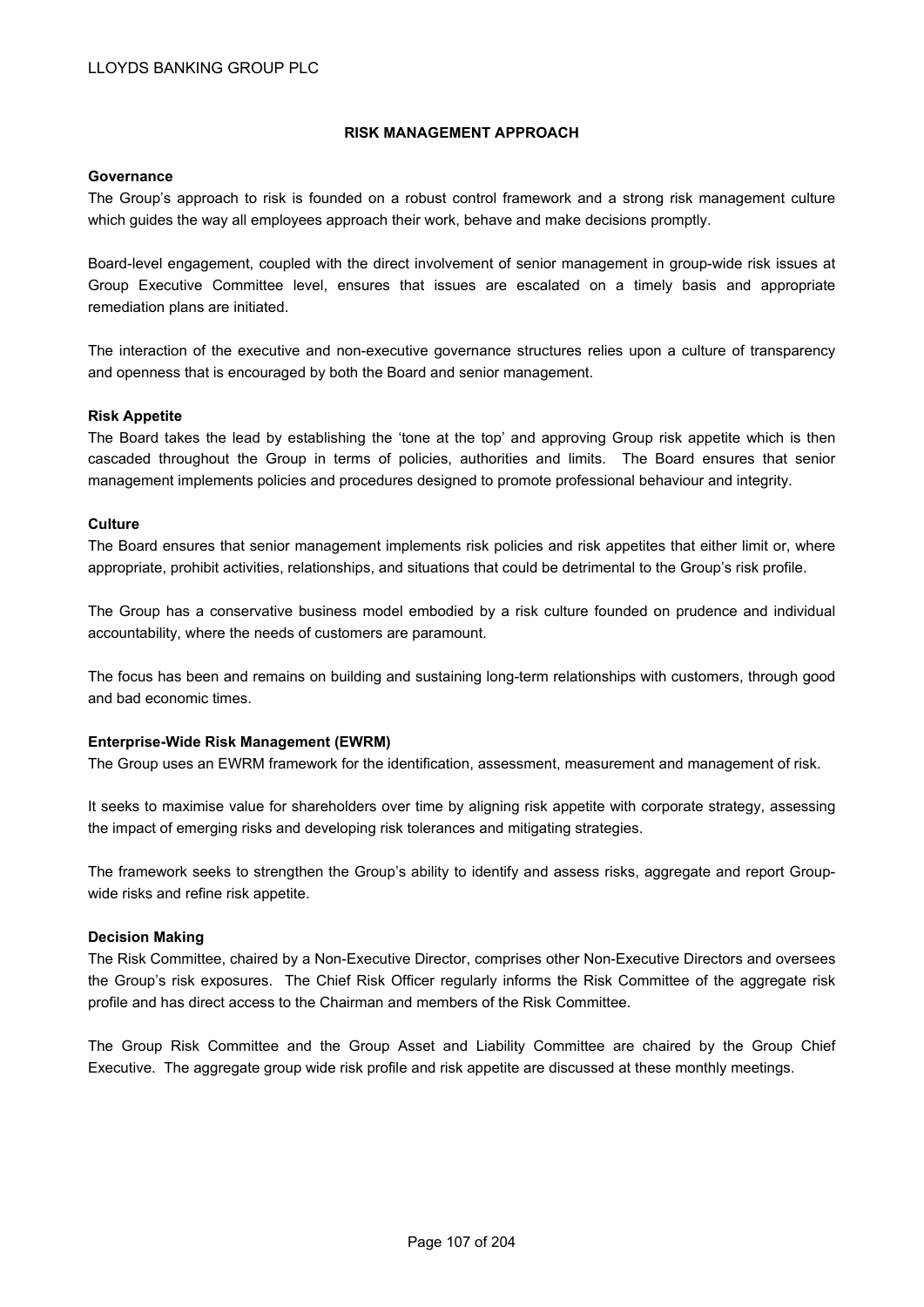### **PRINCIPAL RISKS AND UNCERTAINTIES**

### **Economy**

The global economy was split in 2011 between relatively strong growth in emerging markets, and economies struggling to recover from recession in much of the Western world. Indeed, the extent of the UK economic recovery has now fallen behind even the weak recovery after the late 1970's recession.

The stark difference is due to the high levels of indebtedness that many developed economies accumulated prior to 2008, which are holding back economic growth through deleveraging of initially the private sector, but now governments too. In the Eurozone, countries with particularly high government debt or deficit levels have lost market confidence as they struggle to achieve the necessary fiscal tightening to bring their public finances onto a sustainable trajectory without damaging economic growth prospects too severely. Ireland, Portugal and Greece have received further IMF and EU financial support in return for accepting even more stringent austerity programmes, and at the time of writing it looks likely that private creditors will suffer effective losses of about 70 per cent on their Greek debt. Italy and Spain have also tightened public budgets further, and given their much greater size this is dragging down Eurozone economic growth more significantly. In the US, public finance concerns are less immediate, but the unsustainable long-term trajectory of debt on current policies has led to political stalemate, raising the risk of sudden fiscal tightening as previous loosening measures expire, and in turn hurting businesses' and consumers' confidence. Global growth was also hampered in 2011 by natural disasters, including the floods in Australia and the earthquake and tsunami in Japan, the latter causing significant disruption to global manufacturing supply chains.

Current estimates suggest the UK economy grew by 0.9 per cent in 2011, well below the long-term average of 2.3 per cent. The economy is currently estimated to have shrunk slightly in the final quarter of the year as consumers' and businesses' confidence fell, the result of relatively high inflation reducing consumers' spending power, a faster than expected reduction in public sector employment, and the worsening outlook for the Eurozone which caused companies to postpone investment spending and recruitment. Unemployment rose from 7.7 per cent in the first quarter of 2011 to 8.4 per cent by December. Company failures in England and Wales rose from a low point of 3,973 in the final quarter of 2010 to 4,260 by the fourth quarter of 2011, although the failure rate remained steady over that period at just 0.7 per cent of companies, close to its pre-recession trough. Property prices were broadly stable through the year, however – house prices on average fell marginally by 2 per cent in the year to December 2011, and commercial property prices rose on average by just 1 per cent.

Based on data for the first three quarters of 2011, the Irish economy appears to have grown in 2011 for the first time since 2007, and the unemployment rate appears to be stabilising. Strict austerity measures in recent years targeted at improving international competitiveness are beginning to pay off – falling domestic demand is now being more than offset by increasing net exports. Property markets remain very weak, however; house prices fell by over 16 per cent in 2011 and CRE prices by 11 per cent. Despite the large fall in prices already, an overhang of vacant property continues to weigh on market prices.

Future economic developments in the UK and Ireland are highly contingent on how successful political leaders are at stemming the Eurozone crisis, to what extent the private sector can offset shrinking of the public sector, and how the implementation of new regulation on banks impacts their ability to supply credit whilst meeting tighter capital and liquidity criteria. The recent weakening in the Eurozone economy and the balance of risks make double-dip recession there in early 2012 the most likely scenario – indeed this is now the consensus view.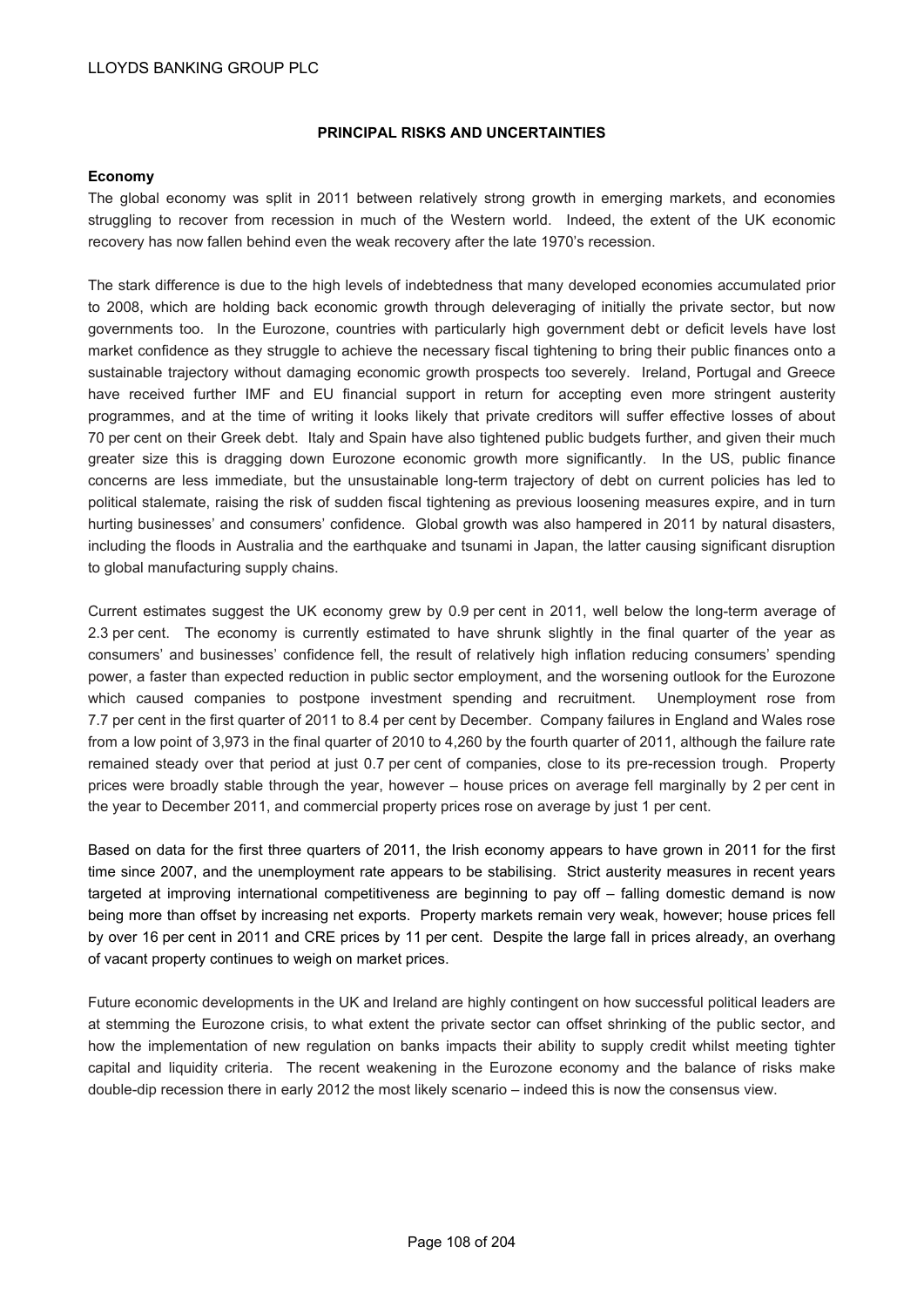## **PRINCIPAL RISKS AND UNCERTAINTIES** (continued)

The current consensus view for 2012 UK GDP growth is not yet that weak at 0.4 per cent. The low level of imbalances in the economy relative to the 2008 position suggest that weak growth should not deteriorate into significant recession provided the Eurozone moves quickly towards a solution to the sovereign debt crisis. Bank Rate is likely to stay at or close to current low levels for some time, and property prices are expected to be broadly stable. Unemployment is likely to rise further, however, as estimates of public sector job cuts have increased. The current consensus view for 2012 Irish GDP growth is broadly flat, and the unemployment rate there is expected to be stable. Property prices are expected to fall further, but by less than in 2011.

However, whilst a definitive solution to the Eurozone crisis remains lacking there continues to be a high risk that ongoing uncertainty around the Eurozone economic outlook, the survival of the Euro currency and the availability of credit could cause a significant recession in the UK and Ireland. Such a scenario would likely result in higher UK corporate failures, a second leg of falling property prices, albeit by less than during the 2008-9 recession, and rising commercial tenant defaults. Irish property prices would also fall by more than currently expected. In turn, this would have a negative impact on the Group's income, funding costs and impairment charges.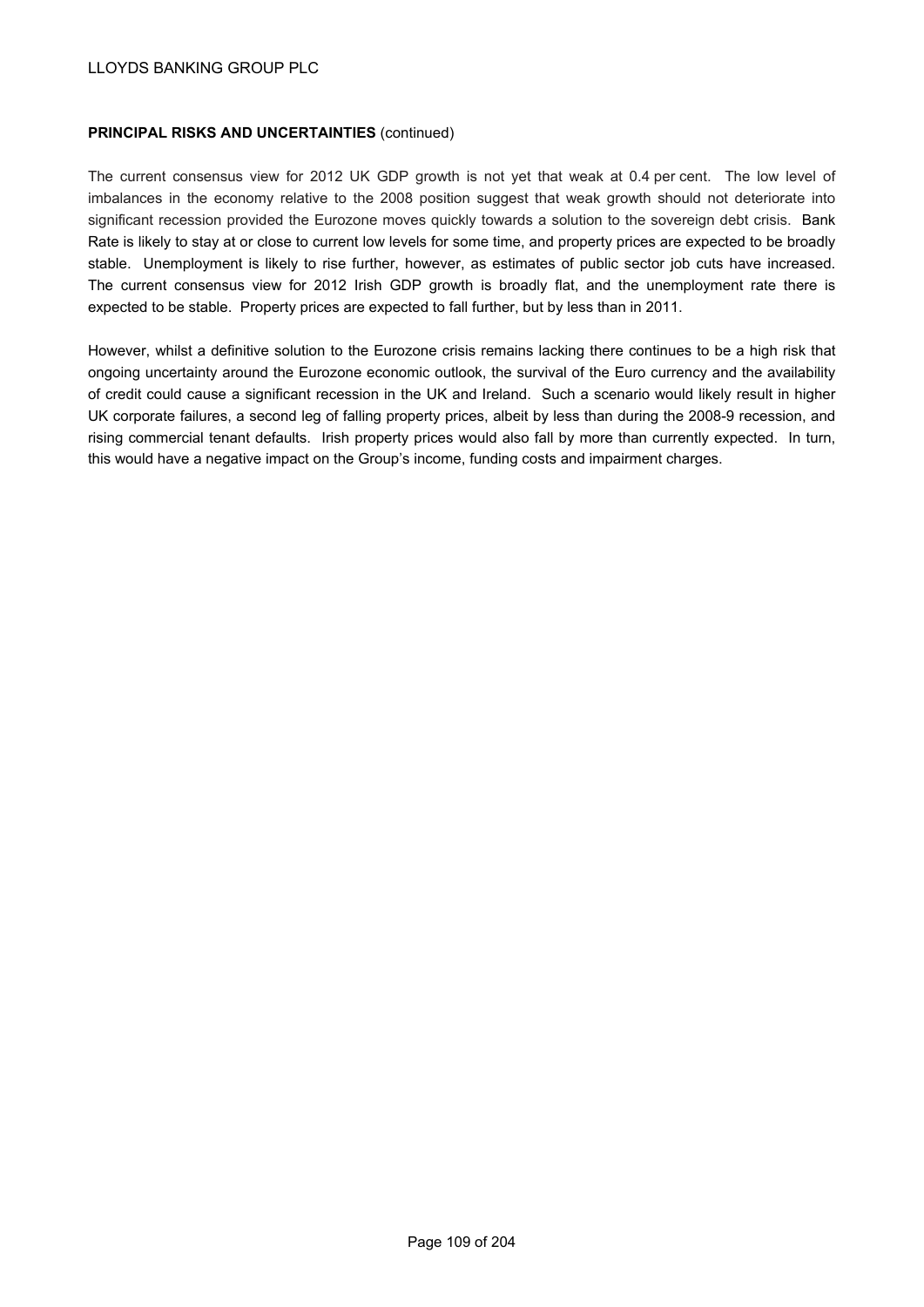## **Liquidity and funding risk**

Liquidity and funding continues to remain a key area of focus for the Group and the industry as a whole. Like all major banks, the Group is dependent on confidence in the short and long-term wholesale funding markets. Should the Group, due to exceptional circumstances, be unable to continue to source sustainable funding, its ability to fund its financial obligations could be impacted.

The second half of 2011 has seen more difficult funding markets as investor confidence was impacted by concerns over the US debt ceiling and subsequent downgrade. This was followed by increased fears over Eurozone Sovereign debt levels, downgrades and possible defaults and concerns are ongoing over the potential downside effects from financial market volatility. Despite this the Group continued to fund adequately, maintaining a broadly stable stock of primary liquid assets during the year and meeting its regulatory liquidity ratios at all times.

The key dependencies on successfully funding the Group's balance sheet include the continued functioning of the money and capital markets; successful right-sizing of the Group's balance sheet; the repayment of the Government Credit Guarantee Scheme facilities in accordance with the agreed terms; no further deterioration in the Group's credit rating; and no significant or sudden withdrawal of deposits resulting in increased reliance on money markets. Additionally, the Group has entered into a number of EU state aid related obligations to achieve reductions in certain parts of its balance sheet by the end of 2014. These are assumed within the Group's funding plan. The requirement to meet this deadline may result in the Group having to provide funding to support these asset reductions and/or disposals and may also result in a lower price being achieved.

The combination of right-sizing the balance sheet and continued development of the retail deposit base has seen the Group's wholesale funding requirement reduced materially in the past two years. The progress the Group has made to date in diversifying its funding sources has further strengthened its funding base.

| Group funding by type |
|-----------------------|
|-----------------------|

| As at 31 December                      | 2011<br>£bn | 2011<br>$\%$ | 2010<br>£bn | 2010<br>$\%$ |
|----------------------------------------|-------------|--------------|-------------|--------------|
| Deposits from banks <sup>1</sup>       | 25.4        | 3.9          | 26.4        | 3.9          |
| Debt securities in issue: <sup>1</sup> |             |              |             |              |
| Certificates of deposit                | 28.0        | 4.3          | 42.4        | 6.2          |
| Commercial paper                       | 18.0        | 2.7          | 32.5        | 4.8          |
| Medium-term notes $2$                  | 69.8        | 10.6         | 87.7        | 12.9         |
| Covered bonds                          | 36.6        | 5.6          | 32.1        | 4.7          |
| Securitisation                         | 37.5        | 5.7          | 39.0        | 5.7          |
|                                        | 189.9       | 28.9         | 233.7       | 34.3         |
| Subordinated liabilities <sup>1</sup>  | 35.9        | 5.4          | 37.9        | 5.6          |
| Total wholesale funding <sup>3</sup>   | 251.2       | 38.2         | 298.0       | 43.8         |
| Customer deposits                      | 405.9       | 61.8         | 382.5       | 56.2         |
| Total Group funding <sup>4</sup>       | 657.1       | 100.0        | 680.5       | 100.0        |

 $1$  A reconciliation to the Group's balance sheet is provided on page 114.

<sup>2</sup> Medium-term notes include £23.5 billion of funding from the Credit Guarantee Scheme.

<sup>3</sup> The Group's definition of wholesale funding aligns with that used by other international market participants; including interbank deposits, debt securities in issue and subordinated liabilities.

<sup>4</sup> Excluding repos and total equity.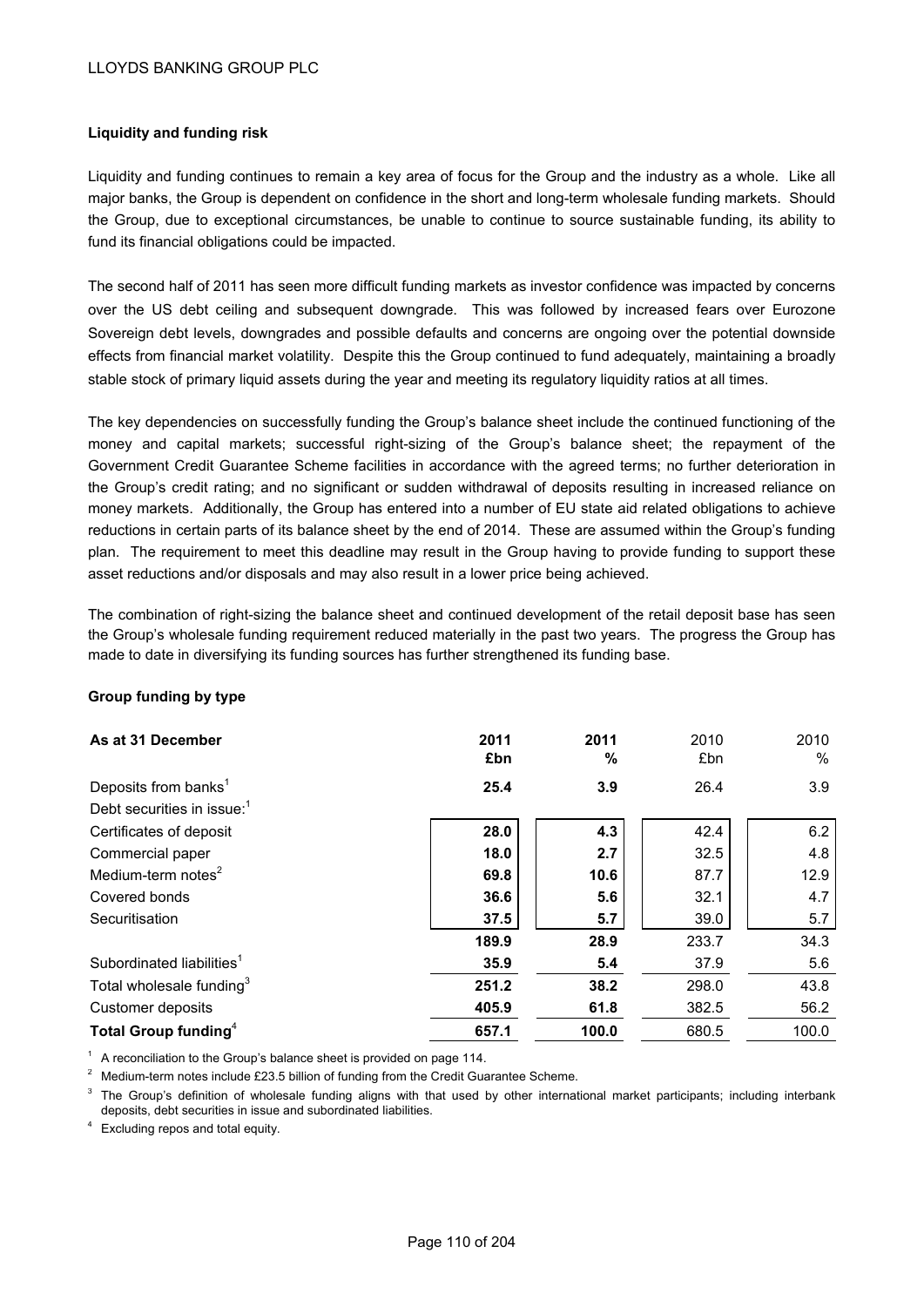Total wholesale funding reduced by £47 billion to £251 billion, with the volume with a residual maturity less than one year falling £35 billion to £113 billion. Term wholesale funding for the year totalled £35 billion, in excess of plan, representing £2 billion pre-funding of the requirement for 2012. The Group term funding ratio (wholesale funding with a remaining life of over one year as a percentage of total wholesale funding) improved to 55 per cent (50 per cent at 31 December 2010) due to good progress in new term issuance and a reduction in short-term money market funding.

Total wholesale funding is analysed by residual maturity as follows:

## **Wholesale funding by residual maturity**

| As at 31 December              | 2011<br>£bn | 2011<br>% | 2010<br>£bn | 2010<br>$\%$ |
|--------------------------------|-------------|-----------|-------------|--------------|
| Less than one year             | 113.3       | 45.1      | 148.6       | 49.9         |
| One to two years               | 26.0        | 10.4      | 46.8        | 15.7         |
| Two to five years              | 60.2        | 23.9      | 52.3        | 17.6         |
| More than five years           | 51.7        | 20.6      | 50.3        | 16.8         |
| <b>Total wholesale funding</b> | 251.2       | 100.0     | 298.0       | 100.0        |
| Less than one year             | 113.3       | 45.1      | 148.6       | 49.9         |
| Of which secured               | 24.4        | 21.5      | 38.4        | 25.8         |
| Of which unsecured             | 88.9        | 78.5      | 110.2       | 74.2         |
| Greater than one year          | 137.9       | 54.9      | 149.4       | 50.1         |
| Of which secured               | 63.0        | 45.7      | 55.4        | 37.1         |
| Of which unsecured             | 74.9        | 54.3      | 94.0        | 62.9         |

The table below summarises the Group's term issuance during 2011. The challenge of meeting the Group's 2011 issuance plan in a very volatile market was successfully accomplished by the ability of the Group to access a diverse range of markets and currencies, both in unsecured and secured form.

#### **Analysis of 2011 term issuance**

|                                 |                 |                  |      | <b>Other</b> |              |  |
|---------------------------------|-----------------|------------------|------|--------------|--------------|--|
|                                 | <b>Sterling</b> | <b>US Dollar</b> | Euro | currencies   | <b>Total</b> |  |
|                                 | £bn             | £bn              | £bn  | £bn          | £bn          |  |
| Securitisation                  | 2.5             | 6.1              | 1.9  | 0.8          | 11.3         |  |
| Medium-term notes               | 0.2             | 4.2              | 2.6  | 2.8          | 9.8          |  |
| Covered bonds                   | 1.2             | -                | 2.4  |              | 3.6          |  |
| Private placements <sup>1</sup> | 3.7             | 1.6              | 4.8  | 0.5          | 10.6         |  |
| <b>Total issuance</b>           | 7.6             | 11.9             | 11.7 | 4.1          | 35.3         |  |

 $1$  Private placements include structured bonds and term repurchase agreements (repos).

The wholesale funding position includes debt issued under the legacy Government Credit Guarantee Scheme, for which the last maturity will occur in October 2012.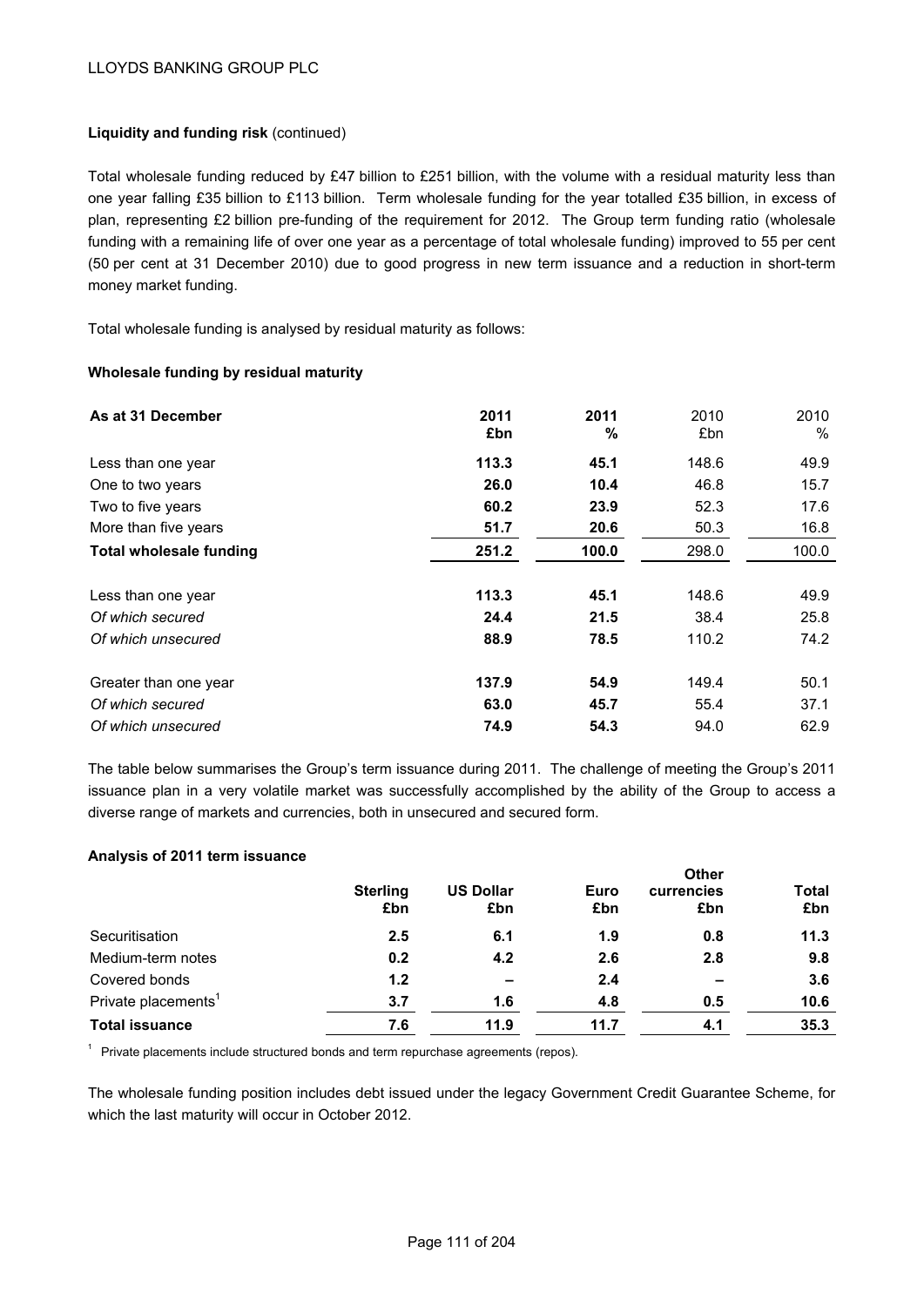## **Analysis of Government and central bank facilities**

| As at 31 December<br>2011<br>£bn                            | 2010<br>£bn |
|-------------------------------------------------------------|-------------|
| Credit Guarantee schemes<br>23.5                            | 45.4        |
| Other<br>-                                                  | 51.2        |
| <b>Total Government and central bank facilities</b><br>23.5 | 96.6        |

The ratio of customer loans to deposits improved to 135 per cent compared with 154 per cent at 31 December 2010. Loans and advances reduced by £41 billion and customer deposits increased by £23 billion, representing growth of 6 per cent in 2011.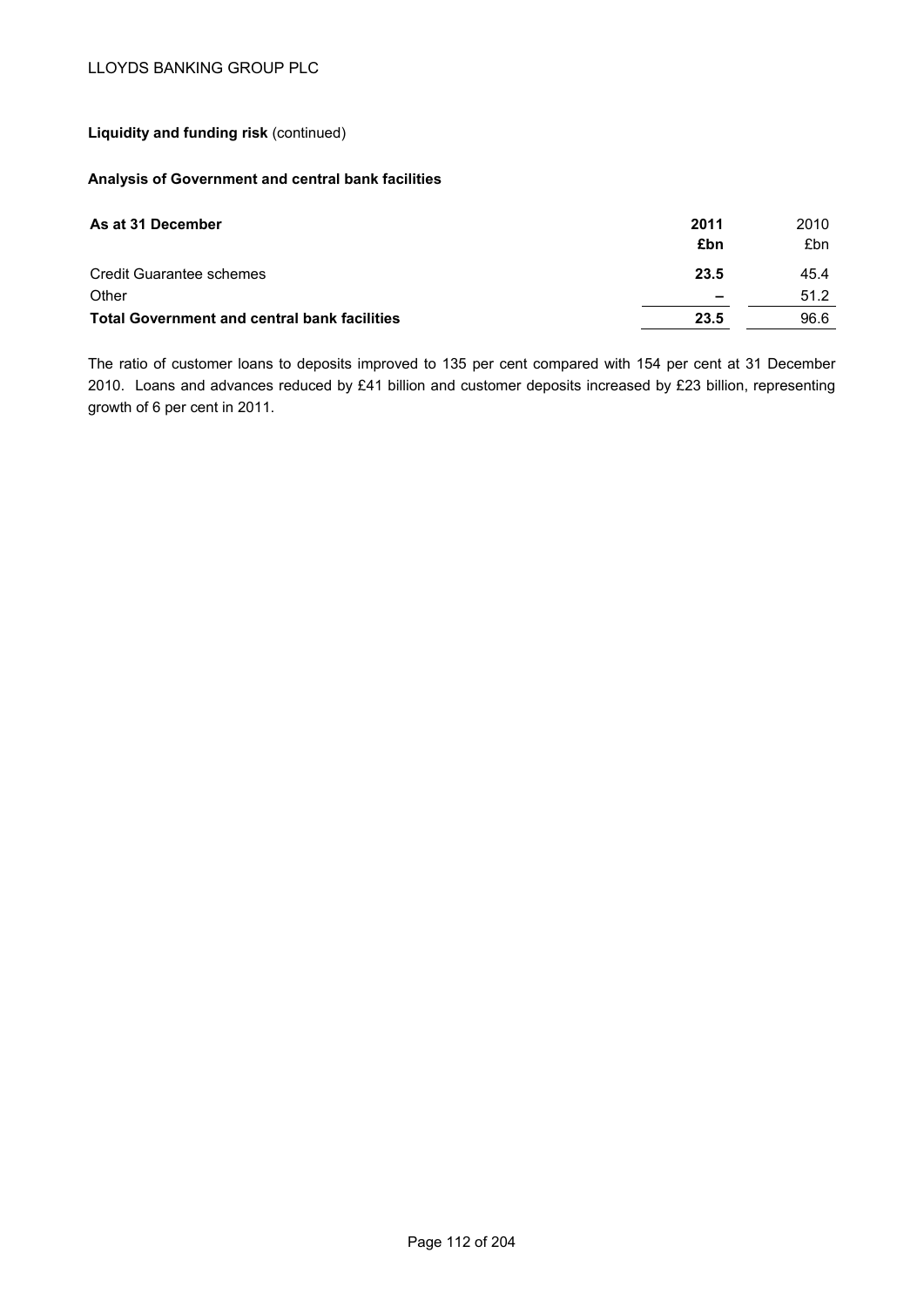#### **Group funding position**

| As at 31 December                                              | 2011<br>£bn | 2010<br>£bn | Change<br>% |
|----------------------------------------------------------------|-------------|-------------|-------------|
| <b>Funding requirement</b>                                     |             |             |             |
| Loans and advances to customers <sup>1</sup>                   | 548.8       | 589.5       | (7)         |
| Loans and advances to banks <sup>2</sup>                       | 10.3        | 10.5        | (2)         |
| Debt securities                                                | 12.5        | 25.7        | (51)        |
| Available-for-sale financial assets $-$ secondary <sup>3</sup> | 12.0        | 25.7        | (53)        |
| Cash balances <sup>4</sup>                                     | 4.1         | 3.6         | 14          |
| <b>Funded assets</b>                                           | 587.7       | 655.0       | (10)        |
| Other assets <sup>5</sup>                                      | 286.1       | 269.6       | 6           |
|                                                                |             |             |             |
| Total Group assets before primary liquidity assets             | 873.8       | 924.6       | (5)         |
| On balance sheet primary liquidity assets <sup>6</sup>         |             |             |             |
| Reverse repurchase agreements                                  | 17.3        | 7.3         |             |
| Balances at central banks – primary <sup>4</sup>               | 56.6        | 34.5        | 64          |
| Available-for-sale financial assets - primary                  | 25.4        | 17.3        | 47          |
| Held to maturity                                               | 8.1         | 7.9         | 3           |
| Trading and fair value through profit and loss                 | (3.5)       |             |             |
| Repurchase agreements                                          | (7.2)       |             |             |
|                                                                | 96.7        | 67.0        | 44          |
| <b>Total Group assets</b>                                      | 970.5       | 991.6       | (2)         |
| Less: Other liabilities <sup>5</sup>                           | (251.6)     | (229.1)     | 10          |
| <b>Funding requirement</b>                                     | 718.9       | 762.5       | (6)         |
| <b>Funded by</b>                                               |             |             |             |
| Customer deposits <sup>7</sup>                                 | 405.9       | 382.5       | 6           |
| Wholesale funding                                              | 251.2       | 298.0       | (16)        |
|                                                                | 657.1       | 680.5       | $(3)$       |
| Repurchase agreements                                          | 15.2        | 35.1        | (57)        |
| Total equity                                                   | 46.6        | 46.9        | (1)         |
| <b>Total funding</b>                                           | 718.9       | 762.5       | (6)         |

 $1$  Excludes £16.8 billion (31 December 2010: £3.1 billion) of reverse repurchase agreements.

<sup>2</sup> Excludes £21.8 billion (31 December 2010: £15.6 billion) of loans and advances to banks within the insurance businesses and £0.5 billion (31 December 2010: £4.2 billion) of reverse repurchase agreements.

<sup>3</sup> Secondary liquidity assets comprise a diversified pool of highly rated unencumbered collateral (including retained issuance).

<sup>4</sup> Cash balances and balances at central banks – primary are combined in the Group's balance sheet.

<sup>5</sup> Other assets and other liabilities primarily include balances in the Group's insurance businesses and the fair value of derivative assets and liabilities.

<sup>6</sup> Primary liquidity assets are FSA eligible liquid assets including UK Gilts, US Treasuries, Euro AAA government debt and unencumbered cash balances held at central banks.

<sup>7</sup> Excluding repurchase agreements of £8.0 billion (31 December 2010: £11.1 billion).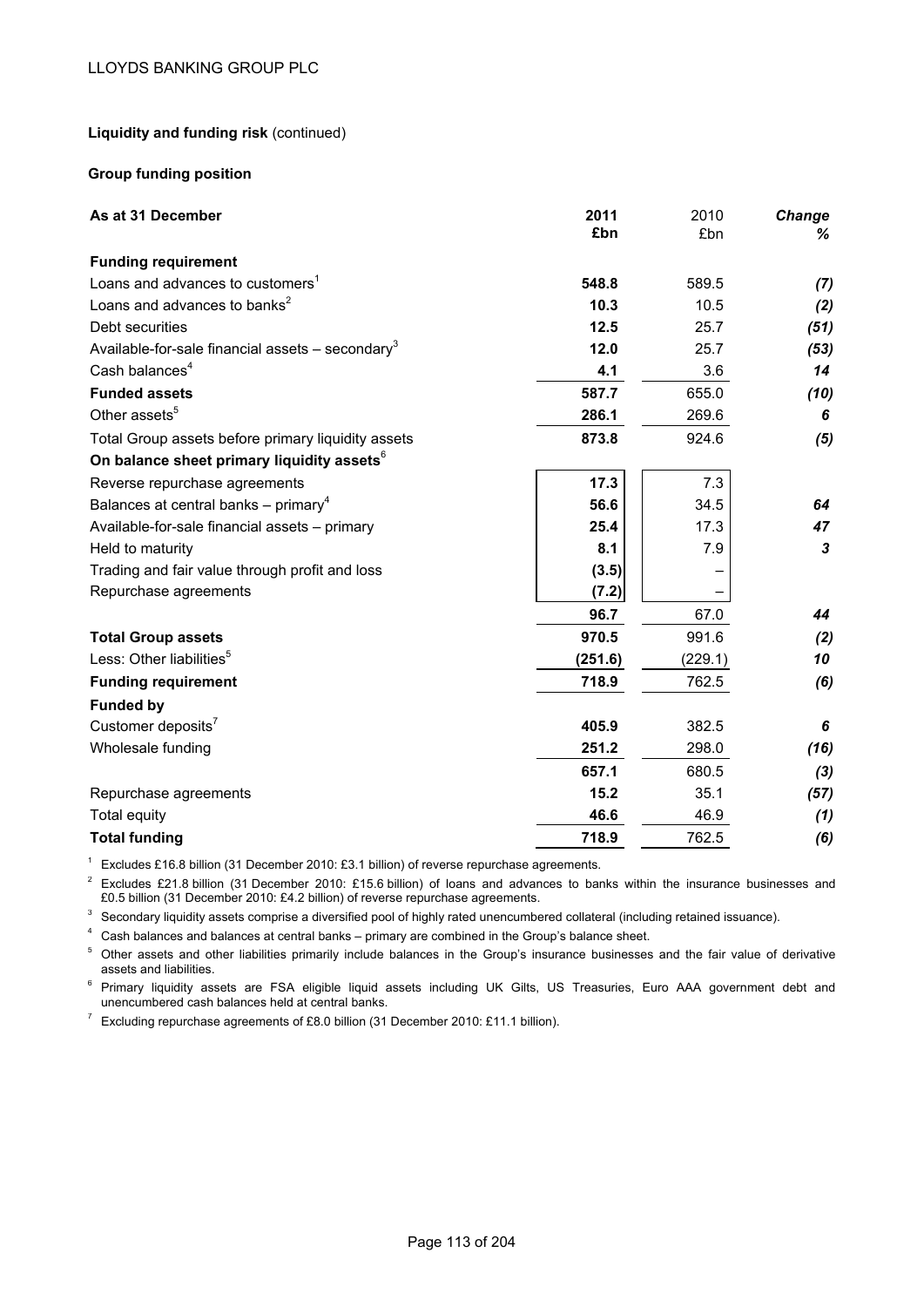### **Encumbered assets**

The Group remains a consistent issuer in a number of secured funding markets, in particular RMBS and covered bonds.

The Group's level of encumbrance arising from external issuance of securitisation and covered bonds has remained broadly constant, reflecting the maturity and stability of the Group's utilisation of this form of term funding, and the established cycle of redemptions and new issuance. Total notes issued externally from secured programmes (ABS and covered bonds) have increased from £71.1 billion at 31 December 2010 to £74.1 billion, reflecting gross issuance of £14.9 billion in 2011. A total of £118.5 billion (2010: £143.6 billion)) of notes issued under securitisation and covered bond programmes have also been retained internally, the bulk of which are held to provide pool of collateral eligible for use at central bank liquidity facilities (e.g. the Bank of England's Discount Window Facility). A small proportion of the retained collateral has been pledged in bilateral financing transactions.

Other assets pledged as collateral in special purpose entities (i.e. ABCP conduits) decreased from £17.1 billion at 31 December 2010 to £8.8 billion, largely as a result of a reduction in the size of the Group's holdings of debt securities. Within the asset-backed conduits, assets are encumbered as security for short-term asset-backed CP investors in the vehicles; such funding forms part of debt securities in issue disclosed in note 18 on page 189.

## **Reconciliation of Group funding figure to the balance sheet**

| As at 31 December 2011   | Included in<br>funding<br>analysis<br>(above)<br>£bn | <b>Repos</b><br>£bn | <b>Fair value</b><br>and other<br>accounting<br>methods<br>£bn | <b>Balance</b><br>sheet<br>£bn |
|--------------------------|------------------------------------------------------|---------------------|----------------------------------------------------------------|--------------------------------|
| Deposits from banks      | 25.4                                                 | 14.4                |                                                                | 39.8                           |
| Debt securities in issue | 189.9                                                |                     | (4.8)                                                          | 185.1                          |
| Subordinated liabilities | 35.9                                                 |                     | (0.8)                                                          | 35.1                           |
| Total wholesale funding  | 251.2                                                | 14.4                |                                                                |                                |
| Customer deposits        | 405.9                                                | 8.0                 |                                                                | 413.9                          |
| <b>Total</b>             | 657.1                                                | 22.4                |                                                                |                                |
| As at 31 December 2010   | Included in<br>funding<br>analysis<br>(above)<br>£bn | Repos<br>£bn        | Fair value<br>and other<br>accounting<br>methods<br>£bn        | Balance<br>sheet<br>£bn        |
| Deposits from banks      | 26.4                                                 | 24.0                |                                                                | 50.4                           |
| Debt securities in issue | 233.7                                                |                     | (4.8)                                                          | 228.9                          |
| Subordinated liabilities | 37.9                                                 | -                   | (1.7)                                                          | 36.2                           |
| Total wholesale funding  | 298.0                                                | 24.0                |                                                                |                                |
| Customer deposits        | 382.5                                                | 11.1                |                                                                | 393.6                          |
| Total                    | 680.5                                                | 35.1                |                                                                |                                |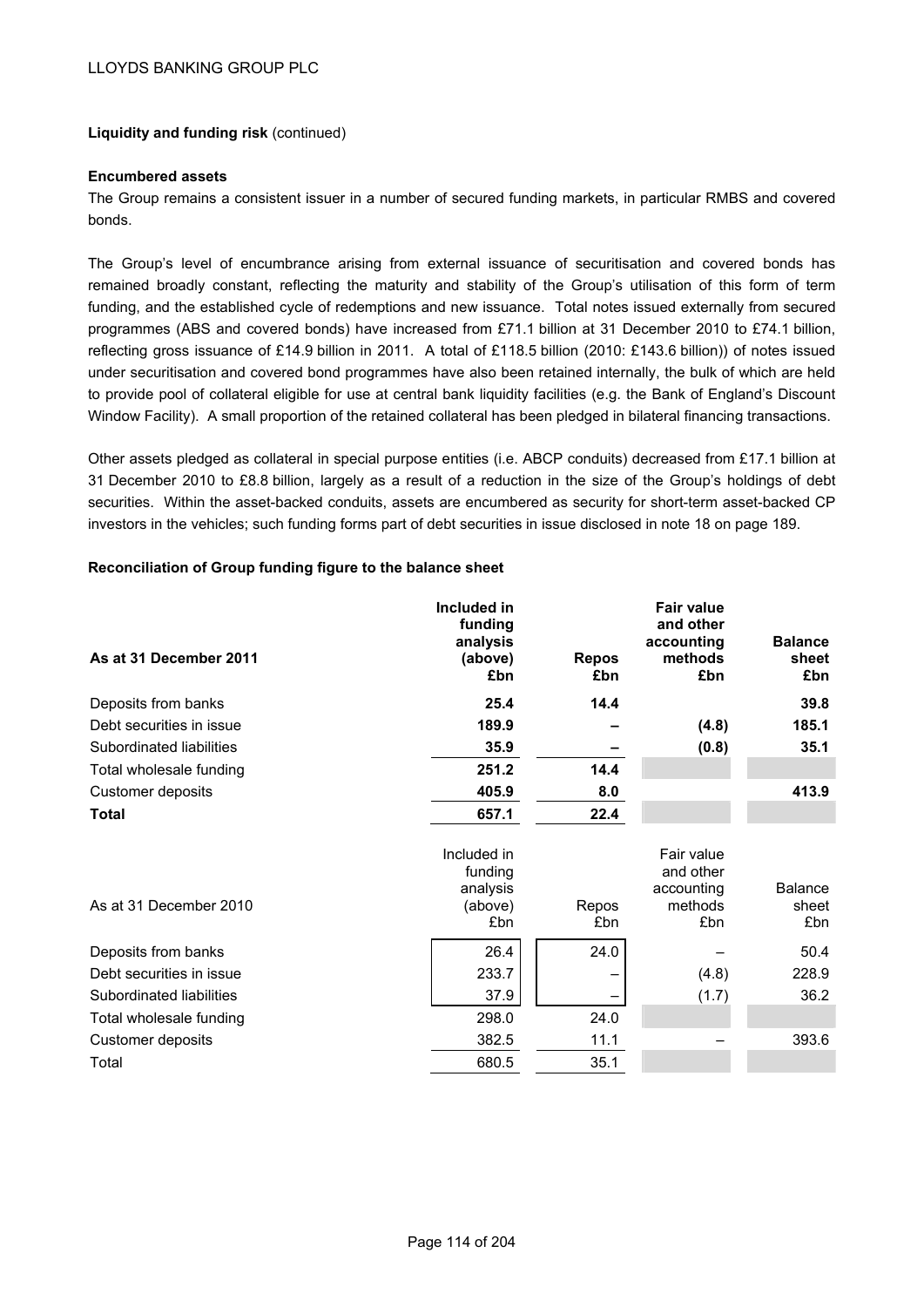## **Liquidity management**

Liquidity is managed at the aggregate Group level, with active monitoring at both business unit and Group level. Monitoring and control processes are in place to address both internal and regulatory requirements. In a stress situation the level of monitoring and reporting is increased commensurate with the nature of the stress event.

The Group carries out stress testing of its liquidity position against a range of scenarios, including those prescribed by the FSA. The Group's liquidity risk appetite is also calibrated against a number of stressed liquidity metrics.

The Group's stress testing framework considers these factors, including the impact of a range of economic and liquidity stress scenarios over both short and longer term horizons. Internal stress testing results at 31 December 2011 show that the Group has liquidity resources representing more than 130 per cent of modelled outflows from all wholesale funding sources, corporate deposits and rating dependent contracts under the Group's severe liquidity stress scenario. In 2011, the Group has maintained its liquidity levels in excess of the ILG regulatory minimum (FSA's Individual Liquidity Adequacy Standards) at all times. Funding projections show the Group will achieve the proposed Basel 3 liquidity and funding requirements in advance of expected implementation dates.

The Group's stress testing shows that further credit rating downgrades may reduce investor appetite for some of the Group's liability classes and therefore funding capacity. In the fourth quarter of 2011, the Group experienced downgrades in its long-term rating of between one and two notches from three of the major rating agencies. The impact that the Group experienced following the downgrades was consistent with the Group's modelled outcomes based on the stress testing framework. The Group has materially reduced its wholesale funding in recent years and operates a well diversified funding platform which together lessen the impact of stress events.

The Group's borrowing costs and issuance in the capital markets are dependent on a number of factors, and increased cost or reduction of capacity could materially adversely affect the Group's results of operations, financial condition and prospects. In particular, reduction in the credit rating of the Group or deterioration in the capital markets' perception of the Group's financial resilience, could significantly increase its borrowing costs and limit its issuance capacity in the capital markets. As an indicator over the last 12 months the spread between an index of A rated long-term senior unsecured bank debt and an index of similar BBB rated bank debt, both of which are publicly available, has ranged between 60 and 115 basis points. The applicability to and implications for the Group's funding cost would depend on the type of issuance, and prevailing market conditions. The impact on the Group's funding cost is subject to a number of assumptions and uncertainties and is therefore impossible to quantify precisely.

Downgrades of the Group's long-term debt rating could lead to additional collateral posting and cash outflow. A hypothetical simultaneous two notch downgrade of the Group's long-term debt rating from all major rating agencies, after initial actions within management's control, could result in an outflow of £11 billion of cash, £4 billion of collateral posting related to customer financial contracts and £24 billion of collateral posting associated with secured funding. These effects do not take into account additional management and restructuring actions that the Group has identified that could materially reduce the amount of required collateral postings under derivative contracts related to its own secured funding programmes.

The downgrades that the Group experienced in the fourth quarter of 2011, did not significantly change its borrowing costs, reduce its issuance capacity or require significant collateral posting. The Group notes the recent announcements from Moody's placing the ratings of 114 European financial institutions, including Lloyds Banking Group, on review for downgrade. Even in the case of a simultaneous two notch downgrade from all rating agencies, the Group would remain investment grade.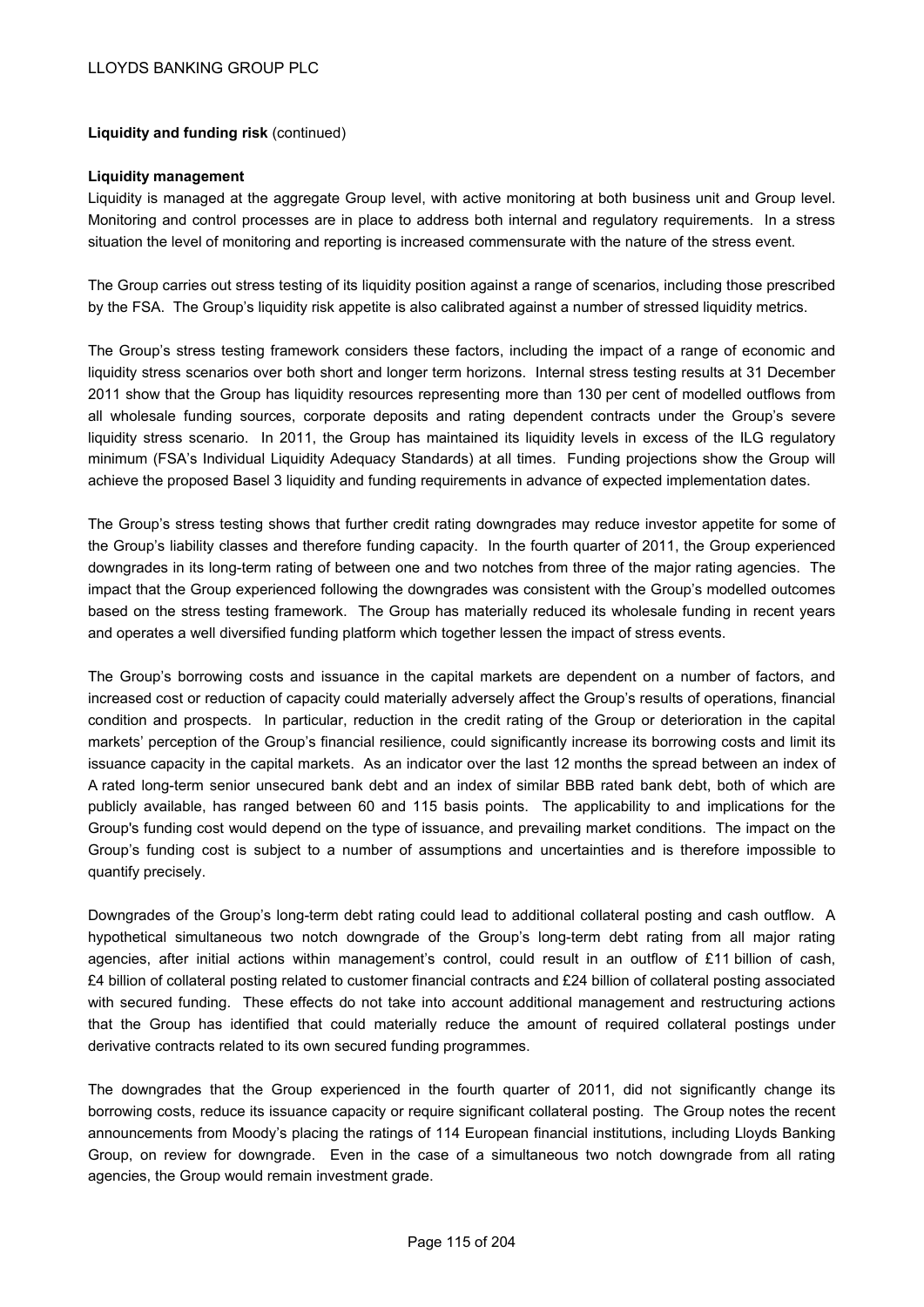At 31 December 2011, the Group had £202 billion of highly liquid unencumbered assets in its liquidity portfolio which are available to meet cash and collateral outflows, as illustrated in the table below. This liquidity is available for deployment at immediate notice, subject to complying with regulatory requirements, and is a key component of the Group's liquidity management process.

| Liquidity portfolio:               |             |             |                        |                        |
|------------------------------------|-------------|-------------|------------------------|------------------------|
| As at 31 December                  |             |             | 2011<br>£bn            | 2010<br>£bn            |
| Primary liquidity                  |             |             | 94.8                   | 97.5                   |
| Secondary liquidity                |             |             | 107.4                  | 62.4                   |
| <b>Total</b>                       |             |             | 202.2                  | 159.9                  |
| <b>Primary liquidity</b>           | 2011<br>£bn | 2010<br>£bn | Average<br>2011<br>£bn | Average<br>2010<br>£bn |
| Central bank cash deposits         | 56.6        | 34.5        | 51.4                   | 46.7                   |
| Government bonds                   | 38.2        | 63.0        | 48.4                   | 41.3                   |
| Total                              | 94.8        | 97.5        | 99.8                   | 88.0                   |
|                                    |             |             | Average                | Average                |
| <b>Secondary liquidity</b>         | 2011        | 2010        | 2011                   | 2010                   |
|                                    | £bn         | £bn         | £bn                    | £bn                    |
| High-quality ABS/covered bonds     | 1.4         | 15.3        | 8.0                    | 16.3                   |
| Credit institution bonds           | 2.1         | 5.4         | 3.7                    | 7.2                    |
| Corporate bonds                    | 0.3         | 0.4         | 0.6                    | 0.3                    |
| Own securities (retained issuance) | 81.6        | 34.1        | 76.8                   | 27.4                   |
| Other securities                   | 8.6         | 7.2         | 9.2                    | 5.9                    |
| Other $1$                          | 13.4        |             | 6.4                    |                        |
| Total                              | 107.4       | 62.4        | 104.7                  | 57.1                   |
|                                    |             |             |                        |                        |

 $1$  Includes other central bank eligible assets.

Following the introduction of the FSA's Individual Liquidity Guidance under ILAS, the Group now manages its liquidity position as a coverage ratio (proportion of stressed outflows covered by primary liquid assets) rather than by reference to a quantum of liquid assets; the liquidity position reflects a buffer over the regulatory minimum. The Group receives no recognition under ILAS for assets held for secondary liquidity purposes.

Primary liquid assets of £94.8 billion represent approximately 133 per cent (95 per cent at 31 December 2010) of the Group's money market funding positions and are approximately 84 per cent (66 per cent at 31 December 2010) of all wholesale funding with a maturity of less than a year, and thus provides substantial buffer in the event of continued market dislocation.

In addition to primary liquidity holdings the Group has significant capacity to apply for the Bank of England Discount Window facility in the event of future liquidity problems.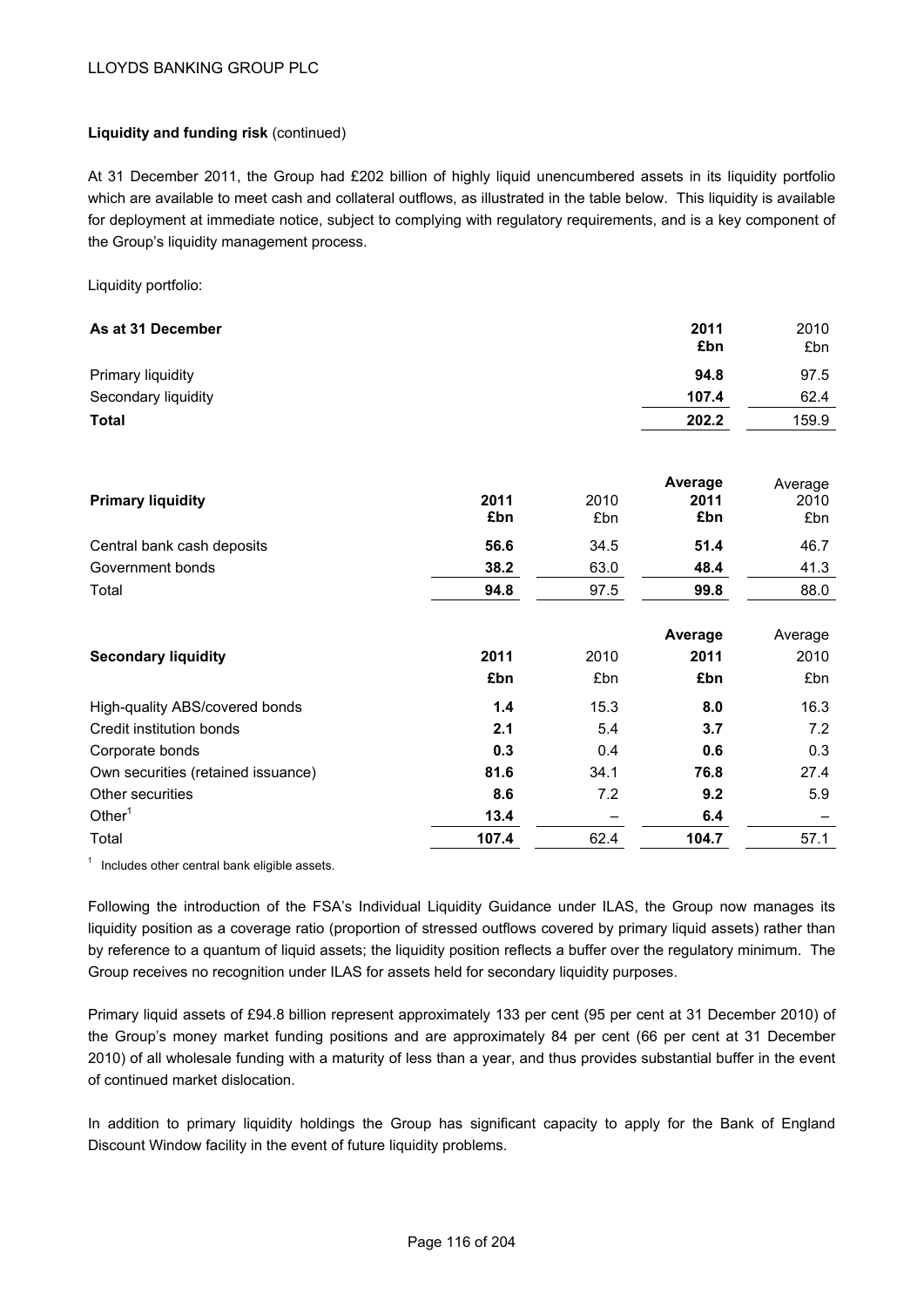The Group has access to open market operations at a number of central banks and routinely makes use of these facilities as part of its normal liquidity management practices. Further use of such facilities will be based on prudent liquidity management and economic considerations, having regard for external market conditions.

The Group notes the Basel Committee's Principles of Sound Liquidity Risk Management and Supervision ('Sound Principles'). The planned introduction of the Liquidity Coverage Ratio (LCR – January 2015) and Net Stable Funding Ratio (NSFR – January 2018) contained within CRD IV are intended to raise the resilience of banks to potential liquidity shocks and provide the basis for a harmonised approach to liquidity risk management. The LCR measure promotes short-term resilience of the liquidity profile by ensuring that banks have sufficient high quality liquid assets to meet potential funding outflows in a stressed environment within a one month period. The NSFR promotes resilience over a longer time horizon by requiring banks to fund their activities with a more stable source of funding on a going concern basis. This has a time horizon of one year and has been developed to ensure a sustainable maturity structure of assets and liabilities.

The guidance issued by the Basel Committee is still subject to final ratification by the EU and the methodology is likely to be refined on the basis of feedback from banks and regulators during the observation period. The actions already announced to right size the balance sheet are expected to ensure compliance with the future minimum standards. These standards are expected to be 100 per cent for both ratios by their respective effective dates.

## **Hybrid capital securities coupon payments**

Since 31 January 2010, the Group has been prohibited, under the terms of an agreement with the European Commission, from paying discretionary coupons and dividends on certain of its hybrid capital securities. This prohibition ended on 31 January 2012. We recommenced payments on certain hybrid capital securities from 31 January 2012. Future coupons and dividends on these hybrid capital securities will only be paid subject to, and in accordance with, the terms of the relevant securities.

The payments on those of the hybrid capital securities that are not cash-cumulative and which are expected, subject to their terms and conditions, to be paid in 2012 are estimated to amount to approximately £170 million. In the context of recent macro prudential policy discussions, the Board of Lloyds Banking Group has decided to issue new Lloyds Banking Group ordinary shares to raise this amount. The Group has today entered into an agreement with a third-party financial institution in connection with the issue of these new ordinary shares. Such ordinary shares are expected to be issued, subject to market conditions, by the end of April 2012 at a price determined by reference to the volume weighted average price of our ordinary shares in a period prior to their date of issue.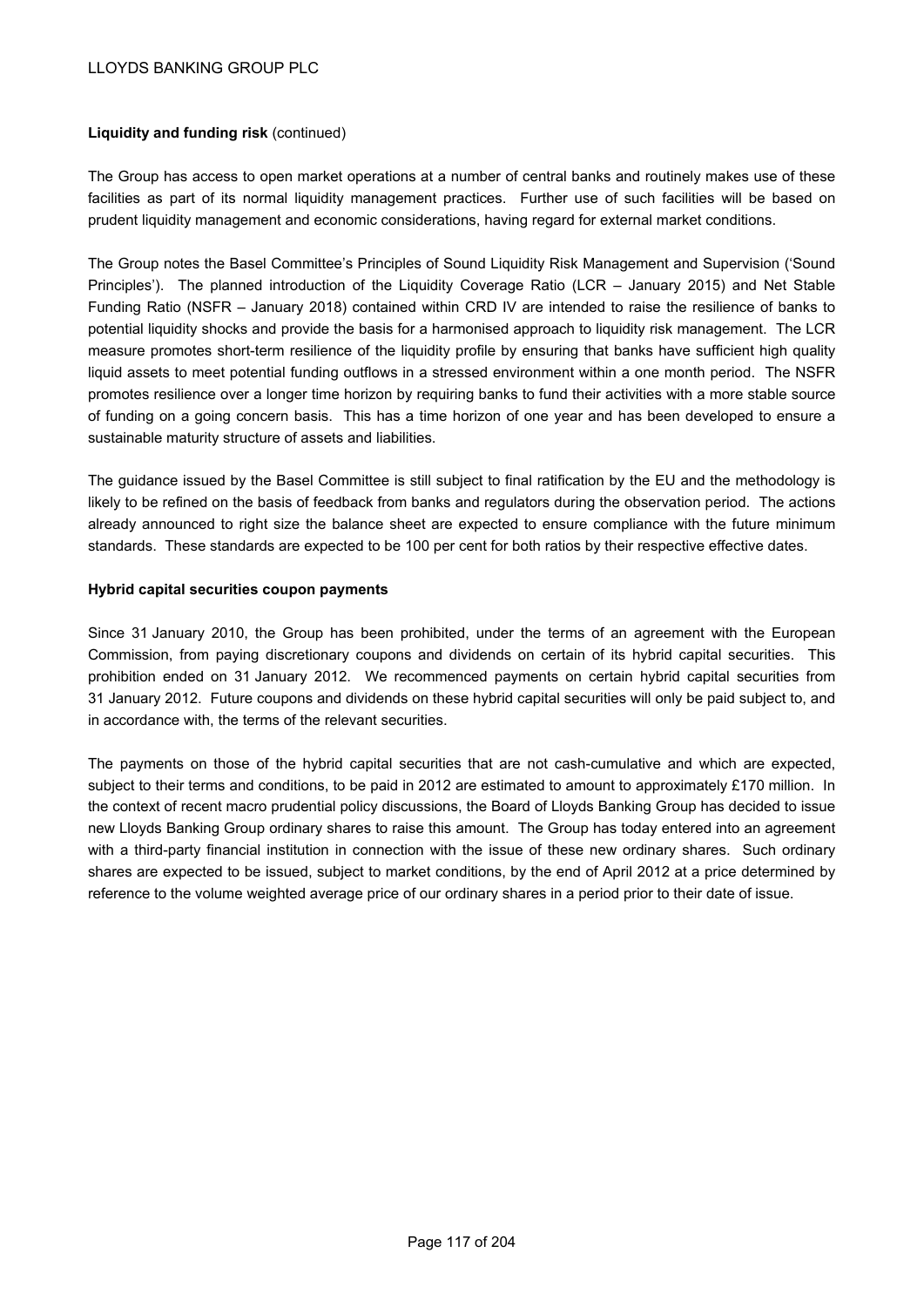## **Credit risk – Group**

### **Overview**

- The Group achieved a significant reduction in its impairment charge from £13,181 million in 2010 to £9,787 million in 2011, due primarily to lower corporate real estate and real estate related charges in Wholesale, lower charges in the Irish portfolio, together with strong Retail performance. All divisions experienced impairment charge reductions of over 20 per cent compared to 2010.
- These lower charges were principally supported by the continued application of our prudent risk appetite and strong risk management controls resulting in improved portfolio and new business quality, continued low interest rates, and broadly stable UK property prices, partly offset by weakening UK economic growth and rising unemployment.
- The Group's overall core impairment charge during 2011 was materially lower compared to 2010, due primarily to strong Retail performance, offset by higher core impairments in Wholesale, due to a few specific cases.
- The Group's non-core impairment charge in 2011 was also materially lower compared to 2010. This is primarily driven by lower impairment from the non-core corporate real estate and real estate related lending portfolios in Wholesale, together with the non-core Irish portfolio.
- Prudent credit policies and procedures are in place throughout the Group, focusing on development of enduring client relationships. As a result of this approach, the credit quality of new lending remains strong.
- The Group's more difficult exposures are being managed successfully in the current challenging economic environment by the Wholesale Business Support Units and Retail collection and recovery units. The Group's exposure to Ireland is being closely managed, with a dedicated UK-based business support team in place to manage the winding down of the Irish book.
- The Group continues to proactively manage down sovereign as well as banking and trading book exposure to selected Eurozone countries.
- Divestment strategy is focused on balance sheet reduction and disposal of higher risk positions.

#### **Impairment charge by division**

| 2011  | 2010   | <b>Change</b>      |
|-------|--------|--------------------|
| £m    | £m     | %                  |
| 1,970 | 2,747  | 28                 |
| 2,901 | 4,064  | 29                 |
| 303   | 382    | 21                 |
| 4,610 | 5,988  | 23                 |
| 3     |        |                    |
| 9,787 | 13,181 | 26                 |
|       |        |                    |
| 2011  | 2010   | <b>Change</b><br>% |
|       |        |                    |
| 9,712 | 12,958 | 25                 |
|       | (13)   |                    |
| 49    | 57     | 14                 |
| 81    | 115    | 30                 |
| (55)  | 64     |                    |
| 9,787 | 13,181 | 26                 |
|       | £m     | £m                 |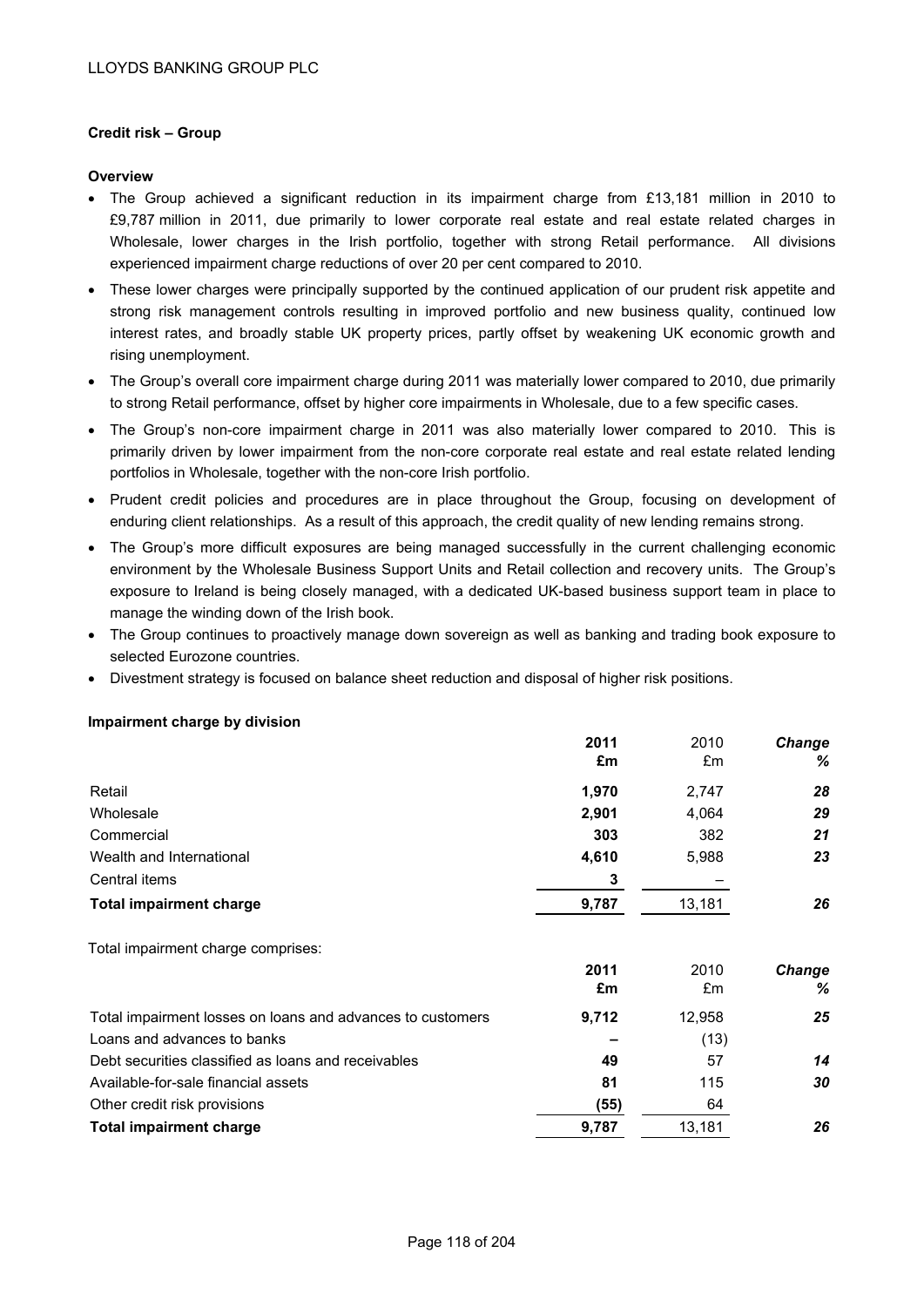#### **Impairments on Group loans and advances**

|                                     |                  |                 | <b>Impaired</b>    |                         | <b>Impairment</b>       |
|-------------------------------------|------------------|-----------------|--------------------|-------------------------|-------------------------|
|                                     | <b>Loans and</b> |                 | loans as<br>a % of |                         | provisions<br>as a % of |
|                                     | advances to      | <b>Impaired</b> | closing            | Impairment              | impaired                |
| As at 31 December 2011              | customers        | loans           | advances           | provisions <sup>1</sup> | loans                   |
|                                     | £m               | £m              | %                  | £m                      | %                       |
| Retail                              | 356,907          | 8,822           | 2.5                | 2,718                   | 30.8                    |
| Wholesale                           | 135,395          | 27,756          | 20.5               | 11,537                  | 41.6                    |
| Commercial                          | 29,681           | 2,915           | 9.8                | 880                     | 30.2                    |
| Wealth and International            | 56,394           | 20,776          | 36.8               | 12,583                  | 60.6                    |
| Reverse repos and other items       | 17,066           |                 |                    |                         |                         |
|                                     | 595,443          | 60,269          | 10.1               | 27,718                  | 46.0                    |
| Impairment provisions               | (27, 718)        |                 |                    |                         |                         |
| Fair value adjustments <sup>2</sup> | (2,087)          |                 |                    |                         |                         |
| <b>Total Group</b>                  | 565,638          |                 |                    |                         |                         |
| As at 31 December 2010              |                  |                 |                    |                         |                         |
| Retail                              | 368,981          | 9,750           | 2.6                | 3,096                   | 31.8                    |
| Wholesale                           | 158,002          | 31,658          | 20.0               | 14,863                  | 46.9                    |
| Commercial                          | 29.649           | 2,856           | 9.6                | 992                     | 34.7                    |
| Wealth and International            | 66,368           | 20,342          | 30.7               | 10,684                  | 52.5                    |
| Reverse repos and other items       | 3,378            |                 |                    |                         |                         |
|                                     | 626,378          | 64,606          | 10.3               | 29,635                  | 45.9                    |
| Impairment provisions               | (29, 635)        |                 |                    |                         |                         |
| Fair value adjustments <sup>2</sup> | (4, 146)         |                 |                    |                         |                         |
| <b>Total Group</b>                  | 592,597          |                 |                    |                         |                         |

<sup>1</sup> Impairment provisions include collective unimpaired provisions.

 $2$  The fair value adjustments relating to loans and advances were those required to reflect the HBOS assets in the Group's consolidated financial records at their fair value and took into account both the expected future impairment losses and market liquidity at the date of acquisition. The unwind relating to future impairment losses requires significant management judgement to determine its timing which includes an assessment of whether the losses incurred in the current period were expected at the date of the acquisition and assessing whether the remaining losses expected at the date of the acquisition will still be incurred. The element relating to market liquidity unwinds to the income statement over the estimated useful lives of the related assets (until 2014 for wholesale loans and 2018 for retail loans) although if an asset is written off or suffers previously unexpected impairment then this element of the fair value will no longer be considered a timing difference (liquidity) but permanent (impairment). In 2011, a net credit of £1,943 million (2010: £3,118 million) relates to the unwind of HBOS acquisition fair value adjustments. Of that amount, £1,693 million (2010: £2,229 million) relates to impairment losses incurred which were expected at the date of acquisition. The fair value unwind in respect of loans and advances is expected to continue to decrease in future years as fixed-rate periods on mortgages expire, loans are repaid or written off, and will reduce to zero over time.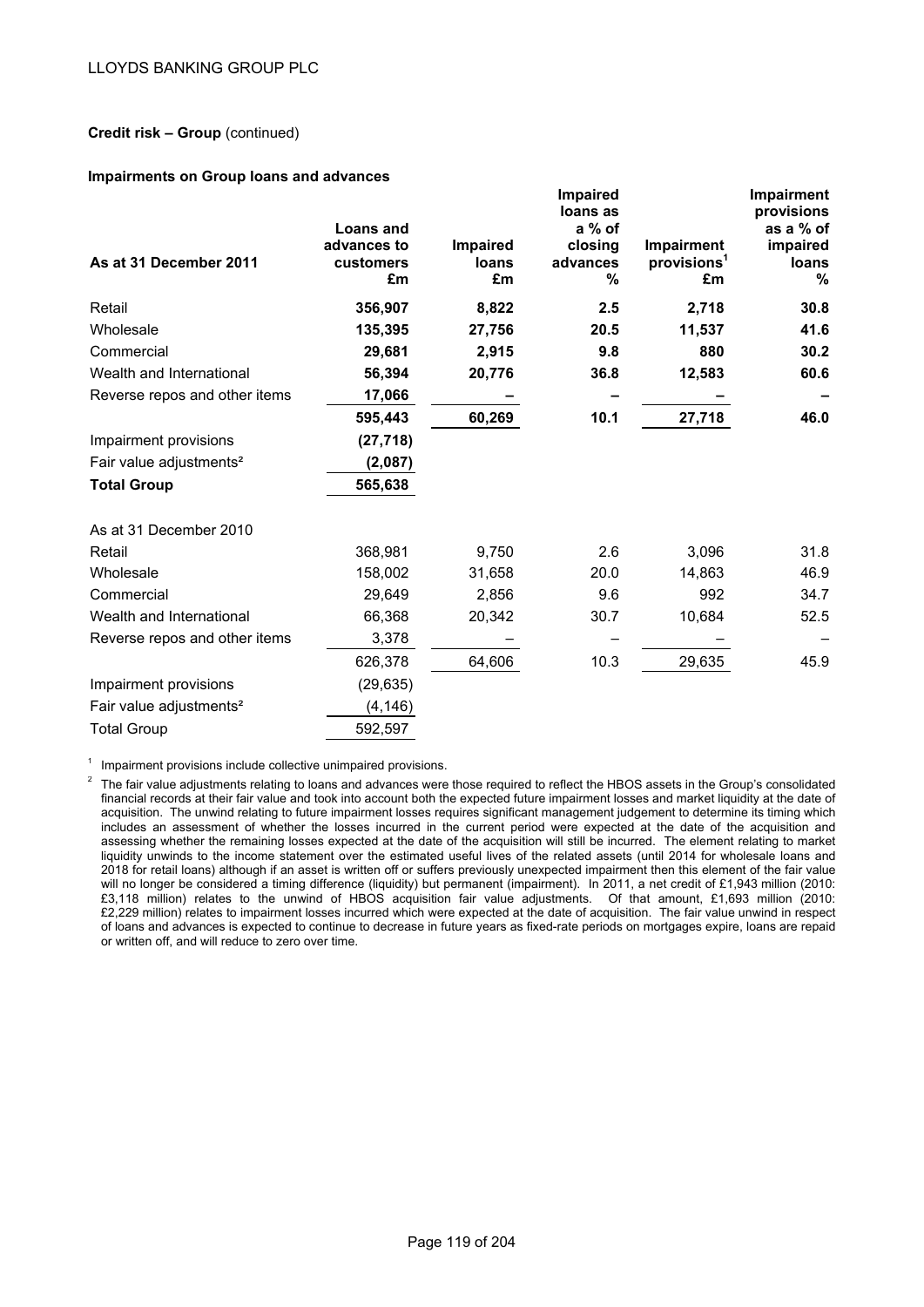## **Total impairment charge – core**

| 2011  | 2010  | <b>Change</b> |
|-------|-------|---------------|
| £m    | £m    | %             |
| 1,796 | 2,629 | 32            |
| 741   | 576   | (29)          |
| 296   | 381   | 22            |
| 51    | 26    | (96)          |
| 3     |       |               |
| 2,887 | 3,612 | 20            |
|       |       |               |

## **Core**

|          |                                             | <b>Impaired</b>         |                                                | <b>Impairment</b>                     |
|----------|---------------------------------------------|-------------------------|------------------------------------------------|---------------------------------------|
|          |                                             |                         |                                                | provisions                            |
|          |                                             |                         |                                                | as a % of                             |
|          |                                             |                         |                                                | impaired                              |
|          |                                             |                         |                                                | loans<br>%                            |
|          |                                             |                         |                                                |                                       |
| 328,524  | 7,151                                       | 2.2                     | 2,310                                          | 32.3                                  |
| 78,772   | 3,904                                       | 5.0                     | 2,320                                          | 59.4                                  |
| 28,289   | 2,885                                       | 10.2                    | 858                                            | 29.7                                  |
| 7,991    | 265                                         | 3.3                     | 100                                            | 37.7                                  |
| 17,066   |                                             |                         |                                                |                                       |
| 460,642  | 14,205                                      | 3.1                     | 5,588                                          | 39.3                                  |
| (5,588)  |                                             |                         |                                                |                                       |
| (1, 171) |                                             |                         |                                                |                                       |
| 453,883  |                                             |                         |                                                |                                       |
|          |                                             |                         |                                                |                                       |
| 338,174  | 8,067                                       | 2.4                     | 2,715                                          | 33.7                                  |
| 87,892   | 4,430                                       | 5.0                     | 2,323                                          | 52.4                                  |
| 27,618   | 2,835                                       | 10.3                    | 976                                            | 34.4                                  |
| 8,435    | 202                                         | 2.4                     | 74                                             | 36.6                                  |
| 3,378    |                                             |                         |                                                |                                       |
| 465,497  | 15,534                                      | 3.3                     | 6,088                                          | 39.2                                  |
| (6,088)  |                                             |                         |                                                |                                       |
| (2, 138) |                                             |                         |                                                |                                       |
| 457,271  |                                             |                         |                                                |                                       |
|          | Loans and<br>advances to<br>customers<br>£m | Impaired<br>loans<br>£m | loans as<br>a % of<br>closing<br>advances<br>% | <b>Impairment</b><br>provisions<br>£m |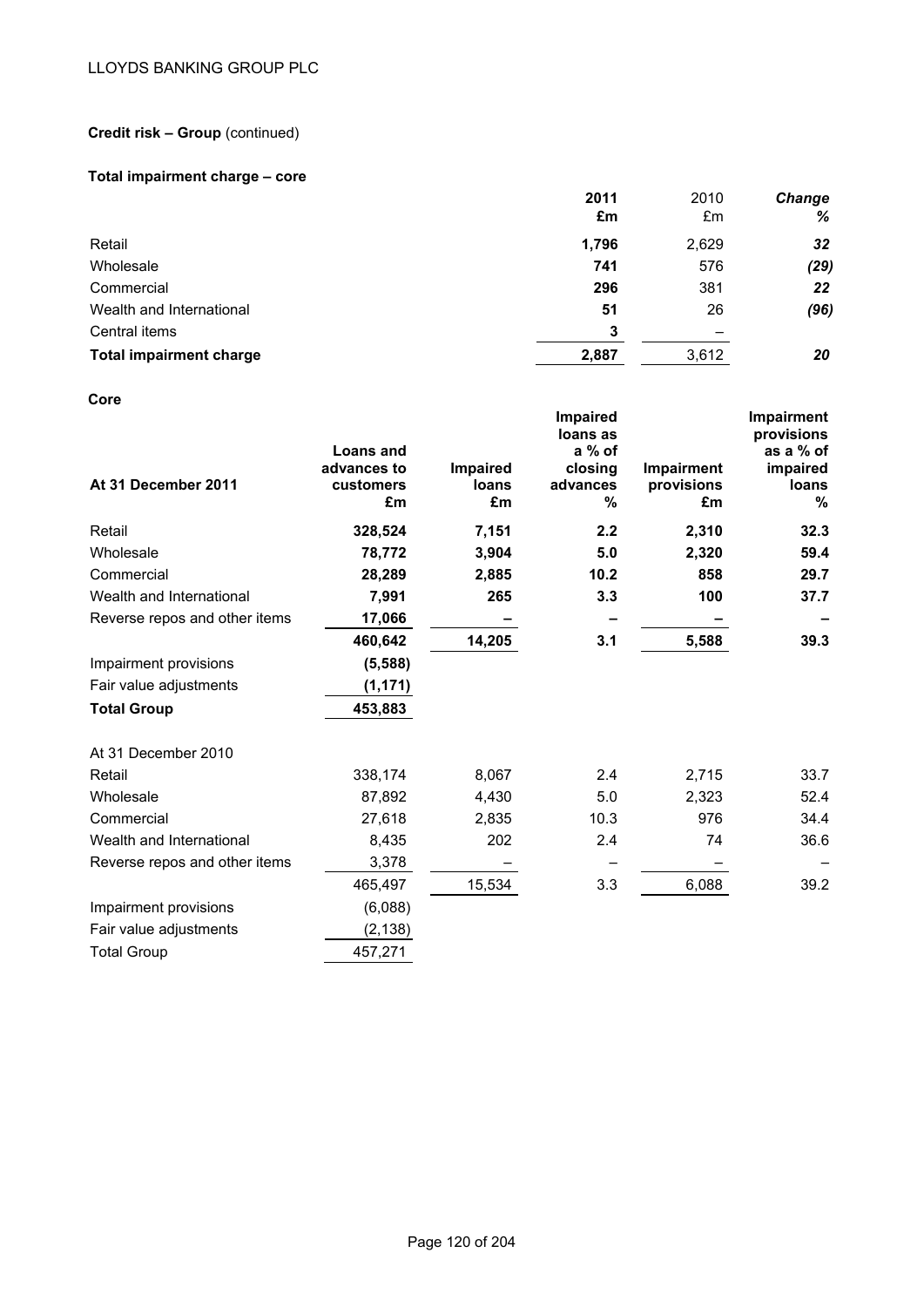## **Total impairment charge – non-core**

|                                | 2011  | 2010  | <b>Change</b> |
|--------------------------------|-------|-------|---------------|
|                                | £m    | £m    | %             |
| Retail                         | 174   | 118   | (47)          |
| Wholesale                      | 2,160 | 3,488 | 38            |
| Commercial                     |       |       |               |
| Wealth and International       | 4,559 | 5,962 | 24            |
| <b>Total impairment charge</b> | 6,900 | 9,569 | 28            |

## **Non-core**

| At 31 December 2011           | Loans and<br>advances to<br>customers<br>£m | Impaired<br>loans<br>£m | Impaired<br>loans as<br>a % of<br>closing<br>advances<br>$\frac{0}{0}$ | <b>Impairment</b><br>provisions<br>£m | Impairment<br>provisions<br>as a % of<br>impaired<br>loans<br>% |
|-------------------------------|---------------------------------------------|-------------------------|------------------------------------------------------------------------|---------------------------------------|-----------------------------------------------------------------|
| Retail                        | 28,383                                      | 1,671                   | 5.9                                                                    | 408                                   | 24.4                                                            |
| Wholesale                     | 56,623                                      | 23,852                  | 42.1                                                                   | 9,217                                 | 38.6                                                            |
| Commercial                    | 1,392                                       | 30                      | 2.2                                                                    | 22                                    | 73.3                                                            |
| Wealth and International      | 48,403                                      | 20,511                  | 42.4                                                                   | 12,483                                | 60.9                                                            |
| Reverse repos and other items |                                             |                         |                                                                        |                                       |                                                                 |
|                               | 134,801                                     | 46,064                  | 34.2                                                                   | 22,130                                | 48.0                                                            |
| Impairment provisions         | (22, 130)                                   |                         |                                                                        |                                       |                                                                 |
| Fair value adjustments        | (916)                                       |                         |                                                                        |                                       |                                                                 |
| <b>Total Group</b>            | 111,755                                     |                         |                                                                        |                                       |                                                                 |
| At 31 December 2010           |                                             |                         |                                                                        |                                       |                                                                 |
| Retail                        | 30,807                                      | 1,683                   | 5.5                                                                    | 381                                   | 22.6                                                            |
| Wholesale                     | 70,110                                      | 27,228                  | 38.8                                                                   | 12,540                                | 46.1                                                            |
| Commercial                    | 2,031                                       | 21                      | 1.0                                                                    | 16                                    | 76.2                                                            |
| Wealth and International      | 57,933                                      | 20,140                  | 34.8                                                                   | 10,610                                | 52.7                                                            |
| Reverse repos and other items |                                             |                         |                                                                        |                                       |                                                                 |
|                               | 160,881                                     | 49,072                  | 30.5                                                                   | 23,547                                | 48.0                                                            |
| Impairment provisions         | (23, 547)                                   |                         |                                                                        |                                       |                                                                 |
| Fair value adjustments        | (2,008)                                     |                         |                                                                        |                                       |                                                                 |
| <b>Total Group</b>            | 135,326                                     |                         |                                                                        |                                       |                                                                 |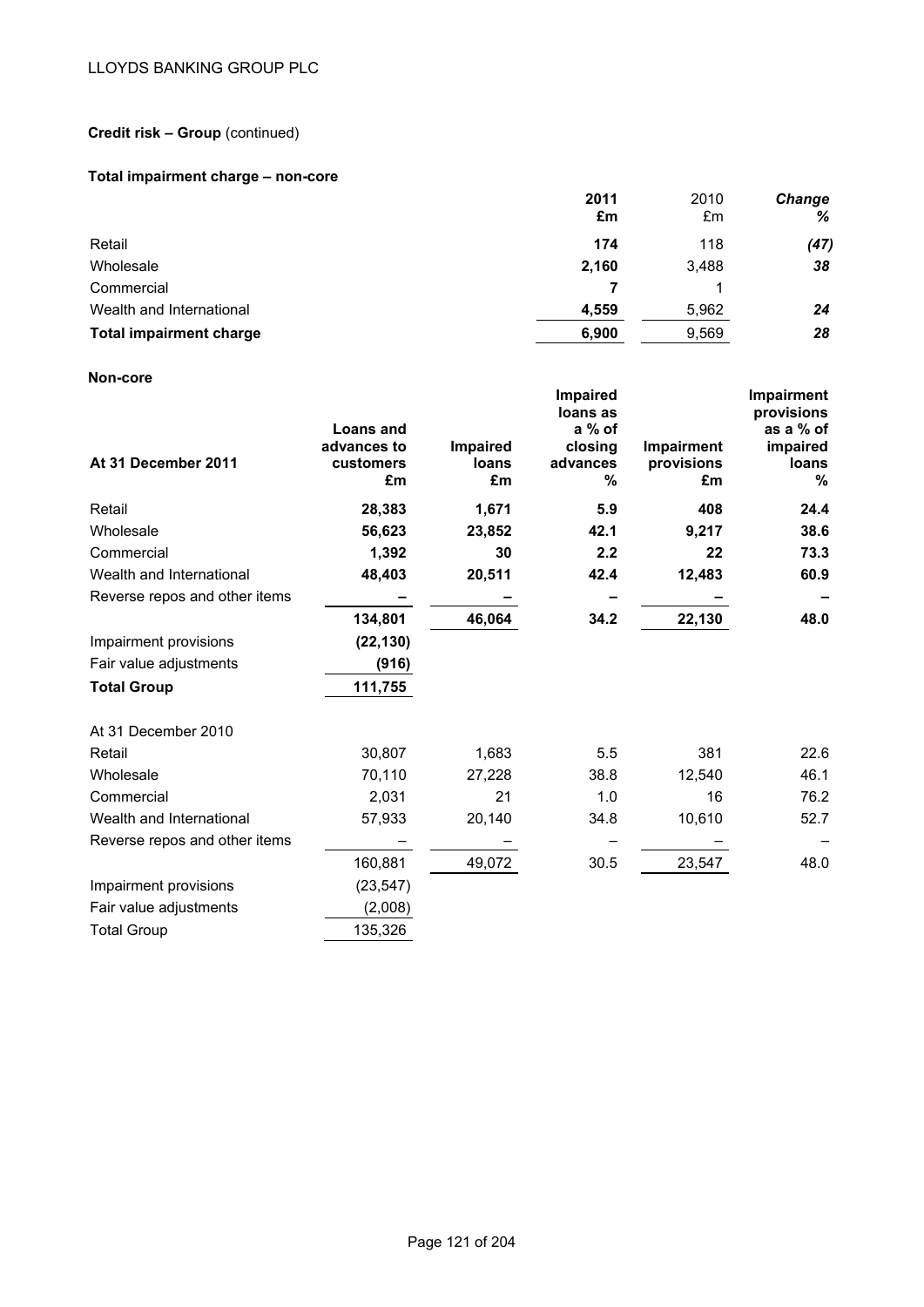### **Outlook – Group**

The UK economy is fragile with a weak short-term economic outlook generally expected. Consumer and business confidence remains low, relatively high inflation has reduced consumer spending power and exports are falling.

In addition to the possibility of further economic deterioration, financial market instability represents an additional downside risk. Uncertainty over the best way forward for the highly indebted Eurozone persists and poses a serious threat to the global economic recovery, with political instability and contagion to other Eurozone countries increasing in the last quarter of 2011. Financial markets are expected to remain dislocated and volatile, with the risk of contagion unlikely to dissipate in the near term, and this continues to place strains on funding markets at a time when many financial institutions (in particular) have material ongoing funding needs.

Our Wholesale leveraged finance portfolios, and our commercial real estate and real estate related property lending portfolios remain vulnerable, especially in our significant secondary and tertiary asset lending book. The impact of further economic weakness will also be felt in our traditional lending portfolios in Corporate and Commercial. In addition, the Irish economic outlook remains challenging and the property market depressed, and both these factors could further adversely impact the wholesale and retail Irish portfolios.

However, despite the downside risks, against our base case economic assumptions, the Group expects the total impairment charge in 2012 to reduce by a similar percentage amount to the reduction in 2011, reflecting the stabilisation of our portfolios and our proactive risk management activities.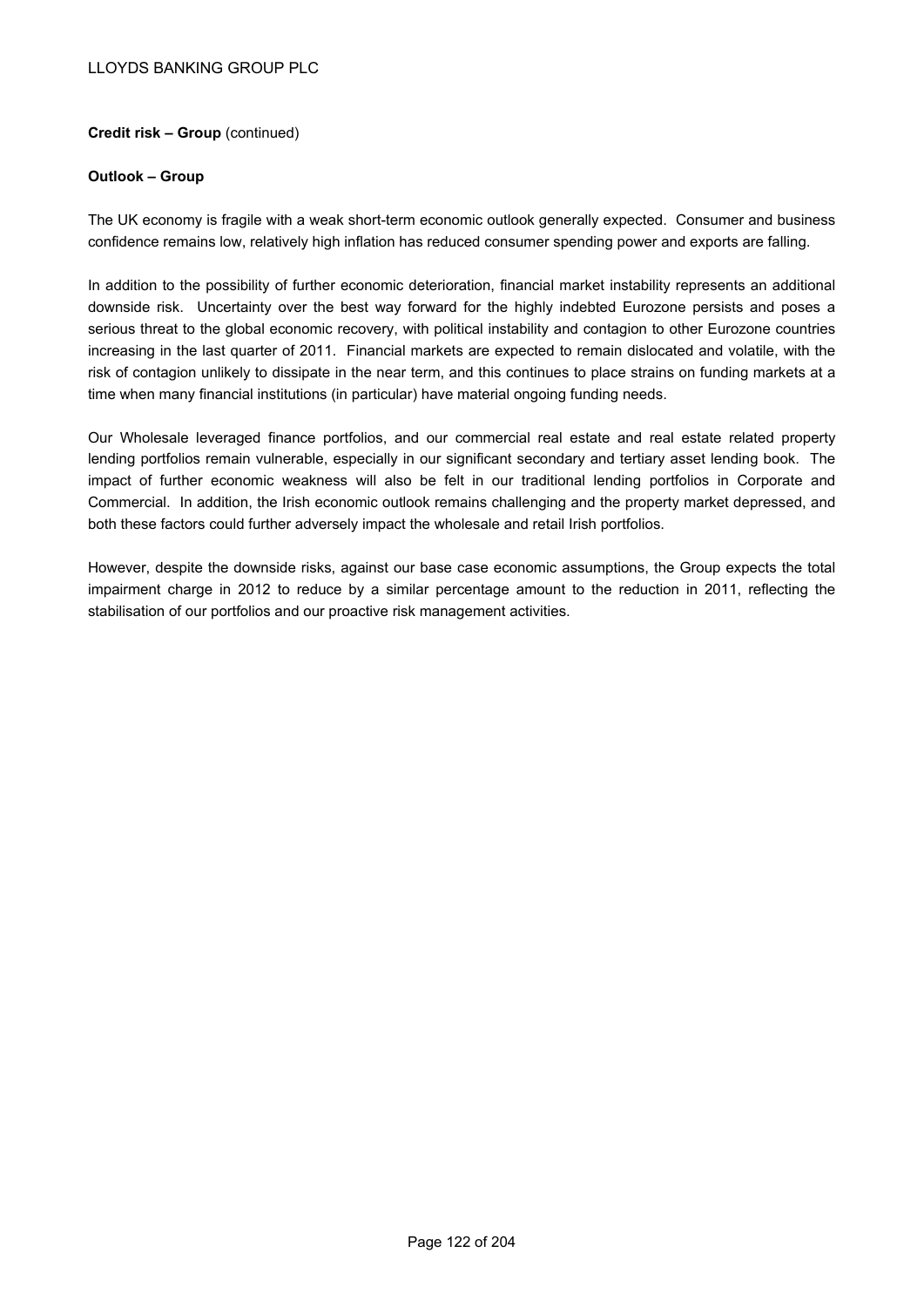## **Credit risk – Retail**

### **Overview**

- The Retail impairment charge was £1,970 million in 2011, a decrease of £777 million, or 28 per cent, from 2010.
- The decrease in the Retail impairment charge was driven by the unsecured portfolio as a result of the improved quality of new business and effective portfolio management. The Retail impairment charge for loans and advances to customers, as an annualised percentage of average loans and advances to customers, decreased to 0.54 per cent in 2011 from 0.74 per cent in 2010.
- The overall value of assets entering arrears in 2011 were lower in both unsecured and secured lending compared to 2010.
- Non-core represents 8 per cent of total Retail assets as at 31 December 2011 and is primarily specialist mortgages which is closed to new business and has been in run-off since 2009.

#### **Retail impairment charge**

|                                | 2011  | 2010  | Change |  |
|--------------------------------|-------|-------|--------|--|
|                                | £m    | £m    | %      |  |
| Secured                        | 463   | 292   | (59)   |  |
| Unsecured                      | 1,507 | 2,455 | 39     |  |
| <b>Total impairment charge</b> | 1,970 | 2,747 | 28     |  |

| Core:                          |       |       |      |
|--------------------------------|-------|-------|------|
| Secured                        | 330   | 250   |      |
| Unsecured                      | 1,466 | 2,379 |      |
|                                | 1,796 | 2,629 | 32   |
| Non-core:                      |       |       |      |
| Secured                        | 133   | 42    |      |
| Unsecured                      | 41    | 76    |      |
|                                | 174   | 118   | (47) |
| <b>Total impairment charge</b> | 1,970 | 2,747 | 28   |

### **Impaired loans and provisions**

Retail impaired loans decreased by £0.9 billion to £8.8 billion compared with 31 December 2010 and, as a percentage of closing loans and advances to customers, decreased to 2.5 per cent from 2.6 per cent at 31 December 2010. Impairment provisions, as a percentage of impaired loans, reduced to 30.8 per cent from 31.8 per cent at 31 December 2010.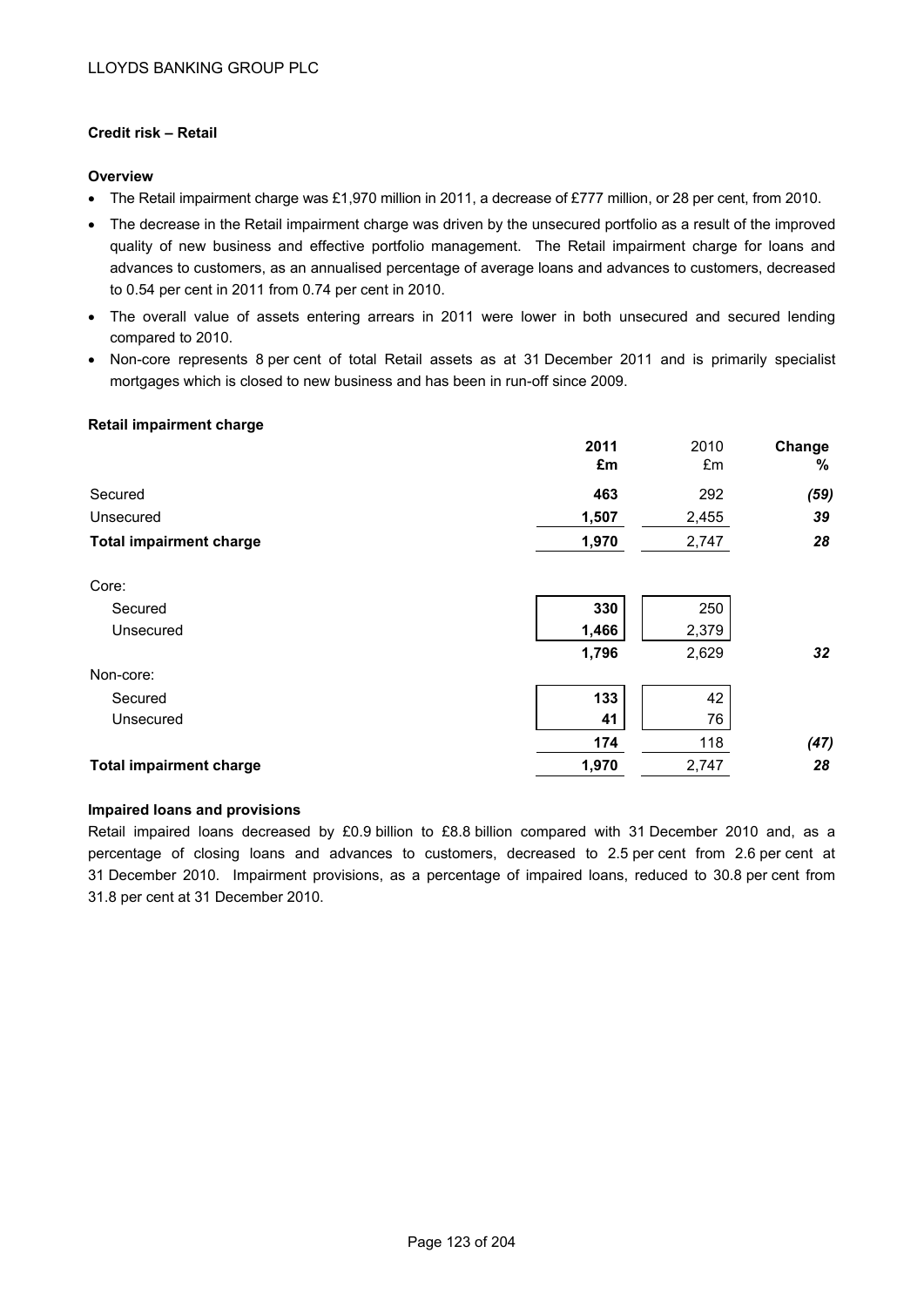## **Impairments on Retail loans and advances**

| $\frac{1}{2}$                      |                                |                         |                                |                                             |                                       |
|------------------------------------|--------------------------------|-------------------------|--------------------------------|---------------------------------------------|---------------------------------------|
|                                    | <b>Loans and</b>               |                         | Impaired<br>loans as<br>a % of |                                             | Impairment<br>provisions<br>as a % of |
| As at 31 December 2011             | advances to<br>customers<br>£m | Impaired<br>loans<br>£m | closing<br>advances<br>%       | Impairment<br>provisions <sup>1</sup><br>£m | impaired<br>loans<br>%                |
| Secured                            | 332,143                        | 6,452                   | 1.9                            | 1,651                                       | 25.6                                  |
| Unsecured                          | 24,764                         | 2,370                   | 9.6                            | 1,067                                       |                                       |
| Collections                        |                                | 1,233                   | 5.0                            | 1,067                                       | 86.5                                  |
| Recoveries $2$                     |                                | 1,137                   | 4.6                            |                                             |                                       |
| Total gross lending                | 356,907                        | 8,822                   | 2.5                            | 2,718                                       | 30.8                                  |
| Impairment provisions <sup>1</sup> | (2,718)                        |                         |                                |                                             |                                       |
| Fair value adjustments             | (1, 377)                       |                         |                                |                                             |                                       |
|                                    | 352,812                        |                         |                                |                                             |                                       |
| As at 31 December 2010             |                                |                         |                                |                                             |                                       |
| Secured                            | 341,069                        | 6,769                   | 2.0                            | 1,589                                       | 23.5                                  |
| Unsecured                          | 27,912                         | 2,981                   | 10.7                           | 1,507                                       |                                       |
| Collections                        |                                | 1,826                   | 6.6                            | 1,507                                       | 82.5                                  |
| Recoveries <sup>2</sup>            |                                | 1,155                   | 4.1                            |                                             |                                       |
| Total gross lending                | 368,981                        | 9,750                   | 2.6                            | 3,096                                       | 31.8                                  |
| Impairment provisions              | (3,096)                        |                         |                                |                                             |                                       |
| Fair value adjustments             | (2, 154)                       |                         |                                |                                             |                                       |
|                                    | 363,731                        |                         |                                |                                             |                                       |

 $1$  Impairment provisions include collective unimpaired provisions.

 $2^2$  Recoveries assets are written down to the present value of future expected cash flows on these assets.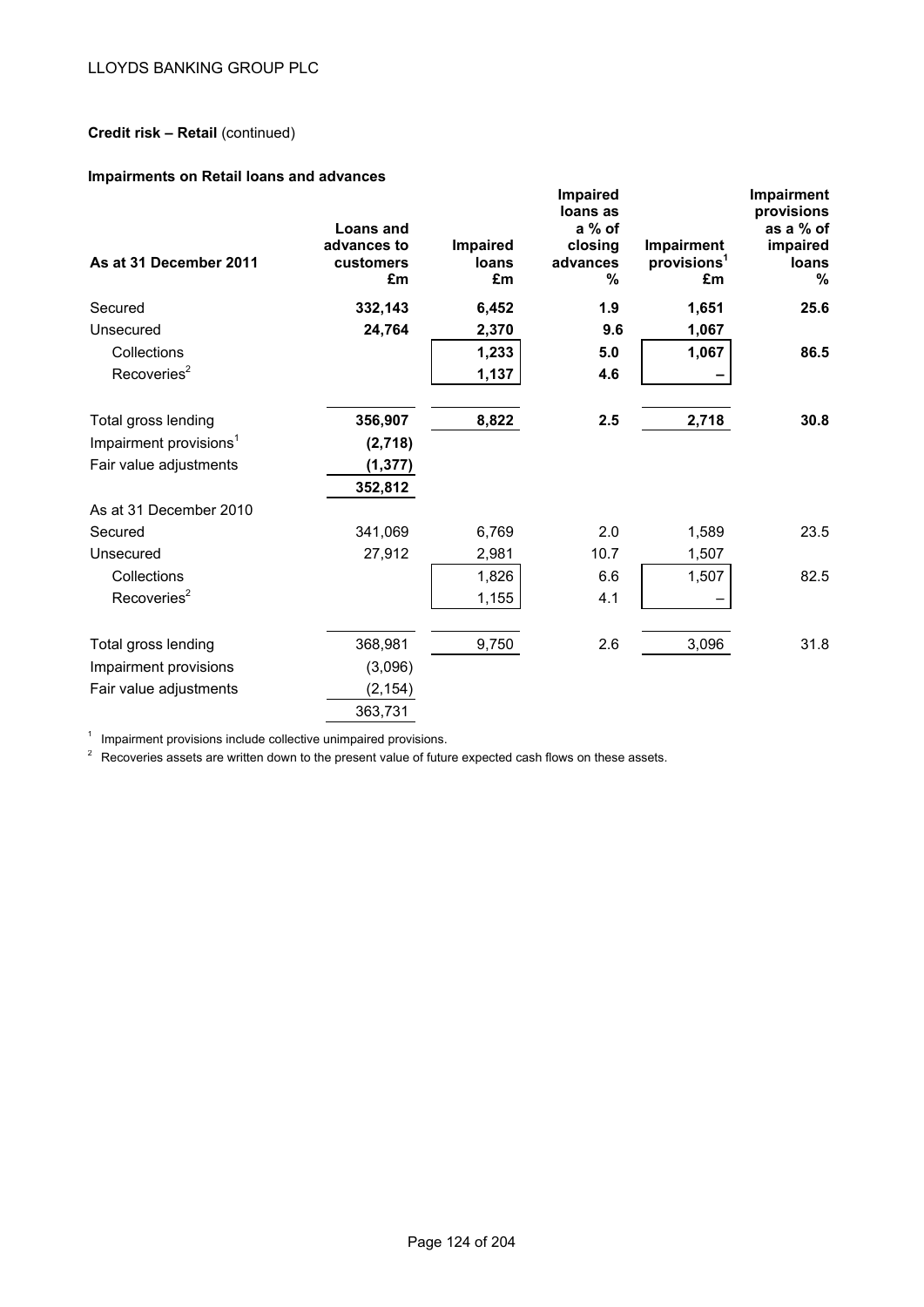## LLOYDS BANKING GROUP PLC

## **Credit risk – Retail** (continued)

The Retail division's loans and advances to customers are analysed in the following table:

## **Retail loans and advances to customers**

|                                   | As at         | As at   |
|-----------------------------------|---------------|---------|
|                                   | <b>31 Dec</b> | 31 Dec  |
|                                   | 2011          | 2010    |
|                                   | £m            | £m      |
| Secured:                          |               |         |
| Mainstream                        | 256,518       | 265,368 |
| Buy to let                        | 48,276        | 46,356  |
| Specialist                        | 27,349        | 29,345  |
|                                   | 332,143       | 341,069 |
| Unsecured:                        |               |         |
| Credit cards                      | 10,192        | 11,207  |
| Personal loans                    | 11,970        | 13,881  |
| Bank accounts                     | 2,602         | 2,624   |
| Others                            |               | 200     |
|                                   | 24,764        | 27,912  |
| <b>Total Retail gross lending</b> | 356,907       | 368,981 |
|                                   |               |         |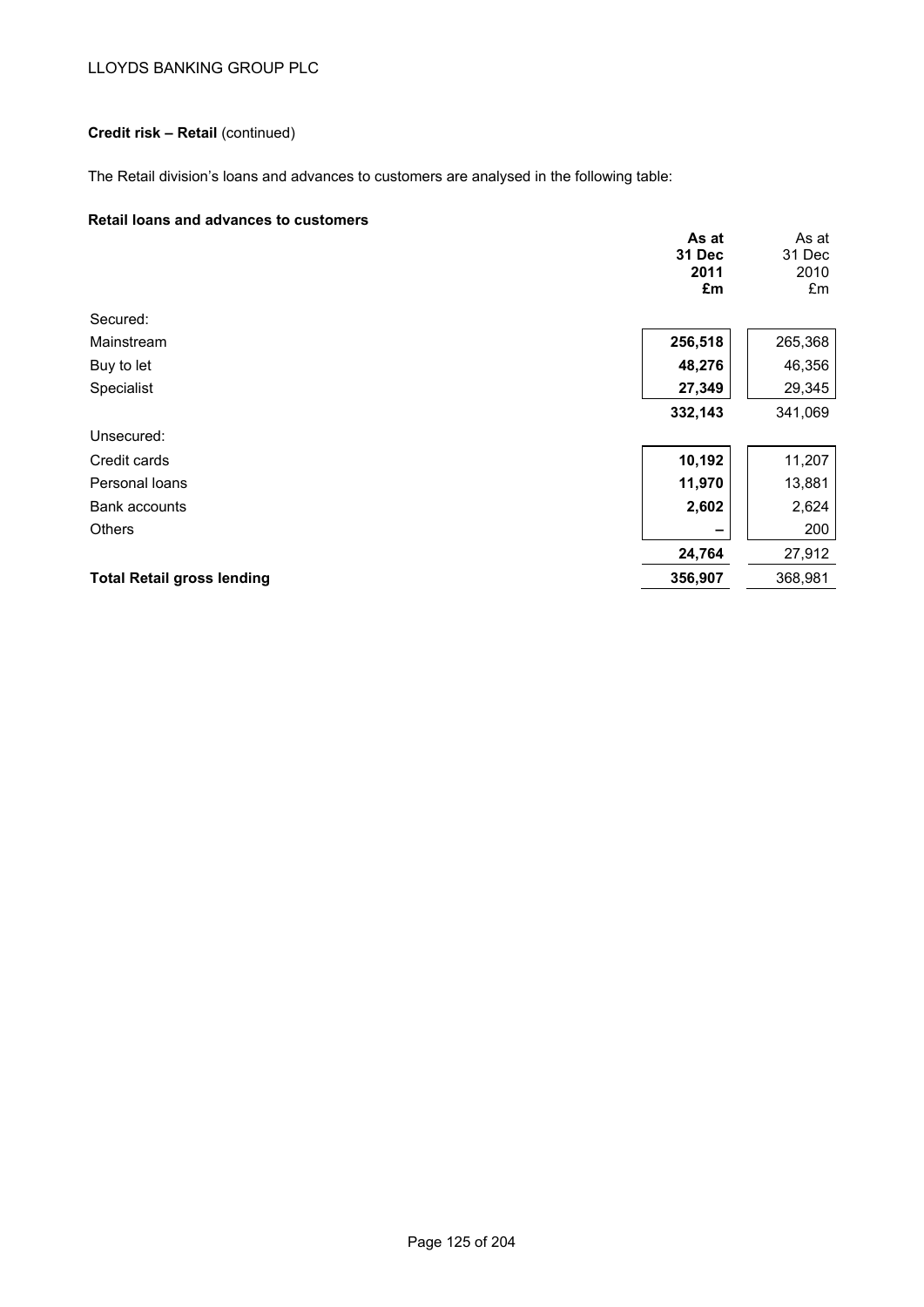#### **Retail loans and advances to customer – Core**

| At 31 December 2011     | Loans and<br>advances to<br>customers<br>£m | <b>Impaired</b><br>loans<br>£m | Impaired<br>loans as<br>$a\%$ of<br>closing<br>loans and<br>advances<br>% | <b>Impairment</b><br>provisions <sup>1</sup><br>£m | Impairment<br>provisions<br>as a % of<br>impaired<br>loans<br>% |
|-------------------------|---------------------------------------------|--------------------------------|---------------------------------------------------------------------------|----------------------------------------------------|-----------------------------------------------------------------|
| Secured                 | 304,589                                     | 4,895                          | 1.6                                                                       | 1,265                                              | 25.8                                                            |
| Unsecured               | 23,935                                      | 2,256                          | 9.4                                                                       | 1,045                                              |                                                                 |
| Collections             |                                             | 1,202                          | 5.0                                                                       | 1,045                                              | 86.9                                                            |
| Recoveries <sup>2</sup> |                                             | 1,054                          | 4.4                                                                       |                                                    |                                                                 |
| Total gross lending     | 328,524                                     | 7,151                          | 2.2                                                                       | 2,310                                              | 32.3                                                            |
| Impairment provisions   | (2, 310)                                    |                                |                                                                           |                                                    |                                                                 |
| Fair value adjustments  | (1, 111)                                    |                                |                                                                           |                                                    |                                                                 |
| <b>Total Retail</b>     | 325,103                                     |                                |                                                                           |                                                    |                                                                 |
| As at 31 December 2010  |                                             |                                |                                                                           |                                                    |                                                                 |
| Secured                 | 311,500                                     | 5,231                          | 1.7                                                                       | 1,247                                              | 23.8                                                            |
| Unsecured               | 26,674                                      | 2,836                          | 10.6                                                                      | 1,468                                              |                                                                 |
| Collections             |                                             | 1,777                          | 6.6                                                                       | 1,468                                              | 82.6                                                            |
| Recoveries <sup>2</sup> |                                             | 1,059                          | 4.0                                                                       |                                                    |                                                                 |
| Total gross lending     | 338,174                                     | 8,067                          | 2.4                                                                       | 2,715                                              | 33.7                                                            |
| Impairment provisions   | (2,715)                                     |                                |                                                                           |                                                    |                                                                 |
| Fair value adjustments  | (1,755)                                     |                                |                                                                           |                                                    |                                                                 |
| <b>Total Retail</b>     | 333,704                                     |                                |                                                                           |                                                    |                                                                 |

 $1$  Impairment provisions include collective unimpaired provisions.

 $2^2$  Recoveries assets are written down to the present value of future expected cash flows on these assets.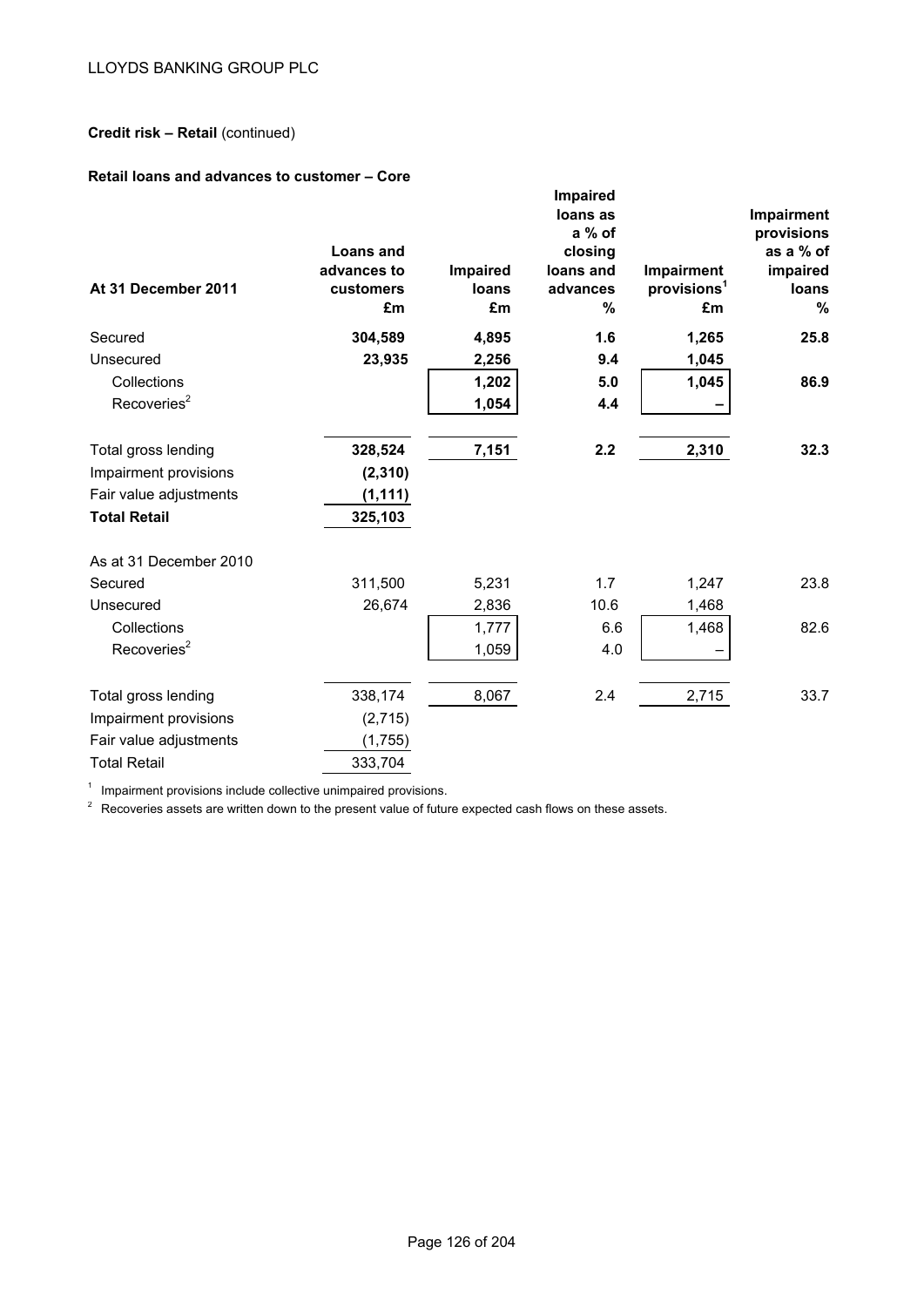## **Retail loans and advances to customers – Non-core**

| At 31 December 2011     | <b>Loans and</b><br>advances to<br>customers<br>£m | Impaired<br>loans<br>£m | Impaired<br>loans as<br>$a\%$ of<br>closing<br>loans and<br>advances<br>% | Impairment<br>provisions <sup>1</sup><br>£m | Impairment<br>provisions<br>as a % of<br>impaired<br>loans<br>% |
|-------------------------|----------------------------------------------------|-------------------------|---------------------------------------------------------------------------|---------------------------------------------|-----------------------------------------------------------------|
| Secured                 | 27,554                                             | 1,557                   | 5.7                                                                       | 386                                         | 24.8                                                            |
| Unsecured               | 829                                                | 114                     | 13.8                                                                      | 22                                          |                                                                 |
| Collections             |                                                    | 31                      | 3.8                                                                       | 22                                          | 71.0                                                            |
| Recoveries <sup>2</sup> |                                                    | 83                      | 10.0                                                                      |                                             |                                                                 |
| Total gross lending     | 28,383                                             | 1,671                   | 5.9                                                                       | 408                                         | 24.4                                                            |
| Impairment provisions   | (408)                                              |                         |                                                                           |                                             |                                                                 |
| Fair value adjustments  | (266)                                              |                         |                                                                           |                                             |                                                                 |
| <b>Total Retail</b>     | 27,709                                             |                         |                                                                           |                                             |                                                                 |
| As at 31 December 2010  |                                                    |                         |                                                                           |                                             |                                                                 |
| Secured                 | 29,569                                             | 1,538                   | 5.2                                                                       | 342                                         | 22.2                                                            |
| Unsecured               | 1,238                                              | 145                     | 11.7                                                                      | 39                                          |                                                                 |
| Collections             |                                                    | 49                      | 4.0                                                                       | 39                                          | 79.6                                                            |
| Recoveries <sup>2</sup> |                                                    | 96                      | 7.7                                                                       |                                             |                                                                 |
| Total gross lending     | 30,807                                             | 1,683                   | 5.5                                                                       | 381                                         | 22.6                                                            |
| Impairment provisions   | (381)                                              |                         |                                                                           |                                             |                                                                 |
| Fair value adjustments  | (399)                                              |                         |                                                                           |                                             |                                                                 |
| <b>Total Retail</b>     | 30,027                                             |                         |                                                                           |                                             |                                                                 |

 $1$  Impairment provisions include collective unimpaired provisions.

<sup>2</sup> Recoveries assets are written down to the present value of future expected cash flows on these assets.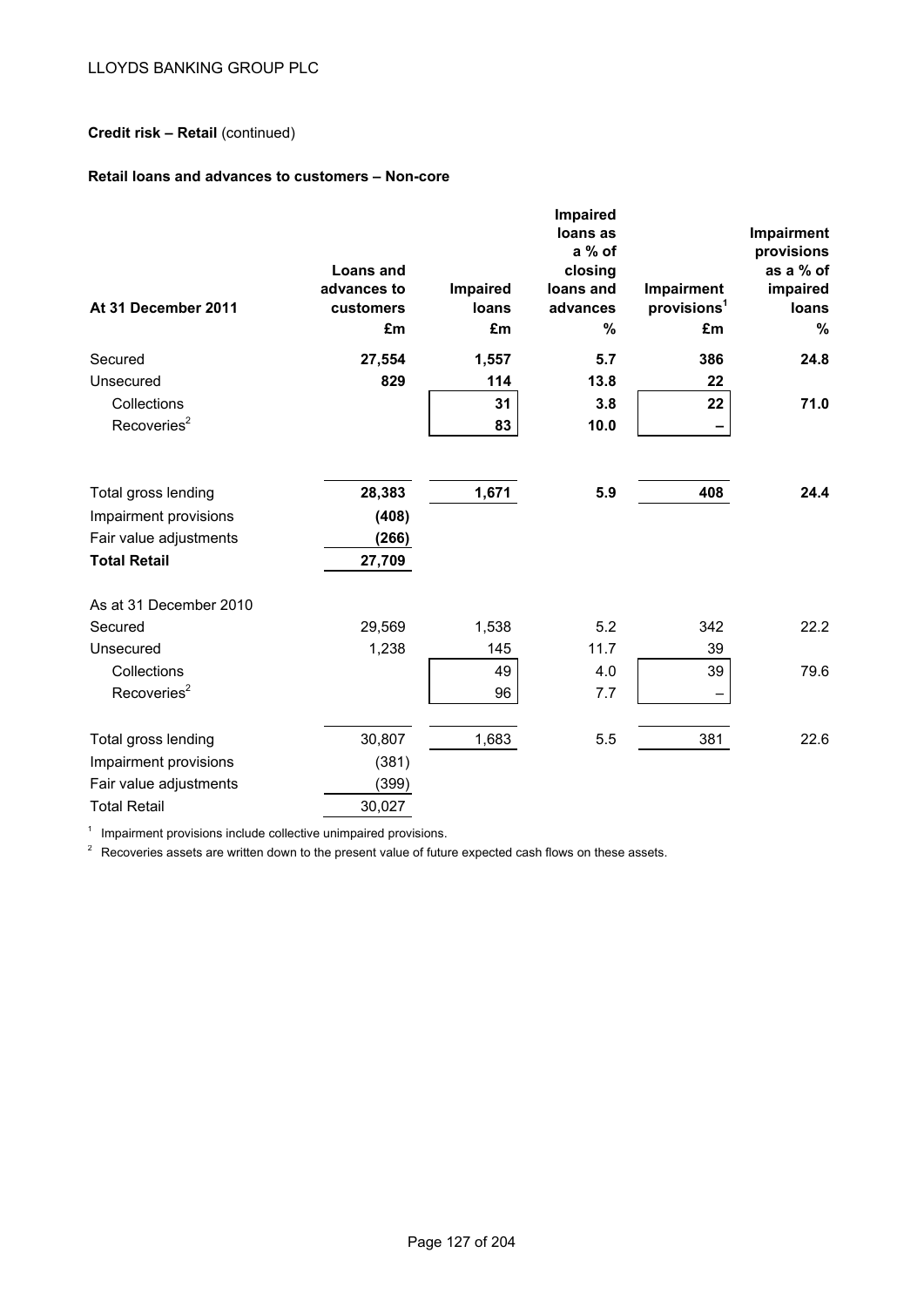## **Secured**

## **Secured impairment charge**

The impairment charge increased by £171 million, to £463 million in 2011 compared to the previous year. The impairment charge, as a percentage of average loans and advances to customers, increased to 0.14 per cent from 0.09 per cent in 2010. The provision coverage has increased reflecting a less certain outlook on house prices and appropriate provisioning against existing credit risks which have longer emergence periods due to current low interest rates, partially offset by underlying improvements in the quality of the portfolio.

Impairment provisions held against secured assets reflect the Group's view of appropriate allowance for incurred losses. The Group holds appropriate impairment provisions for customers who are experiencing financial difficulty, either on a forbearance arrangement or who may be able to maintain their repayments whilst interest rates remain low. At December 2011, 1.2 per cent of loan balances were on a forbearance arrangement, compared to 1.3 per cent at 31 December 2010.

## **Secured impaired loans**

Impaired loans decreased by £0.3 billion to £6.5 billion at 31 December 2011 and, as a percentage of closing loans and advances to customers, reduced to 1.9 per cent from 2.0 per cent at 31 December 2010.

The number of customers going into arrears reduced throughout 2011 in comparison with 2010. Specialist lending remains closed to new business and this book has been in run-off since 2009.

#### **Secured arrears**

The percentage of mortgage cases greater than three months in arrears (excluding repossessions) remained stable at 2.3 per cent at 31 December 2011 compared to 31 December 2010 and 30 June 2011. The percentage of Specialist mortgage cases greater than three months in arrears (excluding repossessions) increased to 7.5 per cent at 31 December 2011 from 6.4 per cent at 31 December 2010, with the majority of this growth occurring in the first half of 2011.

#### **Mortgages greater than three months in arrears (excluding repossessions)**

| <b>Greater than</b><br>three months in arrears<br><i>(excluding)</i><br>repossessions) | Number of cases                |                         | <b>Total mortgage</b><br>accounts % |                     | Value of debt <sup>1</sup>  |                      | <b>Total mortgage</b><br>balances % |                                 |
|----------------------------------------------------------------------------------------|--------------------------------|-------------------------|-------------------------------------|---------------------|-----------------------------|----------------------|-------------------------------------|---------------------------------|
|                                                                                        | <b>31 Dec</b><br>2011<br>Cases | 31 Dec<br>2010<br>Cases | 31 Dec<br>2011<br>%                 | 31 Dec<br>2010<br>% | <b>31 Dec</b><br>2011<br>£m | 31 Dec<br>2010<br>£m | 31 Dec<br>2011<br>%                 | 31 Dec<br>2010<br>$\frac{0}{0}$ |
| Mainstream                                                                             | 53,734                         | 55,675                  | 2.0                                 | 2.1                 | 5,988                       | 6,247                | 2.3                                 | 2.4                             |
| Buy to let                                                                             | 7,805                          | 7,577                   | 1.8                                 | 1.8                 | 1,145                       | 1,157                | 2.4                                 | 2.5                             |
| Specialist                                                                             | 13,677                         | 12,582                  | 7.5                                 | 6.4                 | 2,427                       | 2,262                | 8.9                                 | 7.7                             |
| <b>Total</b>                                                                           | 75.216                         | 75.834                  | 2.3                                 | 2.3                 | 9.560                       | 9.666                | 2.9                                 | 2.8                             |

 $1$  Value of debt represents total book value of mortgages in arrears.

The stock of repossession was stable with 3,043 cases at 31 December 2010 and 3,054 cases at 31 December 2011 and is broadly consistent with prior years and below the Council of Mortgages lender's average.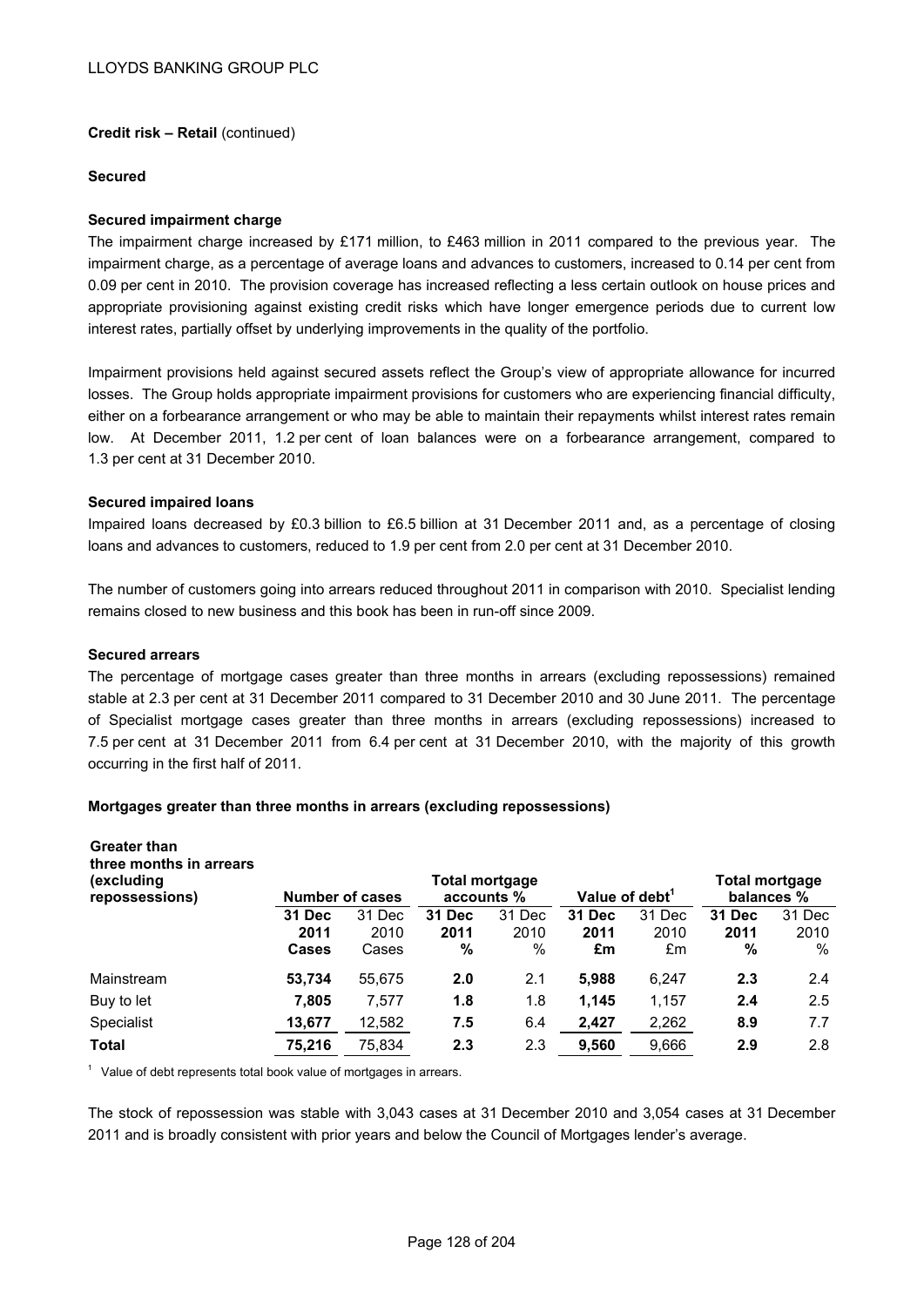### **Secured loan to value analysis**

The average indexed loan-to-value (LTV) on the mortgage portfolio at 31 December 2011 was 55.9 per cent compared with 55.6 per cent at 31 December 2010. The average LTV for new mortgages and further advances written in 2011 was 62.1 per cent compared with 60.9 per cent for 2010. The tables below show LTVs across the principal mortgage portfolios.

The indexed LTV in excess of 100 per cent as a percentage of closing loans and advances ending 31 December 2011 reduced to 12.0 per cent (£39.7 billion), compared with 13.2 per cent (£44.9 billion) at 31 December 2010. This decrease in negative equity was driven by the regional mix of business being biased towards areas experiencing house price growth despite national house prices falling.

## **Actual and average LTVs across the Retail mortgage portfolios**

| As at 31 December 2011              | <b>Mainstream</b><br>% | <b>Buy to let</b><br>% | Specialist <sup>1</sup><br>% | Total<br>% |
|-------------------------------------|------------------------|------------------------|------------------------------|------------|
| Less than 60%                       | 32.5                   | 12.7                   | 14.6                         | 28.1       |
| 60% to 70%                          | 12.7                   | 13.0                   | 10.1                         | 12.5       |
| 70% to 80%                          | 17.2                   | 24.1                   | 17.2                         | 18.2       |
| 80% to 90%                          | 16.0                   | 17.3                   | 19.3                         | 16.5       |
| 90% to 100%                         | 11.2                   | 17.1                   | 19.0                         | 12.7       |
| Greater than 100%                   | 10.4                   | 15.8                   | 19.8                         | 12.0       |
| <b>Total</b>                        | 100.0                  | 100.0                  | 100.0                        | 100.0      |
| Average loan-to-value: <sup>2</sup> |                        |                        |                              |            |
| Stock of residential mortgages      | 52.2                   | 74.0                   | 72.6                         | 55.9       |
| New residential lending             | 61.4                   | 65.8                   | n/a                          | 62.1       |
| Impaired mortgages                  | 72.0                   | 99.8                   | 88.0                         | 78.4       |
| As at 31 December 2010              | Mainstream             | Buy to let             | Specialist <sup>1</sup>      | Total      |
|                                     | %                      | %                      | %                            | $\%$       |
| Less than 60%                       | 33.0                   | 11.4                   | 14.0                         | 28.5       |
| 60% to 70%                          | 12.1                   | 11.1                   | 9.4                          | 11.7       |
| 70% to 80%                          | 16.1                   | 21.9                   | 15.9                         | 16.8       |
| 80% to 90%                          | 15.3                   | 18.0                   | 21.3                         | 16.2       |
| 90% to 100%                         | 11.9                   | 19.1                   | 20.0                         | 13.6       |
| Greater than 100%                   | 11.6                   | 18.5                   | 19.4                         | 13.2       |
| Total                               | 100.0                  | 100.0                  | 100.0                        | 100.0      |
| Average loan-to-value: <sup>2</sup> |                        |                        |                              |            |
| Stock of residential mortgages      | 51.9                   | 75.6                   | 72.9                         | 55.6       |
| New residential lending             | 60.0                   | 66.5                   | n/a                          | 60.9       |
| Impaired mortgages                  | 72.3                   | 97.8                   | 87.3                         | 78.0       |

 $1$  Specialist lending is closed to new business and is in run-off.

 $2\,$  Average loan-to-value is calculated as total loans and advances as a percentage of the total collateral of these loans and advances.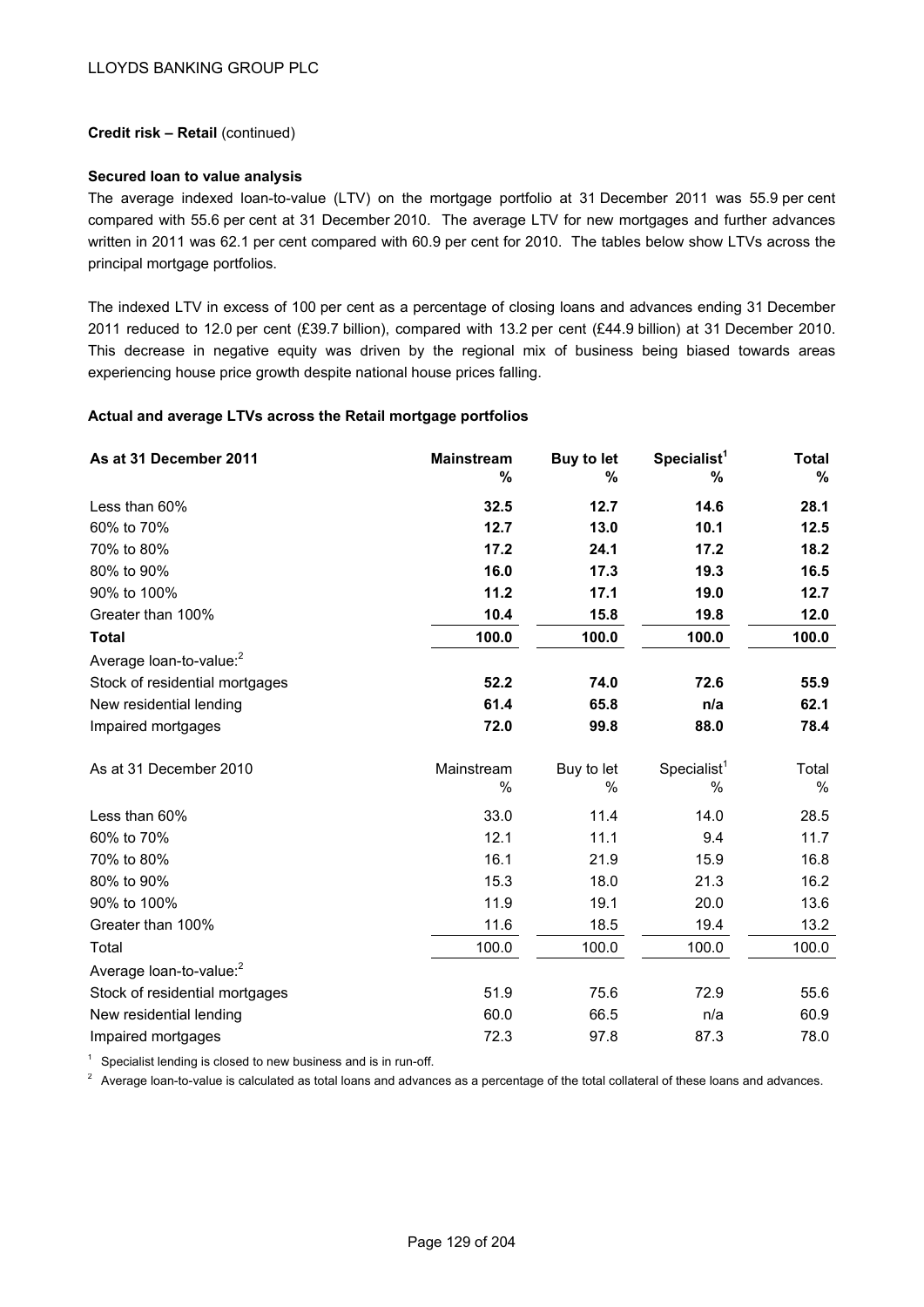### **Unsecured**

In 2011 the impairment charge on loans and advances to customers reduced by £948 million to £1,507 million compared with 2010. This reflected continued improving business quality and portfolio trends resulting from the Group's conservative risk appetite, with a focus on lending to existing customers.

A combination of the Group's risk appetite, reduced demand from customers for new unsecured borrowing and existing customers continuing to reduce their personal indebtedness contributed to loans and advances to customers reducing by £3.1 billion to £24.8 billion at 31 December 2011.

The impairment charge as a percentage of average loans and advances to customers decreased to 5.66 per cent in 2011 from 8.11 per cent in 2010, with the impairment charge reducing at a greater rate than the average reduction in average loans and advances in 2011.

Impaired loans decreased by £0.6 billion to £2.4 billion which represented 9.6 per cent of closing loans and advances to customers at 31 December 2011, compared with 10.7 per cent at 31 December 2010. The reduction in impaired loans is a result of tightening credit policy across the credit lifecycle, including stronger controls on customer affordability. Retail's exposure to revolving credit products has been actively managed to ensure that it is appropriate to customers' changing financial circumstances. The portfolios show a level of early arrears for accounts acquired since 2009 which are at pre-recession levels, highlighting an underlying improvement in the risk profile of the business.

Impairment provisions decreased by £0.4 billion, compared with 31 December 2010, to £1.1 billion. This reduction was primarily a result of recoveries assets being written down to the present value of future expected cash flows. The proportion of impaired loans that have been written down to the present value of future expected cash flows on these assets has increased to 48.0 per cent at 31 December 2011 from 38.7 per cent at 31 December 2010. Impairment provisions as a percentage of impaired loans in collections increased to 86.5 per cent at 31 December 2011 from 82.5 per cent at 31 December 2010.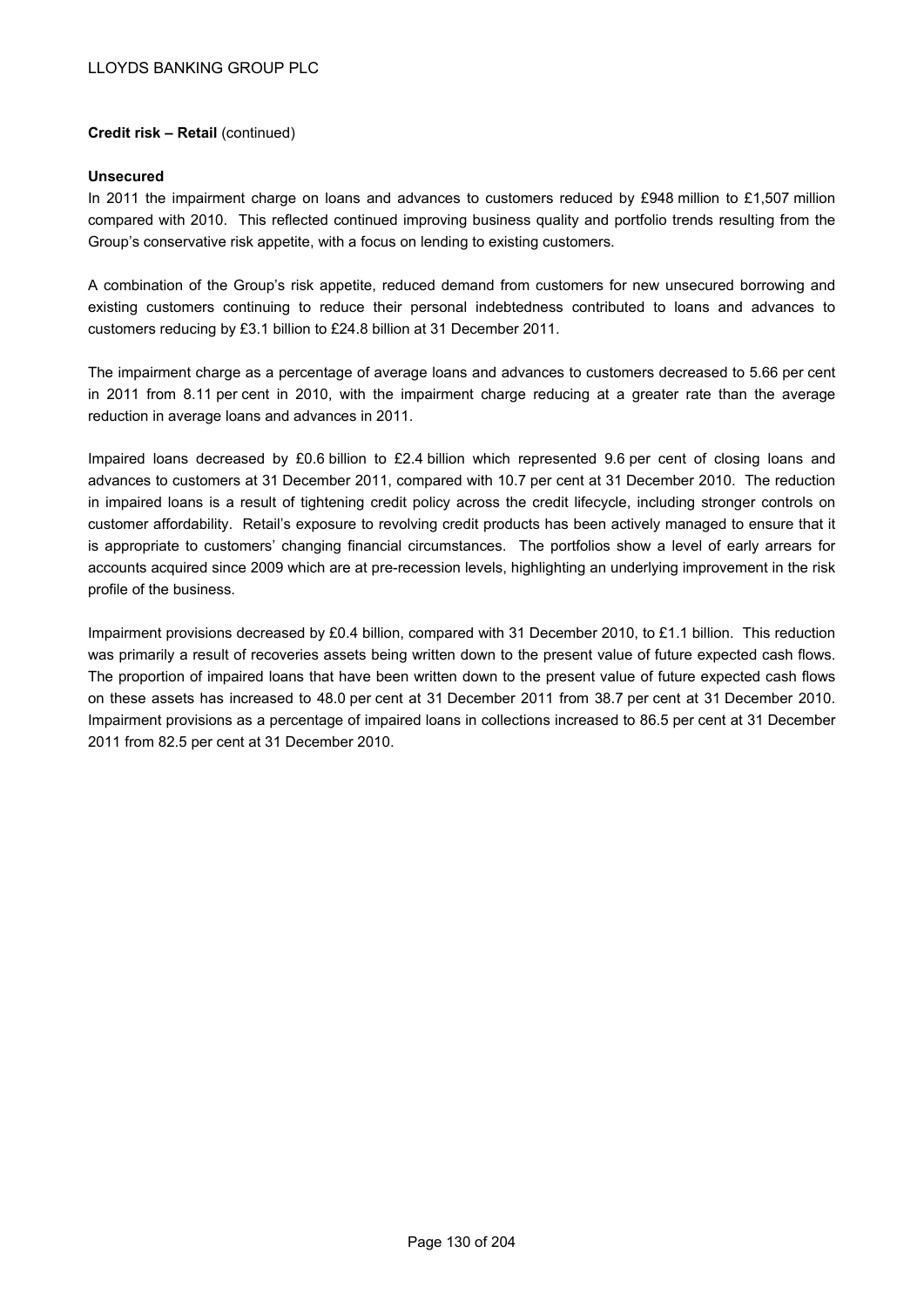## **Credit risk – Wholesale**

### **Overview**

- Impairment losses for 2011 decreased significantly to £2,901 million, from £4,064 million for 2010.
- The decrease in the underlying impairment charge during 2011 is primarily driven by lower impairment from the corporate real estate and real estate-related lending portfolios partly offset mainly by higher impairment on leveraged acquisition finance exposures during 2011 where the dampened effect of UK economic conditions had the most impact.
- Whilst subdued UK economic conditions and weaker consumer confidence is evident in a number of sectors, the reduction in the impairment charge also reflects continued strong risk management and the low interest rate environment helping to maintain defaults at a lower level.
- The Group has proactively managed down sovereign as well as banking and trading book exposures to selected European countries. Divestment strategy was focused on balance sheet reduction and disposing of higher risk positions.
- A robust credit risk management and control framework is in place across the combined portfolios and a prudent risk appetite approach continues to be embedded across the division. Significant resources continue to be deployed into the Business Support Units, which focuses on key and vulnerable obligors and asset classes.

#### **Impairment charge**

| 2011  | 2010  | <b>Change</b> |
|-------|-------|---------------|
| £m    | £m    | %             |
| 2,701 | 3,800 | 29            |
| 200   | 264   | 24            |
| 2,901 | 4,064 | 29            |
| 741   | 576   | (29)          |
| 2,160 | 3,488 | 38            |
| 2,901 | 4,064 | 29            |
|       |       |               |

Wholesale's impairment charge decreased £1,163 million, or 29 per cent, compared to £4,064 million during 2010. Despite a subdued UK economic environment in 2011, impairment charges have decreased substantially compared with 2010 due to robust and proactive risk management, an appropriately impaired portfolio (against our current economic assumptions), and a low interest rate environment helping to maintain defaults at a lower level. Impairment charges as an annualised percentage of average loans and advances to customers reduced to 1.95 per cent from 2.23 per cent in 2010.

#### **Impairment charge – core**

Core impairments during 2011 were higher compared to 2010, which is primarily attributable to a few specific cases reflecting the nature of impairments in a wholesale portfolio.

#### **Impairment charge – non-core**

Non-core impairments in 2011 were lower than 2010, primarily reflecting lower impairment from non-core corporate real estate and real estate related asset portfolios. This reflected a stabilisation of commercial property prices in 2011. Non-core impairments in 2010 (particularly the first half) were significant as a result of the scale and pace of deterioration in the property sector and poorer quality heritage HBOS lending.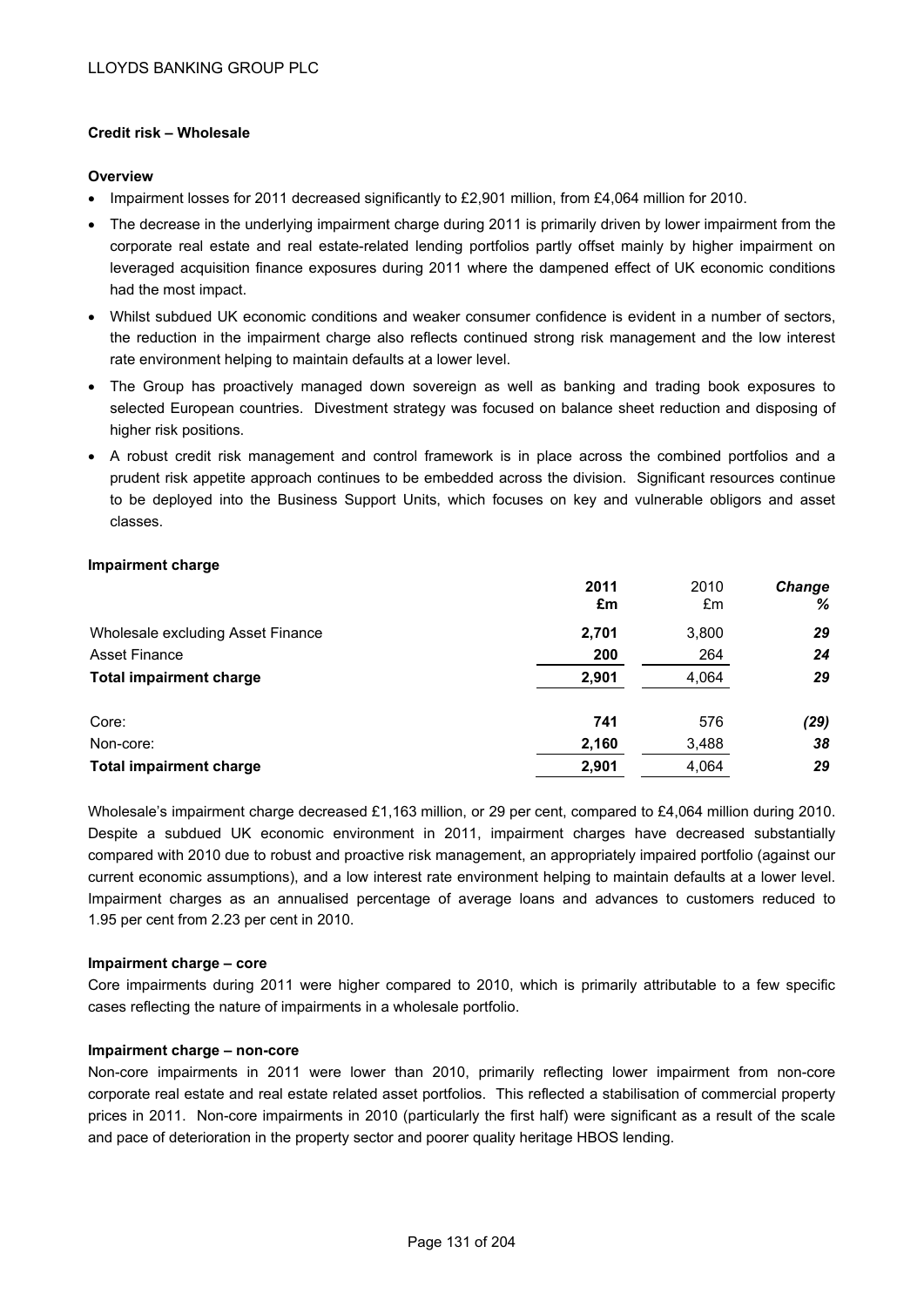### **Impaired loans and provisions**

Wholesale's impaired loans reduced by £3,902 million to £27,756 million compared with 31 December 2010. The reduction is due to new impaired assets, mainly in the Corporate Real Estate Business Support Unit, being more than offset by write-offs on irrecoverable assets, the sale of previously impaired assets, net repayments and transfers back to good book. Furthermore, the flow of assets into impaired status reduced during the year compared to 2010. Impairment provisions also reduced as a result of write-offs and a lower impairment rate on newly impaired assets especially in the corporate real estate and real estate related portfolios. As a result of this, impairment provisions as a percentage of impaired loans reduced to 41.6 per cent from 46.9 per cent at 31 December 2010.

As a percentage of closing loans and advances to customers, impaired loans increased to 20.5 per cent from 20.0 per cent at 31 December 2010. This increase is a result of the reducing level of total loans and advances to customers as at 31 December 2011 compared with 31 December 2010. We continue to monitor our vulnerable portfolios within Wholesale and, where appropriate, remedial risk mitigating actions are being undertaken.

## **Impaired loans and provisions – core**

Core impaired loans reduced by £526 million to £3,904 million compared with 31 December 2010. The reduction is primarily due to the restructuring of assets. These restructured assets had a lower impairment coverage resulting in core impairment provisions as a percentage of core impaired loans increasing to 59.4 per cent from 52.4 per cent at 31 December 2010. As a percentage of closing core advances, core impaired loans remained unchanged compared to 31 December 2010 at 5 per cent.

#### **Impaired loans and provisions – non-core**

Non-core impaired loans reduced by £3,376 million to £23,852 million compared with 31 December 2010. The reduction reflects the strategy to de-risk the Group through deleverage of the non-core portfolio, with significant disposals achieved mostly in the real estate and leveraged finance portfolios. These portfolios continue to be the main contributor of newly impaired assets, but lower coverage ratios are required now than seen in previous years. This is driving the reduced coverage ratio. Non-core impairment provisions as a percentage of non-core impaired loans reduced to 38.6 per cent from 46.1 per cent at 31 December 2010. As a percentage of closing non-core advances, impaired loans increased to 42.1 per cent from 38.8 per cent at 31 December 2010. This increase is a result of impaired loans reducing more slowly than total non-core advances.

Non-core impairment provisions as a percentage of non-core impaired assets are lower at 38.6 per cent compared to 59.4 per cent for core, mainly a factor of the asset mix, where the non-core portfolios are heavily weighted toward real estate and real estate related portfolios where security is often a larger influence on the impairment outcome.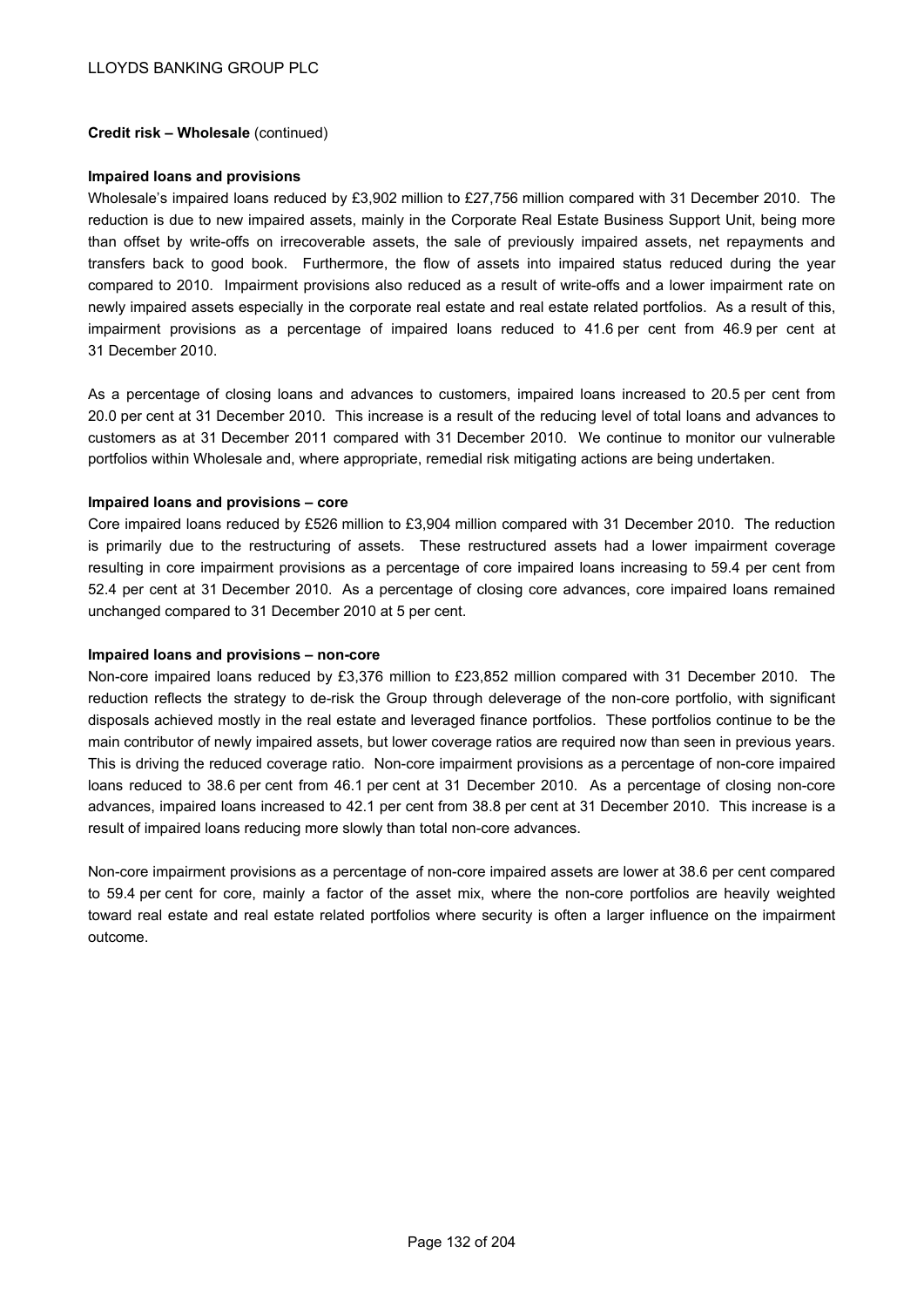#### **Impairments of Wholesale loans and advances**

| As at 31 December 2011          | <b>Balance</b><br>£m | <b>Impaired</b><br>loans<br>£m | Impaired<br>loans as a<br>$%$ of<br>closing<br>advances<br>% | Impairment<br>proxisions <sup>1</sup><br>£m | Impairment<br>provisions<br>as a % of<br>impaired<br>loans<br>% |
|---------------------------------|----------------------|--------------------------------|--------------------------------------------------------------|---------------------------------------------|-----------------------------------------------------------------|
| Corporate                       | 68,772               | 5,631                          | 8.2                                                          | 3,051                                       | 54.2                                                            |
| Corporate Real Estate BSU       | 21,326               | 15,211                         | 71.3                                                         | 5,631                                       | 37.0                                                            |
| <b>Wholesale Equity</b>         | 113                  | 113                            | 100.0                                                        | 100                                         | 88.5                                                            |
| <b>Wholesale Markets</b>        | 35,802               | 5,584                          | 15.6                                                         | 2,009                                       | 36.0                                                            |
| Treasury and Trading            | 2,220                |                                |                                                              |                                             |                                                                 |
| <b>Asset Finance</b>            | 7,162                | 1,217                          | 17.0                                                         | 746                                         | 61.3                                                            |
| <b>Total Wholesale</b>          | 135,395              | 27,756                         | 20.5                                                         | 11,537                                      | 41.6                                                            |
| Reverse repos                   | 16,836               |                                |                                                              |                                             |                                                                 |
| Impairment provisions           | (11, 537)            |                                |                                                              |                                             |                                                                 |
| Fair value adjustments          | (617)                |                                |                                                              |                                             |                                                                 |
| Loans and advances to customers | 140,077              |                                |                                                              |                                             |                                                                 |
| Loans and advances to banks     | 8,443                |                                |                                                              |                                             |                                                                 |
| Debt securities <sup>2</sup>    | 12,489               |                                |                                                              |                                             |                                                                 |

<sup>1</sup> Impairment provisions include collective unimpaired provisions

Available-for-sale financial assets<sup>3</sup> 12.554

<sup>2</sup> Of which Wholesale Markets is £12,135 million, Wholesale Equity £195 million, Treasury and Trading £150 million, Asset Finance £7 million and Corporate £2 million

<sup>3</sup> Of which Wholesale Markets is £7,798 million, Wholesale Equity £1,797 million, Treasury and Trading £2,922 million and Corporate £37 million

|                                 |                      |                         | Impaired<br>loans as a              |                                             | Impairment<br>provisions             |  |  |
|---------------------------------|----------------------|-------------------------|-------------------------------------|---------------------------------------------|--------------------------------------|--|--|
| As at 31 December 2010          | <b>Balance</b><br>£m | Impaired<br>loans<br>£m | $%$ of<br>closing<br>advances<br>£m | Impairment<br>provisions <sup>1</sup><br>£m | as a % of<br>impaired<br>loans<br>£m |  |  |
| Corporate                       | 80,670               | 6,635                   | 8.2                                 | 3,629                                       | 54.7                                 |  |  |
| Corporate Real Estate BSU       | 26,151               | 17,518                  | 67.0                                | 8,092                                       | 46.2                                 |  |  |
| <b>Wholesale Equity</b>         | 140                  | 108                     | 77.1                                | 107                                         | 99.1                                 |  |  |
| <b>Wholesale Markets</b>        | 40,042               | 5,718                   | 14.3                                | 1,992                                       | 34.8                                 |  |  |
| <b>Treasury and Trading</b>     | 1,050                |                         |                                     |                                             |                                      |  |  |
| <b>Asset Finance</b>            | 9,949                | 1,679                   | 16.9                                | 1,043                                       | 62.1                                 |  |  |
| <b>Total Wholesale</b>          | 158,002              | 31,658                  | 20.0                                | 14,863                                      | 46.9                                 |  |  |
| Reverse repos                   | 3,096                |                         |                                     |                                             |                                      |  |  |
| Impairment provisions           | (14, 863)            |                         |                                     |                                             |                                      |  |  |
| Fair value adjustments          | (1, 562)             |                         |                                     |                                             |                                      |  |  |
| Loans and advances to customers | 144,673              |                         |                                     |                                             |                                      |  |  |
| Loans and advances to banks     | 12,401               |                         |                                     |                                             |                                      |  |  |
| Debt securities <sup>2</sup>    | 25,779               |                         |                                     |                                             |                                      |  |  |

Available-for-sale financial assets $3$  29,458

<sup>1</sup> Impairment provisions include collective unimpaired provisions

<sup>2</sup> Of which Wholesale Markets is £25,120 million, Wholesale Equity £487 million, Treasury and Trading £163 million, Asset Finance £7 million, and Corporate £2 million.

<sup>3</sup> Of which Wholesale Markets is £21,279 million, Wholesale Equity £2,109 million, Treasury and Trading £6,011 million and Corporate £59 million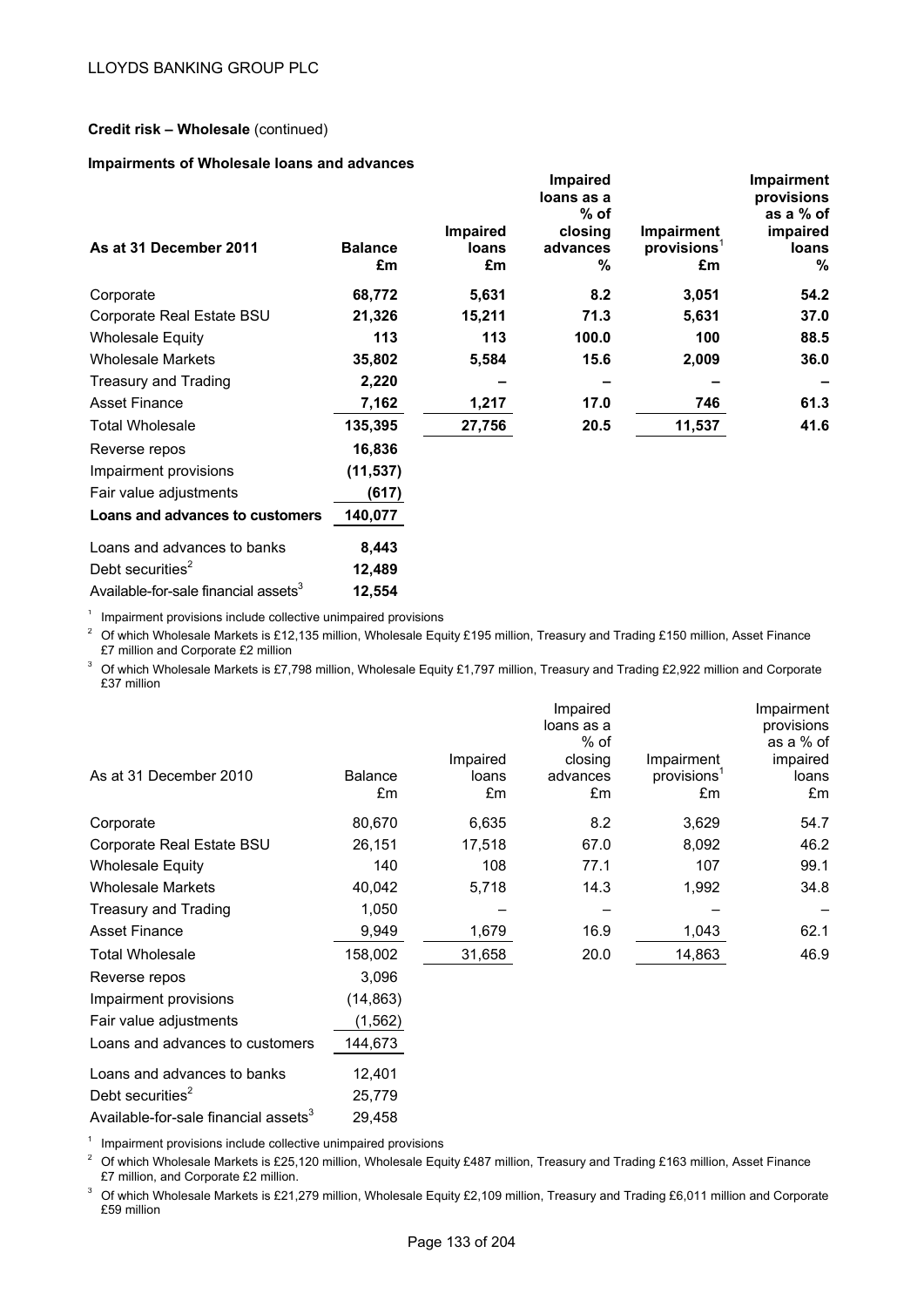## **Impairments of Wholesale loans and advances** – **Core**

| an monto or wholesale loans<br>At 31 December 2011 | <b>Balance</b><br>£m | Impaired<br>loans<br>£m | <b>Impaired</b><br>loans as a<br>$%$ of<br>closing<br>advances<br>% | Impairment<br>provisions <sup>1</sup><br>£m | <b>Impairment</b><br>provisions<br>as a % of<br>impaired<br>loans<br>$\frac{0}{0}$ |
|----------------------------------------------------|----------------------|-------------------------|---------------------------------------------------------------------|---------------------------------------------|------------------------------------------------------------------------------------|
| <b>Total Wholesale</b>                             | 78,772               | 3,904                   | 5.0                                                                 | 2,320                                       | 59.4                                                                               |
| Reverse repos                                      | 16,836               |                         |                                                                     |                                             |                                                                                    |
| Impairment provisions                              | (2, 320)             |                         |                                                                     |                                             |                                                                                    |
| Fair value adjustments                             | (9)                  |                         |                                                                     |                                             |                                                                                    |
| Loans and advances to customers                    | 93,279               |                         |                                                                     |                                             |                                                                                    |
| Loans and advances to banks                        | 8,153                |                         |                                                                     |                                             |                                                                                    |
| Debt securities                                    | 155                  |                         |                                                                     |                                             |                                                                                    |
| Available-for-sale financial assets                | 3,110                |                         |                                                                     |                                             |                                                                                    |
| At 31 December 2010                                |                      |                         |                                                                     |                                             |                                                                                    |
| <b>Total Wholesale</b>                             | 87,892               | 4,430                   | $5.0$                                                               | 2,323                                       | 52.4                                                                               |
| Reverse repos                                      | 3,096                |                         |                                                                     |                                             |                                                                                    |
| Impairment provisions                              | (2,323)              |                         |                                                                     |                                             |                                                                                    |
| Fair value adjustments                             | (136)                |                         |                                                                     |                                             |                                                                                    |
| Loans and advances to customers                    | 88,529               |                         |                                                                     |                                             |                                                                                    |
| Loans and advances to banks                        | 11,994               |                         |                                                                     |                                             |                                                                                    |
| Debt securities                                    | 402                  |                         |                                                                     |                                             |                                                                                    |
| Available-for-sale financial assets                | 7,377                |                         |                                                                     |                                             |                                                                                    |

<sup>1</sup> Impairment provisions include collective unimpaired provisions.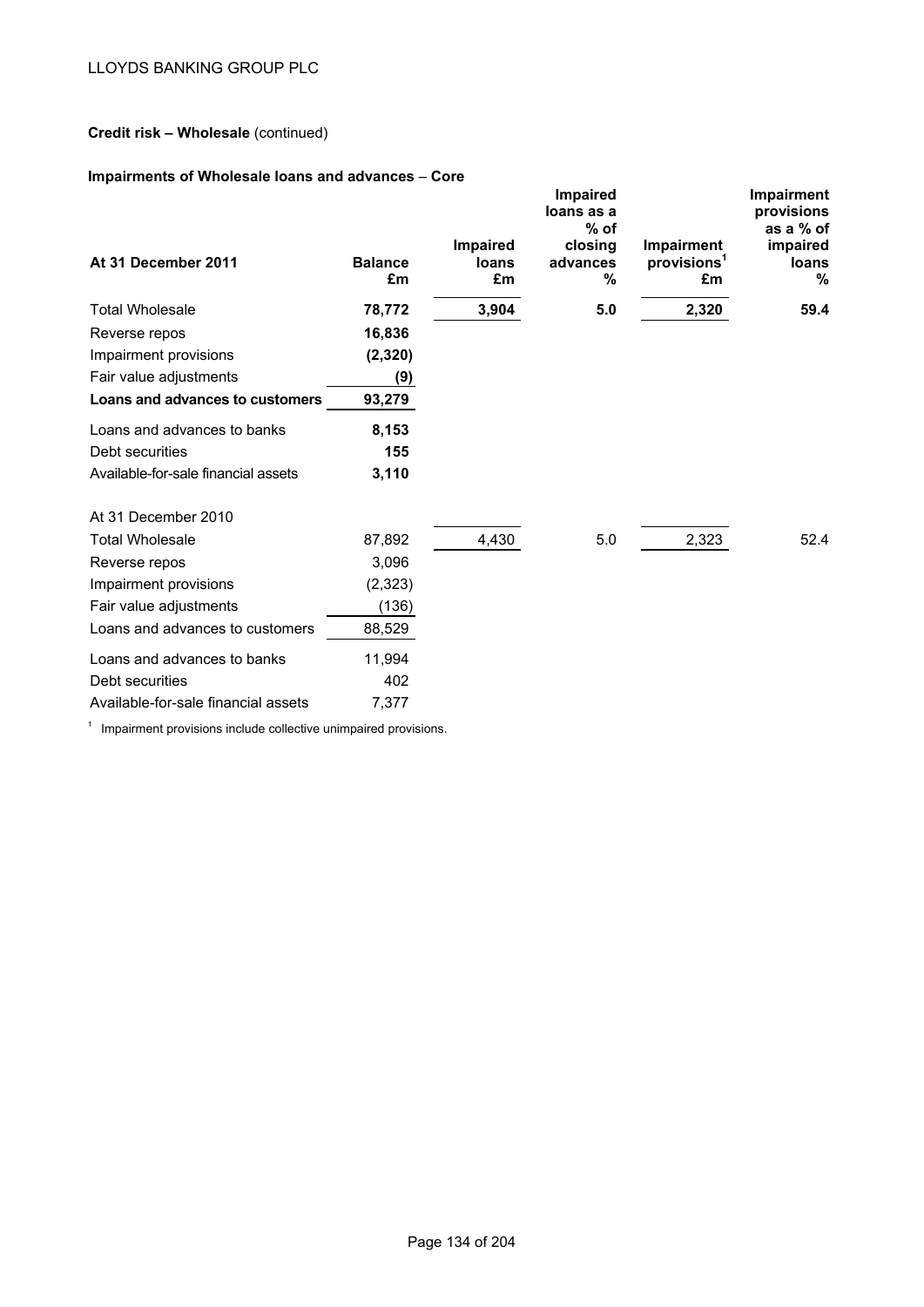## **Impairments of Wholesale loans and advances** – **Non-core**

| At 31 December 2011                 | <b>Balance</b><br>£m | <b>Impaired</b><br>loans<br>£m | <b>Impaired</b><br>loans as a<br>$%$ of<br>closing<br>advances<br>% | Impairment<br>provisions <sup>1</sup><br>£m | Impairment<br>provisions<br>as a % of<br>impaired<br>loans<br>% |
|-------------------------------------|----------------------|--------------------------------|---------------------------------------------------------------------|---------------------------------------------|-----------------------------------------------------------------|
| <b>Total Wholesale</b>              | 56,623               | 23,852                         | 42.1                                                                | 9,217                                       | 38.6                                                            |
| Reverse repos                       |                      |                                |                                                                     |                                             |                                                                 |
| Impairment provisions               | (9, 217)             |                                |                                                                     |                                             |                                                                 |
| Fair value adjustments              | (608)                |                                |                                                                     |                                             |                                                                 |
| Loans and advances to customers     | 46,798               |                                |                                                                     |                                             |                                                                 |
| Loans and advances to banks         | 290                  |                                |                                                                     |                                             |                                                                 |
| Debt securities                     | 12,334               |                                |                                                                     |                                             |                                                                 |
| Available-for-sale financial assets | 9,444                |                                |                                                                     |                                             |                                                                 |
| At 31 December 2010                 |                      |                                |                                                                     |                                             |                                                                 |
| <b>Total Wholesale</b>              | 70,110               | 27,228                         | 38.8                                                                | 12,540                                      | 46.1                                                            |
| Reverse repos                       |                      |                                |                                                                     |                                             |                                                                 |
| Impairment provisions               | (12, 540)            |                                |                                                                     |                                             |                                                                 |
| Fair value adjustments              | (1, 426)             |                                |                                                                     |                                             |                                                                 |
| Loans and advances to customers     | 56,144               |                                |                                                                     |                                             |                                                                 |
| Loans and advances to banks         | 407                  |                                |                                                                     |                                             |                                                                 |
| Debt securities                     | 25,377               |                                |                                                                     |                                             |                                                                 |
| Available-for-sale financial assets | 22,081               |                                |                                                                     |                                             |                                                                 |

<sup>1</sup> Impairment provisions include collective unimpaired provisions.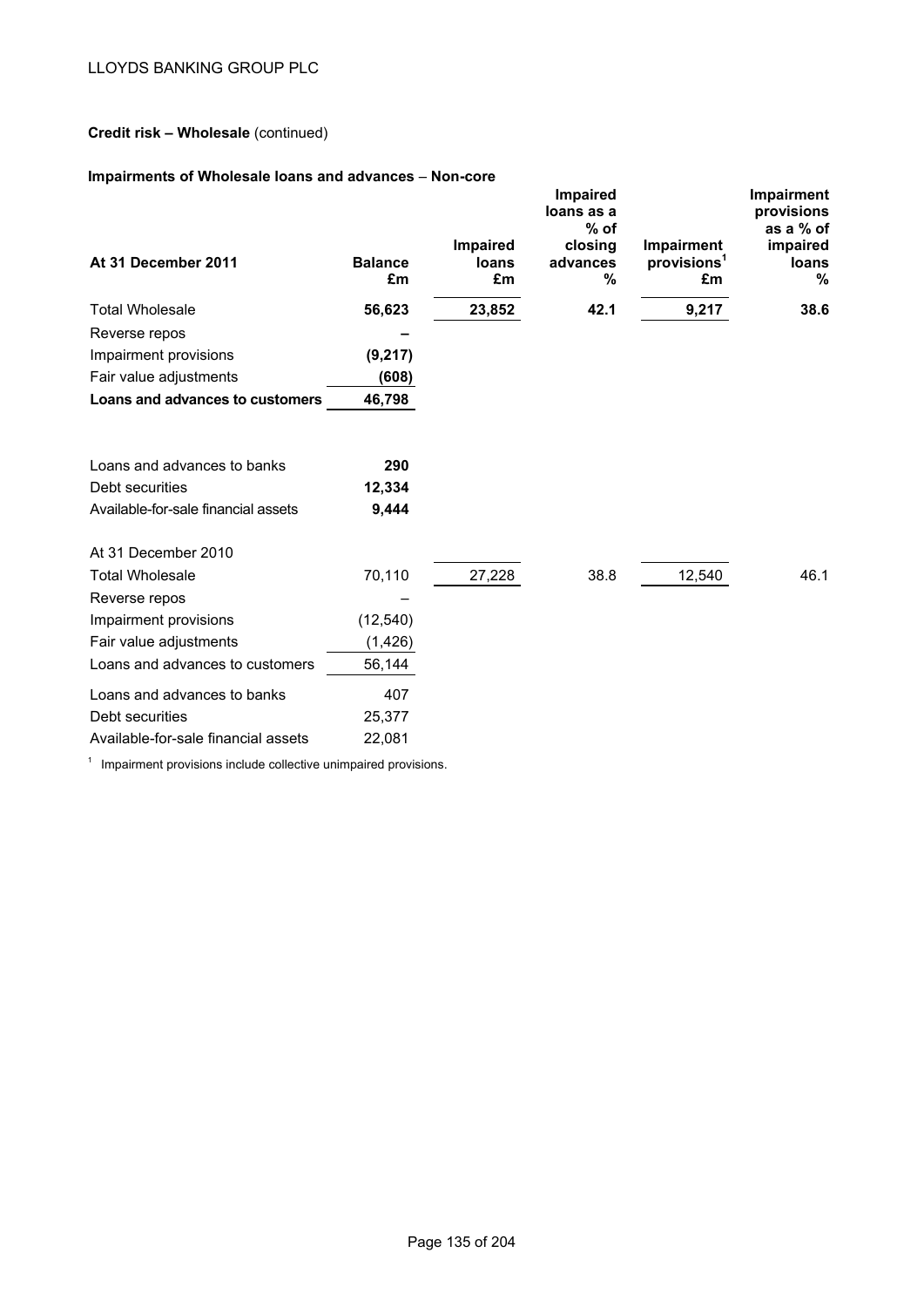## **Corporate**

The £68,772 million of loans and advances to customers in the Corporate portfolio is structured across a number of different portfolios and sectors as detailed below:

UK Corporate – Major Corporate balance sheets remained relatively stable during the first half of 2011 with corporates continuing to reduce debt and build up liquidity reserves. Mergers and acquisition activity has been minimal and focus has been on refinancing existing facilities. In line with economic commentary, some consumer related sectors in the UK are now feeling the impact of a slowdown in spending. Commodity price volatility is a potential concern in terms of required funding and customer profitability.

Financial Institutions – Continuing concerns over sovereign fiscal deficits and public sector debt levels have necessitated increased scrutiny and risk reduction to the European banking sector, in particular banks domiciled in the weaker Eurozone countries. Trading exposures are in large part either short-term and/or collateralised and inter-bank lending activity is mainly very short-term with strong investment grade counterparties.

Mid-Markets Corporate – Customers in this sector are predominantly UK-focused and mainly dependent on the performance of the domestic economy. Some of our clients' trading has, unsurprisingly, proved challenging in a number of sectors in 2011, particularly those reliant on consumer discretionary expenditure. Retail, hotels, leisure and construction have all been vulnerable to the wider economic environment during the year, with the majority of impairments in the year arising in these sectors. The impact of public sector austerity measures has also been evident in some sectors, with these also contributing to the impairment charge in the year. The mid-markets segment of the UK Corporate market appears to have limited direct vulnerability to events in the weaker Eurozone countries, however the segment is more directly exposed to any flow-through effect on the UK economy resulting from weaker export demand.

US Corporate *–* The business continues to be predominantly investment grade focused and the balance sheets of US Major Corporates remain relatively strong, with good levels of liquidity. The reduction in the non-core corporate portfolio has continued through a combination of secondary sales, refinancings, and realisation of property assets. The year-end impairment position is one of modest net write backs with new impairments on existing cases more than offset by recoveries. Overall, portfolio asset quality remains strong.

Corporate Real Estate – Outside of London and the South East, activity in the Corporate Real Estate market remains weak, in part due to declining values and the focus on only prime properties and prime tenants. Rental growth, where achievable by our clients in the regions, is slow. Market demand for debt is low, especially for new facilities from our core customers, despite messaging that we are open for business which meets our lending criteria. Customers are adopting a 'wait and see' approach, de-gearing where they can, and conserving cash. In addition, with a significant proportion of our assets supporting property investments, tenant default is an area of continuing vulnerability especially where the lending is underpinned by secondary or tertiary assets. With a continuing high level of loan maturities due over the next few years, refinancing risk remains a market wide issue. However, our core portfolios are characterised by strong management teams with proven asset management skills and/or acceptable lease maturity profiles, with borrowers meeting their interest cover and debt service obligations. New propositions are structured and priced in line with our prudent risk appetite.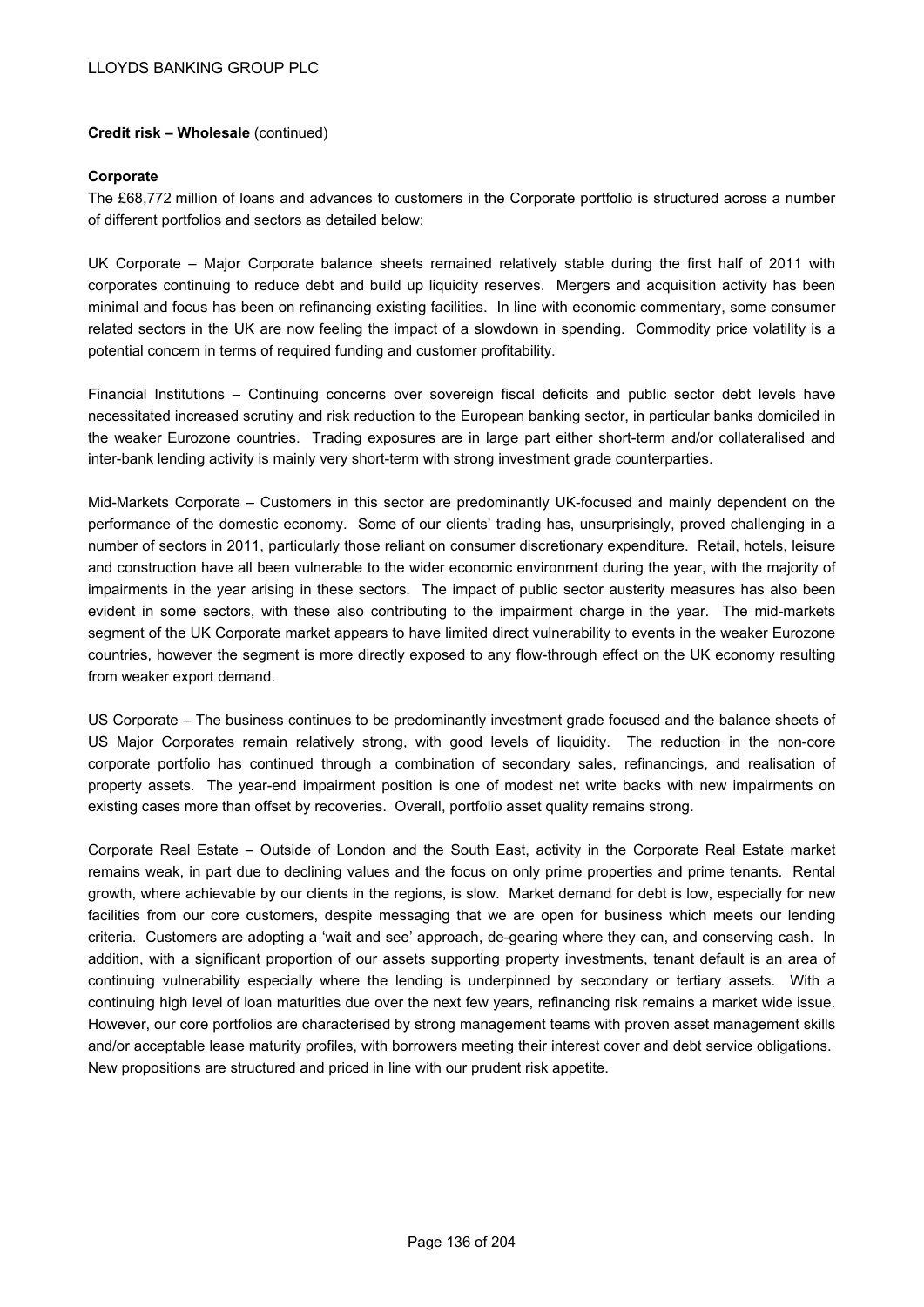## **Corporate Real Estate Business Support Unit**

The Corporate Real Estate Business Support Unit has continued to make strong progress executing on its active asset management programme for the complex portfolio of over 1800 cases it manages. This has resulted in a further fall in the impairment total to £1,273 million (2010: £2,427 million), after the peak experienced in 2009.

Despite capital values improving 17.8 per cent from their trough in 2009, we have seen the improving trend in the real estate market in 2011 weaken for all but prime or central London based real estate.

The management of the portfolio has focused on continuing to support its long-term customers and at the same time reduce the exposure to real estate through managed sales, which has resulted in a realisation of over £4.8 billion of cash receipts in 2011 despite the worsening transactional market. In addition there has been over £5 billion of restructurings undertaken with longer term facilities put in place to support our customer base.

Over the past two years, a total of over £8.5 billion of asset sales through managed disposals has occurred which has resulted in an overall £14.6 billion reduction of gross loan exposure in the UK. We have also concluded one of the largest loan portfolio sales in the market in December which provided a significant £923 million deleveraging of our real estate exposure.

During the year a number of new initiatives have been introduced including the sale of assets specifically grouped under receivership, which is the first time such a sale has been achieved; and an arrangement with a publicly quoted asset manager to facilitate certain residential portfolios through the receivers. Such arrangements demonstrate our desire to find solutions to ensure we maximise the recovery from these loan positions or portfolios through managing for value the underlying real estate and we continue to seek innovative ways to achieve this aim.

#### **Wholesale Equity**

The Wholesale Equity portfolio (assets representing 'Equity Risk' including ordinary equity, preference shares and debt securities) totals £4.9 billion (split £3.8 billion on balance sheet commitments and £1.1 billion as yet undrawn), the majority of which relates to Lloyds Development Capital and the Funds Investment business.

The overall size of the portfolio has shown a downward trend in the second half of 2011, in the main due to significant disposals of a number of assets from the Project Finance business. Continuing concerns around sovereign debt in the Eurozone and disappointing economic data from the major economies has resulted in ongoing volatility in equity markets.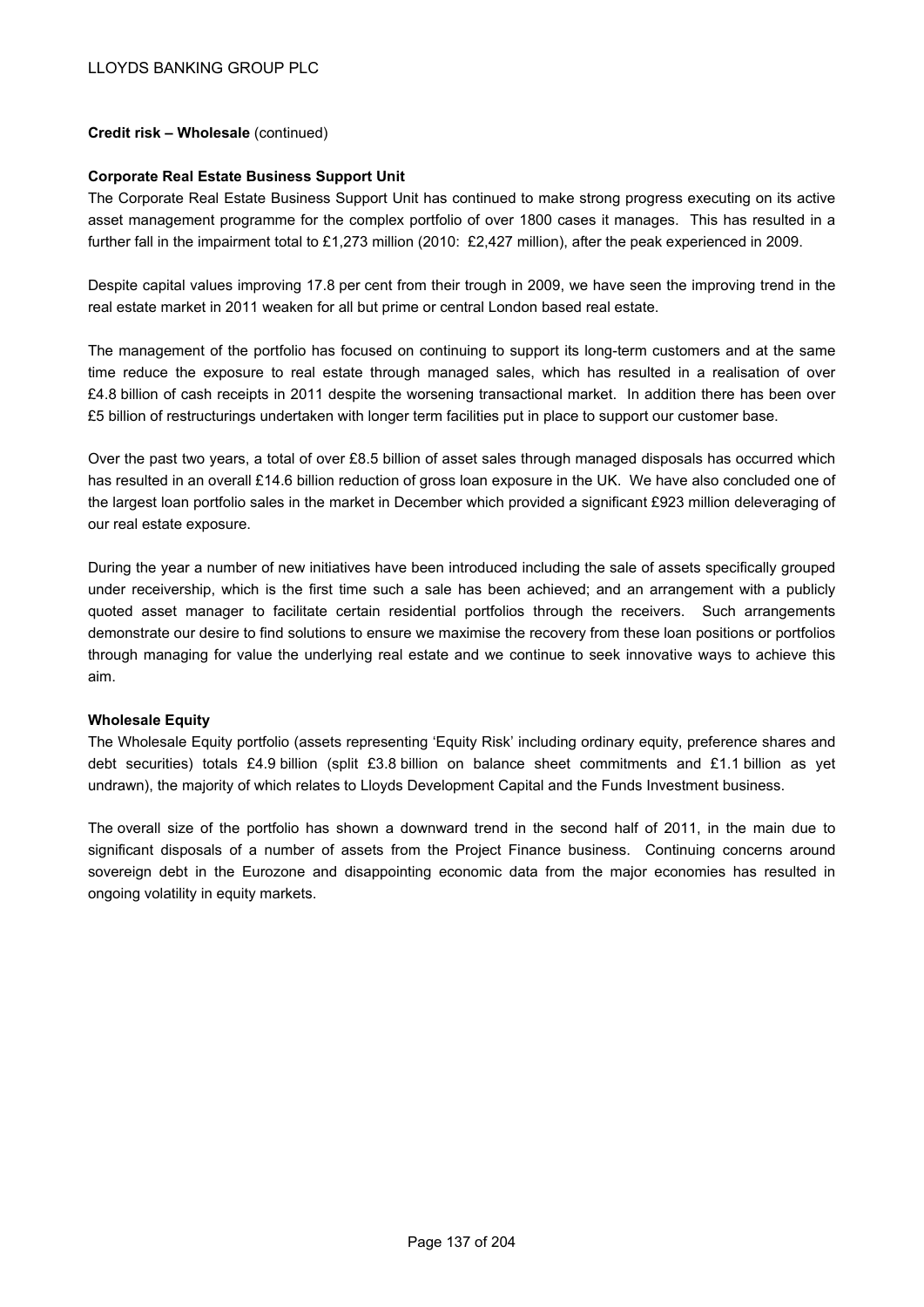### **Wholesale Markets**

Loans and advances to customers of £35.8 billion largely comprise balances in the Structured Corporate Finance portfolio, which includes Acquisition Finance (leveraged lending), Project Finance and Asset Based Finance (Ship Finance, Aircraft Finance, Rail Capital and Corporate Asset finance). The dampened effect of UK economic conditions has been felt in the Acquisition Finance portfolio resulting in a higher impairment charge on leveraged exposures during 2011 compared to 2010. However, a number of sectors remain vulnerable, especially retail, leisure and healthcare, and refinancing risk is also an issue, with significant loan maturities due in the next few years. In Ship Finance, the outlook for the container, tanker and dry bulk sectors is challenging.

Wholesale Markets is also responsible for the Treasury Assets portfolio which mainly encompasses a portfolio of Asset-Backed Securities and financial institution Floating Rate Note positions. Portfolio credit quality remained relatively stable over the year and the portfolio size continues to be actively reduced through asset sales and from bond maturities. Further details of Wholesale Division's Asset-Backed Securities portfolio is provided in note 13 on page 185 of the Statutory Information.

## **Treasury and Trading**

Treasury and Trading acts as the link between the wholesale markets and the Group's balance sheet management activities and provides pricing and risk management solutions to both internal and external clients.

The portfolio comprises £6.0 billion of loans and advances to banks, £2.9 billion of Available-for-Sale debt securities and £2.2 billion of loans and advances to customers (excluding reverse repos).

The majority of Treasury and Trading's funding and risk management activity is transacted with investment grade counterparties including Sovereign central banks and much of it is on a secured basis, such as repos facing a Central Counterparty (CCP). Derivative transactions with wholesale counterparties are typically collateralised under a Credit Support Annex in conjunction with the ISDA Master Agreement. During the year Lloyds Banking Group became a member of LCH SwapClear as part of a move to reduce counterparty risk by clearing standardised derivative contracts through a CCP. Treasury and Trading has reduced the government bond portfolio in response to growing concern over market conditions in the Eurozone resulting in minimal exposure to weaker Eurozone sovereigns. The credit quality of the government bond portfolio is almost solely AAA/AA rated sovereign debt.

#### **Asset Finance**

There has been a marginal improvement in credit quality in relation to the retail portfolios during the year. Impairments remain lower than anticipated, particularly in the Personal Financial Services portfolios and the retail motor loans portfolio. Asset quality also continues to improve in response to the continuing strategy to enhance the quality of new business written (especially Motor Finance) and following the closure of Personal Financial Services to new business. The credit quality profile across the non-retail portfolios also remains relatively stable, and underlying impairment levels have reduced from 2010 levels, reflecting a material slow down in new default cases.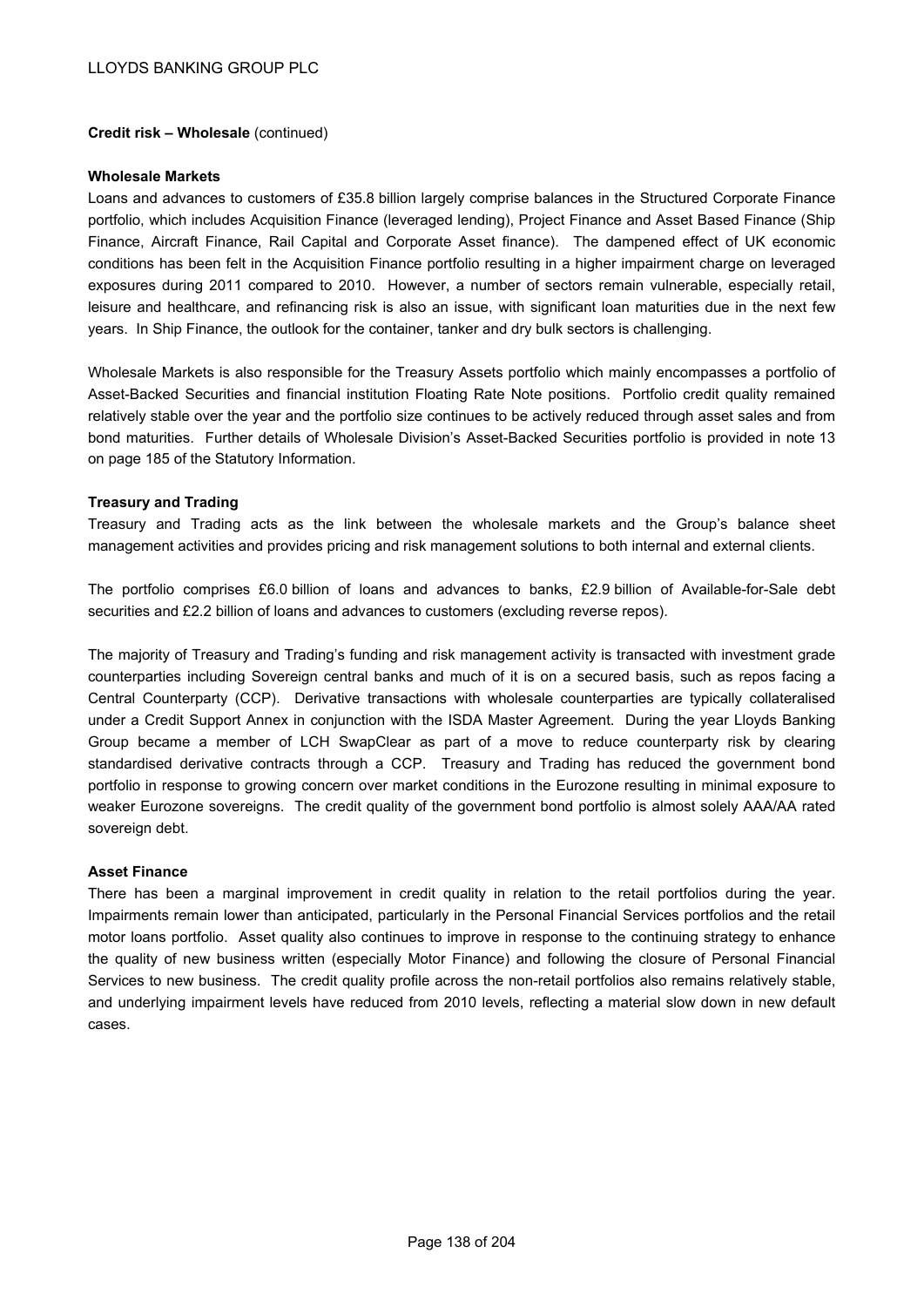## **Credit risk – Commercial**

### **Overview**

- Impairment losses for 2011 decreased significantly to £303 million, from £382 million for 2010.
- The decrease reflects the continued application of our prudent risk appetite approach and the benefits of the low interest rate environment, which has helped maintain defaults at a lower level.
- Portfolio metrics including delinquencies and assets under close monitoring have generally remained steady or improved.
- Due to the continuing uncertainty regarding the economic outlook, we remain cautious. Downward pressures on consumer spending from a weakening labour market, still-high household indebtedness and rising Government budgetary pressures continue to imply vulnerability for a number of sectors, most notably retail, motor traders and restaurants.
- Commercial continue to operate rigorous processes to enhance control and monitoring activities which play a crucial role in identifying customers showing early signs of financial distress and bringing them into our support model.

#### **Impairment charge**

|                                | 2011 | 2010 | Change |
|--------------------------------|------|------|--------|
|                                | £m   | £m   | %      |
| Core                           | 296  | 381  | 22     |
| Non-core                       |      |      |        |
| <b>Total impairment charge</b> | 303  | 382  | 21     |

Commercial's impairment charge decreased £79 million, or 21 per cent, compared to £382 million during 2010. This reflects the continued application of a prudent credit risk appetite approach for new business and a low interest rate environment helping to maintain defaults at a lower level. Impairment charges as an annualised percentage of average loans and advances to customers reduced to 1.06 per cent from 1.24 per cent in 2010. The majority of the business is based around full banking relationships. The relatively small non-core portfolio has continued to reduce throughout 2011.

#### **Impaired loans and provisions**

Commercial's impaired loans increased by £59 million to £2,915 million compared with 31 December 2010. Despite this small increase, impairment provisions reduced. This is a result of lower default rates at the smaller end of the portfolio and write-offs. As a result, impairment provisions as a percentage of impaired loans reduced to 30.2 per cent from 34.7 per cent at 31 December 2010. As a percentage of closing loans and advances to customers, impaired loans increased to 9.8 per cent from 9.6 per cent at 31 December 2010.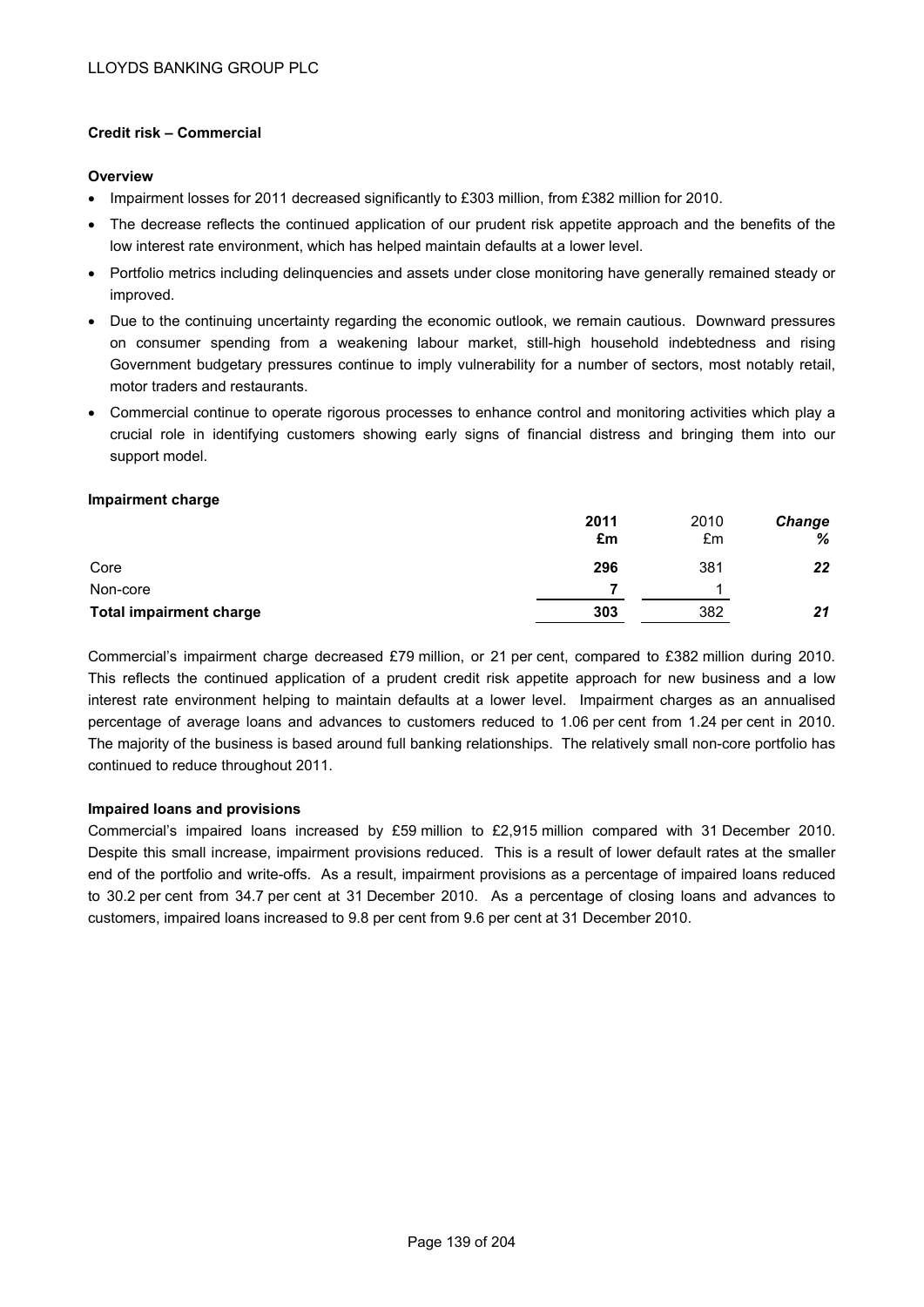## **Credit risk – Commercial** (continued)

## **Impaired loans and provisions**

| As at 31 December 2011          | <b>Balance</b><br>£m | <b>Impaired</b><br>loans<br>£m | <b>Impaired</b><br>loans as a<br>$%$ of<br>closing<br>advances<br>% | Impairment<br>provisions <sup>1</sup><br>£m | <b>Impairment</b><br>provisions<br>as a % of<br>impaired<br>loans<br>% |
|---------------------------------|----------------------|--------------------------------|---------------------------------------------------------------------|---------------------------------------------|------------------------------------------------------------------------|
| Commercial                      | 29,681               | 2,915                          | 9.8                                                                 | 880                                         | 30.2                                                                   |
| Impairment provisions           | (880)                |                                |                                                                     |                                             |                                                                        |
| Fair value adjustments          | (51)                 |                                |                                                                     |                                             |                                                                        |
| Loans and advances to customers | 28,750               |                                |                                                                     |                                             |                                                                        |
| As at 31 December 2010          |                      |                                |                                                                     |                                             |                                                                        |
| Commercial <sup>2</sup>         | 29,649               | 2,856                          | 9.6                                                                 | 992                                         | 34.7                                                                   |
| Impairment provisions           | (992)                |                                |                                                                     |                                             |                                                                        |
| Fair value adjustments          | (103)                |                                |                                                                     |                                             |                                                                        |
| Loans and advances to customers | 28,554               |                                |                                                                     |                                             |                                                                        |

 $1$  Impairment provisions include collective unimpaired provisions.

 $2$  2010 figures have been restated for transfers from Corporate.

## **Impaired loans and provisions – Core**

| $m$ $\mu$ an cu ioano anu provisiono – Oorc |                      | <b>Impaired</b> | Impaired<br>loans as a<br>$%$ of<br>closing | <b>Impairment</b>             | <b>Impairment</b><br>provisions<br>as a % of<br>impaired |
|---------------------------------------------|----------------------|-----------------|---------------------------------------------|-------------------------------|----------------------------------------------------------|
| As at 31 December 2011                      | <b>Balance</b><br>£m | loans<br>£m     | advances<br>%                               | provisions <sup>1</sup><br>£m | loans<br>%                                               |
| Commercial                                  | 28,289               | 2,885           | 10.2                                        | 858                           | 29.7                                                     |
| Impairment provisions                       | (858)                |                 |                                             |                               |                                                          |
| Fair value adjustments                      | (51)                 |                 |                                             |                               |                                                          |
| Loans and advances to customers             | 27,380               |                 |                                             |                               |                                                          |
| As at 31 December 2010                      |                      |                 |                                             |                               |                                                          |
| Commercial                                  | 27,618               | 2,835           | 10.3                                        | 976                           | 34.4                                                     |
| Impairment provisions                       | (976)                |                 |                                             |                               |                                                          |
| Fair value adjustments                      | (103)                |                 |                                             |                               |                                                          |
| Loans and advances to customers             | 26,539               |                 |                                             |                               |                                                          |

<sup>1</sup> Impairment provisions include collective unimpaired provisions.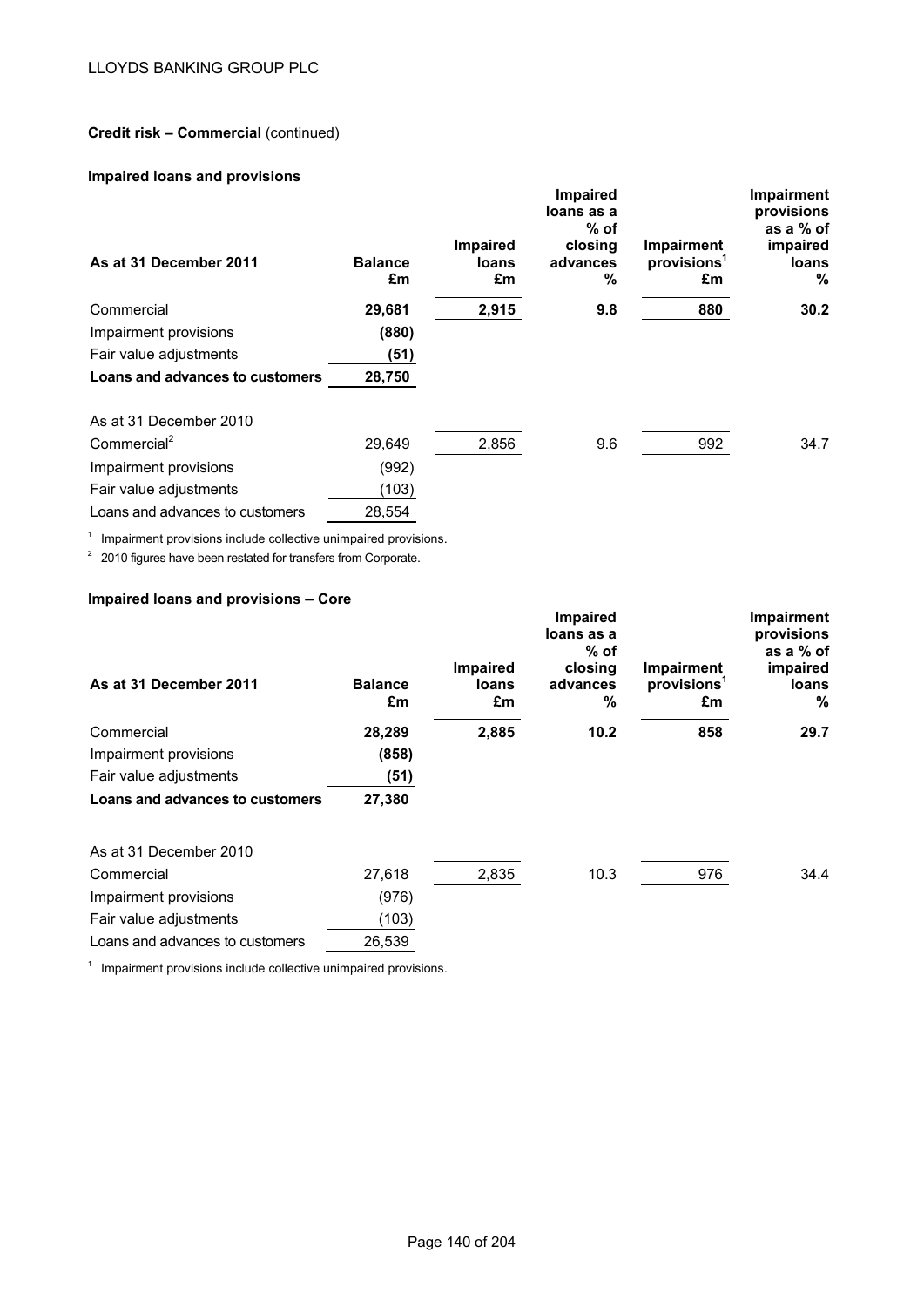## **Credit risk – Commercial** (continued)

# **Impaired loans and provisions – Non-core**

| As at 31 December 2011          | <b>Balance</b><br>£m | <b>Impaired</b><br>loans<br>£m | Impaired<br>loans as a<br>$%$ of<br>closing<br>advances<br>% | Impairment<br>provisions <sup>1</sup><br>£m | Impairment<br>provisions<br>as a % of<br>impaired<br>loans<br>% |
|---------------------------------|----------------------|--------------------------------|--------------------------------------------------------------|---------------------------------------------|-----------------------------------------------------------------|
| Commercial                      | 1,392                | 30                             | 2.2                                                          | 22                                          | 73.3                                                            |
| Impairment provisions           | (22)                 |                                |                                                              |                                             |                                                                 |
| Fair value adjustments          |                      |                                |                                                              |                                             |                                                                 |
| Loans and advances to customers | 1,370                |                                |                                                              |                                             |                                                                 |
| As at 31 December 2010          |                      |                                |                                                              |                                             |                                                                 |
| Commercial                      | 2,031                | 21                             | 1.0                                                          | 16                                          | 76.2                                                            |
| Impairment provisions           | (16)                 |                                |                                                              |                                             |                                                                 |
| Fair value adjustments          |                      |                                |                                                              |                                             |                                                                 |
| Loans and advances to customers | 2,015                |                                |                                                              |                                             |                                                                 |

 $1$  Impairment provisions include collective unimpaired provisions.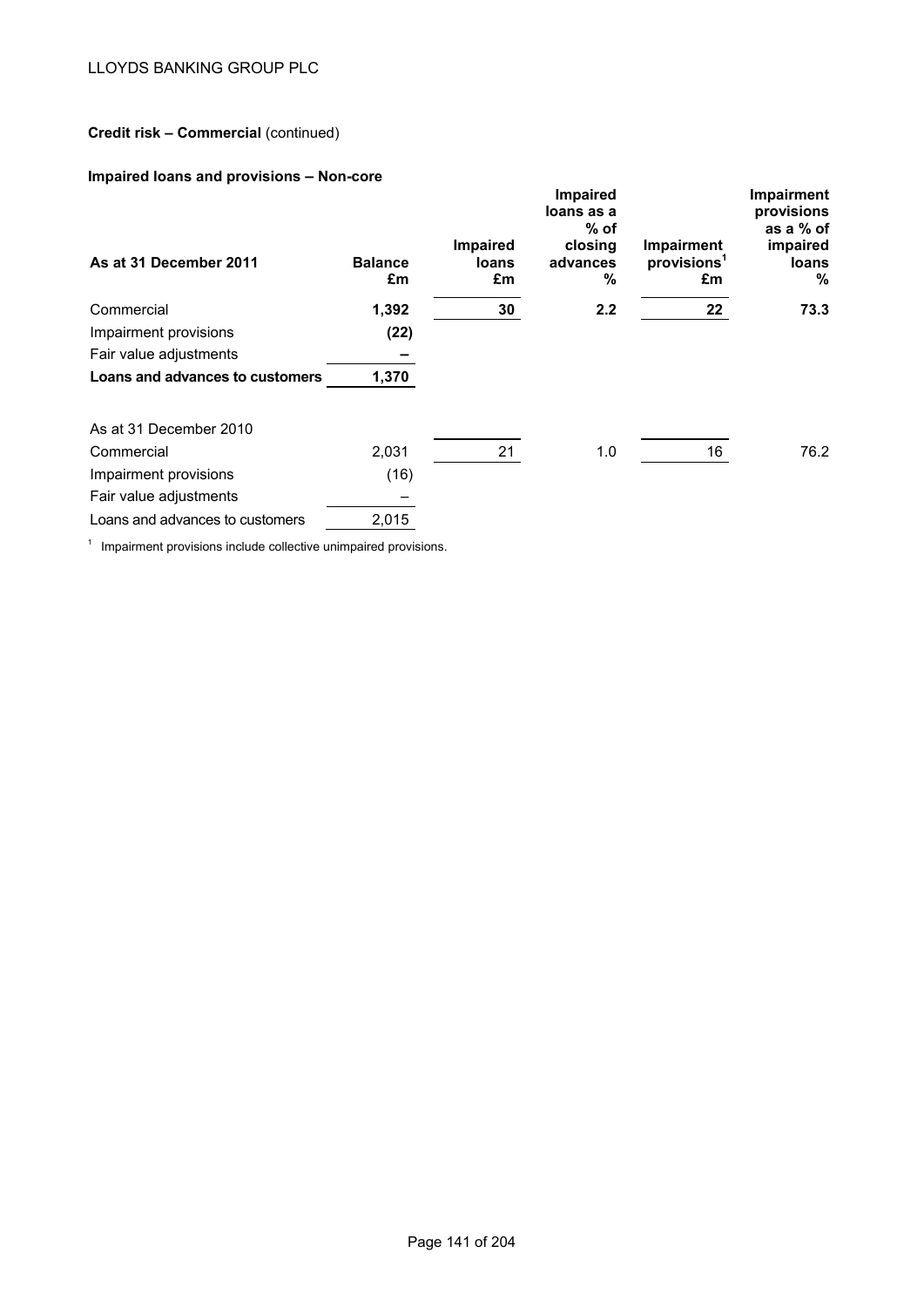# **Credit risk – Wealth and International**

## **Overview**

- In Wealth and International, impairment charges totalled £4,610 million, a decrease of 23 per cent from £5,988 million in 2010. The reduction predominantly reflects lower impairment charges in our Irish portfolio where the rate of impaired loan migration has slowed.
- Impairment coverage has increased in Ireland to 62 per cent from 54 per cent, primarily reflecting further falls in the commercial real estate market during 2011, and further vulnerability exists.
- On the Irish Wholesale portfolio, 84 per cent of the portfolio is now impaired at a coverage ratio of 61 per cent.
- On the Irish Retail portfolio, impairment provisions as a percentage of impaired loans has increased to 73 per cent against a backdrop of falling house prices and an increase in borrowers falling into arrears.
- Further provisioning has been necessary in the Group's Australasian portfolio primarily reflecting geographical real estate concentrations where market conditions and asset valuations have remained weak in 2011.
- The Group has successfully started to reduce its non-core exposure to Ireland with a reduction in gross advances in excess of £2.6 billion during 2011 with disposals in the period being broadly in line with current provisioning levels.
- The Group has also significantly reduced its exposure in its Australasian business by AUD\$2.1 billion including the successful disposal of a £1 billion portfolio of impaired Australasian real estate loans in the last quarter of 2011. The level of disposals during the year represent 40 per cent of the gross impaired portfolio.
- The majority of Wealth and International's assets are non-core and in run-off.

# **Wealth and International impairment charge**

|                                                       | 2011  | 2010  | <b>Change</b> |
|-------------------------------------------------------|-------|-------|---------------|
|                                                       | £m    | £m    | ℅             |
| Wealth                                                | 100   | 46    | (117)         |
| International:                                        |       |       |               |
| Ireland                                               | 3,187 | 4,264 | 25            |
| Australia                                             | 1,034 | 1,362 | 24            |
| <b>Wholesale Europe</b>                               | 204   | 210   | 3             |
| Other International                                   | 85    | 106   | 20            |
|                                                       | 4,510 | 5,942 | 24            |
| <b>Total impairment charge</b>                        | 4,610 | 5,988 | 23            |
| Wealth and International impairment charge - Core     |       |       |               |
|                                                       | 2011  | 2010  | <b>Change</b> |
|                                                       | £m    | £m    | %             |
| Wealth                                                | 33    | 26    | (27)          |
| International                                         | 18    |       |               |
| <b>Total impairment charge</b>                        | 51    | 26    | (96)          |
| Wealth and International impairment charge - Non-core |       |       |               |
|                                                       | 2011  | 2010  | <b>Change</b> |
|                                                       | £m    | £m    | ℅             |
| Wealth                                                | 67    | 20    | (235)         |
| International                                         | 4,492 | 5,942 | 24            |
| <b>Total impairment charge</b>                        | 4,559 | 5,962 | 24            |
|                                                       |       |       |               |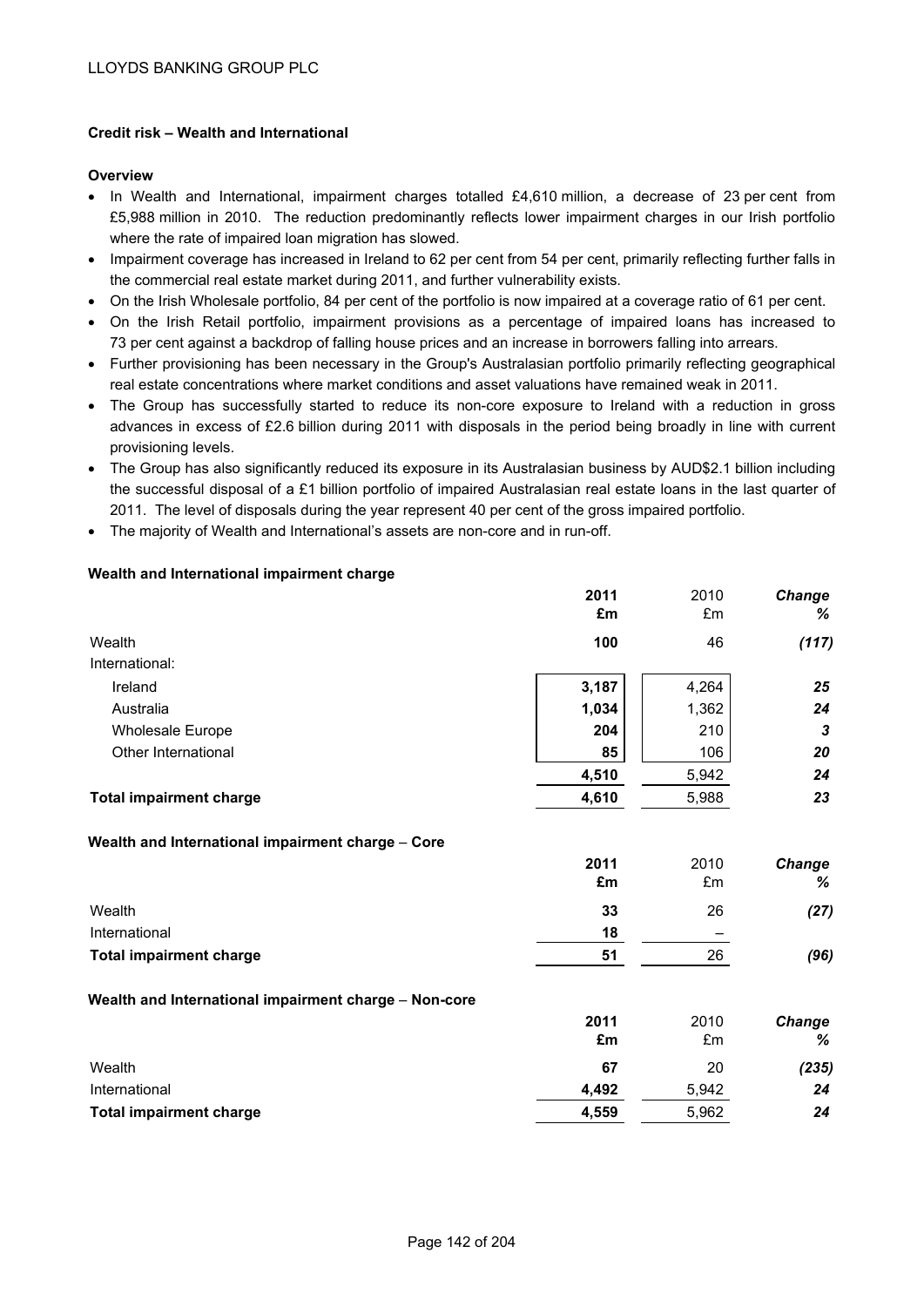Wealth and International's impairment charge in 2011 almost entirely related to non-core portfolios. The impairment charge decreased by £1,378 million to £4,610 million compared with 2010. Impairment charges as an annualised percentage of average loans and advances to customers decreased to 7.37 per cent from 8.90 per cent in 2010.

## **Impaired loans and provisions**

Total impaired loans increased by £434 million to £20,776 million compared with £20,342 million at 31 December 2010 and as a percentage of closing loans and advances to customers increased to 36.8 per cent from 30.7 per cent at 31 December 2010. The increase in impaired loans predominantly relates to the Group's noncore book in Ireland where impaired loans increased by £1.9 billion during 2011 reflecting ongoing difficulties in the economy. This results in 66 per cent of the total Irish portfolio now being classified as impaired (84 per cent wholesale). Impaired loans in the Australasian book, reduced by £1.4 billion driven by write offs and impaired asset disposals.

Impairment provisions as a percentage of impaired loans increased to 60.6 per cent from 52.5 per cent at 31 December 2010. The coverage ratio in the Group's Irish portfolio has increased further reflecting continuing weakness in real estate markets where further vulnerability exists.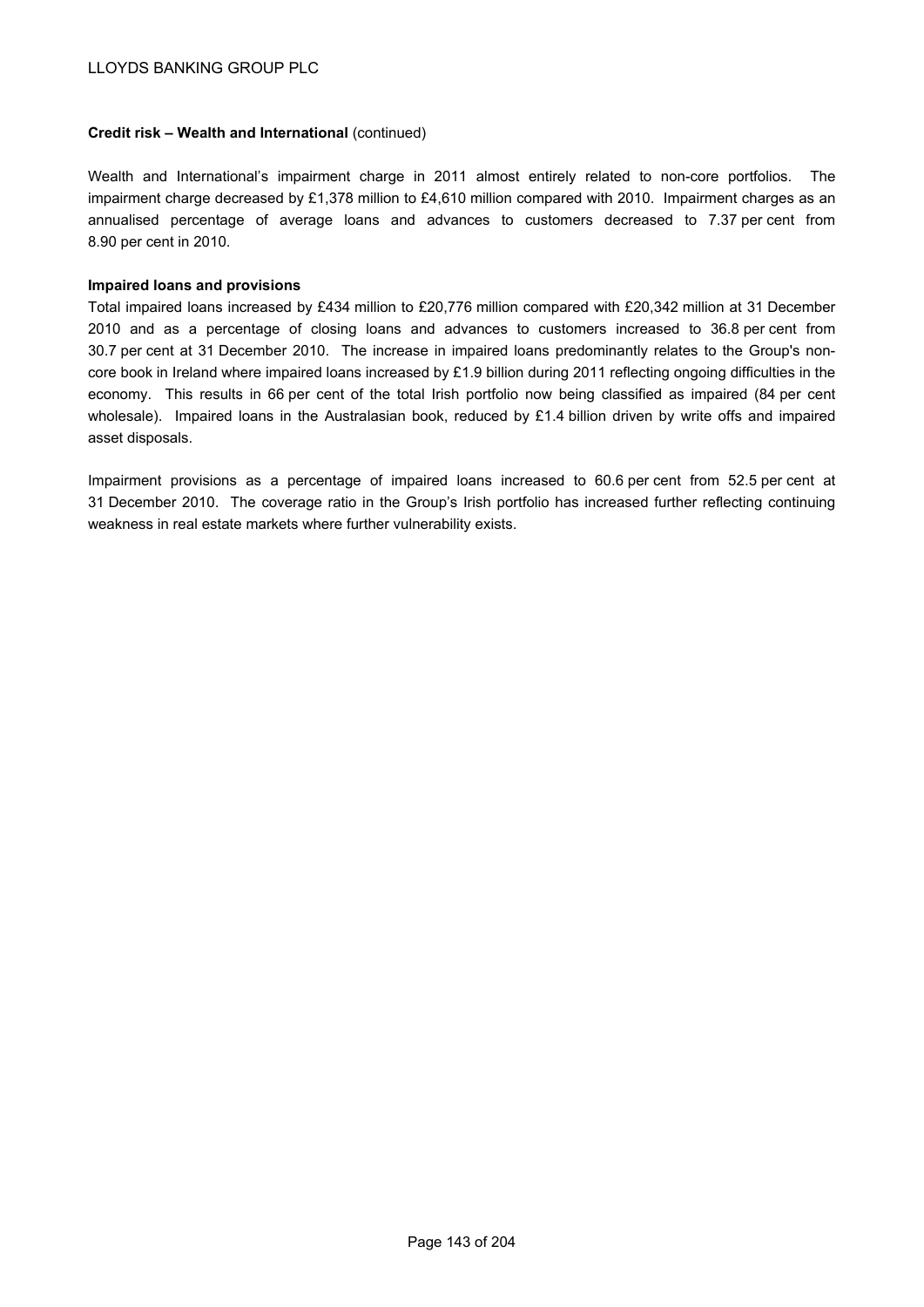# **Impairments on Wealth and International loans and advances**

|                          |                 |             | Impaired<br><b>loans</b> |                               | Impairment<br>provisions |
|--------------------------|-----------------|-------------|--------------------------|-------------------------------|--------------------------|
|                          | Loans and       |             | as a % of                |                               | as a % of                |
|                          | advances to     | Impaired    | closing                  | Impairment                    | impaired                 |
| As at 31 December 2011   | customers<br>£m | loans<br>£m | advances<br>%            | proxisions <sup>1</sup><br>£m | loans<br>%               |
|                          |                 |             |                          |                               |                          |
| Wealth                   | 8,781           | 399         | 4.5                      | 162                           | 40.6                     |
| International:           |                 |             |                          |                               |                          |
| <b>Ireland Retail</b>    | 7,036           | 1,415       | 20.1                     | 1,034                         | 73.1                     |
| Ireland Wholesale        | 17,737          | 14,945      | 84.3                     | 9,133                         | 61.1                     |
| Australia                | 9,745           | 2,780       | 28.5                     | 1,609                         | 57.9                     |
| <b>Wholesale Europe</b>  | 6,356           | 978         | 15.4                     | 475                           | 48.6                     |
| Other                    | 6,739           | 259         | 3.8                      | 170                           | 65.6                     |
|                          | 47,613          | 20,377      | 42.8                     | 12,421                        | 61.0                     |
| Wealth and International | 56,394          | 20,776      | 36.8                     | 12,583                        | 60.6                     |
| Impairment provisions    | (12, 583)       |             |                          |                               |                          |
| Fair value adjustments   | (42)            |             |                          |                               |                          |
| <b>Total</b>             | 43,769          |             |                          |                               |                          |
| As at 31 December 2010   |                 |             |                          |                               |                          |
| Wealth                   | 9,472           | 353         | 3.7                      | 116                           | 32.9                     |
| International:           |                 |             |                          |                               |                          |
| <b>Ireland Retail</b>    | 7,673           | 870         | 11.3                     | 616                           | 70.8                     |
| Ireland Wholesale        | 19,755          | 13,575      | 68.7                     | 7,147                         | 52.6                     |
| Australia                | 14,587          | 4,187       | 28.7                     | 2,208                         | 52.7                     |
| <b>Wholesale Europe</b>  | 7,322           | 1,007       | 13.8                     | 420                           | 41.7                     |
| Other                    | 7,559           | 350         | 4.6                      | 177                           | 50.6                     |
|                          | 56,896          | 19,989      | 35.1                     | 10,568                        | 52.9                     |
| Wealth and International | 66,368          | 20,342      | 30.7                     | 10,684                        | 52.5                     |
| Impairment provisions    | (10, 684)       |             |                          |                               |                          |
| Fair value adjustments   | (327)           |             |                          |                               |                          |
| Total                    | 55,357          |             |                          |                               |                          |

 $1$  Impairment provisions include collective unimpaired provisions.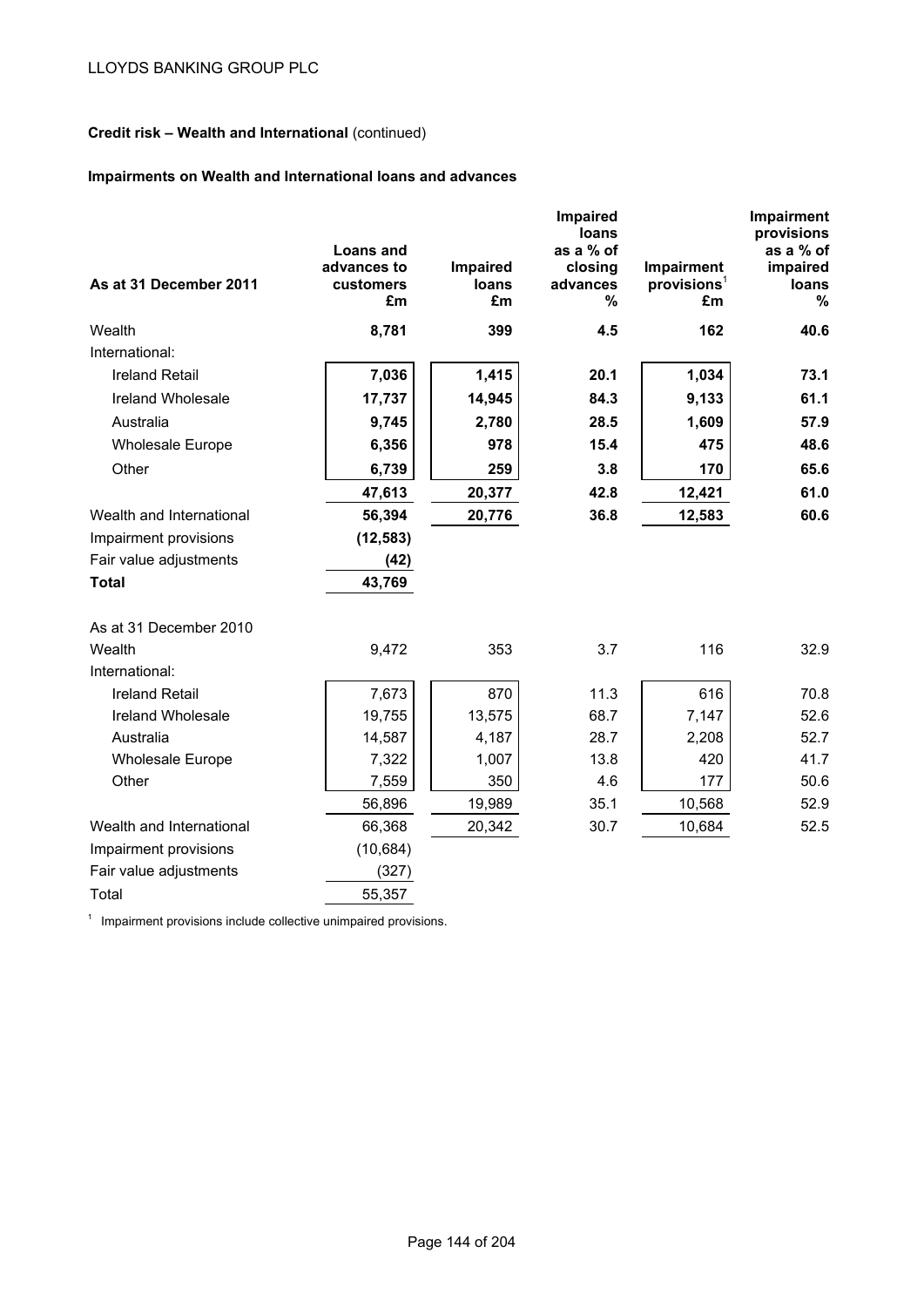# **Impairments on Wealth and International loans and advances – Core**

| As at 31 December 2011   | <b>Loans and</b><br>advances to<br>customers<br>£m | <b>Impaired</b><br>loans<br>£m | Impaired<br>loans<br>as a % of<br>closing<br>advances<br>% | <b>Impairment</b><br>prox <sup>1</sup><br>£m | Impairment<br>provisions<br>as a % of<br>impaired<br>loans<br>% |
|--------------------------|----------------------------------------------------|--------------------------------|------------------------------------------------------------|----------------------------------------------|-----------------------------------------------------------------|
| Wealth                   | 4,998                                              | 245                            | 4.9                                                        | 82                                           | 33.5                                                            |
| International            | 2,993                                              | 20                             | 0.7                                                        | 18                                           | 90.0                                                            |
| Wealth and International | 7,991                                              | 265                            | 3.3                                                        | 100                                          | 37.7                                                            |
| Impairment provisions    | (100)                                              |                                |                                                            |                                              |                                                                 |
| Fair value adjustments   |                                                    |                                |                                                            |                                              |                                                                 |
| <b>Total</b>             | 7,891                                              |                                |                                                            |                                              |                                                                 |
| As at 31 December 2010   |                                                    |                                |                                                            |                                              |                                                                 |
| Wealth                   | 5,513                                              | 202                            | 3.7                                                        | 74                                           | 36.6                                                            |
| International            | 2,922                                              |                                |                                                            |                                              |                                                                 |
| Wealth and International | 8,435                                              | 202                            | 2.4                                                        | 74                                           | 36.6                                                            |
| Impairment provisions    | (74)                                               |                                |                                                            |                                              |                                                                 |
| Fair value adjustments   | (144)                                              |                                |                                                            |                                              |                                                                 |
| Total                    | 8,217                                              |                                |                                                            |                                              |                                                                 |

<sup>1</sup> Impairment provisions include collective unimpaired provisions.

# **Impairments on Wealth and International loans and advances – Non-core**

| As at 31 December 2011   | <b>Loans and</b><br>advances to<br><b>customers</b><br>£m | <b>Impaired</b><br>loans<br>£m | <b>Impaired</b><br>loans<br>as a % of<br>closing<br>advances<br>% | Impairment<br>provisions <sup>1</sup><br>£m | Impairment<br>provisions<br>as a % of<br>impaired<br>loans<br>% |
|--------------------------|-----------------------------------------------------------|--------------------------------|-------------------------------------------------------------------|---------------------------------------------|-----------------------------------------------------------------|
| Wealth                   | 3,783                                                     | 154                            | 4.1                                                               | 80                                          | 51.9                                                            |
| International            | 44,620                                                    | 20,357                         | 45.6                                                              | 12,403                                      | 60.9                                                            |
| Wealth and International | 48,403                                                    | 20,511                         | 42.4                                                              | 12,483                                      | 60.9                                                            |
| Impairment provisions    | (12, 483)                                                 |                                |                                                                   |                                             |                                                                 |
| Fair value adjustments   | (42)                                                      |                                |                                                                   |                                             |                                                                 |
| <b>Total</b>             | 35,878                                                    |                                |                                                                   |                                             |                                                                 |
| As at 31 December 2010   |                                                           |                                |                                                                   |                                             |                                                                 |
| Wealth                   | 3,959                                                     | 151                            | 3.8                                                               | 42                                          | 27.8                                                            |
| International            | 53,974                                                    | 19,989                         | 37.0                                                              | 10,568                                      | 52.9                                                            |
| Wealth and International | 57,933                                                    | 20,140                         | 34.8                                                              | 10,610                                      | 52.7                                                            |
| Impairment provisions    | (10, 610)                                                 |                                |                                                                   |                                             |                                                                 |
| Fair value adjustments   | (183)                                                     |                                |                                                                   |                                             |                                                                 |
| Total                    | 47,140                                                    |                                |                                                                   |                                             |                                                                 |

<sup>1</sup> Impairment provisions include collective unimpaired provisions.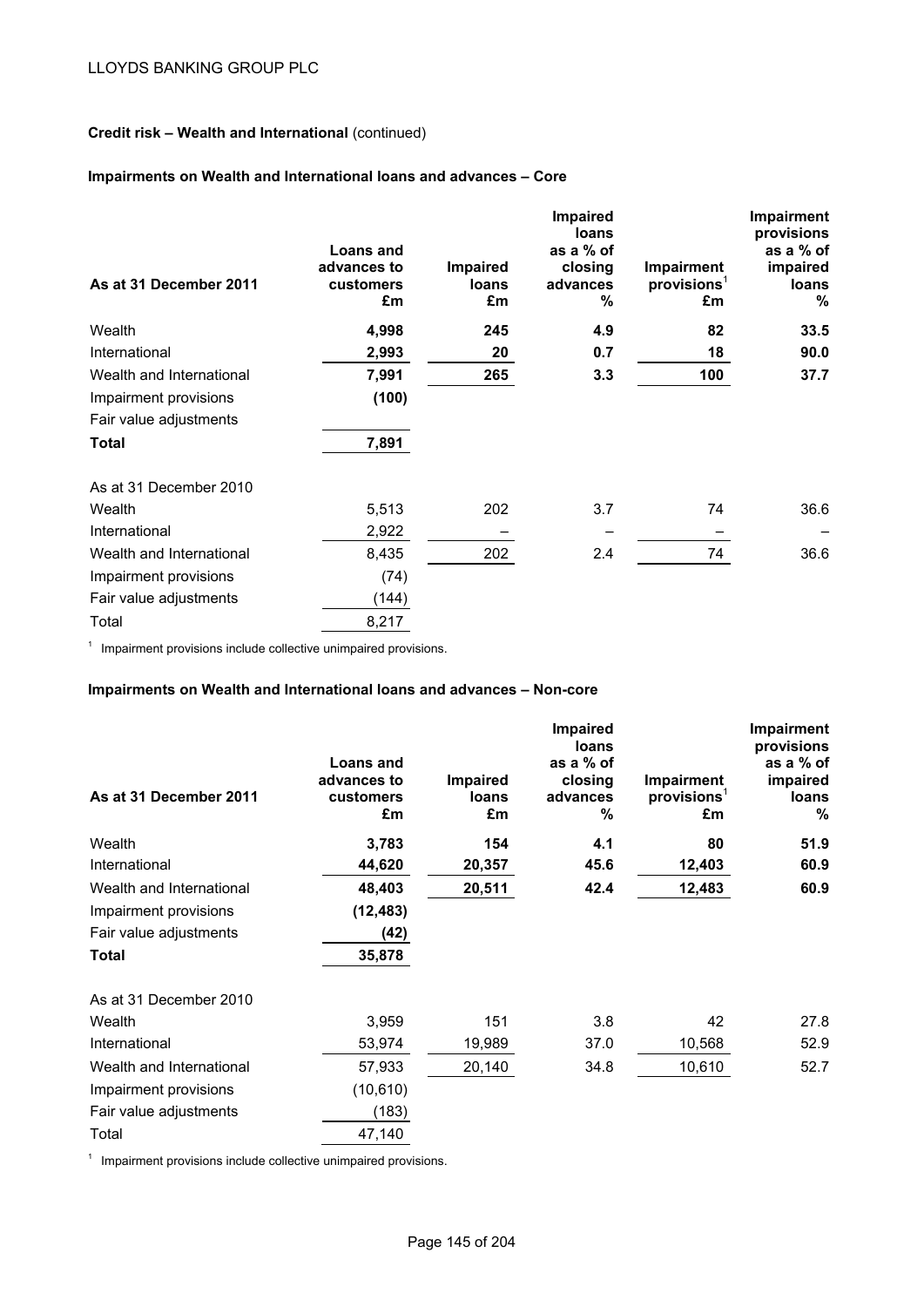# **Wealth**

Total impaired loans increased by £46 million, or 13 per cent to £399 million compared with £353 million at 31 December 2010 and as a percentage of closing loans and advances increased to 4.5 per cent from 3.7 per cent at 31 December 2010. Impairment charges increased by £54 million to £100 million compared with 2010 primarily due to increased charges in the Group's Spanish mortgage book reflecting the deteriorating housing market and economy in Spain. Impairment charges as a percentage of average loans and advances to customers increased to 1.1 per cent from 0.5 per cent in 2010.

# **Ireland**

Total impaired loans increased by £1,915 million, or 13 per cent to £16,360 million compared with £14,445 million at 31 December 2010 and as a percentage of closing loans and advances increased to 66.0 per cent from 52.7 per cent at 31 December 2010. Impairment charges decreased by £1,077 million to £3,187 million compared to 2010. Impairment charges as an annualised percentage of average loans and advances to customers decreased to 11.9 per cent from 15.4 per cent in 2010.

Continuing weakness in the Irish real estate markets resulted in a further increase in impaired wholesale loans and coverage in 2011. The majority of Irish retail provisions relate to a residential mortgage portfolio where impairment charges have increased in relation to 2010 due to a continued decline in residential property prices and higher arrears levels, including customers on a forbearance arrangement.

#### **Impairments on Ireland loans and advances**

|                               |                             | As at 31 December 2011                |                         |                      | As at 31 December 2010  |                  |  |
|-------------------------------|-----------------------------|---------------------------------------|-------------------------|----------------------|-------------------------|------------------|--|
|                               | <b>Gross</b><br>loans<br>£m | <b>Impaired</b><br><b>loans</b><br>£m | <b>Provisions</b><br>£m | Gross<br>loans<br>£m | Impaired<br>loans<br>£m | Provisions<br>£m |  |
| <b>Commercial Real Estate</b> | 10,872                      | 9,807                                 | 6.194                   | 11.685               | 9,232                   | 4,791            |  |
| Corporate                     | 6.865                       | 5.138                                 | 2.939                   | 8.070                | 4.343                   | 2,356            |  |
| Retail                        | 7,036                       | 1,415                                 | 1,034                   | 7.673                | 870                     | 616              |  |
| <b>Total</b>                  | 24,773                      | 16,360                                | 10.167                  | 27.428               | 14.445                  | 7,763            |  |

The most significant contribution to impairment in Ireland is the Commercial Real Estate portfolio. Impairment provisions provide 63 per cent coverage on impaired commercial real estate loans. Mortgage lending at the yearend comprised 99 per cent of the retail portfolio with impaired loans of £1.4 billion and impairment coverage of 70 per cent.

£2.6 billion of wholesale lending within the Commercial Real Estate and Corporate portfolios relates to sterling loans secured on UK property.

Within the Commercial Real Estate portfolio, over 90 per cent of the portfolio is now impaired. The average impairment coverage ratio has increased in the year to 63 per cent (52 per cent 31 December 2010) reflecting the continued deteriorating Irish economic conditions and Irish commercial property market.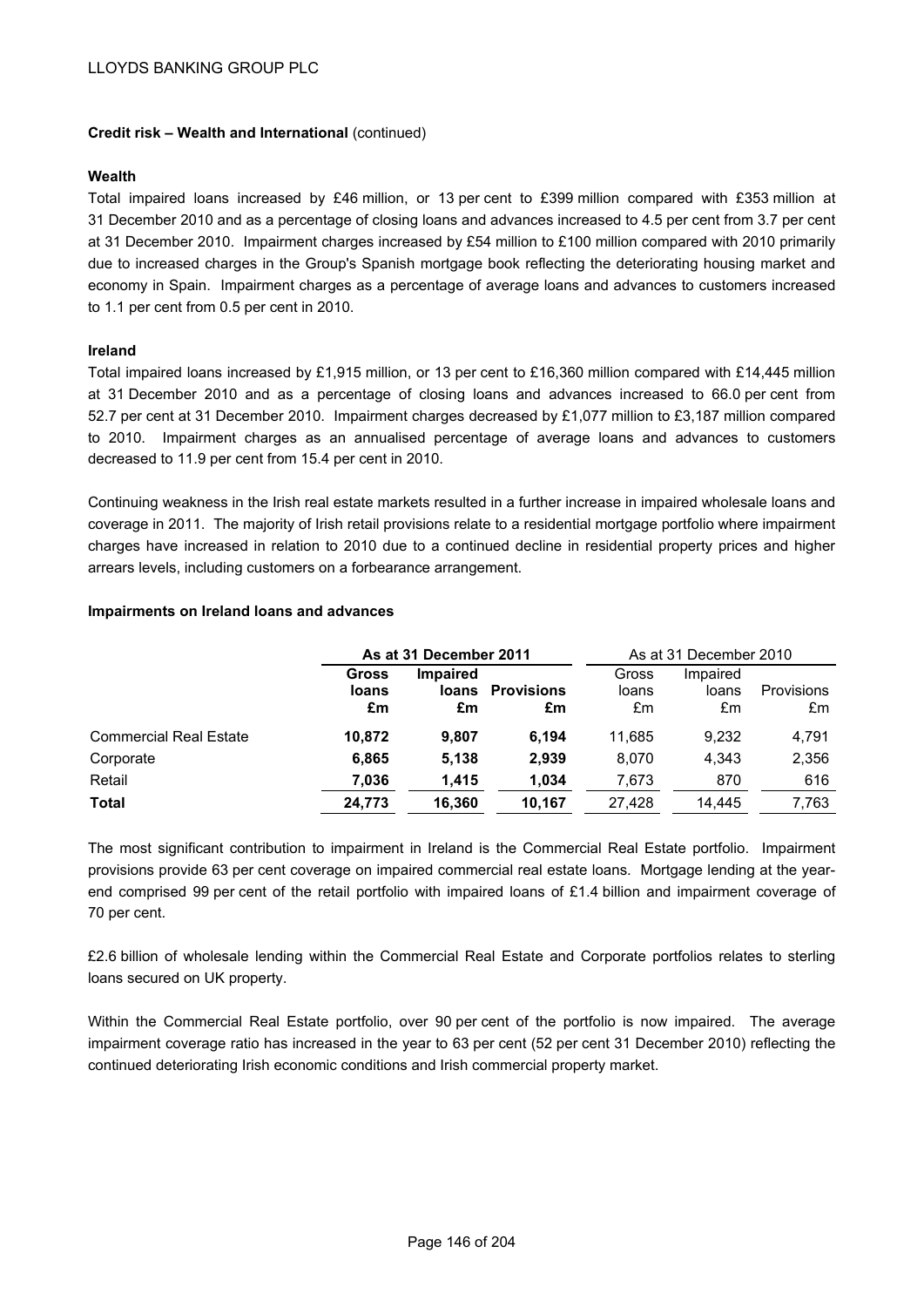The Group has successfully started to reduce our non-core exposure to Ireland with disposals in excess of €1 billion in the period broadly in line with current provisioning levels.

# **Australia**

Total impaired loans decreased by £1,407 million, or 34 per cent to £2,780 million compared with £4,187 million at 31 December 2010. The decrease in impaired loans in the period is as a result of impaired asset disposals and write offs partially offset by further migration of cases to impaired status. Total impaired loans as a percentage of closing loans and advances decreased to 28.5 per cent from 28.7 per cent at 31 December 2010.

Impairment charges decreased by £328 million to £1,034 million compared to 2010. Impairment charges as an annualised percentage of average loans and advances to customers decreased to 8.2 per cent from 9.3 per cent in 2010.

Impairment on the Group's commercial real estate portfolio in Australasia was the main contributor to the full year charge. This portfolio is exposed to Australian non-metropolitan real estate markets where market conditions and asset valuations in 2011 have remained weak. The Group has significantly reduced its remaining exposure following the successful disposal of a £1 billion portfolio of loans during the last quarter of 2011 in our two most challenging markets (Gold Coast and New Zealand). A specific charge of £70 million was also incurred in the period as a result of losses arising from the earthquake in New Zealand.

#### **Wholesale Europe**

Total impaired loans decreased by £29 million, or 3 per cent to £978 million compared with £1,007 million at 31 December 2010 and as a percentage of closing loans and advances increased to 15.4 per cent from 13.8 per cent at 31 December 2010. Impairment charges decreased by £6 million to £204 million compared to 2010. Impairment charges as an annualised percentage of average loans and advances to customers increased to 2.9 per cent compared to 2.8 per cent in 2010. Commercial real estate was the primary driver of the impairment charge in Wholesale Europe reflecting provisions on a small number of specific transactions.

# **Other International**

Impairments mainly relate to the corporate business in Dubai and the Dutch mortgage business. Total impaired loans decreased by £91 million, or 26 per cent to £259 million compared with £350 million at 31 December 2010 and as a percentage of closing loans and advances decreased to 3.8 per cent from 4.6 per cent at 31 December 2010. Impaired loans predominantly relate to a limited number of corporate exposures and the reduction in impaired balances primarily reflects write offs in respect of two loans that have been exited in the period. Impairment charges decreased by £21 million to £85 million compared to 2010. Impairment charges as an annualised percentage of average loans and advances to customers decreased to 1.2 per cent from 1.3 per cent in 2010.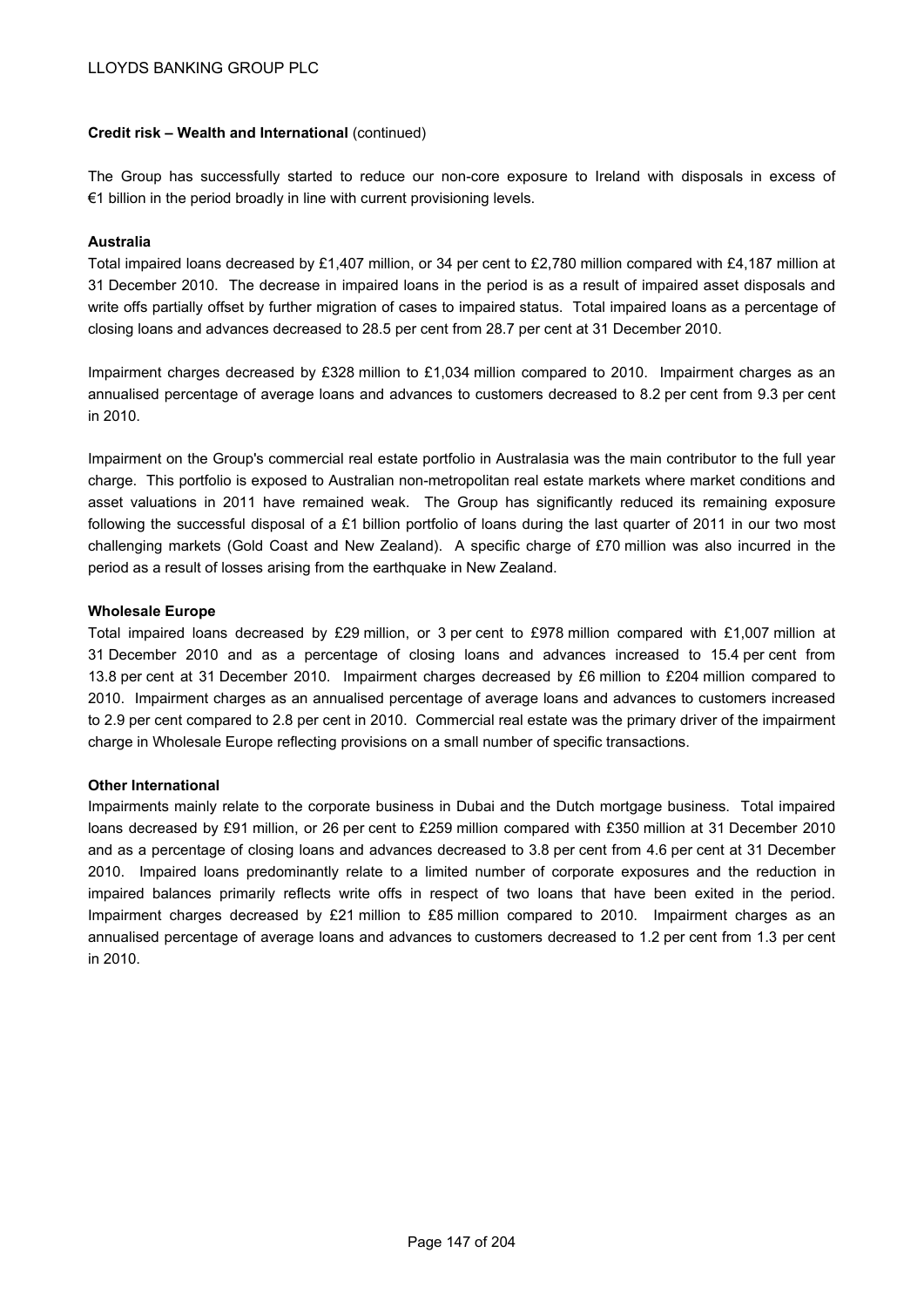# **Exposures to selected Eurozone countries**

The following section summarises the Group's direct exposure to certain European countries which have been identified on the basis of a Standard & Poor's rating of A or less, as at 31 December 2011. The exposures are shown at their balance sheet carrying values, and are based on the country of domicile of the counterparty unless otherwise indicated.

The Group manages its exposures to individual countries through authorised country limits which take into account economic, financial, political and social factors. In addition, the Group manages its direct risks to the selected countries by establishing and monitoring risk limits for individual banks, financial institutions and corporates. Indirect risk is taken into account where it is determined that counterparties have material direct exposure to selected countries.

The Group has established a Eurozone Instability Steering Group in order to monitor developments within the Eurozone on a daily basis, carry out stress testing through detailed scenario analysis and complete appropriate due diligence on the Group's exposures.

The following tables summarise exposures to the selected European countries by type of counterparty:

| At 31 December 2011          | Greece<br>£m | <b>Ireland</b><br>£m | <b>Italy</b><br>£m | Portugal<br>£m | <b>Spain</b><br>£m | Total<br>£m |
|------------------------------|--------------|----------------------|--------------------|----------------|--------------------|-------------|
| Direct sovereign exposure    |              |                      | 16                 |                | 17                 | 33          |
| Central bank balances        |              |                      |                    |                | 35                 | 35          |
| <b>Banks</b>                 |              | 207                  | 433                | 142            | 1,692              | 2,474       |
| Asset backed securities      | 55           | 376                  | 39                 | 341            | 375                | 1,186       |
| Other financial institutions |              | 272                  | 88                 | 19             | 27                 | 406         |
| Other corporate              | 431          | 8,894                | 81                 | 298            | 2,935              | 12,639      |
| Retail                       |              | 6,027                |                    | 11             | 1,649              | 7,687       |
| Insurance assets             |              | 68                   | 47                 |                | 39                 | 154         |
|                              | 486          | 15,844               | 704                | 811            | 6,769              | 24,614      |
| At 31 December 2010          |              |                      |                    |                |                    |             |
| Direct sovereign exposure    |              |                      | 31                 |                | 54                 | 85          |
| Central bank balances        |              |                      |                    |                | 44                 | 44          |
| <b>Banks</b>                 |              | 1,818                | 596                | 362            | 2,437              | 5,213       |
| Asset backed securities      | 75           | 867                  | 594                | 447            | 987                | 2,970       |
| Other financial institutions |              | 74                   | 151                | 65             | 146                | 436         |
| Other corporate              | 473          | 11,632               | 228                | 267            | 2,769              | 15,369      |
| Retail                       |              | 7,202                |                    | 10             | 1,769              | 8,981       |
| Insurance assets             |              | 107                  | 294                |                | 110                | 511         |
|                              | 548          | 21,700               | 1,894              | 1,151          | 8,316              | 33,609      |

In addition to the above countries, the Group has total exposures with six other European countries which are rated A or below. No balance with one individual country exceeds £350 million. These balances primarily relate to corporate exposures.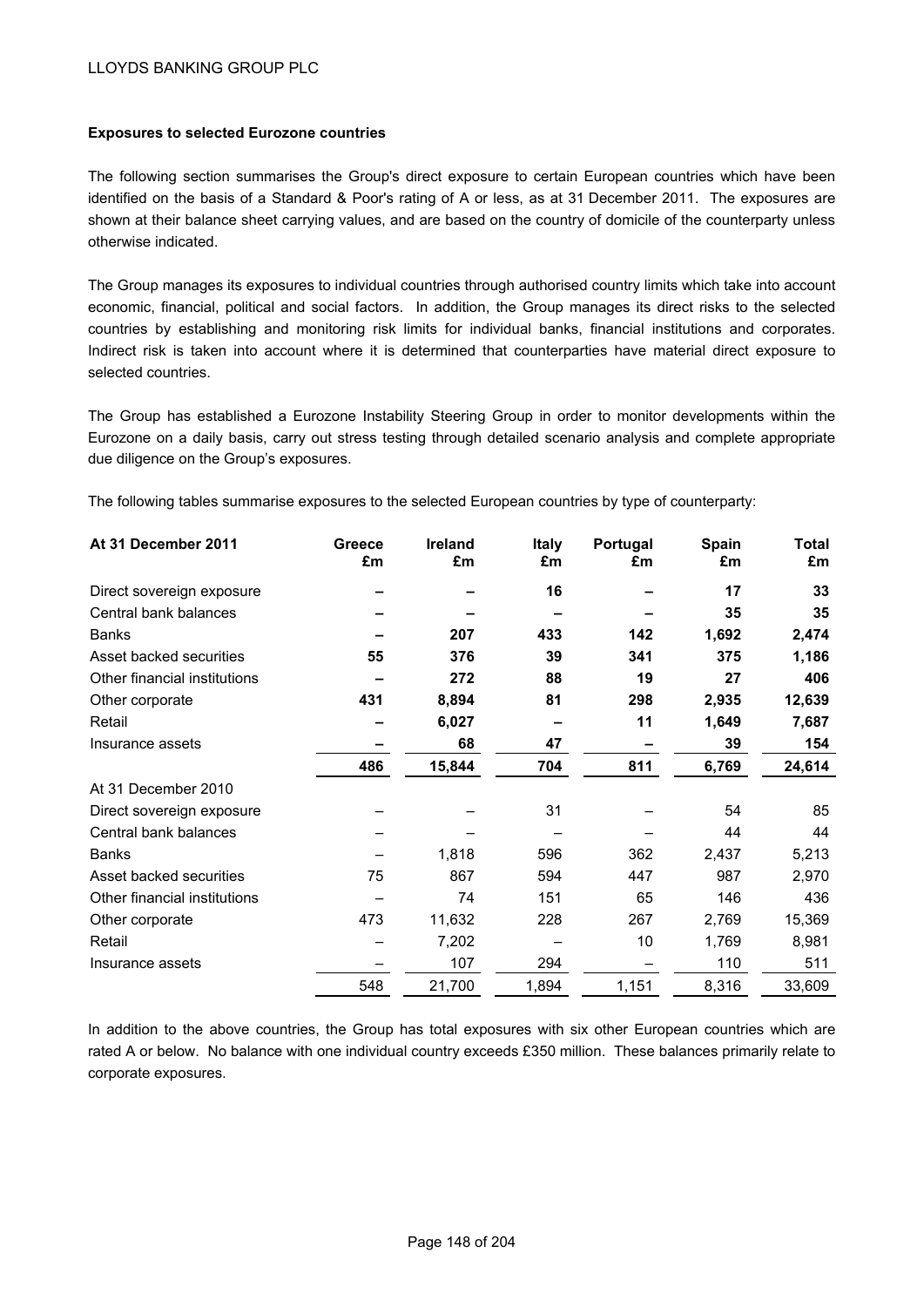Direct sovereign exposures – Our sovereign exposures are primarily to the UK and the Group continues to have minimal exposure, in aggregate, which could be considered to be direct recourse to the sovereign risk of the selected countries. Total exposures to the selected countries are £33 million (December 2010: £85 million) and are primarily in respect of loans and advances held at amortised cost, with no impairments recognised. Direct sovereign exposures include those to the Export Credit Agencies for Italy and Spain. Since 2009, the Group has proactively managed and reduced limits and exposures to these countries. Derivatives with sovereigns and sovereign referenced credit default swaps are insignificant.

In addition to direct sovereign exposures, the Group maintains deposit balances with a number of European central banks for regulatory and liquidity management purposes. For the selected countries, the Group has a central bank balance with Spain of £35 million (December 2010: £44 million).

### **Exposures to banks**

| At 31 December 2011                             | <b>Greece</b><br>£m | Ireland<br>£m | <b>Italy</b><br>£m | Portugal<br>£m | Spain<br>£m | <b>Total</b><br>£m |
|-------------------------------------------------|---------------------|---------------|--------------------|----------------|-------------|--------------------|
| Amortised cost                                  |                     | 46            | 41                 | 17             | 33          | 137                |
| Available for sale                              |                     |               |                    |                |             |                    |
| Cost                                            |                     | 193           | 194                | 198            | 1,848       | 2,433              |
| AFS reserve                                     |                     | (57)          | (14)               | (74)           | (300)       | (445)              |
|                                                 |                     | 136           | 180                | 124            | 1,548       | 1,988              |
| Net trading assets                              |                     |               | 188                |                | 59          | 247                |
| Derivatives - net CDS assets<br>and liabilities |                     |               |                    |                |             |                    |
| Derivatives - other                             |                     | 25            | 24                 | 1              | 52          | 102                |
| <b>Total exposure</b>                           |                     | 207           | 433                | 142            | 1,692       | 2,474              |
| At 31 December 2010                             |                     |               |                    |                |             |                    |
| Amortised cost                                  |                     | 42            | 59                 | 62             | 52          | 215                |
| Available for sale                              |                     |               |                    |                |             |                    |
| Cost                                            |                     | 923           | 512                | 362            | 2,586       | 4,383              |
| AFS reserve                                     |                     | (82)          | (9)                | (62)           | (265)       | (418)              |
|                                                 |                     | 841           | 503                | 300            | 2,321       | 3,965              |
| Net trading assets                              |                     | 919           | 25                 |                | 38          | 982                |
| Derivatives - net CDS assets<br>and liabilities |                     |               | 9                  |                |             | 9                  |
| Derivatives - other                             |                     | 16            |                    |                | 26          | 42                 |
| Total exposure                                  |                     | 1,818         | 596                | 362            | 2,437       | 5,213              |

Included within exposures to banks, and treated as available for sale assets, are covered bonds of £1.7 billion (December 2010: £2.0 billion). The covered bonds are ultimately secured on a pool of mortgage assets in the countries concerned and benefit from over-collaterisation, with an overall weighted maturity of approximately five years.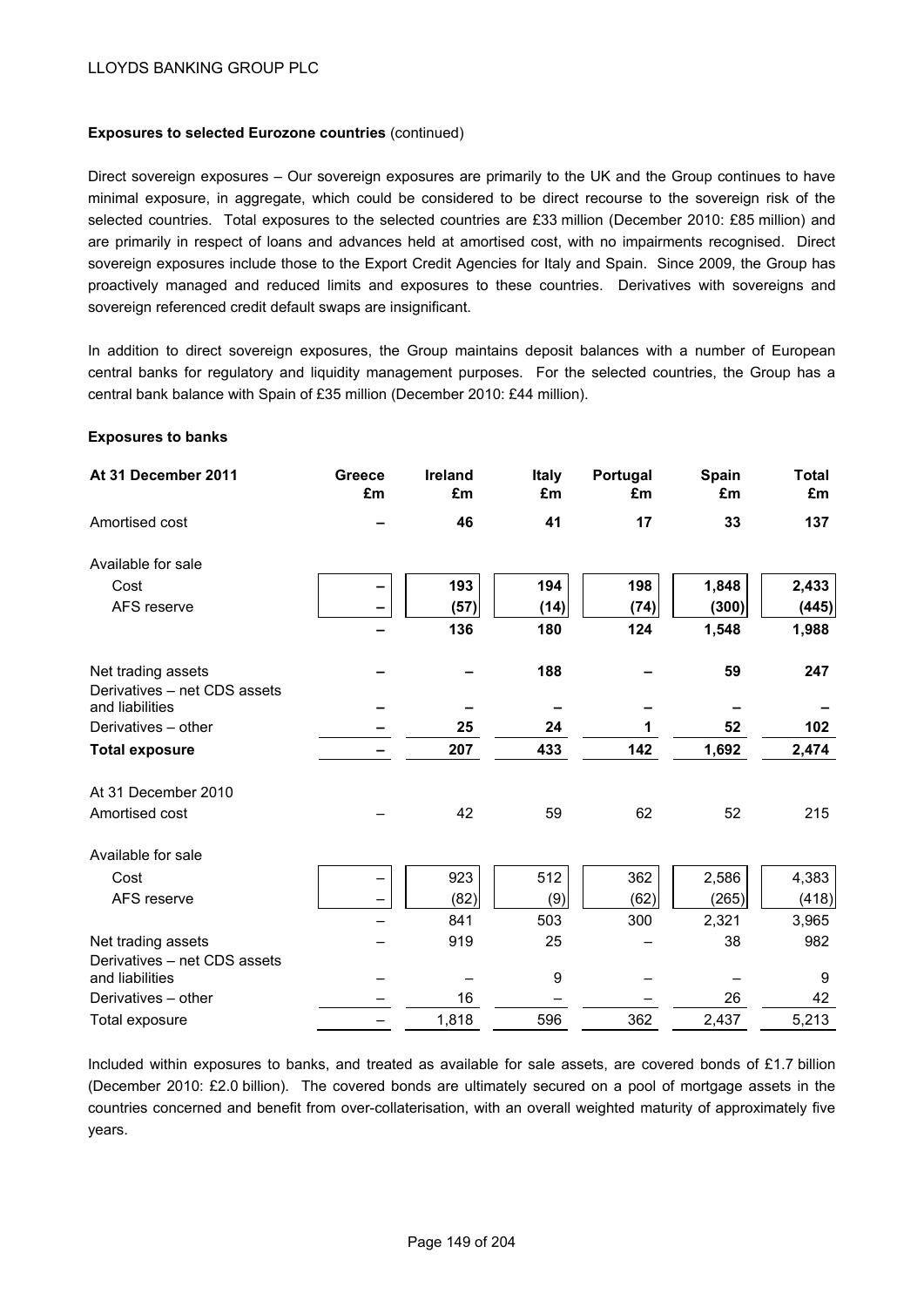Remaining exposures to banks held at amortised cost are predominantly short-term and relate to general banking facilities, money market and repo facilities and fixed and floating rate notes. No impairments are held against these exposures. In addition there are unutilised and uncommitted money market lines and repo facilities of approximately £1.7 billion predominantly in respect of Spanish and Italian banks. Bank limits have been closely monitored with amounts and tenors reduced where appropriate.

Net trading assets relate to exposures within the credit trading market-making business. There has been a large reduction in trading assets in the year in line with the overall Group balance sheet.

Derivative balances are shown at fair value adjusted where master netting agreements exist and net of cash collateral of £155 million. There are credit default swap positions referenced to banking groups domiciled in Italy (net long of £1 million and net short of £4 million) and Spain (net short of £10 million).

#### **Asset backed securities**

| At 31 December 2011   | <b>Greece</b><br>£m | Ireland<br>£m | <b>Italy</b><br>£m | Portugal<br>£m | Spain<br>£m | <b>Total</b><br>£m |
|-----------------------|---------------------|---------------|--------------------|----------------|-------------|--------------------|
| Amortised cost        | 32                  | 221           | 26                 | 208            | 211         | 698                |
| Available for sale    |                     |               |                    |                |             |                    |
| Cost                  | 44                  | 268           | 14                 | 219            | 213         | 758                |
| AFS reserve           | (21)                | (113)         | (1)                | (86)           | (49)        | (270)              |
|                       | 23                  | 155           | 13                 | 133            | 164         | 488                |
| <b>Total exposure</b> | 55                  | 376           | 39                 | 341            | 375         | 1,186              |
| At 31 December 2010   |                     |               |                    |                |             |                    |
| Amortised cost        | 37                  | 558           | 467                | 241            | 600         | 1,903              |
| Available for sale    |                     |               |                    |                |             |                    |
| Cost                  | 51                  | 417           | 149                | 261            | 471         | 1,349              |
| AFS reserve           | (13)                | (108)         | (22)               | (55)           | (84)        | (282)              |
|                       | 38                  | 309           | 127                | 206            | 387         | 1,067              |
| Total exposure        | 75                  | 867           | 594                | 447            | 987         | 2,970              |

Country of exposure for asset backed securities is based on the location of the underlying assets.

Within the asset backed securities exposures, the underlying assets are predominantly residential mortgages. No impairments are held against these exposures. Significant exposure reductions were achieved during 2011, primarily through asset sales.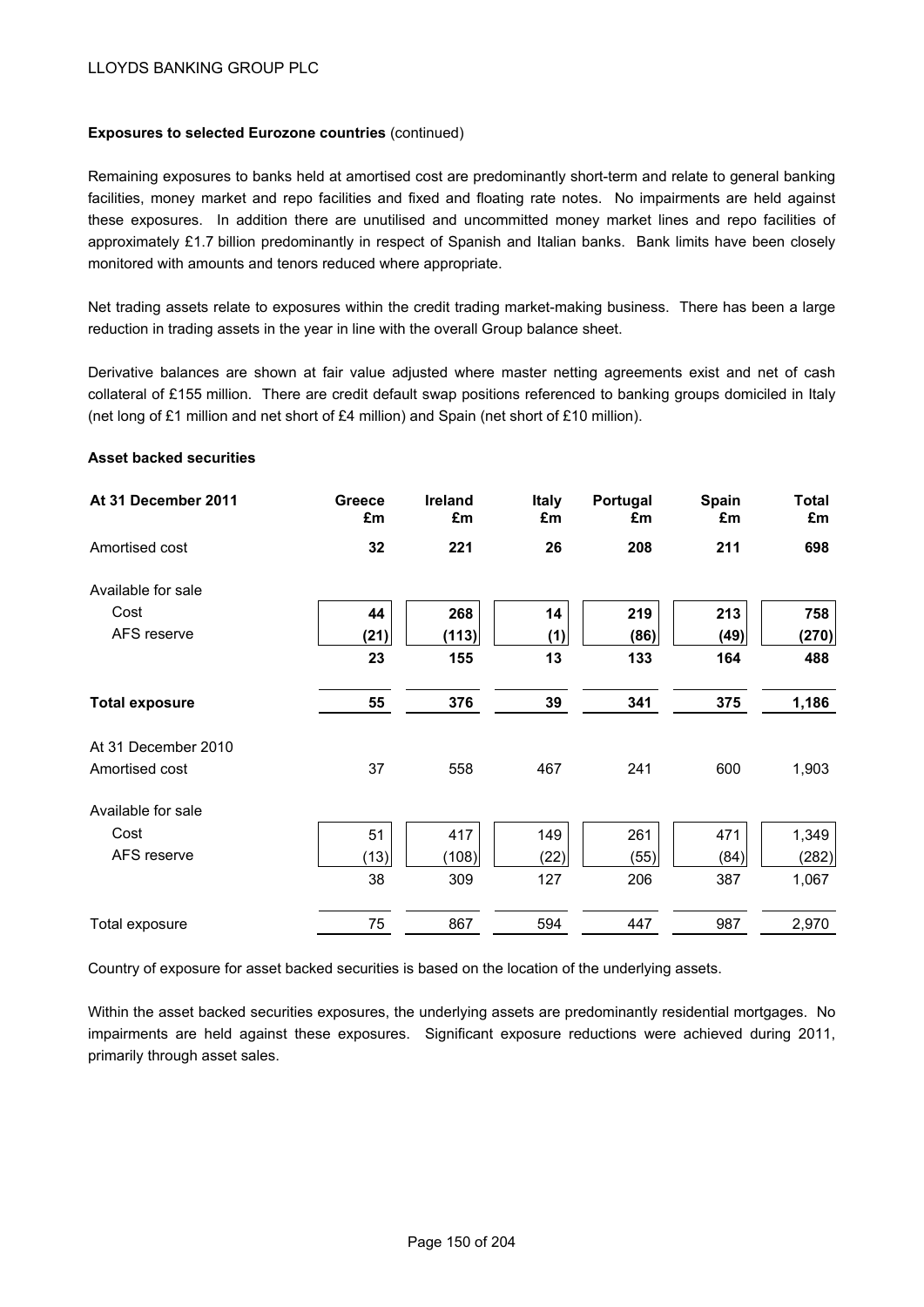# **Other financial institutions**

| At 31 December 2011   | Greece<br>£m | Ireland<br>£m | <b>Italy</b><br>£m | Portugal<br>£m | Spain<br>£m | <b>Total</b><br>£m |
|-----------------------|--------------|---------------|--------------------|----------------|-------------|--------------------|
| Amortised cost        |              | 255           | 18                 |                |             | 273                |
| Available for sale    |              |               |                    |                |             |                    |
| Cost                  | -            | -             |                    |                |             |                    |
| AFS reserve           |              |               |                    |                |             |                    |
|                       |              |               |                    |                |             |                    |
| Net trading assets    |              | 5             | 34                 | 8              | 27          | 74                 |
| Derivatives - other   |              | 12            | 36                 | 11             |             | 59                 |
| <b>Total exposure</b> |              | 272           | 88                 | 19             | 27          | 406                |
| At 31 December 2010   |              |               |                    |                |             |                    |
| Amortised cost        |              | 33            | 43                 | 58             | 77          | 211                |
| Available for sale    |              |               |                    |                |             |                    |
| Cost                  |              | 23            | 4                  |                |             | 27                 |
| AFS reserve           |              |               |                    |                |             |                    |
|                       |              | 23            | $\overline{4}$     |                |             | 27                 |
| Net trading assets    |              | 17            | 99                 | 5              | 68          | 189                |
| Derivatives - other   |              | 1             | 5                  | $\mathbf{2}$   | 1           | 9                  |
| Total exposure        |              | 74            | 151                | 65             | 146         | 436                |

Exposures to other financial institutions primarily relate to balances held within insurance companies and funds. No impairments are held against these exposures.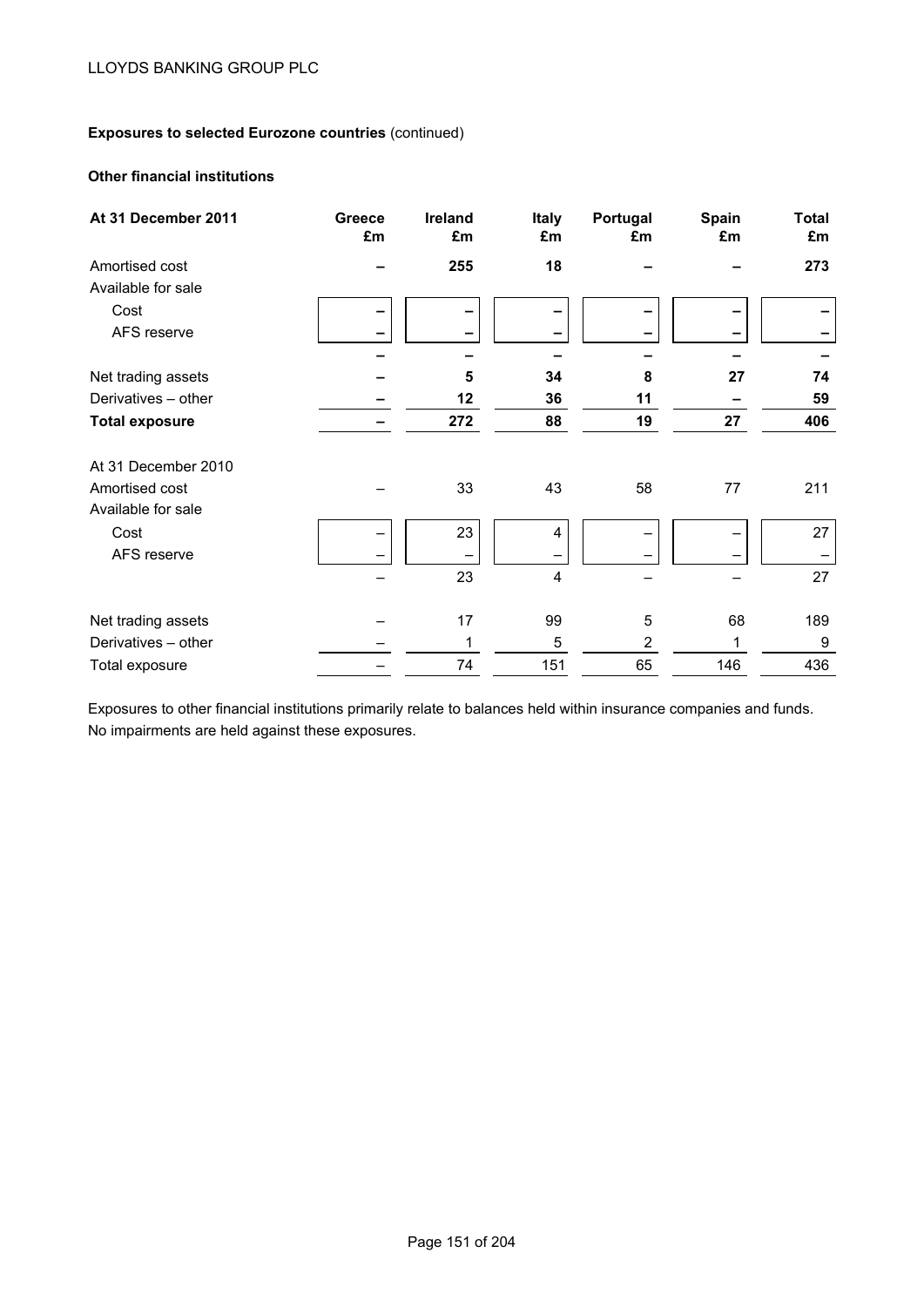# **Other corporate exposures**

| At 31 December 2011         | Greece<br>£m | <b>Ireland</b><br>£m | <b>Italy</b><br>£m | Portugal<br>£m | Spain<br>£m | <b>Total</b><br>£m |
|-----------------------------|--------------|----------------------|--------------------|----------------|-------------|--------------------|
| Amortised cost:             |              |                      |                    |                |             |                    |
| Gross exposure              | 407          | 15,910               | 69                 | 125            | 2,192       | 18,703             |
| Impairment allowances       | (43)         | (7, 961)             | (1)                | (25)           | (149)       | (8.179)            |
|                             | 364          | 7,949                | 68                 | 100            | 2,043       | 10,524             |
| Net trading assets          |              |                      |                    |                |             |                    |
| Derivatives - other         | 19           | 31                   |                    | $\mathbf{2}$   | 167         | 219                |
| On balance sheet exposures  | 383          | 7,980                | 68                 | 102            | 2,210       | 10,743             |
| Off balance sheet exposures | 48           | 914                  | 13                 | 196            | 725         | 1,896              |
| <b>Total exposure</b>       | 431          | 8,894                | 81                 | 298            | 2,935       | 12,639             |
| At 31 December 2010         |              |                      |                    |                |             |                    |
| Amortised cost:             |              |                      |                    |                |             |                    |
| Gross exposure              | 384          | 17,512               | 135                | 130            | 1,849       | 20,010             |
| Impairment allowances       | (19)         | (6, 561)             | (7)                | (2)            | (111)       | (6,700)            |
|                             | 365          | 10,951               | 128                | 128            | 1,738       | 13,310             |
| Net trading assets          |              | 47                   |                    |                |             | 47                 |
| Derivatives - other         | 6            | 36                   | $\overline{2}$     |                | 38          | 82                 |
| On balance sheet exposures  | 371          | 11,034               | 130                | 128            | 1,776       | 13,439             |
| Off balance sheet exposures | 102          | 598                  | 98                 | 139            | 993         | 1,930              |
| Total exposure              | 473          | 11,632               | 228                | 267            | 2,769       | 15,369             |

Other corporate balances within individual countries comprise:

Greece *–* The exposures in Greece principally relate to shipping loans to Greek shipping companies where the assets are generally secured and the vessels operate in international waters; repayment is mainly dependent on international trade and the industry is less sensitive to the Greek economy.

Ireland – see page 146 for further details on Irish exposures.

Italy and Portugal *–* exposures comprise lending to corporates, including a small amount of commercial real estate exposure.

Spain – The corporate exposure in Spain is mainly local lending (90 per cent of the total Spanish exposures) comprising corporate loans and project finance facilities (81 per cent) and commercial real estate portfolio (19 per cent).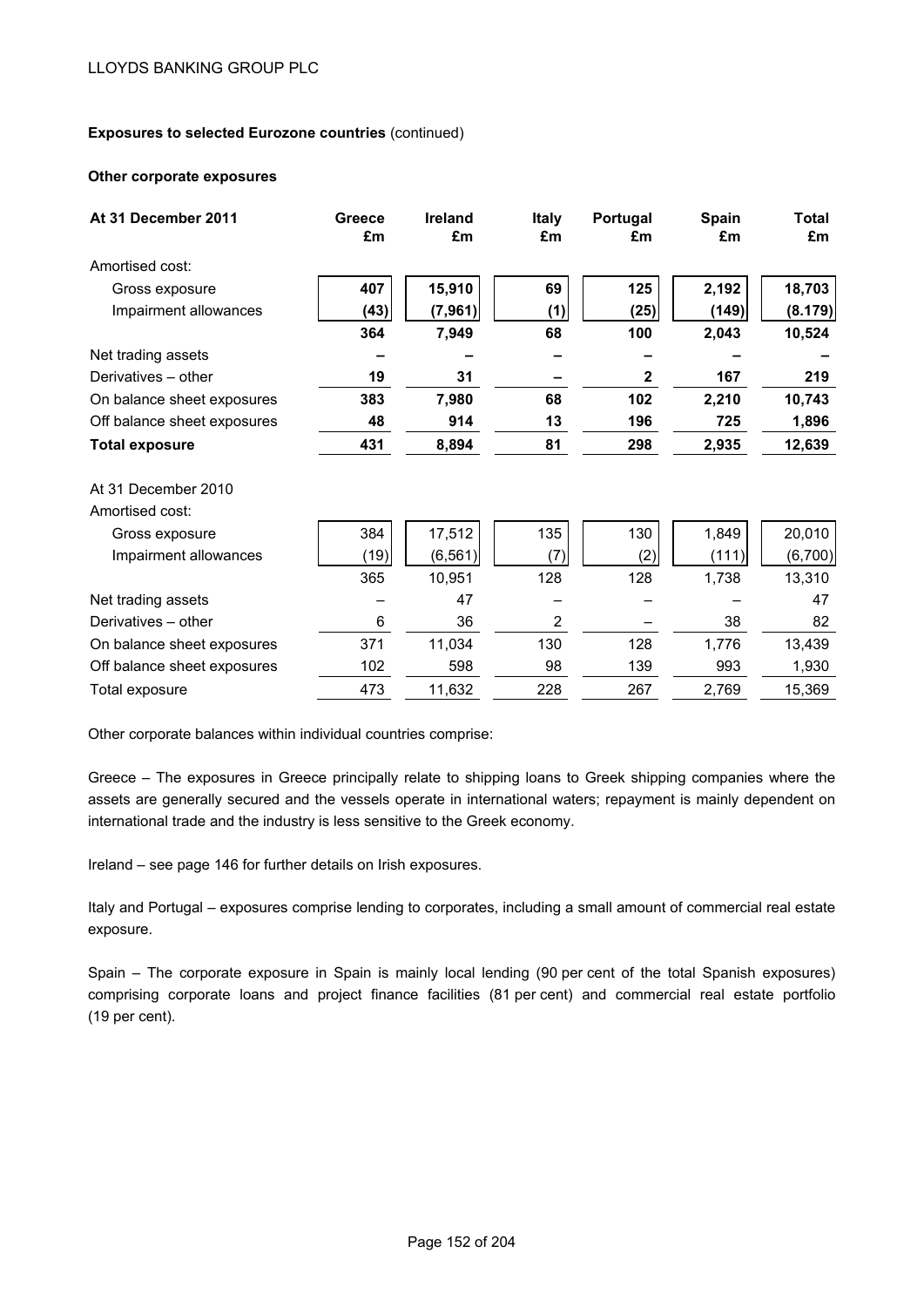#### **Retail exposures**

| At 31 December 2011         | Greece<br>£m | Ireland<br>£m | <b>Italy</b><br>£m | Portugal<br>£m | <b>Spain</b><br>£m | Total<br>£m |
|-----------------------------|--------------|---------------|--------------------|----------------|--------------------|-------------|
| Amortised cost:             |              |               |                    |                |                    |             |
| Gross exposure              |              | 7,061         |                    | 11             | 1,685              | 8,757       |
| Impairment allowances       |              | (1, 034)      |                    |                | (70)               | (1, 104)    |
| On balance sheet exposures  |              | 6,027         |                    | 11             | 1,615              | 7,653       |
| Off balance sheet exposures |              |               |                    |                | 34                 | 34          |
| <b>Total exposure</b>       |              | 6,027         |                    | 11             | 1,649              | 7,687       |
| At 31 December 2010         |              |               |                    |                |                    |             |
| Amortised cost:             |              |               |                    |                |                    |             |
| Gross exposure              |              | 7,818         |                    | 10             | 1,712              | 9,540       |
| Impairment allowances       |              | (616)         |                    |                | (35)               | (651)       |
| On balance sheet exposures  |              | 7,202         |                    | 10             | 1,677              | 8,889       |
| Off balance sheet exposures |              |               |                    |                | 92                 | 92          |
| Total exposure              |              | 7,202         |                    | 10             | 1,769              | 8,981       |

Retail exposures within Spain are predominantly secured residential mortgages, where about half of the borrowers are expatriates. Impaired lending represented 6 per cent (December 2010: 6 per cent) of the portfolio, with a coverage ratio of 49 per cent (December 2010: 31 per cent). See page 148 for further details on Irish exposures.

#### **Insurance assets**

|                     | Greece<br>£m             | <b>Ireland</b><br>£m | Italv<br>£m | <b>Portugal</b><br>£m    | <b>Spain</b><br>£m | <b>Total</b><br>£m |
|---------------------|--------------------------|----------------------|-------------|--------------------------|--------------------|--------------------|
| At 31 December 2011 | $\overline{\phantom{a}}$ | 68                   | 47          | $\overline{\phantom{0}}$ | 39                 | 154                |
| At 31 December 2010 | $\overline{\phantom{a}}$ | 107                  | 294         | $\overline{\phantom{a}}$ | 110                | 511                |

Assets held by the Insurance business are held outside the with-profits and unit-linked funds. Approximately £127 million of these exposures relate to direct investments where the issuer is resident in Spain, Italy or Ireland and the credit rating is consistent with the tight credit criteria defined under the appropriate investment mandate. The remaining exposures relate to interests in two funds administered by SWIP (the Global Liquidity Fund and the Short-Term Fund) where in line with the investment mandates, cash is invested in the money markets. For these funds, which are domiciled in Ireland, the exposure is analysed on a look through basis to the underlying assets held and the Insurance business's pro rata share of these assets rather than treating all the holding the fund as exposure to Ireland. Within the above exposures there are no sovereign exposures.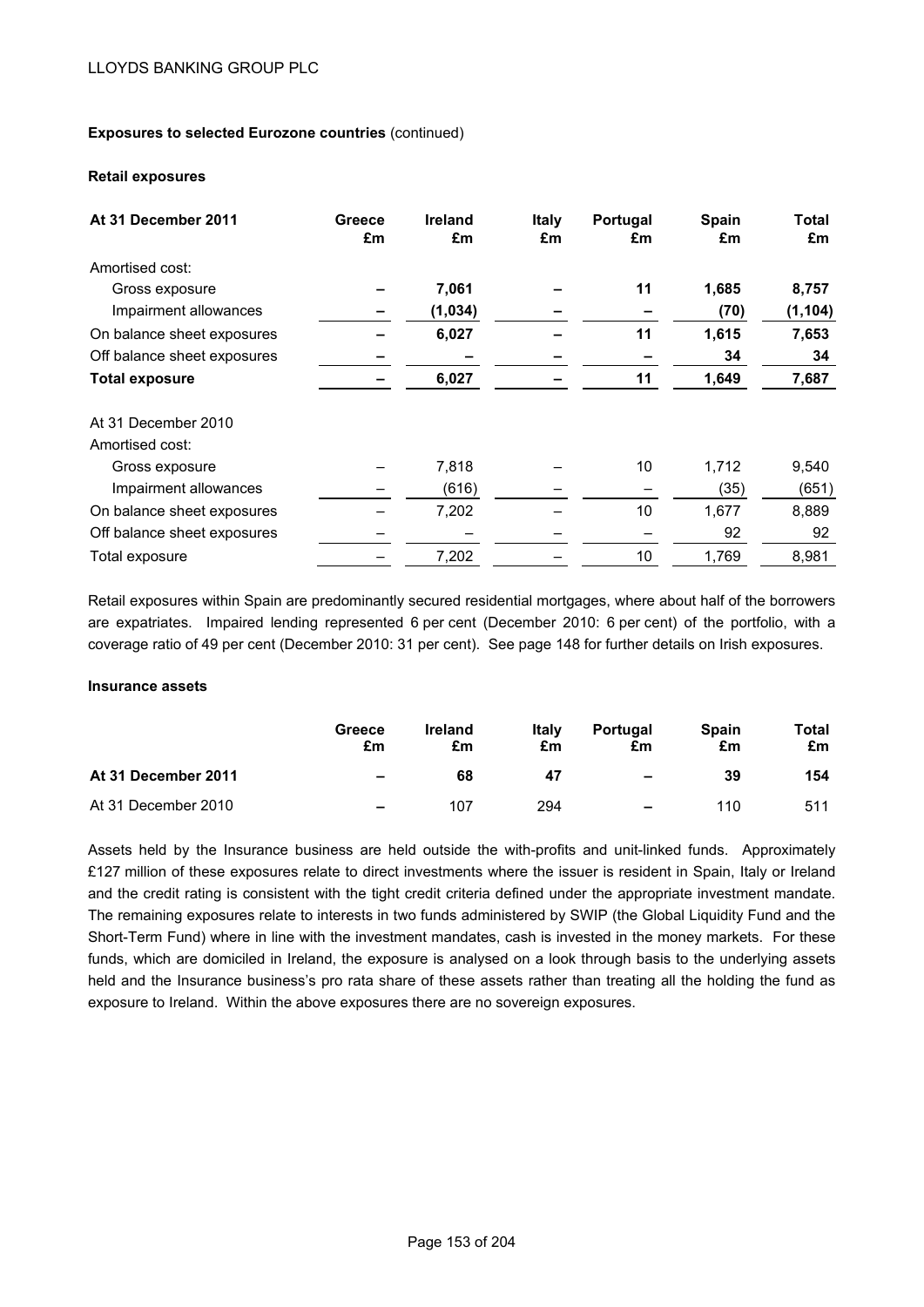# **Other European exposures**

The Group has the following exposures to sovereigns, banks, asset backed securities, and other financial institutions in the following European countries:

| At 31 December 2011          | <b>Austria</b><br>£m | <b>Belgium</b><br>£m | <b>France</b><br>£m | £m    | Germany Luxembourg Netherlands Switzerland<br>£m | £m     | £m    |
|------------------------------|----------------------|----------------------|---------------------|-------|--------------------------------------------------|--------|-------|
| Direct sovereign exposure    | $\mathbf{2}$         | 74                   | 217                 | 656   | 2                                                |        |       |
| Central bank balances        |                      | 4                    |                     | 203   | 3                                                | 9,594  | 125   |
| <b>Banks</b>                 | 202                  | 404                  | 1,517               | 1,291 | 4                                                | 712    | 937   |
| Asset backed securities      |                      |                      | 525                 | 703   | -                                                | 176    |       |
| Other financial institutions | 5                    | 11                   | 143                 | 100   | 14                                               | 173    | 77    |
| At 31 December 2010          |                      |                      |                     |       |                                                  |        |       |
| Direct sovereign exposure    |                      | 78                   | 842                 | 1,837 | 153                                              | 2      |       |
| Central bank balances        |                      | 3                    | 4                   | 70    | 4                                                | 10,846 | 297   |
| <b>Banks</b>                 | 762                  | 1.009                | 1.675               | 3,007 | 35                                               | 1.342  | 1.072 |
| Asset backed securities      |                      | 75                   | 806                 | 1,678 | 7                                                | 1,319  |       |
| Other financial institutions | 289                  | 21                   | 308                 | 313   | 34                                               | 788    | 74    |

Banks and Financial Institutions in the above countries may have exposures to other European countries that have Standard and Poor's rating of A or lower.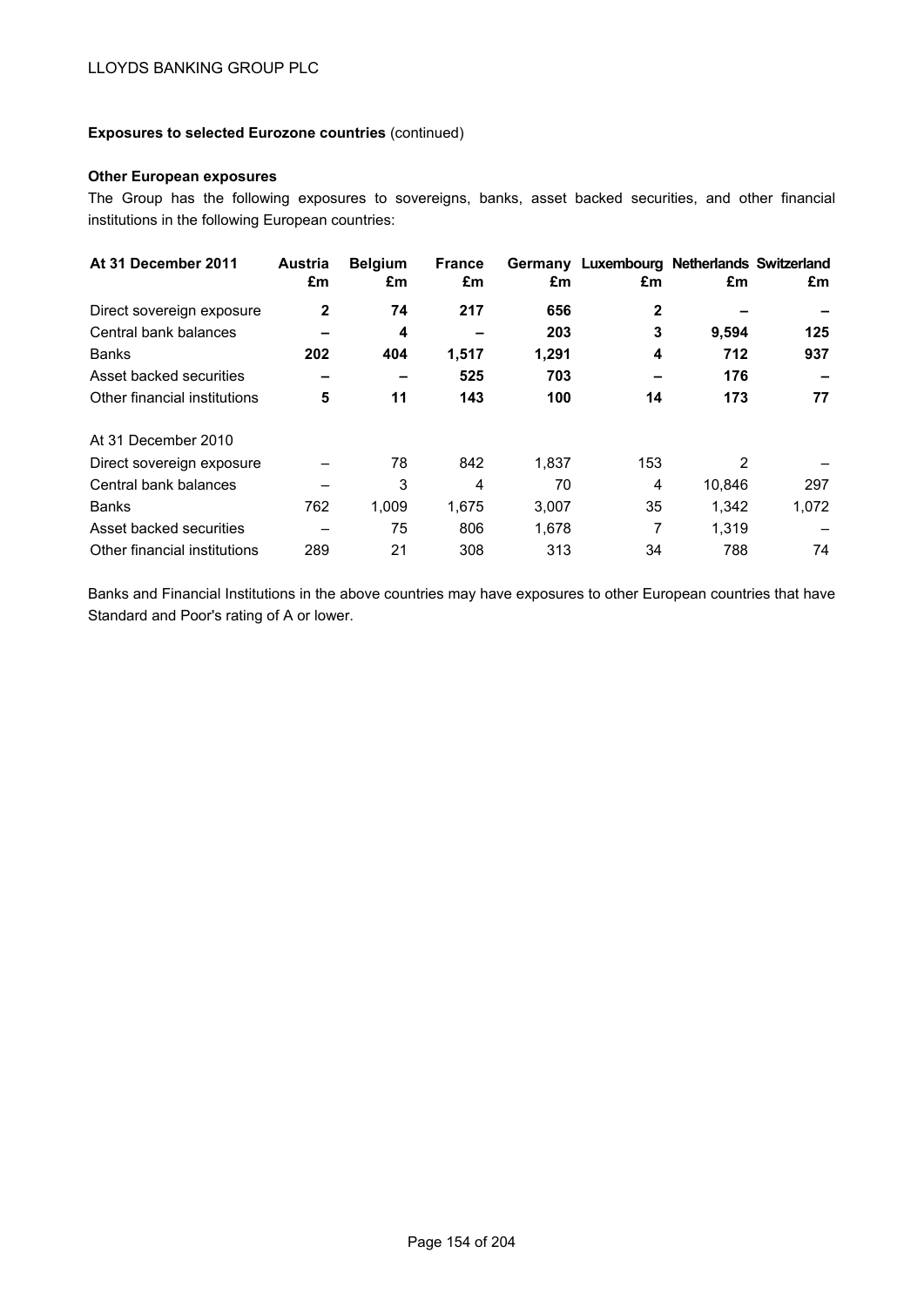# **Regulatory**

## **Independent Commission on Banking**

The Government appointed an Independent Commission on Banking (ICB) to review possible measures to reform the banking system and promote stability and competition. The ICB published its final report on the 12 September 2011 putting forward recommendations to require ring-fencing of the retail activities of banks from their investment banking activities and additional capital requirements beyond those required under current drafts of the Capital Requirements Directive IV. The report also makes recommendations in relation to the competitiveness of the UK banking market, including enhancing the competition remit of the new Financial Conduct Authority (FCA), implementing a new industry-wide switching solution by September 2013, and improving transparency. The ICB, which following the final report was disbanded, had the authority only to make recommendations, which the Government could choose to accept or reject.

The ICB specifically recommended in relation to the Group's EC mandated branch disposal (Project Verde), that to create a strong challenger in the UK banking market, the entity which results from the divestment should have a share of the personal current account (PCA) market of at least 6 per cent (although this does not need to arise solely from the current accounts acquired from the Company) and a funding position at least as strong as its peers. The ICB did not specify a definitive timeframe for the divested entity to achieve a 6 per cent market share of PCAs but recommended that a market investigation should be carefully considered by competition authorities if 'a strong and effective challenger' has not resulted from the Company's divestment by 2015. The ICB did not recommend explicitly that the Company should increase the size of the Project Verde disposal agreed with the European Commission but recommended that the Government prioritise the emergence of a strong new challenger over reducing market concentration through a 'substantially enhanced' divestment by the Group.

The Government published its response to the ICB recommendations on 19 December 2011. The Government supported the recommendation that an entity with a larger share of the PCA market than the 4.6 per cent originally proposed might produce a more effective competitor. In relation to the Group's announcement that it was to pursue exclusive negotiations with the Co-operative Group, the Government commented that such a transaction would deliver a significant enhancement of the PCA market share, with the share divested by the Group combining with the Co-operative Group's existing share to create a competitor with approximately 7-8 per cent. The Government also stated that the execution of the divestment is a commercial matter, and it has no intention of using its shareholding to deliver an enhancement.

#### **New regulatory regime**

On 27 January 2012, the Government published the Financial Services Bill. The proposed new UK regulatory architecture will see the transition of regulatory and supervisory powers from the FSA to the new Financial Conduct Authority (FCA) and Prudential Regulatory Authority (PRA). The PRA will be responsible for supervising banks, building societies and other large firms. The FCA will focus on consumer protection and market regulation. The Bill is also proposing new responsibilities and powers for the FCA. The most noteworthy are the proposed greater powers for the FCA in relation to competition and the proposal to widen its scope to include consumer credit. The Bill is expected to take effect in early 2013.

In April 2011, the FSA commenced an internal reorganisation as a first step in a process towards the formal transition of regulatory and supervisory powers from the FSA to the new FCA and PRA in 2013. Until this time the responsibility for regulating and supervising the activities of the Group and its subsidiaries will remain with the FSA. On 2 April the FSA will introduce a new 'twin peaks' model and the intention is to move the FSA as close as possible to the new style of regulation outlined in the Bill. There will be two independent groups of supervisors for banks, insurers and major investment firms covering prudential and conduct. (All other firms (ie those not dual regulated) will be solely supervised by the conduct supervisors).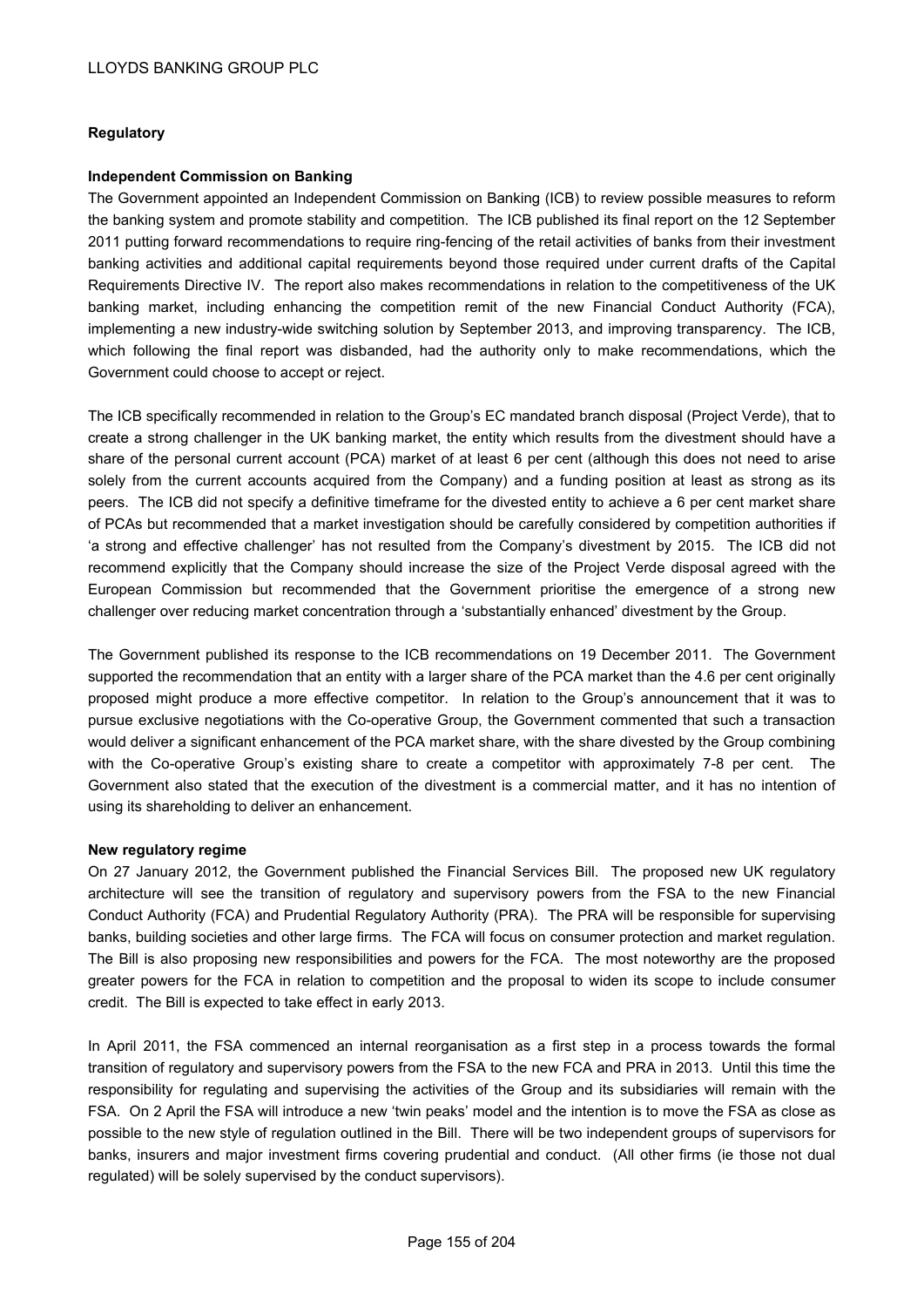# **Regulatory** (continued)

In addition, the European Banking Authority, the European Insurance and Occupational Pensions Authority and the European Securities and Markets Authority as new EU Supervisory Authorities are likely to have greater influence on regulatory matters across the EU.

## **Capital and liquidity**

Evolving capital and liquidity requirements continue to be a priority for the Group. The Basel Committee on Banking Supervision has put forward proposals for a reform package which changes the regulatory capital and liquidity standards, the definition of 'capital', introduces new definitions for the calculation of counterparty credit risk and leverage ratios, additional capital buffers and development of a global liquidity standard. Implementation of these changes is expected to be phased in between 2013 and 2018.

# **Anti bribery**

The Bribery Act 2010 came fully into force on 1 July 2011. It enhances previous laws on bribery and is supported by some detailed guidance issued by the Ministry of Justice on the steps a business needs to take to embed 'adequate procedures' to prevent bribery. A company convicted of failing to have 'adequate procedures' to prevent bribery could receive an unlimited fine. The Group operates a group-wide anti-bribery policy, applicable to all of its businesses, operations and employees, which incorporates the requirements of the UK Bribery Act 2010.

# **US regulation**

Significant regulatory initiatives from the US impacting the Group include the Dodd-Frank Act (which imposes specific requirements for systemic risk oversight, securities market conduct and oversight, bank capital standards, arrangements for the liquidation of failing systemically significant financial institutions and restrictions to the ability of banks to engage in proprietary trading activities known as the 'Volcker Rule'). The Act will have both business and operational implications for the Group within and beyond the US. In addition the Foreign Account Tax Compliance Act (FATCA) requires non-US financial institutions to enter into disclosure agreements with the US Treasury and all non-financial non-US entities to report and/or certify their ownership of US assets in foreign accounts or be subject to 30 per cent withholding tax.

#### **European regulation**

At a European level, the pace of regulatory reform has increased with a number of new directives or changes to existing directives planned in the next 12 months including a revised markets in Financial Instruments Directive, Transparency Directive, Insurance Mediation Directive and a Fifth Undertakings in Collective Investments in Transferable Securities Directive as well as a proposed Directive regulating Packaged Retail Investment Products.

#### **Independent Commission on Banking**

We continue to play a constructive role in the debate with the Government and other stakeholders on all issues under consideration in relation to the ICB's recommendations.

#### **New regulatory regime**

The Group continues to work closely with the regulatory authorities and industry associations to ensure that it is able to identify and respond to regulatory changes and mitigate against risks to the Group and its stakeholders.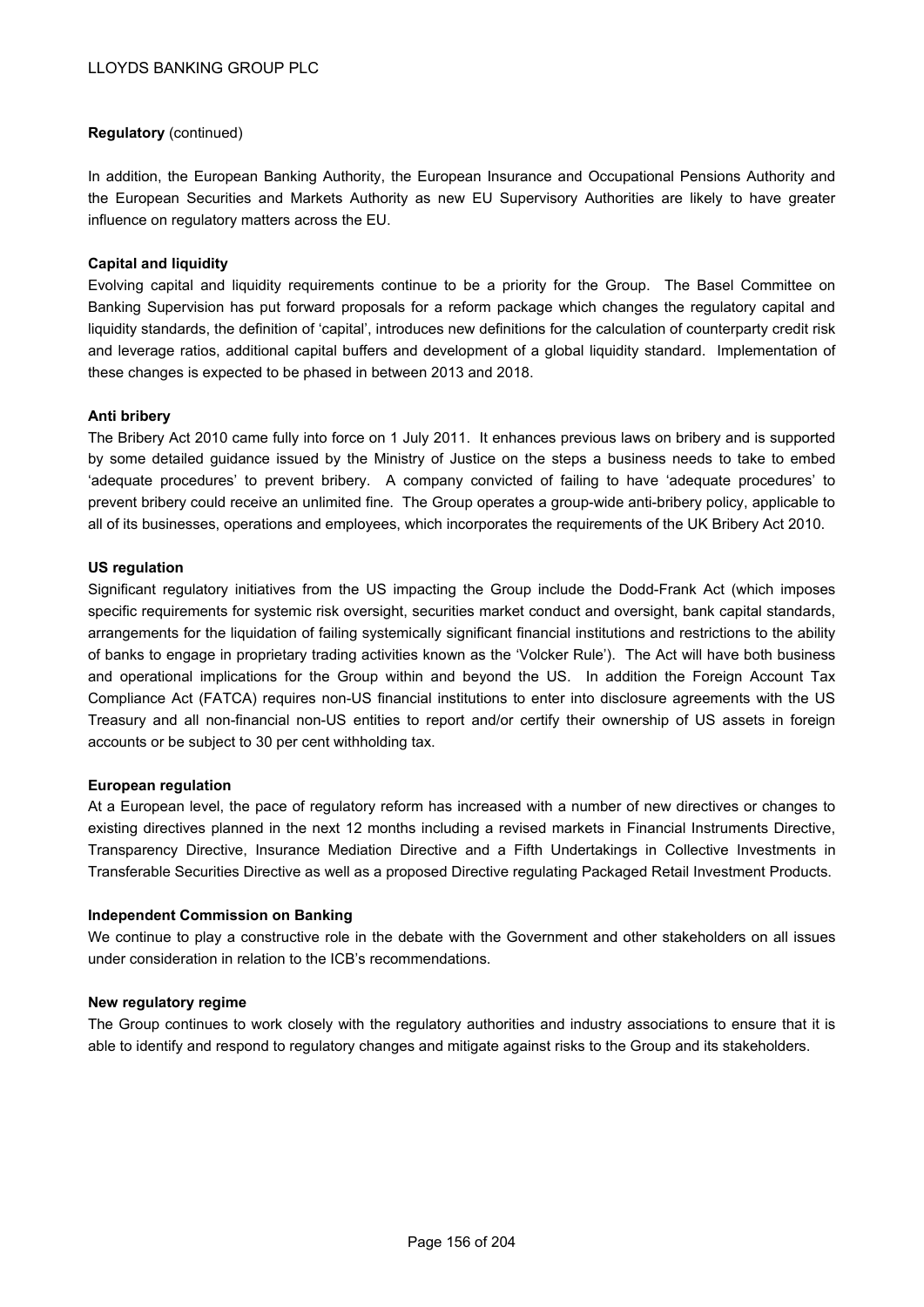# **Regulatory** (continued)

## **Capital and liquidity**

The Group is continuously assessing the impacts of regulatory developments which could have a material effect on the Group and is progressing its plans to implement regulatory changes and directives through change management programmes.

## **Anti bribery**

The Group has no appetite for bribery and explicitly prohibits the payment, offer, acceptance or request of a bribe, including 'facilitation payments'.

The Group has enhanced its internal compliance processes including those associated with payment screening, colleague training and hospitality.

#### **US and European regulation**

The Group is continuously assessing the impacts of regulatory developments which could have a material effect on the Group and is progressing with its plans to implement regulatory changes and directives, through change management programmes. The Group is also continuing to progress its plans to achieve Solvency II compliance.

#### **Market risk**

#### *Principal risk*

There is a risk to the Group's banking income arising from the level of interest rates and the margin of interbank rates over central bank rates. A further banking risk arises from competitive pressures on product terms in existing loans and deposits, which sometimes restrict the Group in its ability to change interest rates applying to customers in response to changes in interbank and central bank rates.

Equity market movements and changes in credit spreads impact the Group's results.

- The main equity market risks arise in the life assurance companies and staff pension schemes.
- Credit spread risk arises in the life assurance companies, pension schemes and banking businesses.

Continuing concerns about the fiscal position in Eurozone countries resulted in increased credit spreads in the areas affected, and fears of contagion affected the euro and widened spreads between central bank and interbank rates.

#### *Mitigating actions*

The Group takes many mitigating actions with respect to this principal risk, key examples include:

Market risk is managed within a Board approved framework using a range of metrics to monitor the Group's profile against its stated appetite and potential market conditions.

Market Risk is reported regularly to appropriate committees.

The Group's trading activity is small relative to our peers and is not considered to be a principal risk. The average 95 per cent 1-day trading Value at Risk (VaR) was £6 million for the year to 31 December 2011.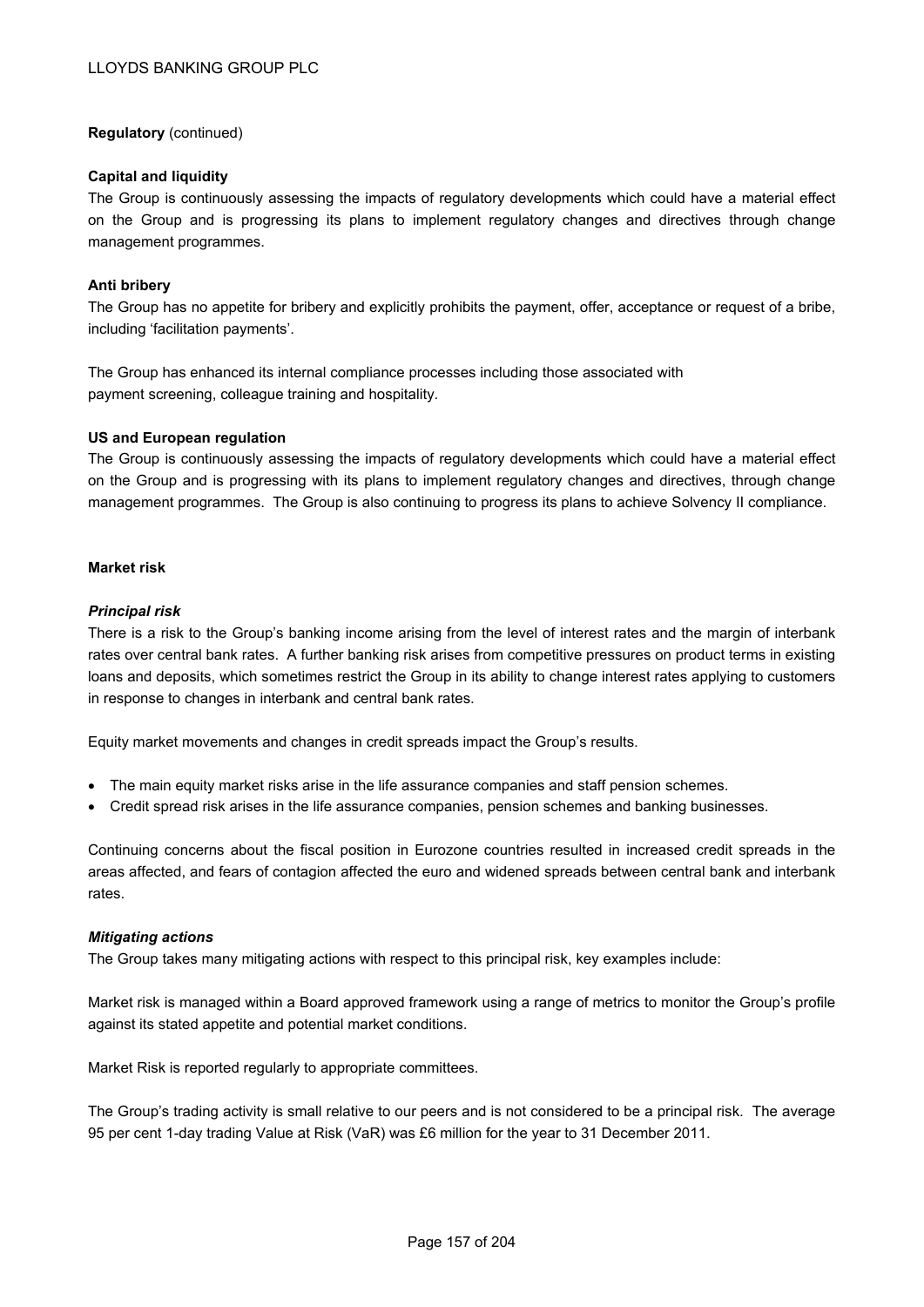#### **Customer treatment**

# *Principal risk*

Customer treatment and how the Group manages its customer relationships affect all aspects of the Group's operations and are closely aligned with achievement of the Group's strategic vision to be the best bank for customers. As a provider of a wide range of financial services products across different brands and numerous distribution channels to an extremely broad and varied customer base, we face significant conduct risks, such as: products or services not meeting the needs of our customers; sales processes which could result in selling products to customers which do not meet their needs; failure to deal with a customer's complaint effectively where we have got it wrong and not met customer expectations.

There remains a high level of scrutiny regarding the treatment of customers by financial institutions from regulatory bodies, the press, and politicians. The FSA in particular continues to drive focus on conduct of business activities through its supervision activity.

There is a risk that certain aspects of the Group's business may be determined by regulatory bodies or the courts as not being conducted in accordance with applicable laws or regulations, or fair and reasonable treatment in their opinion. The Group may also be liable for damages to third parties harmed by the conduct of its business.

#### *Mitigating actions*

The Group takes many mitigating actions with respect to this principal risk, key examples include:

The Group's Conduct Risk Strategy and supporting framework have been designed to support our vision and strategic aim to put the customer at the heart of everything we do. We have developed and implemented a framework to enable us to deliver the right outcomes for our customers, which is supported by policies and standards in key areas, including product governance, sales, responsible lending, customers in financial difficulties, claims and complaints handling.

The Group actively engages with the regulatory bodies and other stakeholders in developing its understanding of current customer treatment concerns.

#### **People risk**

#### *Principal risk*

The quality and effectiveness of the Group's people are fundamental to its success. Consequently, the Group's management of material people risks is critical to its capacity to deliver against its long-term strategic objectives. Over the next year the Group's ability to manage people risks successfully may be affected by the following key drivers:

- the Group's continuing structural consolidation and the sale of part of our branch network under Project Verde may result in disruption to our ability to lead and manage our people effectively
- the continually changing, more rigorous regulatory environment may impact our people strategy, remuneration practices and retention
- macroeconomic conditions and negative media attention on the banking sector may impact retention, colleague sentiment and engagement.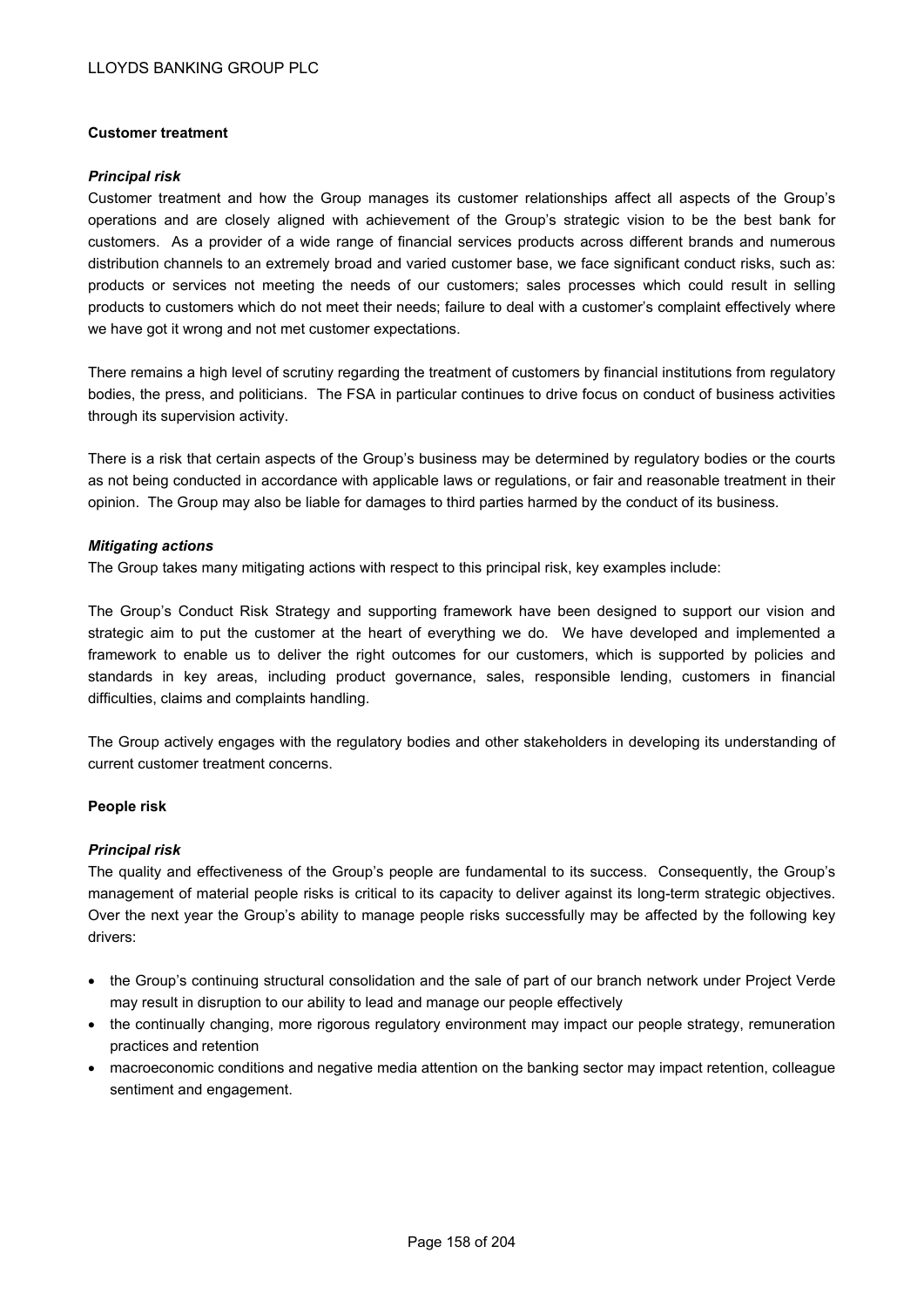# *Mitigating actions*

The Group takes many mitigating actions with respect to this principal risk, key examples include:

- strong focus on leadership and colleague engagement, through delivery of strategies to attract, retain and develop high calibre staff together with implementation of rigorous succession planning
- A continued focus on people risk management across the group
- ensuring compliance with legal and regulatory requirements related to Approved Persons and the FSA Remuneration Code, and embedding compliant and appropriate colleague behaviours in line with Group policies, values and people risk priorities
- strengthening risk management culture and capability across the Group, together with further embedding of risk objectives in the colleague performance and reward process.

#### **Insurance risk**

The major sources of insurance risk are within the insurance businesses and the Group's defined benefit staff pension schemes ("pension schemes"). Insurance risk is inherent in the insurance business and can be affected by customer behaviour. Insurance risks accepted relate primarily to mortality, longevity, morbidity, persistency, expenses, property and unemployment. The primary insurance risk carried by the Group's pension schemes is related to longevity.

# *Principal risk*

Insurance risk within the insurance businesses has the potential to significantly impact the earnings and capital position of the Insurance Division of the Group. For the Group's pension schemes, insurance risk could significantly increase the cost of pension provision and impact the balance sheet of the Group.

#### *Mitigating actions*

The Group takes many mitigating actions with respect to this principal risk, key examples include:

- Insurance risk is reported regularly to appropriate committees and boards.
- Actuarial assumptions are reviewed in line with experience and in-depth reviews are conducted regularly. Longevity assumptions for the Group's pension schemes are reviewed annually together with other IFRS assumptions. Expert judgement is required.
- Insurance risk is controlled by robust processes including underwriting, pricing-to-risk, claims management, reinsurance and other risk mitigation techniques.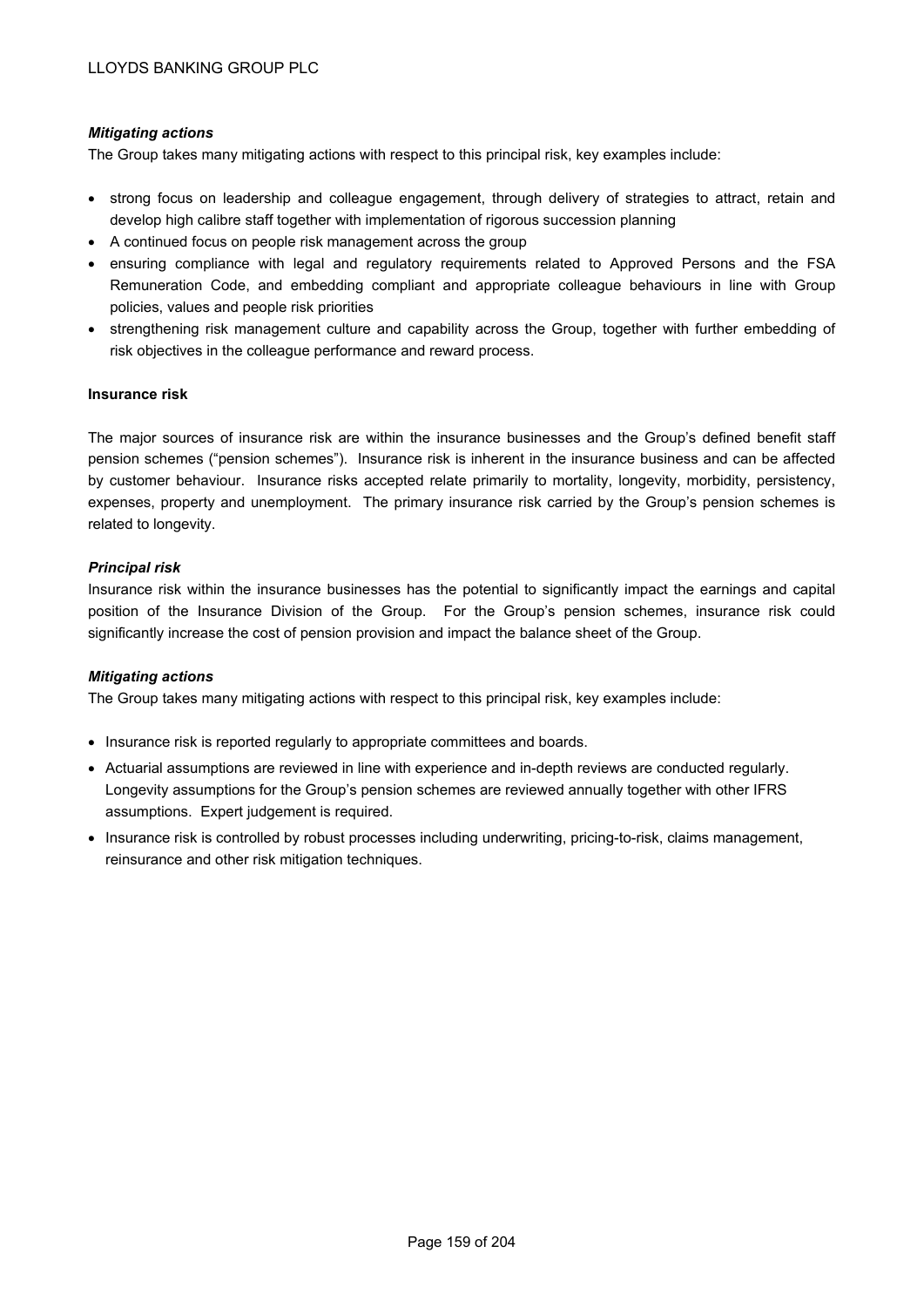# **State funding and state aid**

HM Treasury currently holds approximately 40.2 per cent of the Group's ordinary share capital. United Kingdom Financial Investments Limited (UKFI) as manager of HM Treasury's shareholding continues to operate in line with the framework document between UKFI and HM Treasury managing the investment in the Group on a commercial basis without interference in day-to-day management decisions. There is a risk that a change in Government priorities could result in the framework agreement currently in place being replaced leading to interference in the operations of the Group, although there have been no indications that the Government intends to change the existing operating arrangements.

The Group made a number of undertakings to HM Treasury arising from the capital and funding support, including the provision of additional lending to certain mortgage and business sectors for the two years to 28 February 2011, and other matters relating to corporate governance and colleague remuneration. The lending commitments were subject to prudent commercial lending and pricing criteria, the availability of sufficient funding and sufficient demand from creditworthy customers. These lending commitments were delivered in full in the second year.

The subsequent agreement (known as 'Merlin') between five major UK banks (including the Group) and the Government in relation to gross business lending capacity in the 2011 calendar year was subject to a similar set of criteria. The Group delivered in full its share of the commitments by the five banks, both in respect of lending to Small and SMEs and in respect of overall gross business lending. The Group has made a unilateral lending pledge for 2012 as part of its publicly announced SME charter.

In addition, the Group is subject to European state aid obligations in line with the Restructuring Plan agreed with HM Treasury and the EU College of Commissioners in November 2009, which is designed to support the longterm viability of the Group and remedy any distortion of competition and trade in the European Union (EU) arising from the state aid given to the Group. This has placed a number of requirements on the Group including an asset reduction target from a defined pool of assets by the end of 2014 and the disposal of certain portions of its Retail business by the end of November 2013. In June 2011 the Group issued an Information Memorandum to potential bidders, of this retail banking business, which the European Commission confirmed met the requirements to commence the formal sale process for the sale no later than 30 November 2011. On the 14 December 2011 the Group announced that having reviewed the formal offers made, its preferred option was for a direct sale and that it was entering exclusive discussions with The Co-operative Group. The Group is also continuing to progress an Initial Public Offering (IPO) in parallel. The Group continues to work closely with the EU Commission, HM Treasury and the Monitoring Trustee appointed by the EU Commission to ensure the successful implementation of the Restructuring Plan.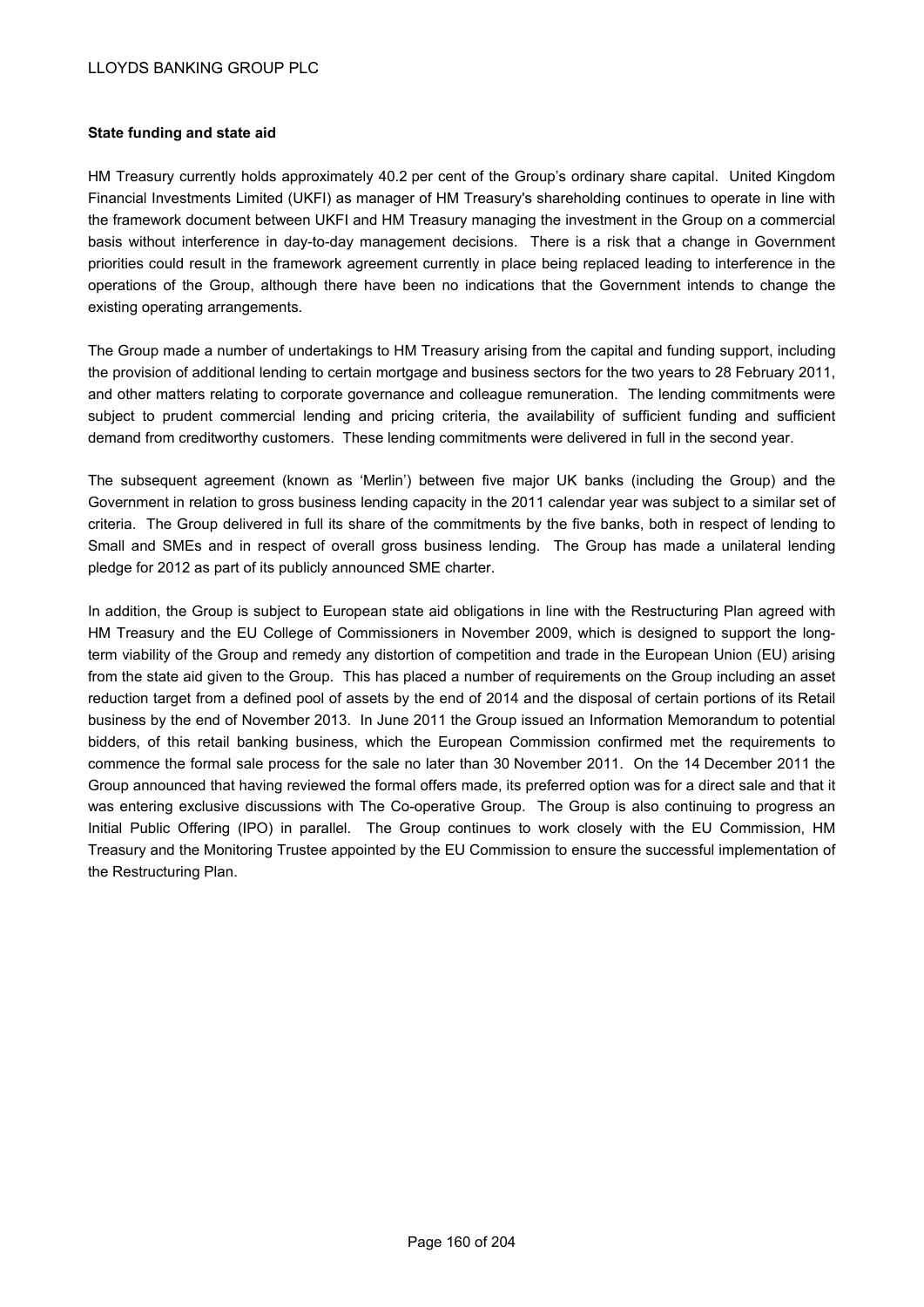THIS PAGE IS INTENTIONALLY LEFT BLANK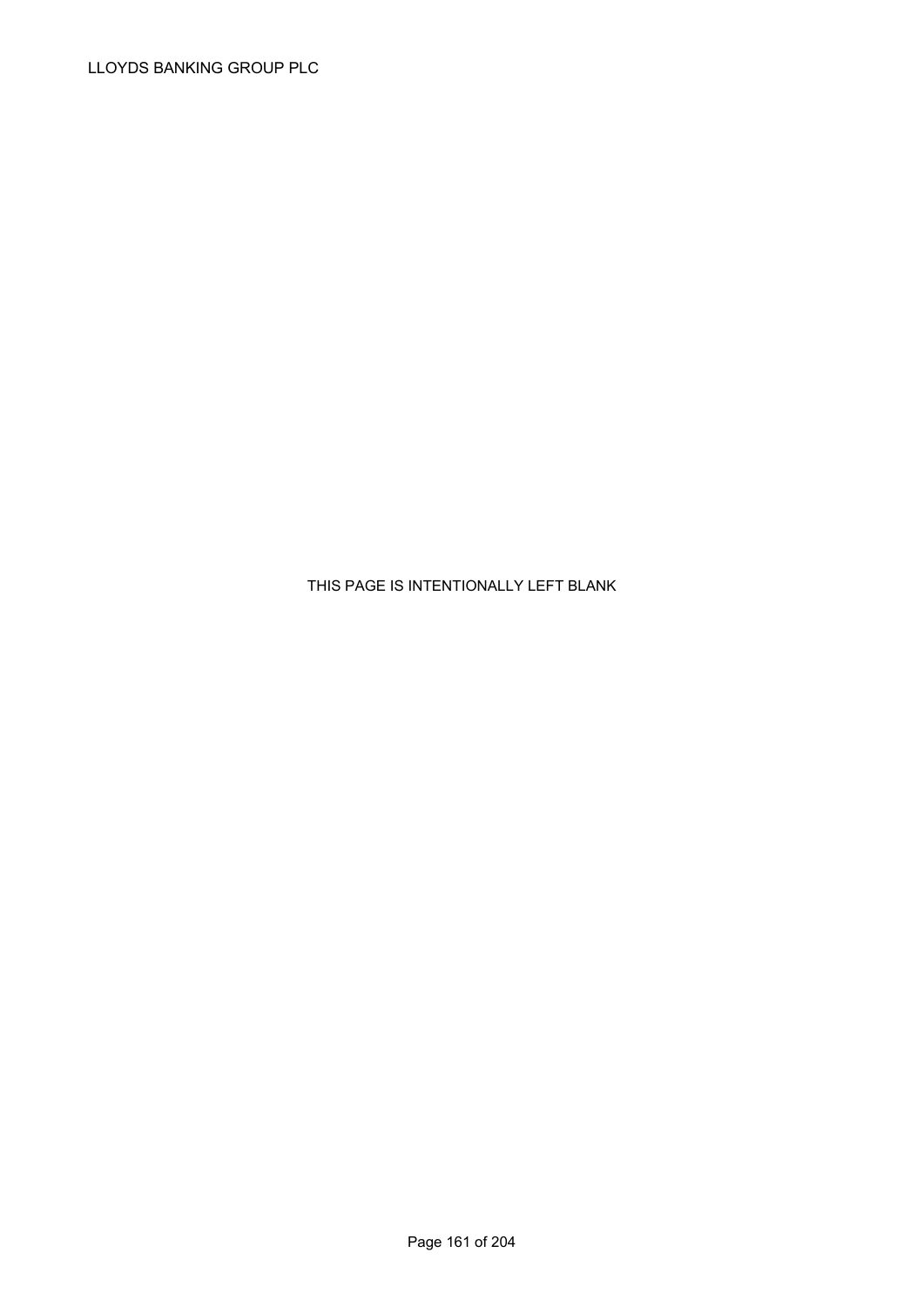# **STATUTORY INFORMATION**

|              |                                                                         | Page |
|--------------|-------------------------------------------------------------------------|------|
|              | <b>Primary statements</b>                                               |      |
|              | Consolidated income statement                                           | 163  |
|              | Consolidated statement of comprehensive income                          | 164  |
|              | Consolidated balance sheet                                              | 165  |
|              | Consolidated statement of changes in equity                             | 167  |
|              | Consolidated cash flow statement                                        | 169  |
| <b>Notes</b> |                                                                         |      |
| 1            | Accounting policies, presentation and estimates                         | 170  |
| 2            | Segmental analysis                                                      | 174  |
| 3            | Other income                                                            | 178  |
| 4            | Operating expenses                                                      | 179  |
| 5            | Impairment                                                              | 180  |
| 6            | Loss on disposal of businesses in 2010                                  | 180  |
| 7            | Taxation                                                                | 181  |
| 8            | Loss per share                                                          | 182  |
| 9            | Trading and other financial assets at fair value through profit or loss | 182  |
| 10           | Derivative financial instruments                                        | 183  |
| 11           | Loans and advances to customers                                         | 184  |
| 12           | Allowance for impairment losses on loans and receivables                | 184  |
| 13           | Securitisations and covered bonds                                       | 185  |
| 14           | Debt securities classified as loans and receivables                     | 186  |
| 15           | Available-for-sale financial assets                                     | 186  |
| 16           | Credit market exposures                                                 | 187  |
| 17           | <b>Customer deposits</b>                                                | 189  |
| 18           | Debt securities in issue                                                | 189  |
| 19           | Subordinated liabilities                                                | 190  |
| 20           | Share capital                                                           | 190  |
| 21           | Reserves                                                                | 191  |
| 22           | Payment protection insurance                                            | 192  |
| 23           | Contingent liabilities and commitments                                  | 193  |
| 24           | Capital ratios                                                          | 197  |
| 25           | Related party transactions                                              | 200  |
| 26           | Future accounting developments                                          | 202  |
| 27           | Other information                                                       | 203  |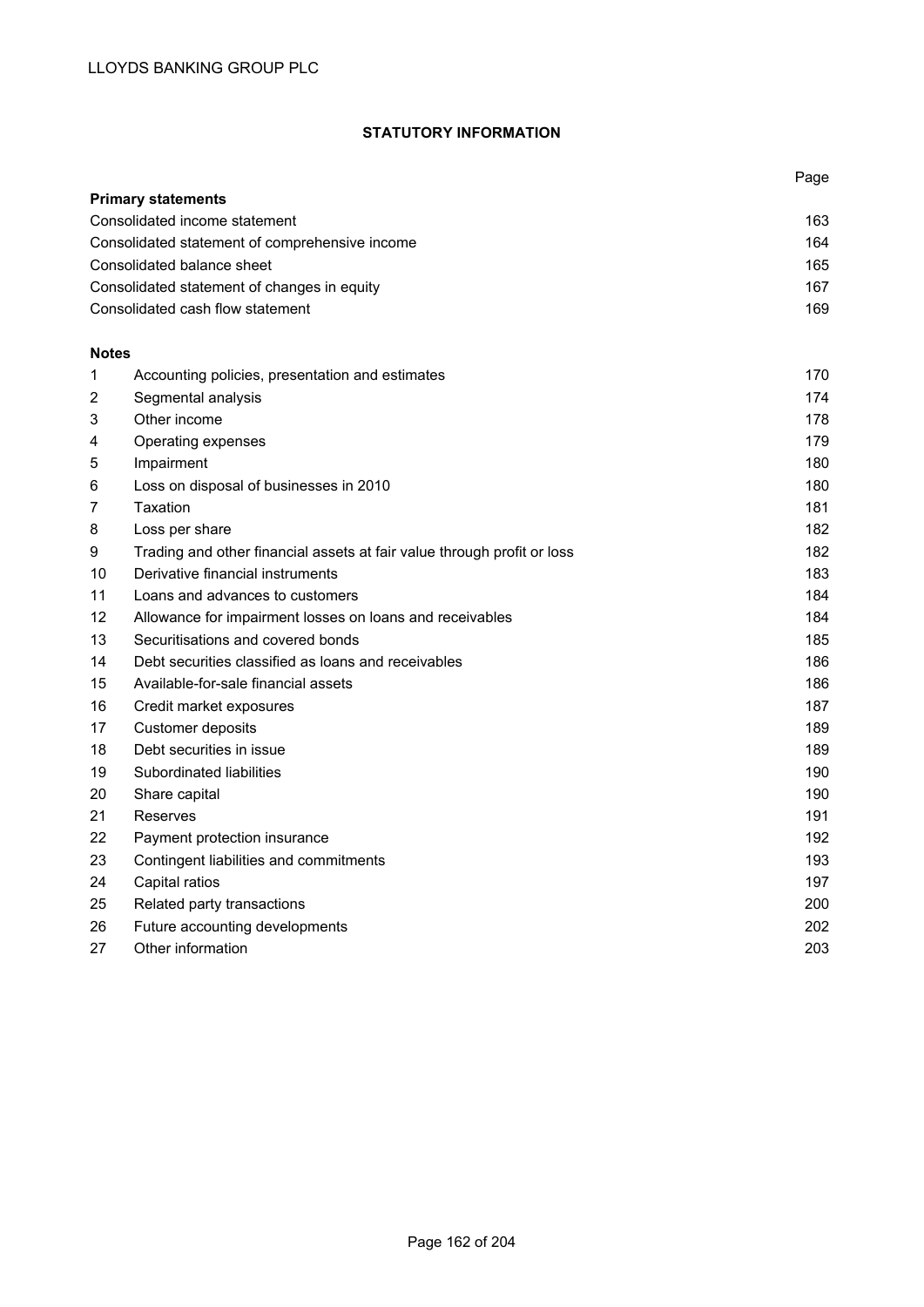# **CONSOLIDATED INCOME STATEMENT**

|                                                   |             | 2011      | 2010      |
|---------------------------------------------------|-------------|-----------|-----------|
|                                                   | <b>Note</b> | £ million | £ million |
| Interest and similar income                       |             | 26,316    | 29,340    |
| Interest and similar expense                      |             | (13, 618) | (16, 794) |
| Net interest income                               |             | 12,698    | 12,546    |
| Fee and commission income                         |             | 4,935     | 4,992     |
| Fee and commission expense                        |             | (1, 391)  | (1,682)   |
| Net fee and commission income <sup>1</sup>        |             | 3,544     | 3,310     |
| Net trading income                                |             | (368)     | 15,724    |
| Insurance premium income                          |             | 8,170     | 8,148     |
| Other operating income                            |             | 2,768     | 4,316     |
| <b>Other income</b>                               | 3           | 14,114    | 31,498    |
| <b>Total income</b>                               |             | 26,812    | 44,044    |
| Insurance claims <sup>1</sup>                     |             | (6,041)   | (19,088)  |
| Total income, net of insurance claims             |             | 20,771    | 24,956    |
| Payment protection insurance provision            |             | (3, 200)  |           |
| Other operating expenses                          |             | (13,050)  | (13, 270) |
| <b>Total operating expenses</b>                   | 4           | (16, 250) | (13, 270) |
| <b>Trading surplus</b>                            |             | 4,521     | 11,686    |
| Impairment                                        | 5           | (8,094)   | (10, 952) |
| Share of results of joint ventures and associates |             | 31        | (88)      |
| Loss on disposal of businesses                    | 6           |           | (365)     |
| (Loss) profit before tax                          |             | (3, 542)  | 281       |
| Taxation                                          | 7           | 828       | (539)     |
| Loss for the year                                 |             | (2,714)   | (258)     |
|                                                   |             |           |           |
| Profit attributable to non-controlling interests  |             | 73        | 62        |
| Loss attributable to equity shareholders          |             | (2,787)   | (320)     |
| Loss for the year                                 |             | (2,714)   | (258)     |
| Basic loss per share                              | 8           | (4.1)p    | (0.5)p    |
| Diluted loss per share                            | 8           | (4.1)p    | (0.5)p    |
|                                                   |             |           |           |

 $1$  See note 3.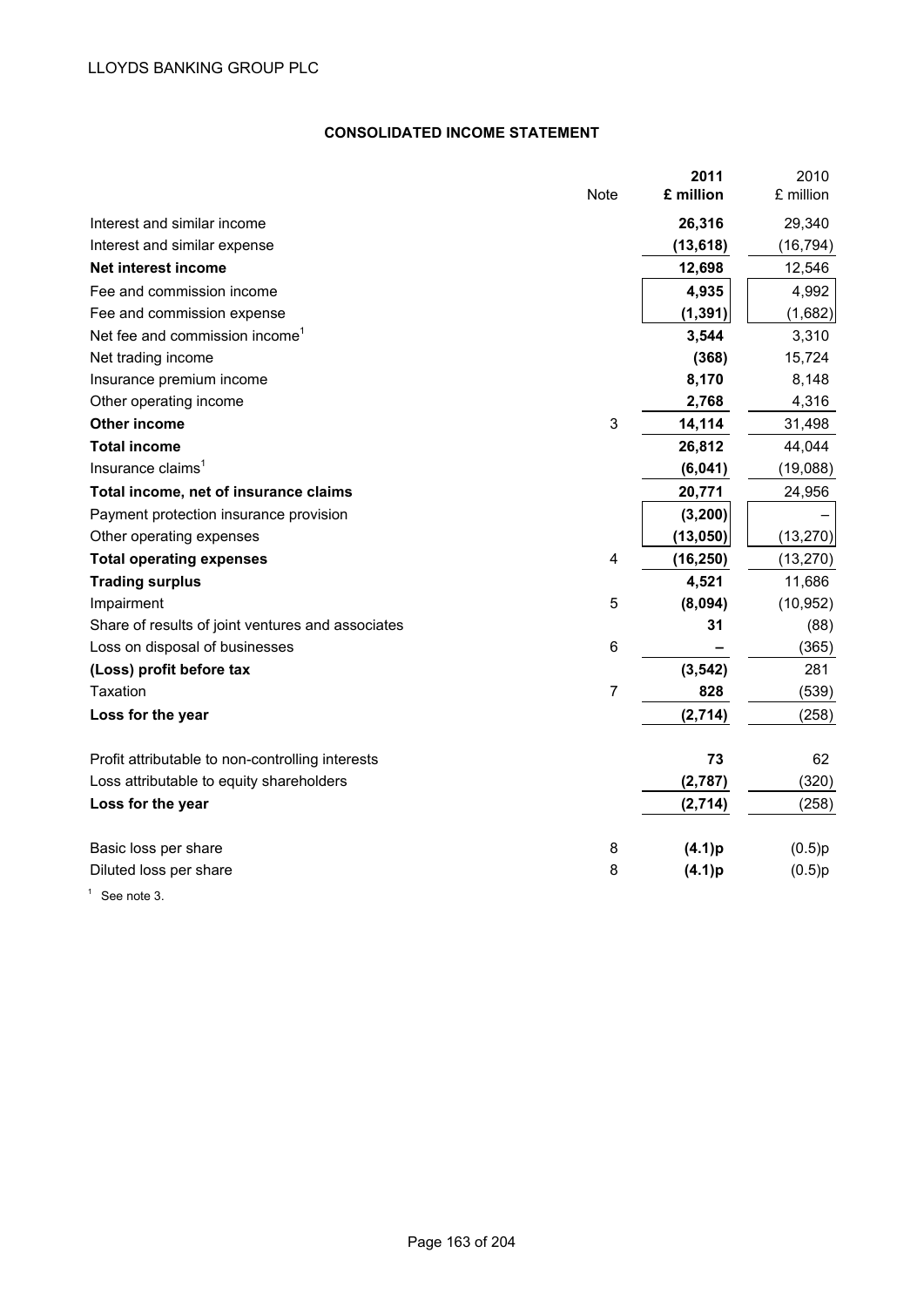| <b>CONSOLIDATED STATEMENT OF COMPREHENSIVE INCOME</b> |  |
|-------------------------------------------------------|--|
|-------------------------------------------------------|--|

|                                                                                     | 2011<br>£ million | 2010<br>£ million |
|-------------------------------------------------------------------------------------|-------------------|-------------------|
| Loss for the year                                                                   | (2,714)           | (258)             |
| Other comprehensive income                                                          |                   |                   |
| Movements in revaluation reserve in respect of available-for-sale financial assets: |                   |                   |
| Change in fair value                                                                | 2,603             | 1,231             |
| Income statement transfers in respect of disposals                                  | (343)             | (399)             |
| Income statement transfers in respect of impairment                                 | 80                | 114               |
| Other income statement transfers                                                    | (155)             | (110)             |
| Taxation                                                                            | (575)             | (343)             |
|                                                                                     | 1,610             | 493               |
| Movements in cash flow hedging reserve:                                             |                   |                   |
| Effective portion of changes in fair value                                          | 916               | (1,048)           |
| Net income statement transfers                                                      | 70                | 932               |
| Taxation                                                                            | (270)             | 30                |
|                                                                                     | 716               | (86)              |
| Currency translation differences (tax: nil)                                         | (84)              | (129)             |
| Other comprehensive income for the year, net of tax                                 | 2,242             | 278               |
| Total comprehensive income for the year                                             | (472)             | 20                |
| Total comprehensive income attributable to non-controlling interests                | 72                | 57                |
| Total comprehensive income attributable to equity shareholders                      | (544)             | (37)              |
| Total comprehensive income for the year                                             | (472)             | 20                |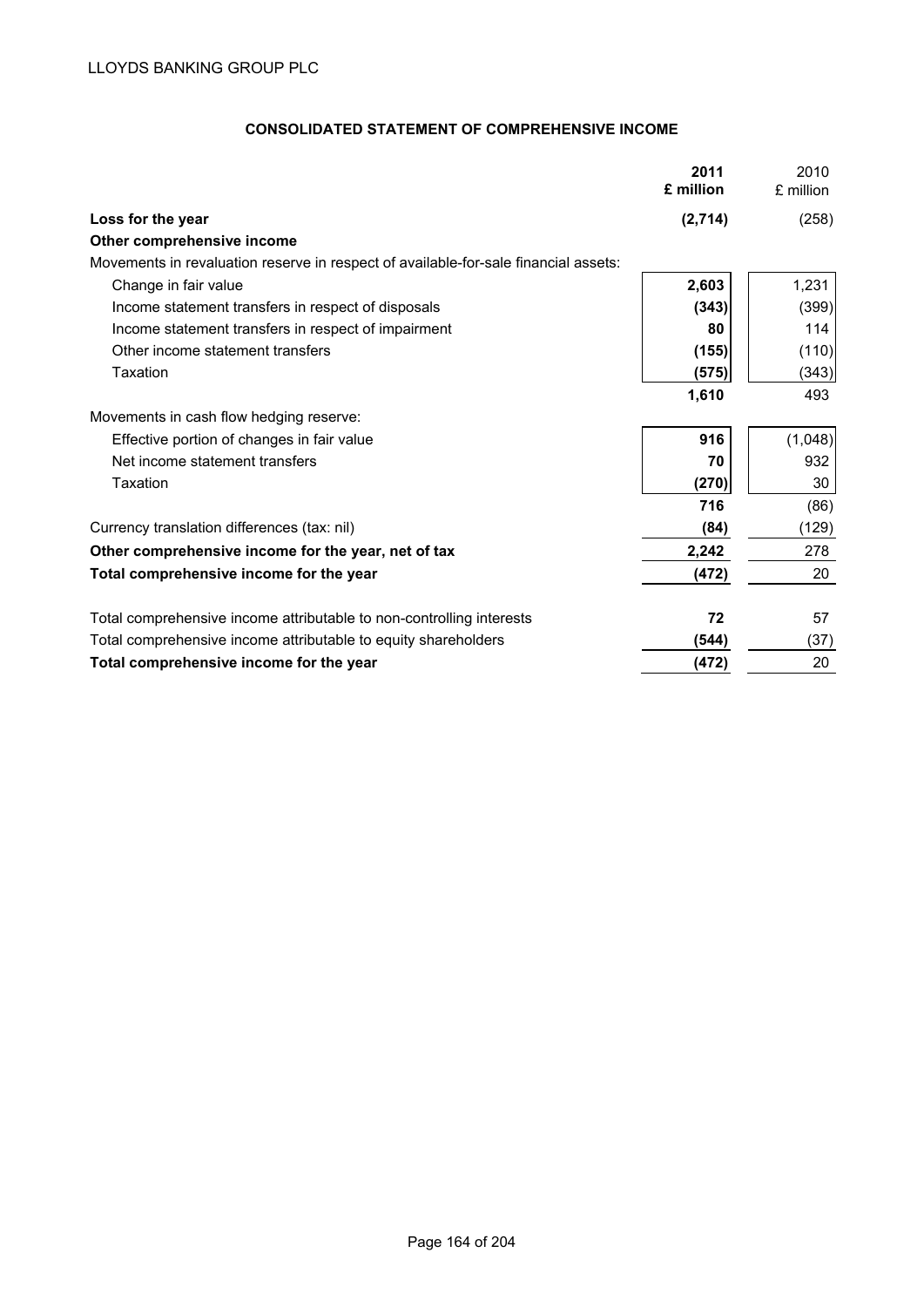# **CONSOLIDATED BALANCE SHEET**

|                                                                         |             | As at<br>31 December | As at<br>31 December |
|-------------------------------------------------------------------------|-------------|----------------------|----------------------|
| <b>Assets</b>                                                           | <b>Note</b> | 2011<br>£ million    | 2010<br>£ million    |
|                                                                         |             |                      |                      |
| Cash and balances at central banks                                      |             | 60,722               | 38,115               |
| Items in course of collection from banks                                |             | 1,408                | 1,368                |
| Trading and other financial assets at fair value through profit or loss | 9           | 139,510              | 156,191              |
| Derivative financial instruments                                        | 10          | 66,013               | 50,777               |
| Loans and receivables:                                                  |             |                      |                      |
| Loans and advances to banks                                             |             | 32,606               | 30,272               |
| Loans and advances to customers                                         | 11          | 565,638              | 592,597              |
| Debt securities                                                         | 14          | 12,470               | 25,735               |
|                                                                         |             | 610,714              | 648,604              |
| Available-for-sale financial assets                                     | 15          | 37,406               | 42,955               |
| Held-to-maturity investments                                            |             | 8,098                | 7,905                |
| Investment properties                                                   |             | 6,122                | 5,997                |
| Investments in joint ventures and associates                            |             | 334                  | 429                  |
| Goodwill                                                                |             | 2,016                | 2,016                |
| Value of in-force business                                              |             | 6,638                | 7,367                |
| Other intangible assets                                                 |             | 3,196                | 3,496                |
| Tangible fixed assets                                                   |             | 7,673                | 8,190                |
| Current tax recoverable                                                 |             | 434                  | 621                  |
| Deferred tax assets                                                     |             | 4,496                | 4,164                |
| Retirement benefit assets                                               |             | 1,338                | 736                  |
| Other assets                                                            |             | 14,428               | 12,643               |
| <b>Total assets</b>                                                     |             | 970,546              | 991,574              |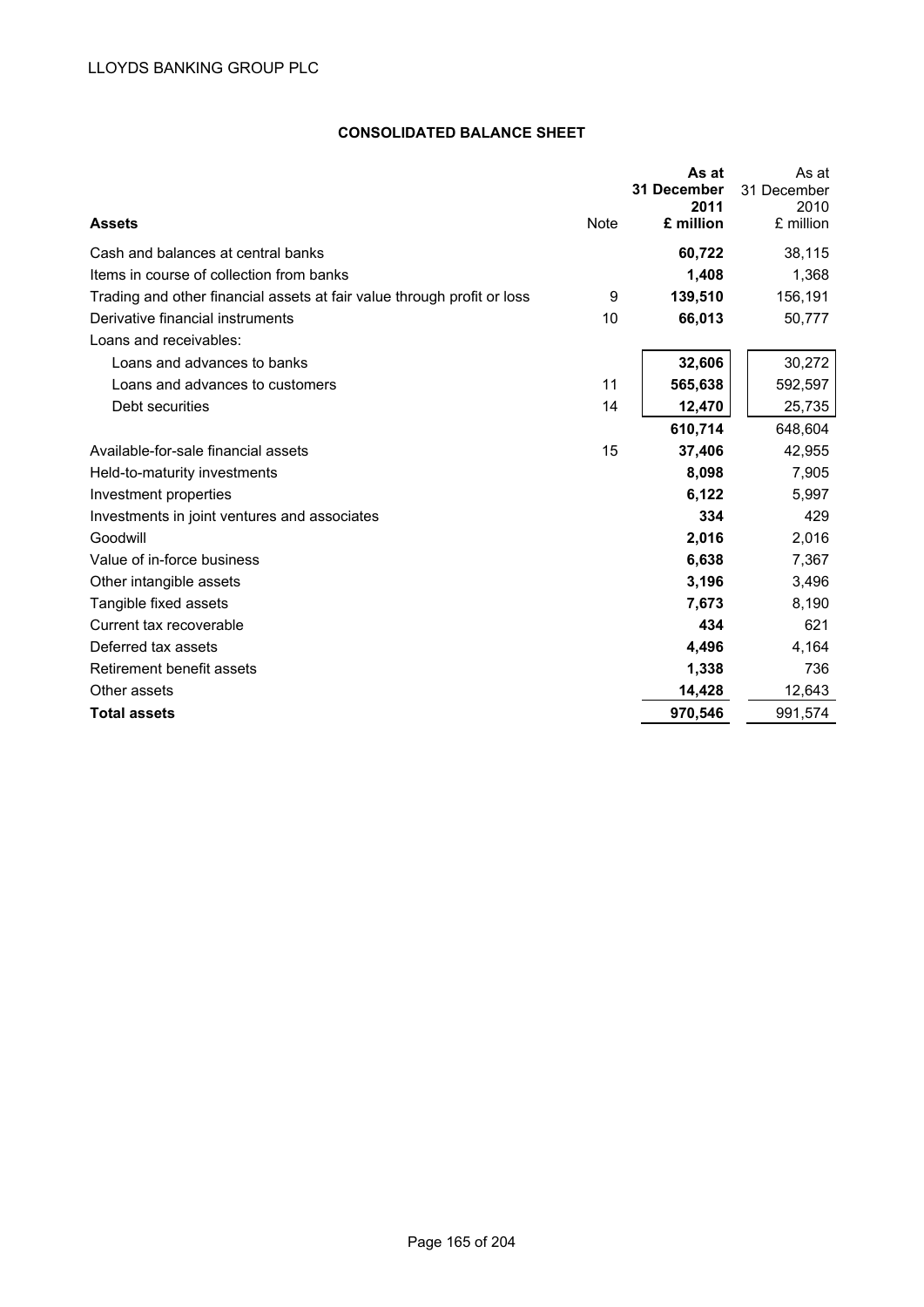# **CONSOLIDATED BALANCE SHEET**

|                                                                              |      | As at               | As at               |
|------------------------------------------------------------------------------|------|---------------------|---------------------|
|                                                                              |      | 31 December<br>2011 | 31 December<br>2010 |
| <b>Equity and liabilities</b>                                                | Note | £ million           | £ million           |
| <b>Liabilities</b>                                                           |      |                     |                     |
| Deposits from banks                                                          |      | 39,810              | 50,363              |
| <b>Customer deposits</b>                                                     | 17   | 413,906             | 393,633             |
| Items in course of transmission to banks                                     |      | 844                 | 802                 |
| Trading and other financial liabilities at fair value through profit or loss |      | 24,955              | 26,762              |
| Derivative financial instruments                                             | 10   | 58,212              | 42,158              |
| Notes in circulation                                                         |      | 1,145               | 1,074               |
| Debt securities in issue                                                     | 18   | 185,059             | 228,866             |
| Liabilities arising from insurance contracts and                             |      |                     |                     |
| participating investment contracts                                           |      | 78,991              | 80,729              |
| Liabilities arising from non-participating investment contracts              |      | 49,636              | 51,363              |
| Unallocated surplus within insurance businesses                              |      | 300                 | 643                 |
| <b>Other liabilities</b>                                                     |      | 32,041              | 29,696              |
| Retirement benefit obligations                                               |      | 381                 | 423                 |
| <b>Current tax liabilities</b>                                               |      | 103                 | 149                 |
| Deferred tax liabilities                                                     |      | 314                 | 247                 |
| Other provisions                                                             |      | 3,166               | 1,532               |
| Subordinated liabilities                                                     | 19   | 35,089              | 36,232              |
| <b>Total liabilities</b>                                                     |      | 923,952             | 944,672             |
| <b>Equity</b>                                                                |      |                     |                     |
| Share capital                                                                | 20   | 6,881               | 6,815               |
| Share premium account                                                        | 21   | 16,541              | 16,291              |
| Other reserves                                                               | 21   | 13,818              | 11,575              |
| Retained profits                                                             | 21   | 8,680               | 11,380              |
| <b>Shareholders' equity</b>                                                  |      | 45,920              | 46,061              |
| Non-controlling interests                                                    |      | 674                 | 841                 |
| <b>Total equity</b>                                                          |      | 46,594              | 46,902              |
| <b>Total equity and liabilities</b>                                          |      | 970,546             | 991,574             |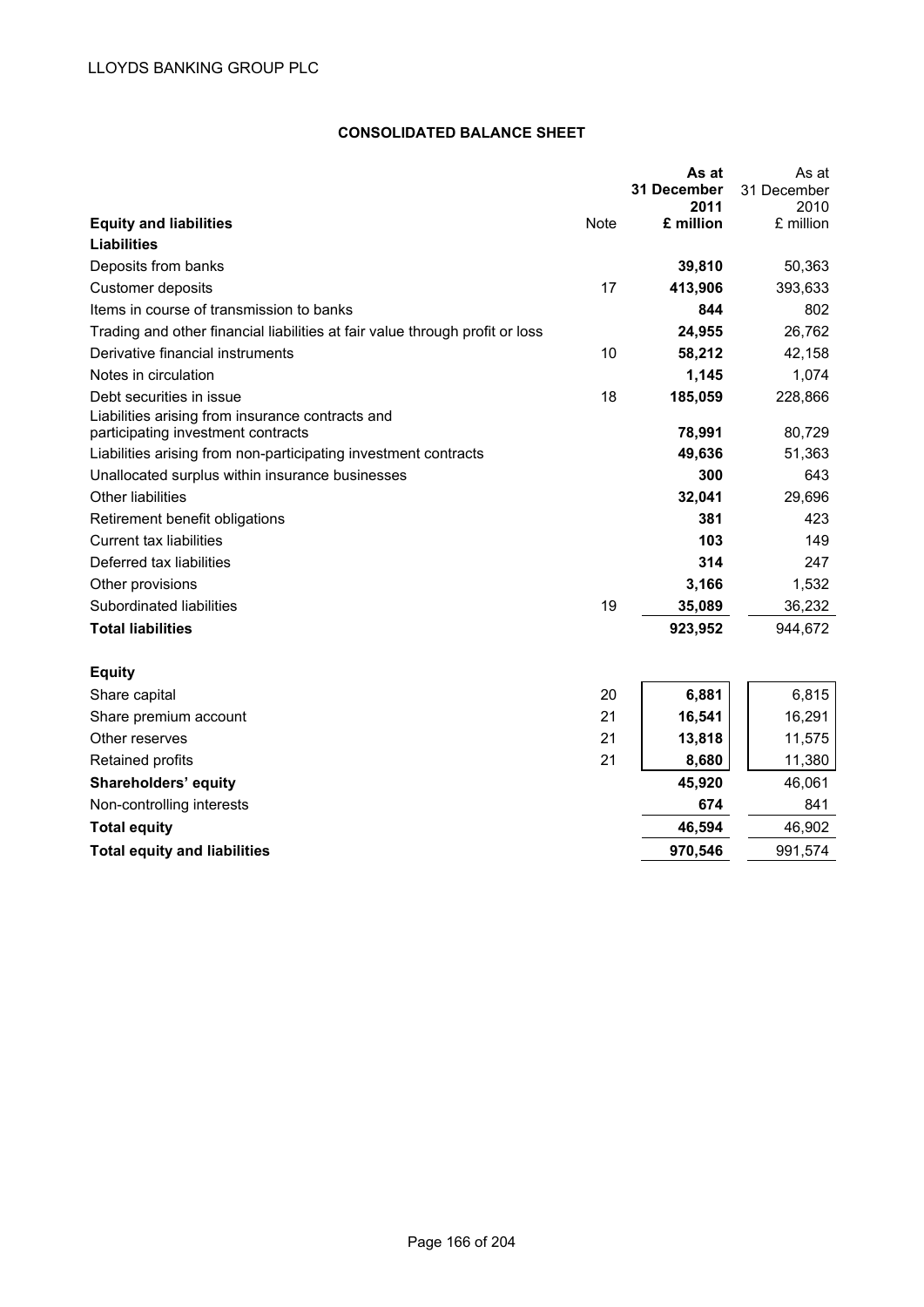# **CONSOLIDATED STATEMENT OF CHANGES IN EQUITY**

|                                                                                                                                                               |                                                        | Attributable to equity shareholders |                                         |                           |                                               |                           |
|---------------------------------------------------------------------------------------------------------------------------------------------------------------|--------------------------------------------------------|-------------------------------------|-----------------------------------------|---------------------------|-----------------------------------------------|---------------------------|
|                                                                                                                                                               | <b>Share</b><br>capital<br>and<br>premium<br>£ million | Other<br>reserves<br>£ million      | <b>Retained</b><br>profits<br>£ million | <b>Total</b><br>£ million | Non-<br>controlling<br>interests<br>£ million | <b>Total</b><br>£ million |
| Balance at 1 January 2011                                                                                                                                     | 23,106                                                 | 11,575                              | 11,380                                  | 46,061                    | 841                                           | 46,902                    |
| <b>Comprehensive income</b>                                                                                                                                   |                                                        |                                     |                                         |                           |                                               |                           |
| (Loss) profit for the period<br>Other comprehensive income                                                                                                    |                                                        |                                     | (2,787)                                 | (2,787)                   | 73                                            | (2,714)                   |
| Movements in revaluation reserve<br>in respect of available-for-sale<br>financial assets, net of tax<br>Movements in cash flow hedging<br>reserve, net of tax |                                                        | 1,611<br>716                        |                                         | 1,611<br>716              | (1)                                           | 1,610<br>716              |
| Currency translation differences,<br>net of tax                                                                                                               |                                                        | (84)                                |                                         | (84)                      |                                               | (84)                      |
| Total other comprehensive income                                                                                                                              |                                                        | 2,243                               |                                         | 2,243                     | (1)                                           | 2,242                     |
| <b>Total comprehensive income</b>                                                                                                                             |                                                        | 2,243                               | (2,787)                                 | (544)                     | 72                                            | (472)                     |
| <b>Transactions with owners</b>                                                                                                                               |                                                        |                                     |                                         |                           |                                               |                           |
| <b>Dividends</b>                                                                                                                                              |                                                        |                                     |                                         |                           | (50)                                          | (50)                      |
| Issue of ordinary shares                                                                                                                                      | 316                                                    |                                     |                                         | 316                       |                                               | 316                       |
| Movement in treasury shares                                                                                                                                   |                                                        |                                     | (276)                                   | (276)                     |                                               | (276)                     |
| Value of employee services:                                                                                                                                   |                                                        |                                     |                                         |                           |                                               |                           |
| Share option schemes                                                                                                                                          |                                                        |                                     | 125                                     | 125                       |                                               | 125                       |
| Other employee award schemes                                                                                                                                  |                                                        |                                     | 238                                     | 238                       |                                               | 238                       |
| Change in non-controlling interests                                                                                                                           |                                                        |                                     |                                         |                           | (189)                                         | (189)                     |
| <b>Total transactions with owners</b>                                                                                                                         | 316                                                    |                                     | 87                                      | 403                       | (239)                                         | 164                       |
| <b>Balance at 31 December 2011</b>                                                                                                                            | 23,422                                                 | 13,818                              | 8,680                                   | 45,920                    | 674                                           | 46,594                    |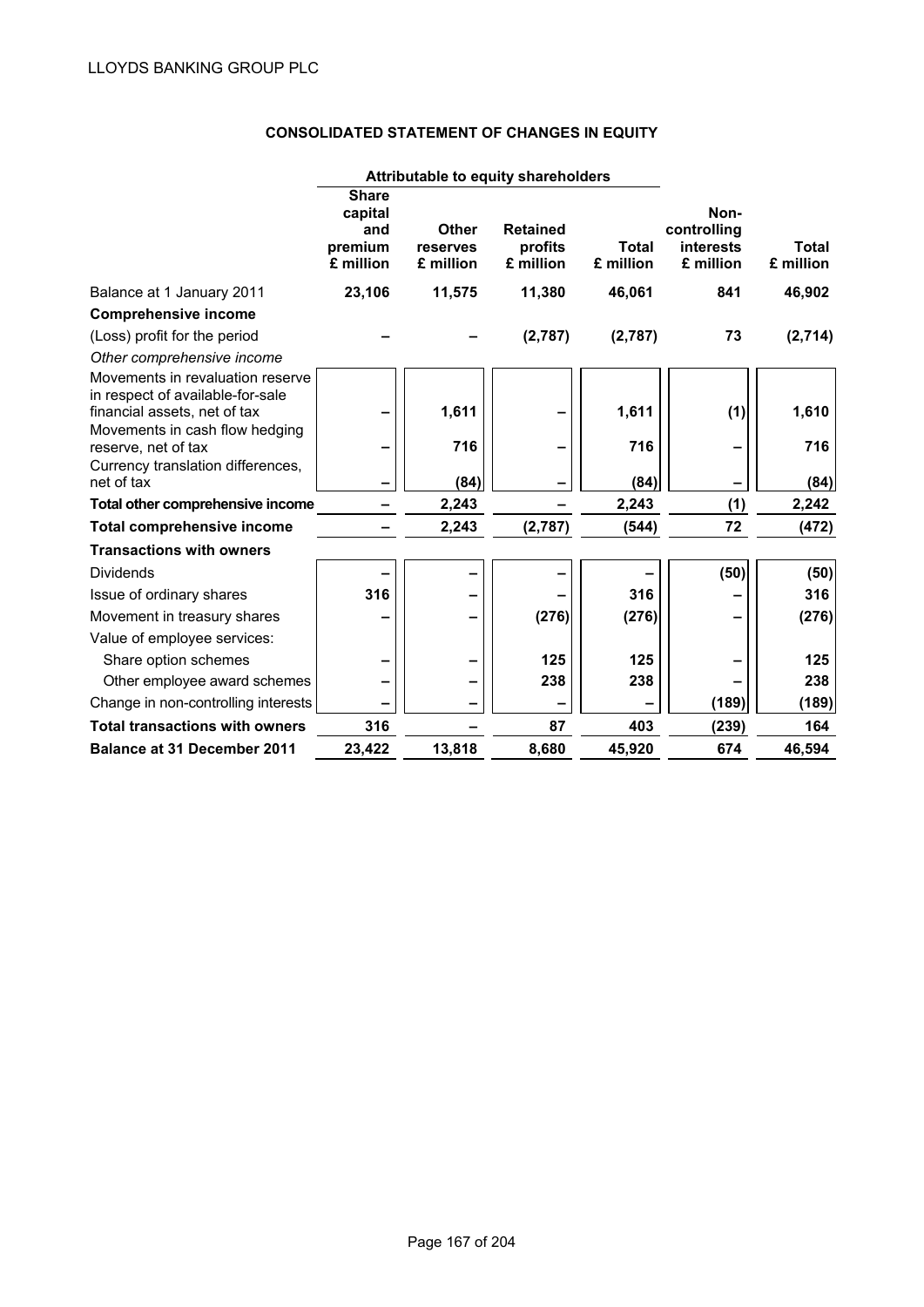# **CONSOLIDATED STATEMENT OF CHANGES IN EQUITY** (continued)

|                                                                  |                                                 | Attributable to equity shareholders |                                  |                    |                                               |                    |
|------------------------------------------------------------------|-------------------------------------------------|-------------------------------------|----------------------------------|--------------------|-----------------------------------------------|--------------------|
|                                                                  | Share<br>capital<br>and<br>premium<br>£ million | Other<br>reserves<br>£ million      | Retained<br>profits<br>£ million | Total<br>£ million | Non-<br>controlling<br>interests<br>£ million | Total<br>£ million |
| Balance at 1 January 2010                                        | 24,944                                          | 7,217                               | 11,117                           | 43,278             | 829                                           | 44,107             |
| Comprehensive income                                             |                                                 |                                     |                                  |                    |                                               |                    |
| (Loss) profit for the period                                     |                                                 |                                     | (320)                            | (320)              | 62                                            | (258)              |
| Other comprehensive income                                       |                                                 |                                     |                                  |                    |                                               |                    |
| Movements in revaluation reserve                                 |                                                 |                                     |                                  |                    |                                               |                    |
| in respect of available-for-sale<br>financial assets, net of tax |                                                 | 498                                 |                                  | 498                | (5)                                           | 493                |
| Movements in cash flow hedging                                   |                                                 |                                     |                                  |                    |                                               |                    |
| reserve, net of tax                                              |                                                 | (86)                                |                                  | (86)               |                                               | (86)               |
| Currency translation differences,<br>net of tax                  |                                                 | (129)                               |                                  | (129)              |                                               | (129)              |
| Total other comprehensive income                                 |                                                 | 283                                 |                                  | 283                | (5)                                           | 278                |
| Total comprehensive income                                       |                                                 | 283                                 | (320)                            | (37)               | 57                                            | 20                 |
| Transactions with owners                                         |                                                 |                                     |                                  |                    |                                               |                    |
| <b>Dividends</b>                                                 |                                                 |                                     |                                  |                    | (47)                                          | (47)               |
| Issue of ordinary shares                                         | 2,237                                           |                                     |                                  | 2,237              |                                               | 2,237              |
| Redemption of preference shares                                  | 11                                              | (11)                                |                                  |                    |                                               |                    |
| Cancellation of deferred shares                                  | (4,086)                                         | 4,086                               |                                  |                    |                                               |                    |
| Movement in treasury shares                                      |                                                 |                                     | 20                               | 20                 |                                               | 20                 |
| Value of employee services:                                      |                                                 |                                     |                                  |                    |                                               |                    |
| Share option schemes                                             |                                                 |                                     | 154                              | 154                |                                               | 154                |
| Other employee award schemes                                     |                                                 |                                     | 409                              | 409                |                                               | 409                |
| Change in non-controlling interests                              |                                                 |                                     |                                  |                    | 2                                             | $\overline{2}$     |
| Total transactions with owners                                   | 1,838                                           | 4,075                               | 583                              | 2,820              | (45)                                          | 2,775              |
| Balance at 31 December 2010                                      | 23,106                                          | 11,575                              | 11,380                           | 46,061             | 841                                           | 46,902             |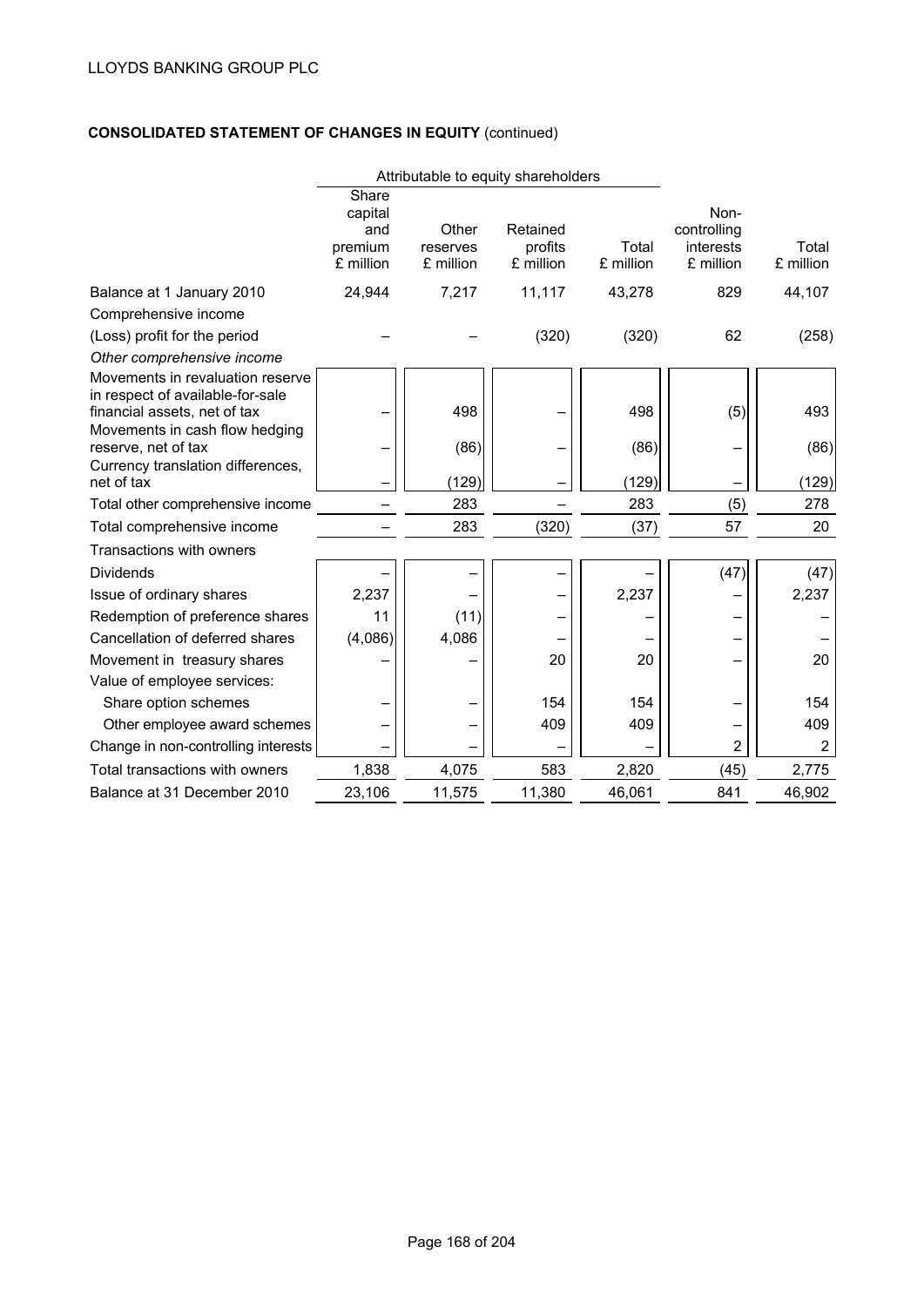# **CONSOLIDATED CASH FLOW STATEMENT**

|                                                               | 2011      | 2010      |
|---------------------------------------------------------------|-----------|-----------|
|                                                               | £ million | £ million |
| (Loss) profit before tax                                      | (3, 542)  | 281       |
| Adjustments for:                                              |           |           |
| Change in operating assets                                    | 44,097    | 31,860    |
| Change in operating liabilities                               | (19, 187) | (45, 683) |
| Non-cash and other items                                      | (1, 339)  | 11,173    |
| Tax (paid) received                                           | (136)     | 332       |
| Net cash provided by (used in) operating activities           | 19,893    | (2,037)   |
| Cash flows from investing activities                          |           |           |
| Purchase of financial assets                                  | (28, 995) | (46, 890) |
| Proceeds from sale and maturity of financial assets           | 36,523    | 45,999    |
| Purchase of fixed assets                                      | (3,095)   | (3,216)   |
| Proceeds from sale of fixed assets                            | 2,214     | 1,354     |
| Acquisition of businesses, net of cash acquired               | (13)      | (73)      |
| Disposal of businesses, net of cash disposed                  | 298       | 428       |
| Net cash provided by (used in) investing activities           | 6,932     | (2,398)   |
| <b>Cash flows from financing activities</b>                   |           |           |
| Dividends paid to non-controlling interests                   | (50)      | (47)      |
| Interest paid on subordinated liabilities                     | (2, 126)  | (1,942)   |
| Proceeds from issue of subordinated liabilities               |           | 3,237     |
| Repayment of subordinated liabilities                         | (1,074)   | (684)     |
| Change in non-controlling interests                           | 8         | 2         |
| Net cash (used in) provided by financing activities           | (3, 242)  | 566       |
| Effects of exchange rate changes on cash and cash equivalents | 6         | 479       |
| Change in cash and cash equivalents                           | 23,589    | (3,390)   |
| Cash and cash equivalents at beginning of year                | 62,300    | 65,690    |
| Cash and cash equivalents at end of year                      | 85,889    | 62,300    |

Cash and cash equivalents comprise cash and balances at central banks (excluding mandatory deposits) and amounts due from banks with a maturity of less than three months.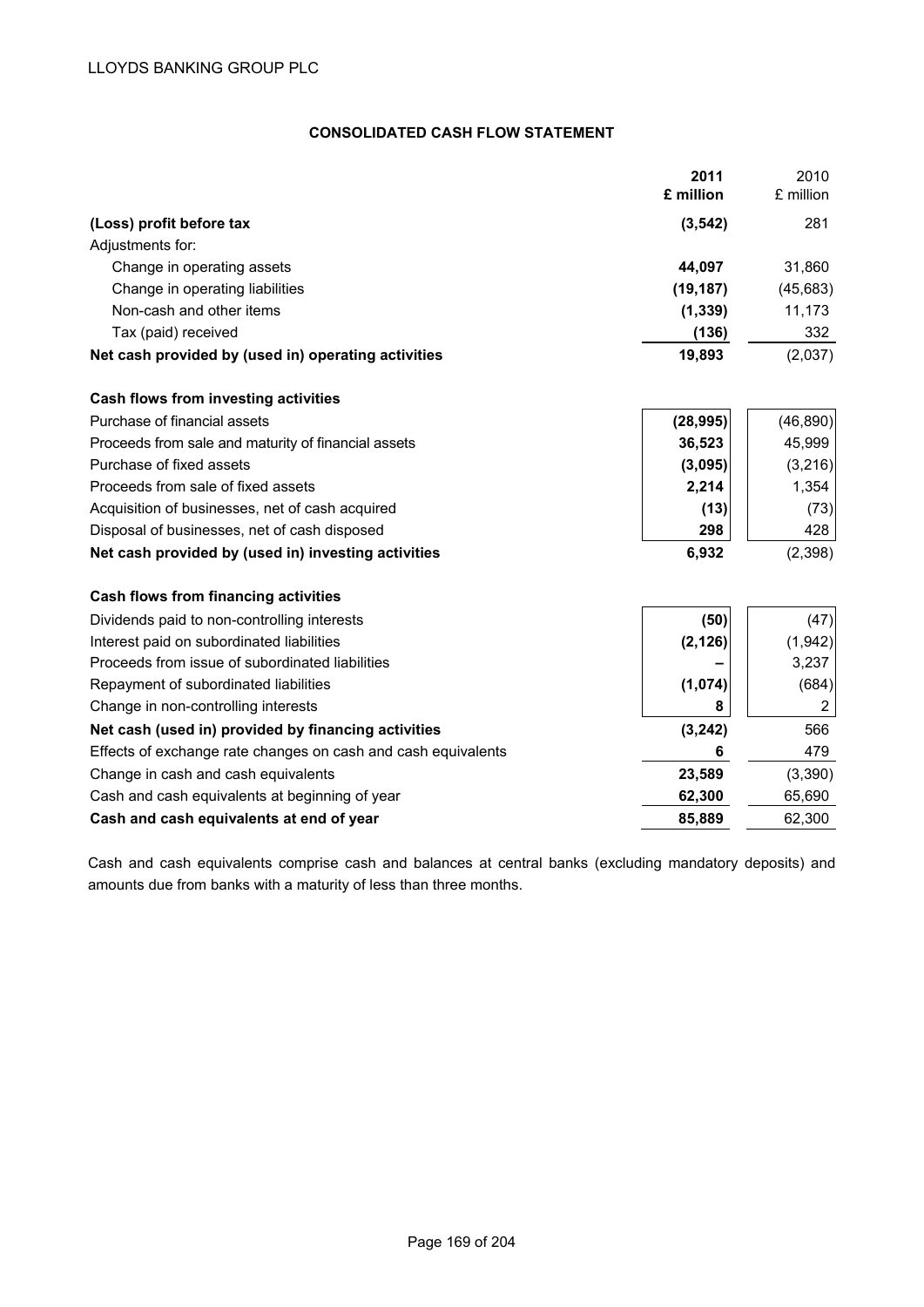# LLOYDS BANKING GROUP PLC

#### **1. Accounting policies, presentation and estimates**

These financial statements as at and for the year to 31 December 2011 have been prepared in accordance with the Listing Rules of the Financial Services Authority (FSA) relating to Preliminary Results. They do not include all of the information required for full annual financial statements. Copies of the 2011 annual report and accounts will be published on the Group's website and will be available upon request from Investor Relations, Lloyds Banking Group plc, 25 Gresham Street, London EC2V 7HN, in March 2012.

The British Bankers' Association's Code for Financial Reporting Disclosure (the Disclosure Code) sets out disclosure principles together with supporting guidance in respect of the financial statements of UK banks. The Group has adopted the Disclosure Code and these financial statements have been prepared in compliance with the Disclosure Code's principles. Terminology used in these financial statements is consistent with that used in the Group's annual report and accounts where a glossary of terms can be found.

The directors consider that it is appropriate to continue to adopt the going concern basis in preparing the Group's financial statements. In reaching this assessment, the directors have considered projections for the Group's capital and funding position and have had regard to the factors set out in Principal risks and uncertainties: Liquidity and funding on page 110.

In previous years the Group has included annual management charges on non-participating investment contracts within insurance claims. In light of developing industry practice, these amounts (2011: £606 million; 2010: £577 million) are now included within net fee and commission income.

# *Accounting policies*

The accounting policies are consistent with those applied by the Group in its 2010 annual report and accounts.

#### *Critical accounting estimates and judgements*

The preparation of the Group's financial statements requires management to make judgements, estimates and assumptions that impact the application of accounting policies and the reported amounts of assets, liabilities, income and expenses. Due to the inherent uncertainty in making estimates, actual results reported in future periods may include amounts which differ from those estimates. Estimates, judgements and assumptions are continually evaluated and are based on historical experience and other factors, including expectations of future events that are believed to be reasonable under the circumstances. Save for the estimates detailed below relating to payment protection insurance and German insurance business litigation, there have been no significant changes in the basis upon which estimates have been determined, compared to that applied at 31 December 2010.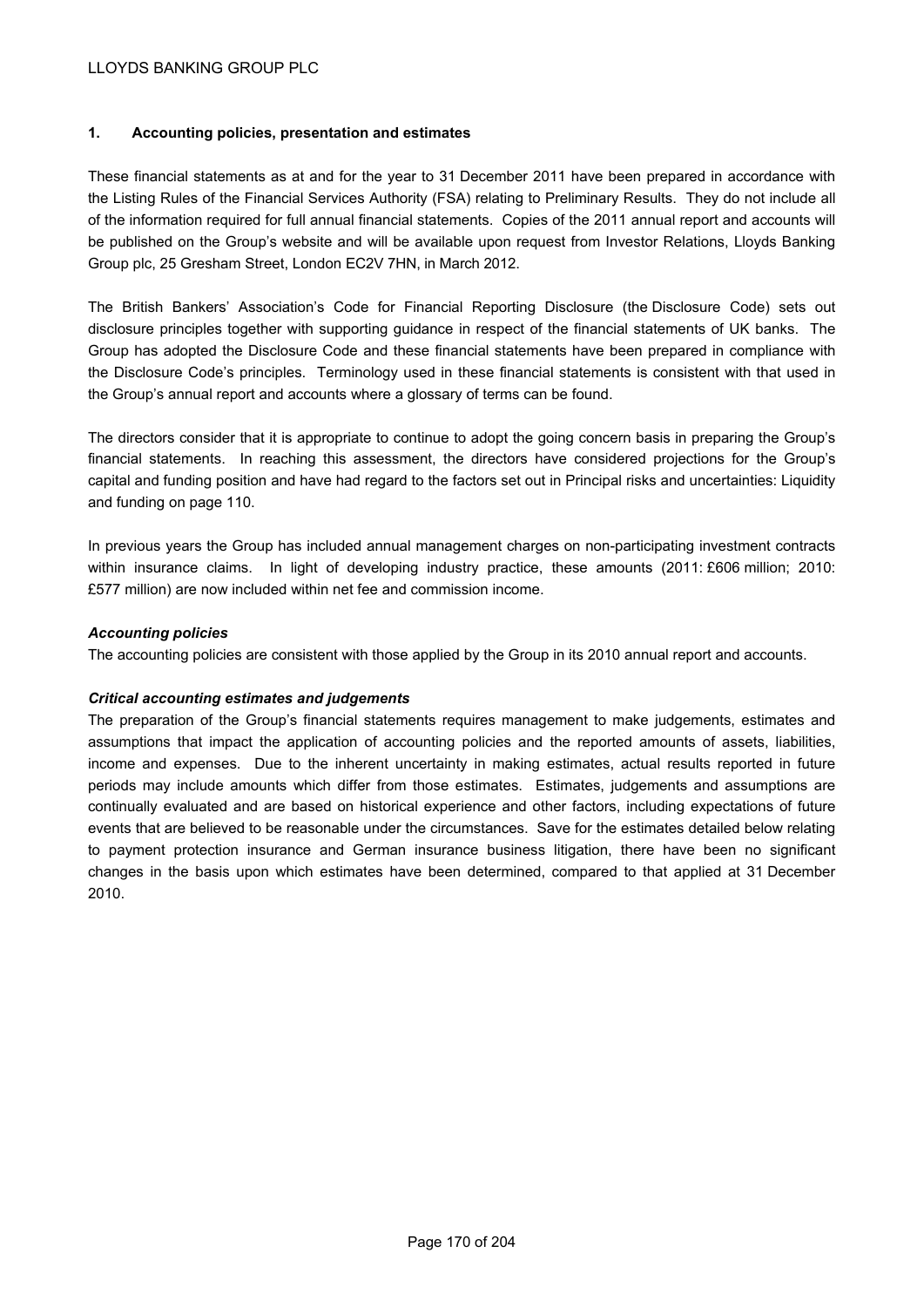# **1. Accounting policies, presentation and estimates** (continued)

# *Payment protection insurance*

The Group has charged a provision of £3,200 million in respect of payment protection insurance (PPI) policies as a result of discussions with the FSA and a judgment handed down by the UK High Court (see note 22 for more information). The provision represents management's best estimate of the anticipated costs of related customer contact and/or redress, including administration expenses. However, there are still a number of uncertainties as to the eventual costs from any such contact and/or redress given the inherent difficulties in assessing the impact of detailed implementation of the FSA Policy Statement of 10 August 2010 for all PPI complaints, uncertainties around the ultimate emergence period for complaints, the availability of supporting evidence and the activities of claims management companies, all of which will significantly affect complaints volumes, uphold rates and redress costs.

The provision requires significant judgement by management in determining appropriate assumptions, which include the level of complaints, uphold rates, proactive contact and response rates, Financial Ombudsman Service referral and uphold rates as well as redress costs for each of the many different populations of customers identified by the Group in its analyses used to determine the best estimate of the anticipated costs of redress. If the level of complaints was one percentage point higher (lower) than estimated for all policies open within the last six years then the provision made in 2011 would have increased (decreased) by approximately £70 million. There are a large number of inter-dependent assumptions under-pinning the provision; this sensitivity assumes that all assumptions, other than the level of complaints, remain constant.

The Group will re-evaluate the assumptions underlying its analysis at each reporting date as more information becomes available. As noted above, there is inherent uncertainty in making estimates; actual results in future periods may differ from the amount provided.

#### *Provision in relation to German insurance business litigation*

Clerical Medical Investment Group Limited (CMIG) has received a number of claims in the German courts, relating to policies issued by CMIG but sold by independent intermediaries in Germany, principally during the late 1990's and early 2000's. CMIG's strategy includes defending claims robustly and appealing against adverse judgments. The ultimate financial effect, which could be significant, will only be known once all relevant claims have been resolved. The Group has charged a provision of £175 million (see note 23 for more information). Management believes this represents the most appropriate estimate of the financial impact, based upon a series of assumptions, including the number of claims received, the proportion upheld, and resulting legal and administration costs.

This provision requires significant judgement by management in determining appropriate assumptions, including the number of claims received, the proportion upheld, and resulting legal and administration costs. Assuming that all other assumptions remain unchanged, if in the longer term the level of claims was ten percentage points higher (lower) than estimated then the cost would increase (decrease) by approximately £3 million; and if uphold rates were ten percentage points higher (lower) than estimated then the cost would increase (decrease) by approximately £13 million.

The Group will re-evaluate the assumptions underlying its analysis at each reporting date as more information becomes available. As noted above, there is inherent uncertainty in making estimates; actual results in future periods may differ from the amount provided.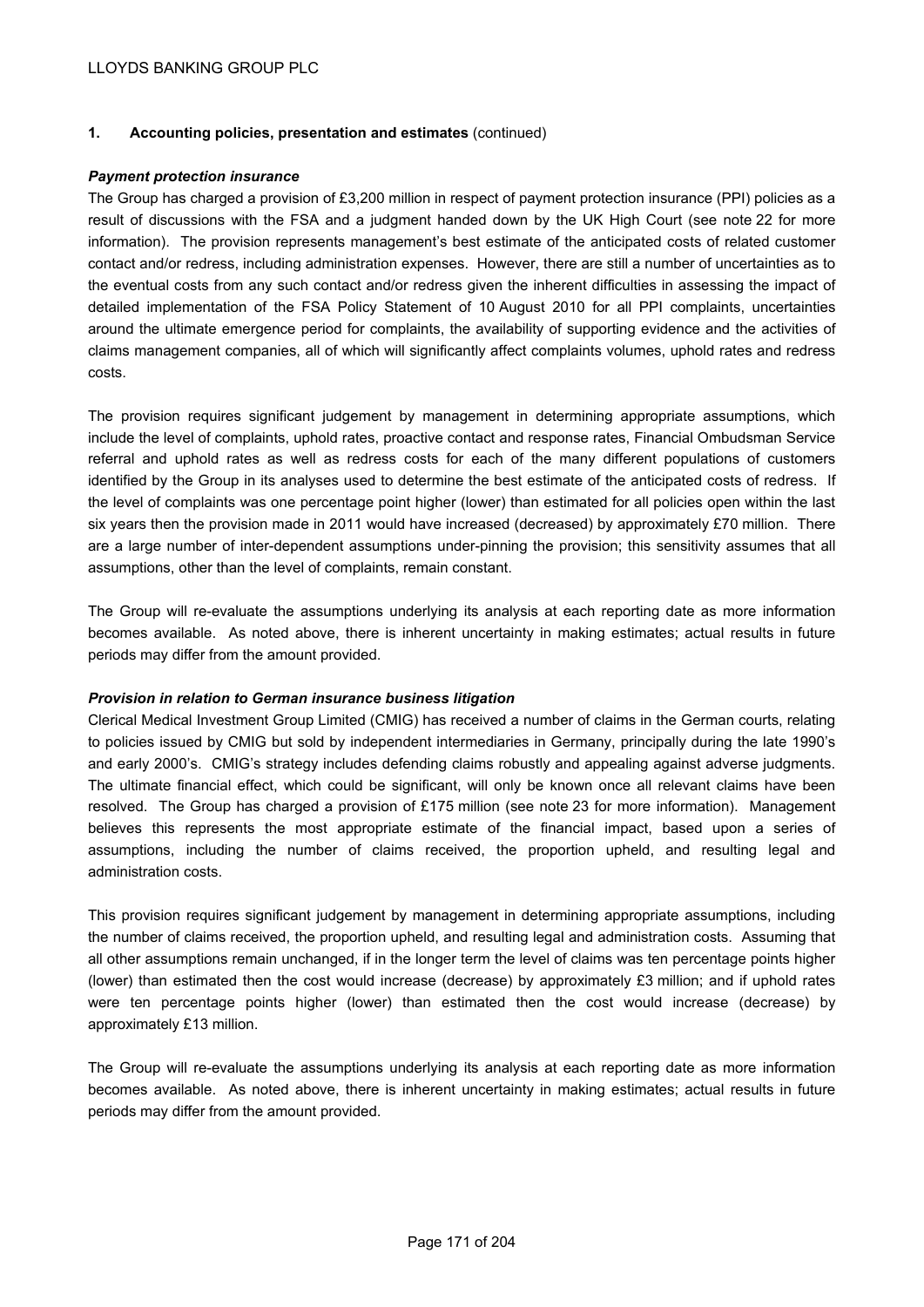# **1. Accounting policies, presentation and estimates** (continued)

# *Recoverability of deferred tax assets*

At 31 December 2011 the Group carried deferred tax assets on its balance sheet of £4,496 million (2010: £4,164 million) and deferred tax liabilities of £314 million (2010: £247 million). This presentation takes into account the ability of the Group to net deferred tax assets and liabilities only where there is a legally enforceable right of offset. The largest category of deferred tax asset before netting relates to tax losses carried forward.

The recoverability of the Group's deferred tax assets in respect of carry forward losses is based on an assessment of future levels of taxable profit expected to arise that can be offset against these losses. The Group's expectations as to the level of future taxable profits take into account the Group's long-term financial and strategic plans, and anticipated future tax adjusting items.

In making this assessment account is taken of business plans, the five year board approved operating plan and the following future risk factors:

- The expected future economic outlook as set out in the Group Chief Executive's statement;
- The retail banking business disposal as required by the European Commission; and
- Future regulatory change.

The Group's deferred tax asset includes £5,862 million (2010 £6,572 million) in respect of trading losses carried forward. The tax losses have arisen in individual legal entities and will be used as future taxable profits arise in those legal entities, though substantially all of the unused tax losses for which a deferred tax asset has been recognised arise in Bank of Scotland plc and Lloyds TSB Bank plc. The deferred tax asset will be utilised over different time periods in each of the entities in which the tax losses arise. The Group's assessment is that these tax losses will be fully used within eight years.

Under current UK tax law there is no expiry date for unused tax losses.

Deferred tax assets totalling £1,288 million (2010: £685 million) have not been recognised in respect of certain capital losses carried forward, trading losses carried forward (mainly in certain overseas companies) and unrelieved foreign tax credits as there are no predicted future capital or taxable profits against which these losses can be recognised.

#### *New accounting pronouncements*

The Group has adopted the following new standards and amendments to standards which became effective for financial years beginning on or after 1 January 2011. None of these standards or amendments to standards have had a material impact on these financial statements.

- (i) Amendment to IAS 32 *Financial Instruments: Presentation 'Classification of Rights Issues'*. Requires rights issues denominated in a currency other than the functional currency of the issuer to be classified as equity regardless of the currency in which the exercise price is denominated.
- (ii) IFRIC 19 *Extinguishing Financial Liabilities with Equity Instruments*. Clarifies that when an entity renegotiates the terms of its debt with the result that the liability is extinguished by the debtor issuing its own equity instruments to the creditor, a gain or loss is recognised in the income statement representing the difference between the carrying value of the financial liability and the fair value of the equity instruments issued; the fair value of the financial liability is used to measure the gain or loss where the fair value of the equity instruments cannot be reliably measured.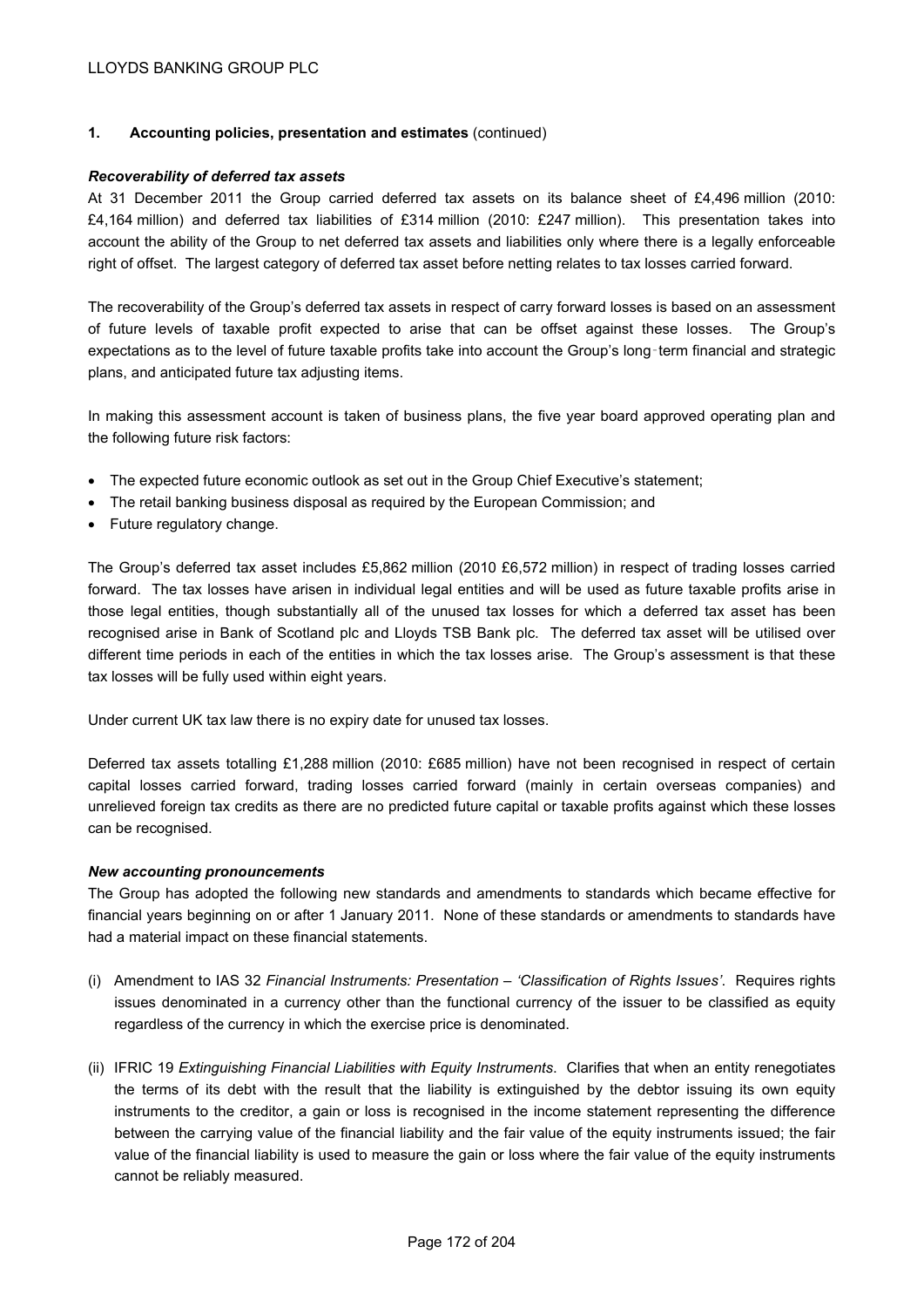# **1. Accounting policies, presentation and estimates** (continued)

- (iii) *Improvements to IFRSs* (issued May 2010). Amends IFRS 7 *Financial Instruments: Disclosure* to require further disclosures in respect of collateral held by the Group as security for financial assets and sets out minor amendments to other standards as part of the annual improvements process.
- (iv) Amendment to IFRIC 14 *Prepayments of a Minimum Funding Requirement*. Applies when an entity is subject to minimum funding requirements and makes an early payment of contributions to cover those requirements and permits such an entity to treat the benefit of such an early payment as an asset.
- (v) IAS 24 *Related Party Disclosures (Revised)*. Simplifies the definition of a related party and provides a partial exemption from the requirement to disclose transactions and outstanding balances with the government and government-related entities. The Group has taken advantage of an exemption in respect of government and government-related transactions that permits an entity to disclose only transactions that are individually or collectively significant. Details of related party transactions are disclosed in note 25.

Details of those IFRS pronouncements which will be relevant to the Group but which were not effective at 31 December 2011 and which have not been applied in preparing these financial statements are given in note 26.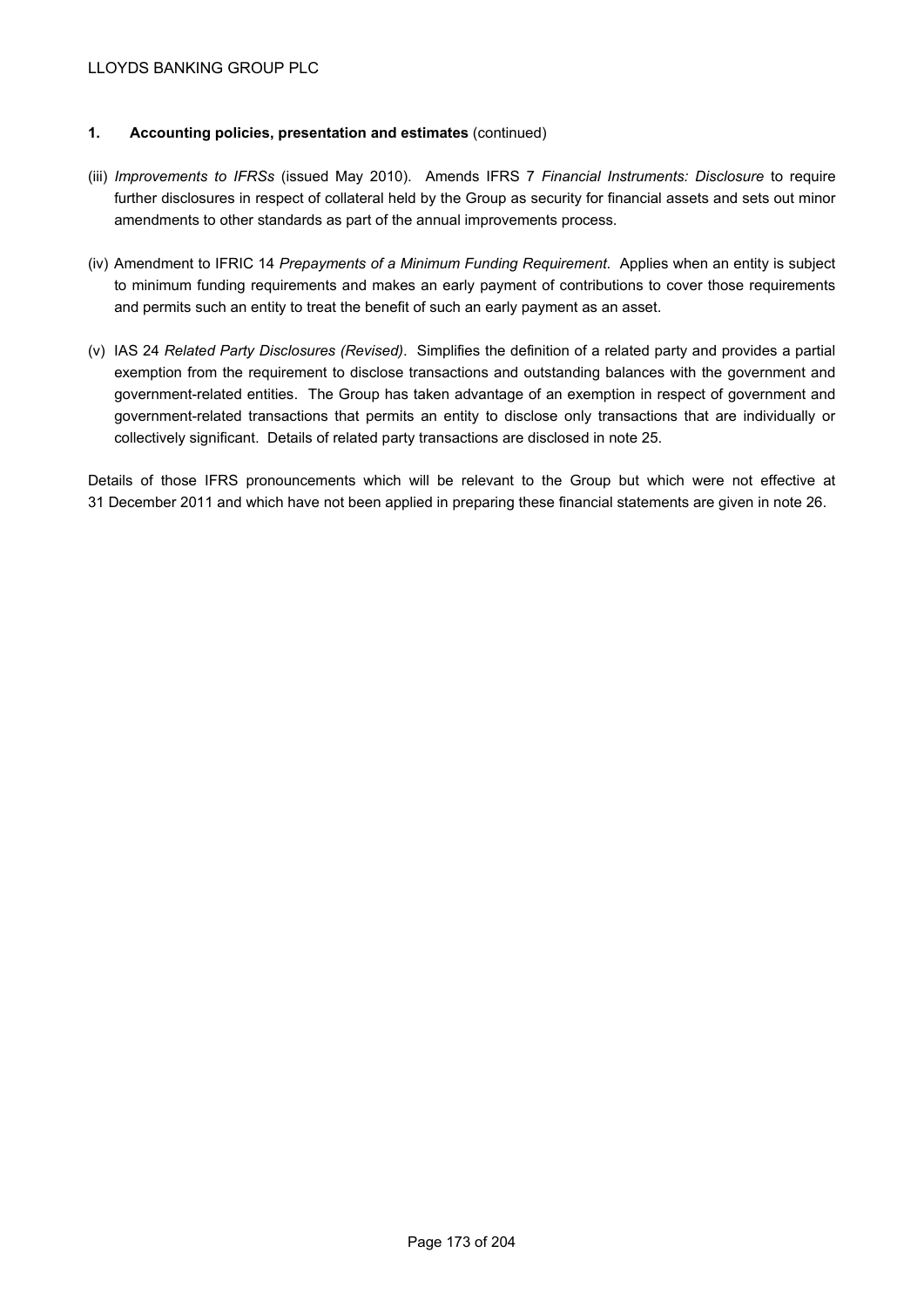# **2. Segmental analysis**

Lloyds Banking Group provides a wide range of banking and financial services in the UK and in certain locations overseas.

The Group Executive Committee (GEC) has been determined to be the chief operating decision maker for the Group. The Group's operating segments reflect its organisational and management structures. GEC reviews the Group's internal reporting based around these segments in order to assess performance and allocate resources. This assessment includes a consideration of each segment's net interest revenue and consequently the total interest income and expense for all reportable segments is presented on a net basis. The segments are differentiated by the type of products provided, by whether the customers are individuals or corporate entities and by the geographical location of the customer.

The segmental results and comparatives are presented on a combined businesses basis, the basis reviewed by the chief operating decision maker; during the year ended 31 December 2011 the chief operating decision maker has commenced reviewing the results of the Group's Commercial business separately to the Wholesale segment. As a consequence, the Group's activities are now organised into five financial reporting segments: Retail, Wholesale, Commercial, Wealth and International, and Insurance.

During the third quarter of 2011, the Group implemented a new approach to its allocation methodologies for funding costs and capital that ensures that the cost of funding is more fully reflected in each segment's results. The new methodology is designed to ensure that funding costs are allocated to the segments and that the allocation is more directly related to the size and behavioural duration of asset portfolios, with a similar approach applied to recognise the value to the business from the Group's growing deposit base. Comparative figures have been restated. The impact of this restatement was to reduce 2010 net interest income and profit before tax in Retail by £730 million, in Wholesale by £404 million, in Commercial by £48 million and in Wealth and International by £126 million; and to increase 2010 net interest income and profit before tax in Insurance by £224 million, in Group Operations by £11 million and in Central items by £1,073 million.

Retail offers a broad range of retail financial service products in the UK, including current accounts, savings, personal loans, credit cards and mortgages. It is also a major general insurance and bancassurance distributor, selling a wide range of long-term savings, investment and general insurance products.

The Wholesale division serves businesses with turnover above £15 million with a range of propositions segmented according to customer need. The division comprises Wholesale Banking and Markets, Wholesale Business Support Unit and Asset Finance.

Commercial serves in excess of a million small and medium-sized enterprises and community organisations with a turnover of up to £15 million. Customers extend from start-up enterprises to established corporations, and are supported with a range of propositions aligned to customer needs. Commercial comprises Commercial Banking and Commercial Finance, the invoice discounting and factoring business.

Wealth and International was created to give increased focus and momentum to the Group's private banking and asset management activities and to closely co-ordinate the management of its international businesses. Wealth comprises the Group's private banking, wealth and asset management businesses in the UK and overseas. International comprises corporate, commercial, asset finance and retail businesses, principally in Australia and Continental Europe.

Insurance provides long-term savings, investment and protection products distributed through bancassurance, intermediary and direct channels in the UK. It is also a distributor of home insurance in the UK with products sold through the retail branch network, direct channels and strategic corporate partners. The business consists of Life, Pensions and Investments UK; Life Pensions and Investments Europe; and General Insurance.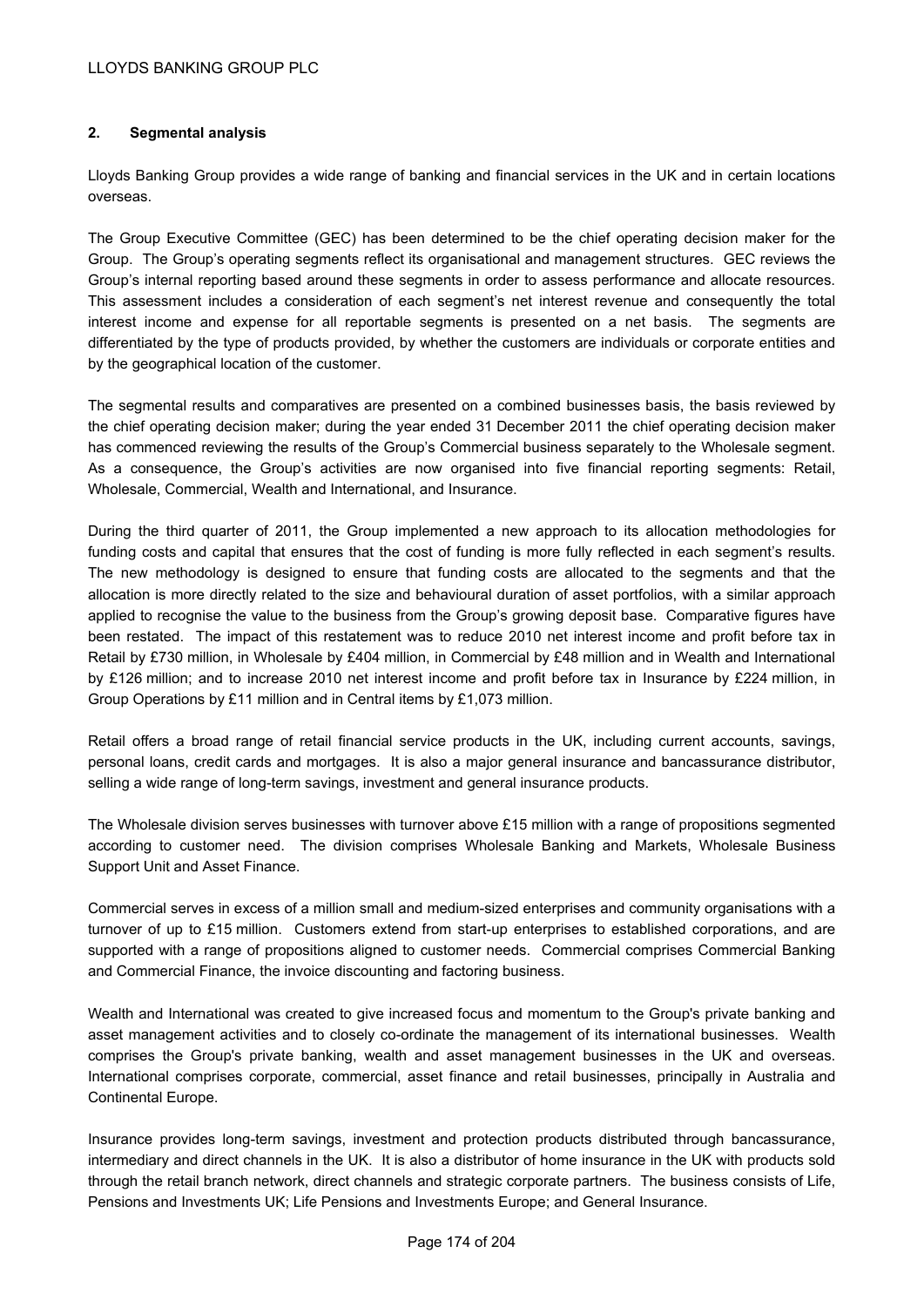# **2. Segmental analysis** (continued)

Other includes the costs of managing the Group's technology platforms, branch and head office property estate, operations (including payments, banking operations and collections) and procurement services, the costs of which are predominantly recharged to the other divisions. It also reflects other items not recharged to the divisions, including hedge ineffectiveness, UK bank levy, Financial Services Compensation Scheme costs, gains on liability management, volatile items such as hedge accounting managed centrally, and other gains from the structural hedging of interest rate risk.

Inter-segment services are generally recharged at cost, with the exception of the internal commission arrangements between the UK branch and other distribution networks and the insurance product manufacturing businesses within the Group, where a profit margin is also charged. Inter-segment lending and deposits are generally entered into at market rates, except that non-interest bearing balances are priced at a rate that reflects the external yield that could be earned on such funds. For the majority of those derivative contracts entered into by business units for risk management purposes, the business unit recognises the net interest income or expense on an accrual accounting basis and transfers the remainder of the fair value of the swap to the central group segment where the resulting accounting volatility is managed where possible through the establishment of hedge accounting relationships. Any change in fair value of the hedged instrument attributable to the hedged risk is also recorded within the central group segment. This allocation of the fair value of the swap and change in fair value of the hedged instrument attributable to the hedged risk avoids accounting asymmetry in segmental results and records volatility in the central group segment where it is managed.

|                                                                          | <b>Net</b>               |                              | <b>Effects of</b><br>liability<br>management,<br>volatile |                              | <b>Profit</b>                 |                                  | Inter-                   |
|--------------------------------------------------------------------------|--------------------------|------------------------------|-----------------------------------------------------------|------------------------------|-------------------------------|----------------------------------|--------------------------|
| 2011                                                                     | interest<br>income<br>£m | <b>Other</b><br>income<br>£m | items and<br>asset sales<br>£m                            | <b>Total</b><br>income<br>£m | (loss)<br>before<br>tax<br>£m | <b>External</b><br>revenue<br>£m | segment<br>revenue<br>£m |
| Retail                                                                   | 7,497                    | 1,649                        | 48                                                        | 9,194                        | 3,636                         | 12,267                           | (3,073)                  |
| Wholesale                                                                | 2,139                    | 3,335                        | (1, 415)                                                  | 4,059                        | 828                           | 2,895                            | 1,164                    |
| Commercial                                                               | 1,251                    | 446                          |                                                           | 1,697                        | 499                           | 1,263                            | 434                      |
| Wealth and International                                                 | 828                      | 1,197                        |                                                           | 2,025                        | (3,936)                       | 2,144                            | (119)                    |
| Insurance                                                                | (67)                     | 2,687                        |                                                           | 2,620                        | 1,422                         | 3,253                            | (633)                    |
| Other                                                                    | 585                      | (7)                          | 1,293                                                     | 1,871                        | 236                           | (356)                            | 2,227                    |
| Group – combined<br>businesses basis<br>Insurance grossing               | 12,233                   | 9,307                        | (74)                                                      | 21,466                       | 2,685                         | 21,466                           |                          |
| adjustment<br>Integration, simplification<br>and EC mandated retail      | 336                      | 5,530                        |                                                           | 5,866                        |                               |                                  |                          |
| business disposal<br>Volatility arising in                               |                          |                              |                                                           |                              | (1, 452)                      |                                  |                          |
| insurance businesses                                                     | 19                       | (857)                        |                                                           | (838)                        | (838)                         |                                  |                          |
| Fair value unwind<br><b>Effects of liability</b><br>management, volatile | (710)                    | 1,028                        |                                                           | 318                          |                               |                                  |                          |
| items and asset sales<br>Amortisation of                                 | 820                      | (894)                        | 74                                                        |                              |                               |                                  |                          |
| purchased intangibles<br>Payment protection                              |                          |                              |                                                           |                              | (562)                         |                                  |                          |
| insurance provision<br>Provision in relation to<br>German insurance      |                          |                              |                                                           |                              | (3, 200)                      |                                  |                          |
| business litigation                                                      |                          |                              |                                                           |                              | (175)                         |                                  |                          |
| Group - statutory                                                        | 12,698                   | 14,114                       |                                                           | 26,812                       | (3, 542)                      |                                  |                          |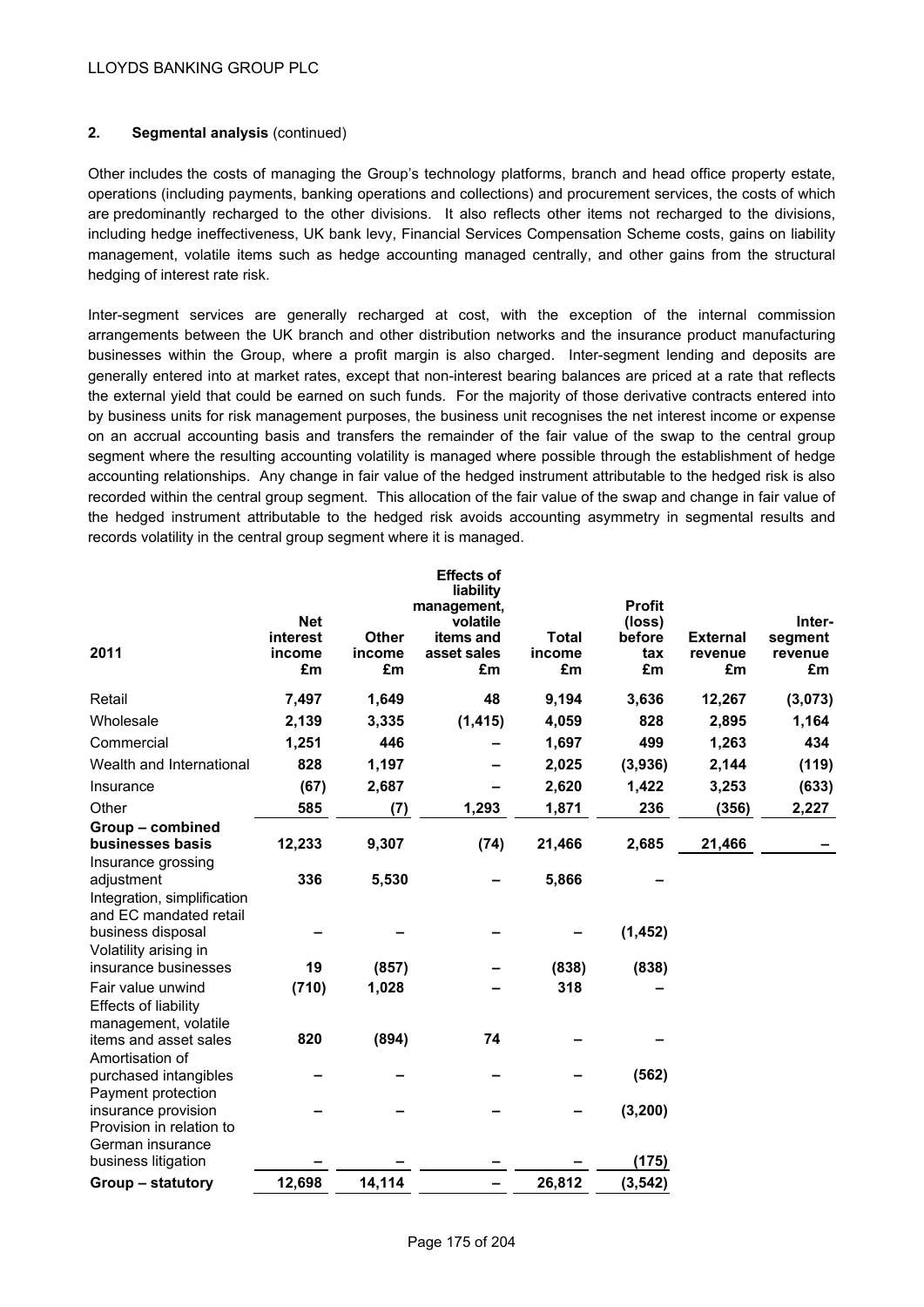# **2. Segmental analysis** (continued)

|                                                                   |              |              | Effects of<br>liability<br>management, |              | Profit    |               |               |
|-------------------------------------------------------------------|--------------|--------------|----------------------------------------|--------------|-----------|---------------|---------------|
|                                                                   | <b>Net</b>   |              | volatile items                         |              | (loss)    |               | Inter-        |
|                                                                   | interest     | Other        | and asset                              | Total        | before    | External      | segment       |
|                                                                   | income<br>£m | income<br>£m | sales<br>£m                            | income<br>£m | tax<br>£m | revenue<br>£m | revenue<br>£m |
| Retail                                                            | 8,648        | 1,607        |                                        | 10,255       | 3,986     | 13,603        | (3,348)       |
| Wholesale                                                         | 2,847        | 3,974        | (295)                                  | 6,526        | 2,514     | 3,911         | 2,615         |
| Commercial                                                        | 1,127        | 457          |                                        | 1,584        | 291       | 1,378         | 206           |
| Wealth and                                                        |              |              |                                        |              |           |               |               |
| International                                                     | 1,050        | 1,123        | 37                                     | 2,210        | (4,950)   | 3,000         | (790)         |
| Insurance                                                         | (39)         | 2,799        | 15                                     | 2,775        | 1,326     | 3,180         | (405)         |
| Other                                                             | 510          | (24)         | 150                                    | 636          | (955)     | (1,086)       | 1,722         |
| Group - combined                                                  |              |              |                                        |              |           |               |               |
| businesses basis                                                  | 14,143       | 9,936        | (93)                                   | 23,986       | 2,212     | 23,986        |               |
| Insurance grossing<br>adjustment                                  | (949)        | 19,739       |                                        | 18,790       |           |               |               |
| Integration costs                                                 |              |              |                                        |              | (1,653)   |               |               |
| Volatility arising in                                             |              |              |                                        |              |           |               |               |
| insurance businesses                                              | (26)         | 332          |                                        | 306          | 306       |               |               |
| Fair value unwind<br>Effects of liability<br>management, volatile | (301)        | 1,263        |                                        | 962          |           |               |               |
| items and asset sales<br>Amortisation of                          | (321)        | 228          | 93                                     |              |           |               |               |
| purchased intangibles                                             |              |              |                                        |              | (629)     |               |               |
| Pension curtailment                                               |              |              |                                        |              |           |               |               |
| gain<br>Customer goodwill                                         |              |              |                                        |              | 910       |               |               |
| payments provision<br>Loss on disposal of                         |              |              |                                        |              | (500)     |               |               |
| businesses                                                        |              |              |                                        |              | (365)     |               |               |
| Group - statutory                                                 | 12,546       | 31,498       |                                        | 44,044       | 281       |               |               |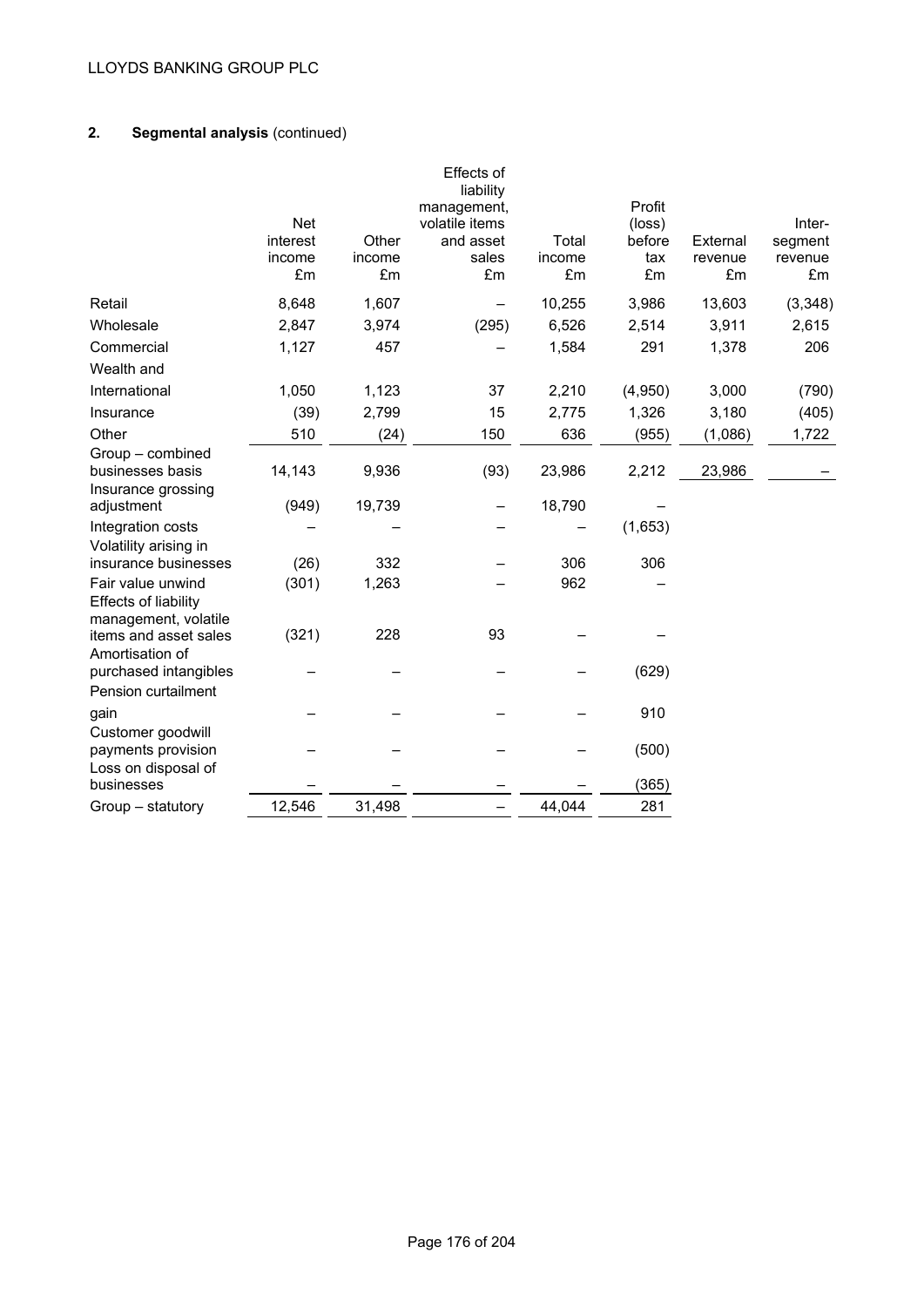# **2. Segmental analysis** (continued)

| <b>Segment external assets</b>      | As at<br>31 December<br>2011 | As at<br>31 December<br>$2010^1$ |
|-------------------------------------|------------------------------|----------------------------------|
|                                     | £m                           | £m                               |
| Retail                              | 356,295                      | 369,170                          |
| Wholesale                           | 320,435                      | 327,055                          |
| Commercial                          | 28,998                       | 28,938                           |
| Wealth and International            | 74,623                       | 85,508                           |
| Insurance                           | 140,754                      | 143,300                          |
| Other                               | 49,441                       | 37,603                           |
| <b>Total Group</b>                  | 970,546                      | 991,574                          |
|                                     |                              |                                  |
| <b>Segment customer deposits</b>    |                              |                                  |
| Retail                              | 247,088                      | 235,591                          |
| Wholesale                           | 91,357                       | 92,951                           |
| Commercial                          | 32,107                       | 31,311                           |
| Wealth and International            | 42,019                       | 32,784                           |
| Other                               | 1,335                        | 996                              |
| <b>Total Group</b>                  | 413,906                      | 393,633                          |
|                                     |                              |                                  |
| <b>Segment external liabilities</b> |                              |                                  |
| Retail                              | 279,162                      | 275,945                          |
| Wholesale                           | 259,209                      | 289,257                          |
| Commercial                          | 32,723                       | 31,952                           |
| Wealth and International            | 75,791                       | 65,658                           |
| Insurance                           | 129,350                      | 132,133                          |
| Other                               | 147,717                      | 149,727                          |
| <b>Total Group</b>                  | 923,952                      | 944,672                          |

<sup>1</sup> Segment total assets as at 31 December 2010 have been restated to reflect the reclassification of certain central adjustments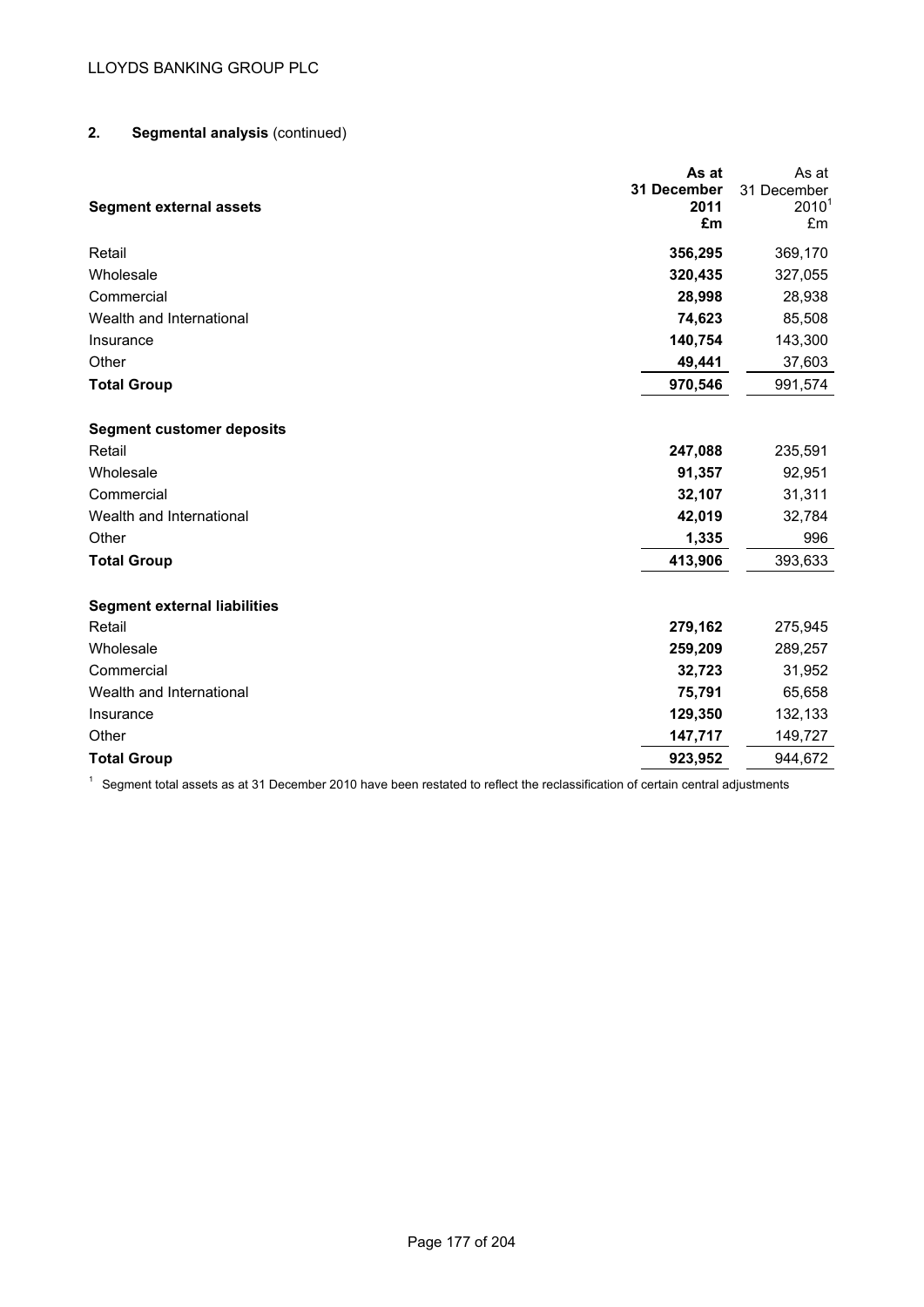## **3. Other income**

|                                         | 2011<br>£m | 2010<br>£m |
|-----------------------------------------|------------|------------|
| Fee and commission income:              |            |            |
| Current account fees                    | 1,053      | 1,086      |
| Credit and debit card fees              | 877        | 812        |
| Other fees and commissions <sup>1</sup> | 3,005      | 3,094      |
|                                         | 4,935      | 4,992      |
| Fee and commission expense              | (1, 391)   | (1,682)    |
| Net fee and commission income           | 3,544      | 3,310      |
| Net trading income                      | (368)      | 15,724     |
| Insurance premium income                | 8,170      | 8,148      |
| Liability management gains <sup>2</sup> | 599        | 423        |
| Other                                   | 2,169      | 3,893      |
| Other operating income                  | 2,768      | 4,316      |
| <b>Total other income</b>               | 14,114     | 31,498     |

 $<sup>1</sup>$  In previous years the Group has included annual management charges on non-participating investment contracts within insurance</sup> claims. In light of developing industry practice, these amounts (2011: £606 million; 2010: £577 million) are now included within net fee and commission income.

<sup>2</sup> During December 2011, the Group completed the exchange of certain subordinated debt securities issued by Lloyds TSB Bank plc and HBOS plc for new subordinated debt securities issued by Lloyds TSB Bank plc by undertaking an exchange offer on certain securities which were eligible for call before 31 December 2012. This exchange resulted in a gain on extinguishment of the existing securities of £599 million being the difference between the carrying amount of the securities extinguished and the fair value of the new securities issued together with related fees and costs.

As part of the exchange, the Group announced that all decisions to exercise calls on those original securities that remained outstanding following the exchange offer would be made with reference to the prevailing regulatory, economic and market conditions at the time. These securities will not, therefore, be called at their first available call date which will lead to coupons continuing to be being paid until possibly the final redemption date of the securities. Consequently, the Group is required to adjust the carrying amount of these securities to reflect the revised estimated cash flows over their revised life and to recognise this change in carrying value in interest expense. Included within net interest income is a credit of £570 million in respect of the securities that remained outstanding following the exchange offer. In December 2011, the Group decided to defer payment of non-mandatory coupons on certain securities and, instead, settle them using an Alternative Coupon Satisfaction Mechanism (ACSM) on their contractual terms. This change in expected cashflows resulted in a gain of £126 million in net interest income from the recalculation of the carrying value of these securities.

On 18 February 2010, as part of the Group's recapitalisation and exit from its proposed participation in the Government Asset Protection Scheme, Lloyds Banking Group plc issued 3,141 million ordinary shares in exchange for certain existing preference shares and preferred securities. This exchange resulted in a gain of £85 million. During March 2010 the Group entered into a bilateral exchange, under which certain Enhanced Capital Notes denominated in Japanese yen were exchanged for an issue of new Enhanced Capital Notes denominated in US dollars; the securities subject to the exchange were cancelled and a profit of £20 million arose. In addition, during May and June 2010 the Group completed the exchange of a number of outstanding capital securities issued by Lloyds Banking Group plc and certain of its subsidiaries for ordinary shares in Lloyds Banking Group plc, generating additional core tier 1 capital for the Group. The securities subject to exchange were cancelled, generating a total profit of £318 million for the Group.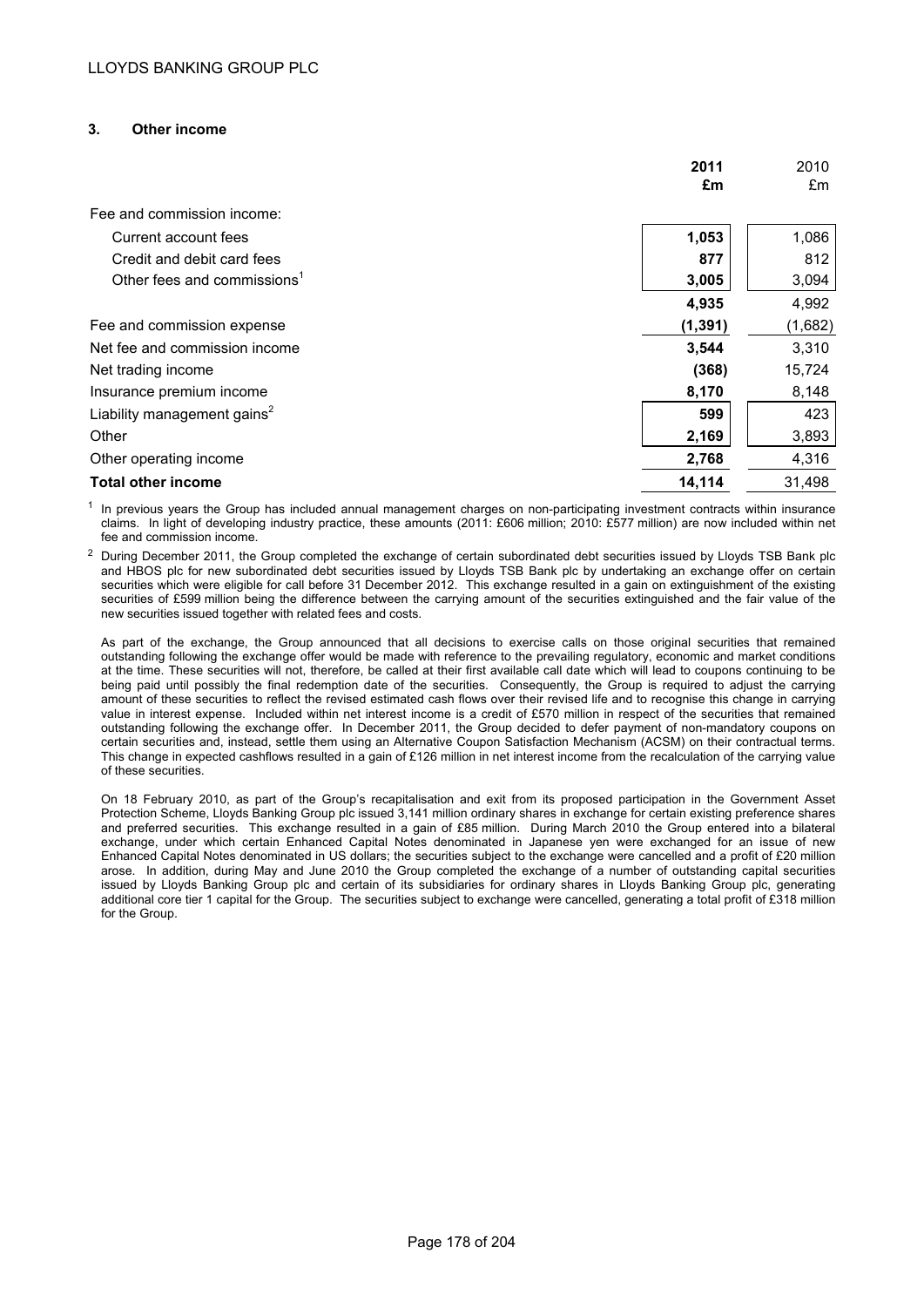## **4. Operating expenses**

|                                                                               | 2011   | $2010^{1}$ |
|-------------------------------------------------------------------------------|--------|------------|
|                                                                               | £m     | £m         |
| <b>Administrative expenses</b>                                                |        |            |
| Staff costs:                                                                  |        |            |
| Salaries                                                                      | 3,784  | 3,787      |
| Performance-based compensation                                                | 361    | 533        |
| Social security costs                                                         | 432    | 396        |
| Pensions and other post-retirement benefit schemes:                           |        |            |
| Net curtailment (gains) losses <sup>2</sup>                                   |        | (910)      |
| Other                                                                         | 401    | 628        |
|                                                                               | 401    | (282)      |
| Restructuring costs                                                           | 124    | 119        |
| Other staff costs                                                             | 1,064  | 1,069      |
|                                                                               | 6,166  | 5,622      |
| Premises and equipment:                                                       |        |            |
| Rent and rates                                                                | 547    | 602        |
| Hire of equipment                                                             | 22     | 18         |
| Repairs and maintenance                                                       | 188    | 199        |
| Other                                                                         | 294    | 358        |
|                                                                               | 1,051  | 1,177      |
| Other expenses:                                                               |        |            |
| Communications and data processing                                            | 954    | 1,126      |
| Advertising and promotion                                                     | 398    | 362        |
| Professional fees                                                             | 576    | 742        |
| Customer goodwill payments provision                                          |        | 500        |
| Provision in relation to German insurance business litigation                 | 175    |            |
| Financial services compensation scheme management expenses levy               | 179    | 46         |
| UK bank levy                                                                  | 189    |            |
| Other                                                                         | 1,122  | 1,061      |
|                                                                               | 3,593  | 3,837      |
|                                                                               | 10,810 | 10,636     |
| Depreciation and amortisation                                                 | 2,175  | 2,432      |
| Impairment of tangible fixed assets <sup>3</sup>                              | 65     | 202        |
| Total operating expenses, excluding payment protection insurance<br>provision | 13,050 | 13,270     |
| Payment protection insurance provision (note 22)                              | 3,200  |            |
| <b>Total operating expenses</b>                                               | 16,250 | 13,270     |
|                                                                               |        |            |

<sup>1</sup> During 2011, the Group has reviewed the analysis of certain cost items and as a result has reclassified certain items of expenditure; comparatives for 2010 have been restated accordingly.

<sup>2</sup> Following changes by the Group to the terms of its UK defined benefit pension schemes in 2010, all future increases to pensionable salary are capped each year at the lower of: Retail Prices Index inflation; each employee's actual percentage increase in pay; and 2 per cent of pensionable pay. In addition to this, during the second half of 2010 there was a change in commutation factors in certain defined benefit schemes. These changes led to a net curtailment gain of £910 million recognised in the income statement in 2010.

<sup>3</sup> £65 million (2010: £52 million) of the impairment of tangible fixed assets related to integration activities.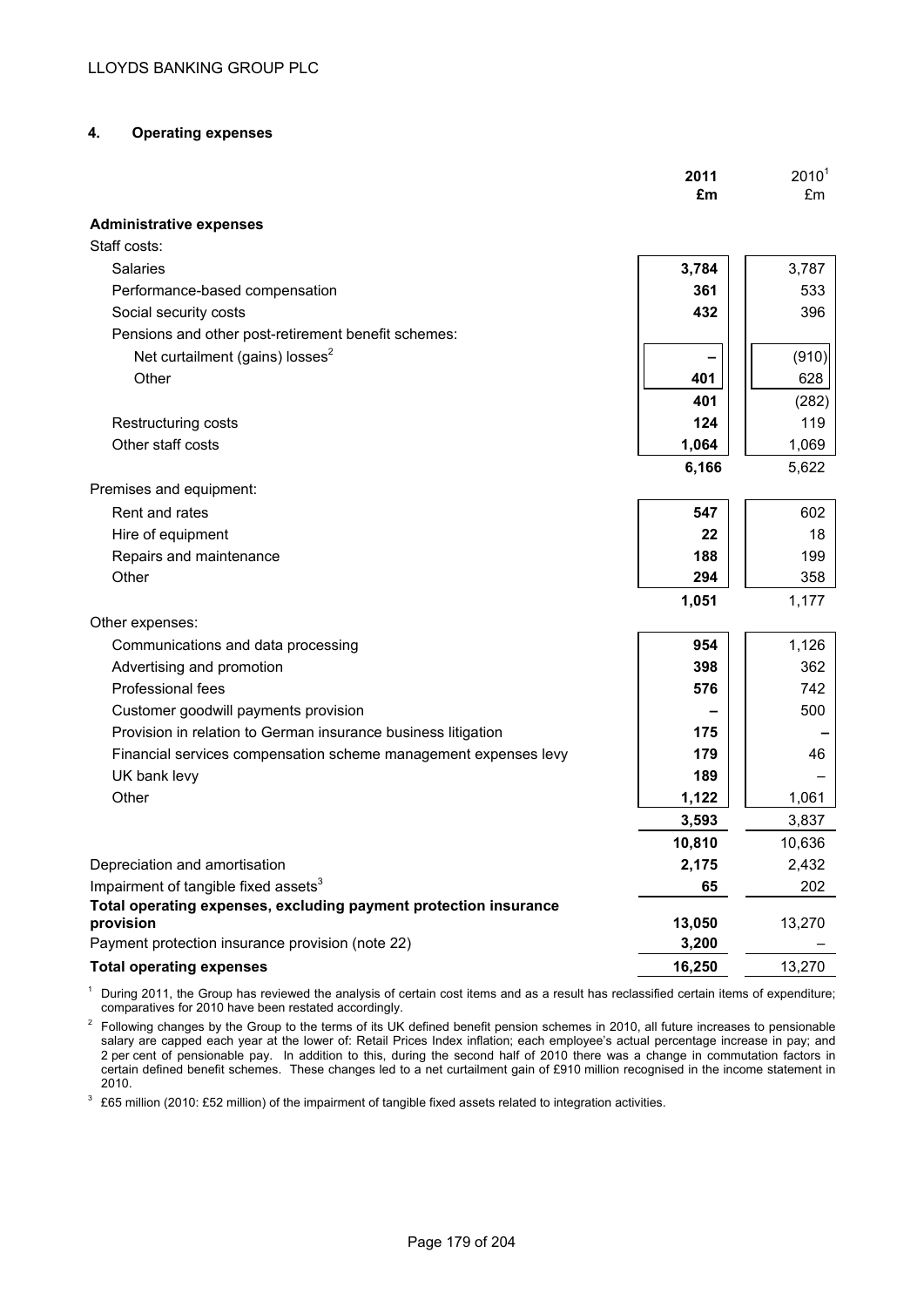# **4. Operating expenses** (continued)

## **Performance-based compensation**

The table below analyses the Group's performance-based compensation costs (excluding branch-based sales incentives) between those relating to the current performance year and those relating to earlier years.

|                                                                              | 2011 | 2010 |
|------------------------------------------------------------------------------|------|------|
|                                                                              | £m   | £m   |
| Performance-based compensation expense comprises:                            |      |      |
| Awards made in respect of the year ended 31 December                         | 363  | 505  |
| Awards made in respect of earlier years                                      | (2)  | 28   |
|                                                                              | 361  | 533  |
| Performance-based compensation expense deferred until later years comprises: |      |      |
| Awards made in respect of the year ended 31 December                         | 43   | 39   |
| Awards made in respect of earlier years                                      | 29   | 39   |
|                                                                              | 72   | 78   |

Performance-based awards expensed in 2011 include cash awards amounting to £160 million (2010: £163 million).

#### **5. Impairment**

|                                                      | 2011  | 2010   |
|------------------------------------------------------|-------|--------|
|                                                      | £m    | £m     |
| Impairment losses on loans and receivables:          |       |        |
| Loans and advances to banks                          |       | (13)   |
| Loans and advances to customers                      | 8,020 | 10,727 |
| Debt securities classified as loans and receivables  | 49    | 57     |
| Impairment losses on loans and receivables (note 12) | 8,069 | 10.771 |
| Impairment of available-for-sale financial assets    | 80    | 106    |
| Other credit risk provisions                         | (55)  | 75     |
| Total impairment charged to the income statement     | 8,094 | 10,952 |

## **6. Loss on disposal of businesses in 2010**

In 2010, the Group reached agreement to dispose of its interests in two wholly-owned subsidiary companies through which an oil drilling rig construction business acquired through a previous lending relationship operated; the sale was completed in January 2011. These companies, which had gross assets of £860 million, were sold to Seadrill Limited; a loss of £365 million arose on disposal, which was recognised in the year ended 31 December 2010.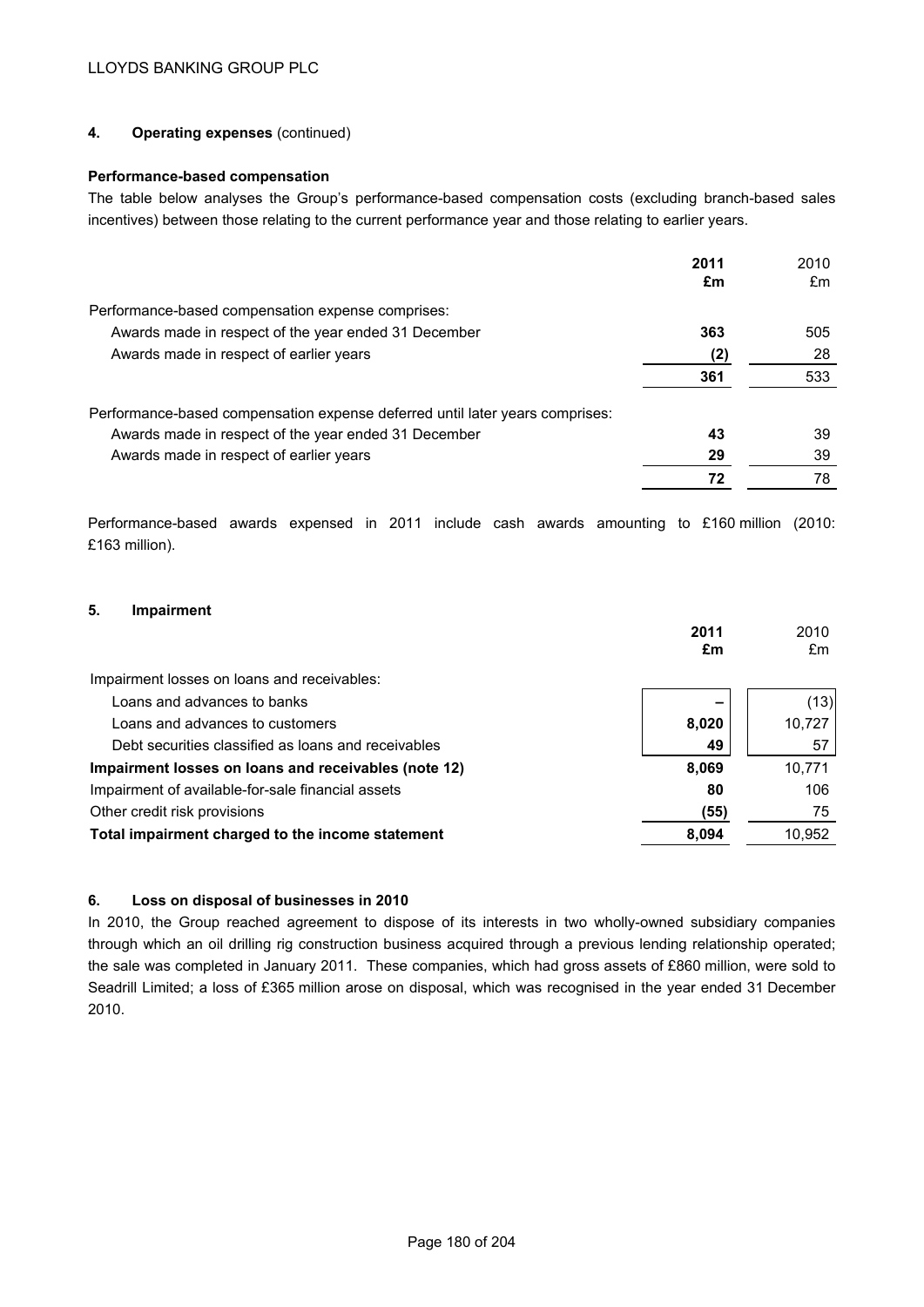# **7. Taxation**

A reconciliation of the tax credit (charge) that would result from applying the standard UK corporation tax rate to the (loss) profit before tax, to the actual tax credit (charge), is given below:

|                                                                                                | 2011<br>£m | 2010<br>£m |
|------------------------------------------------------------------------------------------------|------------|------------|
| (Loss) profit before tax                                                                       | (3, 542)   | 281        |
| Tax credit (charge) thereon at UK corporation tax rate of 26.5 per cent<br>(2010: 28 per cent) | 939        | (79)       |
| Factors affecting tax credit (charge):                                                         |            |            |
| UK corporation tax rate change                                                                 | (404)      | (137)      |
| Disallowed and non-taxable items                                                               | 238        | 5          |
| Overseas tax rate differences                                                                  | 17         | 134        |
| Gains exempted or covered by capital losses                                                    | 106        | 65         |
| Policyholder interests                                                                         | 53         | (227)      |
| Tax losses where no deferred tax recognised                                                    | (261)      | (487)      |
| Deferred tax on losses not previously recognised                                               | 332        |            |
| Adjustments in respect of previous years                                                       | (206)      | 218        |
| Effect of results of joint ventures and associates                                             | 8          | (25)       |
| Other items                                                                                    | 6          | (6)        |
| Tax credit (charge)                                                                            | 828        | (539)      |

On 23 March 2011, the Government announced that the corporation tax rate applicable from 1 April 2011 would be 26 per cent. This change passed into legislation on 29 March 2011. The enacted reduction in the main rate of corporation tax from 28 per cent to 27 per cent with effect from 1 April 2011 had been incorporated in the Group's deferred tax calculations as at 31 December 2010. In addition, the Finance Act 2011, which passed into law on 19 July 2011, included legislation to reduce the main rate of corporation tax from 26 per cent to 25 per cent with effect from 1 April 2012. The change in the main rate of corporation tax from 27 per cent to 25 per cent has resulted in a reduction in the Group's net deferred tax asset at 31 December 2011 of £394 million, comprising the £404 million charge included in the income statement and a £10 million credit included in equity.

The proposed further reductions in the rate of corporation tax by 1 per cent per annum to 23 per cent by 1 April 2014 are expected to be enacted separately each year. The effect of these further changes upon the Group's deferred tax balances and leasing business cannot be reliably quantified at this stage.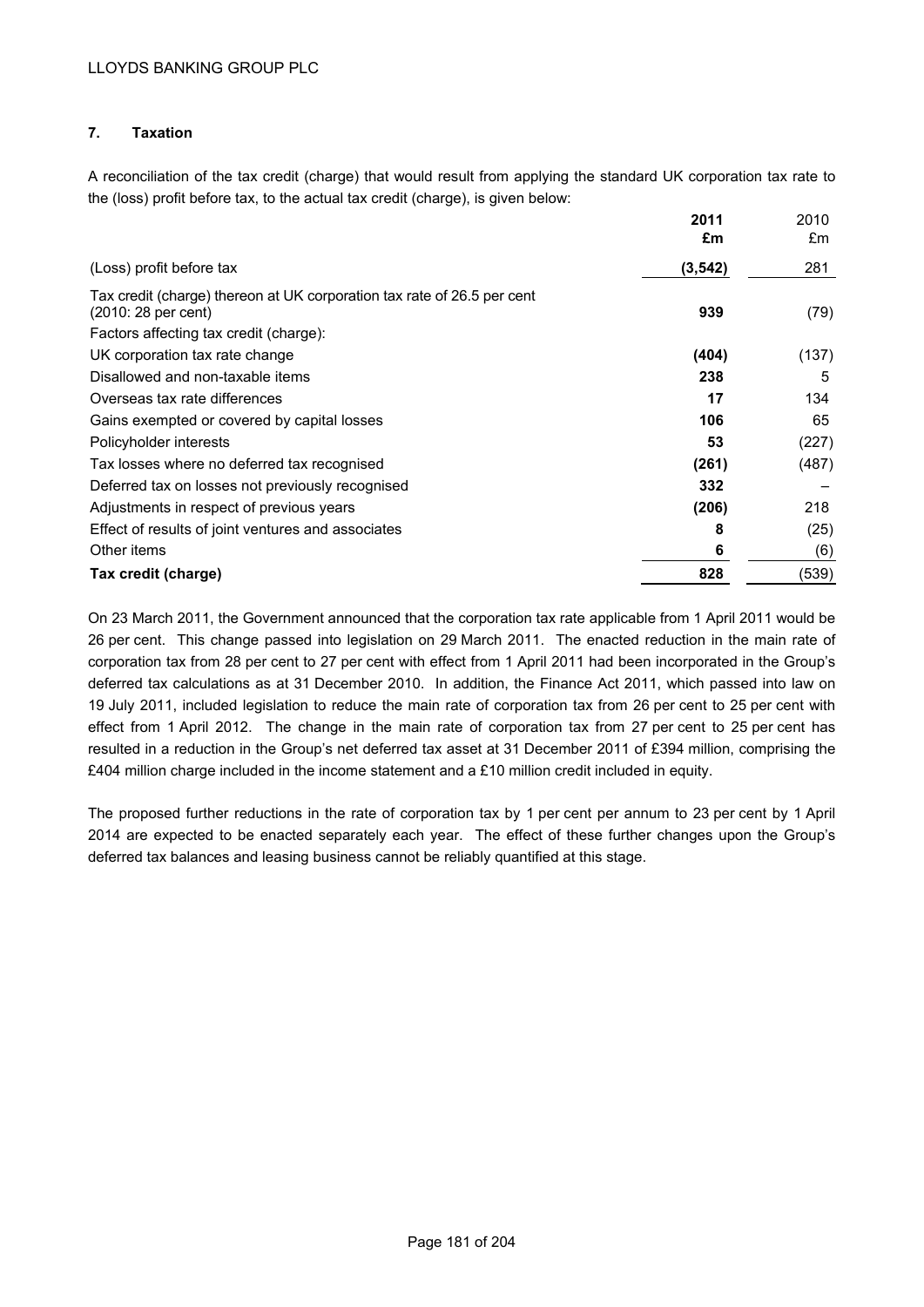# **8. Loss per share**

|                                                                               | 2011          | 2010       |
|-------------------------------------------------------------------------------|---------------|------------|
| <b>Basic</b>                                                                  |               |            |
| Loss attributable to equity shareholders                                      | $£(2,787)$ m  | £(320)m    |
| Weighted average number of ordinary shares in issue                           | 68,470m       | 67,117m    |
| Loss per share                                                                | (4.1)p        | (0.5)p     |
| <b>Fully diluted</b>                                                          |               |            |
| Loss attributable to equity shareholders                                      | £ $(2,787)$ m | £(320)m    |
| Weighted average number of ordinary shares in issue                           | 68,470m       | 67,117m    |
| Loss per share                                                                | (4.1)p        | (0.5)p     |
| 9.<br>Trading and other financial assets at fair value through profit or loss | 2011<br>£m    | 2010<br>Em |
| Trading assets                                                                | 18,056        | 23,707     |
| Other financial assets at fair value through profit or loss:                  |               |            |
| Loans and advances to customers                                               | 124           | 325        |
| Debt securities                                                               | 45,593        | 41,946     |
| Equity shares                                                                 | 75,737        | 90,213     |
|                                                                               | 121,454       | 132,484    |
| Total trading and other financial assets at fair value through profit or loss | 139,510       | 156,191    |
|                                                                               |               |            |

Included in the above is £118,890 million (31 December 2010: £129,702 million) of assets relating to the insurance businesses.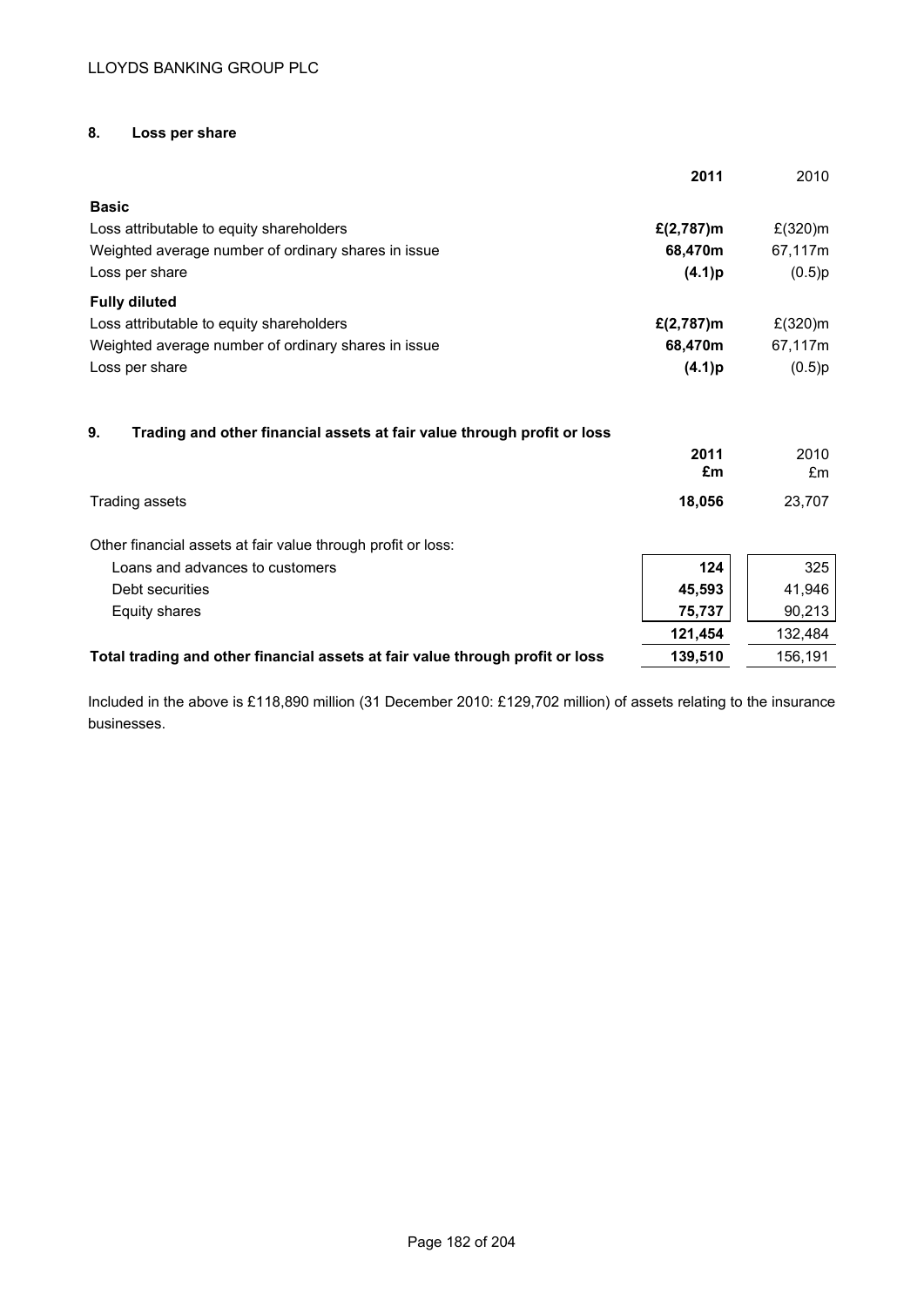## **10. Derivative financial instruments**

|                                                 | 2011                                 |                                           | 2010                          |                                    |
|-------------------------------------------------|--------------------------------------|-------------------------------------------|-------------------------------|------------------------------------|
|                                                 | <b>Fair value</b><br>of assets<br>£m | <b>Fair value</b><br>of liabilities<br>£m | Fair value<br>of assets<br>£m | Fair value<br>of liabilities<br>£m |
| <b>Hedging</b>                                  |                                      |                                           |                               |                                    |
| Derivatives designated as fair value hedges     | 7,428                                | 1,547                                     | 4,972                         | 1,235                              |
| Derivatives designated as cash flow hedges      | 5,422                                | 5,698                                     | 2,432                         | 3,163                              |
| Derivatives designated as net investment hedges |                                      | 1                                         | 2                             |                                    |
|                                                 | 12,850                               | 7,246                                     | 7,406                         | 4,398                              |
| <b>Trading and other</b>                        |                                      |                                           |                               |                                    |
| Exchange rate contracts                         | 6,650                                | 5,423                                     | 8,811                         | 4,551                              |
| Interest rate contracts                         | 43,086                               | 44,031                                    | 31,131                        | 31,670                             |
| Credit derivatives                              | 238                                  | 328                                       | 256                           | 207                                |
| Embedded equity conversion feature              | 1,172                                |                                           | 1,177                         |                                    |
| Equity and other contracts                      | 2,017                                | 1,184                                     | 1,996                         | 1,332                              |
|                                                 | 53,163                               | 50,966                                    | 43,371                        | 37,760                             |
| Total recognised derivative assets/liabilities  | 66,013                               | 58,212                                    | 50,777                        | 42,158                             |

The Group reduces exposure to credit risk by using master netting agreements and by obtaining cash collateral. Of the derivative assets of £66,013 million at 31 December 2011 (31 December 2010: £50,777 million), £46,618 million (31 December 2010: £31,740 million) are available for offset under master netting arrangements. These do not meet the criteria under IAS 32 to enable derivative assets to be presented net of these balances. Of the remaining derivative assets of £19,395 million (31 December 2010: £19,037 million), cash collateral of £5,269 million (31 December 2010: £1,429 million) was held and a further £7,875 million (31 December 2010: £8,385 million) was due from Organisation for Economic Co-operation and Development (OECD) banks.

The embedded equity conversion feature of £1,172 million (31 December 2010: £1,177 million) reflects the value of the equity conversion feature contained in the Enhanced Capital Notes issued by the Group in 2009; the loss of £5 million arising from the change in fair value in the year ended 31 December 2011 (2010: loss of £620 million) is included within net trading income.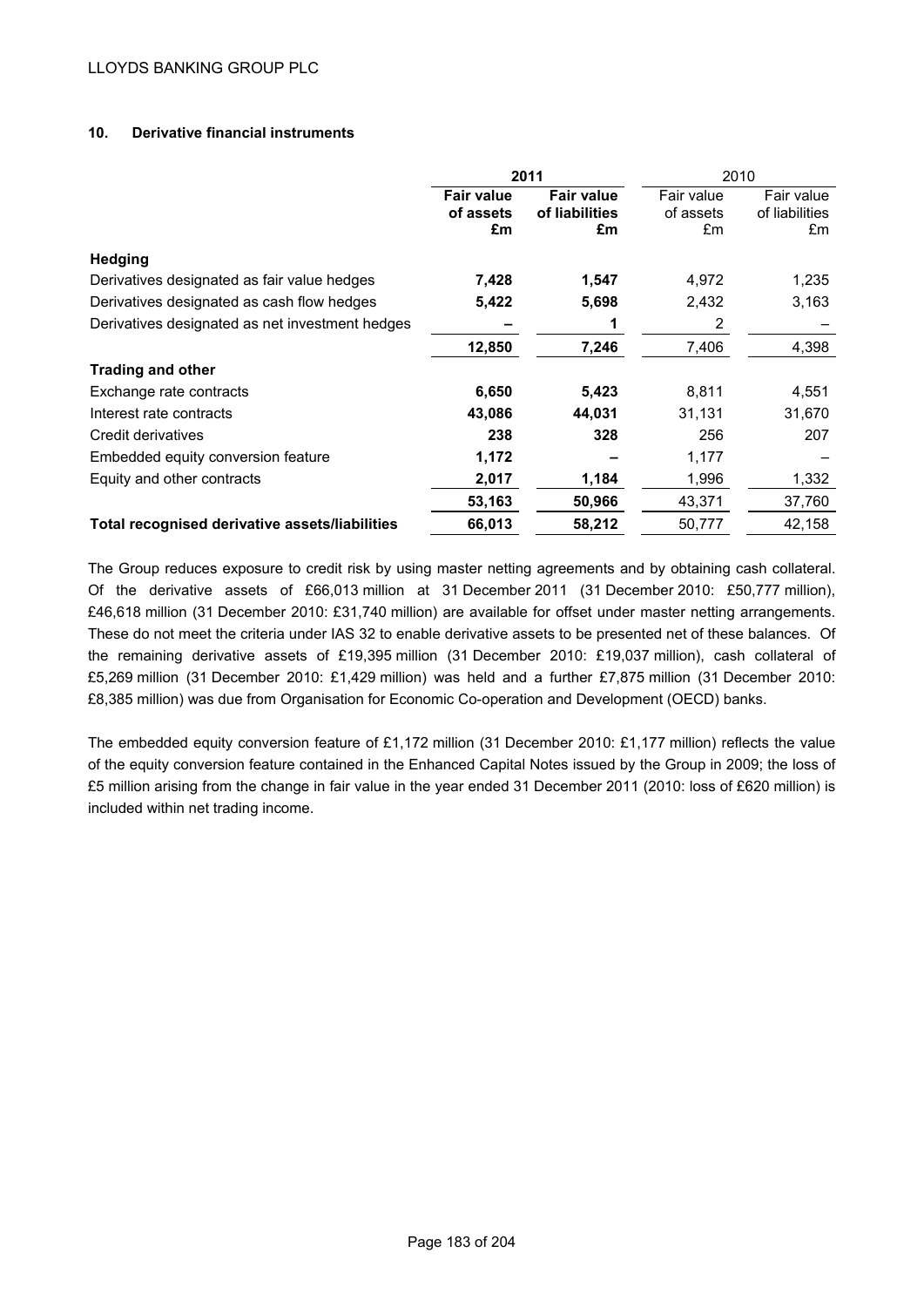# **11. Loans and advances to customers**

|                                                                 | 2011<br>£m | 2010<br>£m |
|-----------------------------------------------------------------|------------|------------|
| Agriculture, forestry and fishing                               | 5,198      | 5,558      |
| Energy and water supply                                         | 4,013      | 3,576      |
| Manufacturing                                                   | 10,061     | 11,495     |
| Construction                                                    | 9,722      | 7,904      |
| Transport, distribution and hotels                              | 32,882     | 34,176     |
| Postal and communications                                       | 1,896      | 1,908      |
| Property companies                                              | 64,752     | 78,263     |
| Financial, business and other services                          | 64,046     | 59,363     |
| Personal:                                                       |            |            |
| Mortgages                                                       | 348,210    | 356,261    |
| Other                                                           | 30,014     | 36,967     |
| Lease financing                                                 | 7,800      | 8,291      |
| Hire purchase                                                   | 5,776      | 7,208      |
|                                                                 | 584,370    | 610,970    |
| Allowance for impairment losses on loans and advances (note 12) | (18, 732)  | (18, 373)  |
| Total loans and advances to customers                           | 565,638    | 592,597    |

Loans and advances to customers include advances securitised under the Group's securitisation and covered bond programmes. Further details are given in note 13.

## **12. Allowance for impairment losses on loans and receivables**

|                                                      | 2011     | 2010     |
|------------------------------------------------------|----------|----------|
|                                                      | £m       | £m       |
| Opening balance                                      | 18,951   | 15,380   |
| Exchange and other adjustments                       | (367)    | 112      |
| Advances written off                                 | (7, 834) | (7, 125) |
| Recoveries of advances written off in previous years | 429      | 216      |
| Unwinding of discount                                | (226)    | (403)    |
| Charge to the income statement (note 5)              | 8,069    | 10,771   |
| Balance at end of year                               | 19,022   | 18,951   |
| In respect of:                                       |          |          |
| Loans and advances to banks                          | 14       | 20       |
| Loans and advances to customers (note 11)            | 18,732   | 18,373   |
| Debt securities (note 14)                            | 276      | 558      |
| Balance at end of year                               | 19,022   | 18,951   |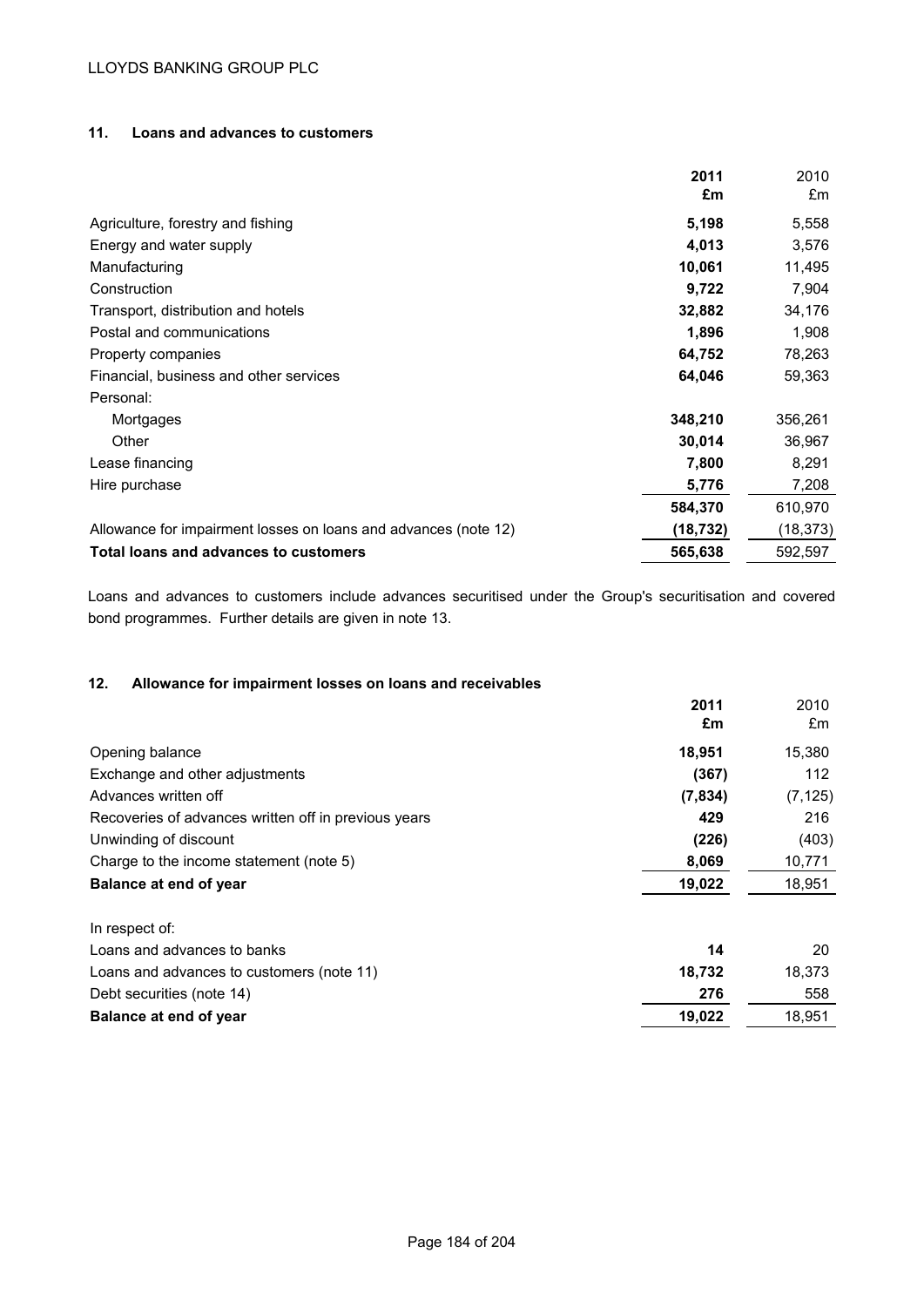## **13. Securitisations and covered bonds**

The Group's principal securitisation and covered bond programmes, together with the balances of the loans subject to these arrangements and the carrying value of the notes in issue, are listed in the table below.

|                                                  | 2011                         |           | 2010                  |            |
|--------------------------------------------------|------------------------------|-----------|-----------------------|------------|
|                                                  | <b>Loans and</b><br>advances | Notes in  | Loans and<br>advances | Notes in   |
|                                                  | securitised                  | issue     | securitised           | issue      |
| Securitisation programmes                        | £m                           | £m        | £m                    | £m         |
| UK residential mortgages                         | 129,764                      | 94,080    | 146,200               | 114,428    |
| US residential mortgage backed securities        | 398                          | 398       |                       |            |
| Commercial loans                                 | 13,313                       | 11,342    | 11,860                | 8,936      |
| Irish residential mortgages                      | 5,497                        | 5,661     | 6,007                 | 6,191      |
| Credit card receivables                          | 6,763                        | 4,810     | 7,327                 | 3,856      |
| Dutch residential mortgages                      | 4,933                        | 4,777     | 4,526                 | 4,316      |
| Personal loans                                   |                              |           | 3,012                 | 2,011      |
| PPP/PFI and project finance loans                | 767                          | 110       | 776                   | 110        |
| Motor vehicle loans                              | 3,124                        | 2,871     | 926                   | 975        |
|                                                  | 164,559                      | 124,049   | 180,634               | 140,823    |
| Less held by the Group                           |                              | (86, 637) |                       | (100, 081) |
| Total securitisation programmes (note 18)        |                              | 37,412    |                       | 40,742     |
| Covered bond programmes                          |                              |           |                       |            |
| Residential mortgage-backed                      | 91,023                       | 67,456    | 93,651                | 73,458     |
| Social housing loan-backed                       | 3,363                        | 2,605     | 3,317                 | 2,181      |
|                                                  | 94,386                       | 70,061    | 96,968                | 75,639     |
| Less held by the Group                           |                              | (31, 865) |                       | (43, 489)  |
| Total covered bond programmes (note 18)          |                              | 38,196    |                       | 32,150     |
|                                                  |                              |           |                       |            |
| Total securitisation and covered bond programmes |                              | 75,608    |                       | 72,892     |

#### *Securitisation programmes*

Loans and advances to customers and debt securities classified as loans and receivables include loans securitised under the Group's securitisation programmes, the majority of which have been sold by subsidiary companies to bankruptcy remote special purpose entities (SPEs). As the SPEs are funded by the issue of debt on terms whereby the majority of the risks and rewards of the portfolio are retained by the subsidiary, the SPEs are consolidated fully and all of these loans are retained on the Group's balance sheet, with the related notes in issue included within debt securities in issue. In addition to the SPEs detailed above, the Group sponsors three conduit programmes: Argento, Cancara and Grampian.

#### *Covered bond programmes*

Certain loans and advances to customers have been assigned to bankruptcy remote limited liability partnerships to provide security to issues of covered bonds by the Group. The Group retains all of the risks and rewards associated with these loans and the partnerships are consolidated fully with the loans retained on the Group's balance sheet and the related covered bonds in issue included within debt securities in issue.

Cash deposits of £20,435 million (2010: £36,579 million) held by the Group are restricted in use to repayment of the debt securities issued by the SPEs, the term advances relating to covered bonds and other legal obligations.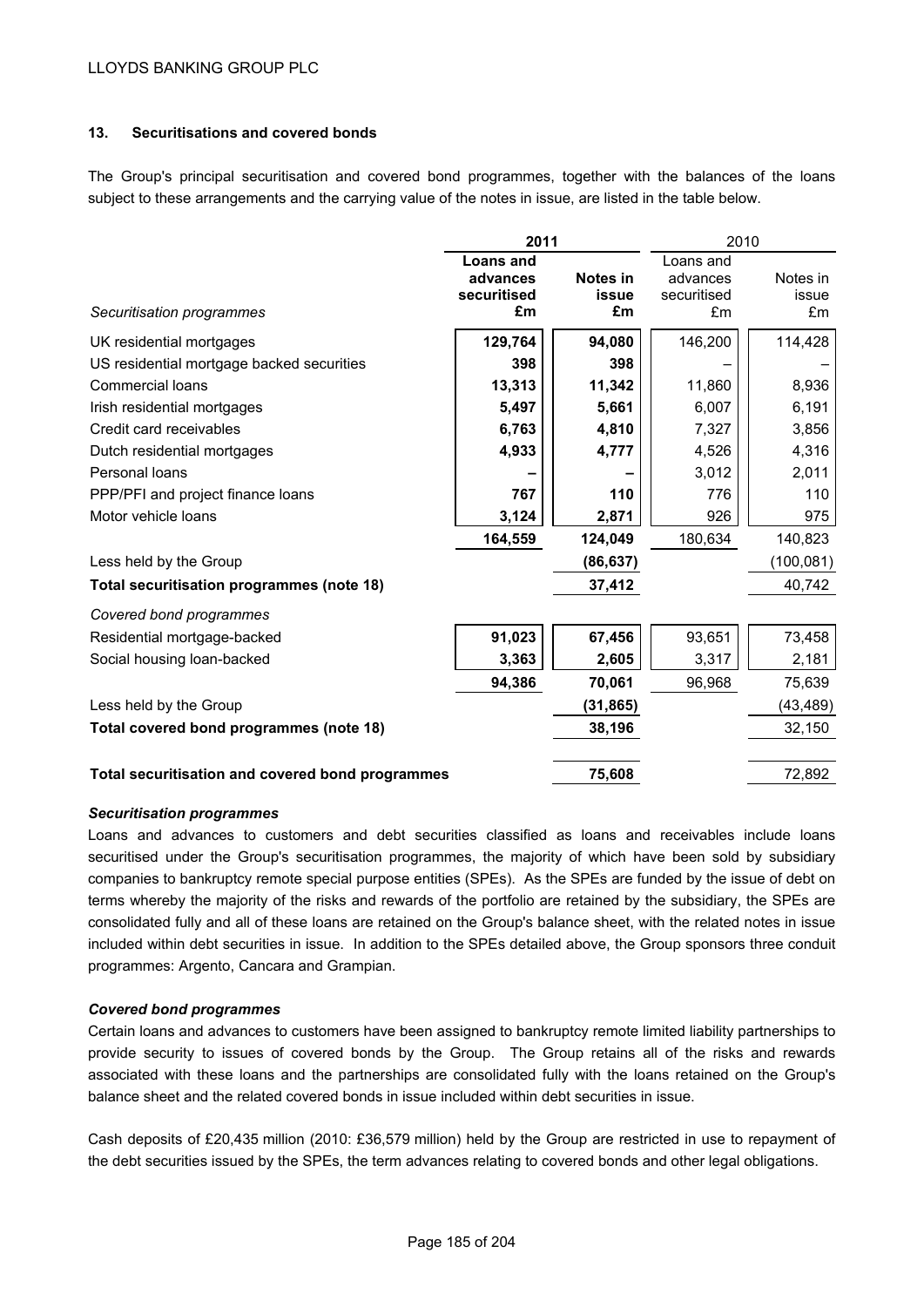# LLOYDS BANKING GROUP PLC

# **14. Debt securities classified as loans and receivables**

Debt securities classified as loans and receivables comprise:

|                                           | 2011   | 2010   |
|-------------------------------------------|--------|--------|
|                                           | £m     | £m     |
| Asset-backed securities:                  |        |        |
| Mortgage-backed securities                | 7.179  | 11,650 |
| Other asset-backed securities             | 5,030  | 12,827 |
| Corporate and other debt securities       | 537    | 1,816  |
|                                           | 12,746 | 26,293 |
| Allowance for impairment losses (note 12) | (276)  | (558)  |
| <b>Total</b>                              | 12,470 | 25,735 |

## **15. Available-for-sale financial assets**

|                                                   | 2011<br>£m | 2010<br>£m |
|---------------------------------------------------|------------|------------|
| Asset-backed securities                           | 2,867      | 9,512      |
| Other debt securities:                            |            |            |
| Bank and building society certificates of deposit | 366        | 407        |
| Government securities                             | 25,236     | 12,552     |
| Other public sector securities                    | 27         | 29         |
| Corporate and other debt securities               | 5,245      | 12,132     |
|                                                   | 30,874     | 25,120     |
| Equity shares                                     | 1,938      | 2,255      |
| Treasury and other bills                          | 1,727      | 6,068      |
| <b>Total</b>                                      | 37,406     | 42,955     |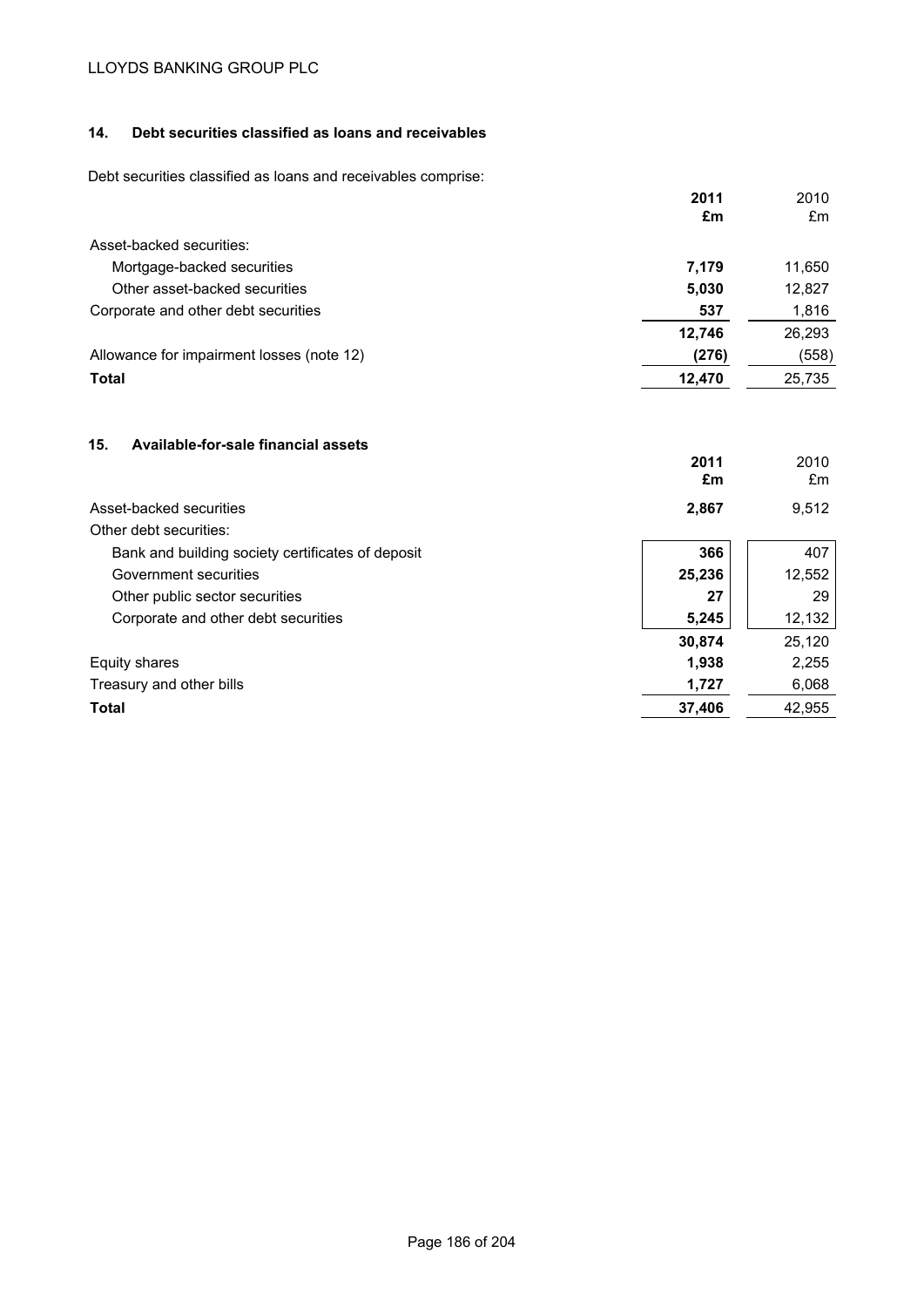## **16. Credit market exposures**

The Group's credit market exposures primarily relate to asset-backed securities exposures held in the Wholesale division. An analysis of the carrying value of these exposures, which are classified as loans and receivables, available-for-sale financial assets or trading and other financial assets at fair value through profit or loss depending on the nature of the investment, is set out below.

|                                                                  | Loans and<br>receivables<br>£m | Available-<br>for-sale<br>£m | <b>Trading</b><br>£m | <b>Net</b><br>exposure<br>at 31 Dec<br>2011<br>£m | Net<br>exposure<br>at 31 Dec<br>2010<br>£m |
|------------------------------------------------------------------|--------------------------------|------------------------------|----------------------|---------------------------------------------------|--------------------------------------------|
| Mortgage-backed securities                                       |                                |                              |                      |                                                   |                                            |
| US residential                                                   | 4,063                          |                              |                      | 4,063                                             | 4,242                                      |
| Non-US residential                                               | 1,837                          | 1,189                        | 99                   | 3,125                                             | 7,898                                      |
| Commercial                                                       | 1,175                          | 613                          |                      | 1,788                                             | 3,516                                      |
|                                                                  | 7,075                          | 1,802                        | 99                   | 8,976                                             | 15,656                                     |
| Collateralised debt obligations:                                 |                                |                              |                      |                                                   |                                            |
| Collateralised loan obligations                                  | 915                            | 195                          | 52                   | 1,162                                             | 4,686                                      |
| Other                                                            | 264                            |                              |                      | 264                                               | 494                                        |
|                                                                  | 1,179                          | 195                          | 52                   | 1,426                                             | 5,180                                      |
| Federal family education loan programme<br>student loans (FFELP) | 3,380                          | 146                          |                      | 3,526                                             | 7,777                                      |
| Personal sector                                                  | 145                            | 366                          |                      | 511                                               | 3,967                                      |
| Other asset-backed securities                                    | 314                            | 322                          | 20                   | 656                                               | 1,035                                      |
| Total uncovered asset-backed securities                          | 12,093                         | 2,831                        | 171                  | 15,095                                            | 33,615                                     |
| Negative basis <sup>1</sup>                                      |                                | 36                           | 150                  | 186                                               | 1,109                                      |
| <b>Total Wholesale asset-backed securities</b>                   | 12,093                         | 2,867                        | 321                  | 15,281                                            | 34,724                                     |
| Direct                                                           | 9,067                          | 1,317                        | 321                  | 10,705                                            | 22,296                                     |
| Conduits                                                         | 3,026                          | 1,550                        |                      | 4,576                                             | 12,428                                     |
| <b>Total Wholesale asset-backed securities</b>                   | 12,093                         | 2,867                        | 321                  | 15,281                                            | 34,724                                     |

 $1$  Negative basis means bonds held with separate matching credit default swap (CDS) protection.

#### *Exposures to monolines*

At 31 December 2011, the Group had no direct exposure to sub-investment grade monolines on credit default swap (CDS) contracts. Its exposure to investment grade monolines through CDS contracts was £14 million (gross exposure: £168 million) and through wrapped loans and receivables was £178 million (gross exposure: £274 million).

The exposure to monolines arising from negative basis trades is calculated as the mark-to-market of the CDS protection purchased from the monoline insurer after derivative valuation adjustments. The exposure to monolines on wrapped loans and receivables and bonds is the internal assessment of amounts that will be recovered on interest and principal shortfalls.

In addition, the Group has £1,550 million (2010: £1,985 million) of monoline wrapped bonds and £274 million (2010: £425 million) of monoline wrapped liquidity commitments on which the Group currently places no reliance on the guarantor.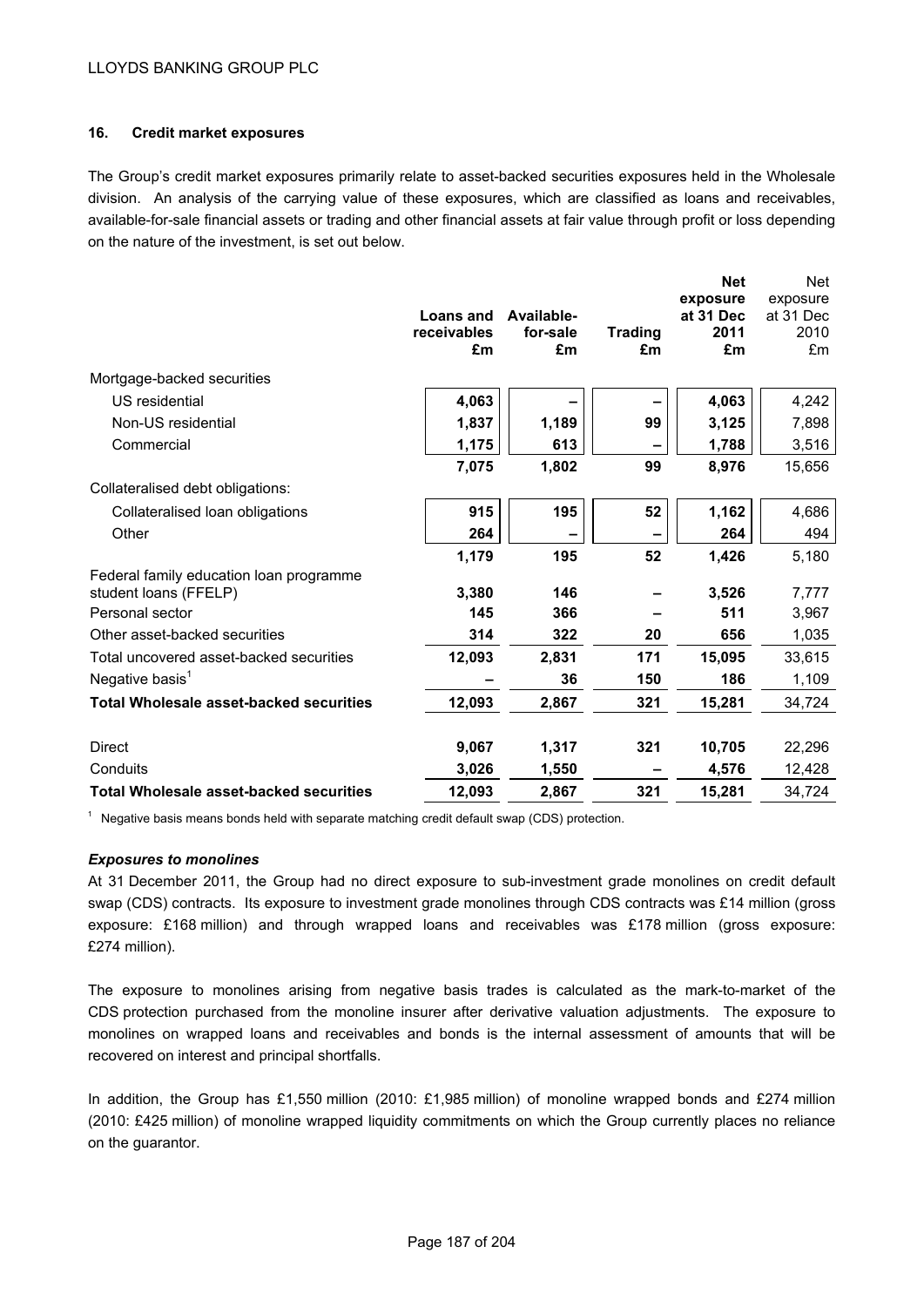# **16. Credit market exposures** (continued)

# *Credit ratings*

An analysis of external credit ratings as at 31 December 2011 of the Wholesale division's asset-backed security portfolio by asset class is provided below.

| <b>Asset class</b>               | <b>Net</b><br>exposure | <b>AAA</b> | AA    | A     | <b>BBB</b> | <b>BB</b> | B   | <b>Below</b><br>B        |
|----------------------------------|------------------------|------------|-------|-------|------------|-----------|-----|--------------------------|
|                                  | £m                     | £m         | £m    | £m    | £m         | £m        | £m  | £m                       |
| Mortgage-backed securities       |                        |            |       |       |            |           |     |                          |
| US residential                   |                        |            |       |       |            |           |     |                          |
| Prime                            | 777                    | 175        | 393   | 97    | 100        | 12        |     |                          |
| Alt-A                            | 3,286                  | 1,144      | 781   | 633   | 651        | 77        |     |                          |
| Sub-prime                        |                        |            |       |       |            |           |     |                          |
|                                  | 4,063                  | 1,319      | 1,174 | 730   | 751        | 89        |     |                          |
| Non-US residential               | 3,125                  | 1,318      | 935   | 399   | 309        | 164       |     |                          |
| Commercial                       | 1,788                  | 273        | 604   | 648   | 199        | 64        |     |                          |
|                                  | 8,976                  | 2,910      | 2,713 | 1,777 | 1,259      | 317       |     |                          |
| Collateralised debt obligations: |                        |            |       |       |            |           |     |                          |
| Collateralised loan              |                        |            |       |       |            |           |     |                          |
| obligations                      | 1,162                  | 274        | 455   | 331   | 7          | 50        | 16  | 29                       |
| Other                            | 264                    | 1          | 1     |       | 111        | 151       | -   | $\overline{\phantom{0}}$ |
|                                  | 1,426                  | 275        | 456   | 331   | 118        | 201       | 16  | 29                       |
| Personal sector                  | 511                    | 273        | 165   | 15    | 58         |           |     |                          |
| <b>FFELP</b>                     | 3,526                  | 3,419      | 107   |       |            |           |     |                          |
| Other asset-backed securities    | 656                    | 61         | 52    | 197   | 94         | 252       |     |                          |
| Total uncovered asset-           |                        |            |       |       |            |           |     |                          |
| backed securities                | 15,095                 | 6,938      | 3,493 | 2,320 | 1,529      | 770       | 16  | 29                       |
| Negative basis $1$               |                        |            |       |       |            |           |     |                          |
| <b>Monolines</b>                 | 150                    |            | 150   |       |            |           |     |                          |
| <b>Banks</b>                     | 36                     | 36         |       |       |            |           |     |                          |
|                                  | 186                    | 36         | 150   |       |            |           |     |                          |
| Total as at 31 Dec 2011          | 15,281                 | 6,974      | 3,643 | 2,320 | 1,529      | 770       | 16  | 29                       |
| Total as at 31 Dec 2010          | 34,724                 | 20,805     | 7,310 | 3,713 | 1,764      | 763       | 147 | 222                      |

 $1$  The external credit rating is based on the bond ignoring the benefit of the CDS.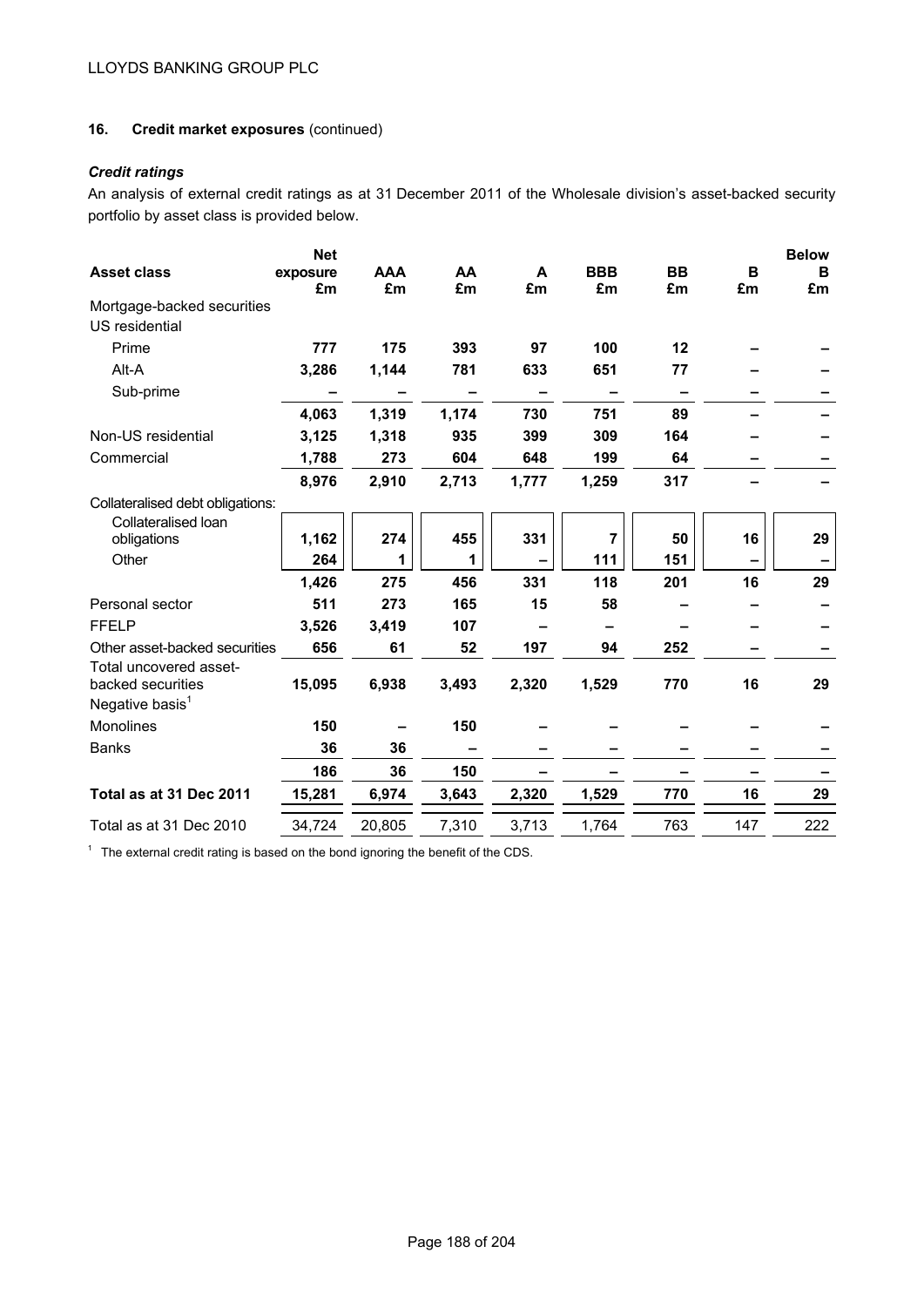# **17. Customer deposits**

|                                       | 2011<br>£m | 2010<br>£m |
|---------------------------------------|------------|------------|
| Sterling:                             |            |            |
| Non-interest bearing current accounts | 28,050     | 21,516     |
| Interest bearing current accounts     | 66,808     | 73,859     |
| Savings and investment accounts       | 222,776    | 215,733    |
| Other customer deposits               | 52,975     | 50,414     |
| Total sterling                        | 370,609    | 361,522    |
| Currency                              | 43,297     | 32,111     |
| <b>Total</b>                          | 413,906    | 393,633    |

Included above are liabilities of £7,996 million (31 December 2010: £11,145 million) in respect of securities sold under repurchase agreements.

# **18. Debt securities in issue**

|                                |                          | 2011              |         |                   | 2010              |         |
|--------------------------------|--------------------------|-------------------|---------|-------------------|-------------------|---------|
|                                | At fair value            |                   |         | At fair value     |                   |         |
|                                | through                  | At                |         | through           | At                |         |
|                                | profit or<br><b>loss</b> | amortised<br>cost | Total   | profit or<br>loss | amortised<br>cost | Total   |
|                                | £m                       | £m                | £m      | £m                | £m                | £m      |
|                                |                          |                   |         |                   |                   |         |
| Medium-term notes issued       | 5,339                    | 63,366            | 68,705  | 6.665             | 80.975            | 87,640  |
| Covered bonds (note 13)        | $\overline{\phantom{a}}$ | 38,196            | 38,196  |                   | 32,150            | 32,150  |
| Certificates of deposit        | $\overline{\phantom{0}}$ | 27,994            | 27,994  |                   | 42.276            | 42,276  |
| Securitisation notes (note 13) | $\overline{\phantom{0}}$ | 37,412            | 37,412  |                   | 40.742            | 40,742  |
| Commercial paper               |                          | 18,091            | 18,091  |                   | 32,723            | 32,723  |
|                                | 5,339                    | 185.059           | 190,398 | 6,665             | 228,866           | 235,531 |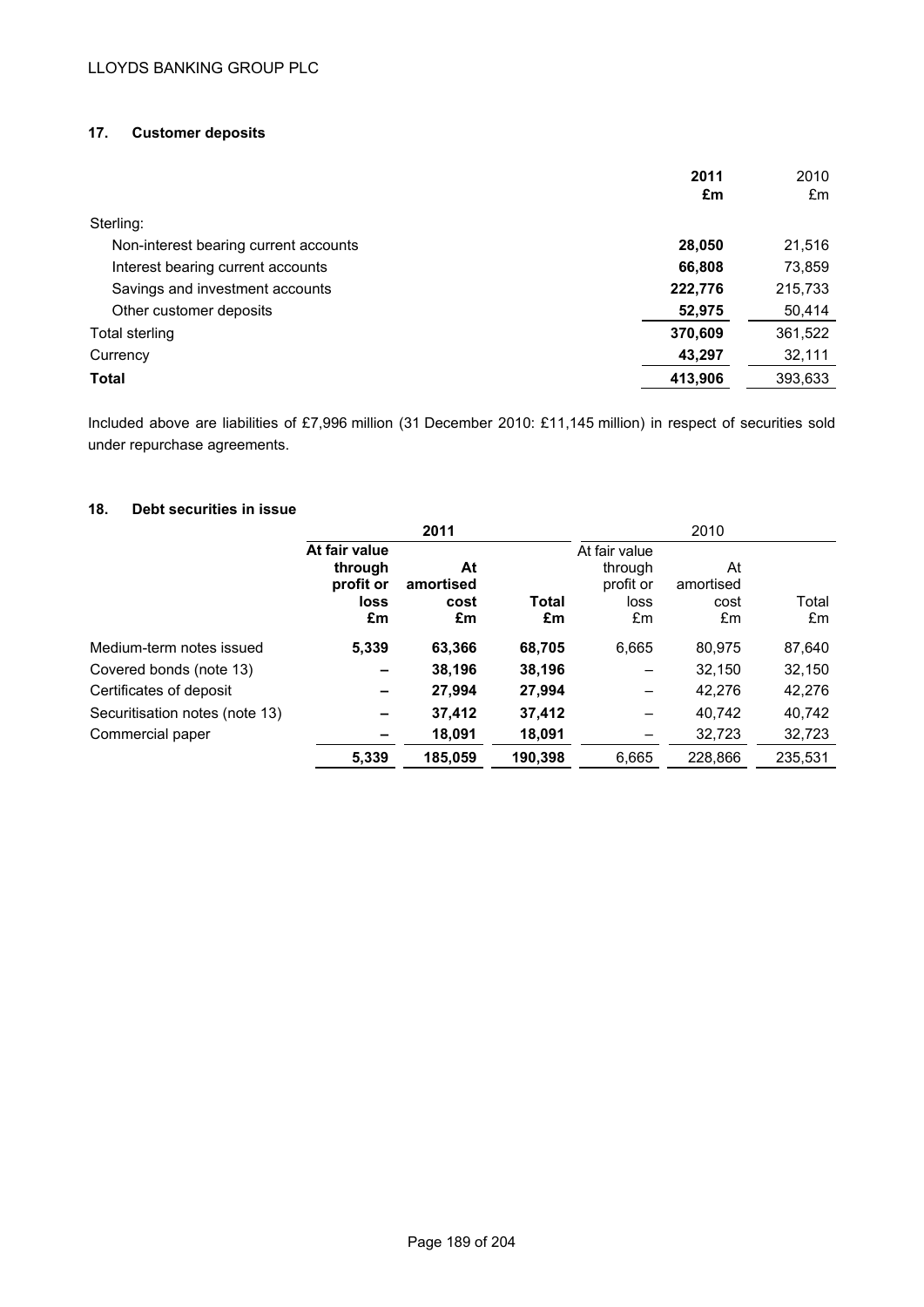## **19. Subordinated liabilities**

The Group's subordinated liabilities are comprised as follows:

|                                       | 2011<br>£m | 2010<br>£m |
|---------------------------------------|------------|------------|
| Preference shares                     | 1.216      | 1.165      |
| <b>Preferred securities</b>           | 4,893      | 4,538      |
| Undated subordinated liabilities      | 1.949      | 2,002      |
| Enhanced capital notes                | 9,085      | 9,235      |
| Dated subordinated liabilities        | 17.946     | 19,292     |
| <b>Total subordinated liabilities</b> | 35,089     | 36,232     |

The movement in subordinated liabilities during the year was as follows:

|                                             | £m      |
|---------------------------------------------|---------|
| At 1 January 2011                           | 36,232  |
| New issues during the year                  | 2,302   |
| Repurchases and redemptions during the year | (4,021) |
| Foreign exchange and other movements        | 576     |
| At 31 December 2011                         | 35,089  |

During December 2011, the Group completed the exchange of certain subordinated debt securities issued by Lloyds TSB Bank plc and HBOS plc for new subordinated debt securities issued by Lloyds TSB Bank plc by undertaking an exchange offer on certain securities which were eligible for call before December 2012. This exchange resulted in a gain on the extinguishment of the existing securities of £599 million being the difference between the carrying amount of the securities extinguished and the fair value of the new securities issued together with related fees and costs.

Since 31 January 2010, the Group has been prohibited, under the terms of an agreement with the European Commission, from paying discretionary coupons and dividends on certain of its hybrid capital securities. This prohibition ended on 31 January 2012. Payments recommenced on certain hybrid capital securities from 31 January 2012. Future coupons and dividends on these hybrid capital securities will only be paid subject to, and in accordance with, the terms of the relevant securities.

## **20. Share capital**

Movements in share capital during the year were as follows:

|                                            | Number of<br>shares |       |
|--------------------------------------------|---------------------|-------|
|                                            | (million)           | £m    |
| Ordinary shares of 10p each                |                     |       |
| At 1 January 2011                          | 68,074              | 6,807 |
| Issued in the year                         | 653                 | 66    |
| At 31 December 2011                        | 68,727              | 6,873 |
| Limited voting ordinary shares of 10p each |                     |       |
| At 1 January and 31 December 2011          | 81                  | 8     |
| <b>Total share capital</b>                 |                     | 6,881 |

The shares issued in the year were in respect of employee share schemes.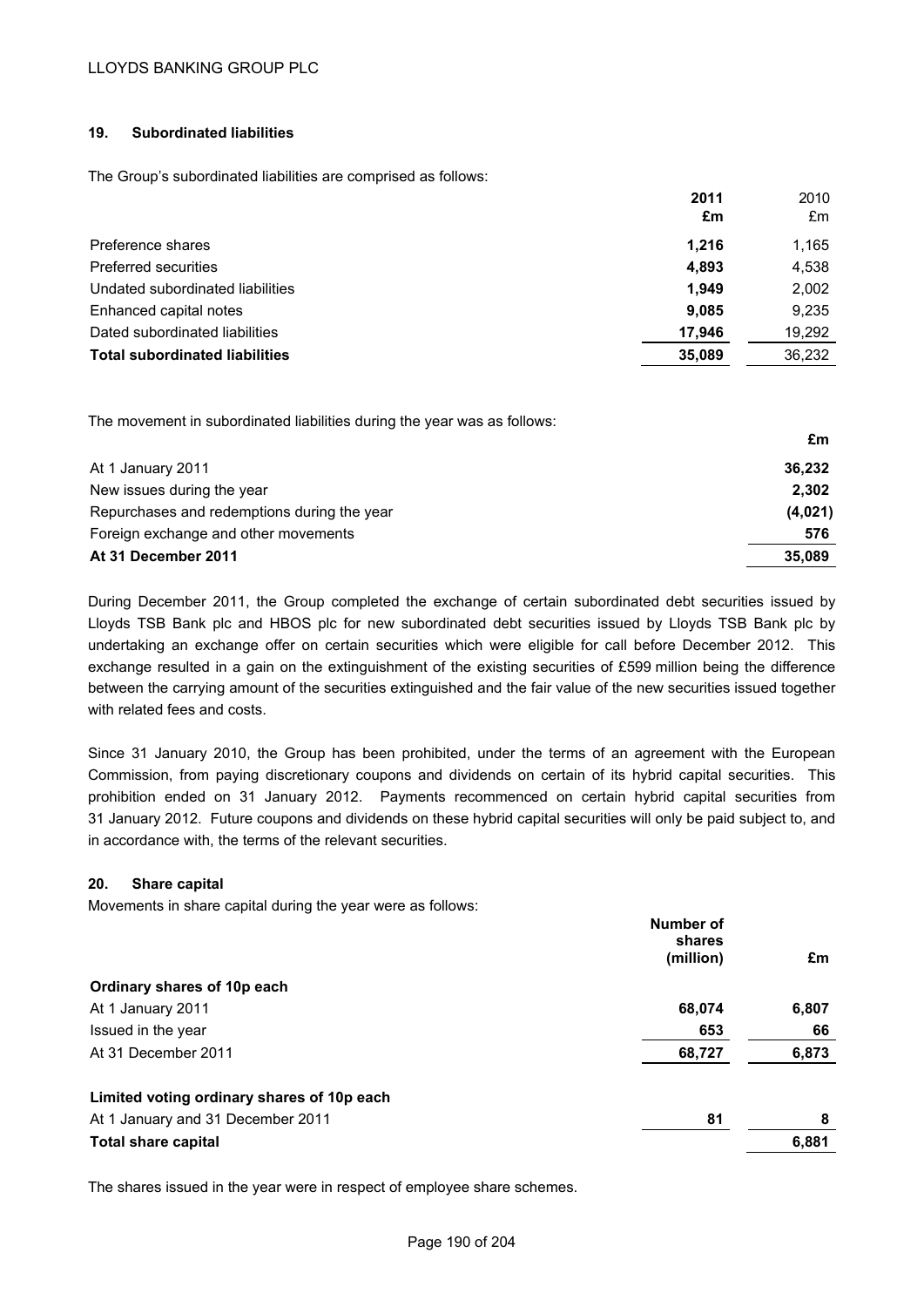# **21. Reserves**

|                                                                       | <b>Share</b><br>premium<br>£m | Available-<br>for-sale<br>£m | <b>Cash flow</b><br>hedging<br>£m | <b>Merger</b><br>and other<br>£m | <b>Total</b><br>£m | <b>Retained</b><br>profits<br>£m |
|-----------------------------------------------------------------------|-------------------------------|------------------------------|-----------------------------------|----------------------------------|--------------------|----------------------------------|
| At 1 January 2011                                                     | 16,291                        | (285)                        | (391)                             | 12,251                           | 11,575             | 11,380                           |
| Issue of ordinary shares                                              | 250                           |                              |                                   |                                  |                    |                                  |
| Loss for the year<br>Movement in treasury                             |                               |                              |                                   |                                  |                    | (2,787)                          |
| shares<br>Value of employee<br>services:                              |                               |                              |                                   |                                  |                    | (276)                            |
| Share option schemes<br>Other employee                                |                               |                              |                                   |                                  |                    | 125                              |
| award schemes<br>Change in fair value of<br>available-for-sale assets |                               |                              |                                   |                                  |                    | 238                              |
| (net of tax)<br>Change in fair value of<br>hedging derivatives        |                               | 1,930                        |                                   |                                  | 1,930              |                                  |
| (net of tax)<br>Transfers to income                                   |                               |                              | 659                               |                                  | 659                |                                  |
| statement (net of tax)                                                |                               | (319)                        | 57                                |                                  | (262)              |                                  |
| Exchange and other                                                    |                               |                              |                                   | (84)                             | (84)               |                                  |
| At 31 December 2011                                                   | 16,541                        | 1,326                        | 325                               | 12,167                           | 13,818             | 8,680                            |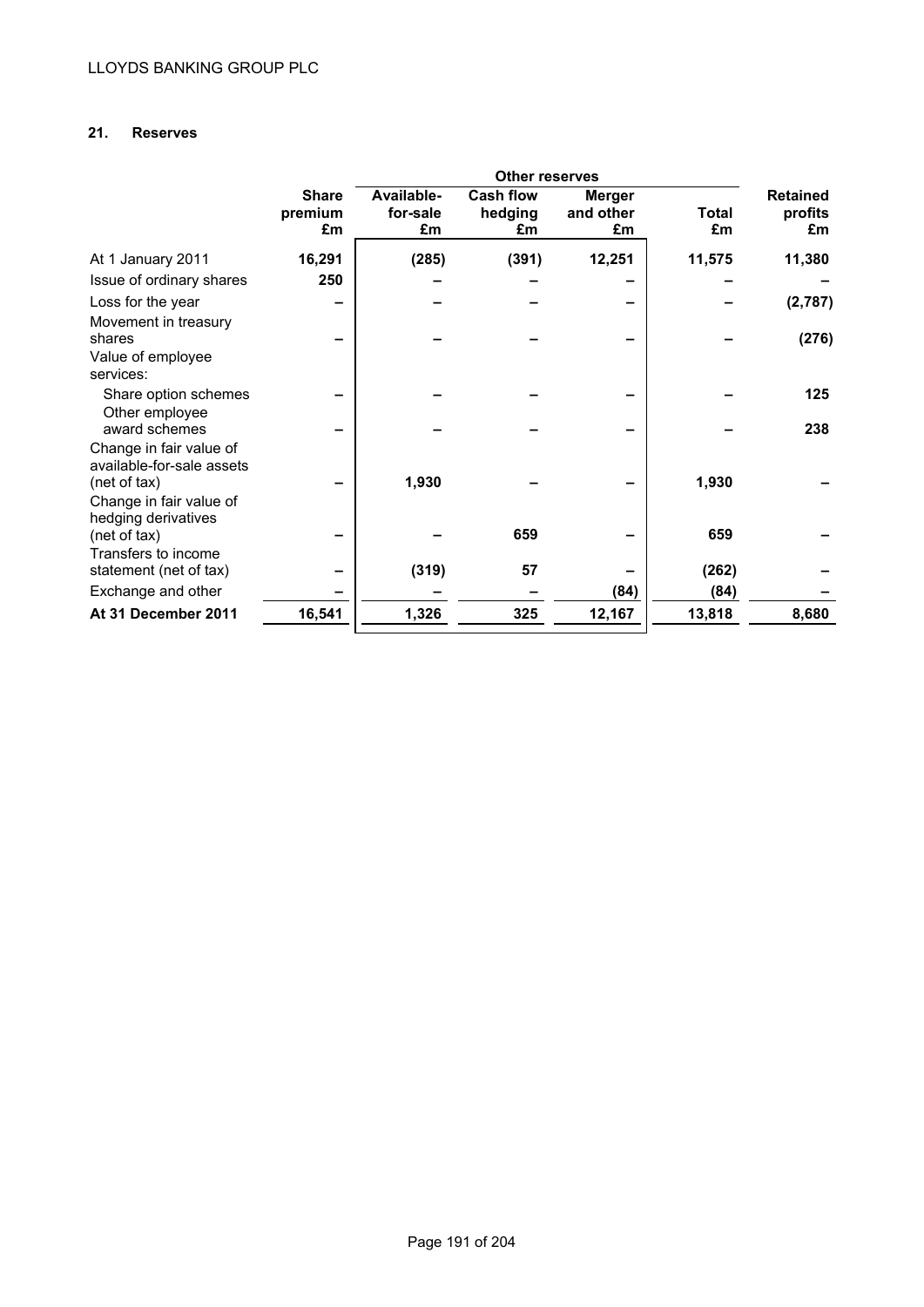## **22. Payment protection insurance**

There has been extensive scrutiny of the Payment Protection Insurance (PPI) market in recent years.

In October 2010, the UK Competition Commission confirmed its decision to prohibit the active sale of PPI by a distributor to a customer within seven days of a sale of credit. This followed the completion of its formal investigation into the supply of PPI services (other than store card PPI) to non-business customers in the UK in January 2009 and a referral of the proposed prohibition to the Competition Appeal Tribunal. The Competition Commission consulted on the wording of a draft Order to implement its findings from October 2010, and published the final Order on 24 March 2011 which became effective on 6 April 2011. Following an earlier decision to stop selling single premium PPI products, the Group ceased to offer PPI products to its customers in July 2010.

On 29 September 2009 the FSA announced that several firms had agreed to carry out reviews of past sales of single premium loan protection insurance. Lloyds Banking Group agreed in principle that it would undertake a review in relation to sales of single premium loan protection insurance made through its branch network since 1 July 2007. That review will now form part of the ongoing PPI work referred to below.

On 1 July 2008, the Financial Ombudsman Service (FOS) referred concerns regarding the handling of PPI complaints to the Financial Services Authority (FSA) as an issue of wider implication. On 29 September 2009 and 9 March 2010, the FSA issued consultation papers on PPI complaints handling. The FSA published its Policy Statement on 10 August 2010, setting out evidential provisions and guidance on the fair assessment of a complaint and the calculation of redress, as well as a requirement for firms to reassess historically rejected complaints which had to be implemented by 1 December 2010.

On 8 October 2010, the British Bankers' Association (BBA), the principal trade association for the UK banking and financial services sector, filed an application for permission to seek judicial review against the FSA and the FOS. The BBA sought an order quashing the FSA Policy Statement and an order quashing the decision of the FOS to determine PPI sales in accordance with the guidance published on its website in November 2008.

The Judicial Review hearing was held in late January 2011 and on 20 April 2011 judgment was handed down by the High Court dismissing the BBA's application. On 9 May 2011, the BBA confirmed that the banks and the BBA did not intend to appeal the judgment.

After publication of the judgment, the Group entered into discussions with the FSA with a view to seeking clarity around the detailed implementation of the Policy Statement. As a result, and given the initial analysis that the Group conducted of compliance with applicable sales standards, which is continuing, the Group concluded that there are certain circumstances where customer contact and/or redress will be appropriate. Accordingly the Group made a provision in its income statement for the year ended 31 December 2011 of £3,200 million in respect of the anticipated costs of such contact and/or redress, including administration expenses. During 2011, the Group made redress payments of £1,045 million to customers. The Group anticipates that all claims will be settled by 2015. However, there are still a number of uncertainties as to the eventual costs from any such contact and/or redress given the inherent difficulties of assessing the impact of the detailed implementation of the Policy Statement for all PPI complaints, uncertainties around the ultimate emergence period for complaints, the availability of supporting evidence and the activities of claims management companies, all of which will significantly affect complaints volumes, uphold rates and redress costs.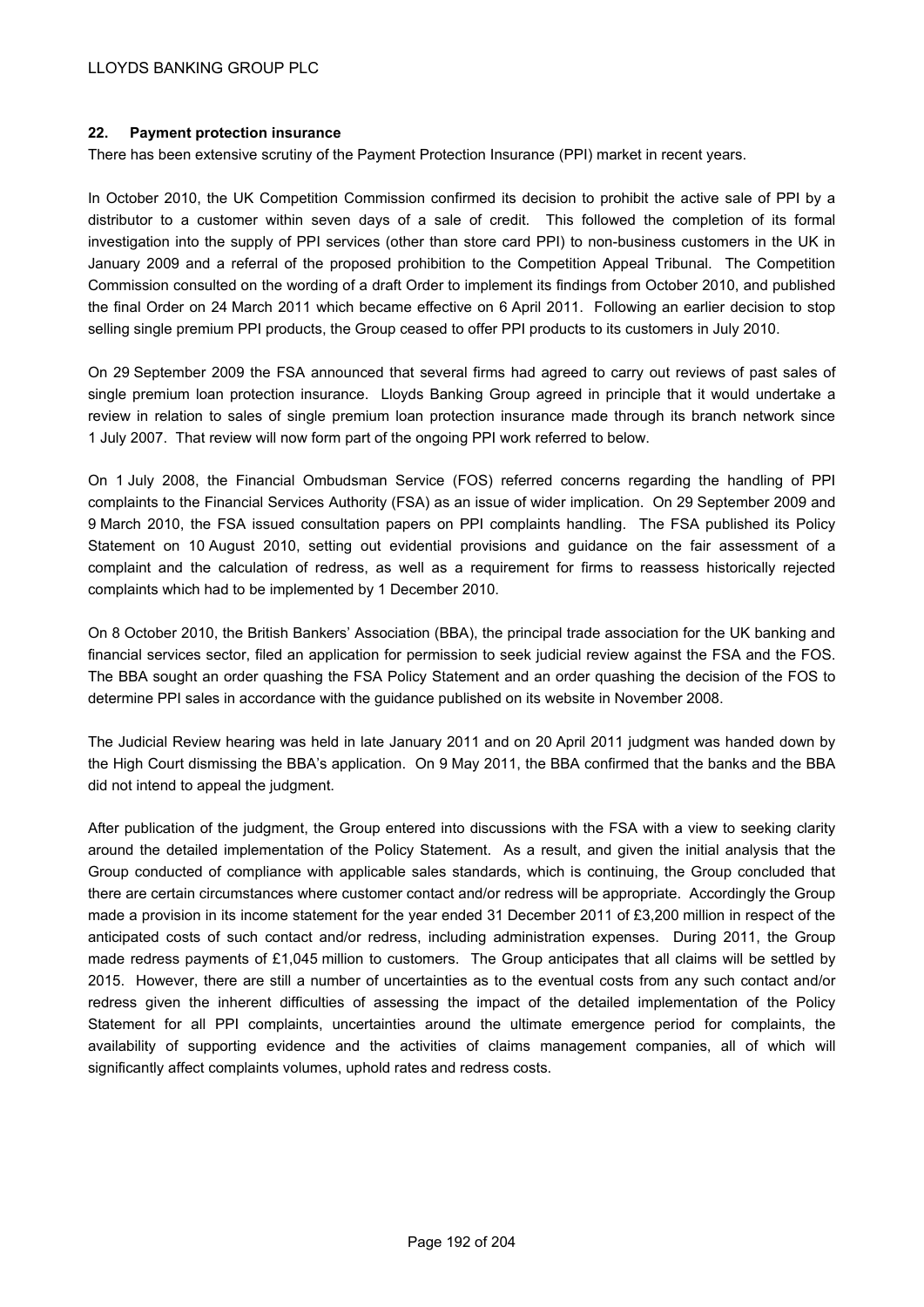#### **23. Contingent liabilities and commitments**

#### *Interchange fees*

The European Commission has adopted a formal decision finding that an infringement of European Commission competition laws has arisen from arrangements whereby MasterCard set a uniform Multilateral Interchange Fee (MIF) in respect of cross-border transactions in relation to the use of a MasterCard or Maestro branded payment card. The European Commission has required that the MIF be reduced to zero for relevant cross-border transactions within the European Economic Area. This decision has been appealed to the General Court of the European Union (the General Court). Lloyds TSB Bank plc and Bank of Scotland plc (along with certain other MasterCard issuers) have successfully applied to intervene in the appeal in support of MasterCard's position that the arrangements for the charging of the MIF are compatible with European Union competition laws. The UK Government has also intervened in the General Court appeal supporting the European Commission position. An oral hearing took place on 8 July 2011 but judgment is not expected for six to twelve months. MasterCard has reached an understanding with the European Commission on a new methodology for calculating intra-European Economic Area MIF on an interim basis pending the outcome of the appeal.

Meanwhile, the European Commission is pursuing an investigation with a view to deciding whether arrangements adopted by Visa for the levying of the MIF in respect of cross-border payment transactions also infringe European Union competition laws. In this regard Visa reached an agreement with the European Commission to reduce the level of interchange for cross-border debit card transactions to the interim levels agreed by MasterCard. The UK's Office of Fair Trading has also commenced similar investigations relating to the MIF in respect of domestic transactions in relation to both the MasterCard and Visa payment schemes. The ultimate impact of the investigations on the Group can only be known at the conclusion of these investigations and any relevant appeal proceedings.

#### *Interbank offered rate setting investigations*

Several government agencies in the UK, US and overseas, including the US Commodity Futures Trading Commission, the US SEC, the US Department of Justice and the FSA as well as the European Commission, are conducting investigations into submissions made by panel members to the bodies that set various interbank offered rates. The Group, and/or its subsidiaries, were (at the relevant time) and remain members of various panels that submit data to these bodies. The Group has received requests from some government agencies for information and is co-operating with their investigations. In addition, the Group has been named in private lawsuits, including purported class action suits in the US with regard to the setting of London interbank offered rates (LIBOR). It is currently not possible to predict the scope and ultimate outcome of the various regulatory investigations or private lawsuits, including the timing and scale of the potential impact of any investigations and private lawsuits on the Group.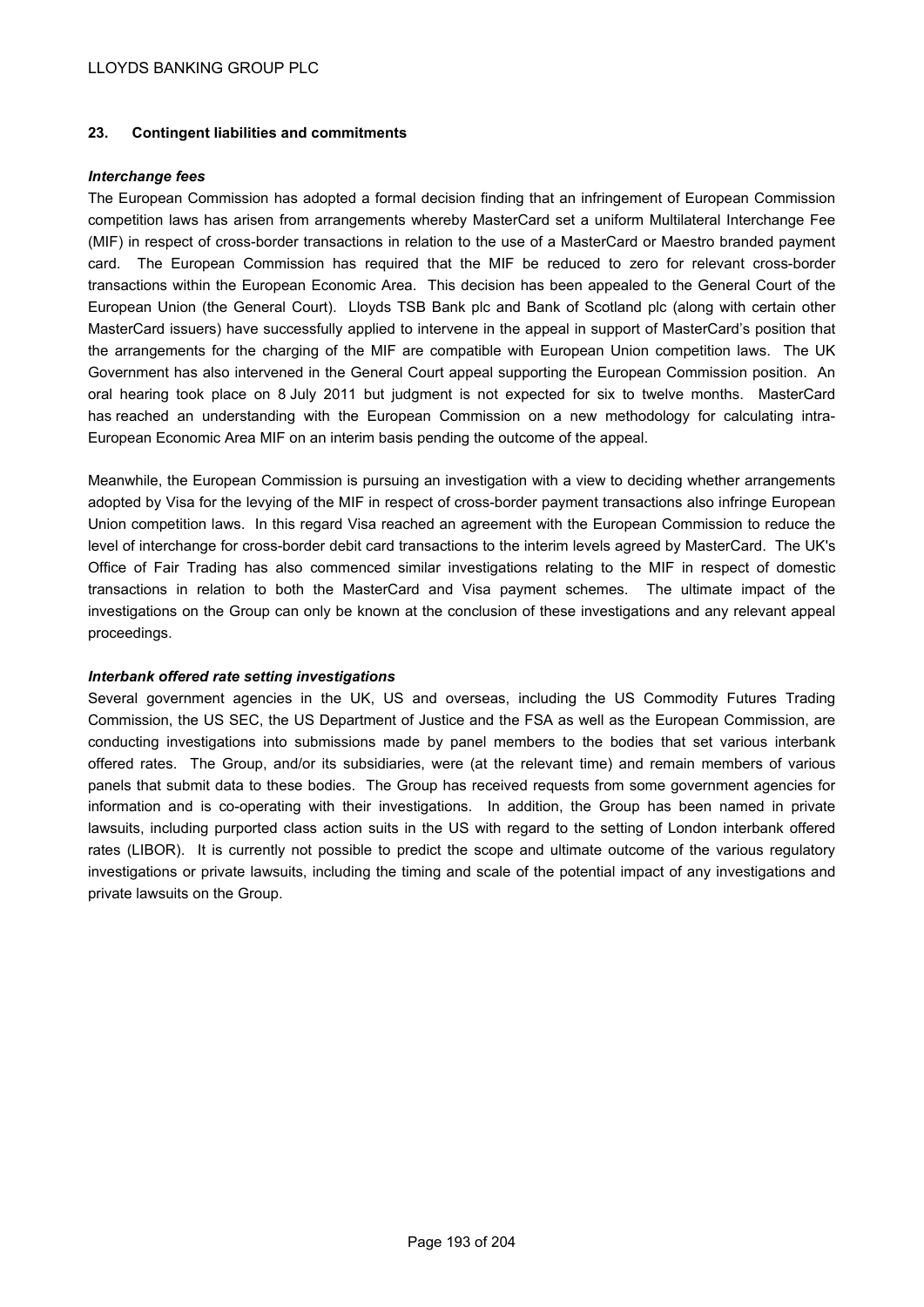## **23. Contingent liabilities and commitments** (continued)

## *Financial Services Compensation Scheme (FSCS)*

The FSCS is the UK's independent statutory compensation fund for customers of authorised financial services firms and pays compensation if a firm is unable to pay claims against it. The FSCS is funded by levies on the industry (and recoveries and borrowings where appropriate). The levies raised comprise both management expenses levies and, where necessary, compensation levies on authorised firms.

Following the default of a number of deposit takers in 2008, the FSCS borrowed funds from HM Treasury to meet the compensation costs for customers of those firms. The borrowings with HM Treasury, which total circa £20 billion, are on an interest-only basis until 31 March 2012 and the FSCS and HM Treasury are currently discussing the terms for refinancing these borrowings to take effect from 1 April 2012. Each deposit-taking institution contributes towards the management expenses levies in proportion to their share of total protected deposits on 31 December of the year preceding the scheme year, which runs from 1 April to 31 March. In determining an appropriate accrual in respect of the management expenses levy, certain assumptions have been made including the proportion of total protected deposits held by the Group, the level and timing of repayments to be made by the FSCS to HM Treasury and the interest rate to be charged by HM Treasury. For the year ended 31 December 2011, the Group has charged £179 million (2010: £46 million) to the income statement in respect of the costs of the FSCS.

Whilst it is expected that the substantial majority of the principal will be repaid from funds the FSCS receives from asset sales, surplus cash flow or other recoveries in relation to the assets of the firms that defaulted, to the extent that there remains a shortfall, the FSCS will raise compensation levies on all deposit-taking participants. The amount of any future compensation levies also depends on a number of factors including the level of protected deposits and the population of deposit-taking participants and will be determined at a later date. As such, although the Group's share of such compensation levies could be significant, the Group has not recognised a provision in respect of them in these financial statements.

#### *Litigation in relation to insurance branch business in Germany*

Clerical Medical Investment Group Limited (CMIG) has received a number of claims in the German courts, relating to policies issued by CMIG but sold by independent intermediaries in Germany, principally during the late 1990s and early 2000s. CMIG has won the majority of decisions to date, although a small number of regional district and appeal courts have found against CMIG on specific grounds. CMIG's strategy includes defending claims robustly and appealing against adverse judgments. The ultimate financial effect, which could be significant, will only be known once all relevant claims have been resolved. However, consistent with this strategy, and having regard to the costs involved in managing these claims, and the inherent risks of litigation, the Group has recognised a provision of £175 million. Management believes this represents the most appropriate estimate of the financial impact, based upon a series of assumptions, including the number of claims received, the proportion upheld, and resulting legal and administration costs.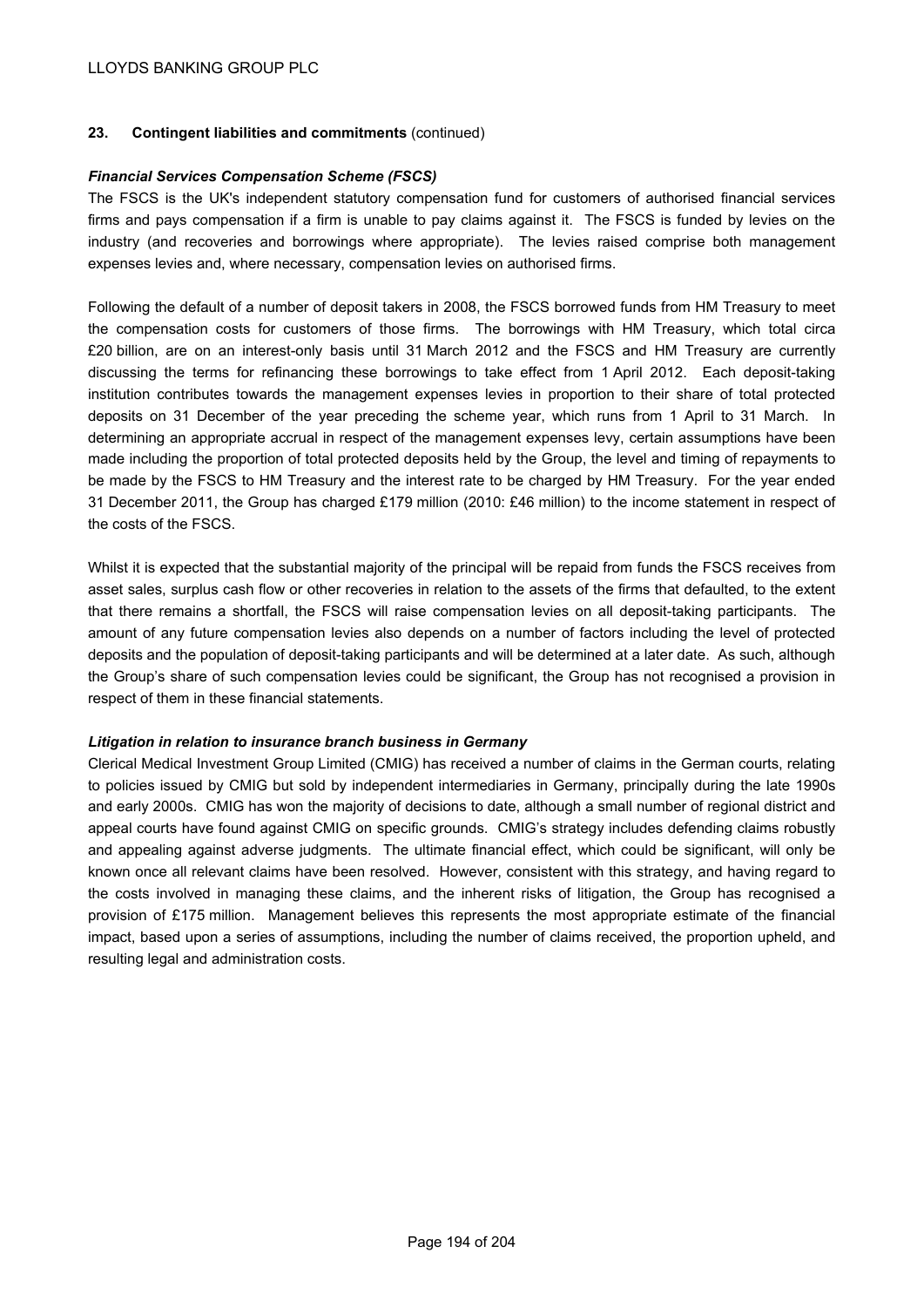## **23. Contingent liabilities and commitments** (continued)

#### *Shareholder complaints*

The Group and two former members of the Group's Board of Directors have been named as defendants in a purported securities class action pending in the United States District Court for the Southern District of New York. The complaint, dated 23 November 2011, asserts claims under the Securities Exchange Act of 1934 in connection with alleged material omissions from statements made in 2008 in connection with the acquisition of HBOS. No quantum is specified.

In addition, a UK-based shareholder action group has threatened multi-claimant claims on a similar basis against the Group and two former directors in the UK. No claim has yet been issued.

The Group considers that the claims are without merit and will defend them vigorously. The claims have not been quantified and it is not possible to estimate the ultimate financial impact on the Group at this early stage.

## *Employee disputes*

The Group is aware that a union representing a number of the Group's employees and former employees is seeking to challenge the cap on pensionable pay introduced by the Group in 2011 on the grounds that it is unlawful. This challenge is at a very early stage. The Group will resist the challenge should it be pursued.

The Group also faces a number of other threats of legal action from employees in relation to terms of employment including pay and bonuses. The Group considers that the complaints are without merit and, should proceedings be issued, they will be vigorously defended.

#### *FSA investigation into Bank of Scotland*

In 2009 the FSA commenced a supervisory review into HBOS. The supervisory review has now been superseded as the FSA has commenced enforcement proceedings against Bank of Scotland plc in relation to its Corporate division pre 2009. The proceedings are ongoing and the Group is co-operating fully. It is too early to predict the outcome or estimate reliably any potential financial effects of the enforcement proceedings but they are not currently expected to be material to the Group.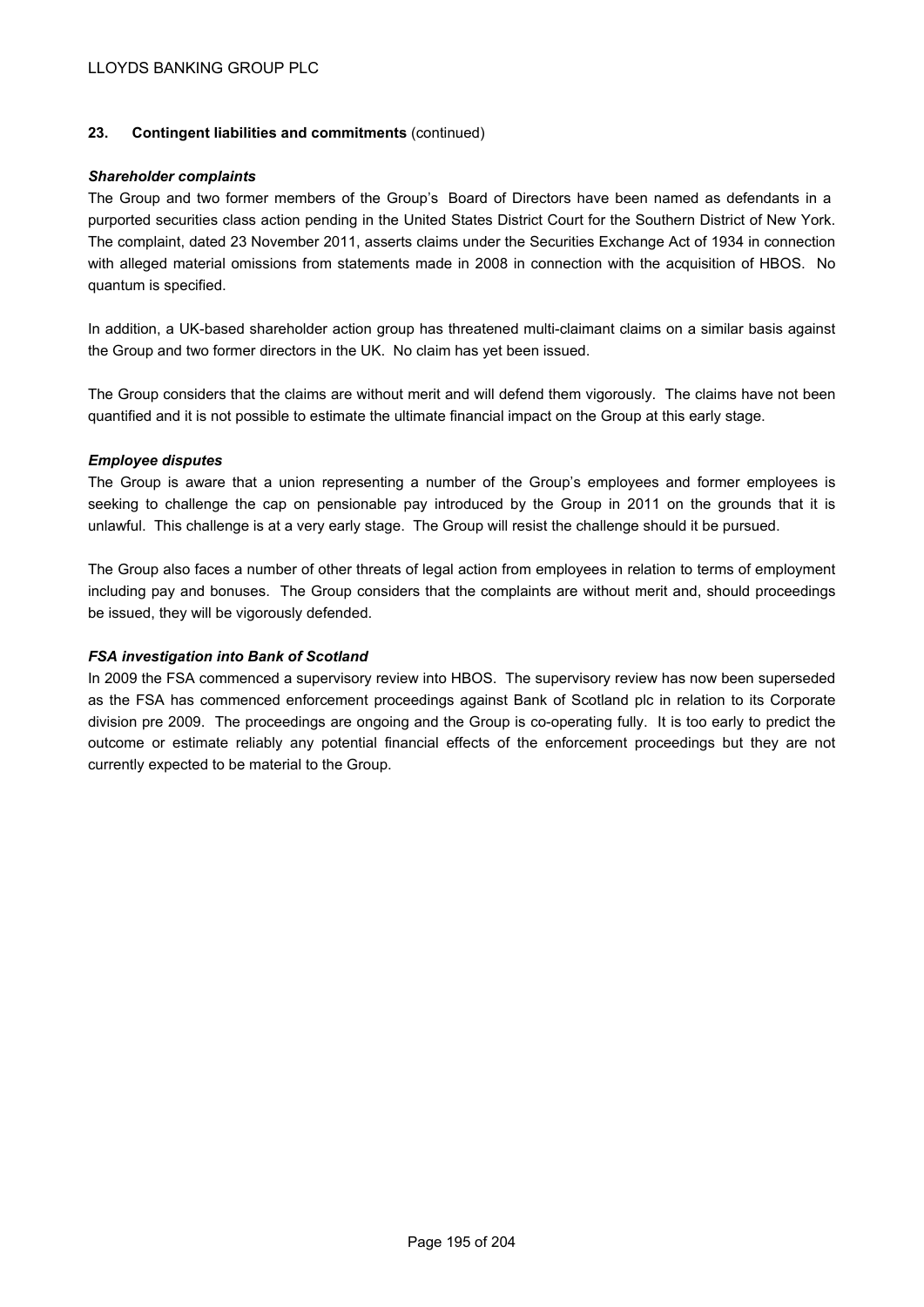## **23. Contingent liabilities and commitments** (continued)

#### *Regulatory matters*

In the course of its business, the Group is engaged in discussions with the FSA in relation to a range of conduct of business matters, including complaints handling, packaged bank accounts, savings accounts product terms and conditions, interest only mortgages, sales processes and remuneration schemes. The Group is keen to ensure that any regulatory concerns are understood and addressed. The ultimate impact on the Group of these discussions can only be known at the conclusion of such discussions.

## *Other legal actions and regulatory matters*

In addition, during the ordinary course of business the Group is subject to other threatened and actual legal proceedings (which may include class action lawsuits brought on behalf of customers, shareholders or other third parties), regulatory investigations, regulatory challenges and enforcement actions, both in the UK and overseas. All such material matters are periodically reassessed, with the assistance of external professional advisers where appropriate, to determine the likelihood of the Group incurring a liability. In those instances where it is concluded that it is more likely than not that a payment will be made, a provision is established to management's best estimate of the amount required to settle the obligation at the relevant balance sheet date. In some cases it will not be possible to form a view, either because the facts are unclear or because further time is needed properly to assess the merits of the case and no provisions are held against such matters. However the Group does not currently expect the final outcome of any such case to have a material adverse effect on its financial position.

|                                                                                                                       | 2011<br>£m | 2010<br>£m |
|-----------------------------------------------------------------------------------------------------------------------|------------|------------|
| <b>Contingent liabilities</b>                                                                                         |            |            |
| Acceptances and endorsements                                                                                          | 81         | 48         |
| Other:                                                                                                                |            |            |
| Other items serving as direct credit substitutes                                                                      | 1,060      | 1,319      |
| Performance bonds and other transaction-related contingencies                                                         | 2,729      | 2,812      |
|                                                                                                                       | 3,789      | 4,131      |
| <b>Total contingent liabilities</b>                                                                                   | 3,870      | 4,179      |
| <b>Commitments</b>                                                                                                    |            |            |
| Documentary credits and other short-term trade-related transactions                                                   | 105        | 255        |
| Forward asset purchases and forward deposits placed                                                                   | 596        | 887        |
| Undrawn formal standby facilities, credit lines and other commitments to lend:<br>Less than 1 year original maturity: |            |            |
| Mortgage offers made                                                                                                  | 7,383      | 8,113      |
| Other commitments                                                                                                     | 56,527     | 60,528     |
|                                                                                                                       | 63,910     | 68,641     |
| 1 year or over original maturity                                                                                      | 40,972     | 47,515     |
| <b>Total commitments</b>                                                                                              | 105,583    | 117,298    |

#### **Contingent liabilities and commitments arising from the banking business**

Of the amounts shown above in respect of undrawn formal standby facilities, credit lines and other commitments to lend, £53,459 million (2010: £63,630 million) was irrevocable.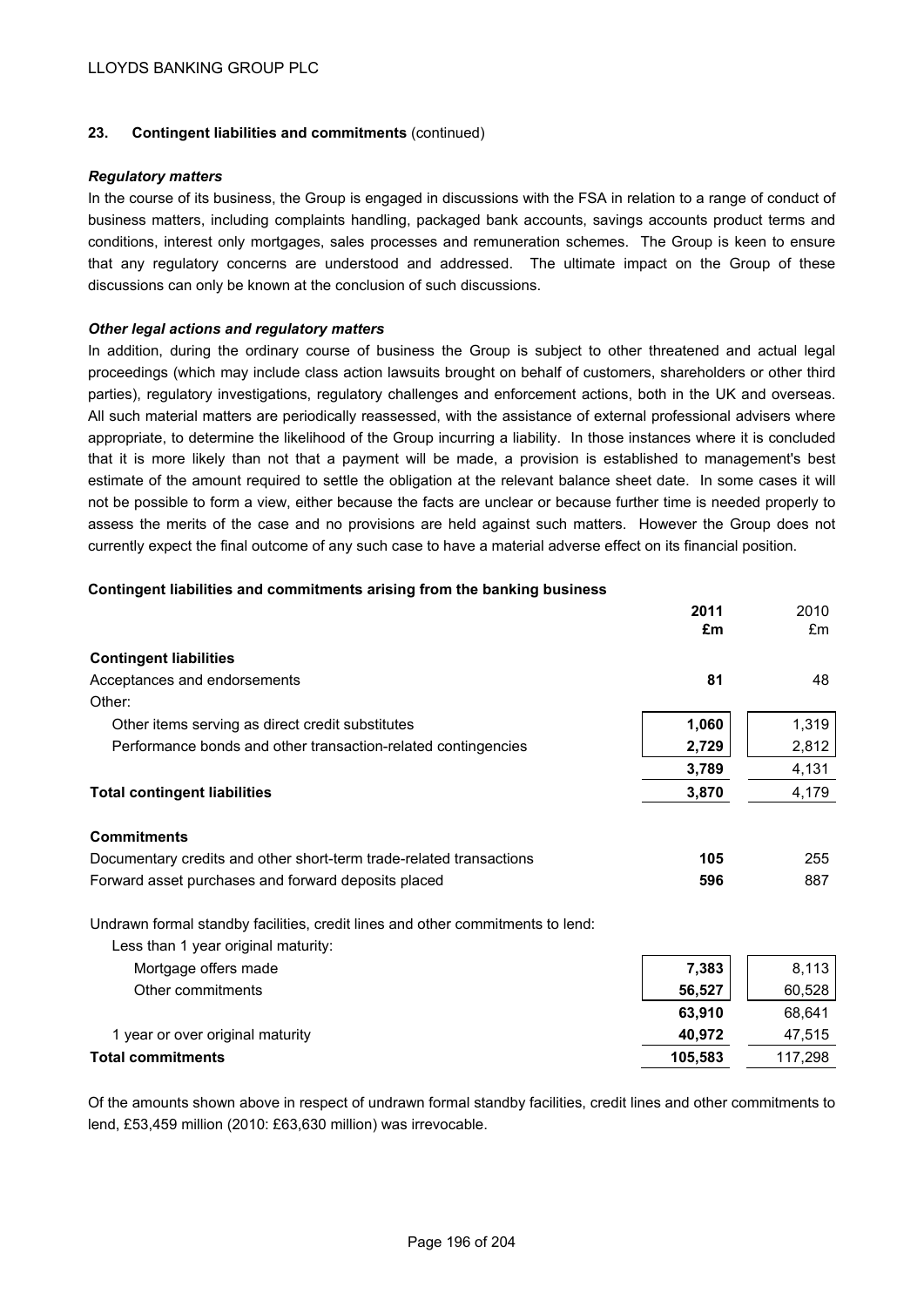# **24. Capital ratios**

|                                                             | As at          | As at          |
|-------------------------------------------------------------|----------------|----------------|
|                                                             | 31 Dec<br>2011 | 31 Dec<br>2010 |
| <b>Capital resources</b>                                    | £m             | £m             |
| Core tier 1                                                 |                |                |
| Shareholders' equity per balance sheet                      | 45,920         | 46,061         |
| Non-controlling interests per balance sheet                 | 674            | 841            |
| Regulatory adjustments to non-controlling interests         | (577)          | (524)          |
| Regulatory adjustments:                                     |                |                |
| Adjustment for own credit                                   | (136)          | (8)            |
| Defined benefit pension adjustment                          | (1,004)        | (1,052)        |
| Unrealised reserve on available-for-sale debt securities    | (940)          | 747            |
| Unrealised reserve on available-for-sale equity investments | (386)          | (462)          |
| Cash flow hedging reserve                                   | (325)          | 391            |
| Regulatory prudent valuation adjustments                    | (32)           |                |
| Other items                                                 | (4)            | (3)            |
|                                                             | 43,190         | 45,991         |
| Less: deductions from core tier 1                           |                |                |
| Goodwill                                                    | (2,016)        | (2,016)        |
| Intangible assets                                           | (2, 310)       | (2,390)        |
| 50 per cent excess of expected losses over impairment       | (720)          |                |
| 50 per cent of securitisation positions                     | (153)          | (214)          |
| Core tier 1 capital                                         | 37,991         | 41,371         |
| Non-controlling preference shares 1                         | 1,613          | 1,507          |
| Preferred securities <sup>1</sup>                           | 4,487          | 4,338          |
| Less: deductions from tier 1                                |                |                |
| 50 per cent of material holdings                            | (94)           | (69)           |
| Total tier 1 capital                                        | 43,997         | 47,147         |
| Tier 2                                                      |                |                |
| Undated subordinated debt                                   | 1,859          | 1,968          |
| Dated subordinated debt                                     | 21,229         | 23,167         |
| Less: restriction in amount eligible                        |                |                |
| Unrealised gains on available-for-sale equity investments   | 386            | 462            |
| Eligible provisions                                         | 1,259          | 2,468          |
| Less: deductions from tier 2                                |                |                |
| 50 per cent excess of expected losses over impairment       | (720)          |                |
| 50 per cent of securitisation positions                     | (153)          | (214)          |
| 50 per cent of material holdings                            | (94)           | (69)           |
| <b>Total tier 2 capital</b>                                 | 23,766         | 27,782         |
| <b>Supervisory deductions</b>                               |                |                |
| Unconsolidated investments - life                           | (10, 107)      | (10, 042)      |
| - general insurance and other                               | (2,660)        | (3,070)        |
| <b>Total supervisory deductions</b>                         | (12, 767)      | (13, 112)      |
| <b>Total capital resources</b>                              | 54,996         | 61,817         |
| Risk-weighted assets                                        | 352,341        | 406,372        |
| Core tier 1 capital ratio                                   | 10.8%          | 10.2%          |
| Tier 1 capital ratio                                        | 12.5%          | 11.6%          |
| Total capital ratio                                         | 15.6%          | 15.2%          |
|                                                             |                |                |

 $1$  Covered by grandfathering provisions issued by the FSA.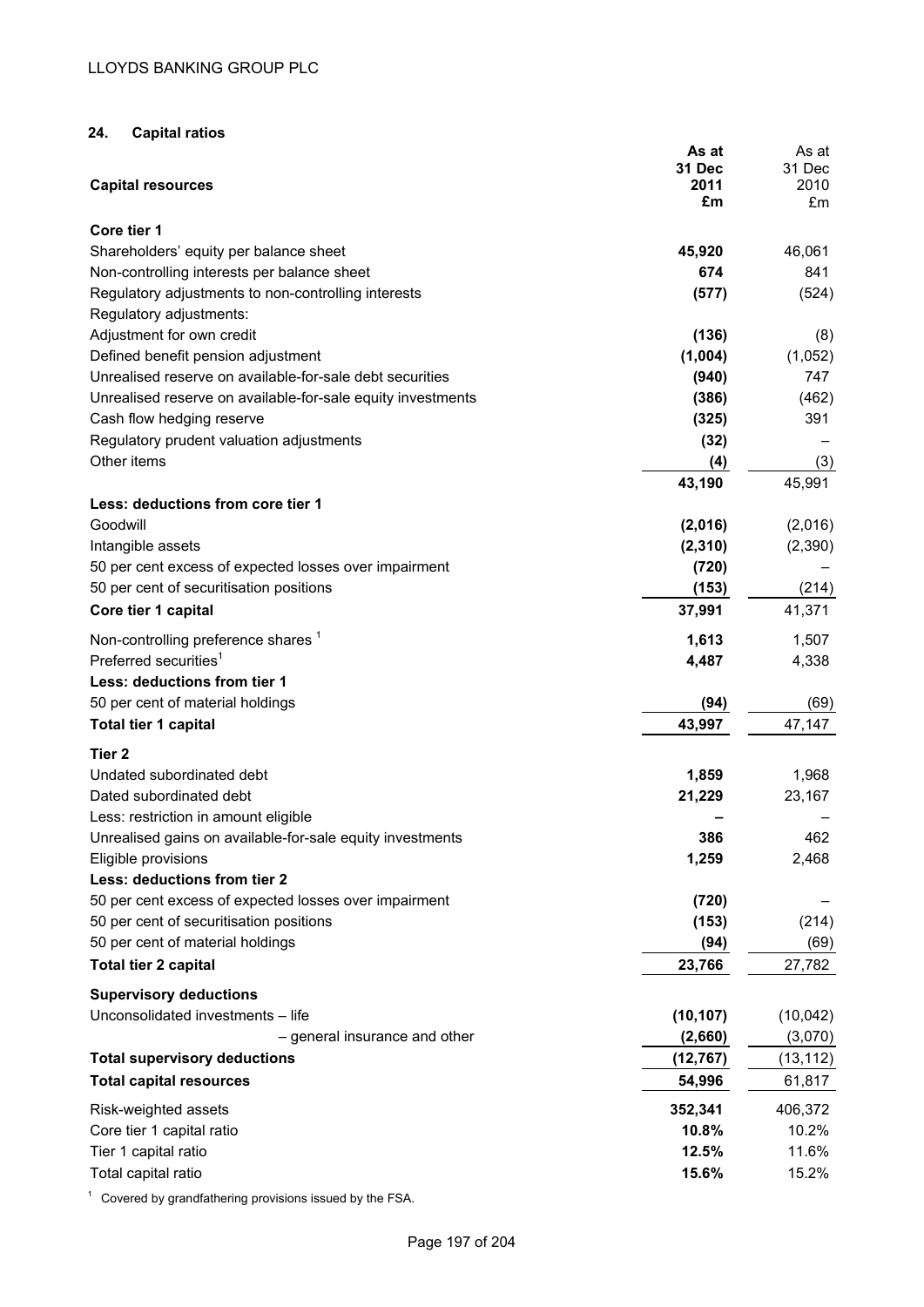## **24. Capital ratios** (continued)

| <b>Risk-weighted assets</b>                  | As at<br><b>31 Dec</b><br>2011<br>£m | As at<br>31 Dec<br>2010<br>£m |
|----------------------------------------------|--------------------------------------|-------------------------------|
| Divisional analysis of risk-weighted assets: |                                      |                               |
| Retail                                       | 103,237                              | 109,254                       |
| Wholesale                                    | 163,766                              | 196,164                       |
| Commercial                                   | 25,434                               | 26,552                        |
| Wealth and International                     | 47,278                               | 58,714                        |
| Group Operations and Central items           | 12,626                               | 15,688                        |
|                                              | 352,341                              | 406,372                       |
| Risk type analysis of risk-weighted assets:  |                                      |                               |
| <b>Foundation IRB</b>                        | 90,450                               | 114,490                       |
| <b>Retail IRB</b>                            | 98,823                               | 105,475                       |
| Other IRB                                    | 9,433                                | 14,483                        |
| Advanced approach                            | 198,706                              | 234,448                       |
| Standardised approach                        | 103,525                              | 124,492                       |
| Credit risk                                  | 302,231                              | 358,940                       |
| Operational risk                             | 30,589                               | 31,650                        |
| Market and counterparty risk                 | 19,521                               | 15,782                        |
| <b>Total risk-weighted assets</b>            | 352,341                              | 406,372                       |

Risk-weighted assets reduced by £54,031 million to £352,341 million, a decrease of 13 per cent. This reflects riskweighted asset reductions across all divisions driven by balance sheet reductions of non-core assets, lower core lending balances and stronger management of risk.

Retail risk-weighted assets reduced by £6,017 million mainly due to lower in lending balances and the reducing mix of unsecured lending.

The reduction of Wholesale risk-weighted assets of £32,398 million primarily reflects the balance sheet reductions including treasury asset sales and the run down in other non-core asset portfolios. This has been partly offset by an increase in market and risk-weighted assets, as a result of the implementation of CRD lll.

Risk-weighted assets within Wealth and International have reduced by £11,436 million as a result of asset a run down of non-core assets and foreign exchange movements.

Integration of risk models activity previously undertaken on a separate heritage basis was largely completed in 2010 and there have been no significant migrations to IRB methodologies during 2011. We anticipate moving some portfolios that are currently measured on the standardised approach over to an IRB methodology, these changes will take place primarily during 2012 and 2013.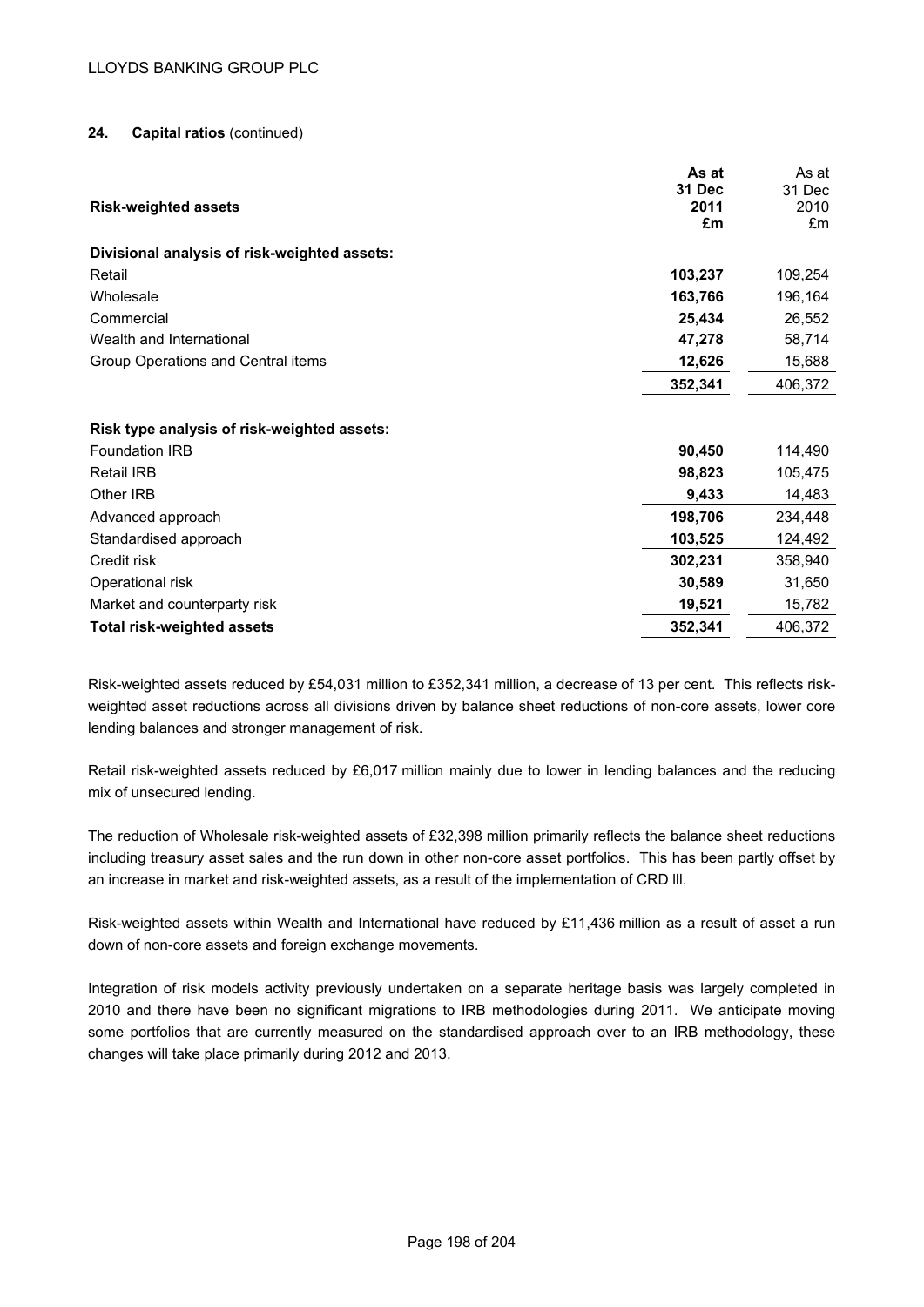## **24. Capital ratios** (continued)

#### **Core tier 1 capital**

Core tier 1 capital has decreased by £3,380 million largely reflecting losses in the period. In addition there has been an increase in excess of expected losses over impairment losses, reflecting the reduction of legacy lending that is subject to very high provision levels and replacement with new lending.

The movements in core tier 1 and total capital in the period are shown below:

|                                                                  | Core tier 1 | <b>Total</b> |
|------------------------------------------------------------------|-------------|--------------|
|                                                                  | £m          | £m           |
| At 1 January 2011                                                | 41,371      | 61,817       |
| Loss attributable to ordinary shareholders                       | (2,787)     | (2,787)      |
| Decrease in regulatory post-retirement benefit adjustments       | 48          | 48           |
| Decrease in goodwill and intangible assets deductions            | 80          | 80           |
| Increase in excess of expected losses over impairment allowances | (720)       | (1,440)      |
| Increase in material holdings deduction                          |             | (50)         |
| Decrease in eligible provisions                                  |             | (1,209)      |
| Decrease in supervisory deductions from total capital            |             | 345          |
| Decrease in dated subordinated debt                              |             | (1,938)      |
| Other movements                                                  | (1)         | 130          |
| At 31 December 2011                                              | 37,991      | 54,996       |

#### **Tier 2 capital**

Tier 2 capital has decreased in the period by £4,016 million reflecting an increase in excess of expected losses over impairment, as noted above, and a reduction in eligible provisions. In addition, dated subordinated debt has also reduced in the period, partly due to amortisation and partly due to a capital restructuring exercise in December 2011, which resulted in a net overall redemption of dated subordinated debt.

#### **Supervisory deductions**

Supervisory deductions mainly consist of investments in subsidiary undertakings that are not within the banking group for regulatory purposes. These investments are primarily the Scottish Widows and Clerical Medical life and pensions businesses together with general insurance business. Also included within deductions for other unconsolidated investments are investments in non-financial entities that are held by the Group's private equity (including venture capital) businesses. During the period there has been a decrease in supervisory deductions primarily due to reduced holdings in private equity businesses, and in some cases changes to the level and/or nature of investments resulting in a reclassification as material holdings.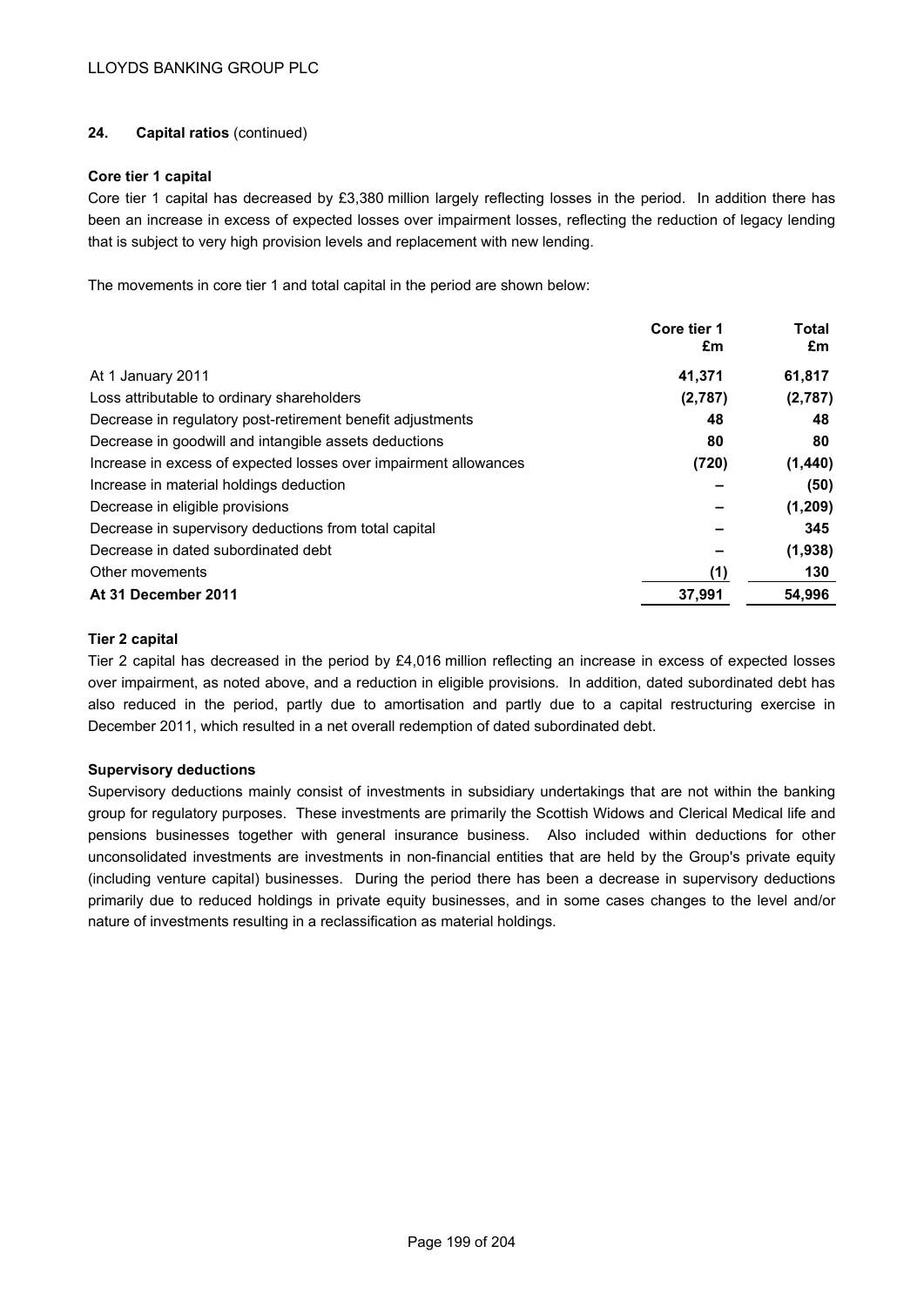## **25. Related party transactions**

## **UK Government**

In January 2009, the UK Government through HM Treasury became a related party of the Company following its subscription for ordinary shares issued under a placing and open offer. As at 31 December 2011, HM Treasury held a 40.2 per cent (31 December 2010: 40.6 per cent) interest in the Company's ordinary share capital and consequently HM Treasury remained a related party of the Company during the year ended 31 December 2011.

From 1 January 2011, in accordance with IAS 24 (Revised), UK Government-controlled entities became related parties of the Group. The Group regards the Bank of England and banks controlled by the UK Government, comprising The Royal Bank of Scotland Group plc, Northern Rock (Asset Management) plc and Bradford & Bingley plc, as related parties.

Since 1 January 2011, the Group has had the following significant transactions with the UK Government or UK Government-related entities:

#### *Government and central bank facilities*

During the year ended 31 December 2011, the Group participated in a number of schemes operated by the UK Government, central banks and made available to eligible banks and building societies.

## *Special liquidity scheme and credit guarantee scheme*

The Bank of England's UK Special Liquidity Scheme was launched in April 2008 to allow financial institutions to swap temporarily illiquid assets for treasury bills, with fees charged based on the spread between 3-month LIBOR and the 3-month gilt repo rate. The scheme will operate for up to three years after the end of the drawdown period (30 January 2009) at the Bank of England's discretion. The Group did not utilise the Special Liquidity Scheme at 31 December 2011.

HM Treasury launched the Credit Guarantee Scheme in October 2008 as part of a range of measures announced by the UK Government intended to ease the turbulence in the UK banking system. It charged a commercial fee for the guarantee of new short and medium term debt issuance. The fee payable to HM Treasury on guaranteed issues was based on a per annum rate of 50 basis points plus the median five-year credit default swap spread. The drawdown window for the Credit Guarantee Scheme closed for new issuance at the end of February 2010. At 31 December 2011, the Group had £23.5 billion of debt in issue under the Credit Guarantee Scheme (31 December 2010: £45.4 billion). During the year, fees of £28 million paid to HM Treasury in respect of guaranteed funding were included in the Group's income statement.

#### *Lending commitments*

The formal lending commitments entered into in connection with the Group's proposed participation in the Government Asset Protection Scheme have now expired and in February 2011, the Company (together with Barclays, Royal Bank of Scotland, HSBC and Santander) announced, as part of the 'Project Merlin' agreement with HM Treasury, its capacity and willingness to increase business lending (including to small and medium-sized enterprises) during 2011.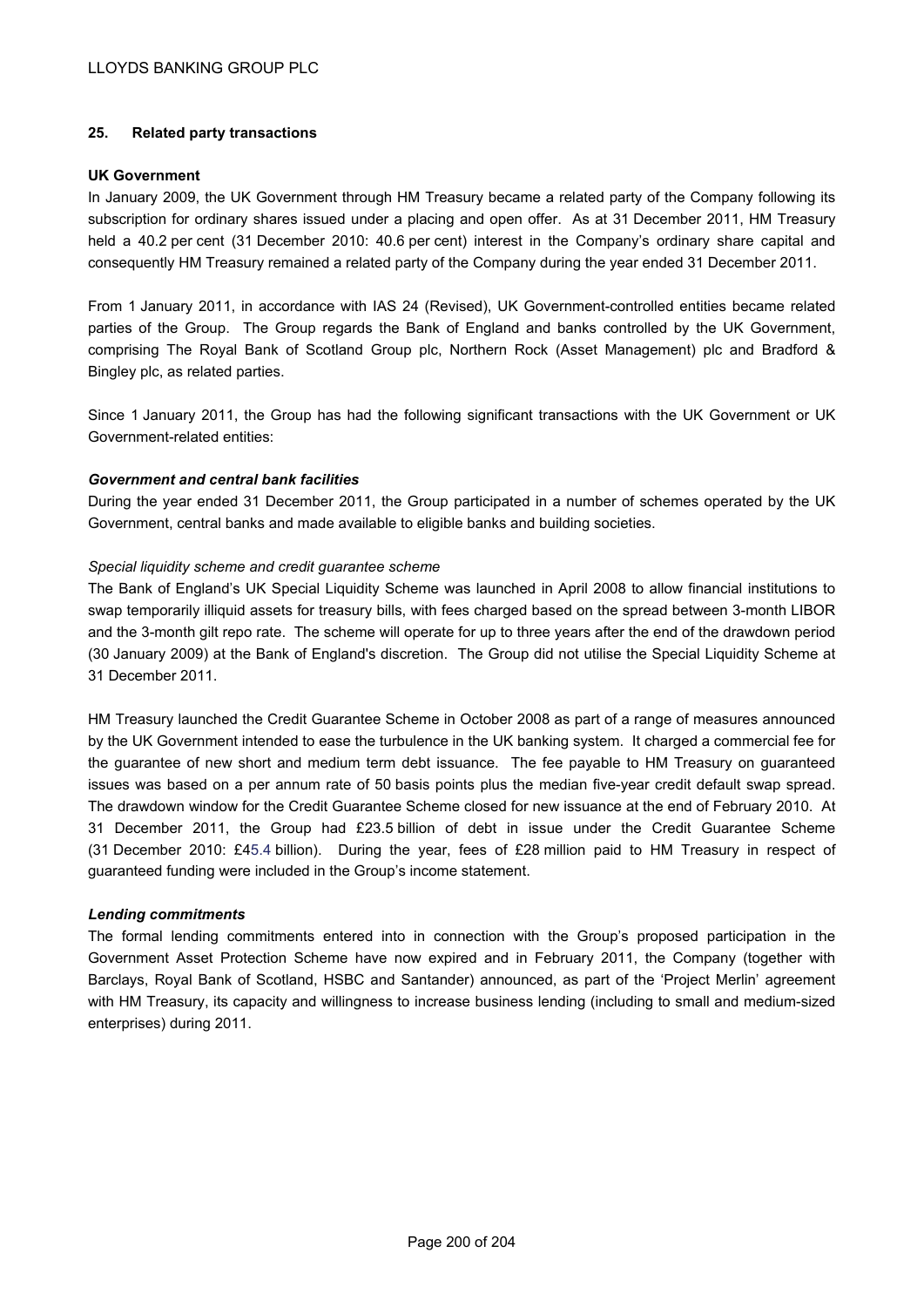## **25. Related party transactions** (continued)

#### *Business Growth Fund*

In May 2011 the Group agreed, together with The Royal Bank of Scotland plc (and three other non-related parties), to subscribe for shares in the Business Growth Fund plc which is the company created to fulfil the role of the Business Growth Fund as set out in the British Bankers' Association's Business Taskforce Report of October 2010. During 2011, the Group has incurred sunk costs of £4 million which have been written off.

As at 31 December 2011, the Group's investment in the Business Growth Fund was £20 million.

## *Other government-related entities*

Other than the transactions referred to above, there were no other significant transactions with the UK Government and UK Government-controlled entities (including UK Government-controlled banks) during the period that were not made in the ordinary course of business or that were unusual in their nature or conditions.

#### **Other related party transactions**

During 2011, the Group sold at fair value certain non-government bonds, equities and alternative assets to Lloyds TSB Group Pension Scheme No 1 for £336 million and to Lloyds TSB Group Pension Scheme No 2 for £67 million.

Except as noted above, other related party transactions for the year ended 31 December 2011 are similar in nature to those for the year ended 31 December 2010.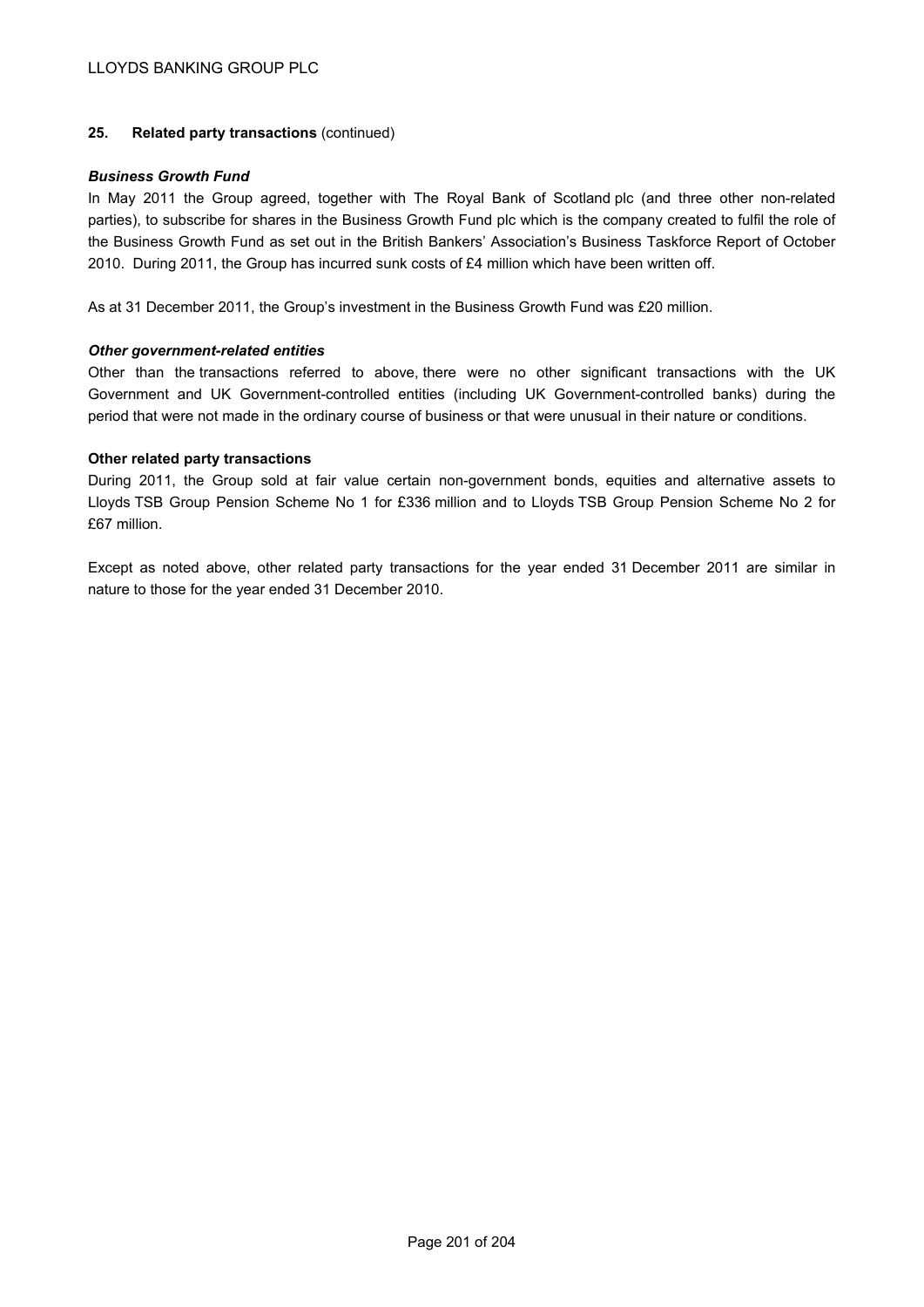## **26. Future accounting developments**

The following pronouncements may have a significant effect on the Group's financial statements but are not applicable for the year ending 31 December 2011 and have not been applied in preparing these financial statements. Save as disclosed, the full impact of these accounting changes is being assessed by the Group.

| <b>Pronouncement</b>                                                                                                                                      | Nature of change                                                                                                                                                                                                                                                                                                                                                                                                                                                                                                                                                                                                                                                                                                   | <b>IASB</b> effective date                              |
|-----------------------------------------------------------------------------------------------------------------------------------------------------------|--------------------------------------------------------------------------------------------------------------------------------------------------------------------------------------------------------------------------------------------------------------------------------------------------------------------------------------------------------------------------------------------------------------------------------------------------------------------------------------------------------------------------------------------------------------------------------------------------------------------------------------------------------------------------------------------------------------------|---------------------------------------------------------|
| Amendments to IFRS 7<br>Financial Instruments:<br>Disclosures-<br>'Disclosures-Offsetting<br><b>Financial Assets and</b><br><b>Financial Liabilities'</b> | Requires an entity to disclose information to enable users<br>of its financial statements to evaluate the effect or potential beginning on or after<br>effect of netting arrangements on the entity's balance<br>sheet.                                                                                                                                                                                                                                                                                                                                                                                                                                                                                            | Annual and interim periods<br>1 January 2013.           |
| <b>IFRS 10 Consolidated</b><br><b>Financial Statements</b>                                                                                                | Supersedes IAS 27 Consolidated and Separate Financial<br>Statements and SIC-12 Consolidation - Special Purpose<br>Entities and establishes principles for the preparation of<br>consolidated financial statements when an entity controls<br>one or more entities.                                                                                                                                                                                                                                                                                                                                                                                                                                                 | Annual periods beginning on<br>or after 1 January 2013. |
| IFRS 12 Disclosure of<br>Interests in Other<br>Entities                                                                                                   | Requires an entity to disclose information that enables<br>users of financial statements to evaluate the nature of, and or after 1 January 2013.<br>risks associated with, its interests in other entities and the<br>effects of those interests on its financial position, financial<br>performance and cash flows.                                                                                                                                                                                                                                                                                                                                                                                               | Annual periods beginning on                             |
| IFRS 13 Fair Value<br>Measurement                                                                                                                         | The standard defines fair value, sets out a framework for<br>measuring fair value and requires disclosures about fair<br>value measurements. It applies to IFRSs that require or<br>permit fair value measurements or disclosures about fair<br>value measurements.                                                                                                                                                                                                                                                                                                                                                                                                                                                | Annual periods beginning on<br>or after 1 January 2013. |
| IAS 19 Employee<br><b>Benefits</b>                                                                                                                        | Prescribes the accounting and disclosure by employers for Annual periods beginning on<br>employee benefits. Actuarial gains and losses<br>(remeasurements) in respect of defined benefit pension<br>schemes can no longer be deferred using the corridor<br>approach and must be recognised immediately in other<br>comprehensive income. At 31 December 2011,<br>unrecognised actuarial losses were £539 million. The<br>income statement charge for 2011 would have been<br>approximately £200 million higher under the revised<br>standard.                                                                                                                                                                     | or after 1 January 2013.                                |
| Amendments to IAS 32<br>Financial Instruments:<br>Presentation-<br>'Offsetting Financial<br><b>Assets and Financial</b><br>Liabilities'                   | Inserts application guidance to address inconsistencies<br>identified in applying the offsetting criteria used in the<br>standard. Some gross settlement systems may qualify for<br>offsetting where they exhibit certain characteristics akin to<br>net settlement.                                                                                                                                                                                                                                                                                                                                                                                                                                               | Annual periods beginning on<br>or after 1 January 2014. |
| <b>IFRS 9 Financial</b><br>Instruments <sup>1</sup>                                                                                                       | Replaces those parts of IAS 39 Financial Instruments:<br>Recognition and Measurement relating to the<br>classification, measurement and derecognition of financial<br>assets and liabilities. Requires financial assets to be<br>classified into two measurement categories, fair value and<br>amortised cost, on the basis of the objectives of the<br>entity's business model for managing its financial assets<br>and the contractual cash flow characteristics of the<br>instruments. The available-for-sale financial asset and<br>held-to-maturity investment categories in IAS 39 will be<br>eliminated. The requirements for financial liabilities and<br>derecognition are broadly unchanged from IAS 39. | Annual periods beginning on<br>or after 1 January 2015. |

1 IFRS 9 is the initial stage of the project to replace IAS 39. Future stages are expected to result in amendments to IFRS 9 to deal with changes to the impairment of financial assets measured at amortised cost and hedge accounting. Until all stages of the replacement project are complete, it is not possible to determine the overall impact on the financial statements of the replacement of IAS 39.

As at 23 February 2012, these pronouncements are awaiting EU endorsement.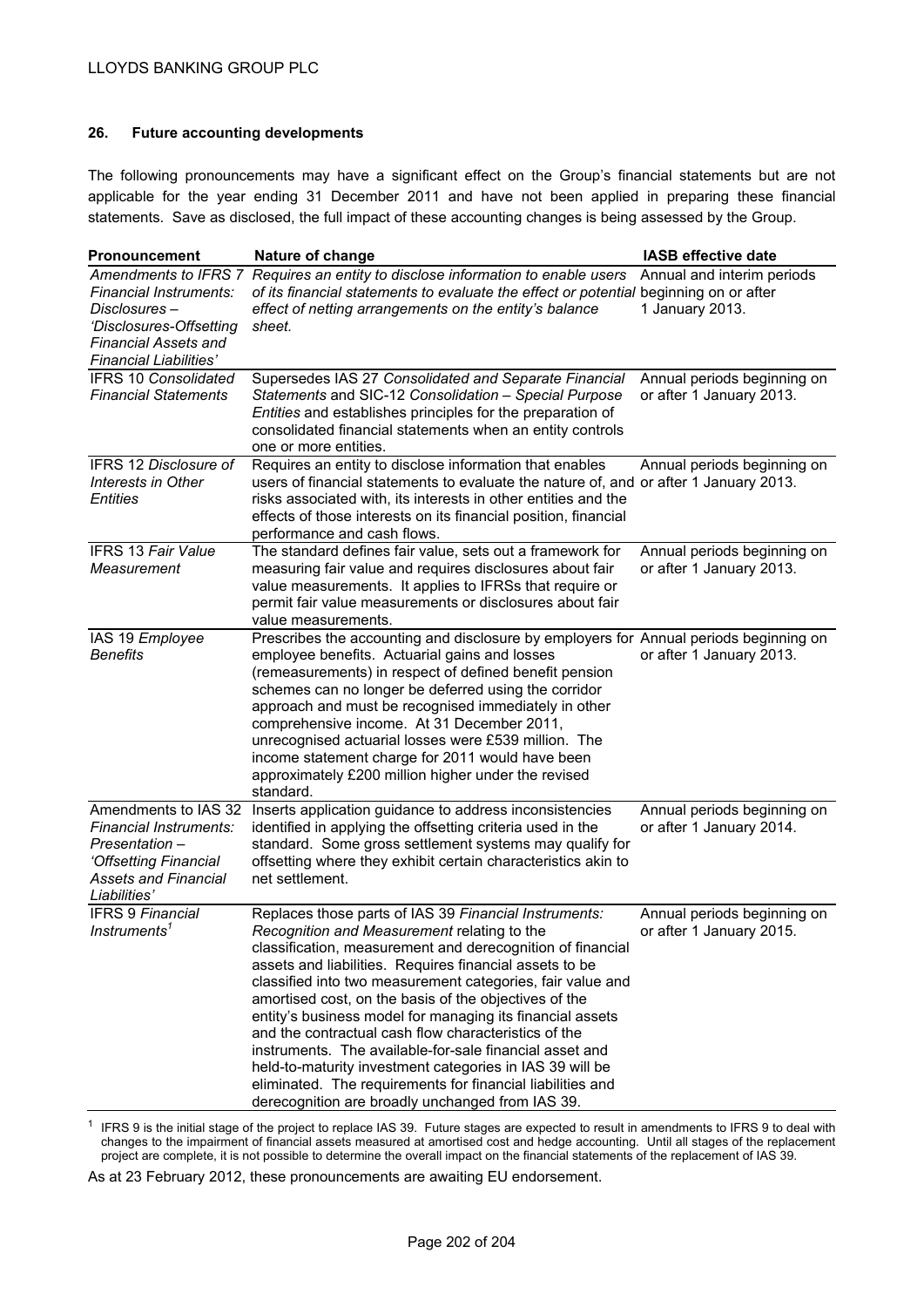## **27. Other information**

The information in this announcement, which was approved by the board of directors on 23 February 2012, does not constitute statutory accounts within the meaning of section 434 of the Companies Act 2006. Statutory accounts for the year ended 31 December 2010 have been delivered to the Registrar of Companies. The auditors' report on those accounts was unqualified and did not include a statement under sections 498(2) (accounting records or returns inadequate or accounts not agreeing with records and returns) or 498(3) (failure to obtain necessary information and explanations) of the Companies Act 2006.